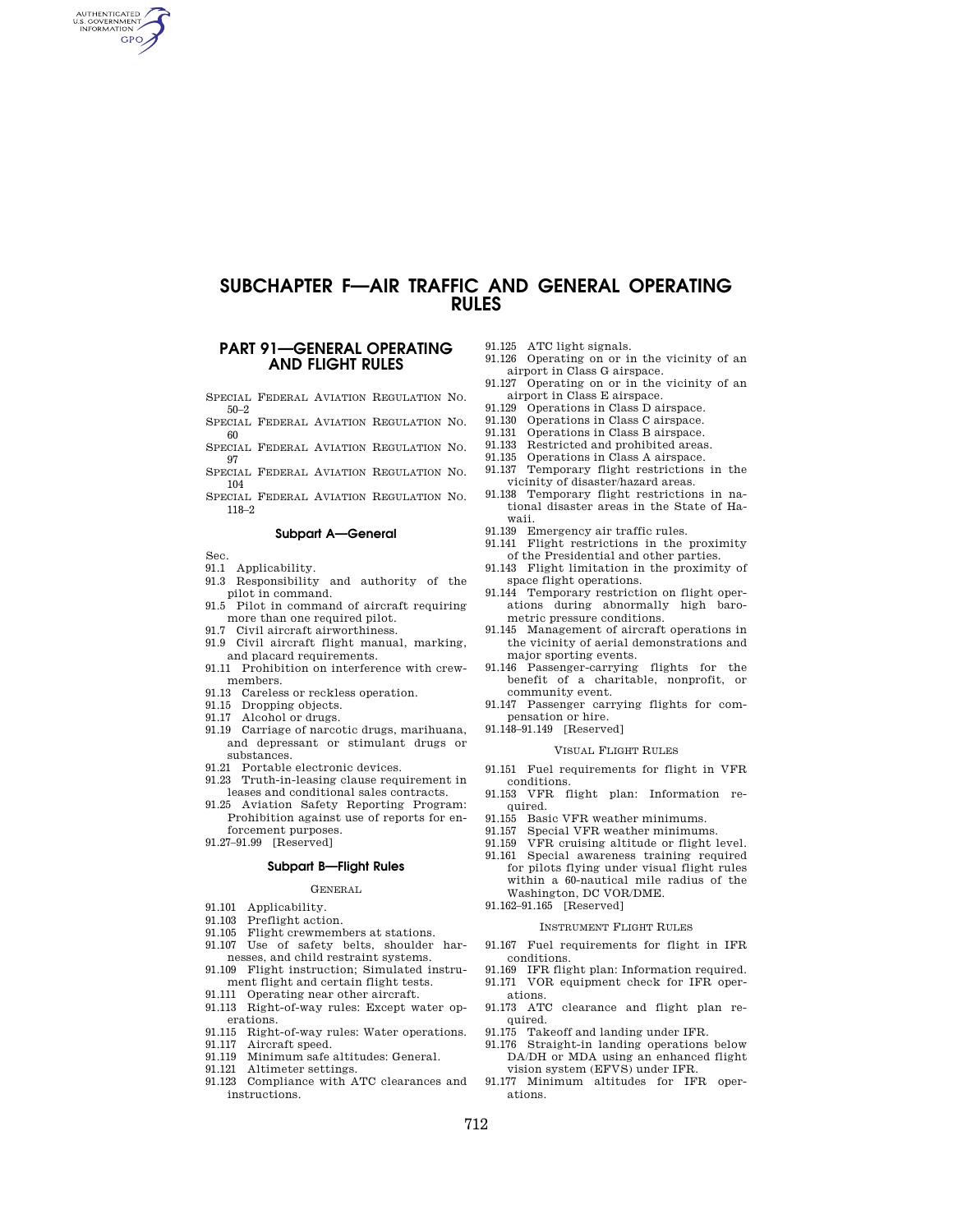- 91.179 IFR cruising altitude or flight level.
- 91.180 Operations within airspace designated as Reduced Vertical Separation
- Minimum airspace.
- 91.181 Course to be flown.
- 91.183 IFR communications. 91.185 IFR operations: Two-way radio communications failure.
- 91.187 Operation under IFR in controlled airspace: Malfunction reports.
- 91.189 Category II and III operations: General operating rules.
- 91.191 Category II and Category III manual. 91.193 Certificate of authorization for cer-
- tain Category II operations.
- 91.195–91.199 [Reserved]

#### **Subpart C—Equipment, Instrument, and Certificate Requirements**

- 91.201 [Reserved]
- 91.203 Civil aircraft: Certifications required.
- 91.205 Powered civil aircraft with standard category U.S. airworthiness certificates:
- Instrument and equipment requirements. 91.207 Emergency locator transmitters.
- 91.209 Aircraft lights.
- 91.211 Supplemental oxygen.
- 91.213 Inoperative instruments and equipment.
- 91.215 ATC transponder and altitude reporting equipment and use.
- 91.217 Data correspondence between automatically reported pressure altitude data and the pilot's altitude reference.
- 91.219 Altitude alerting system or device: Turbojet-powered civil airplanes.
- 91.221 Traffic alert and collision avoidance system equipment and use.
- 91.223 Terrain awareness and warning system.
- 91.225 Automatic Dependent Surveillance-Broadcast (ADS–B) Out equipment and use.
- 91.227 Automatic Dependent Surveillance-Broadcast (ADS–B) Out equipment performance requirements.
- 91.228–91.299 [Reserved]

#### **Subpart D—Special Flight Operations**

- 91.301 [Reserved]
- 91.303 Aerobatic flight.
- 91.305 Flight test areas.
- 91.307 Parachutes and parachuting.
- 91.309 Towing: Gliders and unpowered ultralight vehicles.
- 91.311 Towing: Other than under §91.309.
- 91.313 Restricted category civil aircraft: Op-
- erating limitations. 91.315 Limited category civil aircraft: Operating limitations.
- 91.317 Provisionally certificated civil aircraft: Operating limitations.
- 91.319 Aircraft having experimental certificates: Operating limitations.
- 91.321 Carriage of candidates in elections.
- 91.323 Increased maximum certificated weights for certain airplanes operated in Alaska.
- 91.325 Primary category aircraft: Operating limitations.
- 91.326 [Reserved]
- 91.327 Aircraft having a special airworthiness certificate in the light-sport category: Operating limitations.
- 91.328–91.399 [Reserved]

## **Subpart E—Maintenance, Preventive Maintenance, and Alterations**

- 91.401 Applicability.
- 91.403 General.
- 
- 91.405 Maintenance required.
- 91.407 Operation after maintenance, preventive maintenance, rebuilding, or alteration.
- 91.409 Inspections.
- 91.410 [Reserved]
- 91.411 Altimeter system and altitude reporting equipment tests and inspections.
- 91.413 ATC transponder tests and inspections.
- 91.415 Changes to aircraft inspection programs.
- 91.417 Maintenance records.
- 91.419 Transfer of maintenance records.
- 91.421 Rebuilt engine maintenance records.
- 91.423–91.499 [Reserved]

# **Subpart F—Large and Turbine-Powered Multiengine Airplanes and Fractional Ownership Program Aircraft**

- 91.501 Applicability.
- 91.503 Flying equipment and operating information.
- 91.505 Familiarity with operating limitations and emergency equipment.
- 91.507 Equipment requirements: Over-thetop or night VFR operations.
- 91.509 Survival equipment for overwater operations.
- 91.511 Communication and navigation equipment for overwater operations.
- 91.513 Emergency equipment.
- 91.515 Flight altitude rules.
- 91.517 Passenger information.
- 91.519 Passenger briefing.
- 91.521 Shoulder harness.
- 91.523 Carry-on baggage.
- 91.525 Carriage of cargo.
- 91.527 Operating in icing conditions.
- 
- 91.529 Flight engineer requirements.
- 91.531 Second in command requirements.
- 91.533 Flight attendant requirements.
- 91.535 Stowage of food, beverage, and passenger service equipment during aircraft movement on the surface, takeoff, and landing.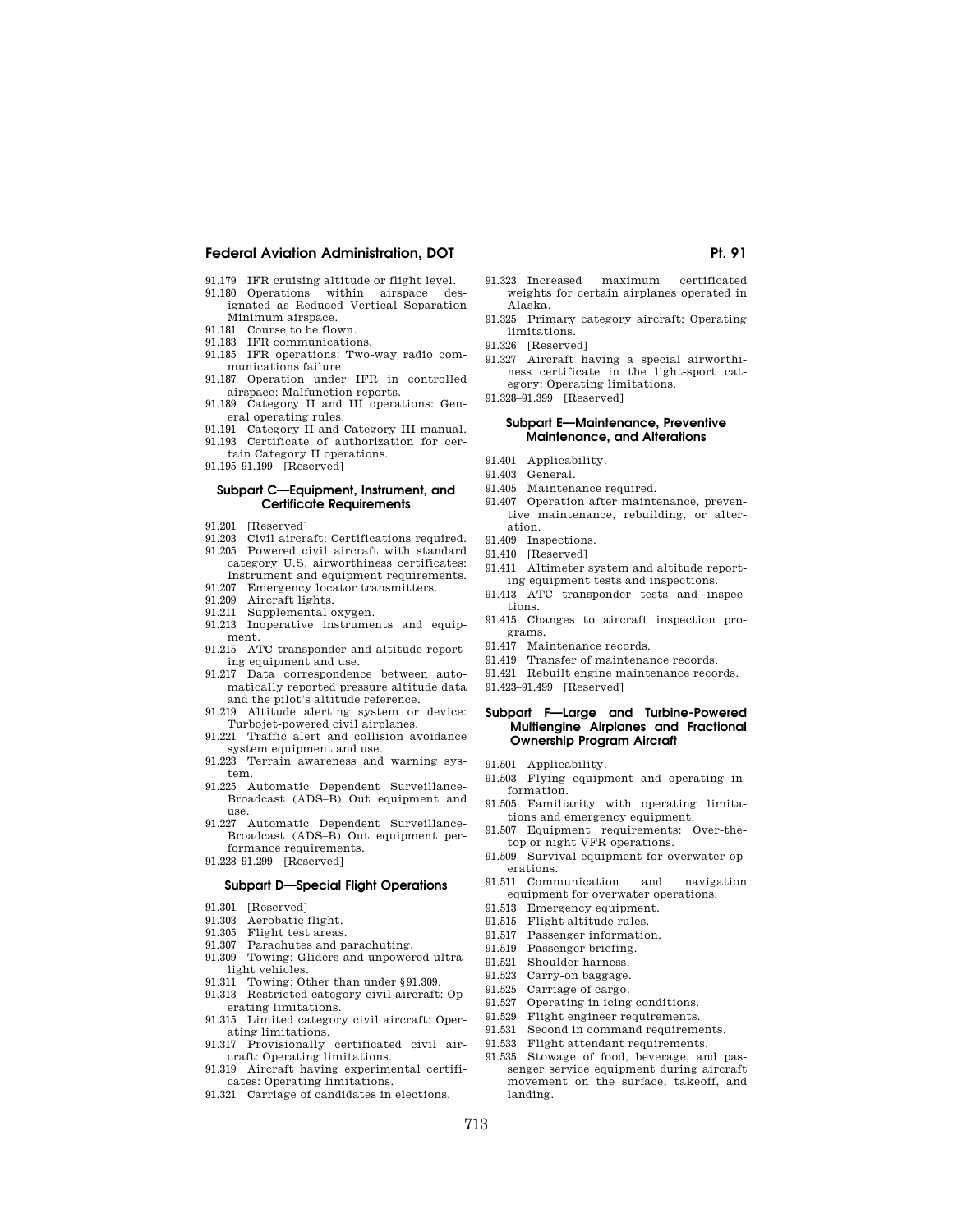# **Pt. 91 14 CFR Ch. I (1–1–21 Edition)**

91.537–91.599 [Reserved]

## **Subpart G—Additional Equipment and Operating Requirements for Large and Transport Category Aircraft**

- 91.601 Applicability.
- 91.603 Aural speed warning device.
- 91.605 Transport category civil airplane
- weight limitations. 91.607 Emergency exits for airplanes carrying passengers for hire.
- 91.609 Flight data recorders and cockpit voice recorders.
- 91.611 Authorization for ferry flight with one engine inoperative.

91.613 Materials for compartment interiors. 91.615–91.699 [Reserved]

## **Subpart H—Foreign Aircraft Operations and Operations of U.S.-Registered Civil Aircraft Outside of the United States; and Rules Governing Persons on Board Such Aircraft**

- 91.701 Applicability.
- 91.702 Persons on board.
- 91.703 Operations of civil aircraft of U.S. registry outside of the United States.
- 91.705 [Reserved]
- 91.706 Operations within airspace designed as Reduced Vertical Separation Minimum Airspace.
- 91.707 Flights between Mexico or Canada and the United States.
- 91.709 Operations to Cuba.
- 91.711 Special rules for foreign civil aircraft. 91.713 Operation of civil aircraft of Cuban
- registry. 91.715 Special flight authorizations for for-
- eign civil aircraft. 91.717–91.799 [Reserved]
- 

## **Subpart I—Operating Noise Limits**

- 91.801 Applicability: Relation to part 36.
- 91.803 Part 125 operators: Designation of applicable regulations.
- 91.805 Final compliance: Subsonic airplanes. 91.807–91.813 [Reserved]
- 91.815 Agricultural and fire fighting airplanes: Noise operating limitations.
- 91.817 Civil aircraft sonic boom.
- 91.819 Civil supersonic airplanes that do not
- comply with part 36. 91.821 Civil supersonic airplanes: Noise lim-
- its.
- 91.823–91.849 [Reserved] 91.851 Definitions.
- 
- 91.853 Final compliance: Civil subsonic airplanes.
- 
- 91.855 Entry and nonaddition rule. 91.857 Stage 2 operations outside of the 48 contiguous United States.
- 91.858 Special flight authorizations for nonrevenue Stage 2 operations.
- 91.859 Modification to meet Stage 3, Stage 4, or Stage 5 noise levels. 91.861 Base level.
- 91.863 Transfers of Stage 2 airplanes with base level.
- 91.865 Phased compliance for operators with base level.
- 91.867 Phased compliance for new entrants.
- 91.869 Carry-forward compliance.
- 91.871 Waivers from interim compliance requirements.
- 91.873 Waivers from final compliance.
- 91.875 Annual progress reports.
- 91.877 Annual reporting of Hawaiian operations.
- 91.879–91.880 [Reserved]
- 91.881 Final compliance: Civil subsonic jet airplanes weighing 75,000 pounds or less.
- 91.883 Special flight authorizations for jet airplanes weighing 75,000 pounds or less.
- 91.884–91.899 [Reserved]

#### **Subpart J—Waivers**

- 91.901 [Reserved]
- 91.903 Policy and procedures.
- 91.905 List of rules subject to waivers.
- 91.907–91.999 [Reserved]

#### **Subpart K—Fractional Ownership Operations**

- 91.1001 Applicability.
- 91.1002 Compliance date.
- 91.1003 Management contract between owner and program manager.
- 91.1005 Prohibitions and limitations.
- 91.1007 Flights conducted under part 121 or part 135 of this chapter.
- 91.1009 Clarification of operational control.
- 91.1011 Operational control responsibilities and delegation.
- 91.1013 Operational control briefing and acknowledgment.
- 91.1014 Issuing or denying management specifications.
- 91.1015 Management specifications.
- 91.1017 Amending program manager's management specifications.
- 91.1019 Conducting tests and inspections.
- 91.1021 Internal safety reporting and incident/accident response.
- 91.1023 Program operating manual requirements.
- 
- 91.1025 Program operating manual contents.<br>91.1027 Recordkeeping
- 91.1027 Recordkeeping.<br>91.1029 Flight schedul: Flight scheduling and locating requirements.
- 91.1031 Pilot in command or second in command: Designation required.
- 91.1033 Operating information required.
- 91.1035 Passenger awareness.
- 91.1037 Large transport category airplanes: Turbine engine powered; Limitations; Destination and alternate airports.
- 91.1039 IFR takeoff, approach and landing minimums.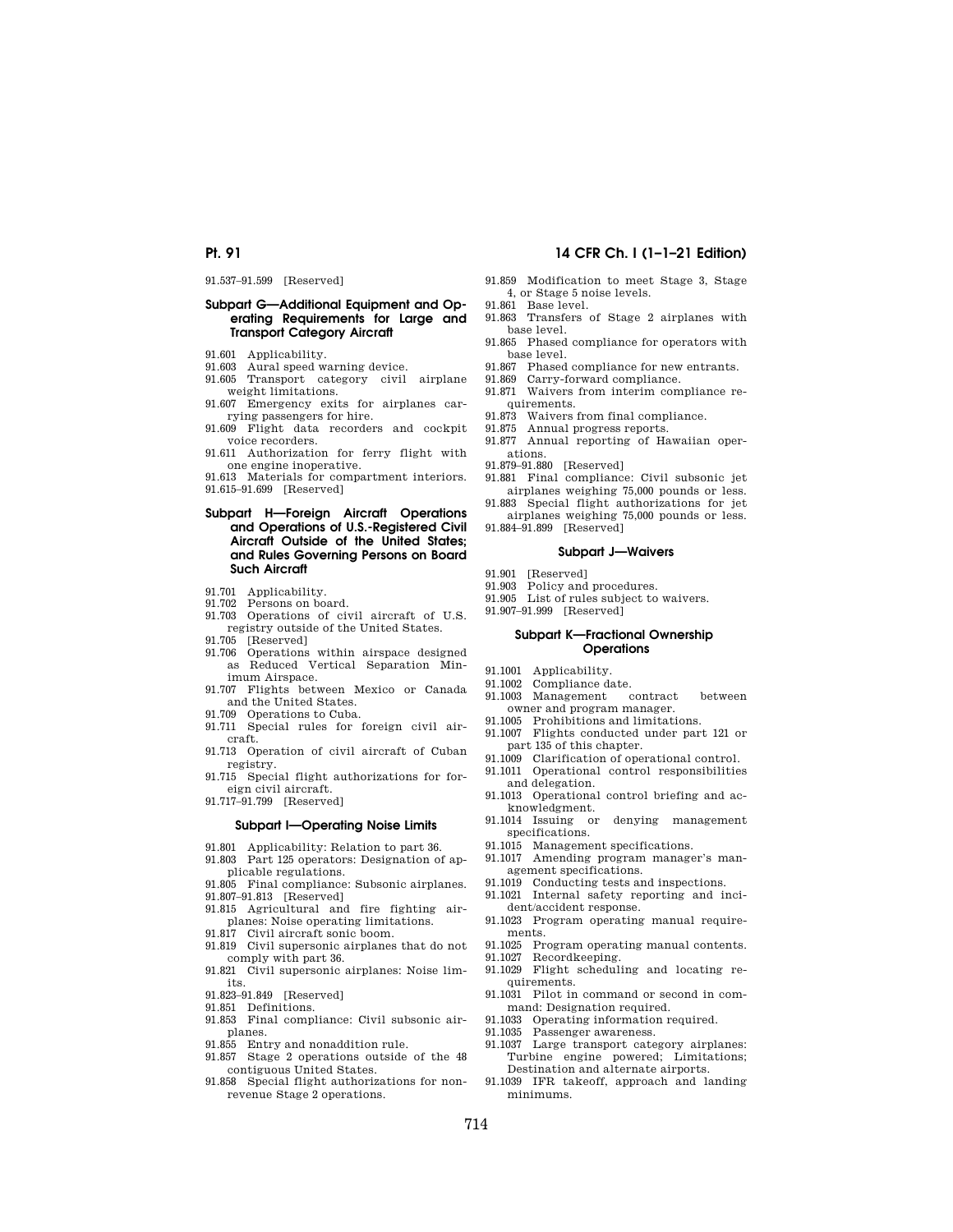- 91.1041 Aircraft proving and validation tests.
- 91.1043 [Reserved]<br>91.1045 Additional
- Additional equipment requirements.
- 91.1047 Drug and alcohol misuse education
- program.<br>91.1049 Perso Personnel.
- 91.1050 Employment of former FAA employees.
- 91.1051 Pilot safety background check.<br>91.1053 Crewmember experience.
- Crewmember experience.
- 91.1055 Pilot operating limitations and pairing requirement.
- 91.1057 Flight, duty and rest time requirements; All crewmembers.
- 91.1059 Flight time limitations and rest requirements: One or two pilot crews.
- 91.1061 Augmented flight crews.<br>91.1062 Duty periods and rest re
- Duty periods and rest requirements: Flight attendants.
- 91.1063 Testing and training: Applicability and terms used.
- 91.1065 Initial and recurrent pilot testing requirements.
- 91.1067 Initial and recurrent flight attendant crewmember testing requirements.
- 91.1069 Flight crew: Instrument proficiency check requirements.
- 91.1071 Crewmember: Tests and checks, grace provisions, training to accepted standards.
- 91.1073 Training program: General.
- 91.1075 Training program: Special rules.
- 91.1077 Training program and revision: Initial and final approval.
- 91.1079 Training program: Curriculum.<br>91.1081 Crewmember training requirem
- Crewmember training requirements.
- 91.1083 Crewmember emergency training.<br>91.1085 Hazardous materials recognit
- 91.1085 Hazardous materials recognition training.
- 91.1087 Approval of aircraft simulators and other training device.
- 91.1089 Qualifications: Check pilots (aircraft) and check pilots (simulator).
- 91.1091 Qualifications: Flight instructors (aircraft) and flight instructors (simulator).
- 91.1093 Initial and transition training and checking: Check pilots (aircraft), check pilots (simulator).
- 91.1095 Initial and transition training and checking: Flight instructors (aircraft), flight instructors (simulator).
- 91.1097 Pilot and flight attendant crewmember training programs.
- 91.1099 Crewmember initial and recurrent training requirements.
- 91.1101 Pilots: Initial, transition, and upgrade ground training.
- 91.1103 Pilots: Initial, transition, upgrade, requalification, and differences flight training.
- 91.1105 Flight attendants: Initial and transition ground training.
- 91.1107 Recurrent training.
- 91.1109 Aircraft maintenance: Inspection program.
- 91.1111 Maintenance training.
- 91.1113 Maintenance recordkeeping.
- 91.1115 Inoperable instruments and equipment.
- 91.1411 Continuous airworthiness maintenance program use by fractional ownership program manager.
- 91.1413 CAMP: Responsibility for airworthiness.
- 91.1415 CAMP: Mechanical reliability reports.<br>91.1417 CAMP:
- Mechanical interruption
- summary report. 91.1423 CAMP: Maintenance organization.
- 91.1425 CAMP: Maintenance, preventive
- maintenance, and alteration programs.
- 91.1427 CAMP: Manual requirements.
- 91.1429 CAMP: Required inspection personnel.
- 91.1431 CAMP: Continuing analysis and surveillance.
- 91.1433 CAMP: Maintenance and preventive maintenance training program.
- 91.1435 CAMP: Certificate requirements.
- 91.1437 CAMP: Authority to perform and ap-
- prove maintenance. 91.1439 CAMP: Maintenance recording re-
- quirements.<br>91.1441 CAMP: Transfer of maintenance records.
- 91.1443 CAMP: Airworthiness release or aircraft maintenance log entry.

#### **Subpart L—Continued Airworthiness and Safety Improvements**

- 
- 91.1501 Purpose and definition.<br>91.1503 [Reserved] 91.1503 [Reserved]<br>91.1505 Repairs as
- Repairs assessment for pressurized fuselages.
- 91.1507 Fuel tank system inspection program.

### **Subpart M—Special Federal Aviation Regulations**

- 91.1603 Special Federal Aviation Regulation No. 112—Prohibition Against Certain Flights in the Tripoli Flight Information Region (FIR) (HLLL).
- 91.1605 Special Federal Aviation Regulation No. 77—Prohibition Against Certain Flights in the Baghdad Flight Information Region (FIR) (ORBB).
- 91.1607 Special Federal Aviation Regulation No. 113—Prohibition Against Certain Flights in Specified Areas of the Dnipropetrovsk Flight Information Region (FIR) (UKDV).
- §91.1609 Special Federal Aviation Regulation No. 114—Prohibition Against Certain Flights in the Damascus Flight Information Region (FIR) (OSTT).
- 91.1611 Special Federal Aviation Regulation No. 115—Prohibition Against Certain Flights in Specified Areas of the Sanaa Flight Information Region (FIR) (OYSC).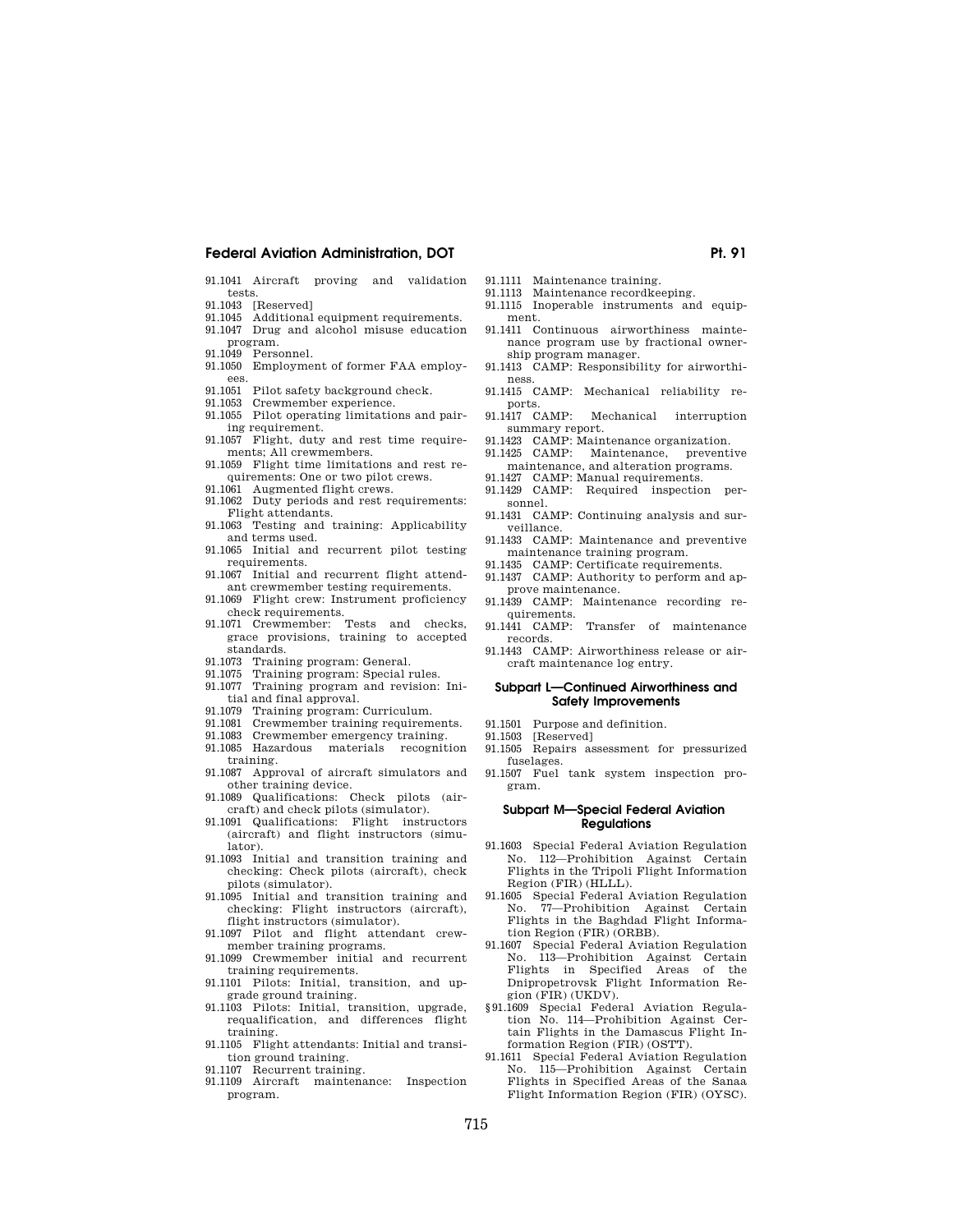- 91.1613 Special Federal Aviation Regulation No. 107—Prohibition Against Certain Flights in the Territory and Airspace of Somalia.
- 91.1615 Special Federal Aviation Regulation No. 79—Prohibition Against Certain Flights in the Pyongyang Flight Information Region (FIR) (ZKKP).
- 91.1617 Special Federal Aviation Regulation No. 117—Prohibition Against Certain Flights in the Tehran Flight Information Region (FIR) (OIIX).

## **Subpart N—Mitsubishi MU–2B Series Special Training, Experience, and Operating Requirements**

- 91.1701 Applicability.
- 91.1703 Compliance and eligibility.
- 91.1705 Required pilot training.<br>91.1707 Training program hours
- 91.1707 Training program hours.<br>91.1709 Training program appro
- 91.1709 Training program approval.<br>91.1711 Aeronautical experience
- Aeronautical experience.
- 91.1713 Instruction, checking, and evaluation.
- 91.1715 Currency requirements and flight review.
- 91.1717 Operating requirements.
- 91.1719 Credit for prior training.
- 91.1721 Incorporation by reference.
- APPENDIX A TO PART 91—CATEGORY II OPER-ATIONS: MANUAL, INSTRUMENTS, EQUIP-MENT, AND MAINTENANCE
- APPENDIX B TO PART 91—AUTHORIZATIONS TO EXCEED MACH 1 (§91.817)
- APPENDIX C TO PART 91 [RESERVED]
- APPENDIX D TO PART 91—AIRPORTS/LOCA-TIONS: SPECIAL OPERATING RESTRICTIONS
- APPENDIX E TO PART 91—AIRPLANE FLIGHT RECORDER SPECIFICATIONS
- APPENDIX F TO PART 91—HELICOPTER FLIGHT RECORDER SPECIFICATIONS
- APPENDIX G TO PART 91—OPERATIONS IN RE-DUCED VERTICAL SEPARATION MINIMUM (RVSM) AIRSPACE

AUTHORITY: 49 U.S.C. 106(f), 106(g), 40101, 40103, 40105, 40113, 40120, 44101, 44111, 44701, 44704, 44709, 44711, 44712, 44715, 44716, 44717, 44722, 46306, 46315, 46316, 46504, 46506–46507, 47122, 47508, 47528–47531, 47534, Pub. L. 114–190, 130 Stat. 615 (49 U.S.C. 44703 note); articles 12 and 29 of the Convention on International Civil Aviation (61 Stat. 1180), (126 Stat. 11).

# SPECIAL FEDERAL AVIATION REGULATION NO. 50–2—SPECIAL FLIGHT RULES IN THE VICINITY OF THE GRAND CANYON NATIONAL PARK, AZ

*Section 1. Applicability.* This rule prescribes special operating rules for all persons operating aircraft in the following airspace, designated as the Grand Canyon National Park Special Flight Rules Area:

That airspace extending upward from the surface up to but not including 14,500 feet

# **Pt. 91, SFAR No. 50–2 14 CFR Ch. I (1–1–21 Edition)**

MSL within an area bounded by a line beginning at lat. 36°09′30″ N., long. 114°03′00″ W.; northeast to lat. 36°14′00″ N., long. 113°09′50″ W.; thence northeast along the boundary of the Grand Canyon National Park to lat. 36°24′47″ N., long. 112°52′00″ W.; to lat. 36°30′30″ N., long. 112°36′15″ W. to lat. 36°21′30″ N., long. 112°00′00″ W. to lat. 36°35′30″ N., long. 111°53′10″ W., to lat. 36°53′00″ N., long. 111°36′45″ W. to lat. 36°53′00″ N., long. 111°33′00″ W.; to lat. 36°19′00″ N., long. 111°50′50″ W.; to lat. 36°17′00″ N., long. 111°42′00″ W.; to lat. 35°59′30″ N., long. 111°42′00″ W.; to lat. 35°57′30″ N., long. 112°03′55″ W.; thence counterclockwise via the 5 statute mile radius of the Grand Canyon Airport airport reference point (lat. 35°57′09″ N., long. 112°08′47″ W.) to lat. 35°57′30″ N., long. 112°14′00″ W.; to lat. 35°57′30″ N., long. 113°11′00″ W.; to lat. 35°42′30″ N., long. 113°11′00″ W.; to 35°38′30″ N.; long. 113°27′30″ W.; thence counterclockwise via the 5 statute mile radius of the Peach Springs VORTAC to lat. 35°41′20″ N., long. 113°36′00″ W.; to lat. 35°55′25″ N., long. 113°49′10″ W.; to lat. 35°57′45″ N., 113°45′20″ W.; thence northwest along the park boundary to lat. 36°02′20″ N., long. 113°50′15″ W.; to 36°00′10″ N., long. 113°53′45″ W.; thence to the point of beginning.

*Section 3. Aircraft operations: general.* Except in an emergency, no person may operate an aircraft in the Special Flight Rules, Area under VFR on or after September 22, 1988, or under IFR on or after April 6, 1989, unless the operation—

(a) Is conducted in accordance with the following procedures:

NOTE: The following procedures do not relieve the pilot from see-and-avoid responsibility or compliance with FAR 91.119.

(1) Unless necessary to maintain a safe distance from other aircraft or terrain—

(i) Remain clear of the areas described in Section 4; and

(ii) Remain at or above the following altitudes in each sector of the canyon:

Eastern section from Lees Ferry to North Canyon and North Canyon to Boundary Ridge: as prescribed in Section 5.<br>Boundary Ridge to Supai

Boundary Ridge to Supai Point (Yumtheska Point): 10,000 feet MSL.

Western section from Diamond Creek to the Grant Wash Cliffs: 8,000 feet MSL.

(2) Proceed through the four flight corridors describe in Section 4 at the following altitudes unless otherwise authorized in writing by the responsible Flight Standards office:

#### *Northbound*

11,500 or

13,500 feet MSL

#### *Southbound*

>10,500 or >12,500 feet MSL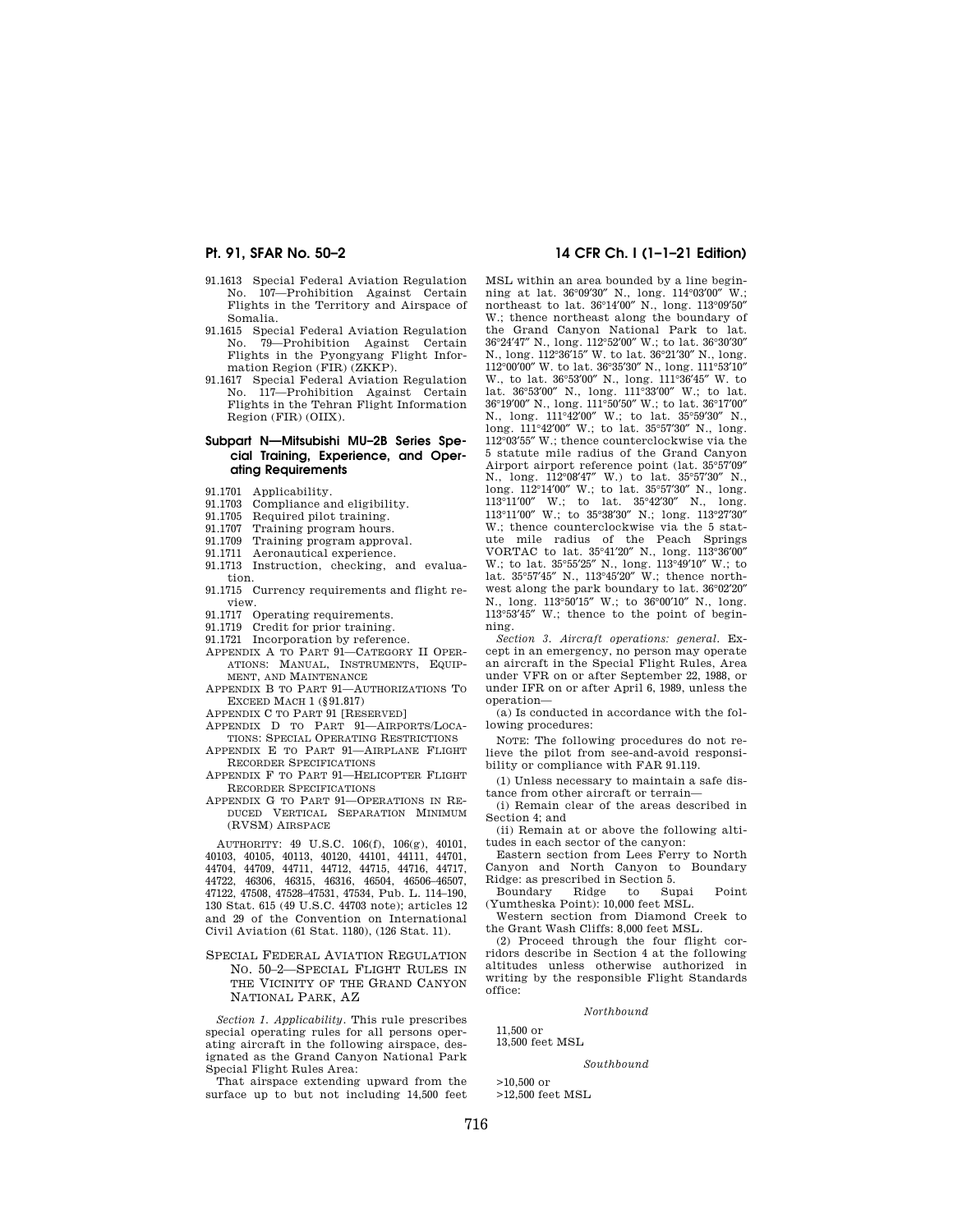# **Federal Aviation Administration, DOT Pt. 91, SFAR No. 50–2**

(b) Is authorized in writing by the responsible Flight Standards office and is conducted in compliance with the conditions contained in that authorization. Normally authorization will be granted for operation in the areas described in Section 4 or below the altitudes listed in Section 5 only for operations of aircraft necessary for law enforcement, firefighting, emergency medical treatment/evacuation of persons in the vicinity of the Park; for support of Park maintenance or activities; or for aerial access to and maintenance of other property located within the Special Flight Rules Area. Authorization may be issued on a continuing basis.

 $(c)(1)$  Prior to November 1, 1988, is conducted in accordance with a specific authorization to operate in that airspace incorporated in the operator's part 135 operations specifications in accordance with the provisions of SFAR 50–1, notwithstanding the provisions of Sections 4 and 5; and

(2) On or after November 1, 1988, is conducted in accordance with a specific authorization to operate in that airspace incorporated in the operated in the operator's operations specifications and approved by the responsible Flight Standards office in accordance with the provisions of SFAR 50–2.

(d) Is a search and rescue mission directed by the U.S. Air Force Rescue Coordination Center.

(e) Is conducted within 3 nautical miles of Whitmore Airstrip, Pearce Ferry Airstrip, North Rim Airstrip, Cliff Dwellers Airstrip, or Marble Canyon Airstrip at an altitudes less than 3,000 feet above airport elevation, for the purpose of landing at or taking off from that facility. Or

(f) Is conducted under an IFR clearance and the pilot is acting in accordance with ATC instructions. An IFR flight plan may not be filed on a route or at an altitude that would require operation in an area described in Section 4.

*Section 4. Flight-free zones.* Except in an emergency or if otherwise necessary for safety of flight, or unless otherwise authorized by the responsible Flight Standards office for a purpose listed in Section 3(b), no person may operate an aircraft in the Special Flight Rules Area within the following areas:

(a) Desert View Flight-Free Zone. Within an area bounded by a line beginning at Lat. 35°59′30″ N., Long. 111°46′20″ W. to 35°59′30″ N., Long. 111°52′45″ W.; to Lat. 36°04′50″ N., Long. 111°52′00″ W.; to Lat. 36°06′00″ N., Long. 111°46′20″ W.; to the point of origin; but not including the airspace at and above 10,500 feet MSL within 1 mile of the western boundary of the zone. The area between the Desert View and Bright Angel Flight-Free Zones is designated the "Zuni Point Corridor.

(b) Bright Angel Flight-Free Zone. Within an area bounded by a line beginning at Lat. 35°59′30″ N., Long. 111°55′30″ W.; to Lat.

35°59′30″ N., Long. 112°04′00″ W.; thence counterclockwise via the 5 statute mile radius of the Grand Canyon Airport point (Lat. 35°57′09″ N., Long. 112°08′47″ W.) to Lat. 36°01′30″ N., Long. 112°11′00″ W.; to Lat. 36°06′15″ N., Long. 112°12′50″ W.; to Lat. 36°14′40″ N., Long. 112°08′50″ W.; to Lat. Long.  $111°57'30''$  W.; to Lat. 36°12′30″ N., Long. 111°53′50″ W.; to the point of origin; but not including the airspace at and above 10,500 feet MSL within 1 mile of the eastern boundary between the southern boundary and Lat. 36°04′50″ N. or the airspace at and above 10,500 feet MSL within 2 miles of the northwest boundary. The area bounded by the Bright Angel and Shinumo Flight-Free Zones is designated the ''Dragon Corridor.''

(c) Shinumo Flight-Free Zone. Within an area bounded by a line beginning at Lat. 36°04′00″ N., Long. 112°16′40″ W.; northwest along the park boundary to a point at Lat. 36°12′47″ N., Long. 112°30′53″ W.; to Lat. 36°21′15″ N., Long. 112°20′20″ W.; east along the park boundary to Lat. 36°21′15″ N., Long. 112°13′55″ W.; to Lat. 36°14′40″ N., Long. 112°11′25″ W.; to the point of origin. The area between the Thunder River/Toroweap and Shinumo Flight Free Zones is designated the ''Fossil Canyon Corridor.''

(d) Toroweap/Thunder River Flight-Free Zone. Within an area bounded by a line beginning at Lat. 36°22′45″ N., Long. 112°20′35″ W.; thence northwest along the boundary of the Grand Canyon National Park to Lat. 36°17′48″ N., Long. 113°03′15″ W.; to Lat. 36°15′00″ N., Long. 113°07′10″ W.; to Lat. 36°10′30″ N., Long. 113°07′10″ W.; thence east along the Colorado River to the confluence of Havasu Canyon (Lat. 36°18′40″ N., Long. 112°45′45″ W.;) including that area within a 1.5 nautical mile radius of Toroweap Overlook (Lat. 36°12′45″ N., Long. 113°03′30″ W.); to the point of origin; but not including the following airspace designated as the ''Tuckup Corridor'': at or above 10,500 feet MSL within 2 nautical miles either side of a line extending between Lat. 36°24′47″ N., Long. 112°48′50″ W. and Lat. 36°17′10″ N., Long. 112°48′50″ W.; to the point of origin.

*Section 5. Minimum flight altitudes.* Except in an emergency or if otherwise necessary for safety of flight, or unless otherwise authorized by the responsible Flight Standards office for a purpose listed in Section 3(b), no person may operate an aircraft in the Special Flight Rules Area at an altitude lower than the following:

(a) Eastern section from Lees Ferry to North Canyon: 5,000 feet MSL.

(b) Eastern section from North Canyon to Boundary Ridge: 6,000 feet MSL.

(c) Boundary Ridge to Supai (Yumtheska) Point: 7,500 feet MSL.

(d) Supai Point to Diamond Creek: 6,500 feet MSL.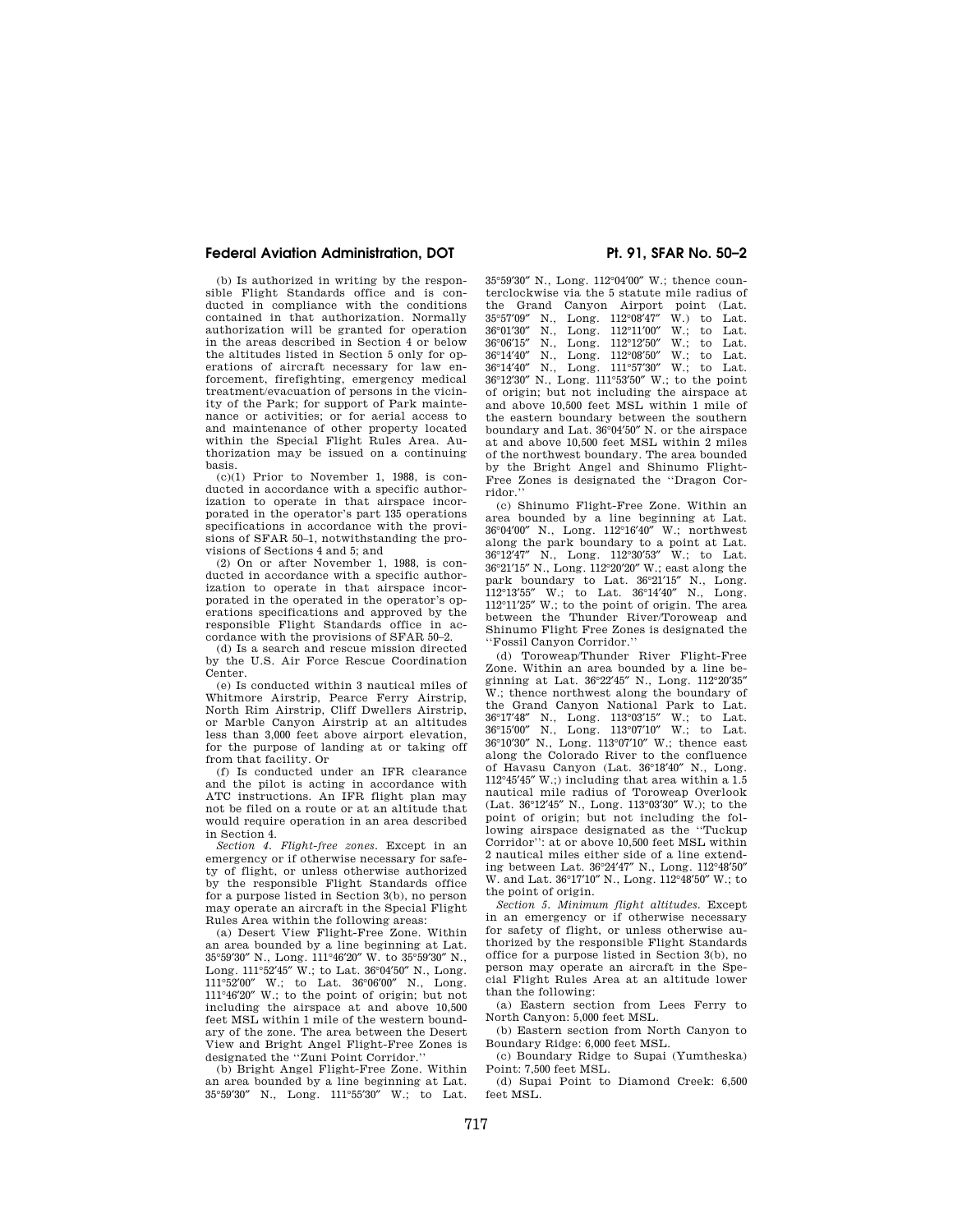(e) Western section from Diamond Creek to the Grand Wash Cliffs: 5,000 feet MSL.

*Section 9. Termination date.* Section 1. Applicability, Section 4, Flight-free zones, and Section 5. Minimum flight altitudes, expire on April 19, 2001.

NOTE: [Removed]

[66 FR 1003, Jan. 4, 2001, as amended at 66 FR 16584, Mar. 26, 2001; 72 FR 9846, Mar. 6, 2007; Docket FAA–2018–0119, Amdt. 91–350, 83 FR 9171, Mar. 5, 2018]

# SPECIAL FEDERAL AVIATION REGULATION NO. 60—AIR TRAFFIC CONTROL SYS-TEM EMERGENCY OPERATION

1. Each person shall, before conducting any operation under the Federal Aviation Regulations (14 CFR chapter I), be familiar with all available information concerning that operation, including Notices to Airmen issued under §91.139 and, when activated, the provisions of the National Air Traffic Reduced Complement Operations Plan available for inspection at operating air traffic facilities and Regional air traffic division offices, and the General Aviation Reservation Program. No operator may change the designated airport of intended operation for any flight contained in the October 1, 1990, OAG.

2. Notwithstanding any provision of the Federal Aviation Regulations to the contrary, no person may operate an aircraft in the Air Traffic Control System:

a. Contrary to any restriction, prohibition, procedure or other action taken by the Director of the Office of Air Traffic Systems Management (Director) pursuant to paragraph 3 of this regulation and announced in a Notice to Airmen pursuant to §91.139 of the Federal Aviation Regulations.

b. When the National Air Traffic Reduced Complement Operations Plan is activated pursuant to paragraph 4 of this regulation, except in accordance with the pertinent provisions of the National Air Traffic Reduced Complement Operations Plan.

3. Prior to or in connection with the implementation of the RCOP, and as conditions warrant, the Director is authorized to:

a. Restrict, prohibit, or permit VFR and/or IFR operations at any airport, Class B airspace area, Class C airspace area, or other class of controlled airspace.

b. Give priority at any airport to flights that are of military necessity, or are medical emergency flights, Presidential flights, and flights transporting critical Government employees.

c. Implement, at any airport, traffic management procedures, that may include reduction of flight operations. Reduction of flight operations will be accomplished, to the extent practical, on a pro rata basis among and between air carrier, commercial operator, and general aviation operations. Flights can-

# **Pt. 91, SFAR No. 60 14 CFR Ch. I (1–1–21 Edition)**

celled under this SFAR at a high density traffic airport will be considered to have been operated for purposes of part 93 of the Federal Aviation Regulations.

4. The Director may activate the National Air Traffic Reduced Complement Operations Plan at any time he finds that it is necessary for the safety and efficiency of the National Airspace System. Upon activation of the RCOP and notwithstanding any provision of the FAR to the contrary, the Director is authorized to suspend or modify any airspace designation.

5. Notice of restrictions, prohibitions, procedures and other actions taken by the Director under this regulation with respect to the operation of the Air Traffic Control system will be announced in Notices to Airmen issued pursuant to §91.139 of the Federal Aviation Regulations.

6. The Director may delegate his authority under this regulation to the extent he considers necessary for the safe and efficient operation of the National Air Traffic Control System.

(Authority: 49 U.S.C. app. 1301(7), 1303, 1344, 1348, 1352 through 1355, 1401, 1421 through 1431, 1471, 1472, 1502, 1510, 1522, and 2121 through 2125; articles 12, 29, 31, and 32(a) of the Convention on International Civil Aviation (61 stat. 1180); 42 U.S.C. 4321 *et seq.;* E.O. 11514, 35 FR 4247, 3 CFR, 1966–1970 Comp., p. 902; 49 U.S.C. 106(g))

[Doc. No. 26351, 55 FR 40760, Oct. 4, 1990, as amended by Amdt. 91–227, 56 FR 65652, Dec. 17, 1991]

## SPECIAL FEDERAL AVIATION REGULATION NO. 97—SPECIAL OPERATING RULES FOR THE CONDUCT OF INSTRUMENT FLIGHT RULES (IFR) AREA NAVIGA-TION (RNAV) OPERATIONS USING<br>GLOBAL POSITIONING SYSTEMS POSITIONING SYSTEMS (GPS) IN ALASKA

Those persons identified in Section 1 may conduct IFR en route RNAV operations in the State of Alaska and its airspace on published air traffic routes using TSO C145a/ C146a navigation systems as the only means of IFR navigation. Despite contrary provisions of parts 71, 91, 95, 121, 125, and 135 of this chapter, a person may operate aircraft in accordance with this SFAR if the following requirements are met.

#### Section 1. *Purpose, use, and limitations*

a. This SFAR permits TSO C145a/C146a GPS (RNAV) systems to be used for IFR en route operations in the United States airspace over and near Alaska (as set forth in paragraph c of this section) at Special Minimum En Route Altitudes (MEA) that are outside the operational service volume of ground-based navigation aids, if the aircraft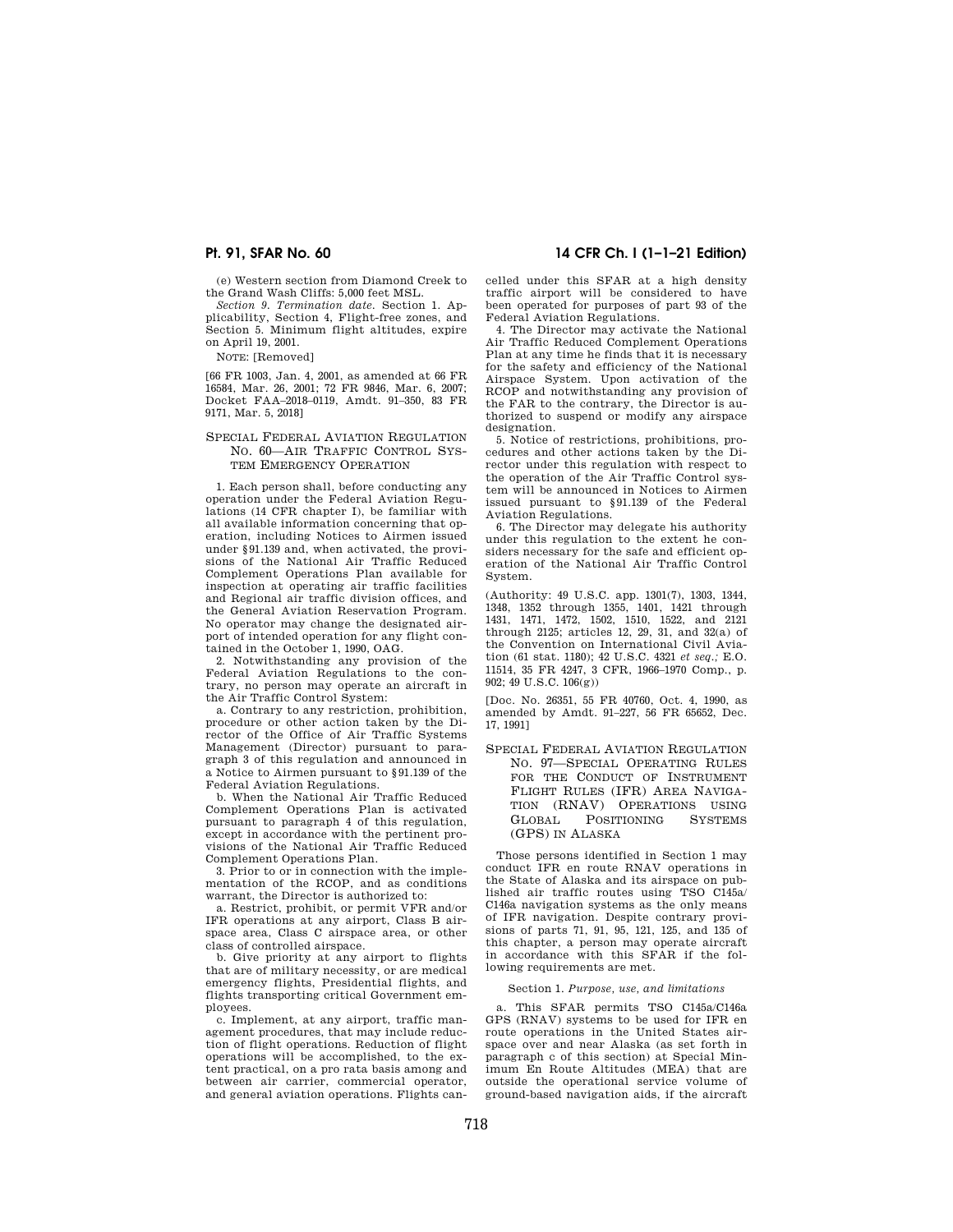# Federal Aviation Administration, DOT **Philopheral Pt. 91, SFAR No. 97**

operation also meets the requirements of sections 3 and 4 of this SFAR.

b. Certificate holders and part 91 operators may operate aircraft under this SFAR provided that they comply with the requirements of this SFAR.

c. Operations conducted under this SFAR are limited to United States Airspace within and near the State of Alaska as defined in the following area description:

From 62°00′00.000″ N, Long. 141°00′00.00″ W.; to Lat. 59°47′54.11″ N., Long. 135°28′38.34″ W.; to Lat. 56°00′04.11″ N., Long. 130°00′07.80″ W.; to Lat. 54°43′00.00″ N., Long. 130°37′00.00″ W.; to Lat. 51°24′00.00″ N., Long. 167°49′00.00″ W.; to Lat. 50°08′00.00″ N., Long. 176°34′00.00″ W.; to Lat. 45°42′00.00″ N., Long. ¥162°55′00.00″ E.; to Lat.  $50^{\circ}05'00.00''$  N., Long.  $-159^{\circ}00'00.00''$  E.; to Lat.  $54^{\circ}00'00.00''$  N., Long.  $-169^{\circ}00'00.00''$  E.; to Lat.  $60^{\circ}00$  00.00" N., Long.  $-180^{\circ}00'$  00.00" E; to Lat. 65°00′00.00″ N., Long. 168°58′23.00″ W.; to Lat. 90°00′00.00″ N., Long. 00°00′0.00″ W.; to Lat. 62°00′00.000″ N, Long. 141°00′00.00″ W.

(d) No person may operate an aircraft under IFR during the en route portion of flight below the standard MEA or at the special MEA unless the operation is conducted in accordance with sections 3 and 4 of this SFAR.

#### Section 2. *Definitions and abbreviations*

For the purposes of this SFAR, the following definitions and abbreviations apply.

*Area navigation (RNAV).* RNAV is a method of navigation that permits aircraft operations on any desired flight path.

*Area navigation (RNAV) route.* RNAV route is a published route based on RNAV that can be used by suitably equipped aircraft.

*Certificate holder.* A certificate holder means a person holding a certificate issued under part 119 or part 125 of this chapter or holding operations specifications issued under part 129 of this chapter.

*Global Navigation Satellite System (GNSS).*  GNSS is a world-wide position and time determination system that uses satellite ranging signals to determine user location. It encompasses all satellite ranging technologies, including GPS and additional satellites. Components of the GNSS include GPS, the Global Orbiting Navigation Satellite System, and WAAS satellites.

*Global Positioning System (GPS).* GPS is a satellite-based radio navigational, positioning, and time transfer system. The system provides highly accurate position and velocity information and precise time on a continuous global basis to properly equipped users.

*Minimum crossing altitude (MCA).* The minimum crossing altitude (MCA) applies to the operation of an aircraft proceeding to a higher minimum en route altitude when crossing specified fixes.

*Required navigation system.* Required navigation system means navigation equipment

that meets the performance requirements of TSO C145a/C146a navigation systems certified for IFR en route operations.

*Route segment.* Route segment is a portion of a route bounded on each end by a fix or NAVAID.

*Special MEA.* Special MEA refers to the minimum en route altitudes, using required navigation systems, on published routes outside the operational service volume of ground-based navigation aids and are depicted on the published Low Altitude and High Altitude En Route Charts using the color blue and with the suffix " $G$ ." For example, a GPS MEA of 4000 feet MSL would be depicted using the color blue, as 4000G.

*Standard MEA.* Standard MEA refers to the minimum en route IFR altitude on published routes that uses ground-based navigation aids and are depicted on the published Low Altitude and High Altitude En Route Charts using the color black.

*Station referenced.* Station referenced refers to radio navigational aids or fixes that are referenced by ground based navigation facilities such as VOR facilities.

*Wide Area Augmentation System (WAAS).*  WAAS is an augmentation to GPS that calculates GPS integrity and correction data on the ground and uses geo-stationary satellites to broadcast GPS integrity and correction data to GPS/WAAS users and to provide ranging signals. It is a safety critical system consisting of a ground network of reference and integrity monitor data processing sites to assess current GPS performance, as well as a space segment that broadcasts that assessment to GNSS users to support en route through precision approach navigation. Users of the system include all aircraft applying the WAAS data and ranging signal.

#### Section 3. *Operational Requirements*

To operate an aircraft under this SFAR, the following requirements must be met:

a. Training and qualification for operations and maintenance personnel on required navigation equipment used under this SFAR.

b. Use authorized procedures for normal, abnormal, and emergency situations unique to these operations, including degraded navigation capabilities, and satellite system outages.

c. For certificate holders, training of flight crewmembers and other personnel authorized to exercise operational control on the use of those procedures specified in paragraph b of this section.

d. Part 129 operators must have approval from the State of the operator to conduct operations in accordance with this SFAR.

e. In order to operate under this SFAR, a certificate holder must be authorized in operations specifications.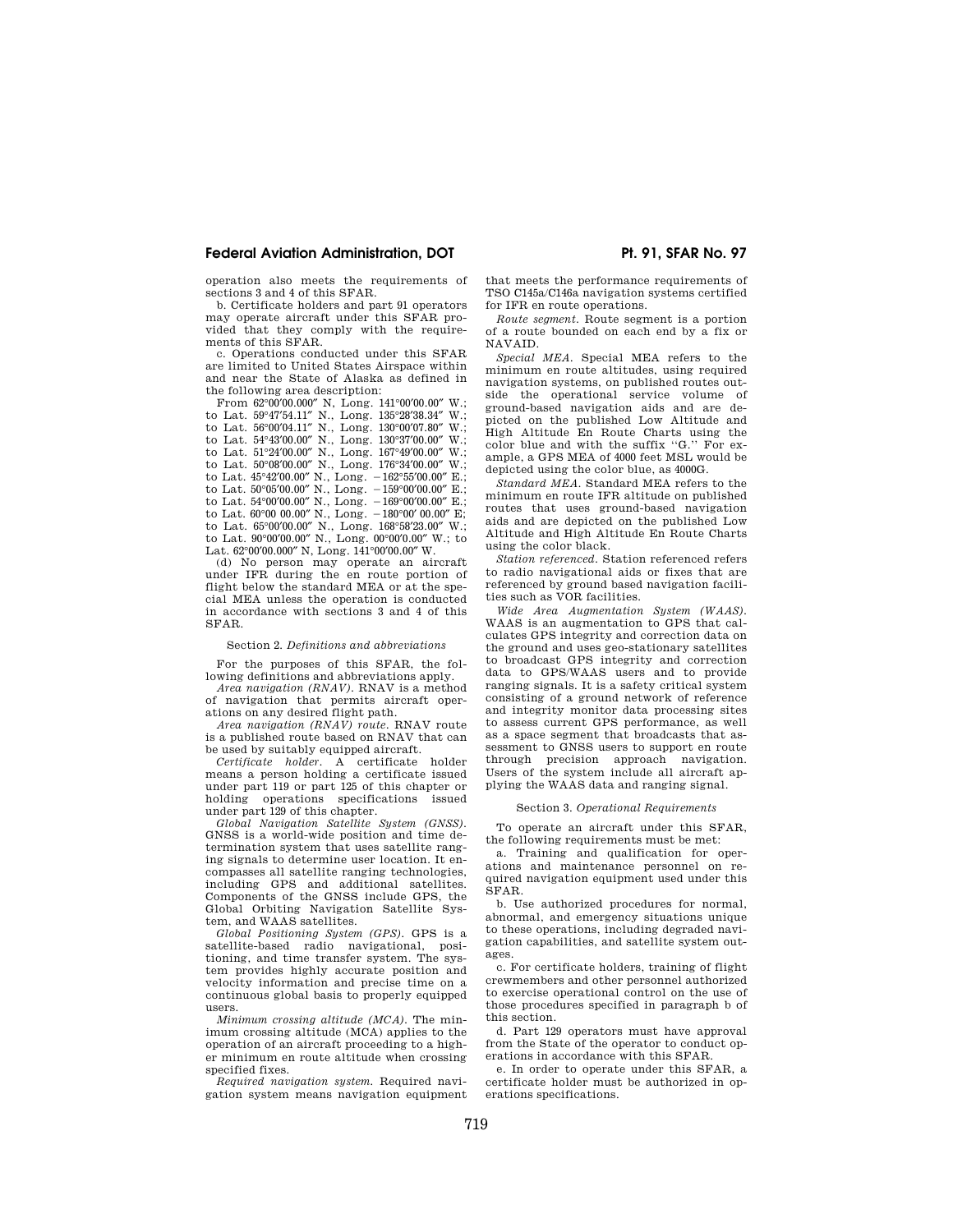#### Section 4. *Equipment Requirements*

a. The certificate holder must have properly installed, certificated, and functional dual required navigation systems as defined in section 2 of this SFAR for the en route operations covered under this SFAR.

b. When the aircraft is being operated under part 91, the aircraft must be equipped with at least one properly installed, certificated, and functional required navigation system as defined in section 2 of this SFAR for the en route operations covered under this SFAR.

## Section 5. *Expiration date*

This Special Federal Aviation Regulation will remain in effect until rescinded.

[Doc. No. FAA–2003–14305, 68 FR 14077, Mar. 21, 2003]

# SPECIAL FEDERAL AVIATION REGULATION NO. 104—PROHIBITION AGAINST CER-TAIN FLIGHTS BY SYRIAN AIR CAR-RIERS TO THE UNITED STATES

1. *Applicability.* This Special Federal Aviation Regulation (SFAR) No. 104 applies to any air carrier owned or controlled by Syria that is engaged in scheduled international air services.

2. *Special flight restrictions.* Except as provided in paragraphs 3 and 4 of this SFAR No. 104, no air carrier described in paragraph 1 may take off from or land in the territory of the United States.

3. *Permitted operations.* This SFAR does not prohibit overflights of the territory of the United States by any air carrier described in paragraph 1.

4. *Emergency situations.* In an emergency that requires immediate decision and action for the safety of the flight, the pilot in command of an aircraft of any air carrier described in paragraph 1 may deviate from this SFAR to the extent required by that emergency. Each person who deviates from this rule must, within 10 days of the deviation, excluding Saturdays, Sundays, and Federal holidays, submit to the responsible Flight Standards office a complete report of the operations or the aircraft involved in the deviation, including a description of the deviation and the reasons therefor.

5. *Duration.* This SFAR No. 104 will remain in effect until further notice.

[Doc. No. FAA–2004–17763, 69 FR 31719, June 4, 2004, as amended by Docket FAA–2018–0119, Amdt. 91–350, 83 FR 9171, Mar. 5, 2018]

# **Pt. 91, SFAR No. 104 14 CFR Ch. I (1–1–21 Edition)**

SPECIAL FEDERAL AVIATION REGULATION NO. 118–2—RELIEF FOR CERTAIN PERSONS DURING THE NATIONAL EMERGENCY CONCERNING THE NOVEL CORONAVIRUS DISEASE (COVID–19) PUBLIC HEALTH EMERGENCY

For the text of SFAR No. 118–2, see part 61 of this chapter.

[Docket No. FAA–2020–0446, Amdt. No. 91–360, 85 FR 62975, Oct. 6, 2020]]

EFFECTIVE DATE NOTE: By Docket No. FAA–2020–0446, Amdt. No. 91–360, 85 FR 62975, Oct. 6, 2020, SFAR 118–2 to part 91 was added, effective Oct. 1, 2020 through Apr. 30, 2021.

## **Subpart A—General**

SOURCE: Docket No. 18334, 54 FR 34292, Aug. 18, 1989, unless otherwise noted.

# **§ 91.1 Applicability.**

(a) Except as provided in paragraphs (b), (c), (e), and (f) of this section and §§91.701 and 91.703, this part prescribes rules governing the operation of aircraft within the United States, including the waters within 3 nautical miles of the U.S. coast.

(b) Each person operating an aircraft in the airspace overlying the waters between 3 and 12 nautical miles from the coast of the United States must comply with §§91.1 through 91.21; §§91.101 through 91.143; §§91.151 through 91.159; §§91.167 through 91.193; §91.203; §91.205; §§91.209 through 91.217; §91.221, §91.225; §§91.303 through 91.319; §§91.323 through 91.327; §91.605; §91.609; §§91.703 through 91.715; and §91.903.

(c) This part applies to each person on board an aircraft being operated under this part, unless otherwise specified.

(d) This part also establishes requirements for operators to take actions to support the continued airworthiness of each airplane.

(e) This part does not apply to any aircraft or vehicle governed by part 103 of this chapter, or subparts B, C, or D of part 101 of this chapter.

(f) Except as provided in §§107.13, 107.27, 107.47, 107.57, and 107.59 of this chapter, this part does not apply to any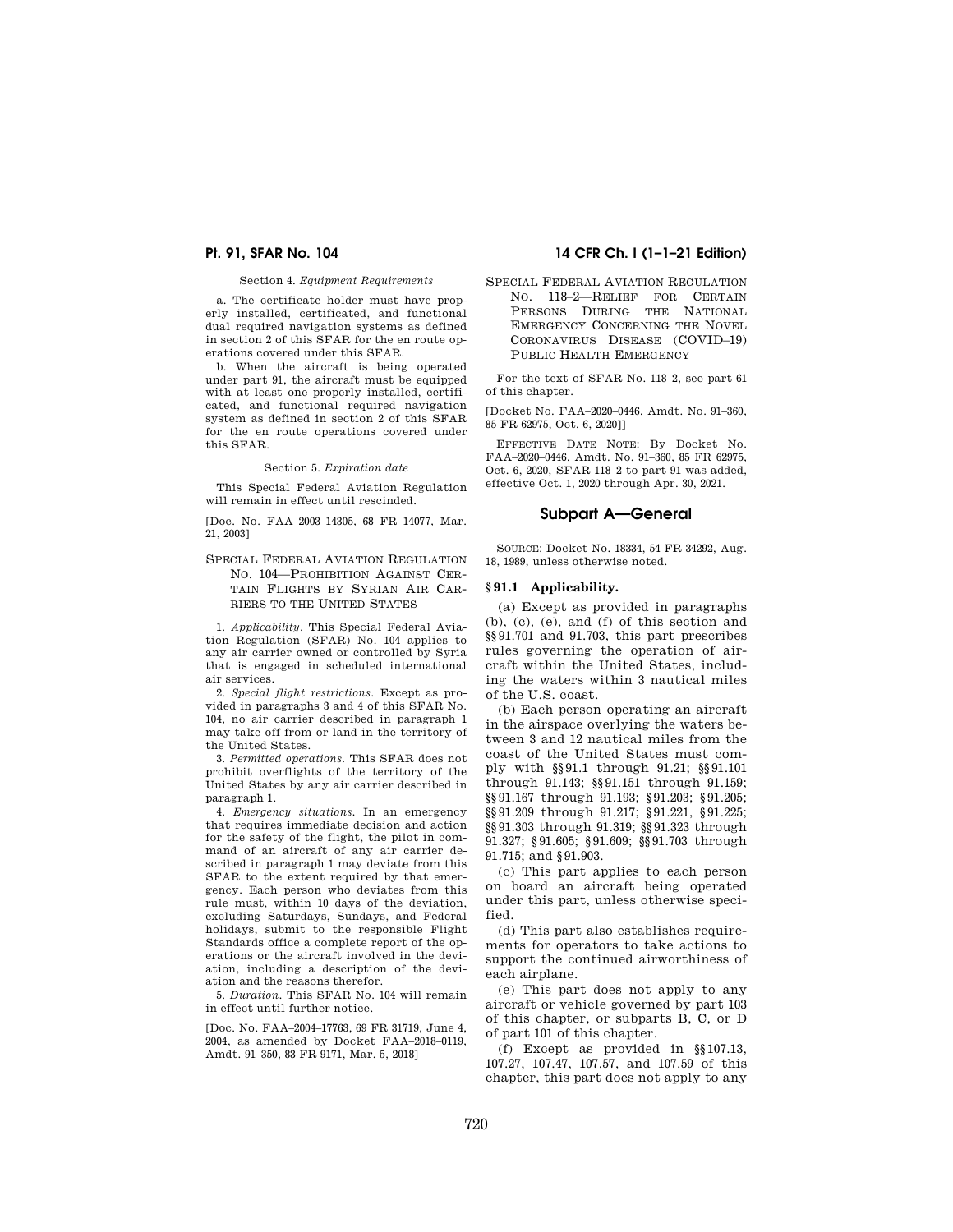aircraft governed by part 107 of this chapter.

[Doc. No. 18334, 54 FR 34292, Aug. 18, 1989, as amended by Amdt. 91–257, 64 FR 1079, Jan. 7, 1999; Amdt. 91–282, 69 FR 44880, July 27, 2004; Amdt. 91–297, 72 FR 63410, Nov. 8, 2007; Amdt. 91–314, 75 FR 30193, May 28, 2010; Docket FAA–2015–0150, Amdt. 91–343, 81 FR 42208, June 28, 2016]

### **§ 91.3 Responsibility and authority of the pilot in command.**

(a) The pilot in command of an aircraft is directly responsible for, and is the final authority as to, the operation of that aircraft.

(b) In an in-flight emergency requiring immediate action, the pilot in command may deviate from any rule of this part to the extent required to meet that emergency.

(c) Each pilot in command who deviates from a rule under paragraph (b) of this section shall, upon the request of the Administrator, send a written report of that deviation to the Administrator.

(Approved by the Office of Management and Budget under control number 2120–0005)

### **§ 91.5 Pilot in command of aircraft requiring more than one required pilot.**

No person may operate an aircraft that is type certificated for more than one required pilot flight crewmember unless the pilot in command meets the requirements of §61.58 of this chapter.

#### **§ 91.7 Civil aircraft airworthiness.**

(a) No person may operate a civil aircraft unless it is in an airworthy condition.

(b) The pilot in command of a civil aircraft is responsible for determining whether that aircraft is in condition for safe flight. The pilot in command shall discontinue the flight when unairworthy mechanical, electrical, or structural conditions occur.

## **§ 91.9 Civil aircraft flight manual, marking, and placard requirements.**

(a) Except as provided in paragraph (d) of this section, no person may operate a civil aircraft without complying with the operating limitations specified in the approved Airplane or Rotorcraft Flight Manual, markings, and placards, or as otherwise prescribed by the certificating authority of the country of registry.

(b) No person may operate a U.S.-registered civil aircraft—

(1) For which an Airplane or Rotorcraft Flight Manual is required by §21.5 of this chapter unless there is available in the aircraft a current, approved Airplane or Rotorcraft Flight Manual or the manual provided for in §121.141(b); and

(2) For which an Airplane or Rotorcraft Flight Manual is not required by §21.5 of this chapter, unless there is available in the aircraft a current approved Airplane or Rotorcraft Flight Manual, approved manual material, markings, and placards, or any combination thereof.

(c) No person may operate a U.S.-registered civil aircraft unless that aircraft is identified in accordance with part 45 of this chapter.

(d) Any person taking off or landing a helicopter certificated under part 29 of this chapter at a heliport constructed over water may make such momentary flight as is necessary for takeoff or landing through the prohibited range of the limiting height-speed envelope established for the helicopter if that flight through the prohibited range takes place over water on which a safe ditching can be accomplished and if the helicopter is amphibious or is equipped with floats or other emergency flotation gear adequate to accomplish a safe emergency ditching on open water.

## **§ 91.11 Prohibition on interference with crewmembers.**

No person may assault, threaten, intimidate, or interfere with a crewmember in the performance of the crewmember's duties aboard an aircraft being operated.

# **§ 91.13 Careless or reckless operation.**

(a) *Aircraft operations for the purpose of air navigation.* No person may operate an aircraft in a careless or reckless manner so as to endanger the life or property of another.

(b) *Aircraft operations other than for the purpose of air navigation.* No person may operate an aircraft, other than for the purpose of air navigation, on any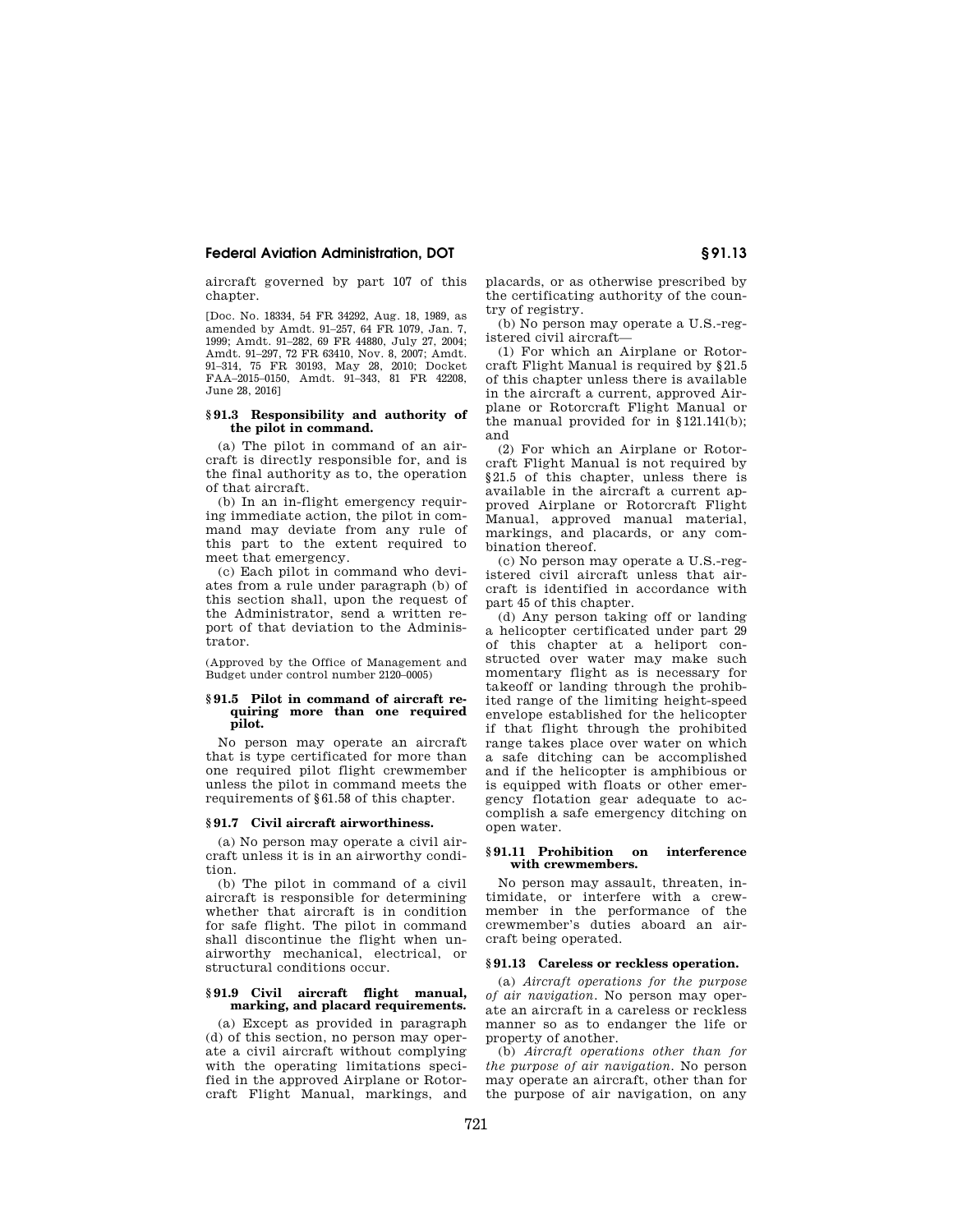part of the surface of an airport used by aircraft for air commerce (including areas used by those aircraft for receiving or discharging persons or cargo), in a careless or reckless manner so as to endanger the life or property of another.

## **§ 91.15 Dropping objects.**

No pilot in command of a civil aircraft may allow any object to be dropped from that aircraft in flight that creates a hazard to persons or property. However, this section does not prohibit the dropping of any object if reasonable precautions are taken to avoid injury or damage to persons or property.

## **§ 91.17 Alcohol or drugs.**

(a) No person may act or attempt to act as a crewmember of a civil aircraft—

(1) Within 8 hours after the consumption of any alcoholic beverage;

(2) While under the influence of alco $hol$ 

(3) While using any drug that affects the person's faculties in any way contrary to safety; or

(4) While having an alcohol concentration of 0.04 or greater in a blood or breath specimen. Alcohol concentration means grams of alcohol per deciliter of blood or grams of alcohol per 210 liters of breath.

(b) Except in an emergency, no pilot of a civil aircraft may allow a person who appears to be intoxicated or who demonstrates by manner or physical indications that the individual is under the influence of drugs (except a medical patient under proper care) to be carried in that aircraft.

(c) A crewmember shall do the following:

(1) On request of a law enforcement officer, submit to a test to indicate the alcohol concentration in the blood or breath, when—

(i) The law enforcement officer is authorized under State or local law to conduct the test or to have the test conducted; and

(ii) The law enforcement officer is requesting submission to the test to investigate a suspected violation of State or local law governing the same or substantially similar conduct prohibited

**§ 91.15 14 CFR Ch. I (1–1–21 Edition)** 

by paragraph  $(a)(1)$ ,  $(a)(2)$ , or  $(a)(4)$  of this section.

(2) Whenever the FAA has a reasonable basis to believe that a person may have violated paragraph  $(a)(1)$ ,  $(a)(2)$ , or (a)(4) of this section, on request of the FAA, that person must furnish to the FAA the results, or authorize any clinic, hospital, or doctor, or other person to release to the FAA, the results of each test taken within 4 hours after acting or attempting to act as a crewmember that indicates an alcohol concentration in the blood or breath specimen.

(d) Whenever the Administrator has a reasonable basis to believe that a person may have violated paragraph (a)(3) of this section, that person shall, upon request by the Administrator, furnish the Administrator, or authorize any clinic, hospital, doctor, or other person to release to the Administrator, the results of each test taken within 4 hours after acting or attempting to act as a crewmember that indicates the presence of any drugs in the body.

(e) Any test information obtained by the Administrator under paragraph (c) or (d) of this section may be evaluated in determining a person's qualifications for any airman certificate or possible violations of this chapter and may be used as evidence in any legal proceeding under section 602, 609, or 901 of the Federal Aviation Act of 1958.

[Doc. No. 18334, 54 FR 34292, Aug. 18, 1989, as amended by Amdt. 91–291, June 21, 2006]

### **§ 91.19 Carriage of narcotic drugs, marihuana, and depressant or stimulant drugs or substances.**

(a) Except as provided in paragraph (b) of this section, no person may operate a civil aircraft within the United States with knowledge that narcotic drugs, marihuana, and depressant or stimulant drugs or substances as defined in Federal or State statutes are carried in the aircraft.

(b) Paragraph (a) of this section does not apply to any carriage of narcotic drugs, marihuana, and depressant or stimulant drugs or substances authorized by or under any Federal or State statute or by any Federal or State agency.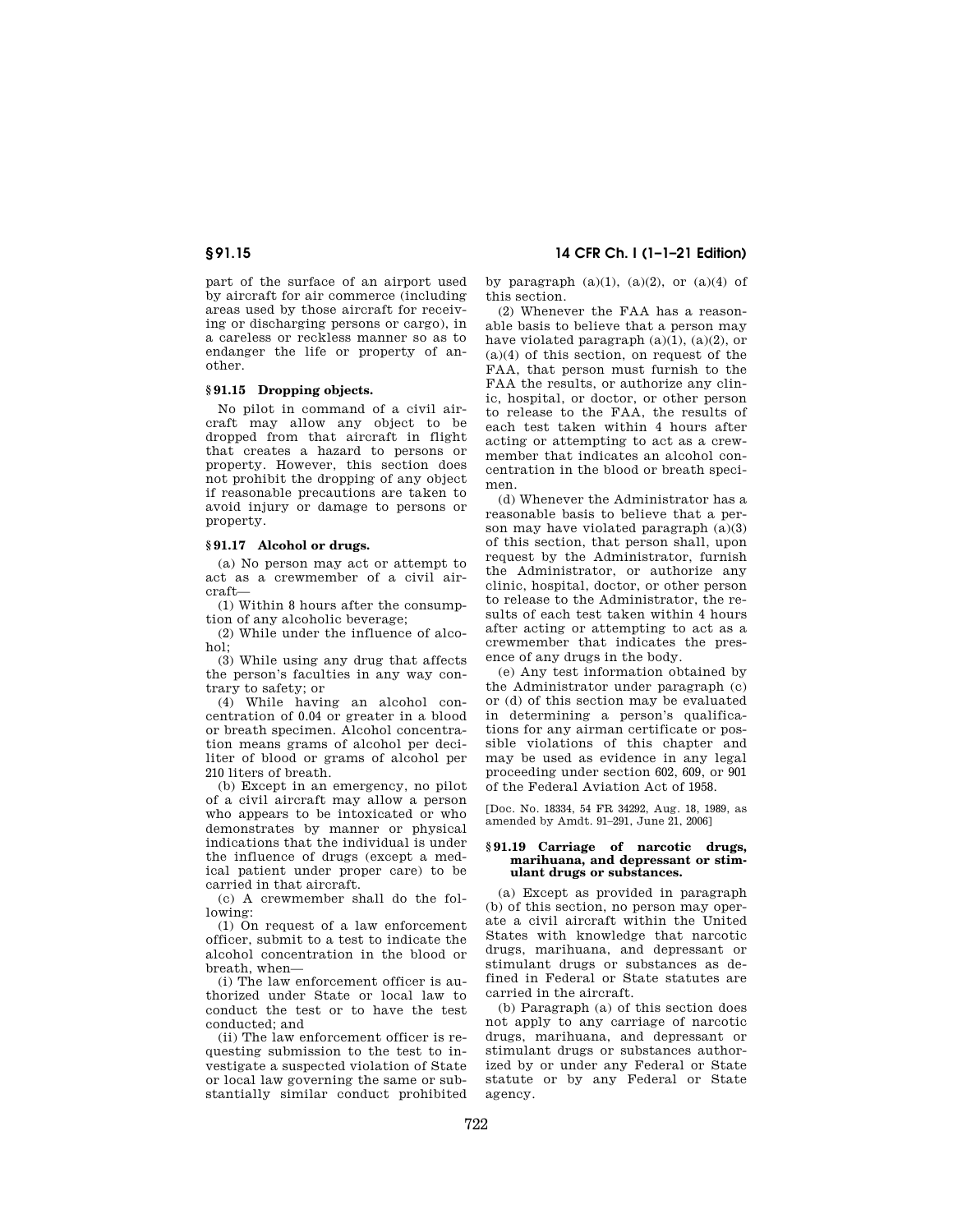## **§ 91.21 Portable electronic devices.**

(a) Except as provided in paragraph (b) of this section, no person may operate, nor may any operator or pilot in command of an aircraft allow the operation of, any portable electronic device on any of the following U.S.-registered civil aircraft:

(1) Aircraft operated by a holder of an air carrier operating certificate or an operating certificate; or

(2) Any other aircraft while it is operated under IFR.

(b) Paragraph (a) of this section does not apply to—

(1) Portable voice recorders;

(2) Hearing aids;

- (3) Heart pacemakers;
- (4) Electric shavers; or

(5) Any other portable electronic device that the operator of the aircraft has determined will not cause interference with the navigation or communication system of the aircraft on which it is to be used.

(c) In the case of an aircraft operated by a holder of an air carrier operating certificate or an operating certificate, the determination required by paragraph (b)(5) of this section shall be made by that operator of the aircraft on which the particular device is to be used. In the case of other aircraft, the determination may be made by the pilot in command or other operator of the aircraft.

#### **§ 91.23 Truth-in-leasing clause requirement in leases and conditional sales contracts.**

(a) Except as provided in paragraph (b) of this section, the parties to a lease or contract of conditional sale involving a U.S.-registered large civil aircraft and entered into after January 2, 1973, shall execute a written lease or contract and include therein a written truth-in-leasing clause as a concluding paragraph in large print, immediately preceding the space for the signature of the parties, which contains the following with respect to each such aircraft:

(1) Identification of the Federal Aviation Regulations under which the aircraft has been maintained and inspected during the 12 months preceding the execution of the lease or contract of conditional sale, and certification by the parties thereto regarding the aircraft's status of compliance with applicable maintenance and inspection requirements in this part for the operation to be conducted under the lease or contract of conditional sale.

(2) The name and address (printed or typed) and the signature of the person responsible for operational control of the aircraft under the lease or contract of conditional sale, and certification that each person understands that person's responsibilities for compliance with applicable Federal Aviation Regulations.

(3) A statement that an explanation of factors bearing on operational control and pertinent Federal Aviation Regulations can be obtained from the responsible Flight Standards office.

(b) The requirements of paragraph (a) of this section do not apply—

(1) To a lease or contract of conditional sale when—

(i) The party to whom the aircraft is furnished is a foreign air carrier or certificate holder under part 121, 125, 135, or 141 of this chapter, or

(ii) The party furnishing the aircraft is a foreign air carrier or a person operating under part 121, 125, and 141 of this chapter, or a person operating under part 135 of this chapter having authority to engage in on-demand operations with large aircraft.

(2) To a contract of conditional sale, when the aircraft involved has not been registered anywhere prior to the execution of the contract, except as a new aircraft under a dealer's aircraft registration certificate issued in accordance with §47.61 of this chapter.

(c) No person may operate a large civil aircraft of U.S. registry that is subject to a lease or contract of conditional sale to which paragraph (a) of this section applies, unless—

(1) The lessee or conditional buyer, or the registered owner if the lessee is not a citizen of the United States, has mailed a copy of the lease or contract that complies with the requirements of paragraph (a) of this section, within 24 hours of its execution, to the Aircraft Registration Branch, Attn: Technical Section, P.O. Box 25724, Oklahoma City, OK 73125;

(2) A copy of the lease or contract that complies with the requirements of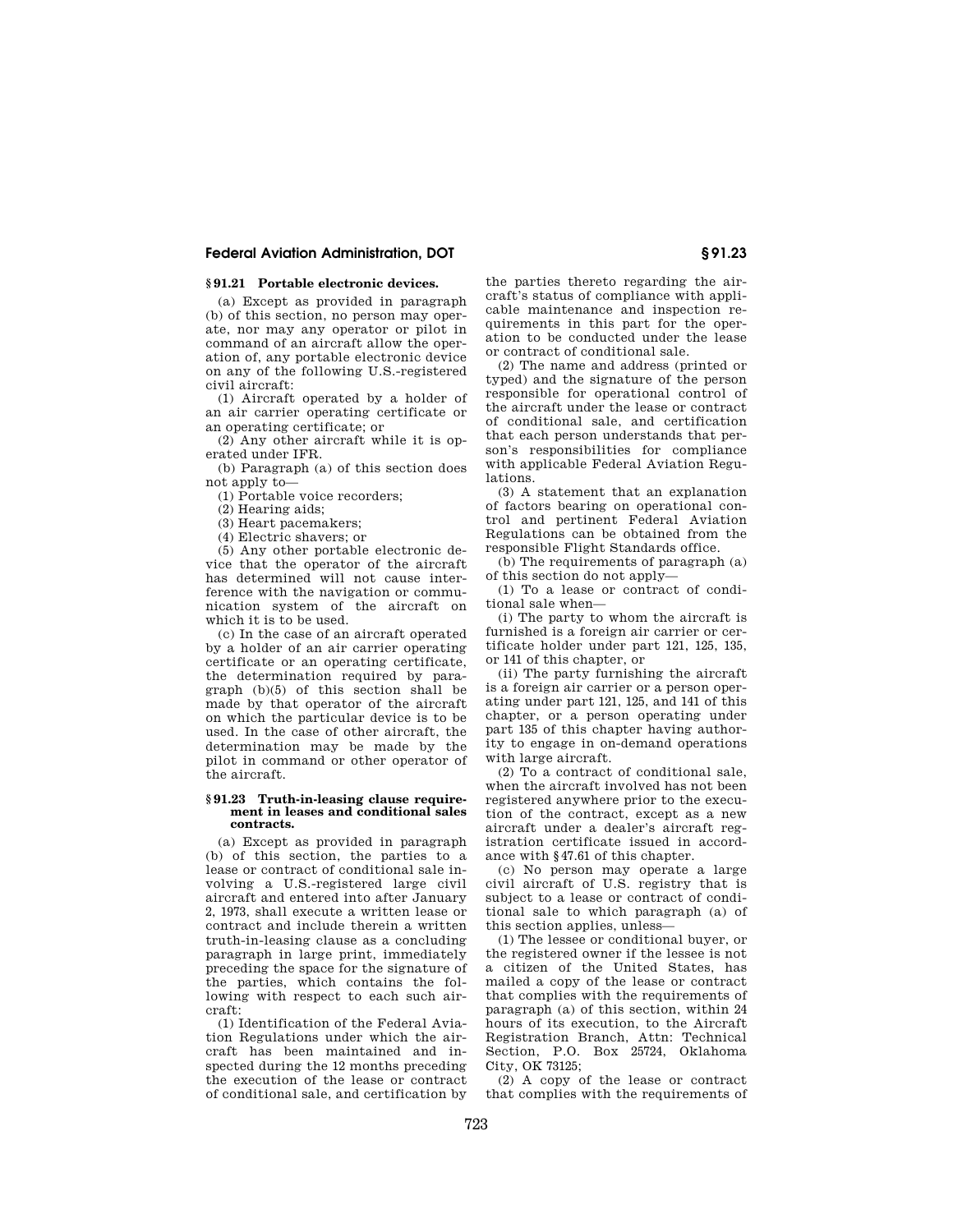paragraph (a) of this section is carried in the aircraft. The copy of the lease or contract shall be made available for review upon request by the Administrator, and

(3) The lessee or conditional buyer, or the registered owner if the lessee is not a citizen of the United States, has notified by telephone or in person the responsible Flight Standards office. Unless otherwise authorized by that office, the notification shall be given at least 48 hours before takeoff in the case of the first flight of that aircraft under that lease or contract and inform the FAA of—

(i) The location of the airport of departure;

(ii) The departure time; and

(iii) The registration number of the aircraft involved.

(d) The copy of the lease or contract furnished to the FAA under paragraph (c) of this section is commercial or financial information obtained from a person. It is, therefore, privileged and confidential and will not be made available by the FAA for public inspection or copying under  $5 \overline{U}$ .S.C.  $552(b)(4)$ unless recorded with the FAA under part 49 of this chapter.

(e) For the purpose of this section, a lease means any agreement by a person to furnish an aircraft to another person for compensation or hire, whether with or without flight crewmembers, other than an agreement for the sale of an aircraft and a contract of conditional sale under section 101 of the Federal Aviation Act of 1958. The person furnishing the aircraft is referred to as the lessor, and the person to whom it is furnished the lessee.

(Approved by the Office of Management and Budget under control number 2120–0005)

[Doc. No. 18334, 54 FR 34292, Aug. 18, 1989, as amended by Amdt. 91–212, 54 FR 39293, Sept. 25, 1989; Amdt. 91–253, 62 FR 13253, Mar. 19, 1997; Amdt. 91–267, 66 FR 21066, Apr. 27, 2001; Docket FAA–2018–0119, Amdt. 91–350, 83 FR 9171, Mar. 5, 2018]

#### **§ 91.25 Aviation Safety Reporting Program: Prohibition against use of reports for enforcement purposes.**

The Administrator of the FAA will not use reports submitted to the National Aeronautics and Space Administration under the Aviation Safety Re-

**§ 91.25 14 CFR Ch. I (1–1–21 Edition)** 

porting Program (or information derived therefrom) in any enforcement action except information concerning accidents or criminal offenses which are wholly excluded from the Program.

# **§§ 91.27–91.99 [Reserved]**

# **Subpart B—Flight Rules**

SOURCE: Docket No. 18334, 54 FR 34294, Aug. 18, 1989, unless otherwise noted.

#### GENERAL

# **§ 91.101 Applicability.**

This subpart prescribes flight rules governing the operation of aircraft within the United States and within 12 nautical miles from the coast of the United States.

### **§ 91.103 Preflight action.**

Each pilot in command shall, before beginning a flight, become familiar with all available information concerning that flight. This information must include—

(a) For a flight under IFR or a flight not in the vicinity of an airport, weather reports and forecasts, fuel requirements, alternatives available if the planned flight cannot be completed, and any known traffic delays of which the pilot in command has been advised by ATC;

(b) For any flight, runway lengths at airports of intended use, and the following takeoff and landing distance information:

(1) For civil aircraft for which an approved Airplane or Rotorcraft Flight Manual containing takeoff and landing distance data is required, the takeoff and landing distance data contained therein; and

(2) For civil aircraft other than those specified in paragraph (b)(1) of this section, other reliable information appropriate to the aircraft, relating to aircraft performance under expected values of airport elevation and runway slope, aircraft gross weight, and wind and temperature.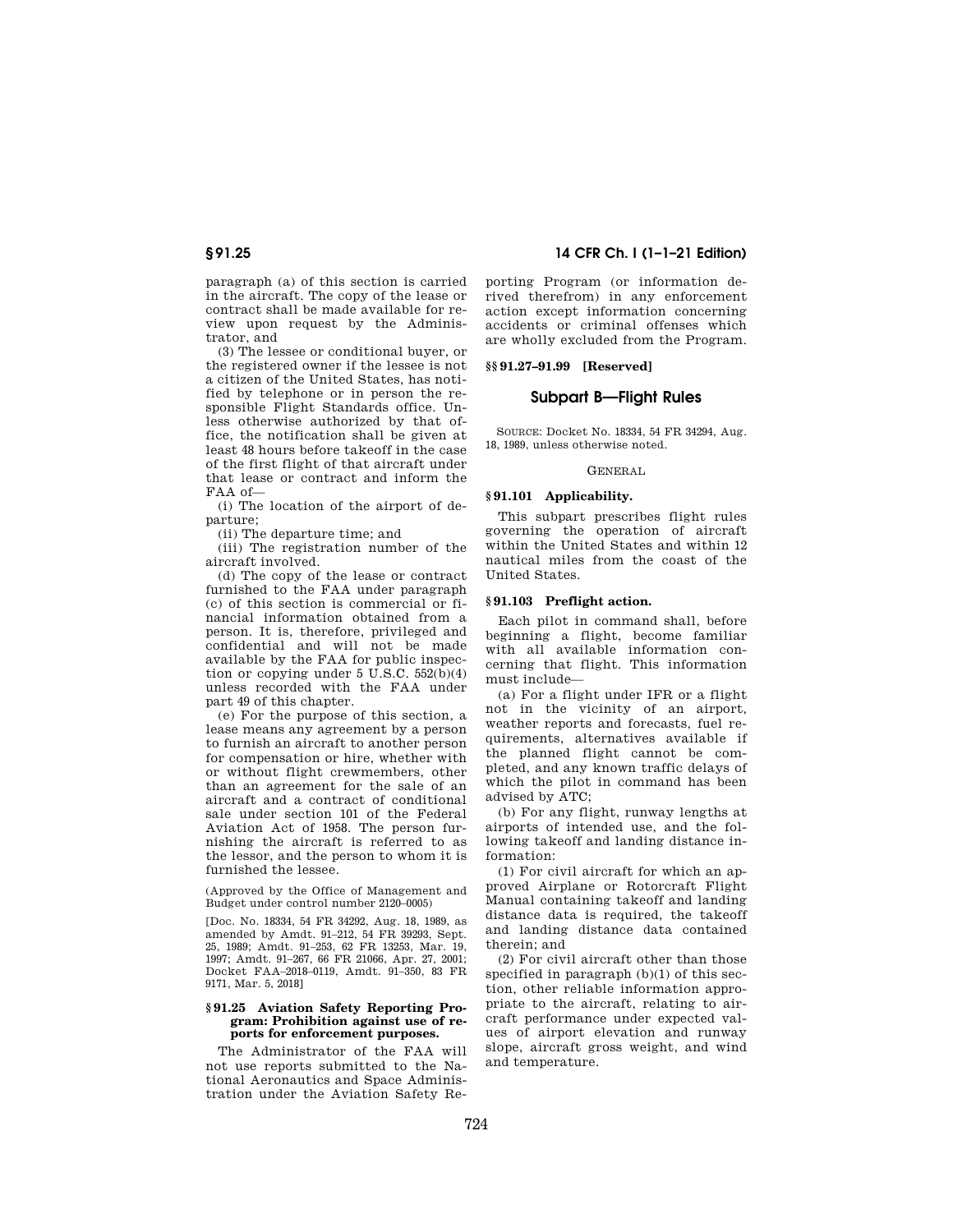## **§ 91.105 Flight crewmembers at stations.**

(a) During takeoff and landing, and while en route, each required flight crewmember shall—

(1) Be at the crewmember station unless the absence is necessary to perform duties in connection with the operation of the aircraft or in connection with physiological needs; and

(2) Keep the safety belt fastened while at the crewmember station.

(b) Each required flight crewmember of a U.S.-registered civil aircraft shall, during takeoff and landing, keep his or her shoulder harness fastened while at his or her assigned duty station. This paragraph does not apply if—

(1) The seat at the crewmember's station is not equipped with a shoulder harness; or

(2) The crewmember would be unable to perform required duties with the shoulder harness fastened.

[Doc. No. 18334, 54 FR 34294, Aug. 18, 1989, as amended by Amdt. 91–231, 57 FR 42671, Sept. 15, 1992]

#### **§ 91.107 Use of safety belts, shoulder harnesses, and child restraint systems.**

(a) Unless otherwise authorized by the Administrator—

(1) No pilot may take off a U.S.-registered civil aircraft (except a free balloon that incorporates a basket or gondola, or an airship type certificated before November 2, 1987) unless the pilot in command of that aircraft ensures that each person on board is briefed on how to fasten and unfasten that person's safety belt and, if installed, shoulder harness.

(2) No pilot may cause to be moved on the surface, take off, or land a U.S. registered civil aircraft (except a free balloon that incorporates a basket or gondola, or an airship type certificated before November 2, 1987) unless the pilot in command of that aircraft ensures that each person on board has been notified to fasten his or her safety belt and, if installed, his or her shoulder harness.

(3) Except as provided in this paragraph, each person on board a U.S.-registered civil aircraft (except a free balloon that incorporates a basket or gondola or an airship type certificated before November 2, 1987) must occupy an approved seat or berth with a safety belt and, if installed, shoulder harness, properly secured about him or her during movement on the surface, takeoff, and landing. For seaplane and float equipped rotorcraft operations during movement on the surface, the person pushing off the seaplane or rotorcraft from the dock and the person mooring the seaplane or rotorcraft at the dock are excepted from the preceding seating and safety belt requirements. Notwithstanding the preceding requirements of this paragraph, a person may:

(i) Be held by an adult who is occupying an approved seat or berth, provided that the person being held has not reached his or her second birthday and does not occupy or use any restraining device;

(ii) Use the floor of the aircraft as a seat, provided that the person is on board for the purpose of engaging in sport parachuting; or

(iii) Notwithstanding any other requirement of this chapter, occupy an approved child restraint system furnished by the operator or one of the persons described in paragraph  $(a)(3)(iii)(A)$  of this section provided that:

(A) The child is accompanied by a parent, guardian, or attendant designated by the child's parent or guardian to attend to the safety of the child during the flight;

(B) Except as provided in paragraph  $(a)(3)(iii)(B)(4)$  of this action, the approved child restraint system bears one or more labels as follows:

(*1*) Seats manufactured to U.S. standards between January 1, 1981, and February 25, 1985, must bear the label: ''This child restraint system conforms to all applicable Federal motor vehicle safety standards''

(*2*) Seats manufactured to U.S. standards on or after February 26, 1985, must bear two labels:

(*i*) ''This child restraint system conforms to all applicable Federal motor vehicle safety standards''; and

(*ii*) ''THIS RESTRAINT IS CER-TIFIED FOR USE IN MOTOR VEHI-CLES AND AIRCRAFT'' in red lettering;

(3) Seats that do not qualify under<br>paragraphs  $(a)(3)(iii)(B)(I)$  and  $(a)(3)(iii)(B)(I)$  and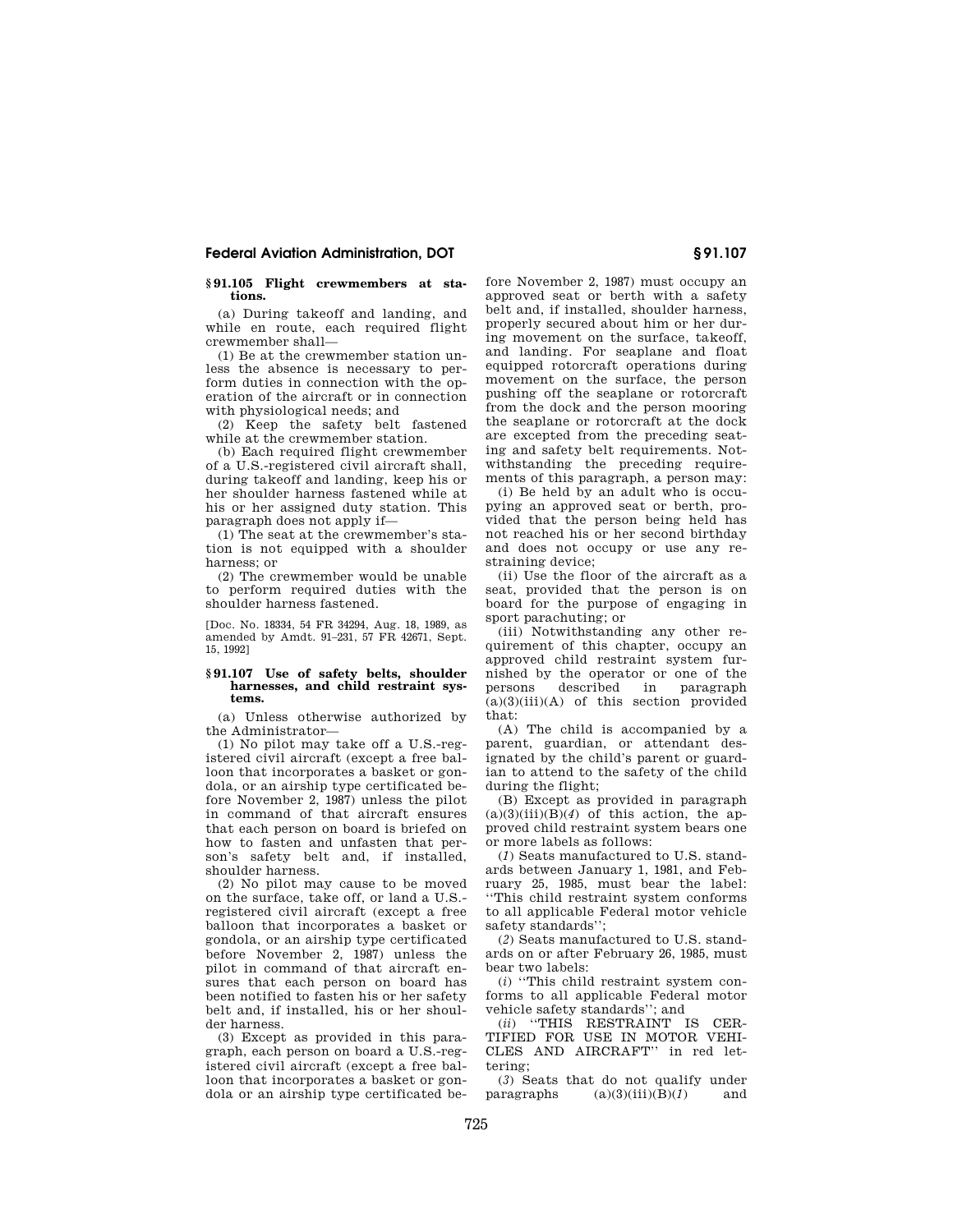$(a)(3)(iii)(B)(2)$  of this section must bear a label or markings showing:

(*ii*) That the seat was manufactured under the standards of the United Nations;

(*iii*) That the seat or child restraint device furnished by the operator was approved by the FAA through Type Certificate or Supplemental Type Certificate; or

(*iv*) That the seat or child restraint device furnished by the operator, or one of the persons described in paragraph  $(a)(3)(iii)(A)$  of this section, was approved by the FAA in accordance with §21.8(d) of this chapter or Technical Standard Order C–100b or a later version. The child restraint device manufactured by AmSafe, Inc. (CARES, Part No. 4082) and approved by the FAA in accordance with §21.305(d) (2010 ed.) of this chapter may continue to bear a label or markings showing FAA approval in accordance with §21.305(d) (2010 ed.) of this chapter.

(*4*) Except as provided in §91.107(a)(3)(iii)(B)(*3*)(*iii*) and §91.107(a)(3)(iii)(B)(*3*)(*iv*), booster-type child restraint systems (as defined in Federal Motor Vehicle Safety Standard No. 213 (49 CFR 571.213)), vest- and harness-type child restraint systems, and lap held child restraints are not approved for use in aircraft; and

(C) The operator complies with the following requirements:

(*1*) The restraint system must be properly secured to an approved forward-facing seat or berth;

(*2*) The child must be properly secured in the restraint system and must not exceed the specified weight limit for the restraint system; and

(*3*) The restraint system must bear the appropriate label(s).

(b) Unless otherwise stated, this section does not apply to operations conducted under part 121, 125, or 135 of this chapter. Paragraph (a)(3) of this section does not apply to persons subject to §91.105.

[Doc. No. 26142, 57 FR 42671, Sept. 15, 1992, as amended by Amdt. 91–250, 61 FR 28421, June 4, 1996; Amdt. 91–289, 70 FR 50906, Aug. 26, 2005; Amdt. 91–292, 71 FR 40009, July 14, 2006; Amdt. 91–317, 75 FR 48857, Aug. 12, 2010; Amdt. 91–332, 79 FR 28812, May 20, 2014]

# **§ 91.109 14 CFR Ch. I (1–1–21 Edition)**

#### **§ 91.109 Flight instruction; Simulated instrument flight and certain flight tests.**

(a) No person may operate a civil aircraft (except a manned free balloon) that is being used for flight instruction unless that aircraft has fully functioning dual controls. However, instrument flight instruction may be given in an airplane that is equipped with a single, functioning throwover control wheel that controls the elevator and ailerons, in place of fixed, dual controls, when—

(1) The instructor has determined that the flight can be conducted safely; and

(2) The person manipulating the controls has at least a private pilot certificate with appropriate category and class ratings.

(b) An airplane equipped with a single, functioning throwover control wheel that controls the elevator and ailerons, in place of fixed, dual controls may be used for flight instruction to conduct a flight review required by §61.56 of this chapter, or to obtain recent flight experience or an instrument proficiency check required by §61.57 when—

(1) The airplane is equipped with operable rudder pedals at both pilot stations;

(2) The pilot manipulating the controls is qualified to serve and serves as pilot in command during the entire flight;

(3) The instructor is current and qualified to serve as pilot in command of the airplane, meets the requirements of §61.195(b), and has logged at least 25 hours of pilot-in-command flight time in the make and model of airplane; and

(4) The pilot in command and the instructor have determined the flight can be conducted safely.

(c) No person may operate a civil aircraft in simulated instrument flight unless—

(1) The other control seat is occupied by a safety pilot who possesses at least:

(i) A private pilot certificate with category and class ratings appropriate to the aircraft being flown; or

(ii) For purposes of providing training for a solo cross-country endorsement under §61.93 of this chapter, a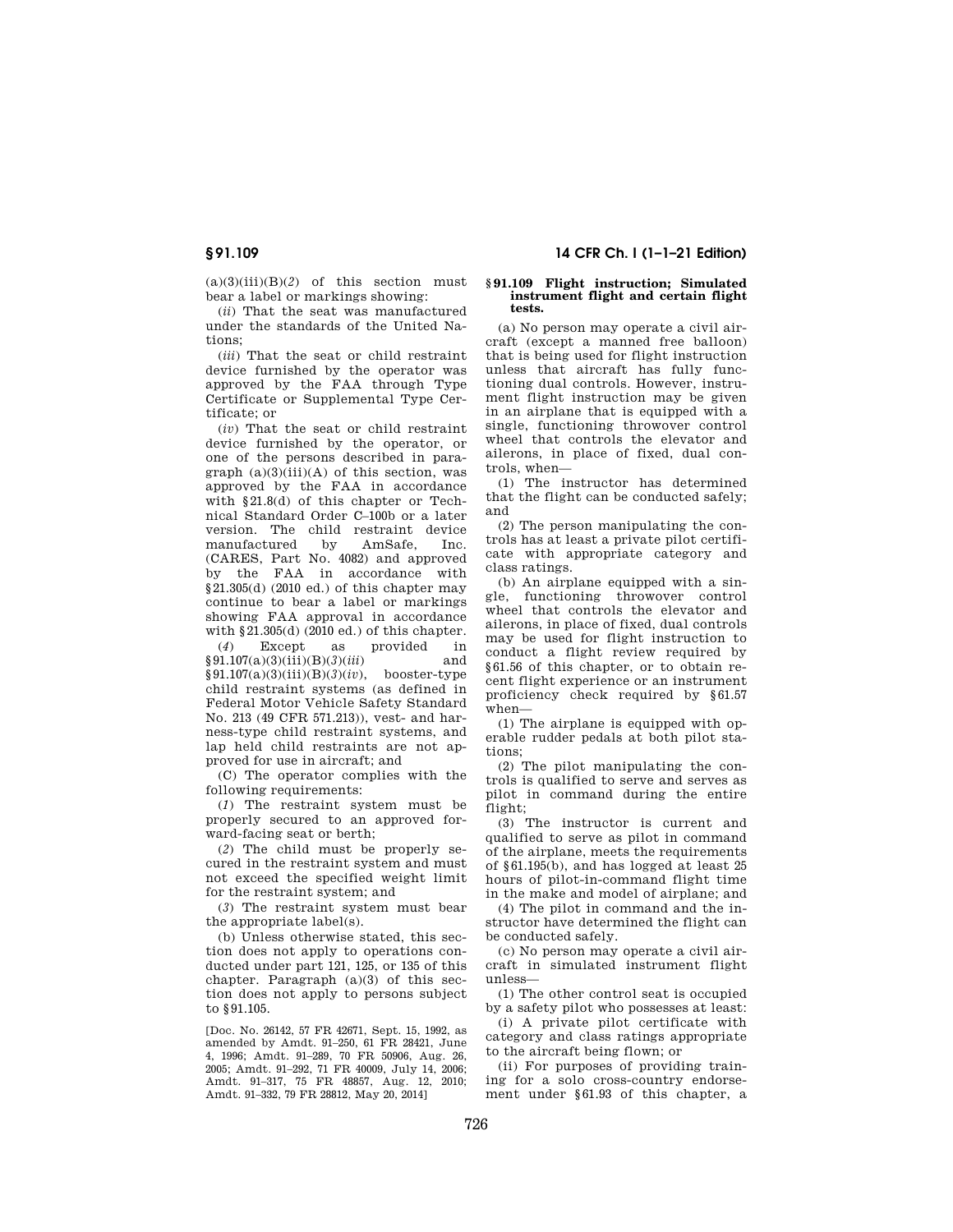flight instructor certificate with an appropriate sport pilot rating and meets the requirements of §61.412 of this chapter.

(2) The safety pilot has adequate vision forward and to each side of the aircraft, or a competent observer in the aircraft adequately supplements the vision of the safety pilot; and

(3) Except in the case of lighter-thanair aircraft, that aircraft is equipped with fully functioning dual controls. However, simulated instrument flight may be conducted in a single-engine airplane, equipped with a single, functioning, throwover control wheel, in place of fixed, dual controls of the elevator and ailerons, when—

(i) The safety pilot has determined that the flight can be conducted safely; and

(ii) The person manipulating the controls has at least a private pilot certificate with appropriate category and class ratings.

(d) No person may operate a civil aircraft that is being used for a flight test for an airline transport pilot certificate or a class or type rating on that certificate, or for a part 121 proficiency flight test, unless the pilot seated at the controls, other than the pilot being checked, is fully qualified to act as pilot in command of the aircraft.

[Doc. No. 18334, 54 FR 34294, Aug. 18, 1989, as amended by Amdt. 91–324, 76 FR 54107, Aug. 31, 2011; Amdt. 61–142, 83 FR 30281, June 27, 2018]

#### **§ 91.111 Operating near other aircraft.**

(a) No person may operate an aircraft so close to another aircraft as to create a collision hazard.

(b) No person may operate an aircraft in formation flight except by arrangement with the pilot in command of each aircraft in the formation.

(c) No person may operate an aircraft, carrying passengers for hire, in formation flight.

## **§ 91.113 Right-of-way rules: Except water operations.**

(a) *Inapplicability.* This section does not apply to the operation of an aircraft on water.

(b) *General.* When weather conditions permit, regardless of whether an operation is conducted under instrument flight rules or visual flight rules, vigilance shall be maintained by each person operating an aircraft so as to see and avoid other aircraft. When a rule of this section gives another aircraft the right-of-way, the pilot shall give way to that aircraft and may not pass over, under, or ahead of it unless well clear.

(c) *In distress.* An aircraft in distress has the right-of-way over all other air traffic.

(d) *Converging.* When aircraft of the same category are converging at approximately the same altitude (except head-on, or nearly so), the aircraft to the other's right has the right-of-way. If the aircraft are of different categories—

(1) A balloon has the right-of-way over any other category of aircraft;

(2) A glider has the right-of-way over an airship, powered parachute, weightshift-control aircraft, airplane, or rotorcraft.

(3) An airship has the right-of-way over a powered parachute, weight-shiftcontrol aircraft, airplane, or rotorcraft.

However, an aircraft towing or refueling other aircraft has the right-ofway over all other engine-driven aircraft.

(e) *Approaching head-on.* When aircraft are approaching each other headon, or nearly so, each pilot of each aircraft shall alter course to the right.

(f) *Overtaking.* Each aircraft that is being overtaken has the right-of-way and each pilot of an overtaking aircraft shall alter course to the right to pass well clear.

(g) *Landing.* Aircraft, while on final approach to land or while landing, have the right-of-way over other aircraft in flight or operating on the surface, except that they shall not take advantage of this rule to force an aircraft off the runway surface which has already landed and is attempting to make way for an aircraft on final approach. When two or more aircraft are approaching an airport for the purpose of landing, the aircraft at the lower altitude has the right-of-way, but it shall not take advantage of this rule to cut in front of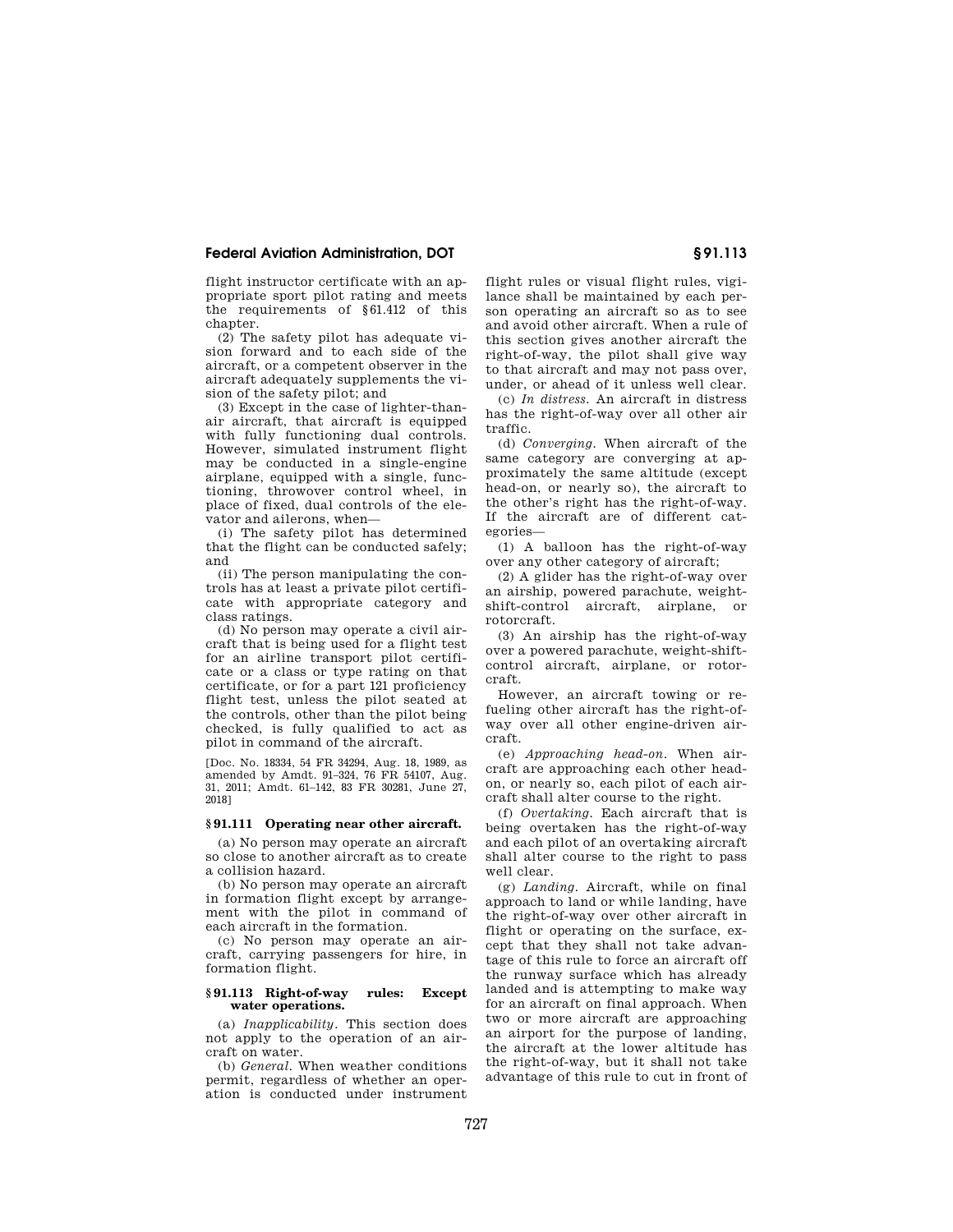another which is on final approach to land or to overtake that aircraft.

[Doc. No. 18334, 54 FR 34294, Aug. 18, 1989, as amended by Amdt. 91–282, 69 FR 44880, July 27, 2004]

## **§ 91.115 Right-of-way rules: Water operations.**

(a) *General.* Each person operating an aircraft on the water shall, insofar as possible, keep clear of all vessels and avoid impeding their navigation, and shall give way to any vessel or other aircraft that is given the right-of-way by any rule of this section.

(b) *Crossing.* When aircraft, or an aircraft and a vessel, are on crossing courses, the aircraft or vessel to the other's right has the right-of-way.

(c) *Approaching head-on.* When aircraft, or an aircraft and a vessel, are approaching head-on, or nearly so, each shall alter its course to the right to keep well clear.

(d) *Overtaking.* Each aircraft or vessel that is being overtaken has the rightof-way, and the one overtaking shall alter course to keep well clear.

(e) *Special circumstances.* When aircraft, or an aircraft and a vessel, approach so as to involve risk of collision, each aircraft or vessel shall proceed with careful regard to existing circumstances, including the limitations of the respective craft.

### **§ 91.117 Aircraft speed.**

(a) Unless otherwise authorized by the Administrator, no person may operate an aircraft below 10,000 feet MSL at an indicated airspeed of more than 250 knots (288 m.p.h.).

(b) Unless otherwise authorized or required by ATC, no person may operate an aircraft at or below 2,500 feet above the surface within 4 nautical miles of the primary airport of a Class C or Class D airspace area at an indicated airspeed of more than 200 knots (230 mph.). This paragraph (b) does not apply to any operations within a Class B airspace area. Such operations shall comply with paragraph (a) of this section.

(c) No person may operate an aircraft in the airspace underlying a Class B airspace area designated for an airport or in a VFR corridor designated through such a Class B airspace area, at an indicated airspeed of more than 200 knots (230 mph).

(d) If the minimum safe airspeed for any particular operation is greater than the maximum speed prescribed in this section, the aircraft may be operated at that minimum speed.

[Doc. No. 18334, 54 FR 34292, Aug. 18, 1989, as amended by Amdt. 91–219, 55 FR 34708, Aug. 24, 1990; Amdt. 91–227, 56 FR 65657, Dec. 17, 1991; Amdt. 91–233, 58 FR 43554, Aug. 17, 1993]

## **§ 91.119 Minimum safe altitudes: General.**

Except when necessary for takeoff or landing, no person may operate an aircraft below the following altitudes:

(a) *Anywhere.* An altitude allowing, if a power unit fails, an emergency landing without undue hazard to persons or property on the surface.

(b) *Over congested areas.* Over any congested area of a city, town, or settlement, or over any open air assembly of persons, an altitude of 1,000 feet above the highest obstacle within a horizontal radius of 2,000 feet of the aircraft.

(c) *Over other than congested areas.* An altitude of 500 feet above the surface, except over open water or sparsely populated areas. In those cases, the aircraft may not be operated closer than 500 feet to any person, vessel, vehicle, or structure.

(d) *Helicopters, powered parachutes, and weight-shift-control aircraft.* If the operation is conducted without hazard to persons or property on the surface—

(1) A helicopter may be operated at less than the minimums prescribed in paragraph (b) or (c) of this section, provided each person operating the helicopter complies with any routes or altitudes specifically prescribed for helicopters by the FAA; and

(2) A powered parachute or weightshift-control aircraft may be operated at less than the minimums prescribed in paragraph (c) of this section.

[Doc. No. 18334, 54 FR 34294, Aug. 18, 1989, as amended by Amdt. 91–311, 75 FR 5223, Feb. 1, 2010]

### **§ 91.121 Altimeter settings.**

(a) Each person operating an aircraft shall maintain the cruising altitude or flight level of that aircraft, as the case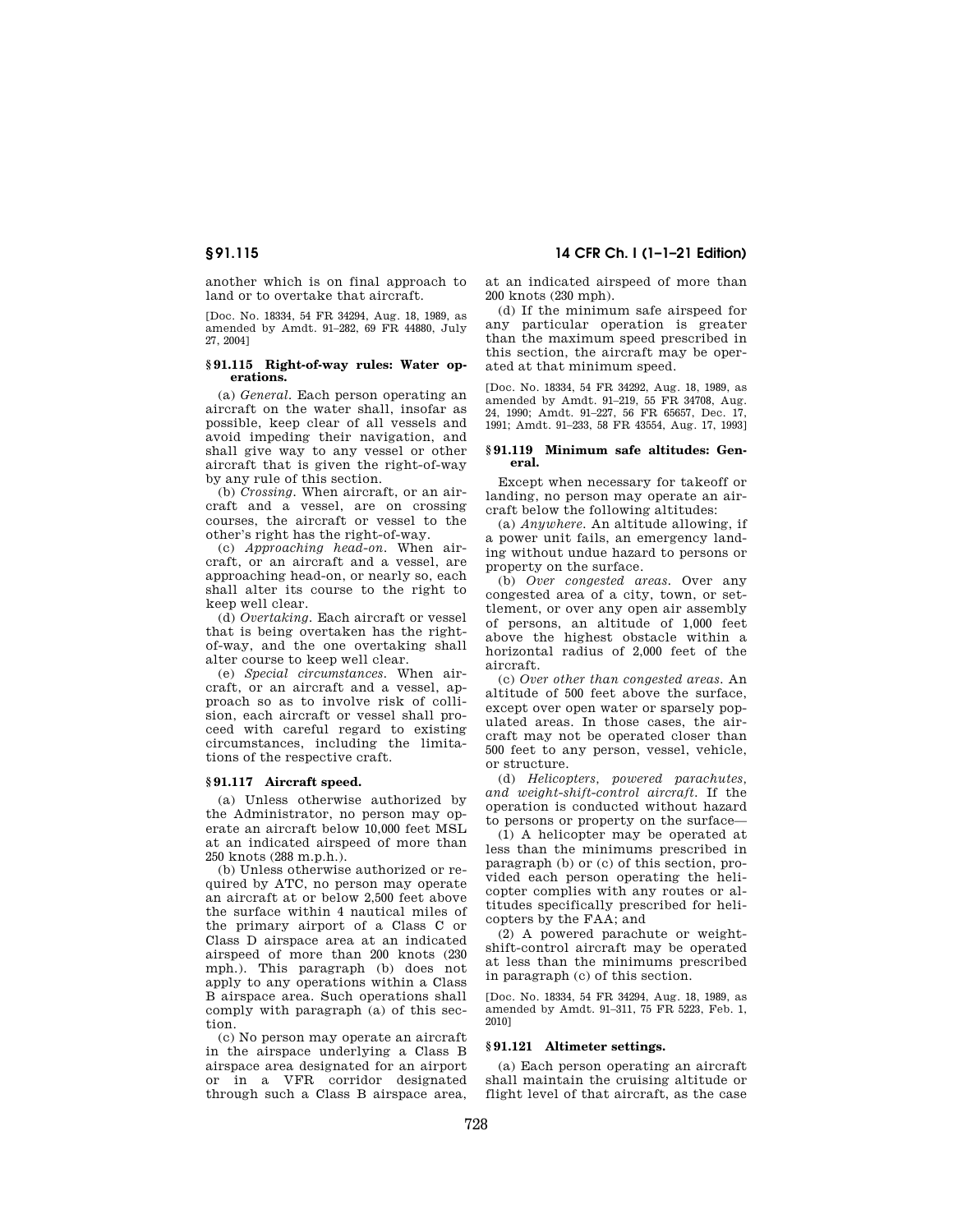may be, by reference to an altimeter that is set, when operating—

(1) Below 18,000 feet MSL, to—

(i) The current reported altimeter setting of a station along the route and within 100 nautical miles of the aircraft;

(ii) If there is no station within the area prescribed in paragraph (a)(1)(i) of this section, the current reported altimeter setting of an appropriate available station; or

(iii) In the case of an aircraft not equipped with a radio, the elevation of the departure airport or an appropriate altimeter setting available before departure; or

(2) At or above 18,000 feet MSL, to 29.92″ Hg.

(b) The lowest usable flight level is determined by the atmospheric pressure in the area of operation as shown in the following table:

| Current altimeter setting | Lowest<br>usable<br>flight<br>level |
|---------------------------|-------------------------------------|
|                           | 180                                 |
|                           | 185                                 |
|                           | 190                                 |
|                           | 195                                 |
|                           | 200                                 |
|                           | 205                                 |
|                           | 210                                 |
|                           |                                     |

(c) To convert minimum altitude prescribed under §§91.119 and 91.177 to the minimum flight level, the pilot shall take the flight level equivalent of the minimum altitude in feet and add the appropriate number of feet specified below, according to the current reported altimeter setting:

| Current altimeter setting | Adjust-<br>ment<br>factor |
|---------------------------|---------------------------|
|                           | None                      |
|                           | 500                       |
|                           |                           |
|                           | 1.000                     |
|                           | 1.500                     |
|                           | 2.000                     |
|                           | 2.500                     |
|                           | 3.000                     |

### **§ 91.123 Compliance with ATC clearances and instructions.**

(a) When an ATC clearance has been obtained, no pilot in command may deviate from that clearance unless an amended clearance is obtained, an emergency exists, or the deviation is in response to a traffic alert and collision avoidance system resolution advisory. However, except in Class A airspace, a pilot may cancel an IFR flight plan if the operation is being conducted in VFR weather conditions. When a pilot is uncertain of an ATC clearance, that pilot shall immediately request clarification from ATC.

(b) Except in an emergency, no person may operate an aircraft contrary to an ATC instruction in an area in which air traffic control is exercised.

(c) Each pilot in command who, in an emergency, or in response to a traffic alert and collision avoidance system resolution advisory, deviates from an ATC clearance or instruction shall notify ATC of that deviation as soon as possible.

(d) Each pilot in command who (though not deviating from a rule of this subpart) is given priority by ATC in an emergency, shall submit a detailed report of that emergency within 48 hours to the manager of that ATC facility, if requested by ATC.

(e) Unless otherwise authorized by ATC, no person operating an aircraft may operate that aircraft according to any clearance or instruction that has been issued to the pilot of another aircraft for radar air traffic control purposes.

(Approved by the Office of Management and Budget under control number 2120–0005)

[Doc. No. 18834, 54 FR 34294, Aug. 18, 1989, as amended by Amdt. 91–227, 56 FR 65658, Dec. 17, 1991; Amdt. 91–244, 60 FR 50679, Sept. 29, 1995]

## **§ 91.125 ATC light signals.**

ATC light signals have the meaning shown in the following table:

| Color and type of<br>signal    | Meaning with re-<br>spect to aircraft on<br>the surface | Meaning with re-<br>spect to aircraft in<br>flight                                               |
|--------------------------------|---------------------------------------------------------|--------------------------------------------------------------------------------------------------|
| Steady green<br>Flashing green | Cleared for takeoff<br>Cleared to taxi                  | Cleared to land.<br>Return for landing<br>(to be followed<br>by steady green<br>at proper time). |
| Steady red                     | Stop                                                    | Give way to other<br>aircraft and con-<br>tinue circling.                                        |
| Flashing red                   | Taxi clear of run-<br>way in use.                       | Airport unsafe-do<br>not land.                                                                   |
| Flashing white                 | Return to starting<br>point on airport.                 | Not applicable.                                                                                  |
| Alternating red and<br>green.  | Exercise extreme<br>caution.                            | Exercise extreme<br>caution.                                                                     |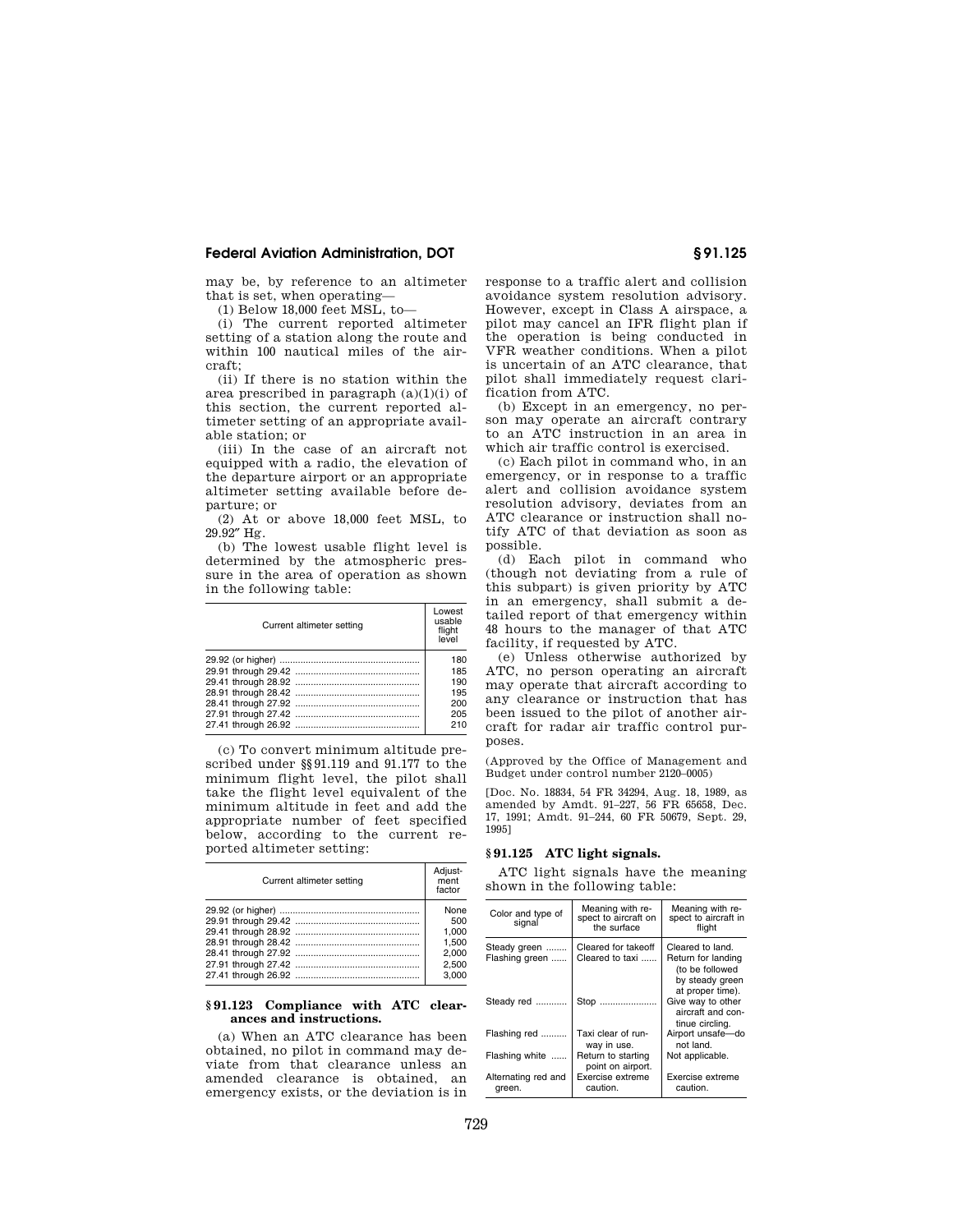# **§ 91.126 Operating on or in the vicinity of an airport in Class G airspace.**

(a) *General.* Unless otherwise authorized or required, each person operating an aircraft on or in the vicinity of an airport in a Class G airspace area must comply with the requirements of this section.

(b) *Direction of turns.* When approaching to land at an airport without an operating control tower in Class G airspace—

(1) Each pilot of an airplane must make all turns of that airplane to the left unless the airport displays approved light signals or visual markings indicating that turns should be made to the right, in which case the pilot must make all turns to the right; and

(2) Each pilot of a helicopter or a powered parachute must avoid the flow of fixed-wing aircraft.

(c) *Flap settings.* Except when necessary for training or certification, the pilot in command of a civil turbojetpowered aircraft must use, as a final flap setting, the minimum certificated landing flap setting set forth in the approved performance information in the Airplane Flight Manual for the applicable conditions. However, each pilot in command has the final authority and responsibility for the safe operation of the pilot's airplane, and may use a different flap setting for that airplane if the pilot determines that it is necessary in the interest of safety.

(d) *Communications with control towers.* Unless otherwise authorized or required by ATC, no person may operate an aircraft to, from, through, or on an airport having an operational control tower unless two-way radio communications are maintained between that aircraft and the control tower. Communications must be established prior to 4 nautical miles from the airport, up to and including 2,500 feet AGL. However, if the aircraft radio fails in flight, the pilot in command may operate that aircraft and land if weather conditions are at or above basic VFR weather minimums, visual contact with the tower is maintained, and a clearance to land is received. If the aircraft radio

# **§ 91.126 14 CFR Ch. I (1–1–21 Edition)**

fails while in flight under IFR, the pilot must comply with §91.185.

[Doc. No. 24458, 56 FR 65658, Dec. 17, 1991, as amended by Amdt. 91–239, 59 FR 11693, Mar. 11, 1994; Amdt. 91–282, 69 FR 44880, July 27, 2004]

### **§ 91.127 Operating on or in the vicinity of an airport in Class E airspace.**

(a) Unless otherwise required by part 93 of this chapter or unless otherwise authorized or required by the ATC facility having jurisdiction over the Class E airspace area, each person operating an aircraft on or in the vicinity of an airport in a Class E airspace area must comply with the requirements of §91.126.

(b) *Departures.* Each pilot of an aircraft must comply with any traffic patterns established for that airport in part 93 of this chapter.

(c) *Communications with control towers.* Unless otherwise authorized or required by ATC, no person may operate an aircraft to, from, through, or on an airport having an operational control tower unless two-way radio communications are maintained between that aircraft and the control tower. Communications must be established prior to 4 nautical miles from the airport, up to and including 2,500 feet AGL. However, if the aircraft radio fails in flight, the pilot in command may operate that aircraft and land if weather conditions are at or above basic VFR weather minimums, visual contact with the tower is maintained, and a clearance to land is received. If the aircraft radio fails while in flight under IFR, the pilot must comply with §91.185.

[Doc. No. 24458, 56 FR 65658, Dec. 17, 1991, as amended by Amdt. 91–239, 59 FR 11693, Mar. 11, 1994]

#### **§ 91.129 Operations in Class D airspace.**

(a) *General.* Unless otherwise authorized or required by the ATC facility having jurisdiction over the Class D airspace area, each person operating an aircraft in Class D airspace must comply with the applicable provisions of this section. In addition, each person must comply with §§91.126 and 91.127. For the purpose of this section, the primary airport is the airport for which the Class D airspace area is designated.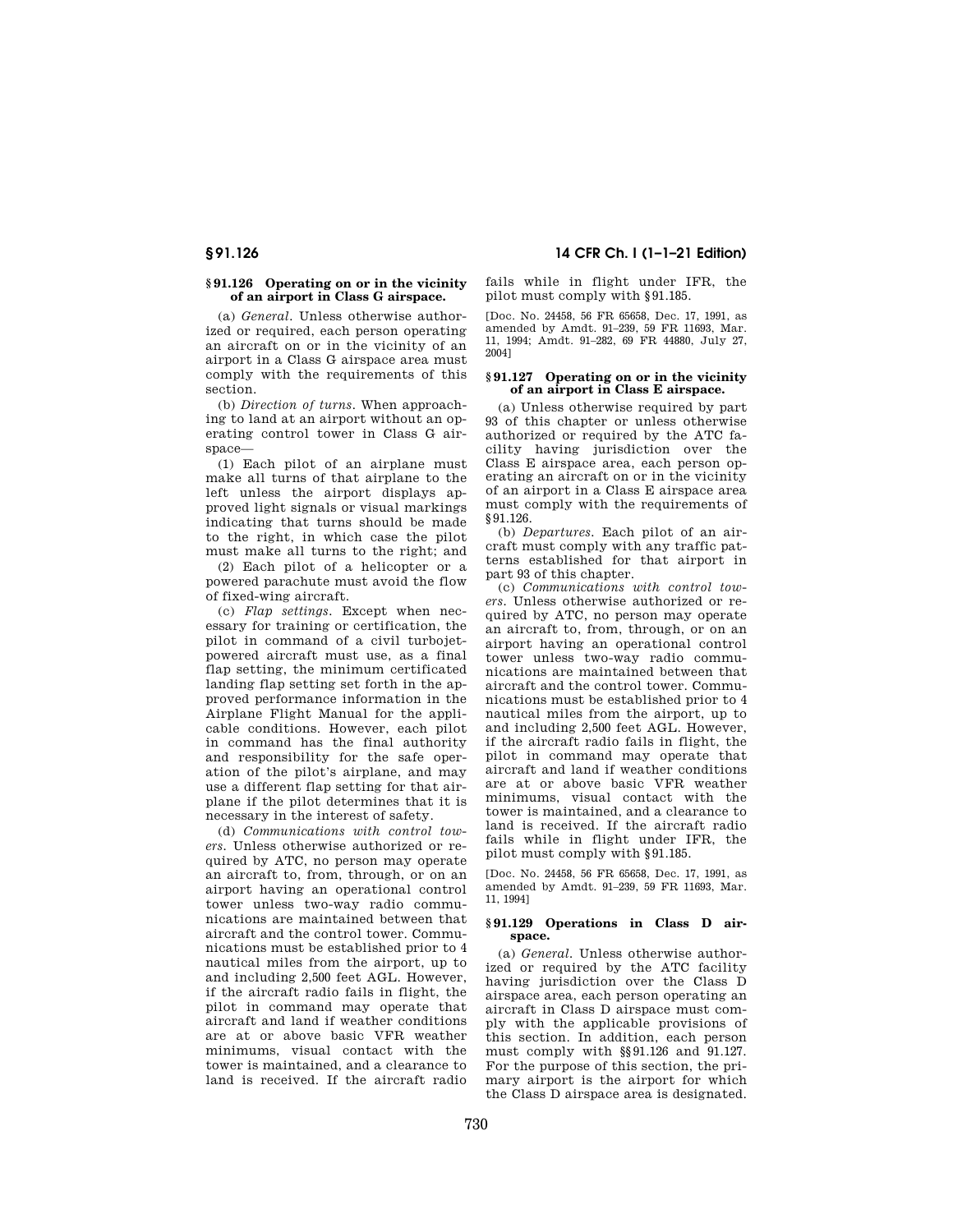A satellite airport is any other airport within the Class D airspace area.

(b) *Deviations.* An operator may deviate from any provision of this section under the provisions of an ATC authorization issued by the ATC facility having jurisdiction over the airspace concerned. ATC may authorize a deviation on a continuing basis or for an individual flight, as appropriate.

(c) *Communications.* Each person operating an aircraft in Class D airspace must meet the following two-way radio communications requirements:

(1) *Arrival or through flight.* Each person must establish two-way radio communications with the ATC facility (including foreign ATC in the case of foreign airspace designated in the United States) providing air traffic services prior to entering that airspace and thereafter maintain those communications while within that airspace.

(2) *Departing flight.* Each person—

(i) From the primary airport or satellite airport with an operating control tower must establish and maintain two-way radio communications with the control tower, and thereafter as instructed by ATC while operating in the Class D airspace area; or

(ii) From a satellite airport without an operating control tower, must establish and maintain two-way radio communications with the ATC facility having jurisdiction over the Class D airspace area as soon as practicable after departing.

(d) *Communications failure.* Each person who operates an aircraft in a Class D airspace area must maintain twoway radio communications with the ATC facility having jurisdiction over that area.

(1) If the aircraft radio fails in flight under IFR, the pilot must comply with §91.185 of the part.

(2) If the aircraft radio fails in flight under VFR, the pilot in command may operate that aircraft and land if—

(i) Weather conditions are at or above basic VFR weather minimums;

(ii) Visual contact with the tower is maintained; and

(iii) A clearance to land is received.

(e) *Minimum altitudes when operating to an airport in Class D airspace.* (1) Unless required by the applicable distance-from-cloud criteria, each pilot

operating a large or turbine-powered airplane must enter the traffic pattern at an altitude of at least 1,500 feet above the elevation of the airport and maintain at least 1,500 feet until further descent is required for a safe landing.

(2) Each pilot operating a large or turbine-powered airplane approaching to land on a runway served by an instrument approach procedure with vertical guidance, if the airplane is so equipped, must:

(i) Operate that airplane at an altitude at or above the glide path between the published final approach fix and the decision altitude (DA), or decision height (DH), as applicable; or

(ii) If compliance with the applicable distance-from-cloud criteria requires glide path interception closer in, operate that airplane at or above the glide path, between the point of interception of glide path and the DA or the DH.

(3) Each pilot operating an airplane approaching to land on a runway served by a visual approach slope indicator must maintain an altitude at or above the glide path until a lower altitude is necessary for a safe landing.

(4) Paragraphs (e)(2) and (e)(3) of this section do not prohibit normal bracketing maneuvers above or below the glide path that are conducted for the purpose of remaining on the glide path.

(f) *Approaches.* Except when conducting a circling approach under part 97 of this chapter or unless otherwise required by ATC, each pilot must—

(1) Circle the airport to the left, if operating an airplane; or

(2) Avoid the flow of fixed-wing aircraft, if operating a helicopter.

(g) *Departures.* No person may operate an aircraft departing from an airport except in compliance with the following:

(1) Each pilot must comply with any departure procedures established for that airport by the FAA.

(2) Unless otherwise required by the prescribed departure procedure for that airport or the applicable distance from clouds criteria, each pilot of a turbinepowered airplane and each pilot of a large airplane must climb to an altitude of 1,500 feet above the surface as rapidly as practicable.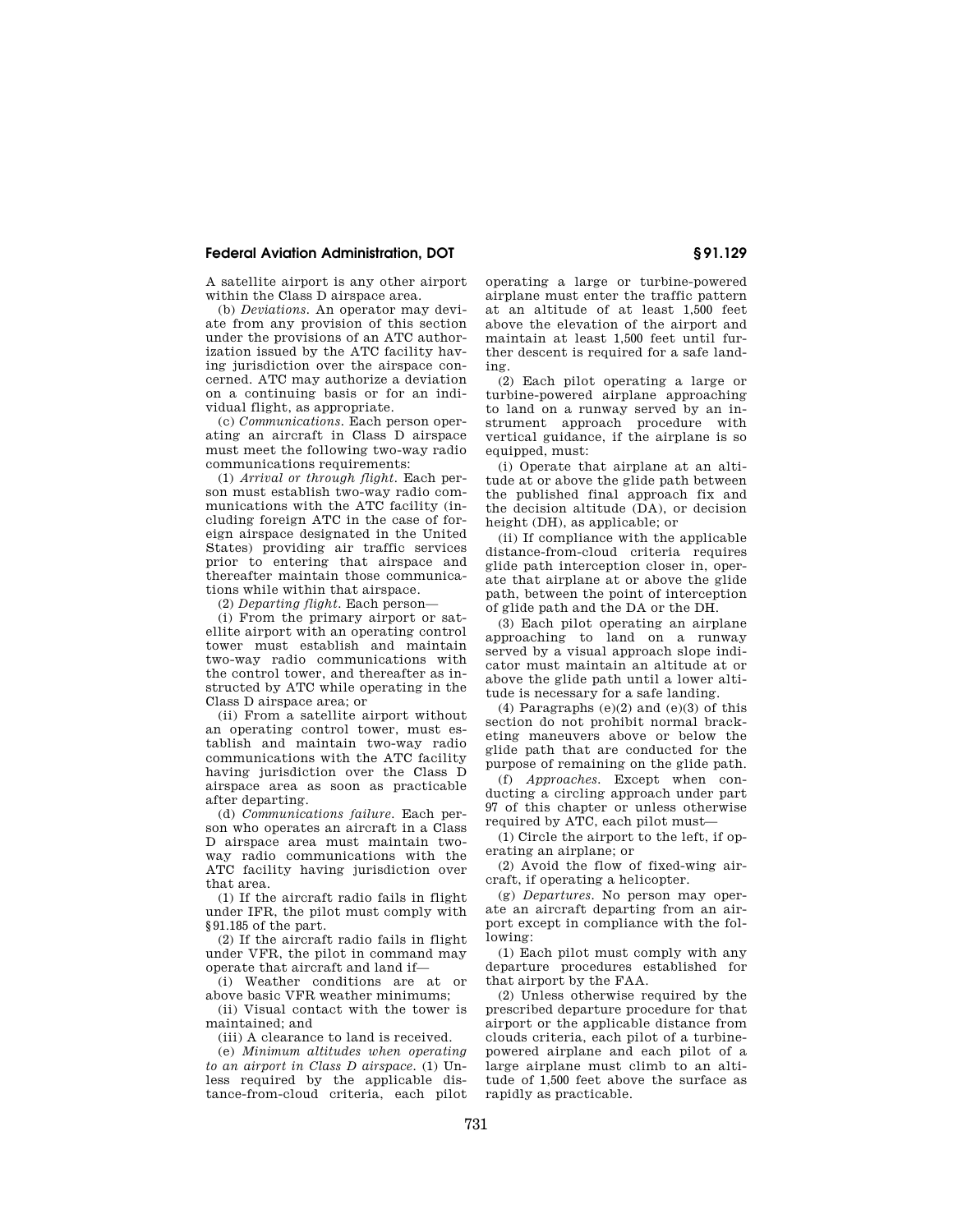(h) *Noise abatement.* Where a formal runway use program has been established by the FAA, each pilot of a large or turbine-powered airplane assigned a noise abatement runway by ATC must use that runway. However, consistent with the final authority of the pilot in command concerning the safe operation of the aircraft as prescribed in §91.3(a), ATC may assign a different runway if requested by the pilot in the interest of safety.

(i) *Takeoff, landing, taxi clearance.* No person may, at any airport with an operating control tower, operate an aircraft on a runway or taxiway, or take off or land an aircraft, unless an appropriate clearance is received from ATC.

[Doc. No. 24458, 56 FR 65658, Dec. 17, 1991, as amended by Amdt. 91–234, 58 FR 48793, Sept. 20, 1993; Amdt. 91–296, 72 FR 31678, June 7, 2007; 77 FR 28250, May 14, 2012]

# **§ 91.130 Operations in Class C airspace.**

(a) *General.* Unless otherwise authorized by ATC, each aircraft operation in Class C airspace must be conducted in compliance with this section and §91.129. For the purpose of this section, the primary airport is the airport for which the Class C airspace area is designated. A satellite airport is any other airport within the Class C airspace area.

(b) *Traffic patterns.* No person may take off or land an aircraft at a satellite airport within a Class C airspace area except in compliance with FAA arrival and departure traffic patterns.

(c) *Communications.* Each person operating an aircraft in Class C airspace must meet the following two-way radio communications requirements:

(1) *Arrival or through flight.* Each person must establish two-way radio communications with the ATC facility (including foreign ATC in the case of foreign airspace designated in the United States) providing air traffic services prior to entering that airspace and thereafter maintain those communications while within that airspace.

(2) *Departing flight.* Each person—

(i) From the primary airport or satellite airport with an operating control tower must establish and maintain two-way radio communications with the control tower, and thereafter as in-

# **§ 91.130 14 CFR Ch. I (1–1–21 Edition)**

structed by ATC while operating in the Class C airspace area; or

(ii) From a satellite airport without an operating control tower, must establish and maintain two-way radio communications with the ATC facility having jurisdiction over the Class  $\tilde{C}$ airspace area as soon as practicable after departing.

(d) *Equipment requirements.* Unless otherwise authorized by the ATC having jurisdiction over the Class C airspace area, no person may operate an aircraft within a Class C airspace area designated for an airport unless that aircraft is equipped with the applicable equipment specified in §91.215, and after January 1, 2020, §91.225.

(e) *Deviations.* An operator may deviate from any provision of this section under the provisions of an ATC authorization issued by the ATC facility having jurisdiction over the airspace concerned. ATC may authorize a deviation on a continuing basis or for an individual flight, as appropriate.

[Doc. No. 24458, 56 FR 65659, Dec. 17, 1991, as amended by Amdt. 91–232, 58 FR 40736, July 30, 1993; Amdt. 91–239, 59 FR 11693, Mar. 11, 1994; Amdt. 91–314, 75 FR 30193, May 28, 2010]

## **§ 91.131 Operations in Class B airspace.**

(a) *Operating rules.* No person may operate an aircraft within a Class B airspace area except in compliance with §91.129 and the following rules:

(1) The operator must receive an ATC clearance from the ATC facility having jurisdiction for that area before operating an aircraft in that area.

(2) Unless otherwise authorized by ATC, each person operating a large turbine engine-powered airplane to or from a primary airport for which a Class B airspace area is designated must operate at or above the designated floors of the Class B airspace area while within the lateral limits of that area.

(3) Any person conducting pilot training operations at an airport within a Class B airspace area must comply with any procedures established by ATC for such operations in that area.

(b) *Pilot requirements.* (1) No person may take off or land a civil aircraft at an airport within a Class B airspace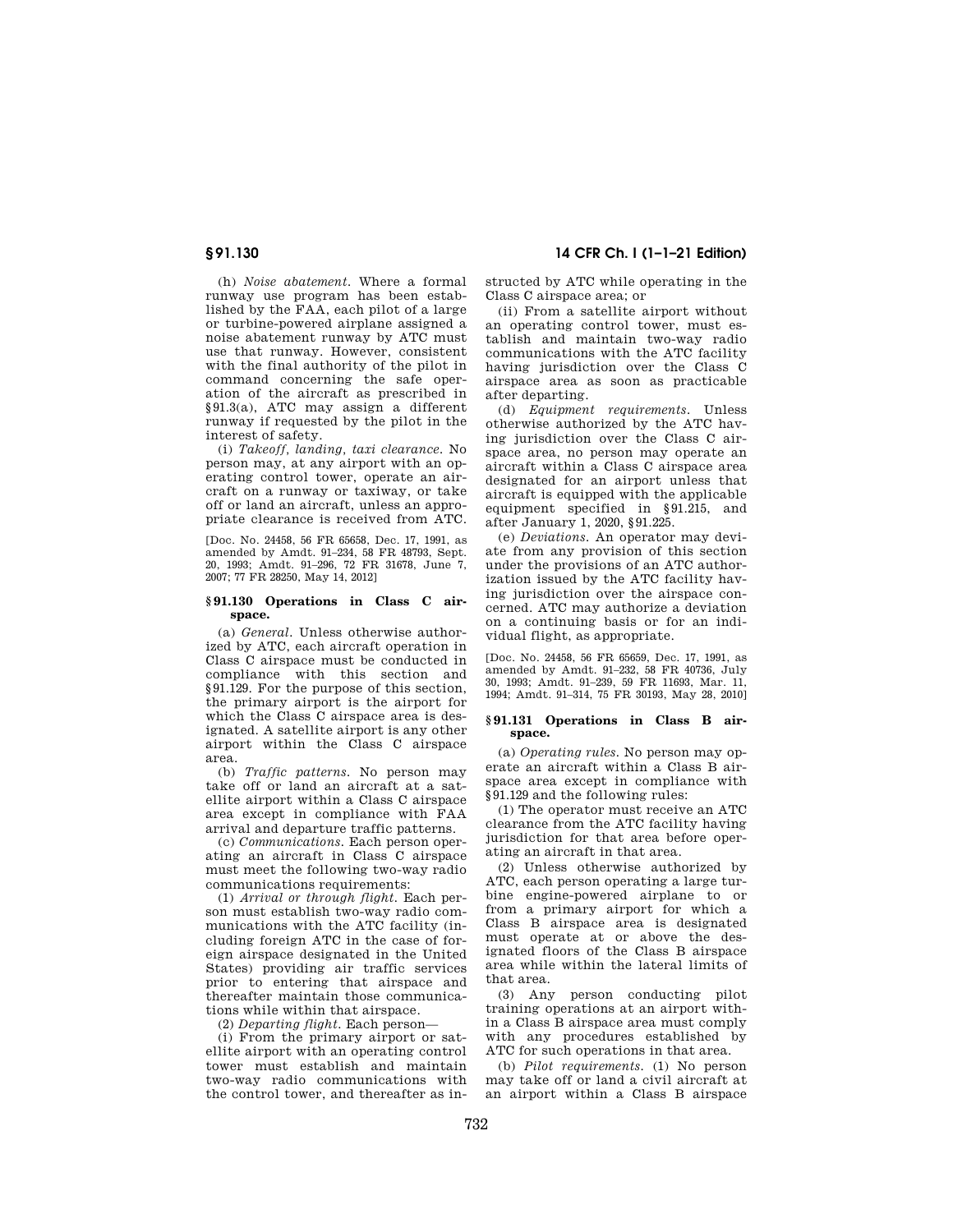area or operate a civil aircraft within a Class B airspace area unless—

(i) The pilot in command holds at least a private pilot certificate;

(ii) The pilot in command holds a recreational pilot certificate and has met—

(A) The requirements of §61.101(d) of this chapter; or

(B) The requirements for a student pilot seeking a recreational pilot certificate in §61.94 of this chapter;

(iii) The pilot in command holds a sport pilot certificate and has met—

(A) The requirements of §61.325 of this chapter; or

(B) The requirements for a student pilot seeking a recreational pilot certificate in §61.94 of this chapter; or

(iv) The aircraft is operated by a student pilot who has met the requirements of §61.94 or §61.95 of this chapter, as applicable.

(2) Notwithstanding the provisions of paragraphs  $(b)(1)(ii)$ ,  $(b)(1)(iii)$  and  $(b)(1)(iv)$  of this section, no person may take off or land a civil aircraft at those airports listed in section 4 of appendix D to this part unless the pilot in command holds at least a private pilot certificate.

(c) *Communications and navigation equipment requirements.* Unless otherwise authorized by ATC, no person may operate an aircraft within a Class B airspace area unless that aircraft is equipped with—

(1) *For IFR operation.* An operable VOR or TACAN receiver or an operable and suitable RNAV system; and

(2) *For all operations.* An operable two-way radio capable of communications with ATC on appropriate frequencies for that Class B airspace area.

(d) *Other equipment requirements.* No person may operate an aircraft in a Class B airspace area unless the aircraft is equipped with—

(1) The applicable operating transponder and automatic altitude reporting equipment specified in §91.215 (a), except as provided in §91.215 (e), and

(2) After January 1, 2020, the applicable Automatic Dependent SurveillanceBroadcast Out equipment specified in §91.225.

[Doc. No. 24458, 56 FR 65658, Dec. 17, 1991, as amended by Amdt. 91–282, 69 FR 44880, July 27, 2004; Amdt. 91–296, 72 FR 31678, June 7, 2007; Amdt. 91–314, 75 FR 30193, May 28, 2010]

#### **§ 91.133 Restricted and prohibited areas.**

(a) No person may operate an aircraft within a restricted area (designated in part 73) contrary to the restrictions imposed, or within a prohibited area, unless that person has the permission of the using or controlling agency, as appropriate.

(b) Each person conducting, within a restricted area, an aircraft operation (approved by the using agency) that creates the same hazards as the operations for which the restricted area was designated may deviate from the rules of this subpart that are not compatible with the operation of the aircraft.

# **§ 91.135 Operations in Class A airspace.**

Except as provided in paragraph (d) of this section, each person operating an aircraft in Class A airspace must conduct that operation under instrument flight rules (IFR) and in compliance with the following:

(a) *Clearance.* Operations may be conducted only under an ATC clearance received prior to entering the airspace.

(b) *Communications.* Unless otherwise authorized by ATC, each aircraft operating in Class A airspace must be equipped with a two-way radio capable of communicating with ATC on a frequency assigned by ATC. Each pilot must maintain two-way radio communications with ATC while operating in Class A airspace.

(c) *Equipment requirements.* Unless otherwise authorized by ATC, no person may operate an aircraft within Class A airspace unless that aircraft is equipped with the applicable equipment specified in §91.215, and after January 1, 2020, §91.225.

(d) *ATC authorizations.* An operator may deviate from any provision of this section under the provisions of an ATC authorization issued by the ATC facility having jurisdiction of the airspace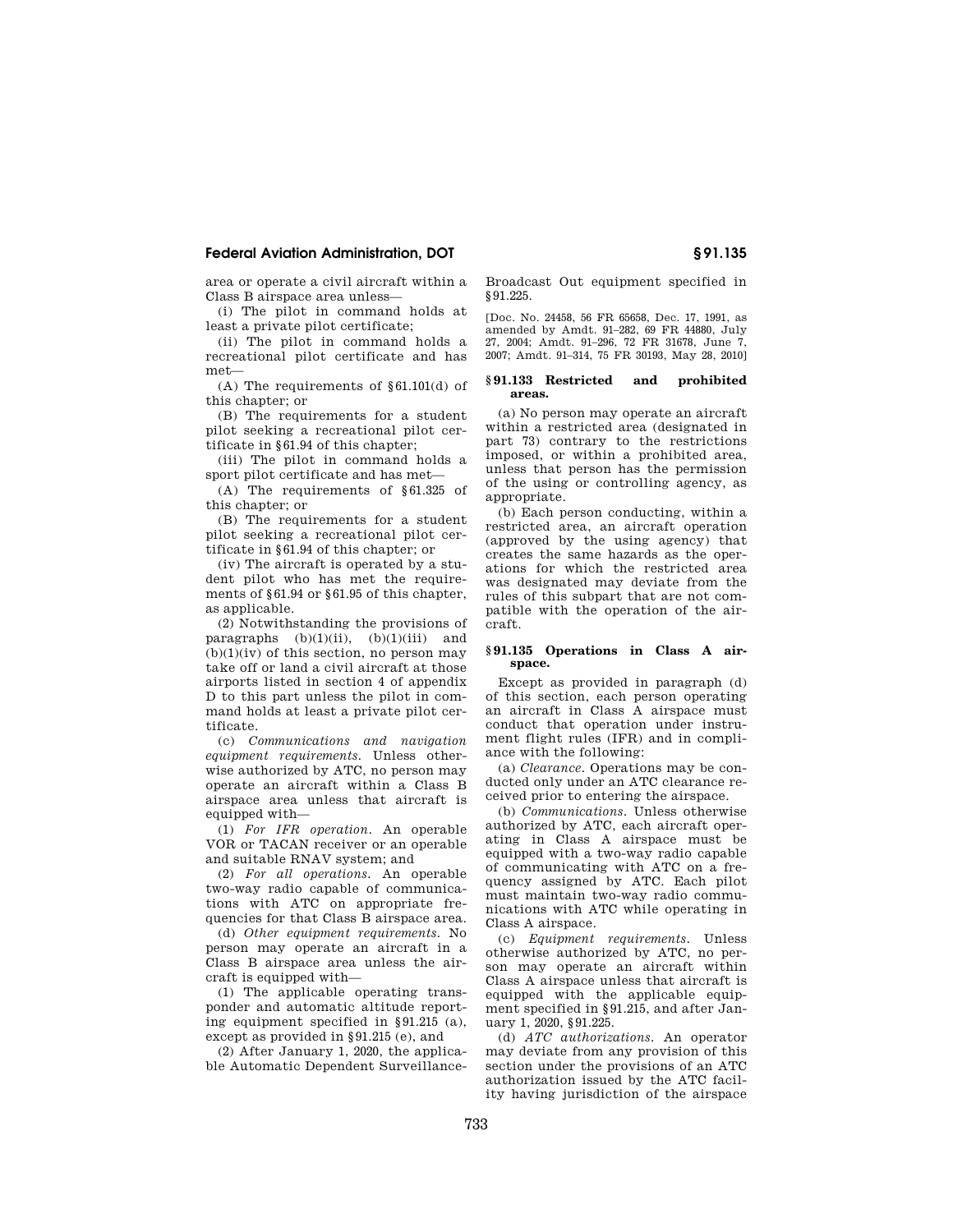# **§ 91.137 14 CFR Ch. I (1–1–21 Edition)**

concerned. In the case of an inoperative transponder, ATC may immediately approve an operation within a Class A airspace area allowing flight to continue, if desired, to the airport of ultimate destination, including any intermediate stops, or to proceed to a place where suitable repairs can be made, or both. Requests for deviation from any provision of this section must be submitted in writing, at least 4 days before the proposed operation. ATC may authorize a deviation on a continuing basis or for an individual flight.

[Doc. No. 24458, 56 FR 65659, Dec. 17, 1991, as amended by Amdt. 91–314, 75 FR 30193, May 28, 2010]

# **§ 91.137 Temporary flight restrictions in the vicinity of disaster/hazard areas.**

(a) The Administrator will issue a Notice to Airmen (NOTAM) designating an area within which temporary flight restrictions apply and specifying the hazard or condition requiring their imposition, whenever he determines it is necessary in order to—

(1) Protect persons and property on the surface or in the air from a hazard associated with an incident on the surface;

(2) Provide a safe environment for the operation of disaster relief aircraft; or

(3) Prevent an unsafe congestion of sightseeing and other aircraft above an incident or event which may generate a high degree of public interest.

The Notice to Airmen will specify the hazard or condition that requires the imposition of temporary flight restrictions.

(b) When a NOTAM has been issued under paragraph (a)(1) of this section, no person may operate an aircraft within the designated area unless that aircraft is participating in the hazard relief activities and is being operated under the direction of the official in charge of on scene emergency response activities.

(c) When a NOTAM has been issued under paragraph  $(a)(2)$  of this section, no person may operate an aircraft within the designated area unless at least one of the following conditions are met:

(1) The aircraft is participating in hazard relief activities and is being operated under the direction of the official in charge of on scene emergency response activities.

(2) The aircraft is carrying law enforcement officials.

(3) The aircraft is operating under the ATC approved IFR flight plan.

(4) The operation is conducted directly to or from an airport within the area, or is necessitated by the impracticability of VFR flight above or around the area due to weather, or terrain; notification is given to the Flight Service Station (FSS) or ATC facility specified in the NOTAM to receive advisories concerning disaster relief aircraft operations; and the operation does not hamper or endanger relief activities and is not conducted for the purpose of observing the disaster.

(5) The aircraft is carrying properly accredited news representatives, and, prior to entering the area, a flight plan is filed with the appropriate FAA or ATC facility specified in the Notice to Airmen and the operation is conducted above the altitude used by the disaster relief aircraft, unless otherwise authorized by the official in charge of on scene emergency response activities.

(d) When a NOTAM has been issued under paragraph  $(a)(3)$  of this section, no person may operate an aircraft within the designated area unless at least one of the following conditions is met:

(1) The operation is conducted directly to or from an airport within the area, or is necessitated by the impracticability of VFR flight above or around the area due to weather or terrain, and the operation is not conducted for the purpose of observing the incident or event.

(2) The aircraft is operating under an ATC approved IFR flight plan.

(3) The aircraft is carrying incident or event personnel, or law enforcement officials.

(4) The aircraft is carrying properly accredited news representatives and, prior to entering that area, a flight plan is filed with the appropriate FSS or ATC facility specified in the NOTAM.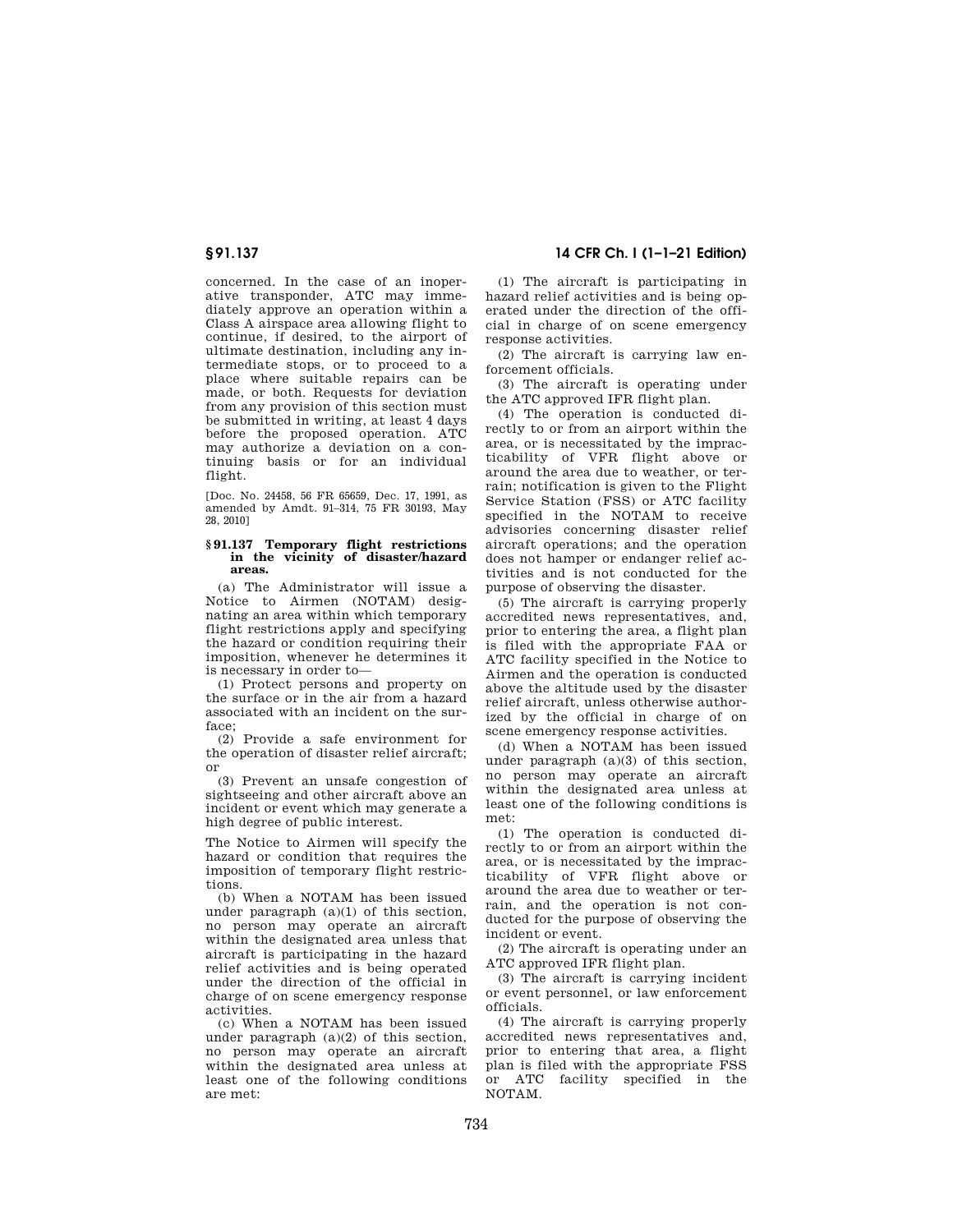(e) Flight plans filed and notifications made with an FSS or ATC facility under this section shall include the following information:

(1) Aircraft identification, type and color.

(2) Radio communications frequencies to be used.

(3) Proposed times of entry of, and exit from, the designated area.

(4) Name of news media or organization and purpose of flight.

(5) Any other information requested by ATC.

## **§ 91.138 Temporary flight restrictions in national disaster areas in the State of Hawaii.**

(a) When the Administrator has determined, pursuant to a request and justification provided by the Governor of the State of Hawaii, or the Governor's designee, that an inhabited area within a declared national disaster area in the State of Hawaii is in need of protection for humanitarian reasons, the Administrator will issue a Notice to Airmen (NOTAM) designating an area within which temporary flight restrictions apply. The Administrator will designate the extent and duration of the temporary flight restrictions necessary to provide for the protection of persons and property on the surface.

(b) When a NOTAM has been issued in accordance with this section, no person may operate an aircraft within the designated area unless at least one of the following conditions is met:

(1) That person has obtained authorization from the official in charge of associated emergency or disaster relief response activities, and is operating the aircraft under the conditions of that authorization.

(2) The aircraft is carrying law enforcement officials.

(3) The aircraft is carrying persons involved in an emergency or a legitimate scientific purpose.

(4) The aircraft is carrying properly accredited newspersons, and that prior to entering the area, a flight plan is filed with the appropriate FAA or ATC facility specified in the NOTAM and the operation is conducted in compliance with the conditions and restrictions established by the official in charge of on-scene emergency response activities.

(5) The aircraft is operating in accordance with an ATC clearance or instruction.

(c) A NOTAM issued under this section is effective for 90 days or until the national disaster area designation is terminated, whichever comes first, unless terminated by notice or extended by the Administrator at the request of the Governor of the State of Hawaii or the Governor's designee.

[Doc. No. 26476, 56 FR 23178, May 20, 1991, as amended by Amdt. 91–270, 66 FR 47377, Sept. 11, 2001]

# **§ 91.139 Emergency air traffic rules.**

(a) This section prescribes a process for utilizing Notices to Airmen (NOTAMs) to advise of the issuance and operations under emergency air traffic rules and regulations and designates the official who is authorized to issue NOTAMs on behalf of the Administrator in certain matters under this section.

(b) Whenever the Administrator determines that an emergency condition exists, or will exist, relating to the FAA's ability to operate the air traffic control system and during which normal flight operations under this chapter cannot be conducted consistent with the required levels of safety and efficiency—

(1) The Administrator issues an immediately effective air traffic rule or regulation in response to that emergency condition; and

(2) The Administrator or the Associate Administrator for Air Traffic may utilize the NOTAM system to provide notification of the issuance of the rule or regulation.

Those NOTAMs communicate information concerning the rules and regulations that govern flight operations, the use of navigation facilities, and designation of that airspace in which the rules and regulations apply.

(c) When a NOTAM has been issued under this section, no person may operate an aircraft, or other device governed by the regulation concerned, within the designated airspace except in accordance with the authorizations,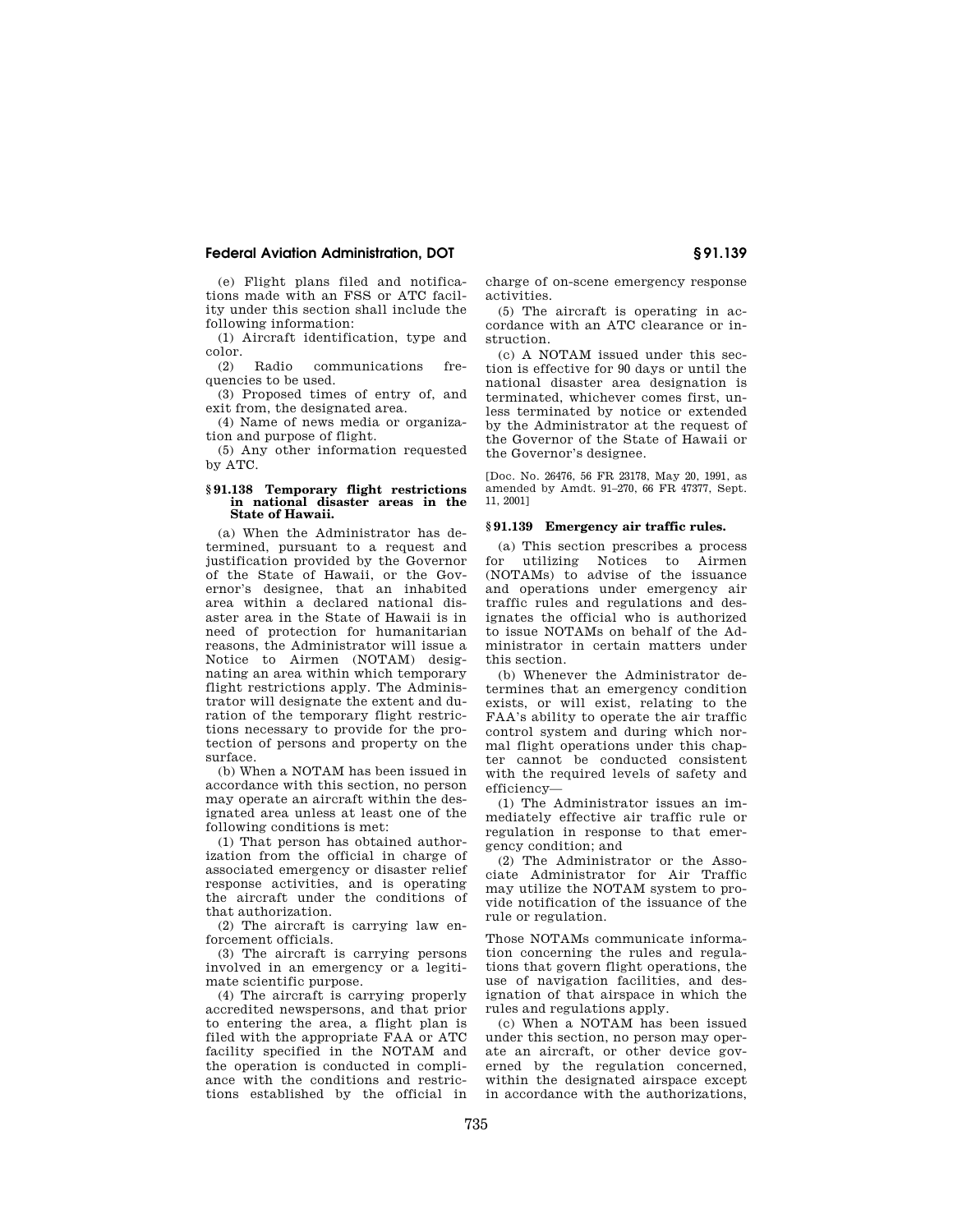terms, and conditions prescribed in the regulation covered by the NOTAM.

# **§ 91.141 Flight restrictions in the proximity of the Presidential and other parties.**

No person may operate an aircraft over or in the vicinity of any area to be visited or traveled by the President, the Vice President, or other public figures contrary to the restrictions established by the Administrator and published in a Notice to Airmen (NOTAM).

## **§ 91.143 Flight limitation in the proximity of space flight operations.**

When a Notice to Airmen (NOTAM) is issued in accordance with this section, no person may operate any aircraft of U.S. registry, or pilot any aircraft under the authority of an airman certificate issued by the Federal Aviation Administration, within areas designated in a NOTAM for space flight operation except when authorized by ATC.

[Doc. No. FAA–2004–19246, 69 FR 59753, Oct. 5, 2004]

### **§ 91.144 Temporary restriction on flight operations during abnormally high barometric pressure conditions.**

(a) *Special flight restrictions.* When any information indicates that barometric pressure on the route of flight currently exceeds or will exceed 31 inches of mercury, no person may operate an aircraft or initiate a flight contrary to the requirements established by the Administrator and published in a Notice to Airmen issued under this section.

(b) *Waivers.* The Administrator is authorized to waive any restriction issued under paragraph (a) of this section to permit emergency supply, transport, or medical services to be delivered to isolated communities, where the operation can be conducted with an acceptable level of safety.

[Amdt. 91–240, 59 FR 17452, Apr. 12, 1994; 59 FR 37669, July 25, 1994]

# **§ 91.141 14 CFR Ch. I (1–1–21 Edition)**

#### **§ 91.145 Management of aircraft operations in the vicinity of aerial demonstrations and major sporting events.**

(a) The FAA will issue a Notice to Airmen (NOTAM) designating an area of airspace in which a temporary flight restriction applies when it determines that a temporary flight restriction is necessary to protect persons or property on the surface or in the air, to maintain air safety and efficiency, or to prevent the unsafe congestion of aircraft in the vicinity of an aerial demonstration or major sporting event. These demonstrations and events may include:

(1) United States Naval Flight Demonstration Team (Blue Angels);

(2) United States Air Force Air Demonstration Squadron (Thunderbirds);

(3) United States Army Parachute Team (Golden Knights);

(4) Summer/Winter Olympic Games;

(5) Annual Tournament of Roses

Football Game;

(6) World Cup Soccer;

(7) Major League Baseball All-Star Game;

(8) World Series;

(9) Kodak Albuquerque International Balloon Fiesta;

(10) Sandia Classic Hang Gliding Competition;

(11) Indianapolis 500 Mile Race;

(12) Any other aerial demonstration or sporting event the FAA determines to need a temporary flight restriction in accordance with paragraph (b) of this section.

(b) In deciding whether a temporary flight restriction is necessary for an aerial demonstration or major sporting event not listed in paragraph (a) of this section, the FAA considers the following factors:

(1) Area where the event will be held. (2) Effect flight restrictions will have on known aircraft operations.

(3) Any existing ATC airspace traffic management restrictions.

(4) Estimated duration of the event.

(5) Degree of public interest.

(6) Number of spectators.

(7) Provisions for spectator safety.

(8) Number and types of participating aircraft.

(9) Use of mixed high and low performance aircraft.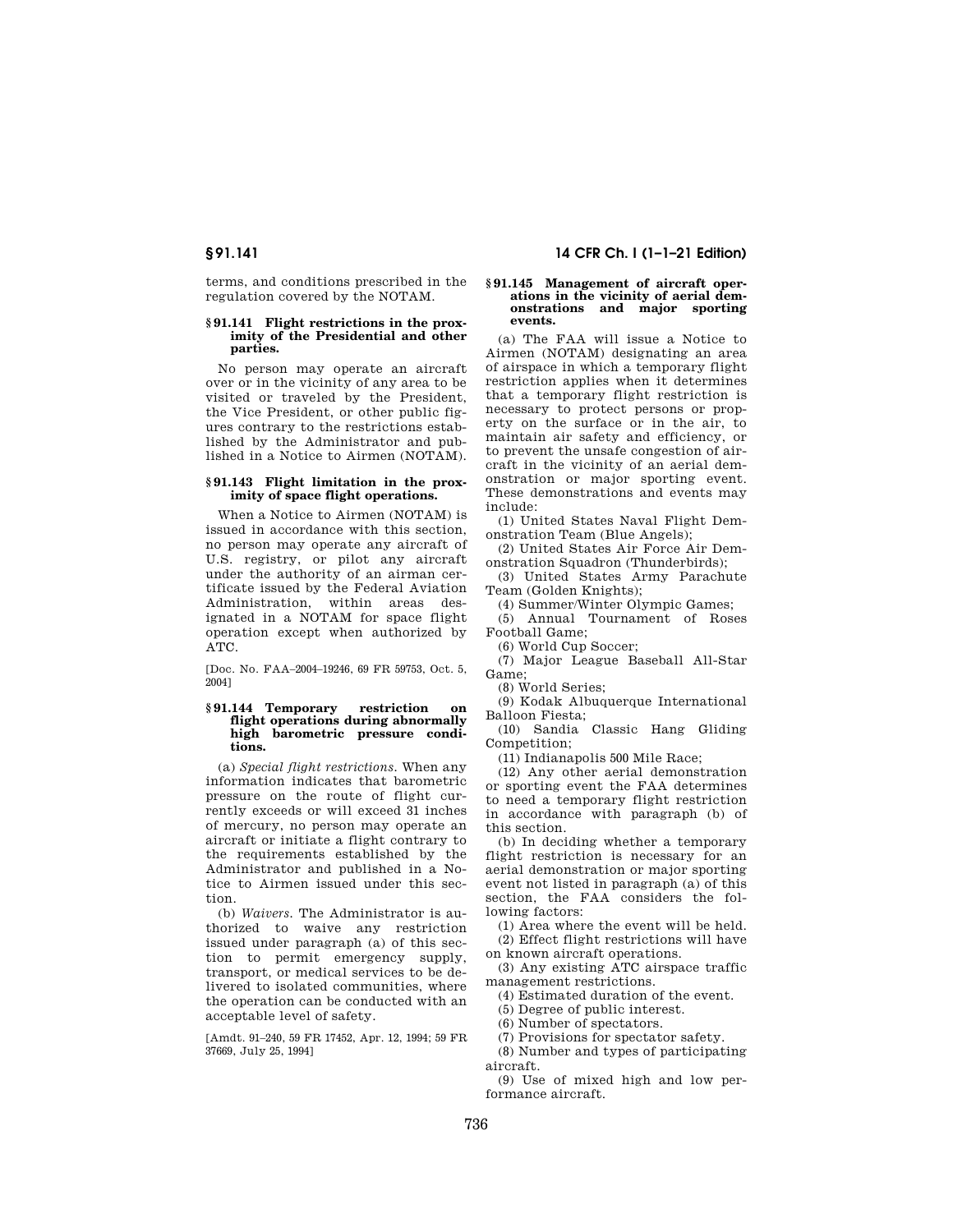(10) Impact on non-participating aircraft.

(11) Weather minimums.

(12) Emergency procedures that will be in effect.

(c) A NOTAM issued under this section will state the name of the aerial demonstration or sporting event and specify the effective dates and times, the geographic features or coordinates, and any other restrictions or procedures governing flight operations in the designated airspace.

(d) When a NOTAM has been issued in accordance with this section, no person may operate an aircraft or device, or engage in any activity within the designated airspace area, except in accordance with the authorizations, terms, and conditions of the temporary flight restriction published in the NOTAM, unless otherwise authorized by:

(1) Air traffic control; or

(2) A Flight Standards Certificate of Waiver or Authorization issued for the demonstration or event.

(e) For the purpose of this section:

(1) *Flight restricted airspace area for an aerial demonstration—*The amount of airspace needed to protect persons and property on the surface or in the air, to maintain air safety and efficiency, or to prevent the unsafe congestion of aircraft will vary depending on the aerial demonstration and the factors listed in paragraph (b) of this section. The restricted airspace area will normally be limited to a 5 nautical mile radius from the center of the demonstration and an altitude 17000 mean sea level (for high performance aircraft) or 13000 feet above the surface (for certain parachute operations), but will be no greater than the minimum airspace necessary for the management of aircraft operations in the vicinity of the specified area.

(2) *Flight restricted area for a major sporting event—*The amount of airspace needed to protect persons and property on the surface or in the air, to maintain air safety and efficiency, or to prevent the unsafe congestion of aircraft will vary depending on the size of the event and the factors listed in paragraph (b) of this section. The restricted airspace will normally be limited to a 3 nautical mile radius from the center of the event and 2500 feet above the surface but will not be greater than the minimum airspace necessary for the management of aircraft operations in the vicinity of the specified area.

(f) A NOTAM issued under this section will be issued at least 30 days in advance of an aerial demonstration or a major sporting event, unless the FAA finds good cause for a shorter period and explains this in the NOTAM.

(g) When warranted, the FAA Administrator may exclude the following flights from the provisions of this section:

(1) Essential military.

(2) Medical and rescue.

(3) Presidential and Vice Presidential.

(4) Visiting heads of state.

(5) Law enforcement and security.

(6) Public health and welfare.

[Doc. No. FAA–2000–8274, 66 FR 47378, Sept. 11, 2001]

#### **§ 91.146 Passenger-carrying flights for the benefit of a charitable, nonprofit, or community event.**

(a) *Definitions.* For purposes of this section, the following definitions apply:

*Charitable event* means an event that raises funds for the benefit of a charitable organization recognized by the Department of the Treasury whose donors may deduct contributions under section 170 of the Internal Revenue Code (26 U.S.C. Section 170).

*Community event* means an event that raises funds for the benefit of any local or community cause that is not a charitable event or non-profit event.

*Non-profit event* means an event that raises funds for the benefit of a nonprofit organization recognized under State or Federal law, as long as one of the organization's purposes is the promotion of aviation safety.

(b) Passenger carrying flights for the benefit of a charitable, nonprofit, or community event identified in paragraph (c) of this section are not subject to the certification requirements of part 119 or the drug and alcohol testing requirements in part 120 of this chapter, provided the following conditions are satisfied and the limitations in paragraphs (c) and (d) are not exceeded:

(1) The flight is nonstop and begins and ends at the same airport and is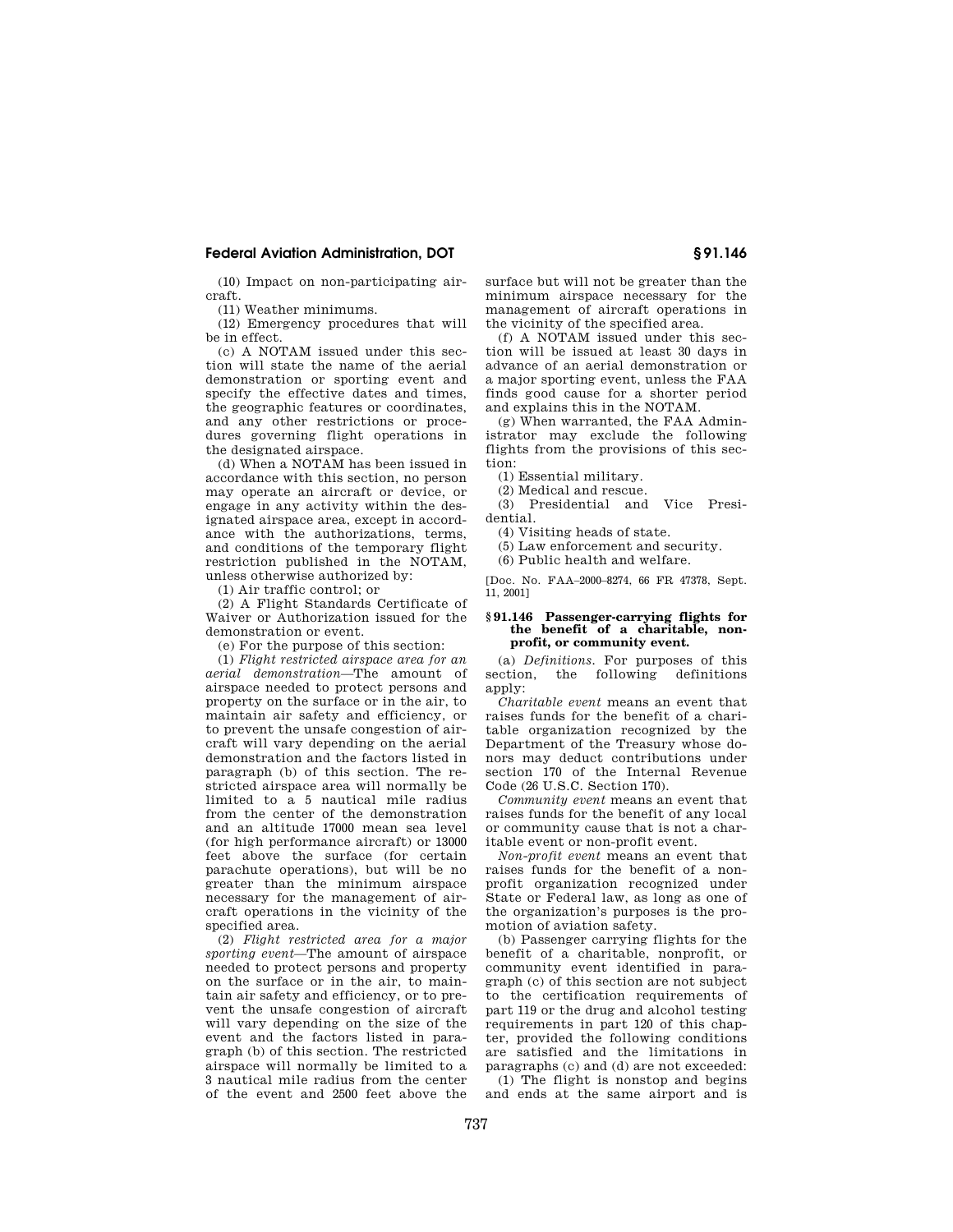conducted within a 25-statute mile radius of that airport;

(2) The flight is conducted from a public airport that is adequate for the airplane or helicopter used, or from another location the FAA approves for the operation;

(3) The airplane or helicopter has a maximum of 30 seats, excluding each crewmember seat, and a maximum payload capacity of 7,500 pounds;

(4) The flight is not an aerobatic or a formation flight;

(5) Each airplane or helicopter holds a standard airworthiness certificate, is airworthy, and is operated in compliance with the applicable requirements of subpart E of this part;

(6) Each flight is made during day VFR conditions;

(7) Reimbursement of the operator of the airplane or helicopter is limited to that portion of the passenger payment for the flight that does not exceed the pro rata cost of owning, operating, and maintaining the aircraft for that flight, which may include fuel, oil, airport expenditures, and rental fees;

(8) The beneficiary of the funds raised is not in the business of transportation by air;

(9) A private pilot acting as pilot in command has at least 500 hours of flight time;

(10) Each flight is conducted in accordance with the safety provisions of part 136, subpart A of this chapter; and

(11) Flights are not conducted over a national park, unit of a national park, or abutting tribal lands, unless the operator has secured a letter of agreement from the FAA, as specified under subpart B of part 136 of this chapter, and is operating in accordance with that agreement during the flights.

(c) (1) Passenger-carrying flights or series of flights are limited to a total of four charitable events or non-profit events per year, with no event lasting more than three consecutive days.

(2) Passenger-carrying flights or series of flights are limited to one community event per year, with no event lasting more than three consecutive days.

(d) Pilots and sponsors of events described in this section are limited to no more than 4 events per calendar year.

**§ 91.147 14 CFR Ch. I (1–1–21 Edition)** 

(e) At least seven days before the event, each sponsor of an event described in this section must furnish to the responsible Flight Standards office for the area where the event is scheduled:

(1) A signed letter detailing the name of the sponsor, the purpose of the event, the date and time of the event, the location of the event, all prior events under this section participated in by the sponsor in the current calendar year;

(2) A photocopy of each pilot in command's pilot certificate, medical certificate, and logbook entries that show the pilot is current in accordance with §§61.56 and 61.57 of this chapter and that any private pilot has at least 500 hours of flight time; and

(3) A signed statement from each pilot that lists all prior events under this section in which the pilot has participated during the current calendar year.

[Doc. No. FAA–1998–4521, 72 FR 6910, Feb. 13, 2007, as amended by Amdt. 91–308, 74 FR 32804, July 9, 2009; Docket FAA–2018–0119, Amdt. 91–350, 83 FR 9171, Mar. 5, 2018]

### **§ 91.147 Passenger carrying flights for compensation or hire.**

Each Operator conducting passengercarrying flights for compensation or hire must meet the following requirements unless all flights are conducted under §91.146.

(a) For the purposes of this section and for drug and alcohol testing, *Operator* means any person conducting nonstop passenger-carrying flights in an airplane or helicopter for compensation or hire in accordance with  $\S$ [19.1(e)(2), 135.1(a)(5), or 121.1(d), of this chapter that begin and end at the same airport and are conducted within a 25-statute mile radius of that airport.

(b) An Operator must comply with the safety provisions of part 136, subpart A of this chapter, and apply for and receive a Letter of Authorization from the responsible Flight Standards office.

(c) Each application for a Letter of Authorization must include the following information:

(1) Name of Operator, agent, and any d/b/a (doing-business-as) under which that Operator does business;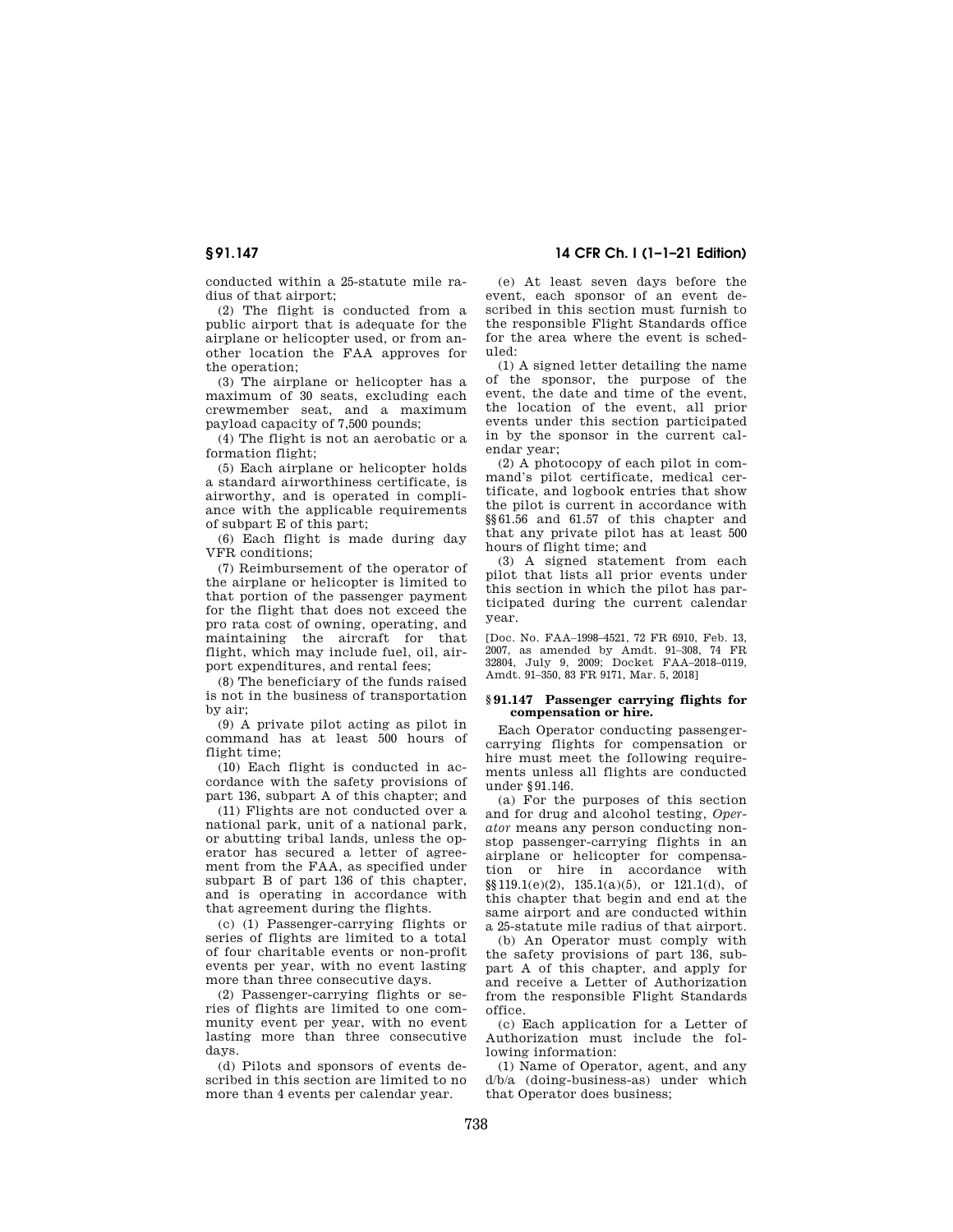(2) Principal business address and mailing address;

(3) Principal place of business (if different from business address);

(4) Name of person responsible for management of the business;

(5) Name of person responsible for aircraft maintenance;

(6) Type of aircraft, registration number(s), and make/model/series; and (7) An Antidrug and Alcohol Misuse

Prevention Program registration.

(d) The Operator must register and implement its drug and alcohol testing programs in accordance with part 120 of this chapter.

(e) The Operator must comply with the provisions of the Letter of Authorization received.

[Doc. No. FAA–1998–4521, 72 FR 6911, Feb. 13, 2007, as amended by Amdt. 91–307, 74 FR 22652, May 14, 2009; Amdt. 91–320, 76 FR 8893, Feb. 16, 2011; Docket FAA–2018–0119, Amdt. 91–350, 83 FR 9171, Mar. 5, 2018]

#### **§§ 91.148–91.149 [Reserved]**

# VISUAL FLIGHT RULES

#### **§ 91.151 Fuel requirements for flight in VFR conditions.**

(a) No person may begin a flight in an airplane under VFR conditions unless (considering wind and forecast weather conditions) there is enough fuel to fly to the first point of intended landing and, assuming normal cruising speed—

(1) During the day, to fly after that for at least 30 minutes; or

(2) At night, to fly after that for at least 45 minutes.

(b) No person may begin a flight in a rotorcraft under VFR conditions unless (considering wind and forecast weather conditions) there is enough fuel to fly to the first point of intended landing and, assuming normal cruising speed, to fly after that for at least 20 minutes.

### **§ 91.153 VFR flight plan: Information required.**

(a) *Information required.* Unless otherwise authorized by ATC, each person filing a VFR flight plan shall include in it the following information:

(1) The aircraft identification number and, if necessary, its radio call sign.

(2) The type of the aircraft or, in the case of a formation flight, the type of each aircraft and the number of aircraft in the formation.

(3) The full name and address of the pilot in command or, in the case of a formation flight, the formation commander.

(4) The point and proposed time of departure.

(5) The proposed route, cruising altitude (or flight level), and true airspeed at that altitude.

(6) The point of first intended landing and the estimated elapsed time until over that point.

(7) The amount of fuel on board (in hours).

(8) The number of persons in the aircraft, except where that information is otherwise readily available to the FAA.

(9) Any other information the pilot in command or ATC believes is necessary for ATC purposes.

(b) *Cancellation.* When a flight plan has been activated, the pilot in command, upon canceling or completing the flight under the flight plan, shall notify an FAA Flight Service Station or ATC facility.

## **§ 91.155 Basic VFR weather minimums.**

(a) Except as provided in paragraph (b) of this section and §91.157, no person may operate an aircraft under VFR when the flight visibility is less, or at a distance from clouds that is less, than that prescribed for the corresponding altitude and class of airspace in the following table:

| Airspace                                     | Flight visibility                                        | Distance from<br>clouds                                                                         |
|----------------------------------------------|----------------------------------------------------------|-------------------------------------------------------------------------------------------------|
| Class A<br>Class B<br>Class C                | Not Applicable<br>3 statute miles<br>3 statute miles<br> | Not Applicable.<br>Clear of Clouds.<br>500 feet below.<br>1,000 feet above.<br>2,000 feet hori- |
| Class D                                      | 3 statute miles                                          | zontal.<br>500 feet below.<br>1,000 feet above.<br>2,000 feet hori-<br>zontal.                  |
| Class E:<br>Less than<br>10,000 feet<br>MSL. | 3 statute miles                                          | 500 feet below.                                                                                 |
|                                              |                                                          | 1,000 feet above.<br>2,000 feet hori-<br>zontal.                                                |
| At or above<br>10,000 feet<br>MSL            | 5 statute miles                                          | 1,000 feet below.                                                                               |
|                                              |                                                          | 1,000 feet above.                                                                               |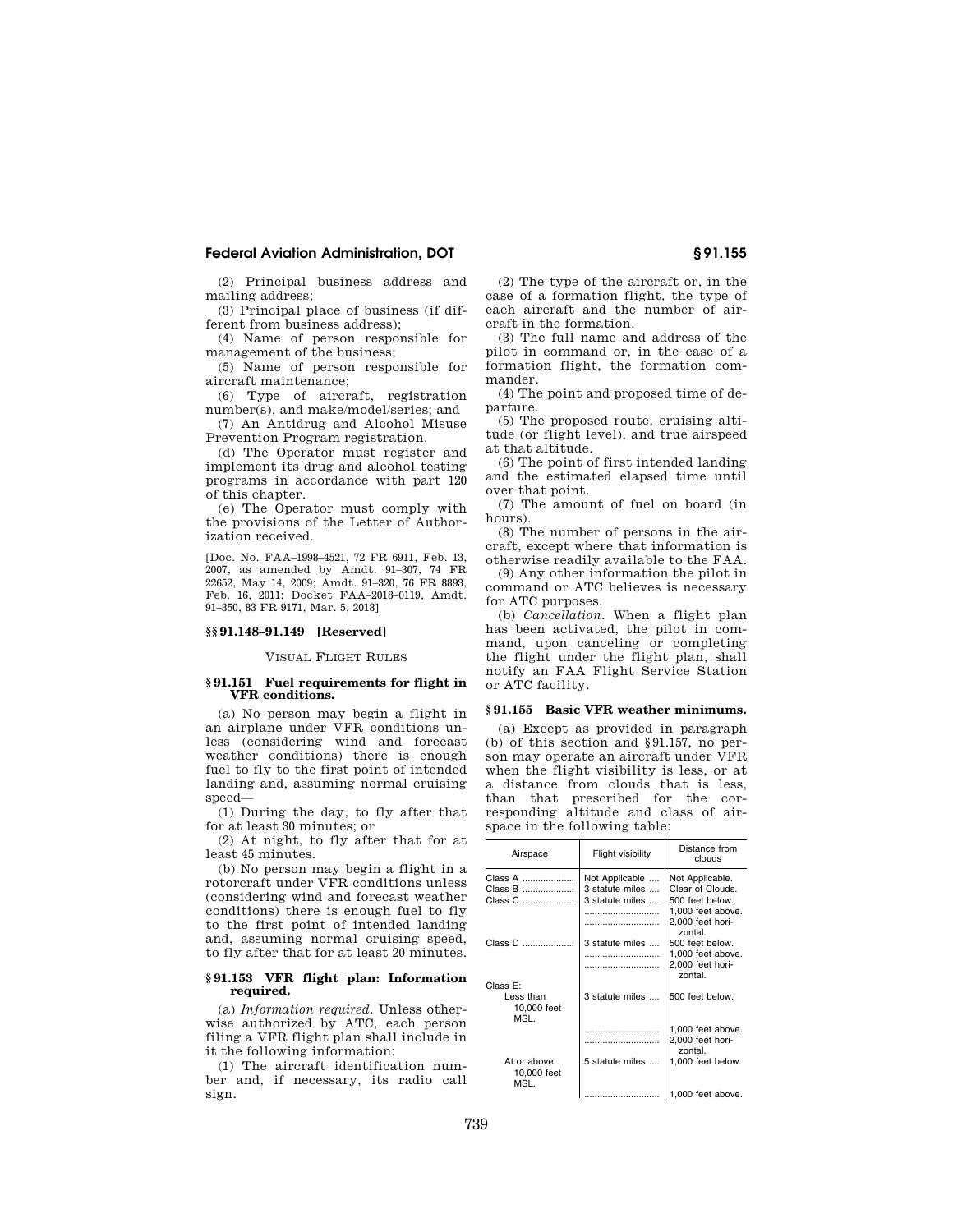| Airspace                            | Flight visibility          | Distance from<br>clouds                  |
|-------------------------------------|----------------------------|------------------------------------------|
|                                     |                            | 1 statute mile hor-<br>izontal.          |
| Class G:                            |                            |                                          |
| 1,200 feet or                       |                            |                                          |
| less above                          |                            |                                          |
| the surface                         |                            |                                          |
| (regardless of                      |                            |                                          |
| MSL altitude)                       |                            |                                          |
| For aircraft other                  |                            |                                          |
| than helicopters:<br>Day, except as | 1 statute mile             | Clear of clouds.                         |
| provided in                         |                            |                                          |
| §91.155(b).                         |                            |                                          |
| Night, except as                    | 3 statute miles            | 500 feet below.                          |
| provided in                         |                            |                                          |
| §91.155(b).                         |                            |                                          |
|                                     |                            | 1,000 feet above.                        |
|                                     |                            | 2.000 feet hori-                         |
|                                     |                            | zontal.                                  |
| For helicopters:<br>Day             | $\frac{1}{2}$ statute mile | Clear of clouds                          |
| Night, except as                    | 1 statute mile             | Clear of clouds.                         |
| provided in                         |                            |                                          |
| §91.155(b).                         |                            |                                          |
| More than 1,200                     |                            |                                          |
| feet above the                      |                            |                                          |
| surface but                         |                            |                                          |
| less than                           |                            |                                          |
| 10,000 feet<br><b>MSL</b>           |                            |                                          |
| Day                                 | 1 statute mile             | 500 feet below.                          |
|                                     |                            | 1,000 feet above.                        |
|                                     |                            | 2,000 feet hori-                         |
|                                     |                            | zontal.                                  |
| Night                               | 3 statute miles            | 500 feet below.                          |
|                                     |                            | 1,000 feet above.<br>2.000 feet hori-    |
|                                     |                            | zontal.                                  |
| More than 1,200                     | 5 statute miles            | 1,000 feet below.                        |
| feet above the                      |                            |                                          |
| surface and at                      |                            |                                          |
| or above                            |                            |                                          |
| 10,000 feet                         |                            |                                          |
| MSL.                                |                            |                                          |
|                                     |                            | 1.000 feet above.<br>1 statute mile hor- |
|                                     |                            | izontal.                                 |

(b) *Class G Airspace.* Notwithstanding the provisions of paragraph (a) of this section, the following operations may be conducted in Class G airspace below 1,200 feet above the surface:

(1) *Helicopter.* A helicopter may be operated clear of clouds in an airport traffic pattern within 1⁄2 mile of the runway or helipad of intended landing if the flight visibility is not less than 1⁄2 statute mile.

(2) *Airplane, powered parachute, or weight-shift-control aircraft.* If the visibility is less than 3 statute miles but not less than 1 statute mile during night hours and you are operating in an airport traffic pattern within  $\frac{1}{2}$ mile of the runway, you may operate an airplane, powered parachute, or

# **§ 91.157 14 CFR Ch. I (1–1–21 Edition)**

weight-shift-control aircraft clear of clouds.

(c) Except as provided in §91.157, no person may operate an aircraft beneath the ceiling under VFR within the lateral boundaries of controlled airspace designated to the surface for an airport when the ceiling is less than 1,000 feet.

(d) Except as provided in §91.157 of this part, no person may take off or land an aircraft, or enter the traffic pattern of an airport, under VFR, within the lateral boundaries of the surface areas of Class B, Class C, Class D, or Class E airspace designated for an airport—

(1) Unless ground visibility at that airport is at least 3 statute miles; or

(2) If ground visibility is not reported at that airport, unless flight visibility during landing or takeoff, or while operating in the traffic pattern is at least 3 statute miles.

(e) For the purpose of this section, an aircraft operating at the base altitude of a Class E airspace area is considered to be within the airspace directly below that area.

[Doc. No. 24458, 56 FR 65660, Dec. 17, 1991, as amended by Amdt. 91–235, 58 FR 51968, Oct. 5, 1993; Amdt. 91–282, 69 FR 44880, July 27, 2004; Amdt. 91–330, 79 FR 9972, Feb. 21, 2014; Amdt. 91–330A, 79 FR 41125, July 15, 2014]

## **§ 91.157 Special VFR weather minimums.**

(a) Except as provided in appendix D, section 3, of this part, special VFR operations may be conducted under the weather minimums and requirements of this section, instead of those contained in §91.155, below 10,000 feet MSL within the airspace contained by the upward extension of the lateral boundaries of the controlled airspace designated to the surface for an airport.

(b) Special VFR operations may only be conducted—

(1) With an ATC clearance;

(2) Clear of clouds;

(3) Except for helicopters, when flight visibility is at least 1 statute mile; and

(4) Except for helicopters, between sunrise and sunset (or in Alaska, when the sun is 6 degrees or more below the horizon) unless—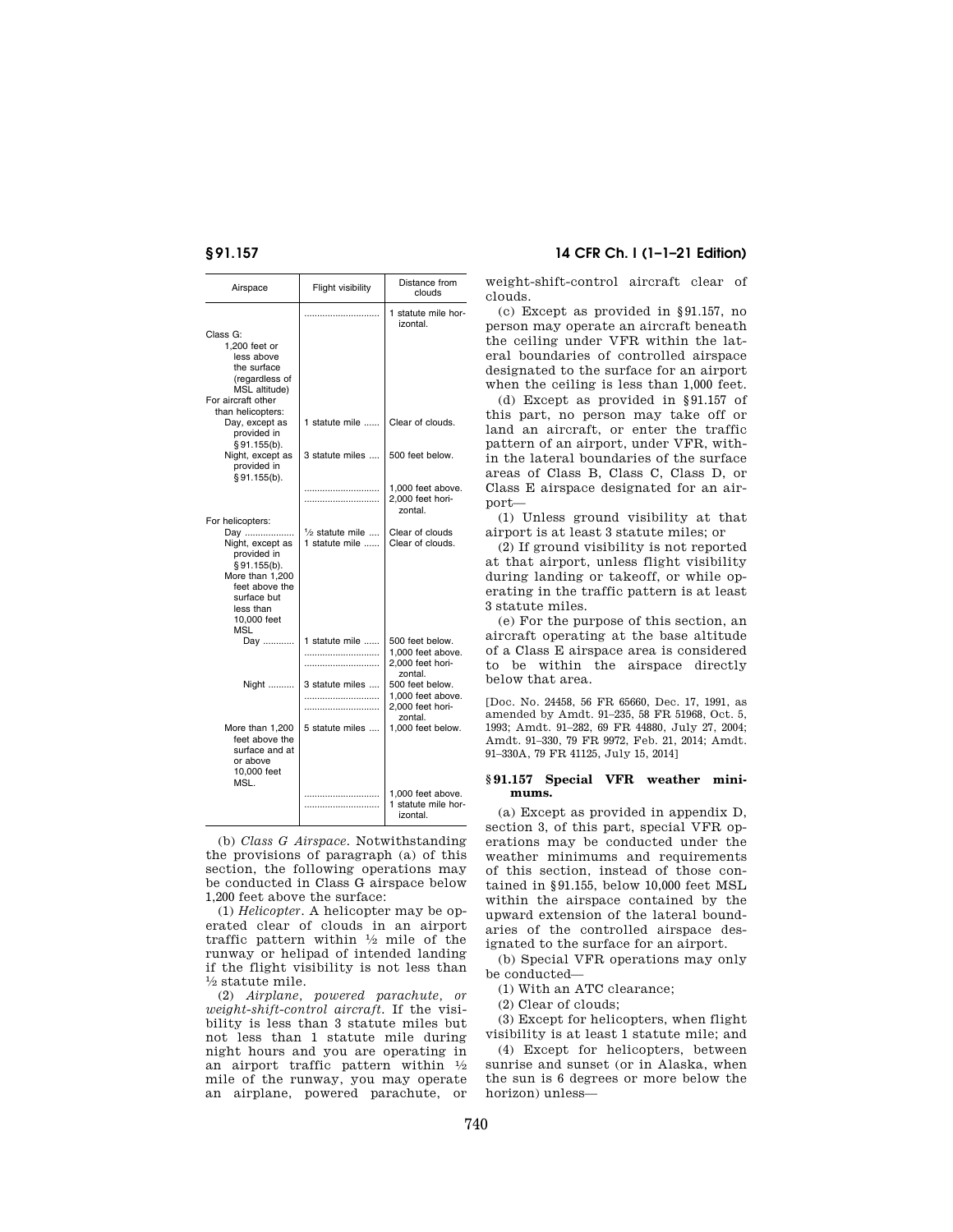(i) The person being granted the ATC clearance meets the applicable requirements for instrument flight under part 61 of this chapter; and

(ii) The aircraft is equipped as required in §91.205(d).

(c) No person may take off or land an aircraft (other than a helicopter) under special VFR—

(1) Unless ground visibility is at least 1 statute mile; or

(2) If ground visibility is not reported, unless flight visibility is at least 1 statute mile. For the purposes of this paragraph, the term flight visibility includes the visibility from the cockpit of an aircraft in takeoff position if:

(i) The flight is conducted under this part 91; and

(ii) The airport at which the aircraft is located is a satellite airport that does not have weather reporting capabilities.

(d) The determination of visibility by a pilot in accordance with paragraph  $(c)(2)$  of this section is not an official weather report or an official ground visibility report.

[Amdt. 91–235, 58 FR 51968, Oct. 5, 1993, as amended by Amdt. 91–247, 60 FR 66874, Dec. 27, 1995; Amdt. 91–262, 65 FR 16116, Mar. 24, 2000]

# **§ 91.159 VFR cruising altitude or flight level.**

Except while holding in a holding pattern of 2 minutes or less, or while turning, each person operating an aircraft under VFR in level cruising flight more than 3,000 feet above the surface shall maintain the appropriate altitude or flight level prescribed below, unless otherwise authorized by ATC:

(a) When operating below 18,000 feet MSL and—

(1) On a magnetic course of zero degrees through 179 degrees, any odd thousand foot MSL altitude + 500 feet (such as 3,500, 5,500, or 7,500); or

(2) On a magnetic course of 180 degrees through 359 degrees, any even thousand foot MSL altitude + 500 feet (such as 4,500, 6,500, or 8,500).

(b) When operating above 18,000 feet MSL, maintain the altitude or flight level assigned by ATC.

[Doc. No. 18334, 54 FR 34294, Aug. 18, 1989, as amended by Amdt. 91–276, 68 FR 61321, Oct. 27, 2003; 68 FR 70133, Dec. 17, 2003]

### **§ 91.161 Special awareness training required for pilots flying under visual flight rules within a 60-nautical mile radius of the Washington, DC VOR/DME.**

(a) *Operations within a 60-nautical mile radius of the Washington, DC VOR/DME under visual flight rules (VFR).* Except as provided under paragraph (e) of this section, no person may serve as a pilot in command or as second in command of an aircraft while flying within a 60 nautical mile radius of the DCA VOR/ DME, under VFR, unless that pilot has completed Special Awareness Training and holds a certificate of training completion.

(b) *Special Awareness Training.* The Special Awareness Training consists of information to educate pilots about the procedures for flying in the Washington, DC area and, more generally, in other types of special use airspace. This free training is available on the FAA's Web site. Upon completion of the training, each person will need to print out a copy of the certificate of training completion.

(c) *Inspection of certificate of training completion.* Each person who holds a certificate for completing the Special Awareness Training must present it for inspection upon request from:

(1) An authorized representative of the FAA;

(2) An authorized representative of the National Transportation Safety Board;

(3) Any Federal, State, or local law enforcement officer; or

(4) An authorized representative of the Transportation Security Administration.

(d) *Emergency declared.* The failure to complete the Special Awareness Training course on flying in and around the Washington, DC Metropolitan Area is not a violation of this section if an emergency is declared by the pilot, as described under §91.3(b), or there was a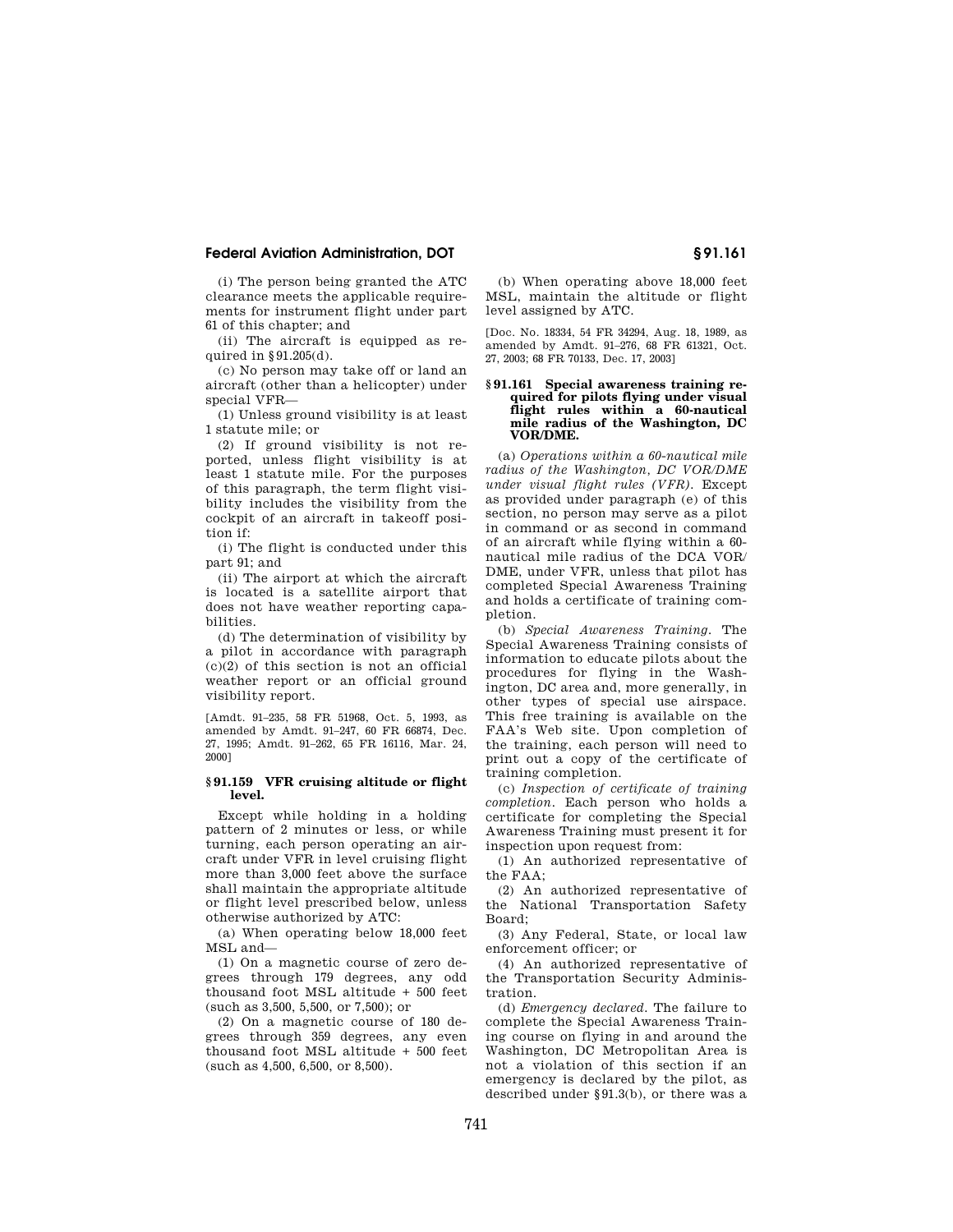failure of two-way radio communications when operating under IFR as described under §91.185.

(e) *Exceptions.* The requirements of this section do not apply if the flight is being performed in an aircraft of an air ambulance operator certificated to conduct part 135 operations under this chapter, the U.S. Armed Forces, or a law enforcement agency.

[Doc. No. FAA–2006–25250, 73 FR 46803, Aug. 12, 2008]

#### **§§ 91.162–91.165 [Reserved]**

#### INSTRUMENT FLIGHT RULES

#### **§ 91.167 Fuel requirements for flight in IFR conditions.**

(a) No person may operate a civil aircraft in IFR conditions unless it carries enough fuel (considering weather reports and forecasts and weather conditions) to—

(1) Complete the flight to the first airport of intended landing;

(2) Except as provided in paragraph (b) of this section, fly from that airport to the alternate airport; and

(3) Fly after that for 45 minutes at normal cruising speed or, for helicopters, fly after that for 30 minutes at normal cruising speed.

(b) Paragraph (a)(2) of this section does not apply if:

(1) Part 97 of this chapter prescribes a standard instrument approach procedure to, or a special instrument approach procedure has been issued by the Administrator to the operator for, the first airport of intended landing; and

(2) Appropriate weather reports or weather forecasts, or a combination of them, indicate the following:

(i) *For aircraft other than helicopters.*  For at least 1 hour before and for 1 hour after the estimated time of arrival, the ceiling will be at least 2,000 feet above the airport elevation and the visibility will be at least 3 statute miles.

(ii) *For helicopters.* At the estimated time of arrival and for 1 hour after the estimated time of arrival, the ceiling will be at least 1,000 feet above the airport elevation, or at least 400 feet above the lowest applicable approach minima, whichever is higher, and the

# **§§ 91.162–91.165 14 CFR Ch. I (1–1–21 Edition)**

visibility will be at least 2 statute miles.

[Doc. No. 98–4390, 65 FR 3546, Jan. 21, 2000]

### **§ 91.169 IFR flight plan: Information required.**

(a) *Information required.* Unless otherwise authorized by ATC, each person filing an IFR flight plan must include in it the following information:

(1) Information required under §91.153 (a) of this part;

(2) Except as provided in paragraph (b) of this section, an alternate airport.

(b) Paragraph (a)(2) of this section does not apply if :

(1) Part 97 of this chapter prescribes a standard instrument approach procedure to, or a special instrument approach procedure has been issued by the Administrator to the operator for, the first airport of intended landing; and

(2) Appropriate weather reports or weather forecasts, or a combination of them, indicate the following:

(i) *For aircraft other than helicopters.*  For at least 1 hour before and for 1 hour after the estimated time of arrival, the ceiling will be at least 2,000 feet above the airport elevation and the visibility will be at least 3 statute miles.

(ii) *For helicopters.* At the estimated time of arrival and for 1 hour after the estimated time of arrival, the ceiling will be at least 1,000 feet above the airport elevation, or at least 400 feet above the lowest applicable approach minima, whichever is higher, and the visibility will be at least 2 statute miles.

(c) *IFR alternate airport weather minima.* Unless otherwise authorized by the Administrator, no person may include an alternate airport in an IFR flight plan unless appropriate weather reports or weather forecasts, or a combination of them, indicate that, at the estimated time of arrival at the alternate airport, the ceiling and visibility at that airport will be at or above the following weather minima:

(1) If an instrument approach procedure has been published in part 97 of this chapter, or a special instrument approach procedure has been issued by the Administrator to the operator, for that airport, the following minima: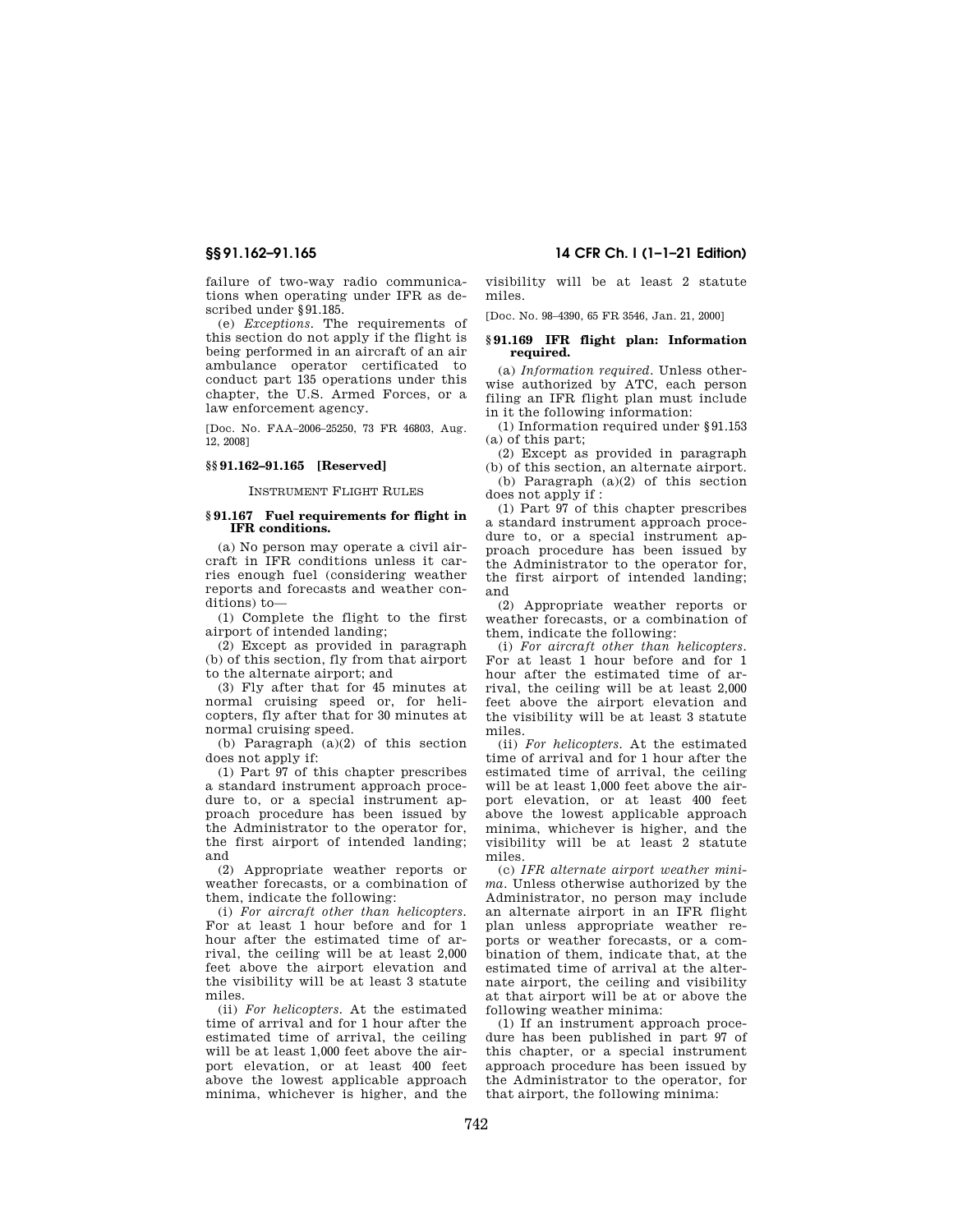(i) *For aircraft other than helicopters:*  The alternate airport minima specified in that procedure, or if none are specified the following standard approach minima:

(A) *For a precision approach procedure.*  Ceiling 600 feet and visibility 2 statute miles.

(B) *For a nonprecision approach procedure.* Ceiling 800 feet and visibility 2 statute miles.

(ii) *For helicopters:* Ceiling 200 feet above the minimum for the approach to be flown, and visibility at least 1 statute mile but never less than the minimum visibility for the approach to be flown, and

(2) If no instrument approach procedure has been published in part 97 of this chapter and no special instrument approach procedure has been issued by the Administrator to the operator, for the alternate airport, the ceiling and visibility minima are those allowing descent from the MEA, approach, and landing under basic VFR.

(d) *Cancellation.* When a flight plan has been activated, the pilot in command, upon canceling or completing the flight under the flight plan, shall notify an FAA Flight Service Station or ATC facility.

[Doc. No. 18334, 54 FR 34294, Aug. 18, 1989, as amended by Amdt. 91–259, 65 FR 3546, Jan. 21, 2000]

### **§ 91.171 VOR equipment check for IFR operations.**

(a) No person may operate a civil aircraft under IFR using the VOR system of radio navigation unless the VOR equipment of that aircraft—

(1) Is maintained, checked, and inspected under an approved procedure; or

(2) Has been operationally checked within the preceding 30 days, and was found to be within the limits of the permissible indicated bearing error set forth in paragraph (b) or (c) of this section.

(b) Except as provided in paragraph (c) of this section, each person conducting a VOR check under paragraph  $(a)(2)$  of this section shall-

(1) Use, at the airport of intended departure, an FAA-operated or approved test signal or a test signal radiated by a certificated and appropriately rated radio repair station or, outside the United States, a test signal operated or approved by an appropriate authority to check the VOR equipment (the maximum permissible indicated bearing error is plus or minus 4 degrees); or

(2) Use, at the airport of intended departure, a point on the airport surface designated as a VOR system checkpoint by the Administrator, or, outside the United States, by an appropriate authority (the maximum permissible bearing error is plus or minus 4 degrees);

(3) If neither a test signal nor a designated checkpoint on the surface is available, use an airborne checkpoint designated by the Administrator or, outside the United States, by an appropriate authority (the maximum permissible bearing error is plus or minus 6 degrees); or

(4) If no check signal or point is available, while in flight—

(i) Select a VOR radial that lies along the centerline of an established VOR airway;

(ii) Select a prominent ground point along the selected radial preferably more than 20 nautical miles from the VOR ground facility and maneuver the aircraft directly over the point at a reasonably low altitude; and

(iii) Note the VOR bearing indicated by the receiver when over the ground point (the maximum permissible variation between the published radial and the indicated bearing is 6 degrees).

(c) If dual system VOR (units independent of each other except for the antenna) is installed in the aircraft, the person checking the equipment may check one system against the other in place of the check procedures specified in paragraph (b) of this section. Both systems shall be tuned to the same VOR ground facility and note the indicated bearings to that station. The maximum permissible variation between the two indicated bearings is 4 degrees.

(d) Each person making the VOR operational check, as specified in paragraph (b) or (c) of this section, shall enter the date, place, bearing error, and sign the aircraft log or other record. In addition, if a test signal radiated by a repair station, as specified in paragraph (b)(1) of this section, is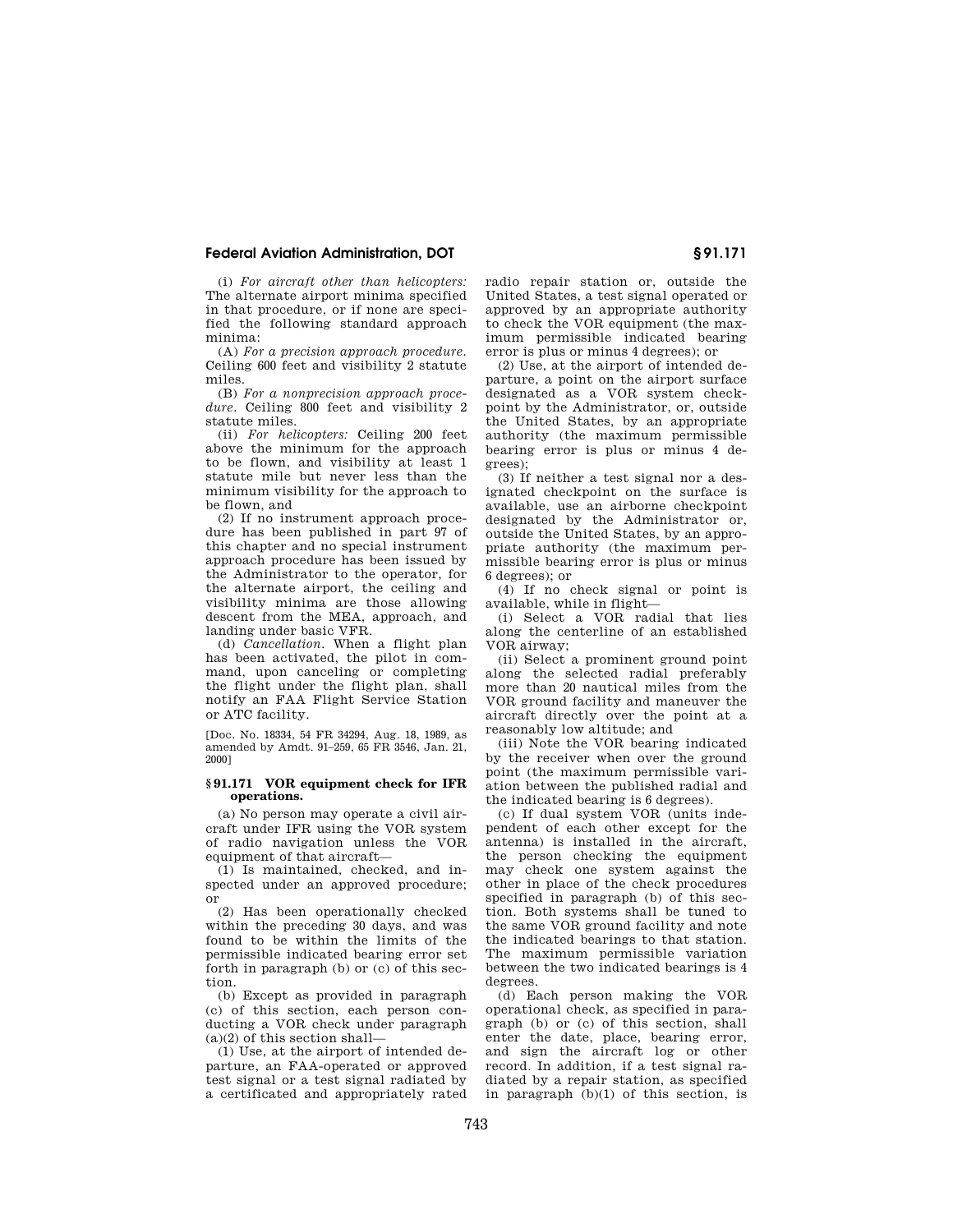used, an entry must be made in the aircraft log or other record by the repair station certificate holder or the certificate holder's representative certifying to the bearing transmitted by the repair station for the check and the date of transmission.

(Approved by the Office of Management and Budget under control number 2120–0005)

## **§ 91.173 ATC clearance and flight plan required.**

No person may operate an aircraft in controlled airspace under IFR unless that person has—

(a) Filed an IFR flight plan; and

(b) Received an appropriate ATC clearance.

## **§ 91.175 Takeoff and landing under IFR.**

(a) *Instrument approaches to civil airports.* Unless otherwise authorized by the FAA, when it is necessary to use an instrument approach to a civil airport, each person operating an aircraft must use a standard instrument approach procedure prescribed in part 97 of this chapter for that airport. This paragraph does not apply to United States military aircraft.

(b) *Authorized DA/DH or MDA.* For the purpose of this section, when the approach procedure being used provides for and requires the use of a DA/DH or MDA, the authorized DA/DH or MDA is the highest of the following:

(1) The DA/DH or MDA prescribed by the approach procedure.

(2) The DA/DH or MDA prescribed for the pilot in command.

(3) The DA/DH or MDA appropriate for the aircraft equipment available and used during the approach.

(c) *Operation below DA/DH or MDA.*  Except as provided in §91.176 of this chapter, where a DA/DH or MDA is applicable, no pilot may operate an aircraft, except a military aircraft of the United States, below the authorized MDA or continue an approach below the authorized DA/DH unless—

(1) The aircraft is continuously in a position from which a descent to a landing on the intended runway can be made at a normal rate of descent using normal maneuvers, and for operations conducted under part 121 or part 135 unless that descent rate will allow touch-

# **§ 91.173 14 CFR Ch. I (1–1–21 Edition)**

down to occur within the touchdown zone of the runway of intended landing;

(2) The flight visibility is not less than the visibility prescribed in the standard instrument approach being used; and

(3) Except for a Category II or Category III approach where any necessary visual reference requirements are specified by the Administrator, at least one of the following visual references for the intended runway is distinctly visible and identifiable to the pilot:

(i) The approach light system, except that the pilot may not descend below 100 feet above the touchdown zone elevation using the approach lights as a reference unless the red terminating bars or the red side row bars are also distinctly visible and identifiable.

(ii) The threshold.

(iii) The threshold markings.

(iv) The threshold lights.

(v) The runway end identifier lights.

(vi) The visual glideslope indicator.

(vii) The touchdown zone or touchdown zone markings.

(viii) The touchdown zone lights.

(ix) The runway or runway markings.

(x) The runway lights.

(d) *Landing.* No pilot operating an aircraft, except a military aircraft of the United States, may land that aircraft when—

(1) For operations conducted under §91.176 of this part, the requirements of paragraphs  $(a)(3)(iii)$  or  $(b)(3)(iii)$ , as applicable, of that section are not met; or

(2) For all other operations under this part and parts 121, 125, 129, and 135, the flight visibility is less than the visibility prescribed in the standard instrument approach procedure being used.

(e) *Missed approach procedures.* Each pilot operating an aircraft, except a military aircraft of the United States, shall immediately execute an appropriate missed approach procedure when either of the following conditions exist:

(1) Whenever operating an aircraft pursuant to paragraph (c) of this section or §91.176 of this part, and the requirements of that paragraph or section are not met at either of the following times:

(i) When the aircraft is being operated below MDA; or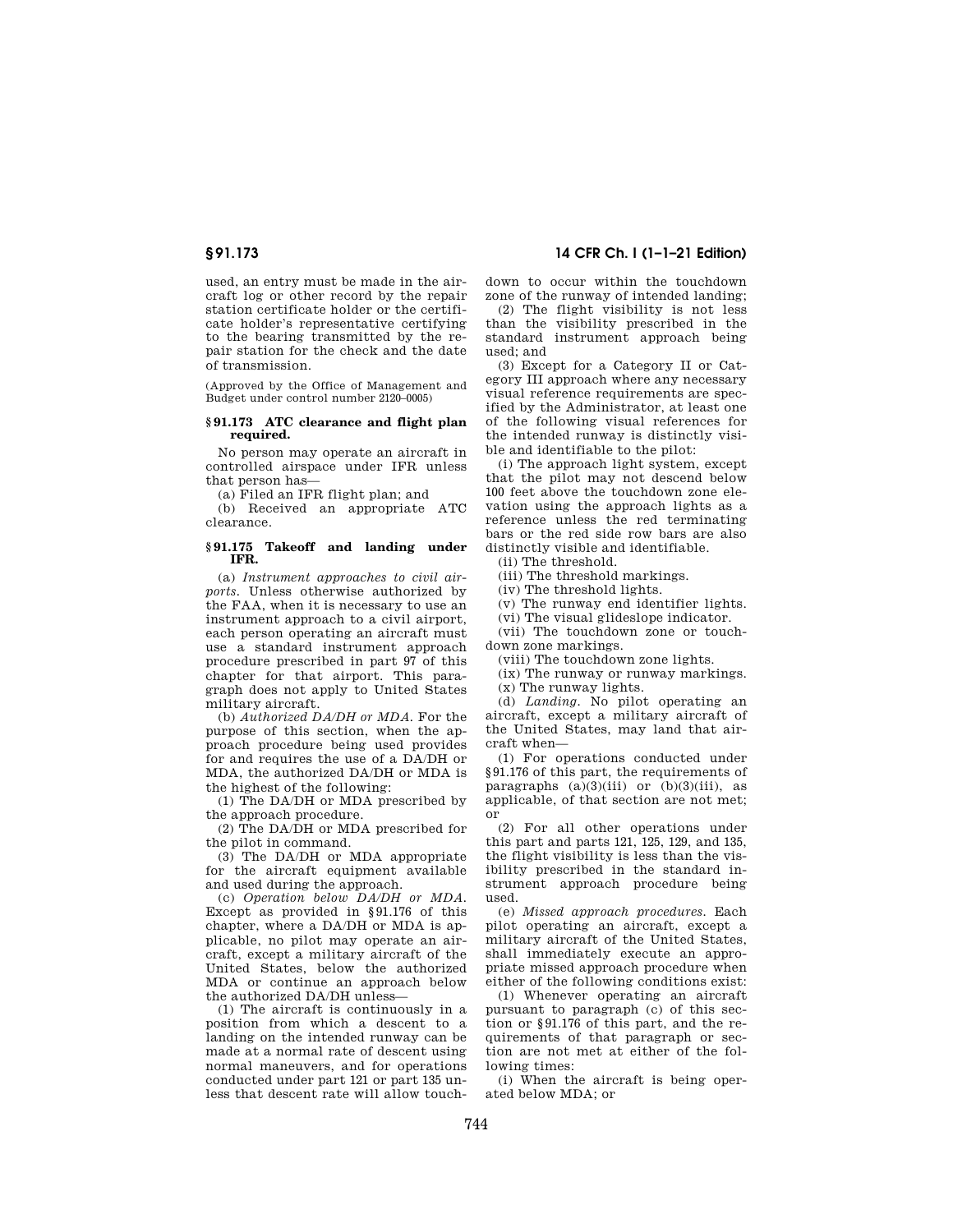(ii) Upon arrival at the missed approach point, including a DA/DH where a DA/DH is specified and its use is required, and at any time after that until touchdown.

(2) Whenever an identifiable part of the airport is not distinctly visible to the pilot during a circling maneuver at or above MDA, unless the inability to see an identifiable part of the airport results only from a normal bank of the aircraft during the circling approach.

(f) *Civil airport takeoff minimums.* This paragraph applies to persons operating an aircraft under part 121, 125, 129, or 135 of this chapter.

(1) Unless otherwise authorized by the FAA, no pilot may takeoff from a civil airport under IFR unless the weather conditions at time of takeoff are at or above the weather minimums for IFR takeoff prescribed for that airport under part 97 of this chapter.

(2) If takeoff weather minimums are not prescribed under part 97 of this chapter for a particular airport, the following weather minimums apply to takeoffs under IFR:

(i) For aircraft, other than helicopters, having two engines or less—1 statute mile visibility.

(ii) For aircraft having more than two engines—1⁄2 statute mile visibility. (iii) For helicopters— $\frac{1}{2}$  statute mile

visibility. (3) Except as provided in paragraph

 $(f)(4)$  of this section, no pilot may takeoff under IFR from a civil airport having published obstacle departure procedures (ODPs) under part 97 of this chapter for the takeoff runway to be used, unless the pilot uses such ODPs or an alternative procedure or route assigned by air traffic control.

(4) Notwithstanding the requirements of paragraph (f)(3) of this section, no pilot may takeoff from an airport under IFR unless:

(i) For part 121 and part 135 operators, the pilot uses a takeoff obstacle clearance or avoidance procedure that ensures compliance with the applicable airplane performance operating limitations requirements under part 121, subpart I or part 135, subpart I for takeoff at that airport; or

(ii) For part 129 operators, the pilot uses a takeoff obstacle clearance or avoidance procedure that ensures compliance with the airplane performance operating limitations prescribed by the State of the operator for takeoff at that airport.

(g) *Military airports.* Unless otherwise prescribed by the Administrator, each person operating a civil aircraft under IFR into or out of a military airport shall comply with the instrument approach procedures and the takeoff and landing minimum prescribed by the military authority having jurisdiction of that airport.

(h) *Comparable values of RVR and ground visibility.* (1) Except for Category II or Category III minimums, if RVR minimums for takeoff or landing are prescribed in an instrument approach procedure, but RVR is not reported for the runway of intended operation, the RVR minimum shall be converted to ground visibility in accordance with the table in paragraph  $(h)(2)$  of this section and shall be the visibility minimum for takeoff or landing on that runway.

(2)

| RVR (feet) | Visibility<br>(statute<br>miles) |
|------------|----------------------------------|
|            | $\frac{1}{4}$                    |
|            | 1/2                              |
|            | 5/8                              |
|            | $^{3/4}$                         |
|            | $^{7}/8$                         |
|            |                                  |
|            | 11/a                             |
|            |                                  |

(i) *Operations on unpublished routes and use of radar in instrument approach procedures.* When radar is approved at certain locations for ATC purposes, it may be used not only for surveillance and precision radar approaches, as applicable, but also may be used in conjunction with instrument approach procedures predicated on other types of radio navigational aids. Radar vectors may be authorized to provide course guidance through the segments of an approach to the final course or fix. When operating on an unpublished route or while being radar vectored, the pilot, when an approach clearance is received, shall, in addition to complying with §91.177, maintain the last altitude assigned to that pilot until the aircraft is established on a segment of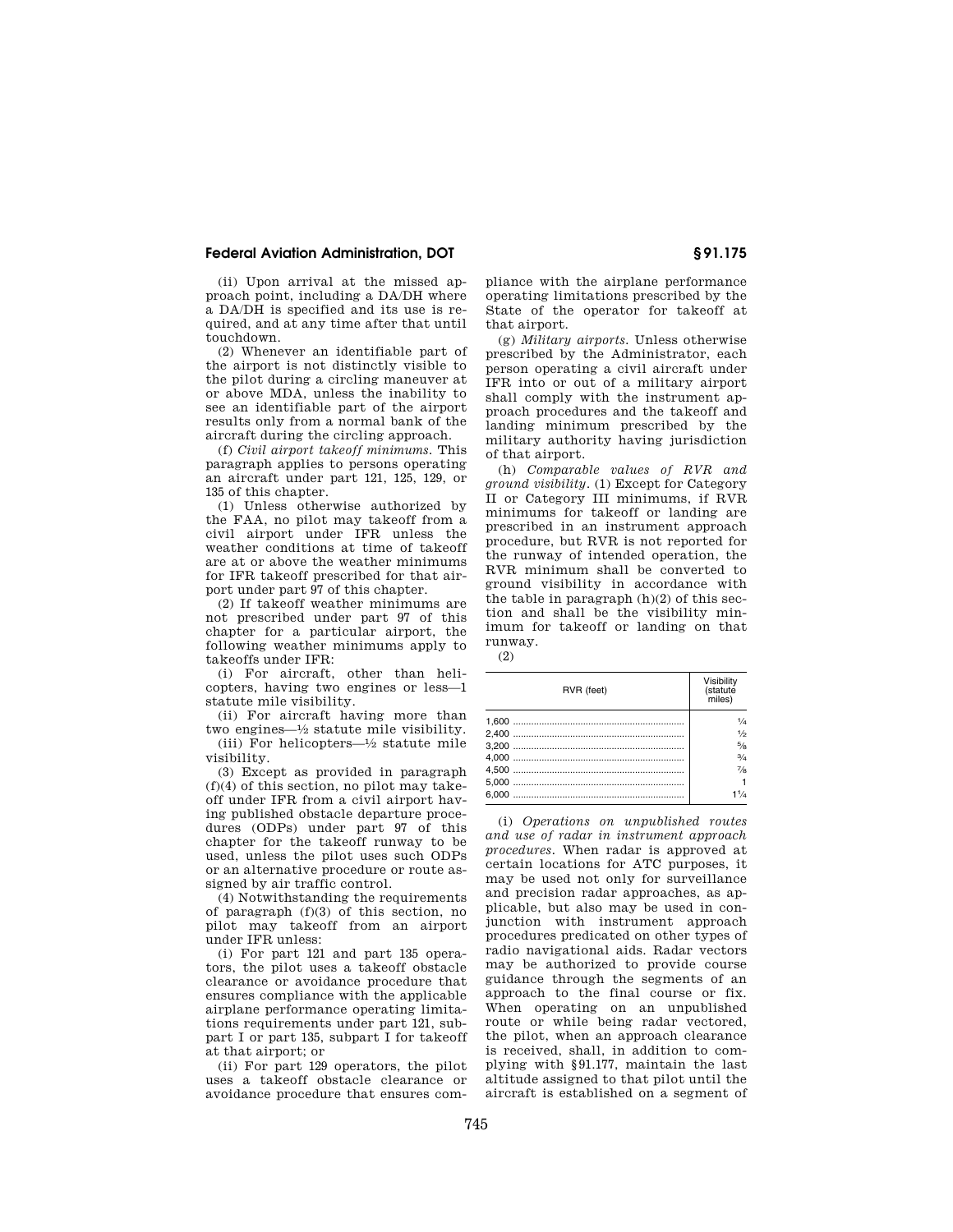a published route or instrument approach procedure unless a different altitude is assigned by ATC. After the aircraft is so established, published altitudes apply to descent within each succeeding route or approach segment unless a different altitude is assigned by ATC. Upon reaching the final approach course or fix, the pilot may either complete the instrument approach in accordance with a procedure approved for the facility or continue a surveillance or precision radar approach to a landing.

(j) *Limitation on procedure turns.* In the case of a radar vector to a final approach course or fix, a timed approach from a holding fix, or an approach for which the procedure specifies ''No PT,'' no pilot may make a procedure turn unless cleared to do so by ATC.

(k) *ILS components.* The basic components of an ILS are the localizer, glide slope, and outer marker, and, when installed for use with Category II or Category III instrument approach procedures, an inner marker. The following means may be used to substitute for the outer marker: Compass locator; precision approach radar (PAR) or airport surveillance radar (ASR); DME, VOR, or nondirectional beacon fixes authorized in the standard instrument approach procedure; or a suitable RNAV system in conjunction with a fix identified in the standard instrument approach procedure. Applicability of, and substitution for, the inner marker for a Category II or III approach is determined by the appropriate 14 CFR part 97 approach procedure, letter of authorization, or operations specifications issued to an operator.

[Doc. No. 18334, 54 FR 34294, Aug. 18, 1989, as amended by Amdt. 91–267, 66 FR 21066, Apr. 27, 2001; Amdt. 91–281, 69 FR 1640, Jan. 9, 2004; Amdt. 91–296, 72 FR 31678, June 7, 2007; Amdt. 91–306, 74 FR 20205, May 1, 2009; Docket FAA– 2013–0485, Amdt. 91–345, 81 FR 90172, Dec. 13, 2016; Amdt. 91–345B, 83 FR 10568, Mar. 12, 2018]

### **§ 91.176 Straight-in landing operations below DA/DH or MDA using an enhanced flight vision system (EFVS) under IFR.**

(a) *EFVS operations to touchdown and rollout.* Unless otherwise authorized by the Administrator to use an MDA as a DA/DH with vertical navigation on an instrument approach procedure, or un-

# **§ 91.176 14 CFR Ch. I (1–1–21 Edition)**

less paragraph (d) of this section applies, no person may conduct an EFVS operation in an aircraft, except a military aircraft of the United States, at any airport below the authorized DA/ DH to touchdown and rollout unless the minimums used for the particular approach procedure being flown include a DA or DH, and the following requirements are met:

(1) *Equipment.* (i) The aircraft must be equipped with an operable EFVS that meets the applicable airworthiness requirements. The EFVS must:

(A) Have an electronic means to provide a display of the forward external scene topography (the applicable natural or manmade features of a place or region especially in a way to show their relative positions and elevation) through the use of imaging sensors, including but not limited to forwardlooking infrared, millimeter wave radiometry, millimeter wave radar, or low-light level image intensification.

(B) Present EFVS sensor imagery, aircraft flight information, and flight symbology on a head up display, or an equivalent display, so that the imagery, information and symbology are clearly visible to the pilot flying in his or her normal position with the line of vision looking forward along the flight path. Aircraft flight information and flight symbology must consist of at least airspeed, vertical speed, aircraft attitude, heading, altitude, height above ground level such as that provided by a radio altimeter or other device capable of providing equivalent performance, command guidance as appropriate for the approach to be flown, path deviation indications, flight path vector, and flight path angle reference cue. Additionally, for aircraft other than rotorcraft, the EFVS must display flare prompt or flare guidance.

(C) Present the displayed EFVS sensor imagery, attitude symbology, flight path vector, and flight path angle reference cue, and other cues, which are referenced to the EFVS sensor imagery and external scene topography, so that they are aligned with, and scaled to, the external view.

(D) Display the flight path angle reference cue with a pitch scale. The flight path angle reference cue must be selectable by the pilot to the desired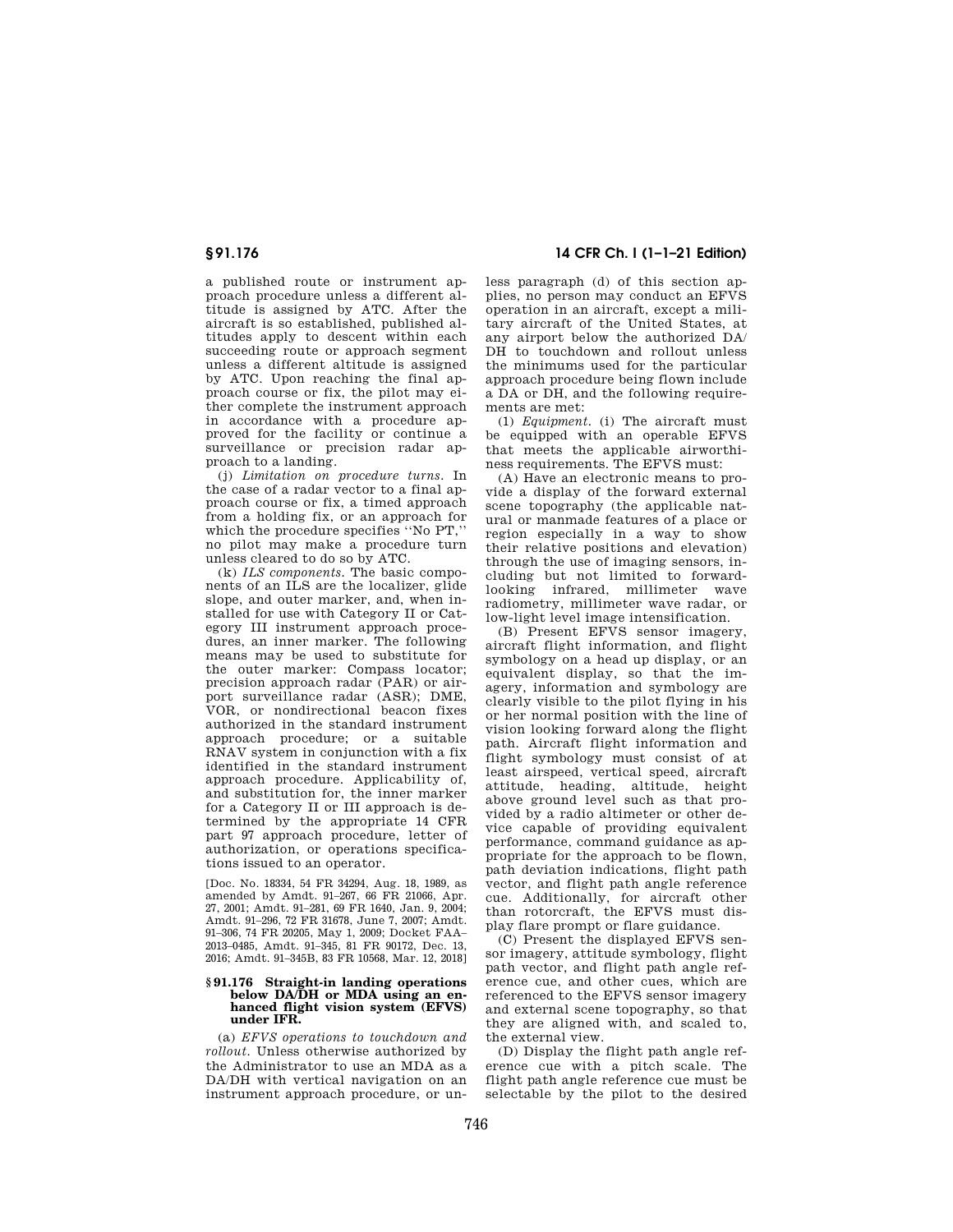descent angle for the approach and be sufficient to monitor the vertical flight path of the aircraft.

(E) Display the EFVS sensor imagery, aircraft flight information, and flight symbology such that they do not adversely obscure the pilot's outside view or field of view through the cockpit window.

(F) Have display characteristics, dynamics, and cues that are suitable for manual control of the aircraft to touchdown in the touchdown zone of the runway of intended landing and during rollout.

(ii) When a minimum flightcrew of more than one pilot is required, the aircraft must be equipped with a display that provides the pilot monitoring with EFVS sensor imagery. Any symbology displayed may not adversely obscure the sensor imagery of the runway environment.

(2) *Operations.* (i) The pilot conducting the EFVS operation may not use circling minimums.

(ii) Each required pilot flightcrew member must have adequate knowledge of, and familiarity with, the aircraft, the EFVS, and the procedures to be used.

(iii) The aircraft must be equipped with, and the pilot flying must use, an operable EFVS that meets the equipment requirements of paragraph  $(a)(1)$ of this section.

(iv) When a minimum flightcrew of more than one pilot is required, the pilot monitoring must use the display specified in paragraph  $(a)(1)(ii)$  to monitor and assess the safe conduct of the approach, landing, and rollout.

(v) The aircraft must continuously be in a position from which a descent to a landing on the intended runway can be made at a normal rate of descent using normal maneuvers.

(vi) The descent rate must allow touchdown to occur within the touchdown zone of the runway of intended landing.

(vii) Each required pilot flightcrew member must meet the following requirements—

(A) A person exercising the privileges of a pilot certificate issued under this chapter, any person serving as a required pilot flightcrew member of a U.S.-registered aircraft, or any person serving as a required pilot flightcrew member for a part 121, 125, or 135 operator, must be qualified in accordance with part 61 and, as applicable, the training, testing, and qualification provisions of subpart K of this part, part 121, 125, or 135 of this chapter that apply to the operation; or

(B) Each person acting as a required pilot flightcrew member for a foreign air carrier subject to part 129, or any person serving as a required pilot flightcrew member of a foreign registered aircraft, must be qualified in accordance with the training requirements of the civil aviation authority of the State of the operator for the EFVS operation to be conducted.

(viii) A person conducting operations under this part must conduct the operation in accordance with a letter of authorization for the use of EFVS unless the operation is conducted in an aircraft that has been issued an experimental certificate under §21.191 of this chapter for the purpose of research and development or showing compliance with regulations, or the operation is being conducted by a person otherwise authorized to conduct EFVS operations under paragraphs (a)(2)(ix) through (xii) of this section. A person applying to the FAA for a letter of authorization must submit an application in a form and manner prescribed by the Administrator.

(ix) A person conducting operations under subpart K of this part must conduct the operation in accordance with management specifications authorizing the use of EFVS.

(x) A person conducting operations under part 121, 129, or 135 of this chapter must conduct the operation in accordance with operations specifications authorizing the use of EFVS.

(xi) A person conducting operations under part 125 of this chapter must conduct the operation in accordance with operations specifications authorizing the use of EFVS or, for a holder of a part 125 letter of deviation authority, a letter of authorization for the use of EFVS.

(xii) A person conducting an EFVS operation during an authorized Category II or Category III operation must conduct the operation in accordance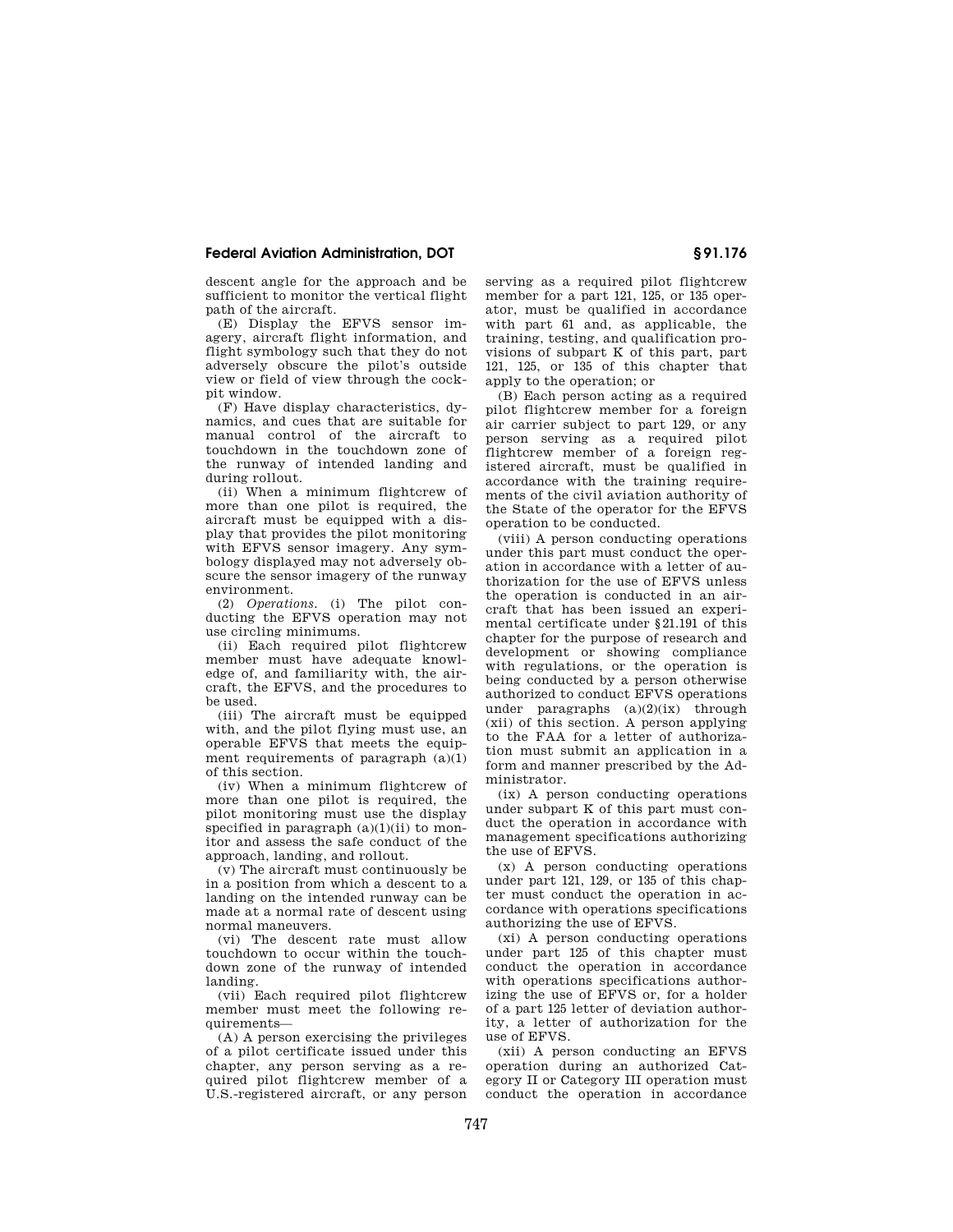with operations specifications, management specifications, or a letter of authorization authorizing EFVS operations during authorized Category II or Category III operations.

(3) *Visibility and visual reference requirements.* No pilot operating under this section or §§121.651, 125.381, or 135.225 of this chapter may continue an approach below the authorized DA/DH and land unless:

(i) The pilot determines that the enhanced flight visibility observed by use of an EFVS is not less than the visibility prescribed in the instrument approach procedure being used.

(ii) From the authorized DA/DH to 100 feet above the touchdown zone elevation of the runway of intended landing, any approach light system or both the runway threshold and the touchdown zone are distinctly visible and identifiable to the pilot using an EFVS.

(A) The pilot must identify the runway threshold using at least one of the following visual references—

(*1*) The beginning of the runway landing surface;

(*2*) The threshold lights; or

(*3*) The runway end identifier lights.

(B) The pilot must identify the touchdown zone using at least one of the following visual references—

(*1*) The runway touchdown zone landing surface;

(*2*) The touchdown zone lights;

(*3*) The touchdown zone markings; or

(*4*) The runway lights.

(iii) At 100 feet above the touchdown zone elevation of the runway of intended landing and below that altitude, the enhanced flight visibility using EFVS must be sufficient for one of the following visual references to be distinctly visible and identifiable to the pilot—

(A) The runway threshold;

(B) The lights or markings of the threshold;

(C) The runway touchdown zone landing surface; or

(D) The lights or markings of the touchdown zone.

(4) *Additional requirements.* The Administrator may prescribe additional equipment, operational, and visibility and visual reference requirements to account for specific equipment charac-

# **§ 91.176 14 CFR Ch. I (1–1–21 Edition)**

teristics, operational procedures, or approach characteristics. These requirements will be specified in an operator's operations specifications, management specifications, or letter of authorization authorizing the use of EFVS.

(b) *EFVS operations to 100 feet above the touchdown zone elevation.* Except as specified in paragraph (d) of this section, no person may conduct an EFVS operation in an aircraft, except a military aircraft of the United States, at any airport below the authorized DA/ DH or MDA to 100 feet above the touchdown zone elevation unless the following requirements are met:

(1) *Equipment.* (i) The aircraft must be equipped with an operable EFVS that meets the applicable airworthiness requirements.

(ii) The EFVS must meet the requirements of paragraph  $(a)(1)(i)(A)$  through (F) of this section, but need not present flare prompt, flare guidance, or height above ground level.

(2) *Operations.* (i) The pilot conducting the EFVS operation may not use circling minimums.

(ii) Each required pilot flightcrew member must have adequate knowledge of, and familiarity with, the aircraft, the EFVS, and the procedures to be used.

(iii) The aircraft must be equipped with, and the pilot flying must use, an operable EFVS that meets the equipment requirements of paragraph (b)(1) of this section.

(iv) The aircraft must continuously be in a position from which a descent to a landing on the intended runway can be made at a normal rate of descent using normal maneuvers.

(v) For operations conducted under part 121 or part 135 of this chapter, the descent rate must allow touchdown to occur within the touchdown zone of the runway of intended landing.

(vi) Each required pilot flightcrew member must meet the following requirements—

(A) A person exercising the privileges of a pilot certificate issued under this chapter, any person serving as a required pilot flightcrew member of a U.S.-registered aircraft, or any person serving as a required pilot flightcrew member for a part 121, 125, or 135 operator, must be qualified in accordance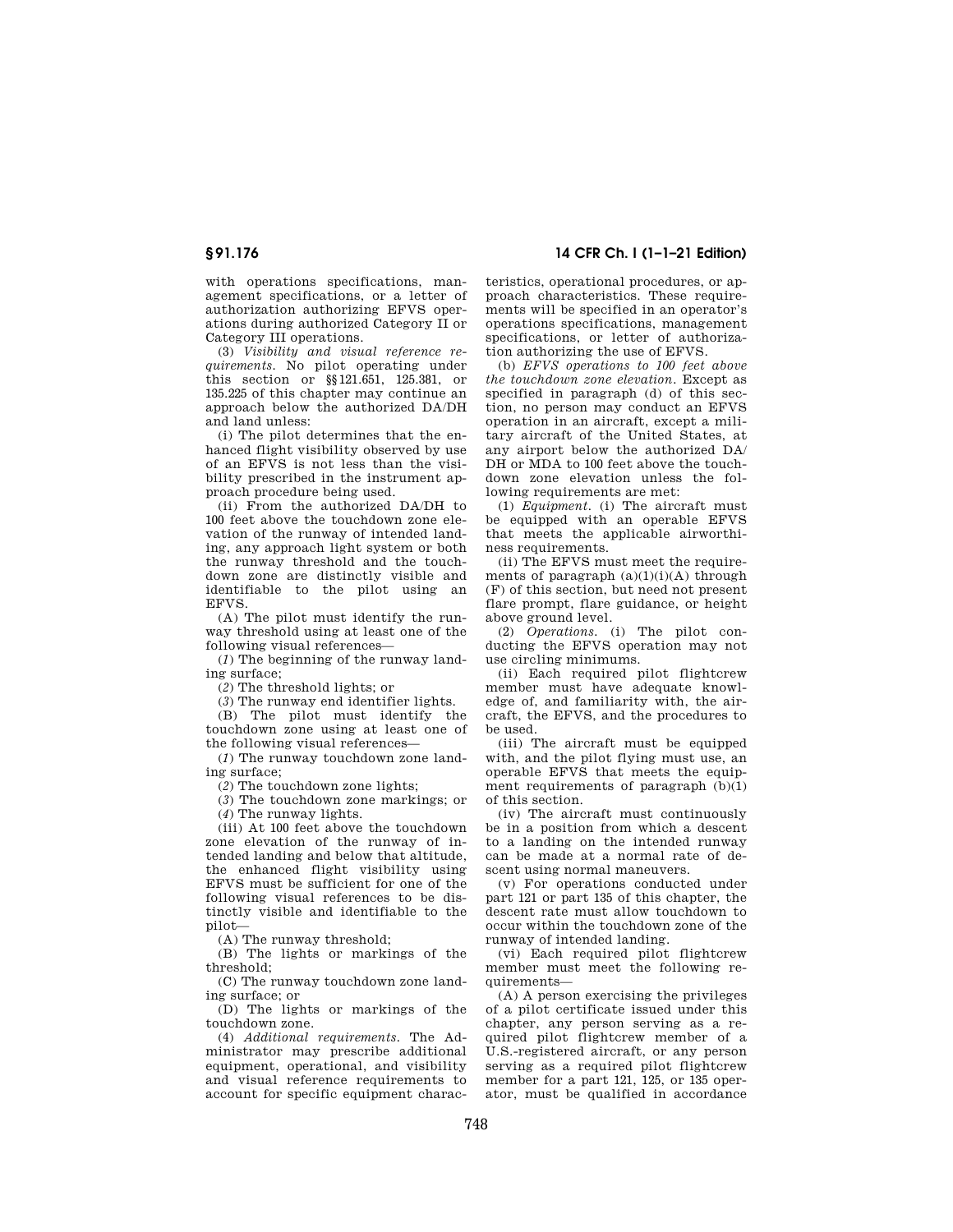with part 61 and, as applicable, the training, testing, and qualification provisions of subpart K of this part, part 121, 125, or 135 of this chapter that apply to the operation; or

(B) Each person acting as a required pilot flightcrew member for a foreign air carrier subject to part 129, or any person serving as a required pilot flightcrew member of a foreign registered aircraft, must be qualified in accordance with the training requirements of the civil aviation authority of the State of the operator for the EFVS operation to be conducted.

(vii) A person conducting operations under subpart K of this part must conduct the operation in accordance with management specifications authorizing the use of EFVS.

(viii) A person conducting operations under part 121, 129, or 135 of this chapter must conduct the operation in accordance with operations specifications authorizing the use of EFVS.

(ix) A person conducting operations under part 125 of this chapter must conduct the operation in accordance with operations specifications authorizing the use of EFVS or, for a holder of a part 125 letter of deviation authority, a letter of authorization for the use of EFVS.

(x) A person conducting an EFVS operation during an authorized Category II or Category III operation must conduct the operation in accordance with operations specifications, management specifications, or a letter of authorization authorizing EFVS operations during authorized Category II or Category III operations.

(3) *Visibility and Visual Reference Requirements.* No pilot operating under this section or §121.651, §125.381, or §135.225 of this chapter may continue an approach below the authorized MDA or continue an approach below the authorized DA/DH and land unless:

(i) The pilot determines that the enhanced flight visibility observed by use of an EFVS is not less than the visibility prescribed in the instrument approach procedure being used.

(ii) From the authorized MDA or DA/ DH to 100 feet above the touchdown zone elevation of the runway of intended landing, any approach light system or both the runway threshold and

the touchdown zone are distinctly visible and identifiable to the pilot using an EFVS.

(A) The pilot must identify the runway threshold using at least one of the following visual references–

(*1*) The beginning of the runway landing surface;

(*2*) The threshold lights; or

(*3*) The runway end identifier lights.

(B) The pilot must identify the touchdown zone using at least one of the following visual references—

(*1*) The runway touchdown zone landing surface;

(*2*) The touchdown zone lights;

(*3*) The touchdown zone markings; or (*4*) The runway lights.

(iii) At 100 feet above the touchdown zone elevation of the runway of intended landing and below that altitude, the flight visibility must be sufficient for one of the following visual references to be distinctly visible and identifiable to the pilot without reliance on the EFVS—

(A) The runway threshold;

(B) The lights or markings of the threshold;

(C) The runway touchdown zone landing surface; or

(D) The lights or markings of the touchdown zone.

(4) Compliance Date. Beginning on March 13, 2018, a person conducting an EFVS operation to 100 feet above the touchdown zone elevation must comply with the requirements of paragraph (b) of this section.

(c) *Public aircraft certification and training requirements.* A public aircraft operator, other than the U.S. military, may conduct an EFVS operation under paragraph (a) or (b) of this section only if:

(1) The aircraft meets all of the civil certification and airworthiness requirements of paragraph  $(a)(1)$  or  $(b)(1)$ of this section, as applicable to the EFVS operation to be conducted; and

(2) The pilot flightcrew member, or any other person who manipulates the controls of an aircraft during an EFVS operation, meets the training, recent flight experience and refresher training requirements of §61.66 of this chapter applicable to EFVS operations.

(d) *Exception for Experimental Aircraft.*  The requirement to use an EFVS that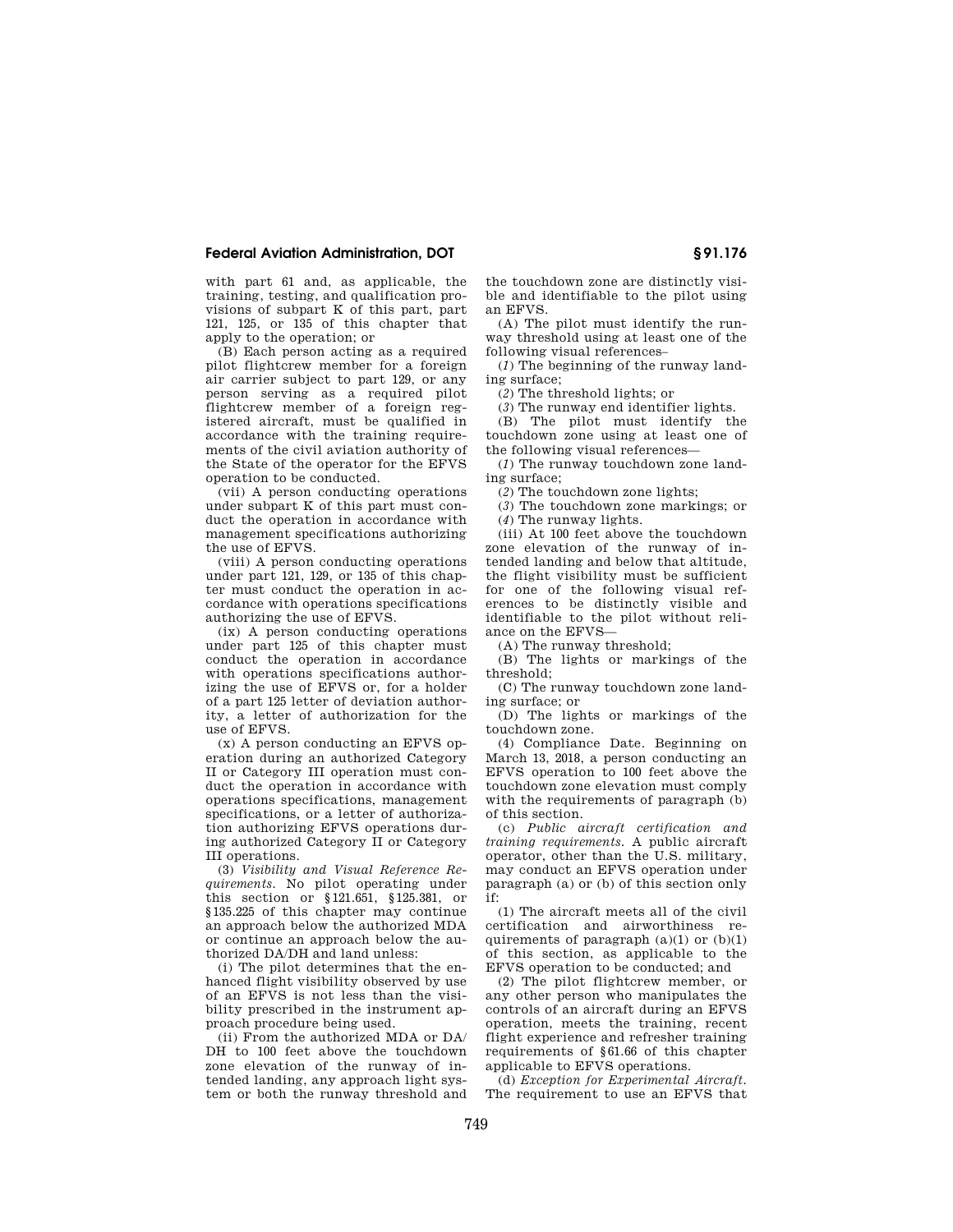# **§ 91.177 14 CFR Ch. I (1–1–21 Edition)**

meets the applicable airworthiness requirements specified in paragraphs  $(a)(1)(i), (a)(2)(iii), (b)(1)(i), and$  $(b)(2)(iii)$  of this section does not apply to operations conducted in an aircraft issued an experimental certificate under §21.191 of this chapter for the purpose of research and development or showing compliance with regulations, provided the Administrator has determined that the operations can be conducted safely in accordance with operating limitations issued for that purpose.

[Docket FAA–2013–0485, Amdt. 91–345, 81 FR 90172, Dec. 13, 2016; 82 FR 2193, Jan. 9, 2017]

#### **§ 91.177 Minimum altitudes for IFR operations.**

(a) *Operation of aircraft at minimum altitudes.* Except when necessary for takeoff or landing, or unless otherwise authorized by the FAA, no person may operate an aircraft under IFR below—

(1) The applicable minimum altitudes prescribed in parts 95 and 97 of this chapter. However, if both a MEA and a MOCA are prescribed for a particular route or route segment, a person may operate an aircraft below the MEA down to, but not below, the MOCA, provided the applicable navigation signals are available. For aircraft using VOR for navigation, this applies only when the aircraft is within 22 nautical miles of that VOR (based on the reasonable estimate by the pilot operating the aircraft of that distance); or

(2) If no applicable minimum altitude is prescribed in parts 95 and 97 of this chapter, then—

(i) In the case of operations over an area designated as a mountainous area in part 95 of this chapter, an altitude of 2,000 feet above the highest obstacle within a horizontal distance of 4 nautical miles from the course to be flown; or

(ii) In any other case, an altitude of 1,000 feet above the highest obstacle within a horizontal distance of 4 nautical miles from the course to be flown.

(b) *Climb.* Climb to a higher minimum IFR altitude shall begin immediately after passing the point beyond which that minimum altitude applies, except that when ground obstructions intervene, the point beyond which that higher minimum altitude applies shall be crossed at or above the applicable MCA.

[Doc. No. 18334, 54 FR 34294, Aug. 18, 1989, as amended by Amdt. 91–296, 72 FR 31678, June 7, 2007; Amdt. 91–315, 75 FR 30690, June 2, 2010]

#### **§ 91.179 IFR cruising altitude or flight level.**

Unless otherwise authorized by ATC, the following rules apply—

(a) *In controlled airspace.* Each person operating an aircraft under IFR in level cruising flight in controlled airspace shall maintain the altitude or flight level assigned that aircraft by ATC. However, if the ATC clearance assigns ''VFR conditions on-top,'' that person shall maintain an altitude or flight level as prescribed by §91.159.

(b) *In uncontrolled airspace.* Except while in a holding pattern of 2 minutes or less or while turning, each person operating an aircraft under IFR in level cruising flight in uncontrolled airspace shall maintain an appropriate altitude as follows:

(1) When operating below 18,000 feet MSL and—

(i) On a magnetic course of zero degrees through 179 degrees, any odd thousand foot MSL altitude (such as 3,000, 5,000, or 7,000); or

(ii) On a magnetic course of 180 degrees through 359 degrees, any even thousand foot MSL altitude (such as 2,000, 4,000, or 6,000).

(2) When operating at or above 18,000 feet MSL but below flight level 290, and—

(i) On a magnetic course of zero degrees through 179 degrees, any odd flight level (such as 190, 210, or 230); or

(ii) On a magnetic course of 180 degrees through 359 degrees, any even flight level (such as 180, 200, or 220).

(3) When operating at flight level 290 and above in non-RVSM airspace, and—

(i) On a magnetic course of zero degrees through 179 degrees, any flight level, at 4,000-foot intervals, beginning at and including flight level 290 (such as flight level 290, 330, or 370); or

(ii) On a magnetic course of 180 degrees through 359 degrees, any flight level, at 4,000-foot intervals, beginning at and including flight level 310 (such as flight level 310, 350, or 390).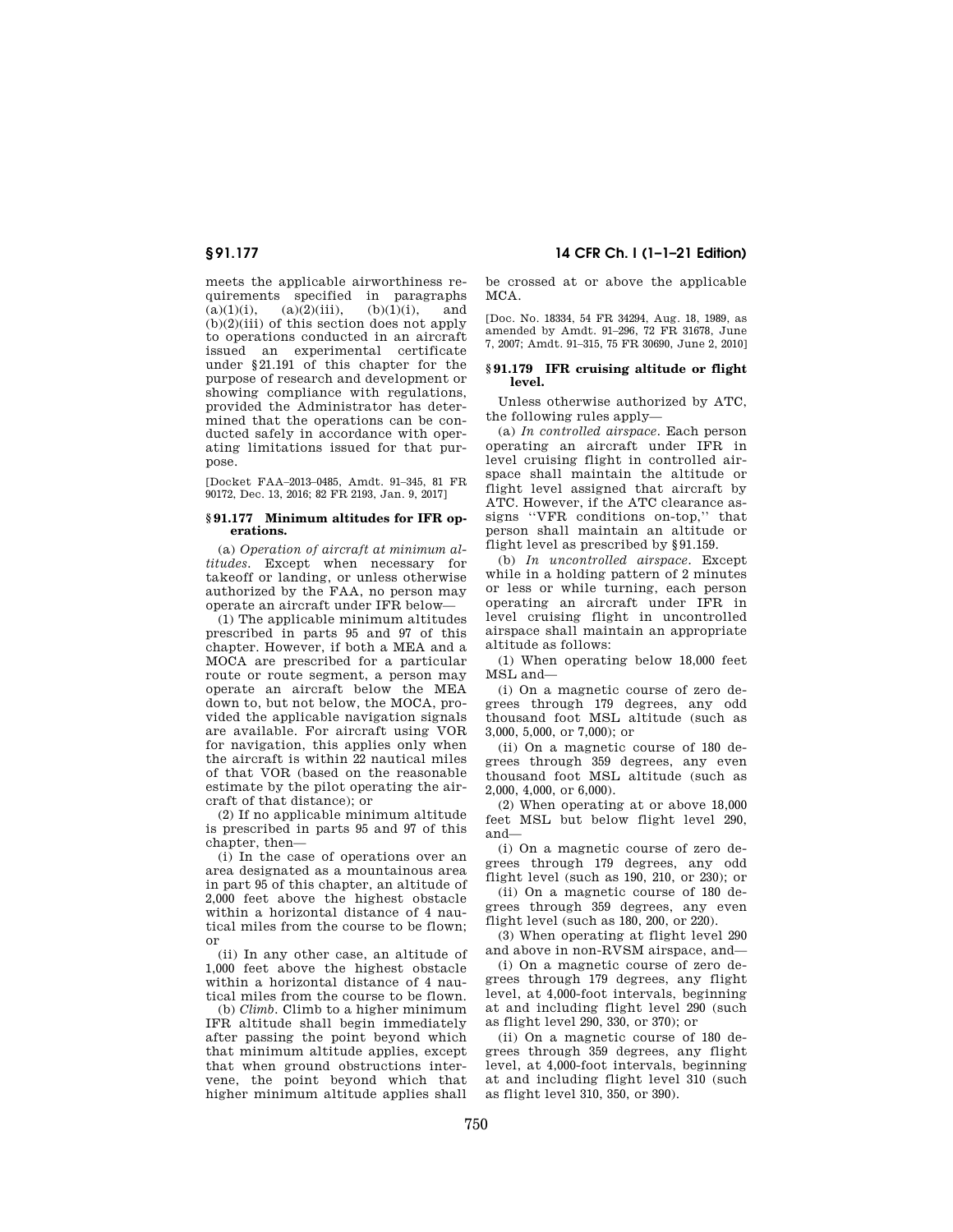(4) When operating at flight level 290 and above in airspace designated as Reduced Vertical Separation Minimum (RVSM) airspace and—

(i) On a magnetic course of zero degrees through 179 degrees, any odd flight level, at 2,000-foot intervals beginning at and including flight level 290 (such as flight level 290, 310, 330, 350, 370, 390, 410); or

(ii) On a magnetic course of 180 degrees through 359 degrees, any even flight level, at 2000-foot intervals beginning at and including flight level 300 (such as 300, 320, 340, 360, 380, 400).

[Doc. No. 18334, 54 FR 34294, Aug. 18, 1989, as amended by Amdt. 91–276, 68 FR 61321, Oct. 27, 2003; 68 FR 70133, Dec. 17, 2003; Amdt. 91– 296, 72 FR 31679, June 7, 2007]

#### **§ 91.180 Operations within airspace designated as Reduced Vertical Separation Minimum airspace.**

(a) Except as provided in paragraph (b) of this section, no person may operate a civil aircraft in airspace designated as Reduced Vertical Separation Minimum (RVSM) airspace unless:

(1) The operator and the operator's aircraft comply with the minimum standards of appendix G of this part; and

(2) The operator is authorized by the Administrator or the country of registry to conduct such operations.

(b) The Administrator may authorize a deviation from the requirements of this section.

[Amdt. 91–276, 68 FR 70133, Dec. 17, 2003]

## **§ 91.181 Course to be flown.**

Unless otherwise authorized by ATC, no person may operate an aircraft within controlled airspace under IFR except as follows:

(a) On an ATS route, along the centerline of that airway.

(b) On any other route, along the direct course between the navigational aids or fixes defining that route. However, this section does not prohibit maneuvering the aircraft to pass well clear of other air traffic or the maneuvering of the aircraft in VFR conditions to clear the intended flight path both before and during climb or descent.

[Doc. No. 18334, 54 FR 34294, Aug. 18, 1989, as amended by Amdt. 91–296, 72 FR 31679, June 7, 2007]

#### **§ 91.183 IFR communications.**

Unless otherwise authorized by ATC, the pilot in command of each aircraft operated under IFR in controlled airspace must ensure that a continuous watch is maintained on the appropriate frequency and must report the following as soon as possible—

(a) The time and altitude of passing each designated reporting point, or the reporting points specified by ATC, except that while the aircraft is under radar control, only the passing of those reporting points specifically requested by ATC need be reported;

(b) Any unforecast weather conditions encountered; and

(c) Any other information relating to the safety of flight.

[Doc. No. 18334, 54 FR 34294, Aug. 18, 1989, as amended by Amdt. 91–296, 72 FR 31679, June 7, 2007]

#### **§ 91.185 IFR operations: Two-way radio communications failure.**

(a) *General.* Unless otherwise authorized by ATC, each pilot who has twoway radio communications failure when operating under IFR shall comply with the rules of this section.

(b) *VFR conditions.* If the failure occurs in VFR conditions, or if VFR conditions are encountered after the failure, each pilot shall continue the flight under VFR and land as soon as practicable.

(c) *IFR conditions.* If the failure occurs in IFR conditions, or if paragraph (b) of this section cannot be complied with, each pilot shall continue the flight according to the following:

(1) *Route.* (i) By the route assigned in the last ATC clearance received;

(ii) If being radar vectored, by the direct route from the point of radio failure to the fix, route, or airway specified in the vector clearance;

(iii) In the absence of an assigned route, by the route that ATC has advised may be expected in a further clearance; or

(iv) In the absence of an assigned route or a route that ATC has advised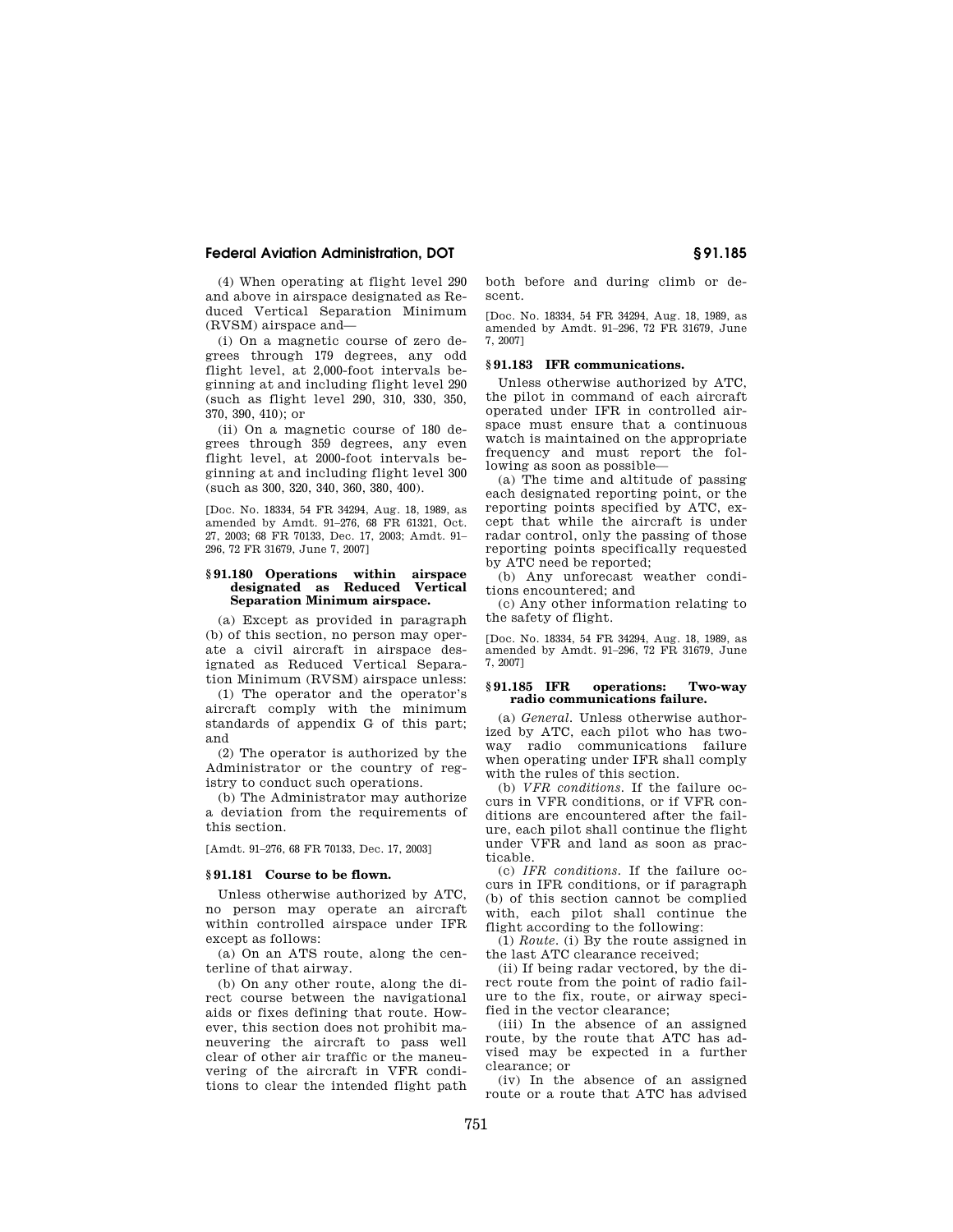may be expected in a further clearance, by the route filed in the flight plan.

(2) *Altitude.* At the highest of the following altitudes or flight levels for the route segment being flown:

(i) The altitude or flight level assigned in the last ATC clearance received;

(ii) The minimum altitude (converted, if appropriate, to minimum flight level as prescribed in §91.121(c)) for IFR operations; or

(iii) The altitude or flight level ATC has advised may be expected in a further clearance.

(3) *Leave clearance limit.* (i) When the clearance limit is a fix from which an approach begins, commence descent or descent and approach as close as possible to the expect-further-clearance time if one has been received, or if one has not been received, as close as possible to the estimated time of arrival as calculated from the filed or amended (with ATC) estimated time en route.

(ii) If the clearance limit is not a fix from which an approach begins, leave the clearance limit at the expect-further-clearance time if one has been received, or if none has been received, upon arrival over the clearance limit, and proceed to a fix from which an approach begins and commence descent or descent and approach as close as possible to the estimated time of arrival as calculated from the filed or amended (with ATC) estimated time en route.

[Doc. No. 18334, 54 FR 34294, Aug. 18, 1989; Amdt. 91–211, 54 FR 41211, Oct. 5, 1989]

#### **§ 91.187 Operation under IFR in controlled airspace: Malfunction reports.**

(a) The pilot in command of each aircraft operated in controlled airspace under IFR shall report as soon as practical to ATC any malfunctions of navigational, approach, or communication equipment occurring in flight.

(b) In each report required by paragraph (a) of this section, the pilot in command shall include the—

(1) Aircraft identification;

(2) Equipment affected;

(3) Degree to which the capability of the pilot to operate under IFR in the ATC system is impaired; and

**§ 91.187 14 CFR Ch. I (1–1–21 Edition)** 

(4) Nature and extent of assistance desired from ATC.

## **§ 91.189 Category II and III operations: General operating rules.**

(a) No person may operate a civil aircraft in a Category II or III operation unless—

(1) The flight crew of the aircraft consists of a pilot in command and a second in command who hold the appropriate authorizations and ratings prescribed in §61.3 of this chapter;

(2) Each flight crewmember has adequate knowledge of, and familiarity with, the aircraft and the procedures to be used; and

(3) The instrument panel in front of the pilot who is controlling the aircraft has appropriate instrumentation for the type of flight control guidance system that is being used.

(b) Unless otherwise authorized by the Administrator, no person may operate a civil aircraft in a Category II or Category III operation unless each ground component required for that operation and the related airborne equipment is installed and operating.

(c) *Authorized DA/DH.* For the purpose of this section, when the approach procedure being used provides for and requires the use of a DA/DH, the authorized DA/DH is the highest of the following:

(1) The DA/DH prescribed by the approach procedure.

(2) The DA/DH prescribed for the pilot in command.

(3) The DA/DH for which the aircraft is equipped.

(d) Except as provided in §91.176 of this part or unless otherwise authorized by the Administrator, no pilot operating an aircraft in a Category II or Category III approach that provides and requires the use of a DA/DH may continue the approach below the authorized decision height unless the following conditions are met:

(1) The aircraft is in a position from which a descent to a landing on the intended runway can be made at a normal rate of descent using normal maneuvers, and where that descent rate will allow touchdown to occur within the touchdown zone of the runway of intended landing.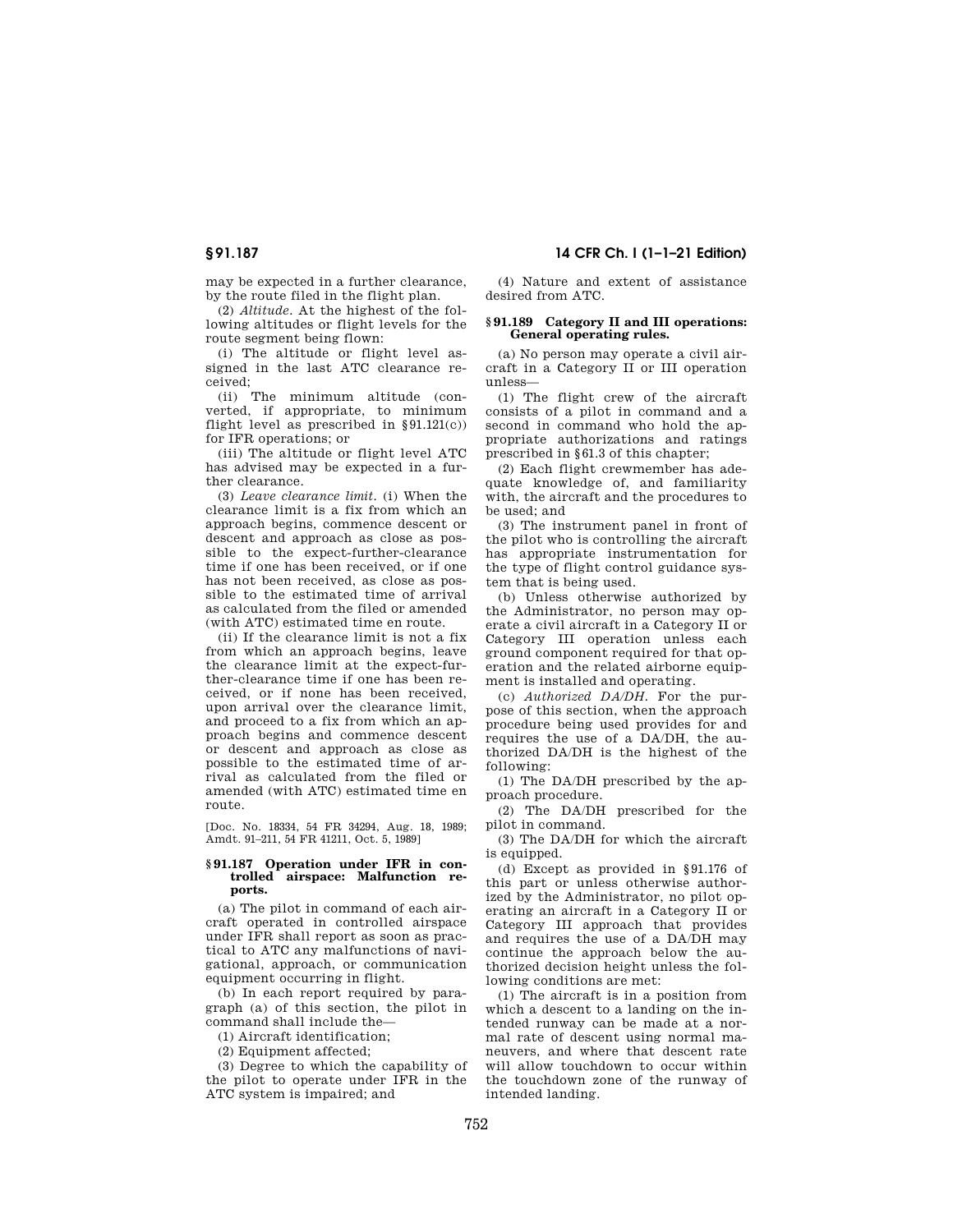(2) At least one of the following visual references for the intended runway is distinctly visible and identifiable to the pilot:

(i) The approach light system, except that the pilot may not descend below 100 feet above the touchdown zone elevation using the approach lights as a reference unless the red terminating bars or the red side row bars are also distinctly visible and identifiable.

(ii) The threshold.

(iii) The threshold markings.

(iv) The threshold lights.

(v) The touchdown zone or touchdown zone markings.

(vi) The touchdown zone lights.

(e) Except as provided in §91.176 of this part or unless otherwise authorized by the Administrator, each pilot operating an aircraft shall immediately execute an appropriate missed approach whenever, prior to touchdown, the requirements of paragraph (d) of this section are not met.

(f) No person operating an aircraft using a Category III approach without decision height may land that aircraft except in accordance with the provisions of the letter of authorization issued by the Administrator.

(g) Paragraphs (a) through (f) of this section do not apply to operations conducted by certificate holders operating under part 121, 125, 129, or 135 of this chapter, or holders of management specifications issued in accordance with subpart K of this part. Holders of operations specifications or management specifications may operate a civil aircraft in a Category II or Category III operation only in accordance with their operations specifications or management specifications, as applicable.

[Doc. No. 18334, 54 FR 34294, Aug. 18, 1989, as amended by Amdt. 91–280, 68 FR 54560, Sept. 17, 2003; Amdt. 91–296, 72 FR 31679, June 7, 2007; Docket FAA–2013–0485, Amdt. 91–345, 81 FR 90175, Dec. 13, 2016]

#### **§ 91.191 Category II and Category III manual.**

(a) Except as provided in paragraph (c) of this section, after August 4, 1997, no person may operate a U.S.-registered civil aircraft in a Category II or a Category III operation unless—

(1) There is available in the aircraft a current and approved Category II or Category III manual, as appropriate, for that aircraft;

(2) The operation is conducted in accordance with the procedures, instructions, and limitations in the appropriate manual; and

(3) The instruments and equipment listed in the manual that are required for a particular Category II or Category III operation have been inspected and maintained in accordance with the maintenance program contained in the manual.

(b) Each operator must keep a current copy of each approved manual at its principal base of operations and must make each manual available for inspection upon request by the Administrator.

(c) This section does not apply to operations conducted by a certificate holder operating under part 121 or part 135 of this chapter or a holder of management specifications issued in accordance with subpart K of this part.

[Doc. No. 26933, 61 FR 34560, July 2, 1996, as amended by Amdt. 91–280, 68 FR 54560, Sept. 17, 2003]

## **§ 91.193 Certificate of authorization for certain Category II operations.**

The Administrator may issue a certificate of authorization authorizing deviations from the requirements of §§91.189, 91.191, and 91.205(f) for the operation of small aircraft identified as Category A aircraft in §97.3 of this chapter in Category II operations if the Administrator finds that the proposed operation can be safely conducted under the terms of the certificate. Such authorization does not permit operation of the aircraft carrying persons or property for compensation or hire.

## **§§ 91.195–91.199 [Reserved]**

# **Subpart C—Equipment, Instrument, and Certificate Requirements**

SOURCE: Docket No. 18334, 54 FR 34304, Aug. 18, 1989, unless otherwise noted.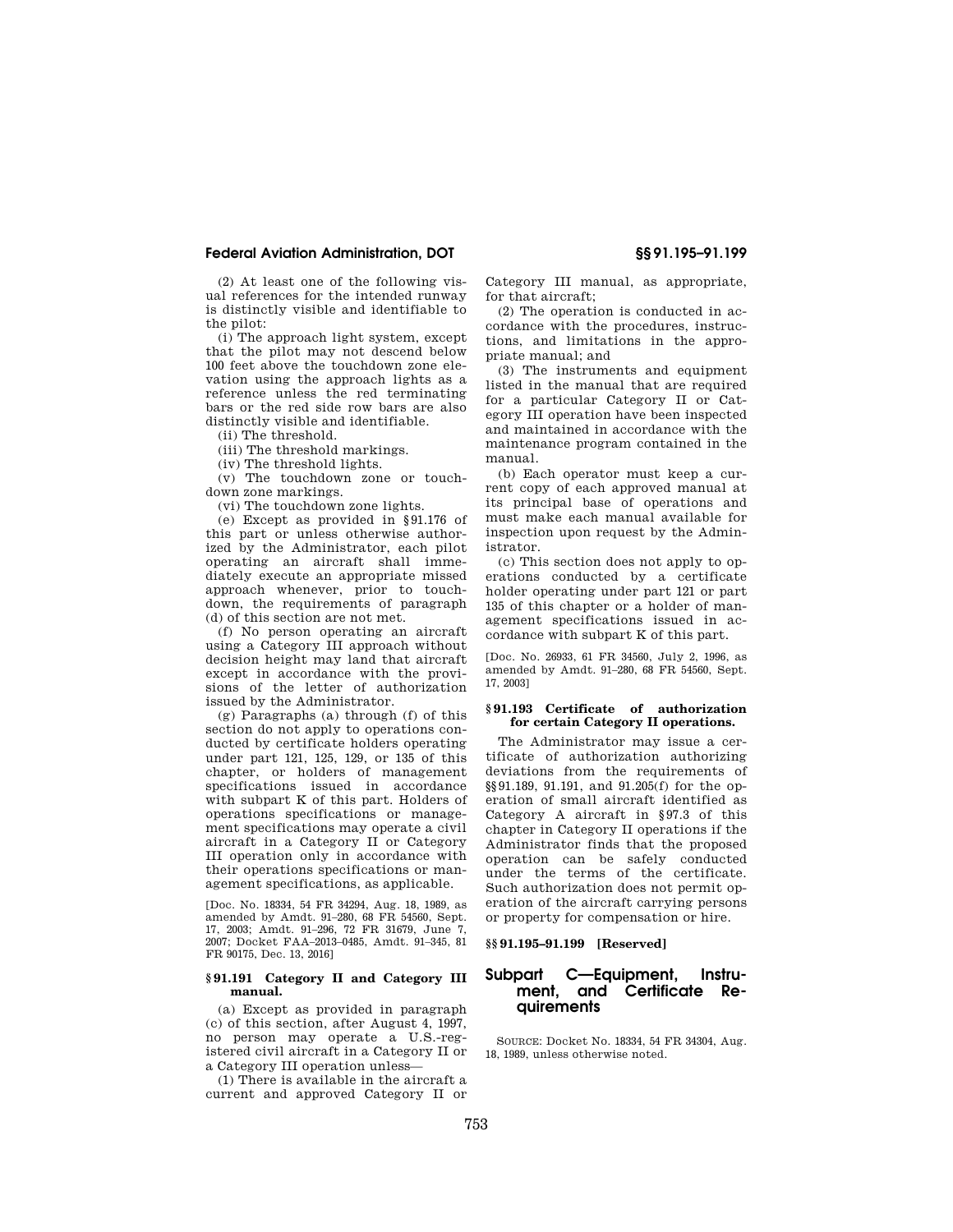## **§ 91.201 [Reserved]**

#### **§ 91.203 Civil aircraft: Certifications required.**

(a) Except as provided in §91.715, no person may operate a civil aircraft unless it has within it the following:

(1) An appropriate and current airworthiness certificate. Each U.S. airworthiness certificate used to comply with this subparagraph (except a special flight permit, a copy of the applicable operations specifications issued under §21.197(c) of this chapter, appropriate sections of the air carrier manual required by parts 121 and 135 of this chapter containing that portion of the operations specifications issued under §21.197(c), or an authorization under §91.611) must have on it the registration number assigned to the aircraft under part 47 of this chapter. However, the airworthiness certificate need not have on it an assigned special identification number before 10 days after that number is first affixed to the aircraft. A revised airworthiness certificate having on it an assigned special identification number, that has been affixed to an aircraft, may only be obtained upon application to the responsible Flight Standards office.

(2) An effective U.S. registration certificate issued to its owner or, for operation within the United States, the second copy of the Aircraft registration Application as provided for in §47.31(c), a Certificate of Aircraft registration as provided in part 48, or a registration certification issued under the laws of a foreign country.

(b) No person may operate a civil aircraft unless the airworthiness certificate required by paragraph (a) of this section or a special flight authorization issued under §91.715 is displayed at the cabin or cockpit entrance so that it is legible to passengers or crew.

(c) No person may operate an aircraft with a fuel tank installed within the passenger compartment or a baggage compartment unless the installation was accomplished pursuant to part 43 of this chapter, and a copy of FAA Form 337 authorizing that installation is on board the aircraft.

(d) No person may operate a civil airplane (domestic or foreign) into or out of an airport in the United States un-

**§ 91.201 14 CFR Ch. I (1–1–21 Edition)** 

less it complies with the fuel venting and exhaust emissions requirements of part 34 of this chapter.

[Doc. No. 18334, 54 FR 34292, Aug. 18, 1989, as amended by Amdt. 91–218, 55 FR 32861, Aug. 10, 1990; Amdt. 91–318, 75 FR 41983, July 20, 2010; Amdt. 91–338, 80 FR 78648, Dec. 16, 2015; Docket FAA–2018–0119, Amdt. 91–350, 83 FR 9171, Mar. 5, 2018]

#### **§ 91.205 Powered civil aircraft with standard category U.S. airworthiness certificates: Instrument and equipment requirements.**

(a) *General.* Except as provided in paragraphs (c)(3) and (e) of this section, no person may operate a powered civil aircraft with a standard category U.S. airworthiness certificate in any operation described in paragraphs (b) through (f) of this section unless that aircraft contains the instruments and equipment specified in those paragraphs (or FAA-approved equivalents) for that type of operation, and those instruments and items of equipment are in operable condition.

(b) *Visual-flight rules (day).* For VFR flight during the day, the following instruments and equipment are required:

(1) Airspeed indicator.

(2) Altimeter.

(3) Magnetic direction indicator.

(4) Tachometer for each engine.

(5) Oil pressure gauge for each engine using pressure system.

(6) Temperature gauge for each liquid-cooled engine.

(7) Oil temperature gauge for each air-cooled engine.

(8) Manifold pressure gauge for each altitude engine.

(9) Fuel gauge indicating the quantity of fuel in each tank.

(10) Landing gear position indicator, if the aircraft has a retractable landing gear.

(11) For small civil airplanes certificated after March 11, 1996, in accordance with part 23 of this chapter, an approved aviation red or aviation white anticollision light system. In the event of failure of any light of the anticollision light system, operation of the aircraft may continue to a location where repairs or replacement can be made.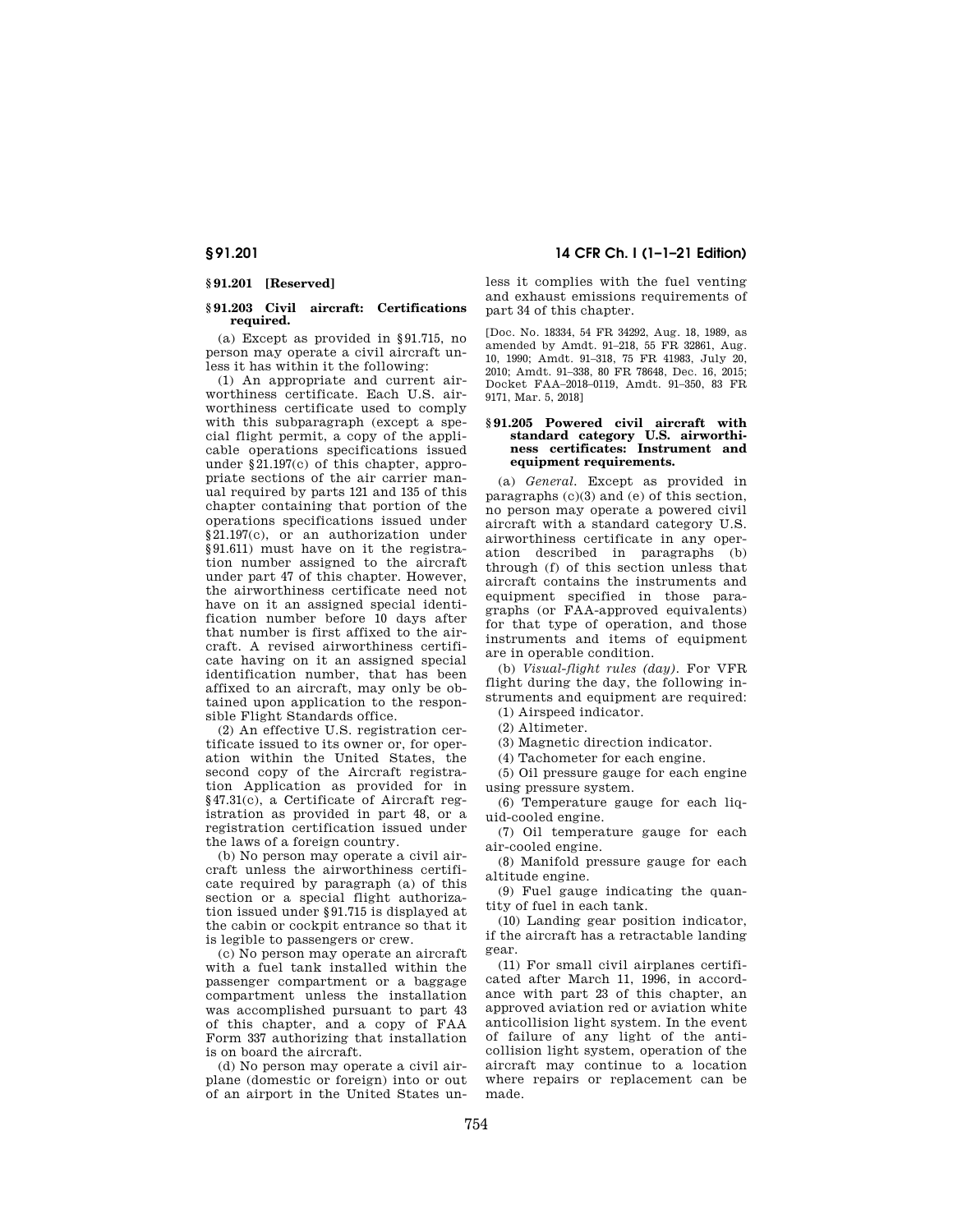(12) If the aircraft is operated for hire over water and beyond power-off gliding distance from shore, approved flotation gear readily available to each occupant and, unless the aircraft is operating under part 121 of this subchapter, at least one pyrotechnic signaling device. As used in this section, ''shore'' means that area of the land adjacent to the water which is above the high water mark and excludes land areas which are intermittently under water.

(13) An approved safety belt with an approved metal-to-metal latching device, or other approved restraint system for each occupant 2 years of age or older.

(14) For small civil airplanes manufactured after July 18, 1978, an approved shoulder harness or restraint system for each front seat. For small civil airplanes manufactured after December 12, 1986, an approved shoulder harness or restraint system for all seats. Shoulder harnesses installed at flightcrew stations must permit the flightcrew member, when seated and with the safety belt and shoulder harness fastened, to perform all functions necessary for flight operations. For purposes of this paragraph—

(i) The date of manufacture of an airplane is the date the inspection acceptance records reflect that the airplane is complete and meets the FAA-approved type design data; and

(ii) A front seat is a seat located at a flightcrew member station or any seat located alongside such a seat.

(15) An emergency locator transmitter, if required by §91.207.

(16) [Reserved]

(17) For rotorcraft manufactured after September 16, 1992, a shoulder harness for each seat that meets the requirements of §27.2 or §29.2 of this chapter in effect on September 16, 1991.

(c) *Visual flight rules (night).* For VFR flight at night, the following instruments and equipment are required:

(1) Instruments and equipment specified in paragraph (b) of this section.

(2) Approved position lights.

(3) An approved aviation red or aviation white anticollision light system on all U.S.-registered civil aircraft. Anticollision light systems initially installed after August 11, 1971, on aircraft for which a type certificate was issued or applied for before August 11, 1971, must at least meet the anticollision light standards of part 23, 25, 27, or 29 of this chapter, as applicable, that were in effect on August 10, 1971, except that the color may be either aviation red or aviation white. In the event of failure of any light of the anticollision light system, operations with the aircraft may be continued to a stop where repairs or replacement can be made.

(4) If the aircraft is operated for hire, one electric landing light.

(5) An adequate source of electrical energy for all installed electrical and radio equipment.

(6) One spare set of fuses, or three spare fuses of each kind required, that are accessible to the pilot in flight.

(d) *Instrument flight rules.* For IFR flight, the following instruments and equipment are required:

(1) Instruments and equipment specified in paragraph (b) of this section, and, for night flight, instruments and equipment specified in paragraph (c) of this section.

(2) Two-way radio communication and navigation equipment suitable for the route to be flown.

(3) Gyroscopic rate-of-turn indicator, except on the following aircraft:

(i) Airplanes with a third attitude instrument system usable through flight attitudes of 360 degrees of pitch and roll and installed in accordance with the instrument requirements prescribed in §121.305(j) of this chapter; and

(ii) Rotorcraft with a third attitude instrument system usable through flight attitudes of ±80 degrees of pitch and ±120 degrees of roll and installed in accordance with §29.1303(g) of this chapter.

(4) Slip-skid indicator.

(5) Sensitive altimeter adjustable for barometric pressure.

(6) A clock displaying hours, minutes, and seconds with a sweep-second pointer or digital presentation.

(7) Generator or alternator of adequate capacity.

(8) Gyroscopic pitch and bank indicator (artificial horizon).

(9) Gyroscopic direction indicator (directional gyro or equivalent).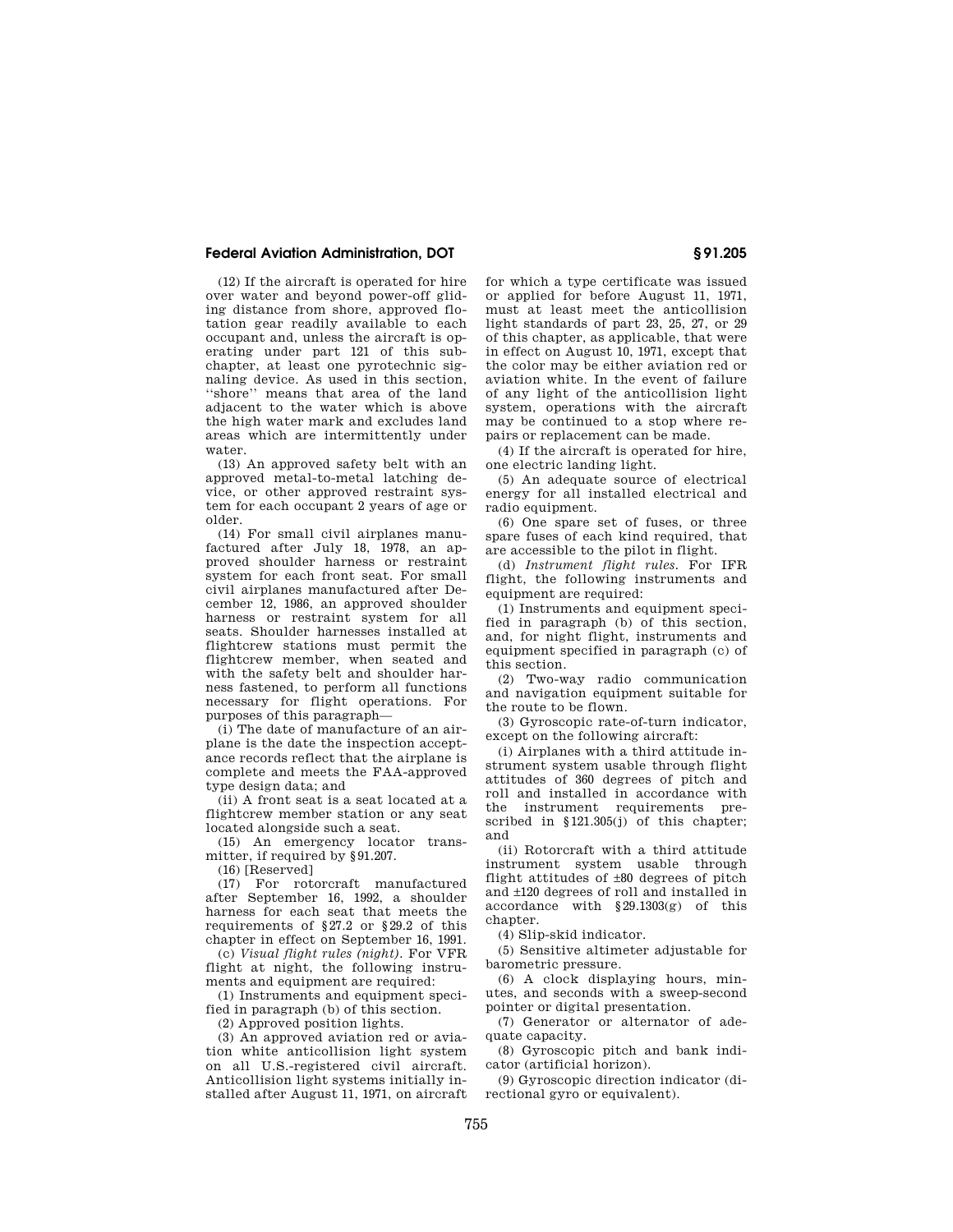(e) *Flight at and above 24,000 feet MSL (FL 240).* If VOR navigation equipment is required under paragraph (d)(2) of this section, no person may operate a U.S.-registered civil aircraft within the 50 states and the District of Columbia at or above FL 240 unless that aircraft is equipped with approved DME or a suitable RNAV system. When the DME or RNAV system required by this paragraph fails at and above FL 240, the pilot in command of the aircraft must notify ATC immediately, and then may continue operations at and above FL 240 to the next airport of intended landing where repairs or replacement of the equipment can be made.

(f) *Category II operations.* The requirements for Category II operations are the instruments and equipment specified in—

(1) Paragraph (d) of this section; and

(2) Appendix A to this part.

(g) *Category III operations.* The instruments and equipment required for Category III operations are specified in paragraph (d) of this section.

(h) *Night vision goggle operations.* For night vision goggle operations, the following instruments and equipment must be installed in the aircraft, functioning in a normal manner, and approved for use by the FAA:

(1) Instruments and equipment specified in paragraph (b) of this section, instruments and equipment specified in paragraph (c) of this section;

(2) Night vision goggles;

(3) Interior and exterior aircraft lighting system required for night vision goggle operations;

(4) Two-way radio communications system;

(5) Gyroscopic pitch and bank indicator (artificial horizon);

(6) Generator or alternator of adequate capacity for the required instruments and equipment; and

(7) Radar altimeter.

(i) *Exclusions.* Paragraphs (f) and (g) of this section do not apply to operations conducted by a holder of a cer-

**§ 91.207 14 CFR Ch. I (1–1–21 Edition)** 

tificate issued under part 121 or part 135 of this chapter.

[Doc. No. 18334, 54 FR 34292, Aug. 18, 1989, as amended by Amdt. 91–220, 55 FR 43310, Oct. 26, 1990; Amdt. 91–223, 56 FR 41052, Aug. 16, 1991; Amdt. 91–231, 57 FR 42672, Sept. 15, 1992; Amdt. 91–248, 61 FR 5171, Feb. 9, 1996; Amdt. 91–251, 61 FR 34560, July 2, 1996; Amdt. 91–285, 69 FR 77599, Dec. 27, 2004; Amdt. 91–296, 72 FR 31679, June 7, 2007; Amdt. 91–309, 74 FR 42563, Aug. 21, 2009; Docket FAA–2015–1621, Amdt. 91–346, 81 FR 96700, Dec. 30, 2016]

## **§ 91.207 Emergency locator transmitters.**

(a) Except as provided in paragraphs (e) and (f) of this section, no person may operate a U.S.-registered civil airplane unless—

(1) There is attached to the airplane an approved automatic type emergency locator transmitter that is in operable condition for the following operations, except that after June 21, 1995, an emergency locator transmitter that meets the requirements of TSO-C91 may not be used for new installations:

(i) Those operations governed by the supplemental air carrier and commercial operator rules of parts 121 and 125;

(ii) Charter flights governed by the domestic and flag air carrier rules of part 121 of this chapter; and

(iii) Operations governed by part 135 of this chapter; or

(2) For operations other than those specified in paragraph  $(a)(1)$  of this section, there must be attached to the airplane an approved personal type or an approved automatic type emergency locator transmitter that is in operable condition, except that after June 21, 1995, an emergency locator transmitter that meets the requirements of TSO-C91 may not be used for new installations.

(b) Each emergency locator transmitter required by paragraph (a) of this section must be attached to the airplane in such a manner that the probability of damage to the transmitter in the event of crash impact is minimized. Fixed and deployable automatic type transmitters must be attached to the airplane as far aft as practicable.

(c) Batteries used in the emergency locator transmitters required by paragraphs (a) and (b) of this section must be replaced (or recharged, if the batteries are rechargeable)—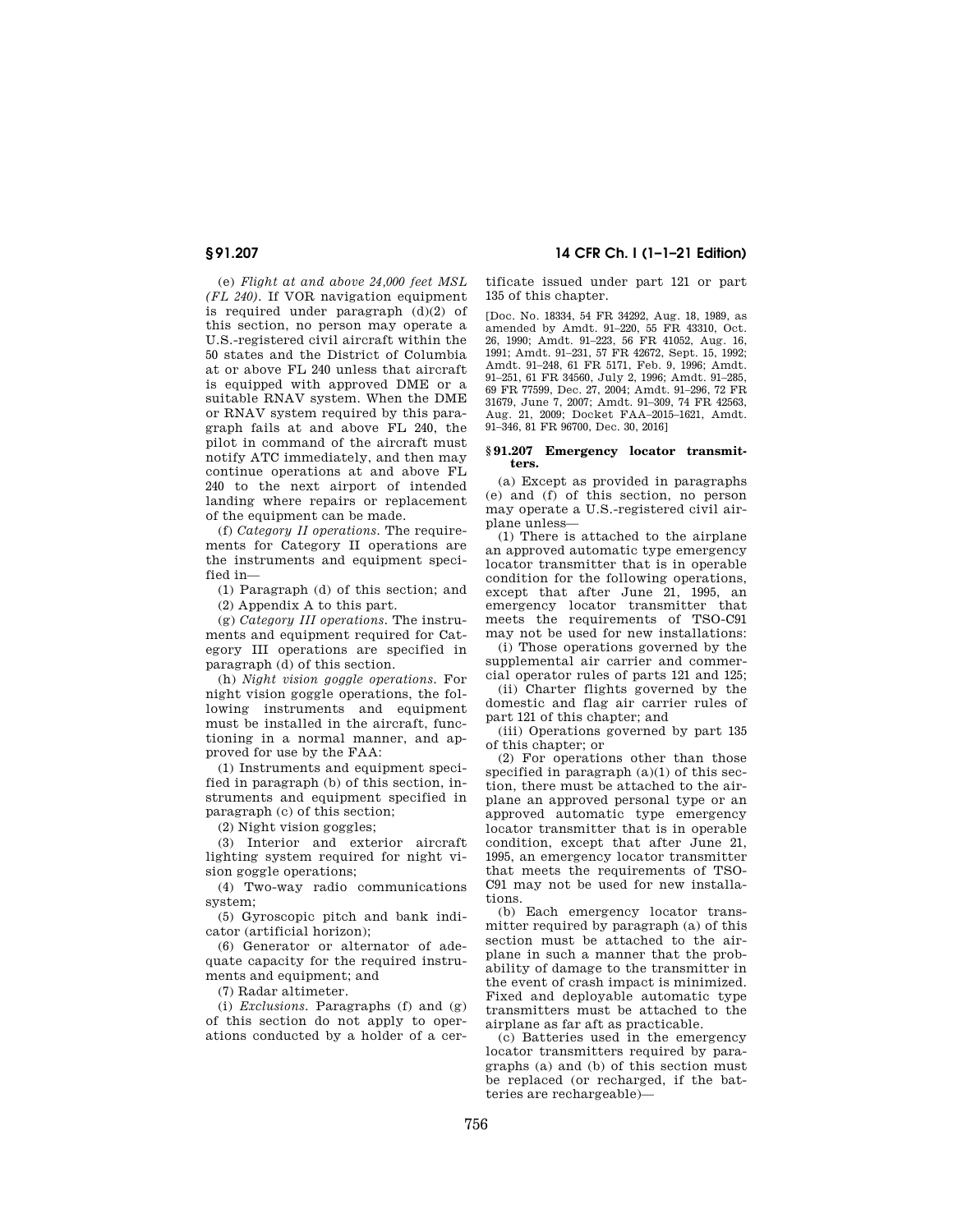(1) When the transmitter has been in use for more than 1 cumulative hour; or

(2) When 50 percent of their useful life (or, for rechargeable batteries, 50 percent of their useful life of charge) has expired, as established by the transmitter manufacturer under its approval.

The new expiration date for replacing (or recharging) the battery must be legibly marked on the outside of the transmitter and entered in the aircraft maintenance record. Paragraph (c)(2) of this section does not apply to batteries (such as water-activated batteries) that are essentially unaffected during probable storage intervals.

(d) Each emergency locator transmitter required by paragraph (a) of this section must be inspected within 12 calendar months after the last inspection for—

(1) Proper installation;

(2) Battery corrosion;

(3) Operation of the controls and crash sensor; and

(4) The presence of a sufficient signal radiated from its antenna.

(e) Notwithstanding paragraph (a) of this section, a person may—

(1) Ferry a newly acquired airplane from the place where possession of it was taken to a place where the emergency locator transmitter is to be installed; and

(2) Ferry an airplane with an inoperative emergency locator transmitter from a place where repairs or replacements cannot be made to a place where they can be made.

No person other than required crewmembers may be carried aboard an airplane being ferried under paragraph (e) of this section.

(f) Paragraph (a) of this section does not apply to—

(1) Before January 1, 2004, turbojetpowered aircraft;

(2) Aircraft while engaged in scheduled flights by scheduled air carriers;

(3) Aircraft while engaged in training operations conducted entirely within a 50-nautical mile radius of the airport from which such local flight operations began;

(4) Aircraft while engaged in flight operations incident to design and testing;

(5) New aircraft while engaged in flight operations incident to their manufacture, preparation, and delivery;

(6) Aircraft while engaged in flight operations incident to the aerial application of chemicals and other substances for agricultural purposes;

(7) Aircraft certificated by the Administrator for research and development purposes;

(8) Aircraft while used for showing compliance with regulations, crew training, exhibition, air racing, or market surveys;

(9) Aircraft equipped to carry not more than one person.

(10) An aircraft during any period for which the transmitter has been temporarily removed for inspection, repair, modification, or replacement, subject to the following:

(i) No person may operate the aircraft unless the aircraft records contain an entry which includes the date of initial removal, the make, model, serial number, and reason for removing the transmitter, and a placard located in view of the pilot to show ''ELT not installed.''

(ii) No person may operate the aircraft more than 90 days after the ELT is initially removed from the aircraft; and

(11) On and after January 1, 2004, aircraft with a maximum payload capacity of more than 18,000 pounds when used in air transportation.

[Doc. No. 18334, 54 FR 34304, Aug. 18, 1989, as amended by Amdt. 91–242, 59 FR 32057, June 21, 1994; 59 FR 34578, July 6, 1994; Amdt. 91– 265, 65 FR 81319, Dec. 22, 2000; 66 FR 16316, Mar. 23, 2001]

#### **§ 91.209 Aircraft lights.**

No person may:

(a) During the period from sunset to sunrise (or, in Alaska, during the period a prominent unlighted object cannot be seen from a distance of 3 statute miles or the sun is more than 6 degrees below the horizon)—

(1) Operate an aircraft unless it has lighted position lights;

(2) Park or move an aircraft in, or in dangerous proximity to, a night flight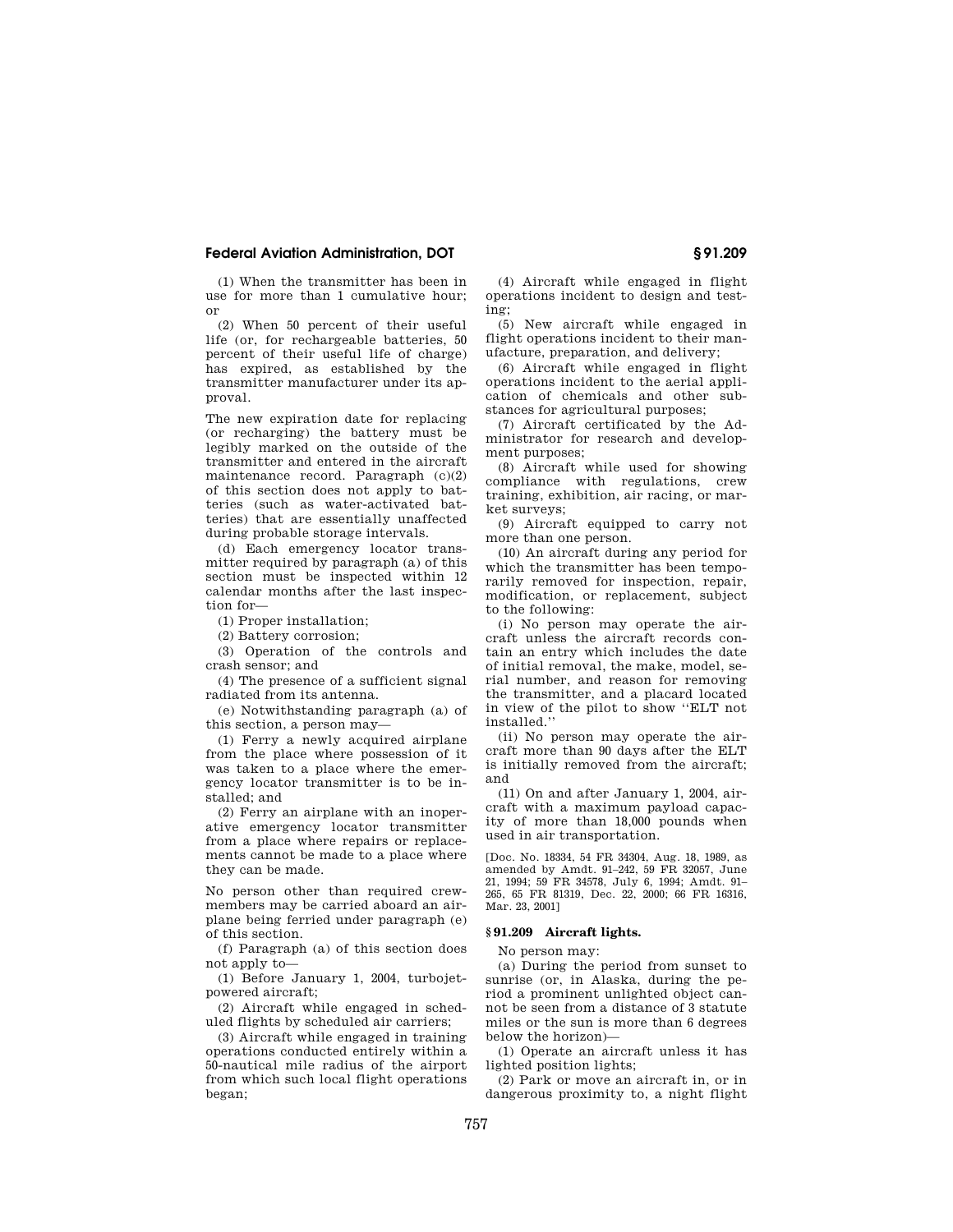operations area of an airport unless the aircraft—

(i) Is clearly illuminated;

(ii) Has lighted position lights; or

(iii) is in an area that is marked by obstruction lights;

(3) Anchor an aircraft unless the aircraft—

(i) Has lighted anchor lights; or

(ii) Is in an area where anchor lights are not required on vessels; or

(b) Operate an aircraft that is equipped with an anticollision light system, unless it has lighted anticollision lights. However, the anticollision lights need not be lighted when the pilot-in-command determines that, because of operating conditions, it would be in the interest of safety to turn the lights off.

[Doc. No. 27806, 61 FR 5171, Feb. 9, 1996]

## **§ 91.211 Supplemental oxygen.**

(a) *General.* No person may operate a civil aircraft of U.S. registry—

(1) At cabin pressure altitudes above 12,500 feet (MSL) up to and including 14,000 feet (MSL) unless the required minimum flight crew is provided with and uses supplemental oxygen for that part of the flight at those altitudes that is of more than 30 minutes duration;

(2) At cabin pressure altitudes above 14,000 feet (MSL) unless the required minimum flight crew is provided with and uses supplemental oxygen during the entire flight time at those altitudes; and

(3) At cabin pressure altitudes above 15,000 feet (MSL) unless each occupant of the aircraft is provided with supplemental oxygen.

(b) *Pressurized cabin aircraft.* (1) No person may operate a civil aircraft of U.S. registry with a pressurized cabin—

(i) At flight altitudes above flight level 250 unless at least a 10-minute supply of supplemental oxygen, in addition to any oxygen required to satisfy paragraph (a) of this section, is available for each occupant of the aircraft for use in the event that a descent is necessitated by loss of cabin pressurization; and

(ii) At flight altitudes above flight level 350 unless one pilot at the controls of the airplane is wearing and using an oxygen mask that is secured

# **§ 91.211 14 CFR Ch. I (1–1–21 Edition)**

and sealed and that either supplies oxygen at all times or automatically supplies oxygen whenever the cabin pressure altitude of the airplane exceeds 14,000 feet (MSL), except that the one pilot need not wear and use an oxygen mask while at or below flight level 410 if there are two pilots at the controls and each pilot has a quick-donning type of oxygen mask that can be placed on the face with one hand from the ready position within 5 seconds, supplying oxygen and properly secured and sealed.<br> $(2)$ 

Notwithstanding paragraph  $(b)(1)(ii)$  of this section, if for any reason at any time it is necessary for one pilot to leave the controls of the aircraft when operating at flight altitudes above flight level 350, the remaining pilot at the controls shall put on and use an oxygen mask until the other pilot has returned to that crewmember's station.

#### **§ 91.213 Inoperative instruments and equipment.**

(a) Except as provided in paragraph (d) of this section, no person may take off an aircraft with inoperative instruments or equipment installed unless the following conditions are met:

(1) An approved Minimum Equipment List exists for that aircraft.

(2) The aircraft has within it a letter of authorization, issued by the responsible Flight Standards office, authorizing operation of the aircraft under the Minimum Equipment List. The letter of authorization may be obtained by written request of the airworthiness certificate holder. The Minimum Equipment List and the letter of authorization constitute a supplemental type certificate for the aircraft.

(3) The approved Minimum Equipment List must—

(i) Be prepared in accordance with the limitations specified in paragraph (b) of this section; and

(ii) Provide for the operation of the aircraft with the instruments and equipment in an inoperable condition.

(4) The aircraft records available to the pilot must include an entry describing the inoperable instruments and equipment.

(5) The aircraft is operated under all applicable conditions and limitations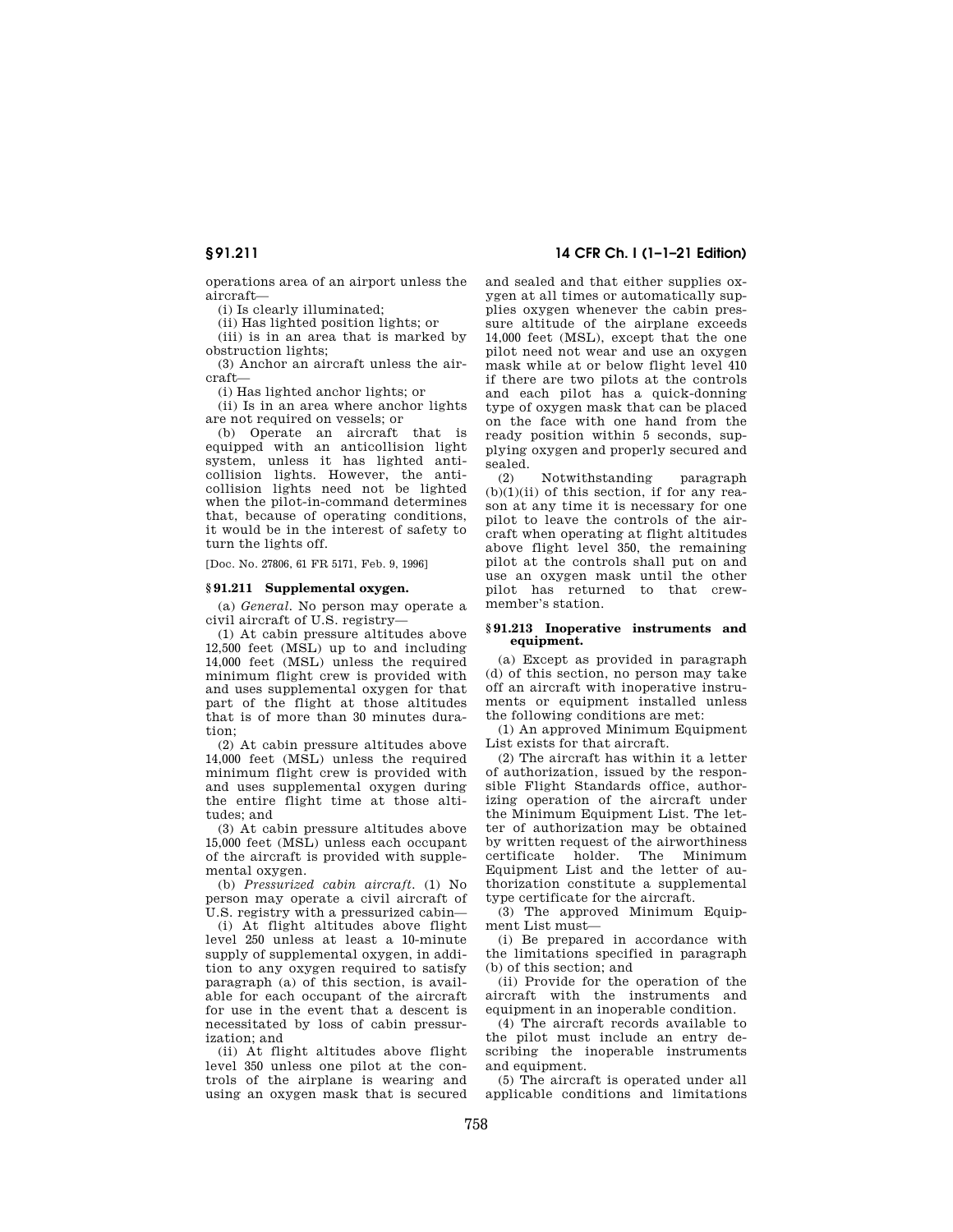contained in the Minimum Equipment List and the letter authorizing the use of the list.

(b) The following instruments and equipment may not be included in a Minimum Equipment List:

(1) Instruments and equipment that are either specifically or otherwise required by the airworthiness requirements under which the aircraft is type certificated and which are essential for safe operations under all operating conditions.

(2) Instruments and equipment required by an airworthiness directive to be in operable condition unless the airworthiness directive provides otherwise.

(3) Instruments and equipment required for specific operations by this part.

(c) A person authorized to use an approved Minimum Equipment List issued for a specific aircraft under subpart K of this part, part 121, 125, or 135 of this chapter must use that Minimum Equipment List to comply with the requirements in this section.

(d) Except for operations conducted in accordance with paragraph (a) or (c) of this section, a person may takeoff an aircraft in operations conducted under this part with inoperative instruments and equipment without an approved Minimum Equipment List provided—

(1) The flight operation is conducted in a—

(i) Rotorcraft, non-turbine-powered airplane, glider, lighter-than-air aircraft, powered parachute, or weightshift-control aircraft, for which a master minimum equipment list has not been developed; or

(ii) Small rotorcraft, nonturbinepowered small airplane, glider, or lighter-than-air aircraft for which a Master Minimum Equipment List has been developed; and

(2) The inoperative instruments and equipment are not—

(i) Part of the VFR-day type certification instruments and equipment prescribed in the applicable airworthiness regulations under which the aircraft was type certificated;

(ii) Indicated as required on the aircraft's equipment list, or on the Kinds of Operations Equipment List for the kind of flight operation being conducted;

(iii) Required by §91.205 or any other rule of this part for the specific kind of flight operation being conducted; or

(iv) Required to be operational by an airworthiness directive; and

(3) The inoperative instruments and equipment are—

(i) Removed from the aircraft, the cockpit control placarded, and the maintenance recorded in accordance with §43.9 of this chapter; or

(ii) Deactivated and placarded ''Inoperative.'' If deactivation of the inoperative instrument or equipment involves maintenance, it must be accomplished and recorded in accordance with part 43 of this chapter; and

(4) A determination is made by a pilot, who is certificated and appropriately rated under part 61 of this chapter, or by a person, who is certificated and appropriately rated to perform maintenance on the aircraft, that the inoperative instrument or equipment does not constitute a hazard to the aircraft.

An aircraft with inoperative instruments or equipment as provided in paragraph (d) of this section is considered to be in a properly altered condition acceptable to the Administrator.

(e) Notwithstanding any other provision of this section, an aircraft with inoperable instruments or equipment may be operated under a special flight permit issued in accordance with §§21.197 and 21.199 of this chapter.

[Doc. No. 18334, 54 FR 34304, Aug. 18, 1989, as amended by Amdt. 91–280, 68 FR 54560, Sept. 17, 2003; Amdt. 91–282, 69 FR 44880, July 27, 2004; Docket FAA–2018–0119, Amdt. 91–350, 83 FR 9171, Mar. 5, 2018]

## **§ 91.215 ATC transponder and altitude reporting equipment and use.**

(a) *All airspace: U.S.-registered civil aircraft.* For operations not conducted under part 121 or 135 of this chapter, ATC transponder equipment installed must meet the performance and environmental requirements of any class of TSO-C74b (Mode A) or any class of TSO-C74c (Mode A with altitude reporting capability) as appropriate, or the appropriate class of TSO-C112 (Mode S).

(b) *All airspace.* Unless otherwise authorized or directed by ATC, no person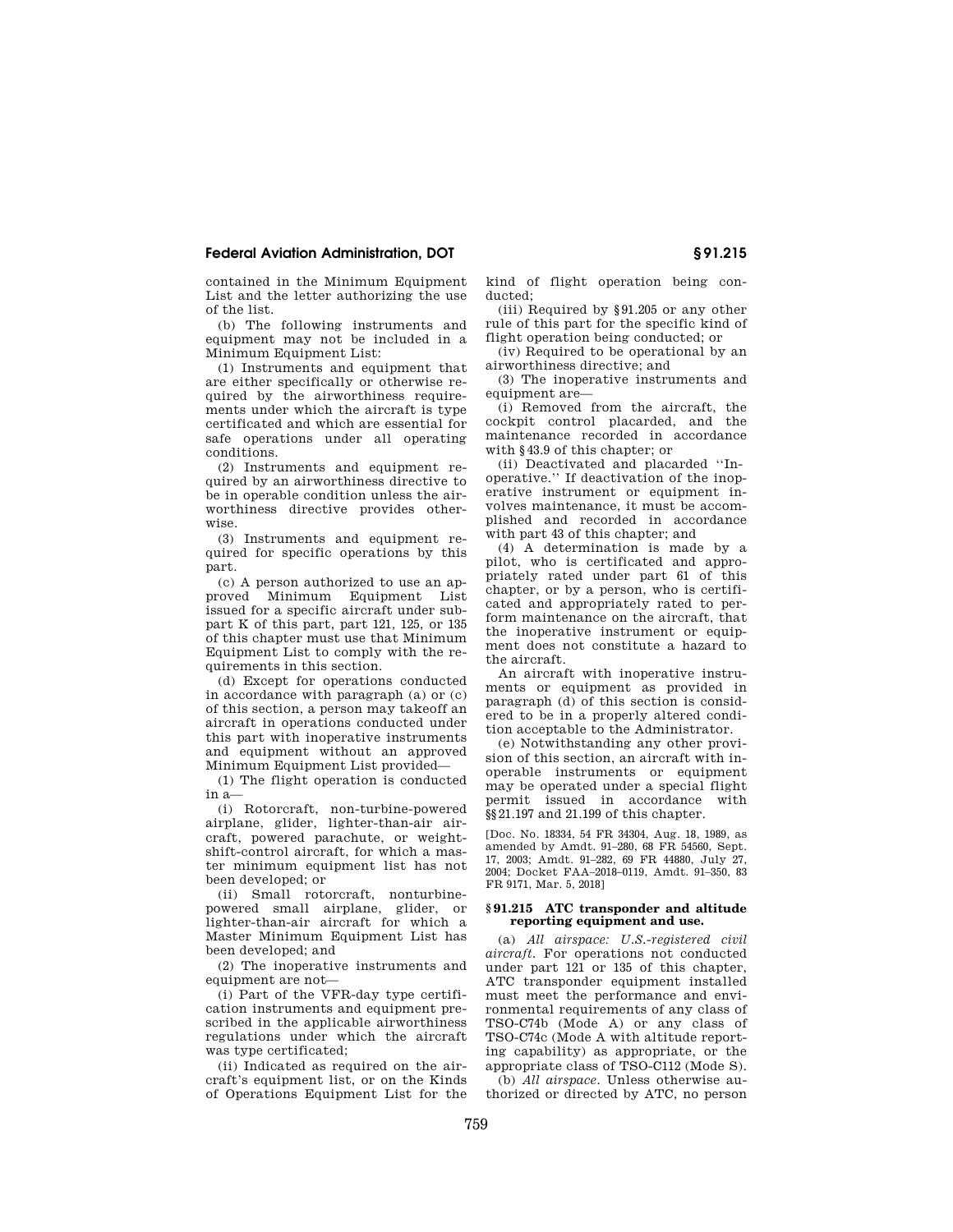may operate an aircraft in the airspace described in paragraphs (b)(1) through  $(b)(5)$  of this section, unless that aircraft is equipped with an operable coded radar beacon transponder having either Mode 3/A 4096 code capability, replying to Mode 3/A interrogations with the code specified by ATC, or a Mode S capability, replying to Mode 3/ A interrogations with the code specified by ATC and intermode and Mode S interrogations in accordance with the applicable provisions specified in TSO C–112, and that aircraft is equipped with automatic pressure altitude reporting equipment having a Mode C capability that automatically replies to Mode C interrogations by transmitting pressure altitude information in 100 foot increments. This requirement applies—

(1) *All aircraft.* In Class A, Class B, and Class C airspace areas;

(2) *All aircraft.* In all airspace within 30 nautical miles of an airport listed in appendix D, section 1 of this part from the surface upward to 10,000 feet MSL;

(3) Notwithstanding paragraph (b)(2) of this section, any aircraft which was not originally certificated with an engine-driven electrical system or which has not subsequently been certified with such a system installed, balloon or glider may conduct operations in the airspace within 30 nautical miles of an airport listed in appendix D, section 1 of this part provided such operations are conducted—

(i) Outside any Class A, Class B, or Class C airspace area; and

(ii) Below the altitude of the ceiling of a Class B or Class C airspace area designated for an airport or  $10,000$  feet MSL, whichever is lower; and

(4) All aircraft in all airspace above the ceiling and within the lateral boundaries of a Class B or Class C airspace area designated for an airport upward to 10,000 feet MSL; and

(5) All aircraft except any aircraft which was not originally certificated with an engine-driven electrical system or which has not subsequently been certified with such a system installed, balloon, or glider—

(i) In all airspace of the 48 contiguous states and the District of Columbia at and above 10,000 feet MSL, excluding

**§ 91.215 14 CFR Ch. I (1–1–21 Edition)** 

the airspace at and below 2,500 feet above the surface; and

(ii) In the airspace from the surface to 10,000 feet MSL within a 10-nauticalmile radius of any airport listed in appendix D, section 2 of this part, excluding the airspace below 1,200 feet outside of the lateral boundaries of the surface area of the airspace designated for that airport.

(c) *Transponder-on operation.* While in the airspace as specified in paragraph (b) of this section or in all controlled airspace, each person operating an aircraft equipped with an operable ATC transponder maintained in accordance with §91.413 of this part shall operate the transponder, including Mode C equipment if installed, and shall reply on the appropriate code or as assigned by ATC, unless otherwise directed by ATC when transmitting would jeopardize the safe execution of air traffic control functions.

(d) *ATC authorized deviations.* Requests for ATC authorized deviations must be made to the ATC facility having jurisdiction over the concerned airspace within the time periods specified as follows:

(1) For operation of an aircraft with an operating transponder but without operating automatic pressure altitude reporting equipment having a Mode C capability, the request may be made at any time.

(2) For operation of an aircraft with an inoperative transponder to the airport of ultimate destination, including any intermediate stops, or to proceed to a place where suitable repairs can be made or both, the request may be made at any time.

(3) For operation of an aircraft that is not equipped with a transponder, the request must be made at least one hour before the proposed operation.

(Approved by the Office of Management and Budget under control number 2120–0005)

[Doc. No. 18334, 54 FR 34304, Aug. 18, 1989, as amended by Amdt. 91–221, 56 FR 469, Jan. 4, 1991; Amdt. 91–227, 56 FR 65660, Dec. 17, 1991; Amdt. 91–227, 7 FR 328, Jan. 3, 1992; Amdt. 91– 229, 57 FR 34618, Aug. 5, 1992; Amdt. 91–267, 66 FR 21066, Apr. 27, 2001; Amdt. 91–355, 84 FR 34287, July 18, 2019]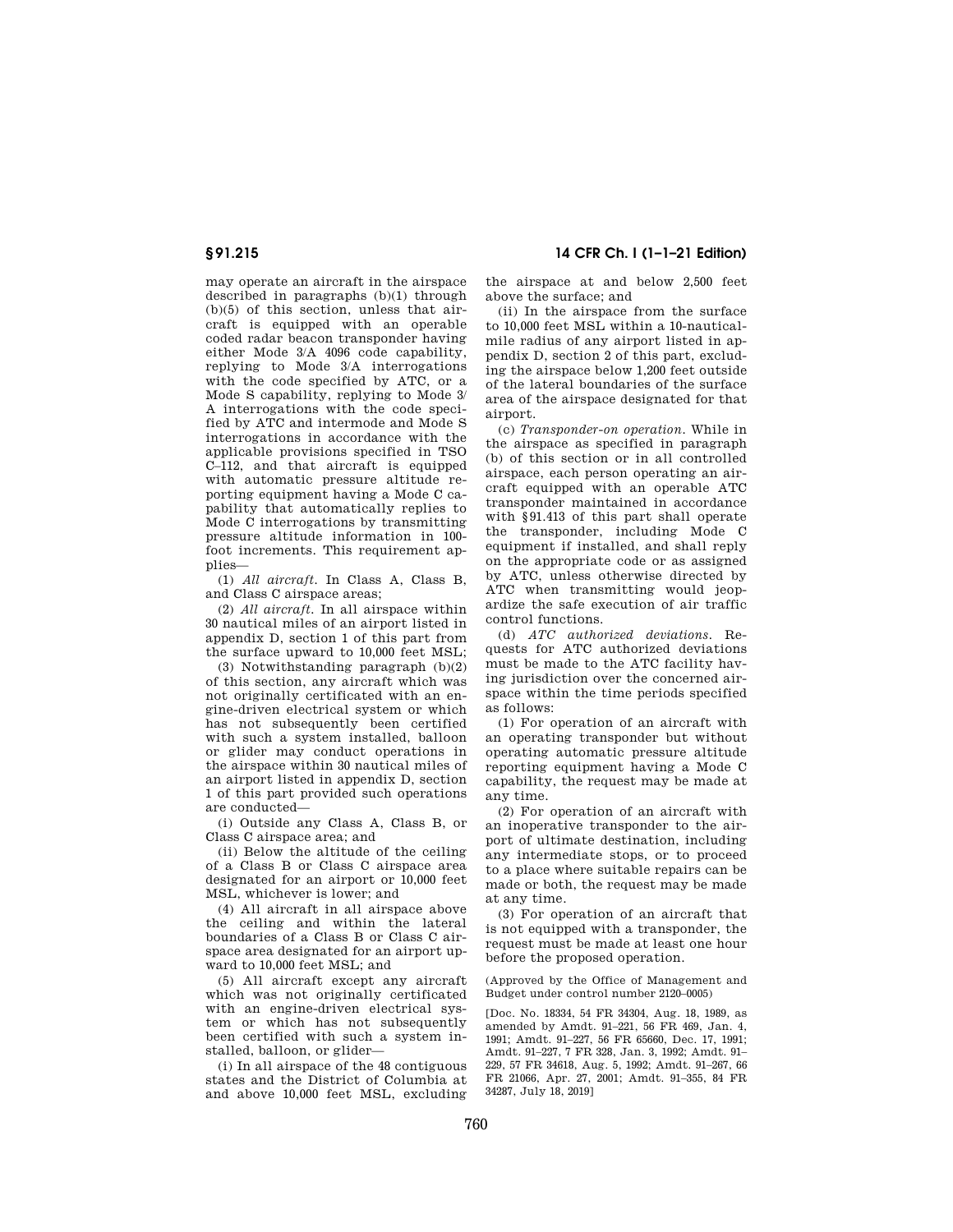#### **§ 91.217 Data correspondence between automatically reported pressure altitude data and the pilot's altitude reference.**

(a) No person may operate any automatic pressure altitude reporting equipment associated with a radar beacon transponder—

(1) When deactivation of that equipment is directed by ATC;

(2) Unless, as installed, that equipment was tested and calibrated to transmit altitude data corresponding within 125 feet (on a 95 percent probability basis) of the indicated or calibrated datum of the altimeter normally used to maintain flight altitude, with that altimeter referenced to 29.92 inches of mercury for altitudes from sea level to the maximum operating altitude of the aircraft; or

(3) Unless the altimeters and digitizers in that equipment meet the standards of TSO-C10b and TSO-C88, respectively.

(b) No person may operate any automatic pressure altitude reporting equipment associated with a radar beacon transponder or with ADS–B Out equipment unless the pressure altitude reported for ADS–B Out and Mode C/S is derived from the same source for aircraft equipped with both a transponder and ADS–B Out.

[Doc. No. 18334, 54 FR 34304, Aug. 18, 1989, as amended by Amdt. 91–314, 75 FR 30193, May 28, 2010]

## **§ 91.219 Altitude alerting system or device: Turbojet-powered civil airplanes.**

(a) Except as provided in paragraph (d) of this section, no person may operate a turbojet-powered U.S.-registered civil airplane unless that airplane is equipped with an approved altitude alerting system or device that is in operable condition and meets the requirements of paragraph (b) of this section.

(b) Each altitude alerting system or device required by paragraph (a) of this section must be able to—

(1) Alert the pilot—

(i) Upon approaching a preselected altitude in either ascent or descent, by a sequence of both aural and visual signals in sufficient time to establish level flight at that preselected altitude; or

(ii) Upon approaching a preselected altitude in either ascent or descent, by a sequence of visual signals in sufficient time to establish level flight at that preselected altitude, and when deviating above and below that preselected altitude, by an aural signal;

(2) Provide the required signals from sea level to the highest operating altitude approved for the airplane in which it is installed;

(3) Preselect altitudes in increments that are commensurate with the altitudes at which the aircraft is operated;

(4) Be tested without special equipment to determine proper operation of the alerting signals; and

(5) Accept necessary barometric pressure settings if the system or device operates on barometric pressure. However, for operation below 3,000 feet AGL, the system or device need only provide one signal, either visual or aural, to comply with this paragraph. A radio altimeter may be included to provide the signal if the operator has an approved procedure for its use to determine DA/DH or MDA, as appropriate.

(c) Each operator to which this section applies must establish and assign procedures for the use of the altitude alerting system or device and each flight crewmember must comply with those procedures assigned to him.

(d) Paragraph (a) of this section does not apply to any operation of an airplane that has an experimental certificate or to the operation of any airplane for the following purposes:

(1) Ferrying a newly acquired airplane from the place where possession of it was taken to a place where the altitude alerting system or device is to be installed.

(2) Continuing a flight as originally planned, if the altitude alerting system or device becomes inoperative after the airplane has taken off; however, the flight may not depart from a place where repair or replacement can be made.

(3) Ferrying an airplane with any inoperative altitude alerting system or device from a place where repairs or replacements cannot be made to a place .<br>where it can be made.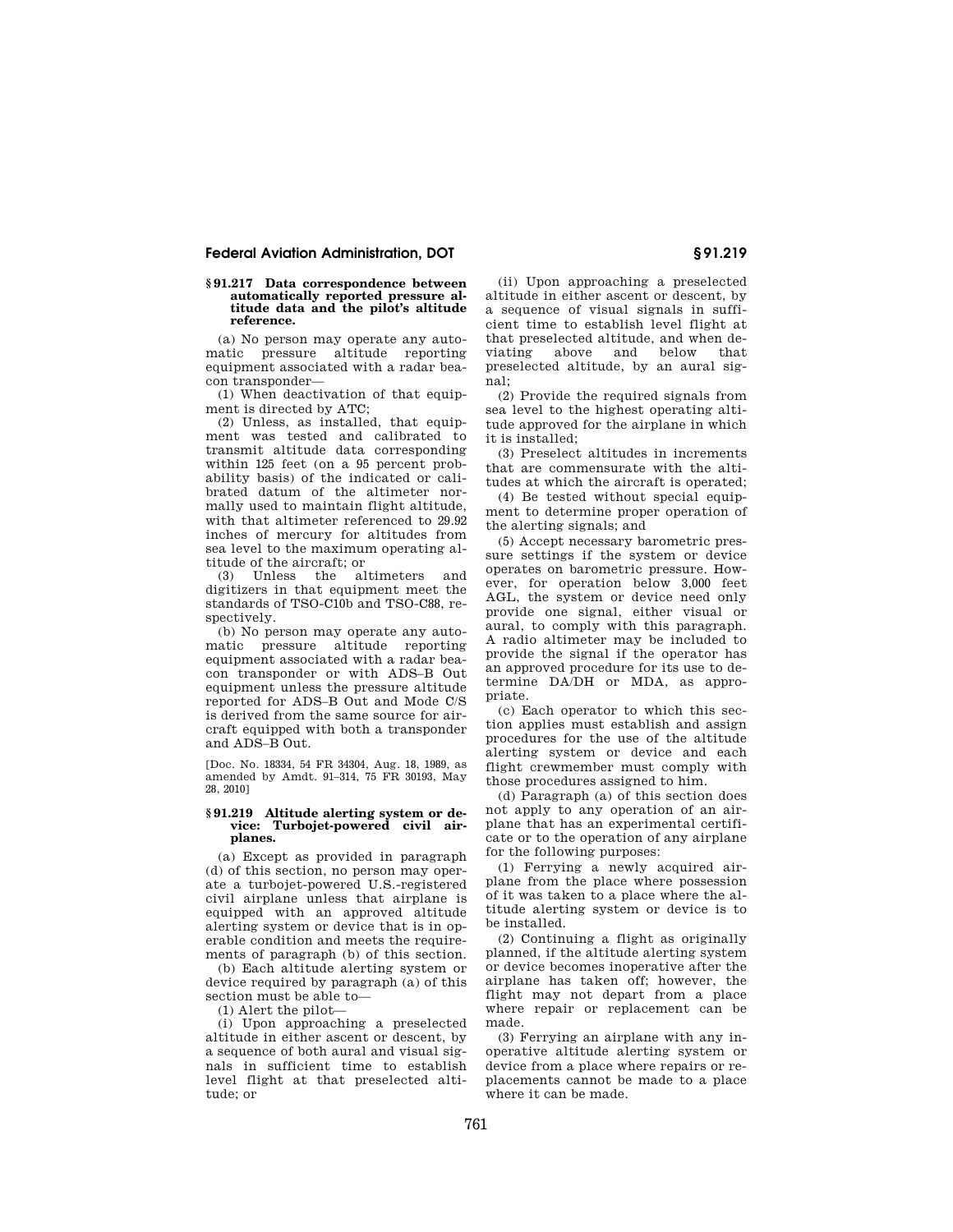**§ 91.221 14 CFR Ch. I (1–1–21 Edition)** 

(4) Conducting an airworthiness flight test of the airplane.

(5) Ferrying an airplane to a place outside the United States for the purpose of registering it in a foreign country.

(6) Conducting a sales demonstration of the operation of the airplane.

(7) Training foreign flight crews in the operation of the airplane before ferrying it to a place outside the United States for the purpose of registering it in a foreign country.

[Doc. No. 18334, 54 FR 34304, Aug. 18, 1989, as amended by Amdt. 91–296, 72 FR 31679, June 7, 2007]

## **§ 91.221 Traffic alert and collision avoidance system equipment and use.**

(a) *All airspace: U.S.-registered civil aircraft.* Any traffic alert and collision avoidance system installed in a U.S. registered civil aircraft must be approved by the Administrator.

(b) *Traffic alert and collision avoidance system, operation required.* Each person operating an aircraft equipped with an operable traffic alert and collision avoidance system shall have that system on and operating.

#### **§ 91.223 Terrain awareness and warning system.**

(a) *Airplanes manufactured after March 29, 2002.* Except as provided in paragraph (d) of this section, no person may operate a turbine-powered U.S.-registered airplane configured with six or more passenger seats, excluding any pilot seat, unless that airplane is equipped with an approved terrain awareness and warning system that as a minimum meets the requirements for Class B equipment in Technical Standard Order (TSO)–C151.

(b) *Airplanes manufactured on or before March 29, 2002.* Except as provided in paragraph (d) of this section, no person may operate a turbine-powered U.S. registered airplane configured with six or more passenger seats, excluding any pilot seat, after March 29, 2005, unless that airplane is equipped with an approved terrain awareness and warning system that as a minimum meets the

requirements for Class B equipment in Technical Standard Order (TSO)–C151.

(Approved by the Office of Management and Budget under control number 2120–0631)

(c) *Airplane Flight Manual.* The Airplane Flight Manual shall contain appropriate procedures for—

(1) The use of the terrain awareness and warning system; and

(2) Proper flight crew reaction in response to the terrain awareness and warning system audio and visual warnings.

(d) *Exceptions.* Paragraphs (a) and (b) of this section do not apply to—

(1) Parachuting operations when conducted entirely within a 50 nautical mile radius of the airport from which such local flight operations began.

(2) Firefighting operations.

(3) Flight operations when incident to the aerial application of chemicals and other substances.

[Doc. No. 29312, 65 FR 16755, Mar. 29, 2000]

#### **§ 91.225 Automatic Dependent Surveillance-Broadcast (ADS–B) Out equipment and use.**

(a) After January 1, 2020, and unless otherwise authorized by ATC, no person may operate an aircraft in Class A airspace unless the aircraft has equipment installed that—

(1) Meets the performance requirements in TSO–C166b, Extended Squitter Automatic Dependent Surveillance-Broadcast (ADS–B) and Traffic Infor-Service-Broadcast Equipment Operating on the Radio Frequency of 1090 Megahertz (MHz); and

(2) Meets the requirements of §91.227.

(b) After January 1, 2020, and unless otherwise authorized by ATC, no person may operate an aircraft below 18,000 feet MSL and in airspace described in paragraph (d) of this section unless the aircraft has equipment installed that—

(1) Meets the performance requirements in—

(i) TSO–C166b; or<br>(ii) TSO–C154c.

Universal Access Transceiver (UAT) Automatic Dependent Surveillance-Broadcast (ADS–B) Equipment Operating on the Frequency of 978 MHz;

(2) Meets the requirements of §91.227.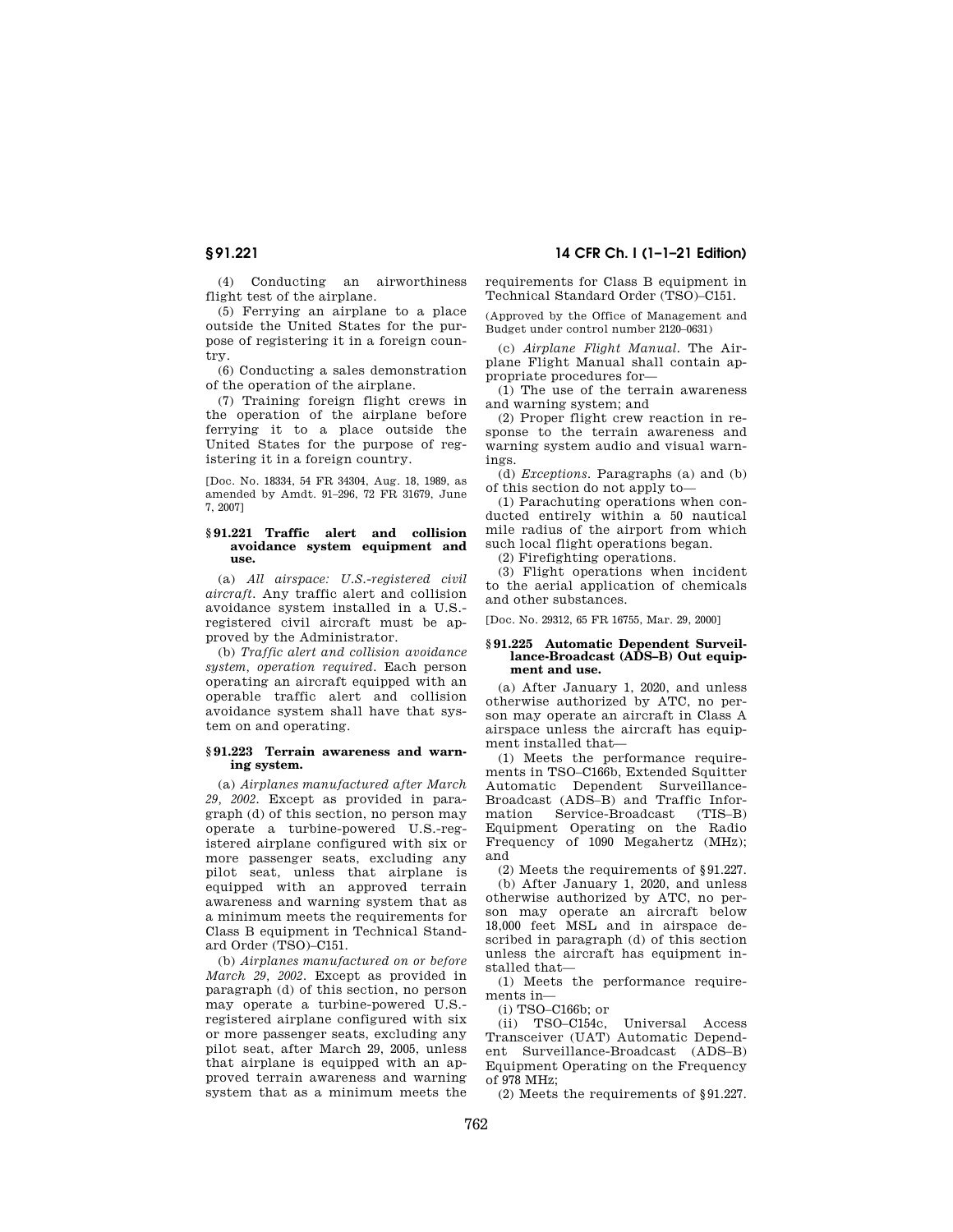(c) Operators with equipment installed with an approved deviation under §21.618 of this chapter also are in compliance with this section.

(d) After January 1, 2020, and unless otherwise authorized by ATC, no person may operate an aircraft in the following airspace unless the aircraft has equipment installed that meets the requirements in paragraph (b) of this section:

(1) Class B and Class C airspace areas;

(2) Except as provided for in paragraph (e) of this section, within 30 nautical miles of an airport listed in appendix D, section 1 to this part from the surface upward to 10,000 feet MSL:

(3) Above the ceiling and within the lateral boundaries of a Class B or Class C airspace area designated for an airport upward to 10,000 feet MSL;

(4) Except as provided in paragraph (e) of this section, Class E airspace within the 48 contiguous states and the District of Columbia at and above 10,000 feet MSL, excluding the airspace at and below 2,500 feet above the surface; and

(5) Class E airspace at and above 3,000 feet MSL over the Gulf of Mexico from the coastline of the United States out to 12 nautical miles.

(e) The requirements of paragraph (b) of this section do not apply to any aircraft that was not originally certificated with an electrical system, or that has not subsequently been certified with such a system installed, including balloons and gliders. These aircraft may conduct operations without ADS–B Out in the airspace specified in paragraphs  $(d)(2)$  and  $(d)(4)$  of this section. Operations authorized by this section must be conducted—

(1) Outside any Class B or Class C airspace area; and

(2) Below the altitude of the ceiling of a Class B or Class C airspace area designated for an airport, or 10,000 feet MSL, whichever is lower.

(f) Each person operating an aircraft equipped with ADS–B Out must operate this equipment in the transmit mode at all times unless—

(1) Otherwise authorized by the FAA when the aircraft is performing a sensitive government mission for national defense, homeland security, intelligence or law enforcement purposes and transmitting would compromise the operations security of the mission or pose a safety risk to the aircraft, crew, or people and property in the air or on the ground; or

(2) Otherwise directed by ATC when transmitting would jeopardize the safe execution of air traffic control functions.

(g) Requests for ATC authorized deviations from the requirements of this section must be made to the ATC facility having jurisdiction over the concerned airspace within the time periods specified as follows:

(1) For operation of an aircraft with an inoperative ADS–B Out, to the airport of ultimate destination, including any intermediate stops, or to proceed to a place where suitable repairs can be made or both, the request may be made at any time.

(2) For operation of an aircraft that is not equipped with ADS–B Out, the request must be made at least 1 hour before the proposed operation.

(h) The standards required in this section are incorporated by reference with the approval of the Director of the Office of the Federal Register under 5 U.S.C. 552(a) and 1 CFR part 51. All approved materials are available for inspection at the FAA's Office of Rulemaking (ARM–1), 800 Independence Avenue, SW., Washington, DC 20590 (telephone 202–267–9677), or at the National Archives and Records Administration (NARA). For information on the availability of this material at NARA, call 202–741–6030, or go to *http:// www.archives.gov/federal*l*register/* 

*code*l*of*l*federal*l*regulations/* 

*ibr*  $\overline{locations.html}$ . This material is also available from the sources indicated in paragraphs  $(h)(1)$  and  $(h)(2)$  of this section.

(1) Copies of Technical Standard Order (TSO)–C166b, Extended Squitter Automatic Dependent Surveillance-Broadcast (ADS–B) and Traffic Information Service-Broadcast (TIS–B) Equipment Operating on the Radio Frequency of 1090 Megahertz (MHz) (December 2, 2009) and TSO–C154c, Universal Access Transceiver (UAT) Automatic Dependent Surveillance-Broadcast (ADS–B) Equipment Operating on the Frequency of 978 MHz (December 2, 2009) may be obtained from the U.S.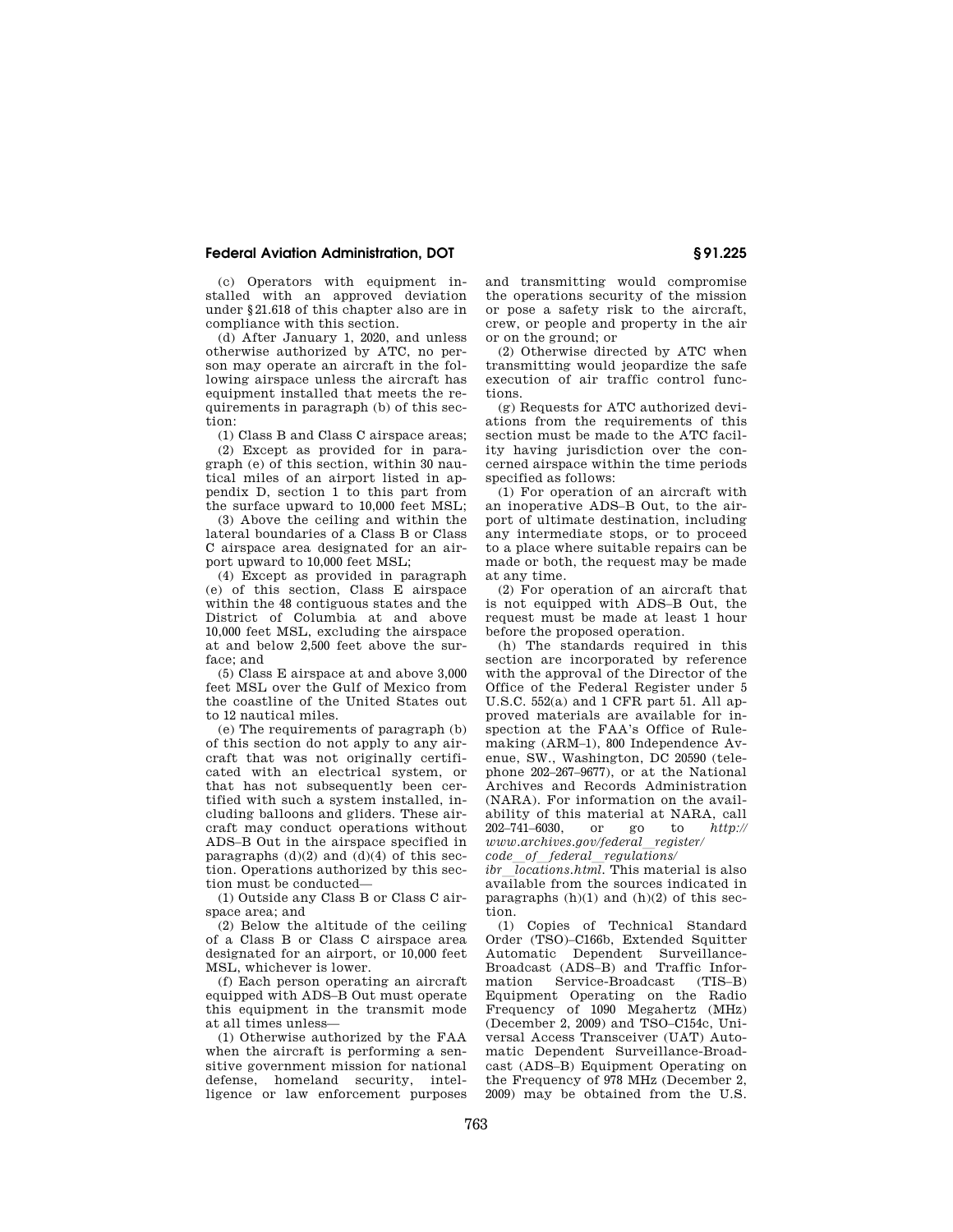Department of Transportation, Subsequent Distribution Office, DOT Warehouse M30, Ardmore East Business Center, 3341 Q 75th Avenue, Landover, MD 20785; telephone (301) 322–5377. Copies of TSO –C166B and TSO–C154c are also available on the FAA's Web site, at *http://www.faa.gov/aircraft/air*l*cert/design\_approvals/tso/.* Select the link<br>"Search Technical Standard Orders" ''Search Technical Standard Orders.''

(2) Copies of Section 2, Equipment Performance Requirements and Test Procedures, of RTCA DO–260B, Minimum Operational Performance Standards for 1090 MHz Extended Squitter Automatic Dependent Surveillance-Broadcast (ADS–B) and Traffic Information Services-Broadcast (TIS–B), December 2, 2009 (referenced in TSO– C166b) and Section 2, Equipment Performance Requirements and Test Procedures, of RTCA DO–282B, Minimum Operational Performance Standards for Universal Access Transceiver (UAT) Automatic Dependent Surveillance-Broadcast (ADS–B), December 2, 2009 (referenced in TSO C–154c) may be obtained from RTCA, Inc., 1828 L Street, NW., Suite 805, Washington, DC 20036– 5133, telephone 202–833–9339. Copies of RTCA DO–260B and RTCA DO–282B are also available on RTCA Inc.'s Web site, at *http://www.rtca.org/onlinecart/ allproducts.cfm.* 

[Doc. No. FAA–2007–29305, 75 FR 30193, May 28, 2010; Amdt. 91–314–A, 75 FR 37712, June 30, 2010; Amdt. 91–316, 75 FR 37712, June 30, 2010; Amdt. 91–336, 80 FR 6900, Feb. 9, 2015; Amdt. 91–336A, 80 FR 11537, Mar. 4, 2015; Amdt. 91– 355, 84 FR 34287, July 18, 2019]

#### **§ 91.227 Automatic Dependent Surveillance-Broadcast (ADS–B) Out equipment performance requirements.**

(a) *Definitions.* For the purposes of this section:

*ADS–B Out* is a function of an aircraft's onboard avionics that periodically broadcasts the aircraft's state vector (3-dimensional position and 3-dimensional velocity) and other required information as described in this section.

*Navigation Accuracy Category for Position*  $(NAC_P)$  specifies the accuracy of a reported aircraft's position, as defined in TSO–C166b and TSO–C154c.

*Navigation Accuracy Category for Velocity*  $(NAC_V)$  specifies the accuracy of a

**§ 91.227 14 CFR Ch. I (1–1–21 Edition)** 

reported aircraft's velocity, as defined in TSO–C166b and TSO–C154c.

*Navigation Integrity Category (NIC)*  specifies an integrity containment radius around an aircraft's reported position, as defined in TSO–C166b and TSO– C154c.

*Position Source* refers to the equipment installed onboard an aircraft used to process and provide aircraft position (for example, latitude, longitude, and velocity) information.

*Source Integrity Level (SIL)* indicates the probability of the reported horizontal position exceeding the containment radius defined by the NIC on a per sample or per hour basis, as defined in TSO–C166b and TSO–C154c.

*System Design Assurance (SDA)* indicates the probability of an aircraft malfunction causing false or misleading information to be transmitted, as defined in TSO–C166b and TSO– C154c.

*Total latency* is the total time between when the position is measured and when the position is transmitted by the aircraft.

*Uncompensated latency* is the time for which the aircraft does not compensate for latency.

(b) *1090 MHz ES and UAT Broadcast Links and Power Requirements*—

(1) Aircraft operating in Class A airspace must have equipment installed that meets the antenna and power output requirements of Class A1, A1S, A2, A3, B1S, or B1 equipment as defined in TSO–C166b, Extended Squitter Automatic Dependent Surveillance-Broadcast (ADS–B) and Traffic Information Service-Broadcast (TIS–B) Equipment Operating on the Radio Frequency of 1090 Megahertz (MHz).

(2) Aircraft operating in airspace designated for ADS–B Out, but outside of Class A airspace, must have equipment installed that meets the antenna and output power requirements of either:

(i) Class A1, A1S, A2, A3, B1S, or B1 as defined in TSO–C166b; or

(ii) Class A1H, A1S, A2, A3, B1S, or B1 equipment as defined in TSO–C154c, Universal Access Transceiver (UAT) Automatic Dependent Surveillance– Broadcast (ADS–B) Equipment Operating on the Frequency of 978 MHz.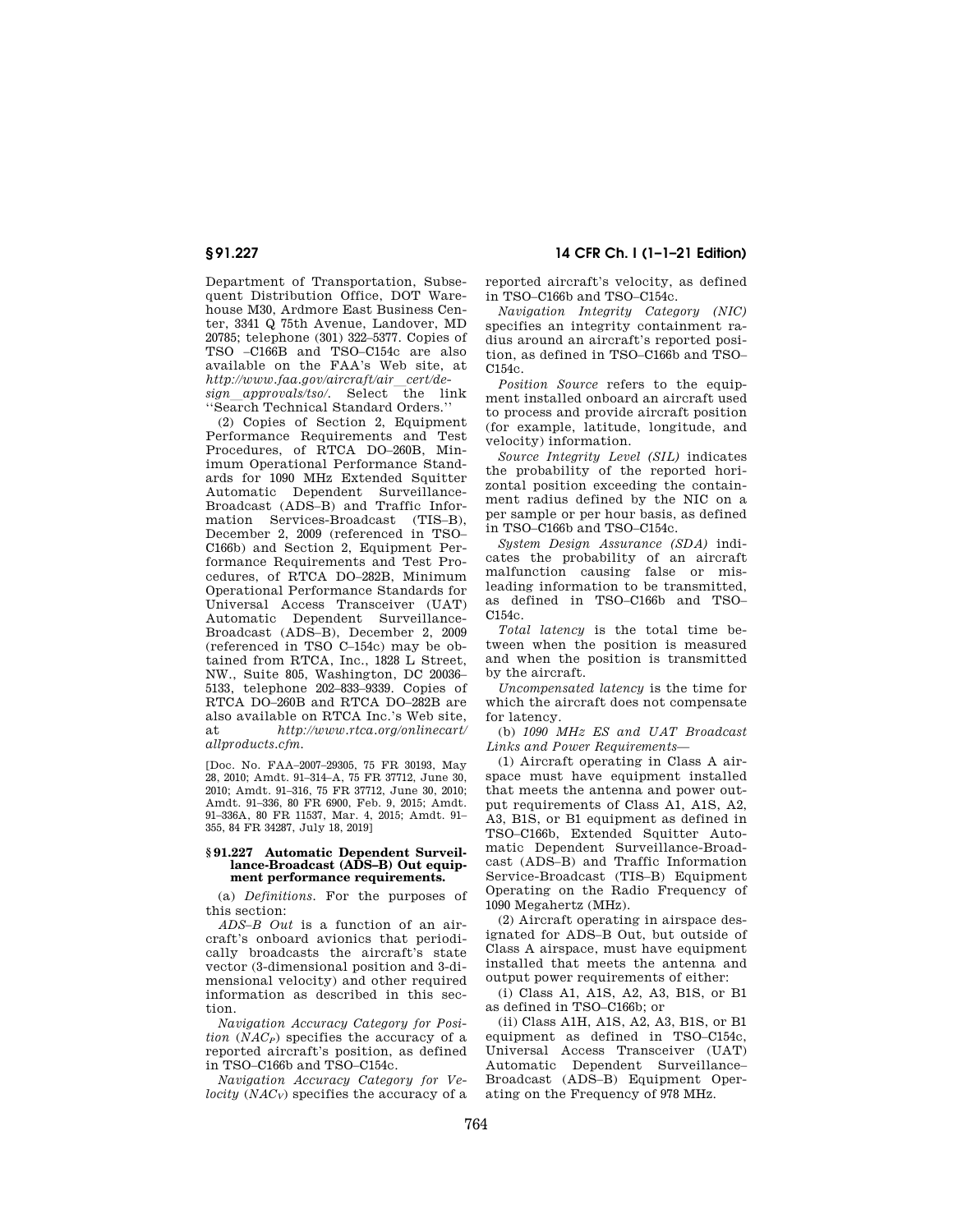(c) *ADS–B Out Performance Requirements for NAC P, NACV, NIC, SDA*, *and SIL*—

(1) For aircraft broadcasting ADS–B Out as required under §91.225 (a) and  $(b)$ 

(i) The aircraft's NAC<sub>P</sub> must be less than 0.05 nautical miles;

(ii) The aircraft's  $NAC_V$  must be less than 10 meters per second;

(iii) The aircraft's NIC must be less than 0.2 nautical miles;

(iv) The aircraft's SDA must be 2; and

(v) The aircraft's SIL must be 3.

(2) Changes in NACP, NACV, SDA, and SIL must be broadcast within 10 seconds.

(3) Changes in NIC must be broadcast within 12 seconds.

(d) *Minimum Broadcast Message Element Set for ADS–B Out.* Each aircraft must broadcast the following information, as defined in TSO–C166b or TSO– C154c. The pilot must enter information for message elements listed in paragraphs  $(d)(7)$  through  $(d)(10)$  of this section during the appropriate phase of flight.

(1) The length and width of the aircraft;

(2) An indication of the aircraft's latitude and longitude;

(3) An indication of the aircraft's barometric pressure altitude;

(4) An indication of the aircraft's velocity;

(5) An indication if TCAS II or ACAS is installed and operating in a mode that can generate resolution advisory alerts;

(6) If an operable TCAS II or ACAS is installed, an indication if a resolution advisory is in effect;

(7) An indication of the Mode 3/A transponder code specified by ATC;

(8) An indication of the aircraft's call sign that is submitted on the flight plan, or the aircraft's registration number, except when the pilot has not filed a flight plan, has not requested ATC services, and is using a TSO–C154c self-assigned temporary 24-bit address;

(9) An indication if the flightcrew has identified an emergency, radio communication failure, or unlawful interference;

(10) An indication of the aircraft's ''IDENT'' to ATC;

(11) An indication of the aircraft assigned ICAO 24-bit address, except when the pilot has not filed a flight plan, has not requested ATC services, and is using a TSO–C154c self-assigned temporary 24-bit address;

(12) An indication of the aircraft's emitter category;

(13) An indication of whether an ADS–B In capability is installed;

(14) An indication of the aircraft's geometric altitude;

(15) An indication of the Navigation Accuracy Category for  $(NAC_P);$ 

(16) An indication of the Navigation Category for  $(NAC_V);$ 

(17) An indication of the Navigation Integrity Category (NIC);

(18) An indication of the System Design Assurance (SDA); and

(19) An indication of the Source Integrity Level (SIL).

(e) *ADS–B Latency Requirements*—

(1) The aircraft must transmit its geometric position no later than 2.0 seconds from the time of measurement of the position to the time of transmission.

(2) Within the 2.0 total latency allocation, a maximum of 0.6 seconds can be uncompensated latency. The aircraft must compensate for any latency above 0.6 seconds up to the maximum 2.0 seconds total by extrapolating the geometric position to the time of message transmission.

(3) The aircraft must transmit its position and velocity at least once per second while airborne or while moving on the airport surface.

(4) The aircraft must transmit its position at least once every 5 seconds while stationary on the airport surface.

(f) *Equipment with an approved deviation.* Operators with equipment installed with an approved deviation under §21.618 of this chapter also are in compliance with this section.

(g) *Incorporation by Reference.* The standards required in this section are incorporated by reference with the approval of the Director of the Office of the Federal Register under 5 U.S.C. 552(a) and 1 CFR part 51. All approved materials are available for inspection at the FAA's Office of Rulemaking (ARM–1), 800 Independence Avenue,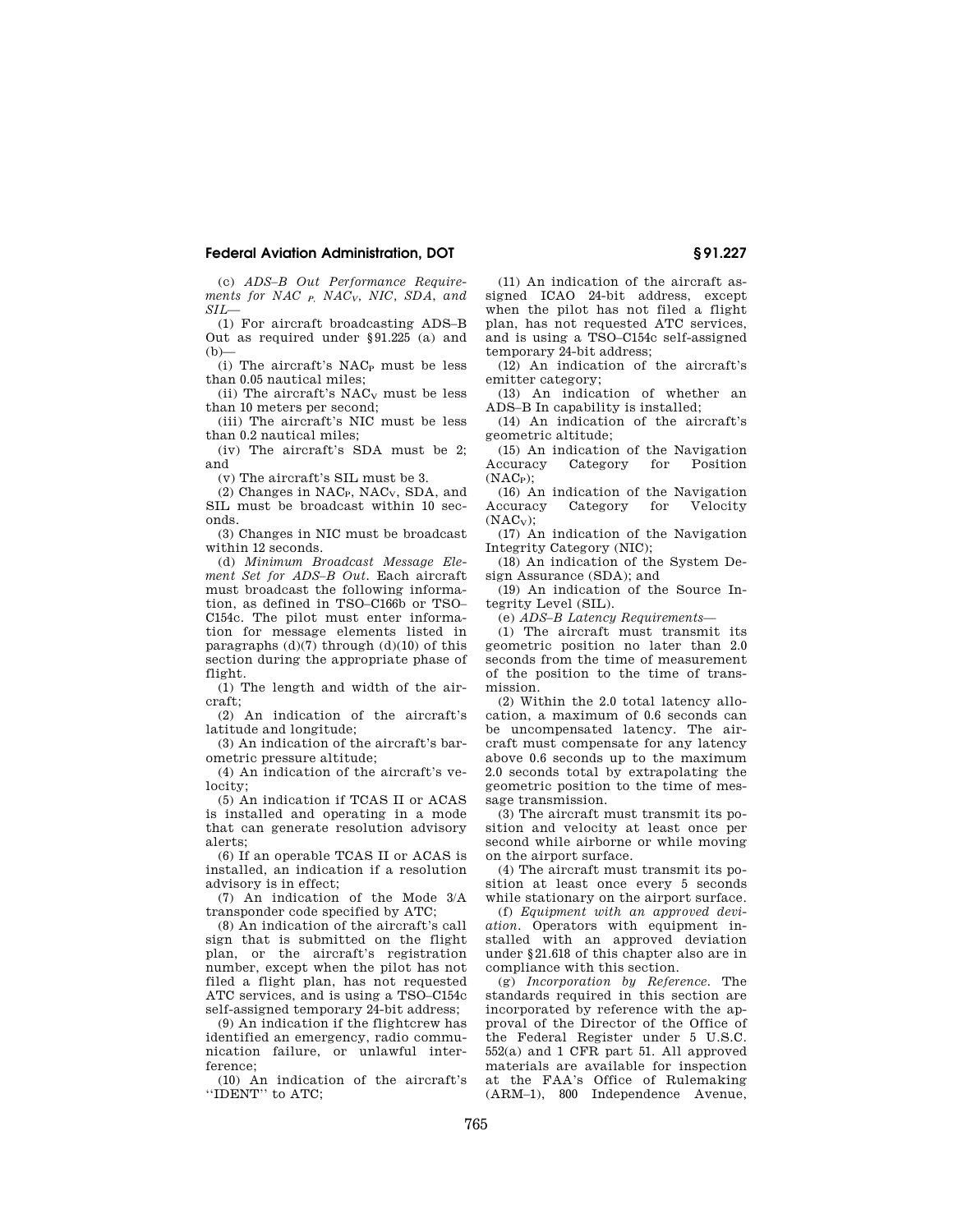SW., Washington, DC 20590 (telephone 202–267–9677), or at the National Archives and Records Administration (NARA). For information on the avail-% ability of this material at NARA, call 202–741–6030, or go to  $http://www$ 202–741–6030, or go to *http:// www.archives.gov/federal*l*register/ code*l*of*l*federal*l*regulations/* 

*ibr locations.html*. This material is also available from the sources indicated in paragraphs  $(g)(1)$  and  $(g)(2)$  of this section.

(1) Copies of Technical Standard Order (TSO)–C166b, Extended Squitter Automatic Dependent Surveillance– Broadcast (ADS–B) and Traffic Information Service–Broadcast (TIS–B) Equipment Operating on the Radio Frequency of 1090 Megahertz (MHz) (December 2, 2009) and TSO–C154c, Universal Access Transceiver (UAT) Automatic Dependent Surveillance–Broadcast (ADS–B) Equipment Operating on the Frequency of 978 MHz (December 2, 2009) may be obtained from the U.S. Department of Transportation, Subsequent Distribution Office, DOT Warehouse M30, Ardmore East Business Center, 3341 Q 75th Avenue, Landover, MD 20785; telephone (301) 322–5377. Copies of TSO –C166B and TSO–C154c are also available on the FAA's Web site, at *http://www.faa.gov/aircraft/air*l*cert/design approvals/tso/.* Select the link ''Search Technical Standard Orders.''

(2) Copies of Section 2, Equipment Performance Requirements and Test Procedures, of RTCA DO–260B, Minimum Operational Performance Standards for 1090 MHz Extended Squitter Automatic Dependent Surveillance-Broadcast (ADS–B) and Traffic Information Services-Broadcast (TIS–B), December 2, 2009 (referenced in TSO– C166b) and Section 2, Equipment Performance Requirements and Test Procedures, of RTCA DO–282B, Minimum Operational Performance Standards for Universal Access Transceiver (UAT) Automatic Dependent Surveillance-Broadcast (ADS–B), December 2, 2009 (referenced in TSO C–154c) may be obtained from RTCA, Inc., 1828 L Street, NW., Suite 805, Washington, DC 20036– 5133, telephone 202–833–9339. Copies of RTCA DO–260B and RTCA DO–282B are also available on RTCA Inc.'s Web site,

**§§ 91.228–91.299 14 CFR Ch. I (1–1–21 Edition)** 

at *http://www.rtca.org/onlinecart/ allproducts.cfm.* 

[Doc. No. FAA–2007–29305, 75 FR 30194, May 28, 2010; Amdt. 91–314–A, 75 FR 37712, June 30, 2010; Amdt. 91–316, 75 FR 37712, June 30, 2010]

# **§§ 91.228–91.299 [Reserved]**

# **Subpart D—Special Flight Operations**

SOURCE: Docket No. 18334, 54 FR 34308, Aug. 18, 1989, unless otherwise noted.

## **§ 91.301 [Reserved]**

## **§ 91.303 Aerobatic flight.**

No person may operate an aircraft in aerobatic flight—

(a) Over any congested area of a city, town, or settlement;

(b) Over an open air assembly of persons;

(c) Within the lateral boundaries of the surface areas of Class B, Class C, Class D, or Class E airspace designated for an airport;

(d) Within 4 nautical miles of the center line of any Federal airway;

(e) Below an altitude of 1,500 feet above the surface; or

(f) When flight visibility is less than 3 statute miles.

For the purposes of this section, aerobatic flight means an intentional maneuver involving an abrupt change in an aircraft's attitude, an abnormal attitude, or abnormal acceleration, not necessary for normal flight.

[Doc. No. 18834, 54 FR 34308, Aug. 18, 1989, as amended by Amdt. 91–227, 56 FR 65661, Dec. 17, 1991]

## **§ 91.305 Flight test areas.**

No person may flight test an aircraft except over open water, or sparsely populated areas, having light air traffic.

## **§ 91.307 Parachutes and parachuting.**

(a) No pilot of a civil aircraft may allow a parachute that is available for emergency use to be carried in that aircraft unless it is an approved type and has been packed by a certificated and appropriately rated parachute rigger—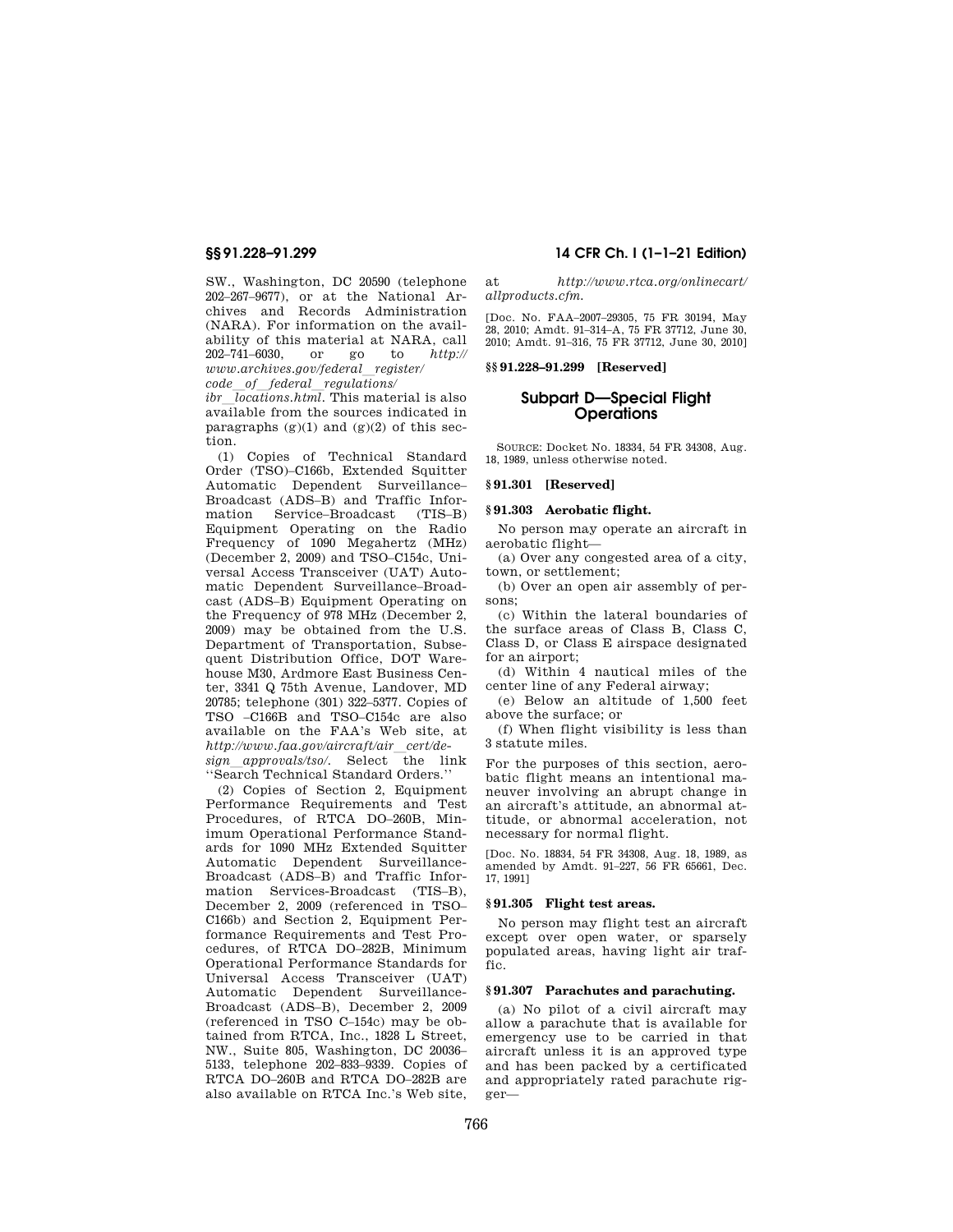(1) Within the preceding 180 days, if its canopy, shrouds, and harness are composed exclusively of nylon, rayon, or other similar synthetic fiber or materials that are substantially resistant to damage from mold, mildew, or other fungi and other rotting agents propagated in a moist environment; or

(2) Within the preceding 60 days, if any part of the parachute is composed of silk, pongee, or other natural fiber or materials not specified in paragraph (a)(1) of this section.

(b) Except in an emergency, no pilot in command may allow, and no person may conduct, a parachute operation from an aircraft within the United States except in accordance with part 105 of this chapter.

(c) Unless each occupant of the aircraft is wearing an approved parachute, no pilot of a civil aircraft carrying any person (other than a crewmember) may execute any intentional maneuver that exceeds—

(1) A bank of 60 degrees relative to the horizon; or

(2) A nose-up or nose-down attitude of 30 degrees relative to the horizon.

(d) Paragraph (c) of this section does not apply to—

(1) Flight tests for pilot certification or rating; or

(2) Spins and other flight maneuvers required by the regulations for any certificate or rating when given by—

(i) A certificated flight instructor; or

(ii) An airline transport pilot instructing in accordance with §61.67 of this chapter.

(e) For the purposes of this section, *approved parachute* means—

(1) A parachute manufactured under a type certificate or a technical standard order (C–23 series); or

(2) A personnel-carrying military parachute identified by an NAF, AAF, or AN drawing number, an AAF order number, or any other military designation or specification number.

[Doc. No. 18334, 54 FR 34308, Aug. 18, 1989, as amended by Amdt. 91–255, 62 FR 68137, Dec. 30, 1997; Amdt. 91–268, 66 FR 23553, May 9, 2001; Amdt. 91–305, 73 FR 69530, Nov. 19, 2008]

## **§ 91.309 Towing: Gliders and unpowered ultralight vehicles.**

(a) No person may operate a civil aircraft towing a glider or unpowered ultralight vehicle unless—

(1) The pilot in command of the towing aircraft is qualified under §61.69 of this chapter:

(2) The towing aircraft is equipped with a tow-hitch of a kind, and installed in a manner, that is approved by the Administrator;

(3) The towline used has breaking strength not less than 80 percent of the maximum certificated operating weight of the glider or unpowered ultralight vehicle and not more than twice this operating weight. However, the towline used may have a breaking strength more than twice the maximum certificated operating weight of the glider or unpowered ultralight vehicle if—

(i) A safety link is installed at the point of attachment of the towline to the glider or unpowered ultralight vehicle with a breaking strength not less than 80 percent of the maximum certificated operating weight of the glider or unpowered ultralight vehicle and not greater than twice this operating weight;

(ii) A safety link is installed at the point of attachment of the towline to the towing aircraft with a breaking strength greater, but not more than 25 percent greater, than that of the safety link at the towed glider or unpowered ultralight vehicle end of the towline and not greater than twice the maximum certificated operating weight of the glider or unpowered ultralight vehicle;

(4) Before conducting any towing operation within the lateral boundaries of the surface areas of Class B, Class C, Class D, or Class E airspace designated for an airport, or before making each towing flight within such controlled airspace if required by ATC, the pilot in command notifies the control tower. If a control tower does not exist or is not in operation, the pilot in command must notify the FAA flight service station serving that controlled airspace before conducting any towing operations in that airspace; and

(5) The pilots of the towing aircraft and the glider or unpowered ultralight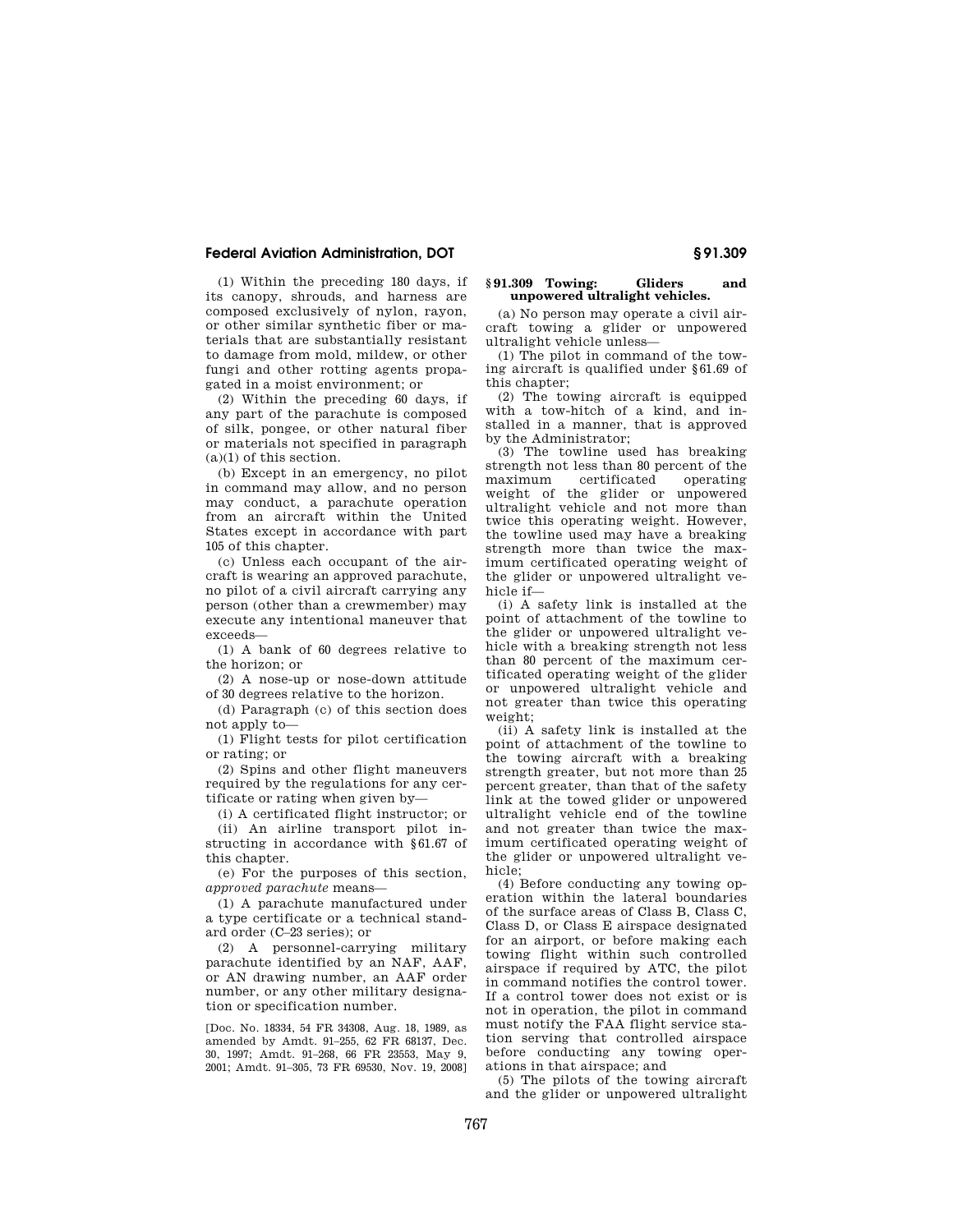vehicle have agreed upon a general course of action, including takeoff and release signals, airspeeds, and emergency procedures for each pilot.

(b) No pilot of a civil aircraft may intentionally release a towline, after release of a glider or unpowered ultralight vehicle, in a manner that endangers the life or property of another.

[Doc. No. 18834, 54 FR 34308, Aug. 18, 1989, as amended by Amdt. 91–227, 56 FR 65661, Dec. 17, 1991; Amdt. 91–282, 69 FR 44880, July 27, 2004]

#### **§ 91.311 Towing: Other than under § 91.309.**

No pilot of a civil aircraft may tow anything with that aircraft (other than under §91.309) except in accordance with the terms of a certificate of waiver issued by the Administrator.

## **§ 91.313 Restricted category civil aircraft: Operating limitations.**

(a) No person may operate a restricted category civil aircraft—

(1) For other than the special purpose for which it is certificated; or

(2) In an operation other than one necessary to accomplish the work activity directly associated with that special purpose.

(b) For the purpose of paragraph (a) of this section, the following operations are considered necessary to accomplish the work activity directly associated with a special purpose operation:

(1) Flights conducted for flight crewmember training in a special purpose operation for which the aircraft is certificated.

(2) Flights conducted to satisfy proficiency check and recent flight experience requirements under part 61 of this chapter provided the flight crewmember holds the appropriate category, class, and type ratings and is employed by the operator to perform the appropriate special purpose operation.

(3) Flights conducted to relocate the aircraft for delivery, repositioning, or maintenance.

(c) No person may operate a restricted category civil aircraft carrying persons or property for compensation or hire. For the purposes of this paragraph (c), a special purpose

# **§ 91.311 14 CFR Ch. I (1–1–21 Edition)**

operation involving the carriage of persons or material necessary to accomplish that operation, such as crop dusting, seeding, spraying, and banner towing (including the carrying of required persons or material to the location of that operation), an operation for the purpose of providing flight crewmember training in a special purpose operation, and an operation conducted under the authority provided in paragraph (h) of this section are not considered to be the carriage of persons or property for compensation or hire.

(d) No person may be carried on a restricted category civil aircraft unless that person—

(1) Is a flight crewmember;

(2) Is a flight crewmember trainee; (3) Performs an essential function in connection with a special purpose operation for which the aircraft is certificated;

(4) Is necessary to accomplish the work activity directly associated with that special purpose; or

(5) Is necessary to accomplish an operation under paragraph (h) of this section.

(e) Except when operating in accordance with the terms and conditions of a certificate of waiver or special operating limitations issued by the Administrator, no person may operate a restricted category civil aircraft within the United States—

(1) Over a densely populated area;

(2) In a congested airway; or

(3) Near a busy airport where passenger transport operations are conducted.

(f) This section does not apply to nonpassenger-carrying civil rotorcraft external-load operations conducted under part 133 of this chapter.

(g) No person may operate a small restricted-category civil airplane manufactured after July 18, 1978, unless an approved shoulder harness or restraint system is installed for each front seat. The shoulder harness or restraint system installation at each flightcrew station must permit the flightcrew member, when seated and with the safety belt and shoulder harness fastened or the restraint system engaged, to perform all functions necessary for flight operation. For purposes of this para $granh$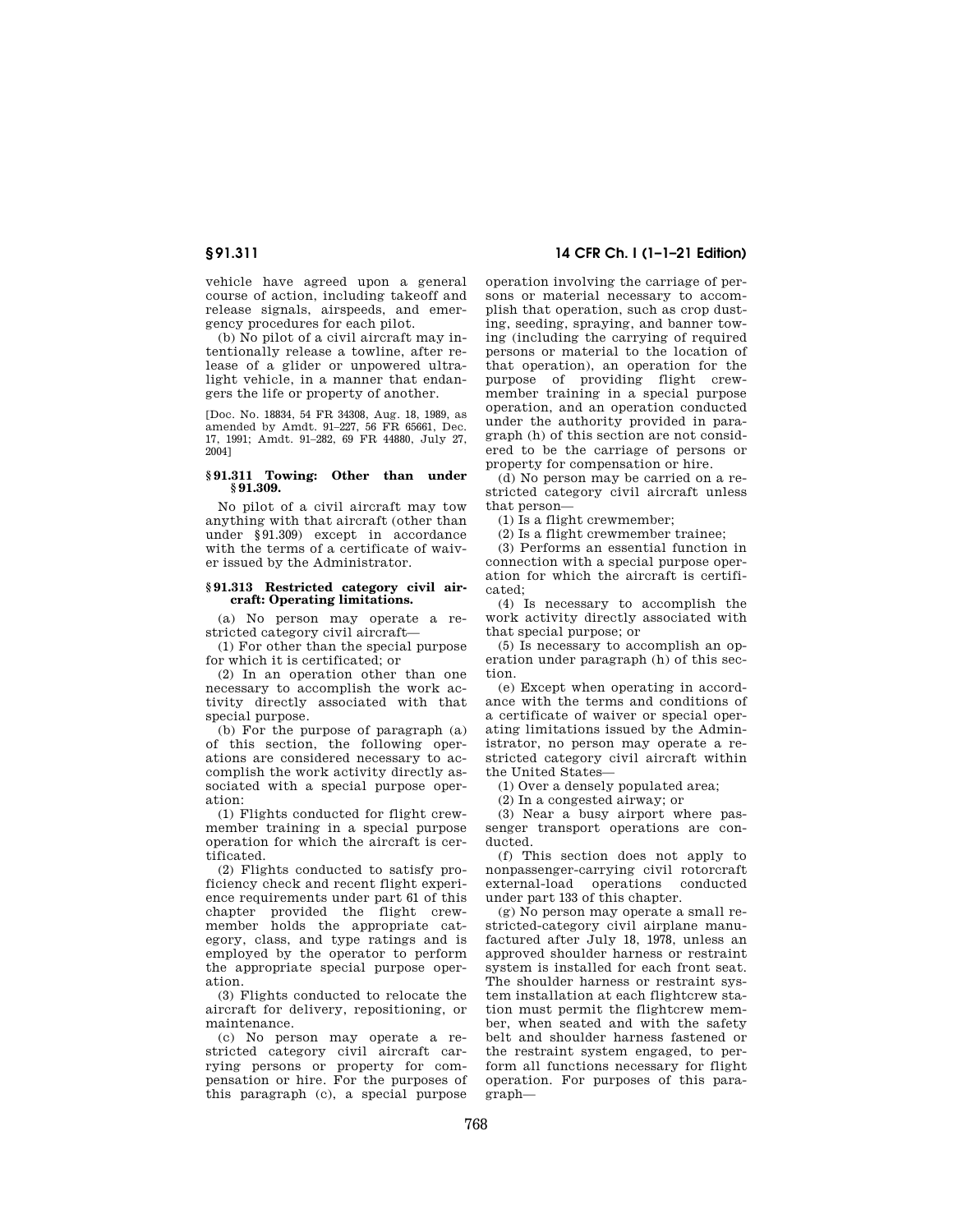(1) The date of manufacture of an airplane is the date the inspection acceptance records reflect that the airplane is complete and meets the FAA-approved type design data; and

(2) A front seat is a seat located at a flight crewmember station or any seat located alongside such a seat.

(h)(1) An operator may apply for deviation authority from the provisions of paragraph (a) of this section to conduct operations for the following purposes:

(i) Flight training and the practical test for issuance of a type rating provided—

(A) The pilot being trained and tested holds at least a commercial pilot certificate with the appropriate category and class ratings for the aircraft type;

(B) The pilot receiving flight training is employed by the operator to perform a special purpose operation; and

(C) The flight training is conducted by the operator who employs the pilot to perform a special purpose operation.

(ii) Flights to designate an examiner or qualify an FAA inspector in the aircraft type and flights necessary to provide continuing oversight and evaluation of an examiner.

(2) The FAA will issue this deviation authority as a letter of deviation authority.

(3) The FAA may cancel or amend a letter of deviation authority at any time.

(4) An applicant must submit a request for deviation authority in a form and manner acceptable to the Administrator at least 60 days before the date of intended operations. A request for deviation authority must contain a complete description of the proposed operation and justification that establishes a level of safety equivalent to that provided under the regulations for the deviation requested.

[Docket No. 18334, 54 FR 34308, Aug. 18, 1989, as amended by Docket FAA–2015–1621, Amdt. 91–346, 81 FR 96700, Dec. 30, 2016; Amdt. 60–6, 83 FR 30281, June 27, 2018]

## **§ 91.315 Limited category civil aircraft: Operating limitations.**

No person may operate a limited category civil aircraft carrying persons or property for compensation or hire.

## **§ 91.317 Provisionally certificated civil aircraft: Operating limitations.**

(a) No person may operate a provisionally certificated civil aircraft unless that person is eligible for a provisional airworthiness certificate under §21.213 of this chapter.

(b) No person may operate a provisionally certificated civil aircraft outside the United States unless that person has specific authority to do so from the Administrator and each foreign country involved.

(c) Unless otherwise authorized by the Executive Director, Flight Standards Service, no person may operate a provisionally certificated civil aircraft in air transportation.

(d) Unless otherwise authorized by the Administrator, no person may operate a provisionally certificated civil aircraft except—

(1) In direct conjunction with the type or supplemental type certification of that aircraft;

(2) For training flight crews, including simulated air carrier operations;

(3) Demonstration flight by the manufacturer for prospective purchasers;

(4) Market surveys by the manufacturer;

(5) Flight checking of instruments, accessories, and equipment that do not affect the basic airworthiness of the aircraft; or

(6) Service testing of the aircraft.

(e) Each person operating a provisionally certificated civil aircraft shall operate within the prescribed limitations displayed in the aircraft or set forth in the provisional aircraft flight manual or other appropriate document. However, when operating in direct conjunction with the type or supplemental type certification of the aircraft, that person shall operate under the experimental aircraft limitations of §21.191 of this chapter and when flight testing, shall operate under the requirements of §91.305 of this part.

(f) Each person operating a provisionally certificated civil aircraft shall establish approved procedures for—

(1) The use and guidance of flight and ground personnel in operating under this section; and

(2) Operating in and out of airports where takeoffs or approaches over populated areas are necessary. No person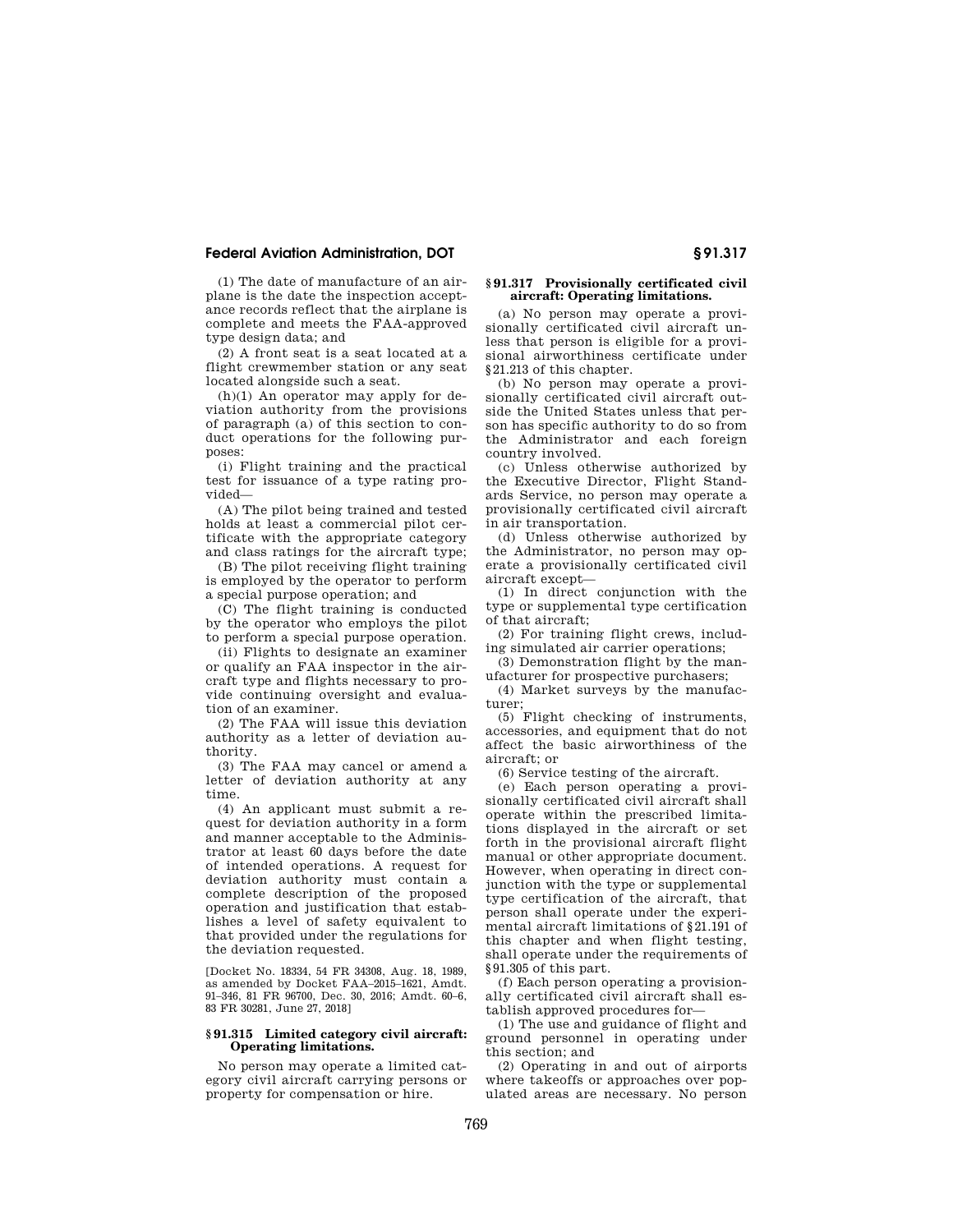may operate that aircraft except in compliance with the approved procedures.

(g) Each person operating a provisionally certificated civil aircraft shall ensure that each flight crewmember is properly certificated and has adequate knowledge of, and familiarity with, the aircraft and procedures to be used by that crewmember.

(h) Each person operating a provisionally certificated civil aircraft shall maintain it as required by applicable regulations and as may be specially prescribed by the Administrator.

(i) Whenever the manufacturer, or the Administrator, determines that a change in design, construction, or operation is necessary to ensure safe operation, no person may operate a provisionally certificated civil aircraft until that change has been made and approved. Section 21.99 of this chapter applies to operations under this section.

(j) Each person operating a provisionally certificated civil aircraft—

(1) May carry in that aircraft only persons who have a proper interest in the operations allowed by this section or who are specifically authorized by both the manufacturer and the Administrator; and

(2) Shall advise each person carried that the aircraft is provisionally certificated.

(k) The Administrator may prescribe additional limitations or procedures that the Administrator considers necessary, including limitations on the number of persons who may be carried in the aircraft.

(Approved by the Office of Management and Budget under control number 2120–0005)

[Doc. No. 18334, 54 FR 34308, Aug. 18, 1989, as amended by Amdt. 91–212, 54 FR 39293, Sept. 25, 1989; Docket FAA–2018–0119, Amdt. 91–350, 83 FR 9171, Mar. 5, 2018]

#### **§ 91.319 Aircraft having experimental certificates: Operating limitations.**

(a) No person may operate an aircraft that has an experimental certificate—

(1) For other than the purpose for which the certificate was issued; or

(2) Carrying persons or property for compensation or hire.

(b) No person may operate an aircraft that has an experimental certificate

**§ 91.319 14 CFR Ch. I (1–1–21 Edition)** 

outside of an area assigned by the Administrator until it is shown that—

(1) The aircraft is controllable throughout its normal range of speeds and throughout all the maneuvers to be executed; and

(2) The aircraft has no hazardous operating characteristics or design features.

(c) Unless otherwise authorized by the Administrator in special operating limitations, no person may operate an aircraft that has an experimental certificate over a densely populated area or in a congested airway. The Administrator may issue special operating limitations for particular aircraft to permit takeoffs and landings to be conducted over a densely populated area or in a congested airway, in accordance with terms and conditions specified in the authorization in the interest of safety in air commerce.

(d) Each person operating an aircraft that has an experimental certificate shall—

(1) Advise each person carried of the experimental nature of the aircraft;

(2) Operate under VFR, day only, unless otherwise specifically authorized by the Administrator; and

(3) Notify the control tower of the experimental nature of the aircraft when operating the aircraft into or out of airports with operating control towers.

(e) No person may operate an aircraft that is issued an experimental certificate under §21.191(i) of this chapter for compensation or hire, except a person may operate an aircraft issued an experimental certificate under  $§21.191(i)(1)$  for compensation or hire to—

(1) Tow a glider that is a light-sport aircraft or unpowered ultralight vehicle in accordance with §91.309; or

(2) Conduct flight training in an aircraft which that person provides prior to January 31, 2010.

(f) No person may lease an aircraft that is issued an experimental certificate under §21.191(i) of this chapter, except in accordance with paragraph (e)(1) of this section.

(g) No person may operate an aircraft issued an experimental certificate under  $§21.191(i)(1)$  of this chapter to tow a glider that is a light-sport aircraft or unpowered ultralight vehicle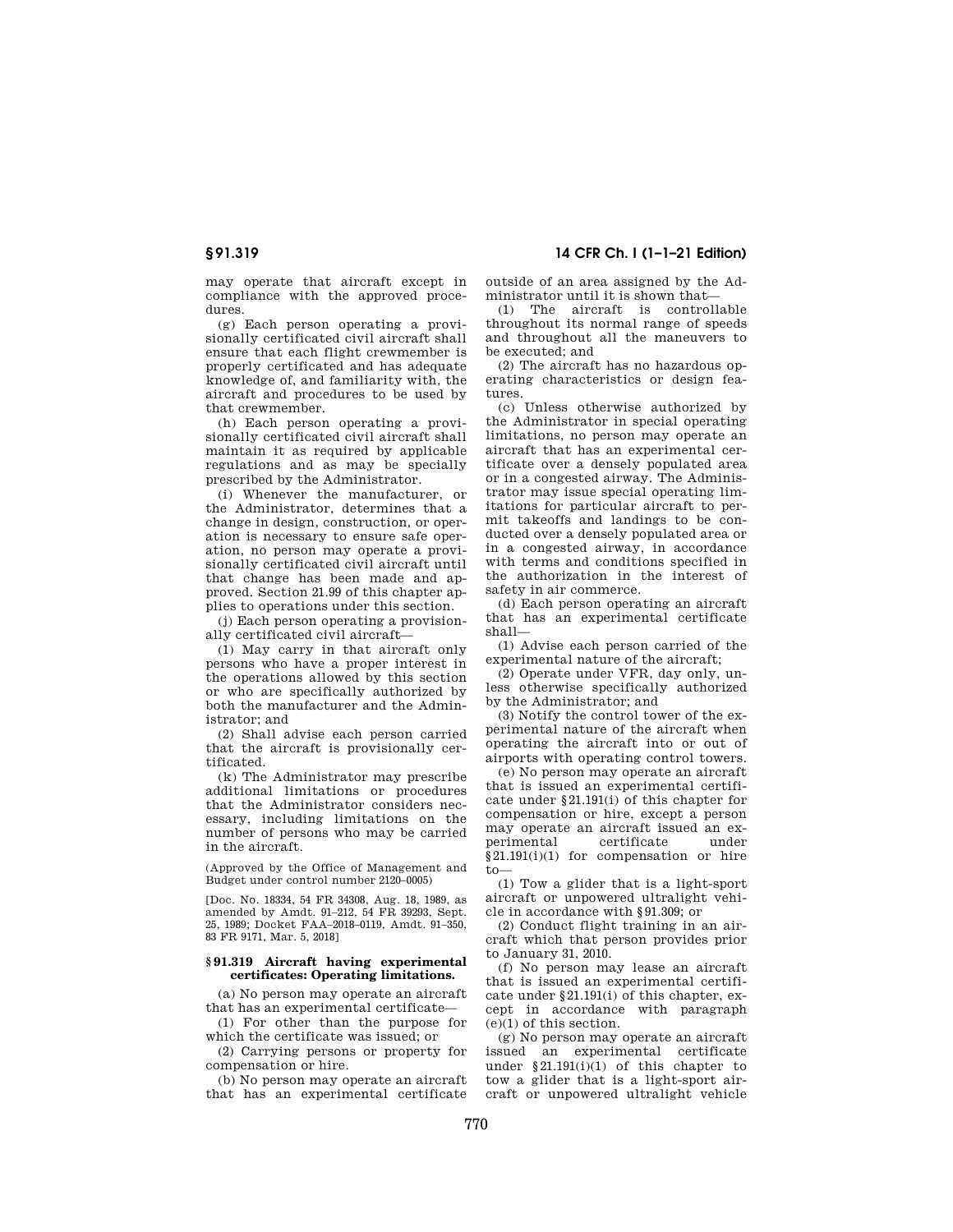for compensation or hire or to conduct flight training for compensation or hire in an aircraft which that persons provides unless within the preceding 100 hours of time in service the aircraft has—

(1) Been inspected by a certificated repairman (light-sport aircraft) with a maintenance rating, an appropriately rated mechanic, or an appropriately rated repair station in accordance with inspection procedures developed by the aircraft manufacturer or a person acceptable to the FAA; or

(2) Received an inspection for the issuance of an airworthiness certificate in accordance with part 21 of this chapter.

(h) The FAA may issue deviation authority providing relief from the provisions of paragraph (a) of this section for the purpose of conducting flight training. The FAA will issue this deviation authority as a letter of deviation authority.

(1) The FAA may cancel or amend a letter of deviation authority at any time.

(2) An applicant must submit a request for deviation authority to the FAA at least 60 days before the date of intended operations. A request for deviation authority must contain a complete description of the proposed operation and justification that establishes a level of safety equivalent to that provided under the regulations for the deviation requested.

(i) The Administrator may prescribe additional limitations that the Administrator considers necessary, including limitations on the persons that may be carried in the aircraft.

(j) No person may operate an aircraft that has an experimental certificate under §61.113(i) of this chapter unless the aircraft is carrying not more than 6 occupants.

(Approved by the Office of Management and Budget under control number 2120–0005)

[Doc. No. 18334, 54 FR 34308, Aug. 18, 1989, as amended by Amdt. 91–282, 69 FR 44881, July 27, 2004; Docket FAA–2016–9157, Amdt. 91–347, 82 FR 3167, Jan. 11, 2017]

## **§ 91.321 Carriage of candidates in elections.**

(a) As an aircraft operator, you may receive payment for carrying a candidate, agent of a candidate, or person traveling on behalf of a candidate, running for Federal, State, or local election, without having to comply with the rules in parts 121, 125 or 135 of this chapter, under the following conditions:

(1) Your primary business is not as an air carrier or commercial operator;

(2) You carry the candidate, agent, or person traveling on behalf of a candidate, under the rules of part 91; and

(3) By Federal, state or local law, you are required to receive payment for carrying the candidate, agent, or person traveling on behalf of a candidate. For federal elections, the payment may not exceed the amount required by the Federal Election Commission. For a state or local election, the payment may not exceed the amount required under the applicable state or local law.

(b) For the purposes of this section, for Federal elections, the terms *candidate* and *election* have the same meaning as set forth in the regulations of the Federal Election Commission. For State or local elections, the terms *candidate* and *election* have the same meaning as provided by the applicable State or local law and those terms relate to candidates for election to public office in State and local government elections.

[Doc. No. FAA–2005–20168, 70 FR 4982, Jan. 31, 2005]

## **§ 91.323 Increased maximum certificated weights for certain airplanes operated in Alaska.**

(a) Notwithstanding any other provision of the Federal Aviation Regulations, the Administrator will approve, as provided in this section, an increase in the maximum certificated weight of an airplane type certificated under Aeronautics Bulletin No. 7–A of the U.S. Department of Commerce dated January 1, 1931, as amended, or under the normal category of part 4a of the former Civil Air Regulations (14 CFR part 4a, 1964 ed.) if that airplane is operated in the State of Alaska by—

(1) A certificate holder conducting operations under part 121 or part 135 of this chapter; or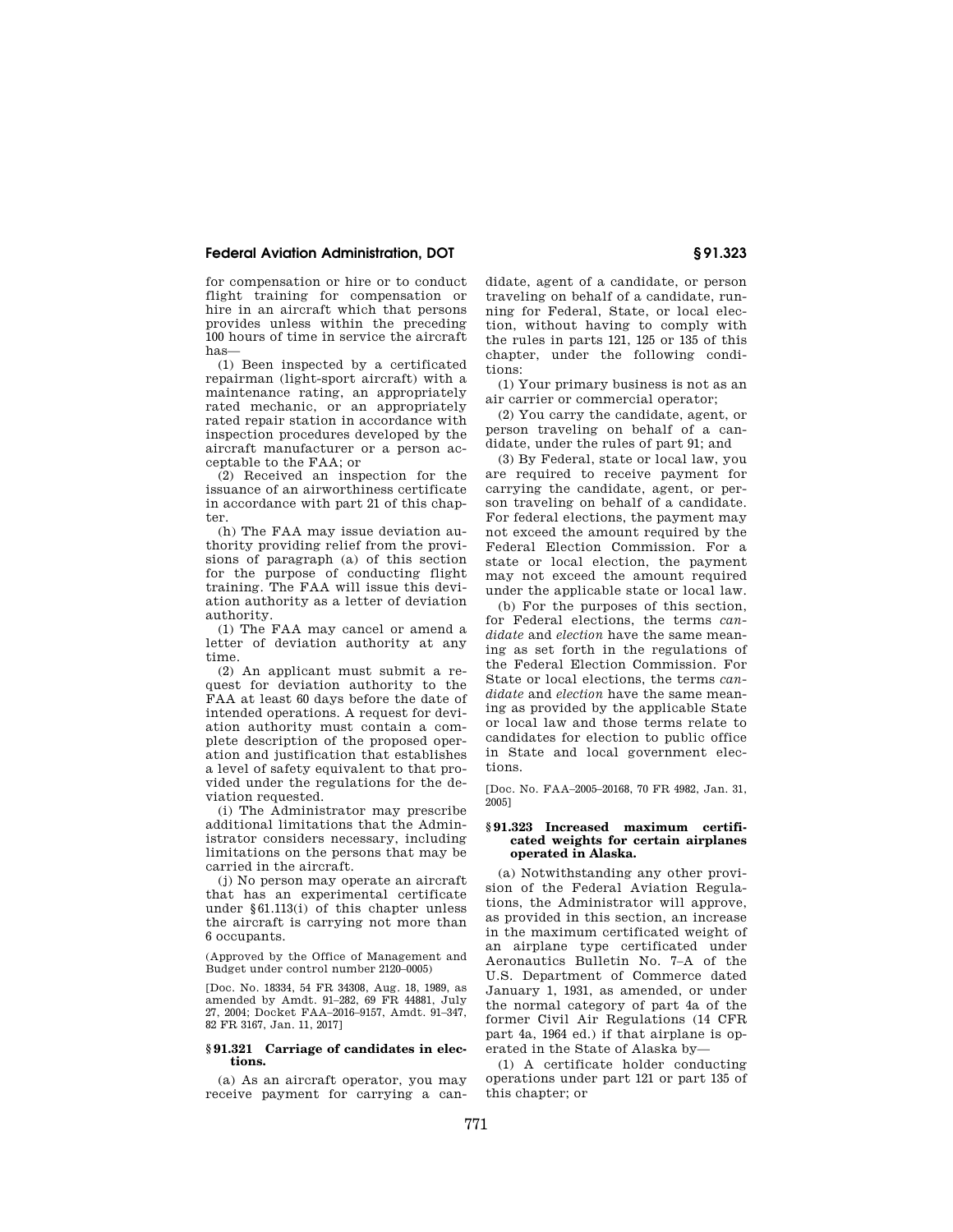(2) The U.S. Department of Interior in conducting its game and fish law enforcement activities or its management, fire detection, and fire suppression activities concerning public lands.

(b) The maximum certificated weight approved under this section may not exceed—

(1) 12,500 pounds;

(2) 115 percent of the maximum weight listed in the FAA aircraft specifications;

(3) The weight at which the airplane meets the positive maneuvering load factor *n, where n*=2.1+(24,000/(W+10,000)) and W=design maximum takeoff weight, except that n need not be more than 3.8; or

(4) The weight at which the airplane meets the climb performance requirements under which it was type certificated.

(c) In determining the maximum certificated weight, the Administrator considers the structural soundness of the airplane and the terrain to be traversed.

(d) The maximum certificated weight determined under this section is added to the airplane's operation limitations and is identified as the maximum weight authorized for operations within the State of Alaska.

[Doc. No. 18334, 54 FR 34308, Aug. 18, 1989; Amdt. 91–211, 54 FR 41211, Oct. 5, 1989, as amended by Amdt. 91–253, 62 FR 13253, Mar. 19, 1997; Docket FAA–2015–1621, Amdt. 91–346, 81 FR 96700, Dec. 30, 2016]

## **§ 91.325 Primary category aircraft: Operating limitations.**

(a) No person may operate a primary category aircraft carrying persons or property for compensation or hire.

(b) No person may operate a primary category aircraft that is maintained by the pilot-owner under an approved special inspection and maintenance program except—

(1) The pilot-owner; or

(2) A designee of the pilot-owner, provided that the pilot-owner does not receive compensation for the use of the aircraft.

[Doc. No. 23345, 57 FR 41370, Sept. 9, 1992]

# **§ 91.325 14 CFR Ch. I (1–1–21 Edition)**

#### **§ 91.327 Aircraft having a special airworthiness certificate in the lightsport category: Operating limitations.**

(a) No person may operate an aircraft that has a special airworthiness certificate in the light-sport category for compensation or hire except—

(1) To tow a glider or an unpowered ultralight vehicle in accordance with §91.309 of this chapter; or

(2) To conduct flight training.

(b) No person may operate an aircraft that has a special airworthiness certificate in the light-sport category unless—

(1) The aircraft is maintained by a certificated repairman with a lightsport aircraft maintenance rating, an appropriately rated mechanic, or an appropriately rated repair station in accordance with the applicable provisions of part 43 of this chapter and maintenance and inspection procedures developed by the aircraft manufacturer or a person acceptable to the FAA;

(2) A condition inspection is performed once every 12 calendar months by a certificated repairman (light-sport aircraft) with a maintenance rating, an appropriately rated mechanic, or an appropriately rated repair station in accordance with inspection procedures developed by the aircraft manufacturer or a person acceptable to the FAA;

(3) The owner or operator complies with all applicable airworthiness directives;

(4) The owner or operator complies with each safety directive applicable to the aircraft that corrects an existing unsafe condition. In lieu of complying with a safety directive an owner or operator may—

(i) Correct the unsafe condition in a manner different from that specified in the safety directive provided the person issuing the directive concurs with the action; or

(ii) Obtain an FAA waiver from the provisions of the safety directive based on a conclusion that the safety directive was issued without adhering to the applicable consensus standard;

(5) Each alteration accomplished after the aircraft's date of manufacture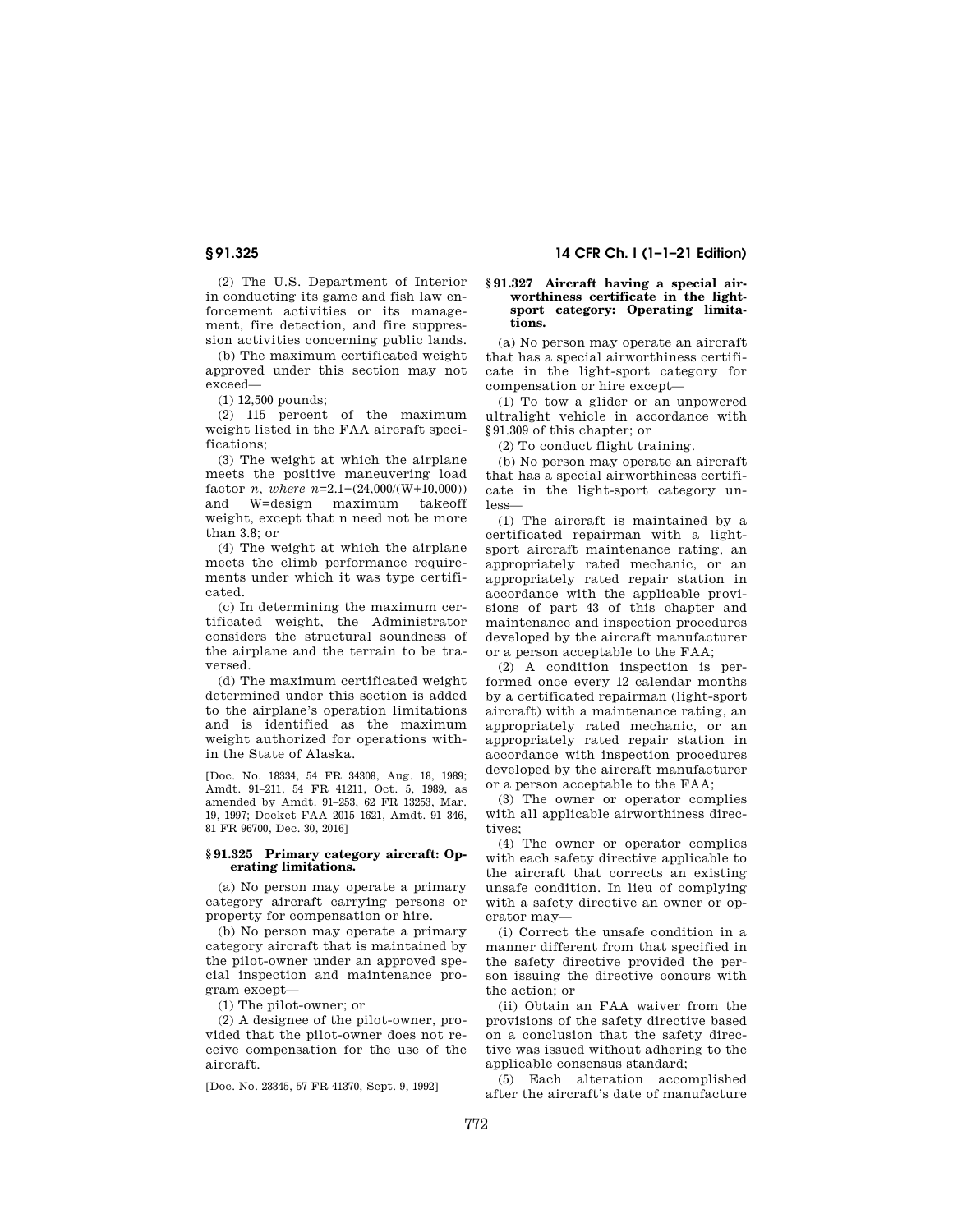meets the applicable and current consensus standard and has been authorized by either the manufacturer or a person acceptable to the FAA;

(6) Each major alteration to an aircraft product produced under a consensus standard is authorized, performed and inspected in accordance with maintenance and inspection procedures developed by the manufacturer or a person acceptable to the FAA; and

(7) The owner or operator complies with the requirements for the recording of major repairs and major alterations performed on type-certificated products in accordance with §43.9(d) of this chapter, and with the retention requirements in §91.417.

(c) No person may operate an aircraft issued a special airworthiness certificate in the light-sport category to tow a glider or unpowered ultralight vehicle for compensation or hire or conduct flight training for compensation or hire in an aircraft which that persons provides unless within the preceding 100 hours of time in service the aircraft has—

(1) Been inspected by a certificated repairman with a light-sport aircraft maintenance rating, an appropriately rated mechanic, or an appropriately rated repair station in accordance with inspection procedures developed by the aircraft manufacturer or a person acceptable to the FAA and been approved for return to service in accordance with part 43 of this chapter; or

(2) Received an inspection for the issuance of an airworthiness certificate in accordance with part 21 of this chapter.

(d) Each person operating an aircraft issued a special airworthiness certificate in the light-sport category must operate the aircraft in accordance with the aircraft's operating instructions, including any provisions for necessary operating equipment specified in the aircraft's equipment list.

(e) Each person operating an aircraft issued a special airworthiness certificate in the light-sport category must advise each person carried of the special nature of the aircraft and that the aircraft does not meet the airworthiness requirements for an aircraft issued a standard airworthiness certificate.

(f) The FAA may prescribe additional limitations that it considers necessary.

[Doc. No. FAA–2001–11133, 69 FR 44881, July 27, 2004]

## **§§ 91.328–91.399 [Reserved]**

# **Subpart E—Maintenance, Preventive Maintenance, and Alterations**

SOURCE: Docket No. 18334, 54 FR 34311, Aug. 18, 1989, unless otherwise noted.

## **§ 91.401 Applicability.**

(a) This subpart prescribes rules governing the maintenance, preventive maintenance, and alterations of U.S. registered civil aircraft operating within or outside of the United States.

(b) Sections 91.405, 91.409, 91.411, 91.417, and 91.419 of this subpart do not apply to an aircraft maintained in accordance with a continuous airworthiness maintenance program as provided in part 121, 129, or §§91.1411 or  $135.411(a)(2)$  of this chapter.

(c) Sections 91.405 and 91.409 of this part do not apply to an airplane inspected in accordance with part 125 of this chapter.

[Doc. No. 18334, 54 FR 34311, Aug. 18, 1989, as amended by Amdt. 91–267, 66 FR 21066, Apr. 27, 2001; Amdt. 91–280, 68 FR 54560, Sept. 17, 2003]

## **§ 91.403 General.**

(a) The owner or operator of an aircraft is primarily responsible for maintaining that aircraft in an airworthy condition, including compliance with part 39 of this chapter.

(b) No person may perform maintenance, preventive maintenance, or alterations on an aircraft other than as prescribed in this subpart and other applicable regulations, including part 43 of this chapter.

(c) No person may operate an aircraft for which a manufacturer's maintenance manual or instructions for continued airworthiness has been issued that contains an airworthiness limitations section unless the mandatory replacement times, inspection intervals, and related procedures specified in that section or alternative inspection intervals and related procedures set forth in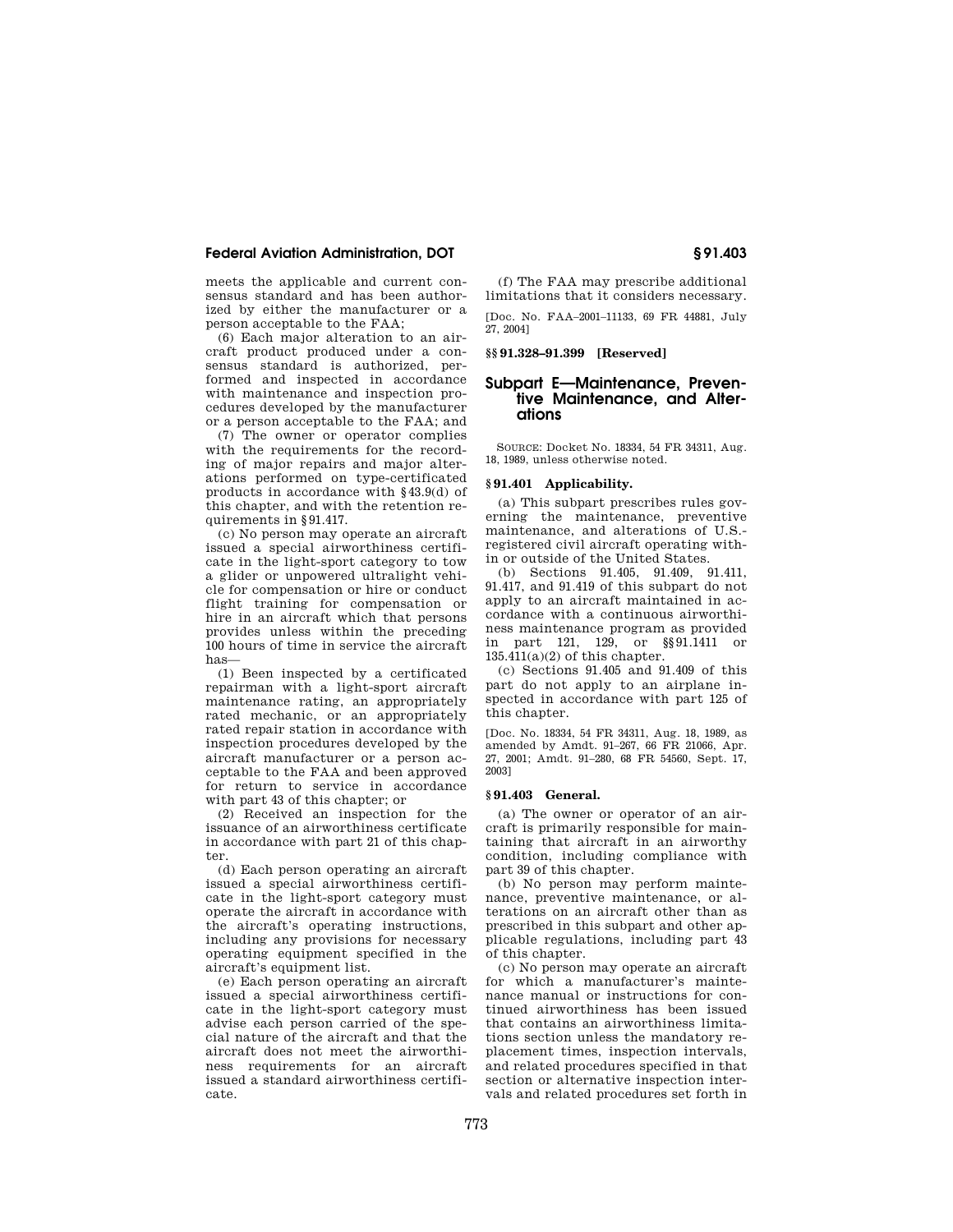an operations specification approved by the Administrator under part 121 or 135 of this chapter or in accordance with an inspection program approved under §91.409(e) have been complied with.

(d) A person must not alter an aircraft based on a supplemental type certificate unless the owner or operator of the aircraft is the holder of the supplemental type certificate, or has written permission from the holder.

[Doc. No. 18334, 54 FR 34311, Aug. 18, 1989, as amended by Amdt. 91–267, 66 FR 21066, Apr. 27, 2001; Amdt. 91–293, 71 FR 56005, Sept. 26, 2006]

# **§ 91.405 Maintenance required.**

Each owner or operator of an aircraft—

(a) Shall have that aircraft inspected as prescribed in subpart E of this part and shall between required inspections, except as provided in paragraph (c) of this section, have discrepancies repaired as prescribed in part 43 of this chapter;

(b) Shall ensure that maintenance personnel make appropriate entries in the aircraft maintenance records indicating the aircraft has been approved for return to service;

(c) Shall have any inoperative instrument or item of equipment, permitted to be inoperative by  $\S 91.213(d)(2)$  of this part, repaired, replaced, removed, or inspected at the next required inspection; and

(d) When listed discrepancies include inoperative instruments or equipment, shall ensure that a placard has been installed as required by §43.11 of this chapter.

## **§ 91.407 Operation after maintenance, preventive maintenance, rebuilding, or alteration.**

(a) No person may operate any aircraft that has undergone maintenance, preventive maintenance, rebuilding, or alteration unless—

(1) It has been approved for return to service by a person authorized under §43.7 of this chapter; and

(2) The maintenance record entry required by §43.9 or §43.11, as applicable, of this chapter has been made.

(b) No person may carry any person (other than crewmembers) in an air-

# **§ 91.405 14 CFR Ch. I (1–1–21 Edition)**

craft that has been maintained, rebuilt, or altered in a manner that may have appreciably changed its flight characteristics or substantially affected its operation in flight until an appropriately rated pilot with at least a private pilot certificate flies the aircraft, makes an operational check of the maintenance performed or alteration made, and logs the flight in the aircraft records.

(c) The aircraft does not have to be flown as required by paragraph (b) of this section if, prior to flight, ground tests, inspection, or both show conclusively that the maintenance, preventive maintenance, rebuilding, or alteration has not appreciably changed the flight characteristics or substantially affected the flight operation of the aircraft.

(Approved by the Office of Management and Budget under control number 2120–0005)

#### **§ 91.409 Inspections.**

(a) Except as provided in paragraph (c) of this section, no person may operate an aircraft unless, within the preceding 12 calendar months, it has had—

(1) An annual inspection in accordance with part 43 of this chapter and has been approved for return to service by a person authorized by §43.7 of this chapter; or

(2) An inspection for the issuance of an airworthiness certificate in accordance with part 21 of this chapter.

No inspection performed under paragraph (b) of this section may be substituted for any inspection required by this paragraph unless it is performed by a person authorized to perform annual inspections and is entered as an ''annual'' inspection in the required maintenance records.

(b) Except as provided in paragraph (c) of this section, no person may operate an aircraft carrying any person (other than a crewmember) for hire, and no person may give flight instruction for hire in an aircraft which that person provides, unless within the preceding 100 hours of time in service the aircraft has received an annual or 100 hour inspection and been approved for return to service in accordance with part 43 of this chapter or has received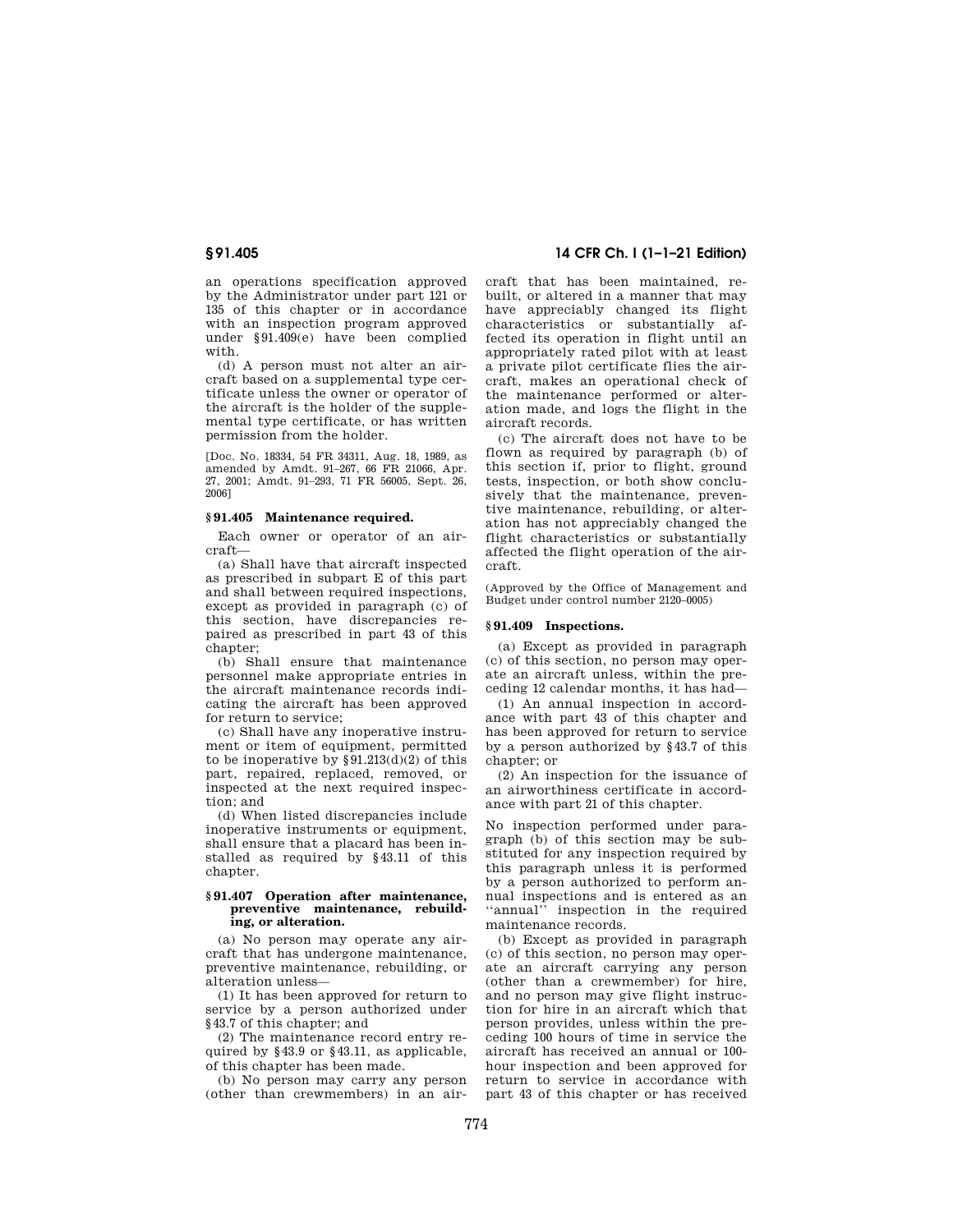an inspection for the issuance of an airworthiness certificate in accordance with part 21 of this chapter. The 100 hour limitation may be exceeded by not more than 10 hours while en route to reach a place where the inspection can be done. The excess time used to reach a place where the inspection can be done must be included in computing the next 100 hours of time in service.

(c) Paragraphs (a) and (b) of this section do not apply to—

(1) An aircraft that carries a special flight permit, a current experimental certificate, or a light-sport or provisional airworthiness certificate;

(2) An aircraft inspected in accordance with an approved aircraft inspection program under part 125 or 135 of this chapter and so identified by the registration number in the operations specifications of the certificate holder having the approved inspection program;

(3) An aircraft subject to the requirements of paragraph (d) or (e) of this section; or

(4) Turbine-powered rotorcraft when the operator elects to inspect that rotorcraft in accordance with paragraph (e) of this section.

(d) *Progressive inspection.* Each registered owner or operator of an aircraft desiring to use a progressive inspection program must submit a written request to the responsible Flight Standards office, and shall provide—

(1) A certificated mechanic holding an inspection authorization, a certificated airframe repair station, or the manufacturer of the aircraft to supervise or conduct the progressive inspection;

(2) A current inspection procedures manual available and readily understandable to pilot and maintenance personnel containing, in detail—

(i) An explanation of the progressive inspection, including the continuity of inspection responsibility, the making of reports, and the keeping of records and technical reference material;

(ii) An inspection schedule, specifying the intervals in hours or days when routine and detailed inspections will be performed and including instructions for exceeding an inspection interval by not more than 10 hours while en route and for changing an inspection interval because of service experience;

(iii) Sample routine and detailed inspection forms and instructions for their use; and

(iv) Sample reports and records and instructions for their use;

(3) Enough housing and equipment for necessary disassembly and proper inspection of the aircraft; and

(4) Appropriate current technical information for the aircraft.

The frequency and detail of the progressive inspection shall provide for the complete inspection of the aircraft within each 12 calendar months and be consistent with the manufacturer's recommendations, field service experience, and the kind of operation in which the aircraft is engaged. The progressive inspection schedule must ensure that the aircraft, at all times, will be airworthy and will conform to all applicable FAA aircraft specifications, type certificate data sheets, airworthiness directives, and other approved data. If the progressive inspection is discontinued, the owner or operator shall immediately notify the responsible Flight Standards office, in writing, of the discontinuance. After the discontinuance, the first annual inspection under  $§91.409(a)(1)$  is due within 12 calendar months after the last complete inspection of the aircraft under the progressive inspection. The 100 hour inspection under §91.409(b) is due within 100 hours after that complete inspection. A complete inspection of the aircraft, for the purpose of determining when the annual and 100-hour inspections are due, requires a detailed inspection of the aircraft and all its components in accordance with the progressive inspection. A routine inspection of the aircraft and a detailed inspection of several components is not considered to be a complete inspection.

(e) *Large airplanes (to which part 125 is not applicable), turbojet multiengine airplanes, turbopropeller-powered multiengine airplanes, and turbine-powered rotorcraft.* No person may operate a large airplane, turbojet multiengine airplane, turbopropeller-powered multiengine airplane, or turbine-powered rotorcraft unless the replacement times for life-limited parts specified in the aircraft specifications, type data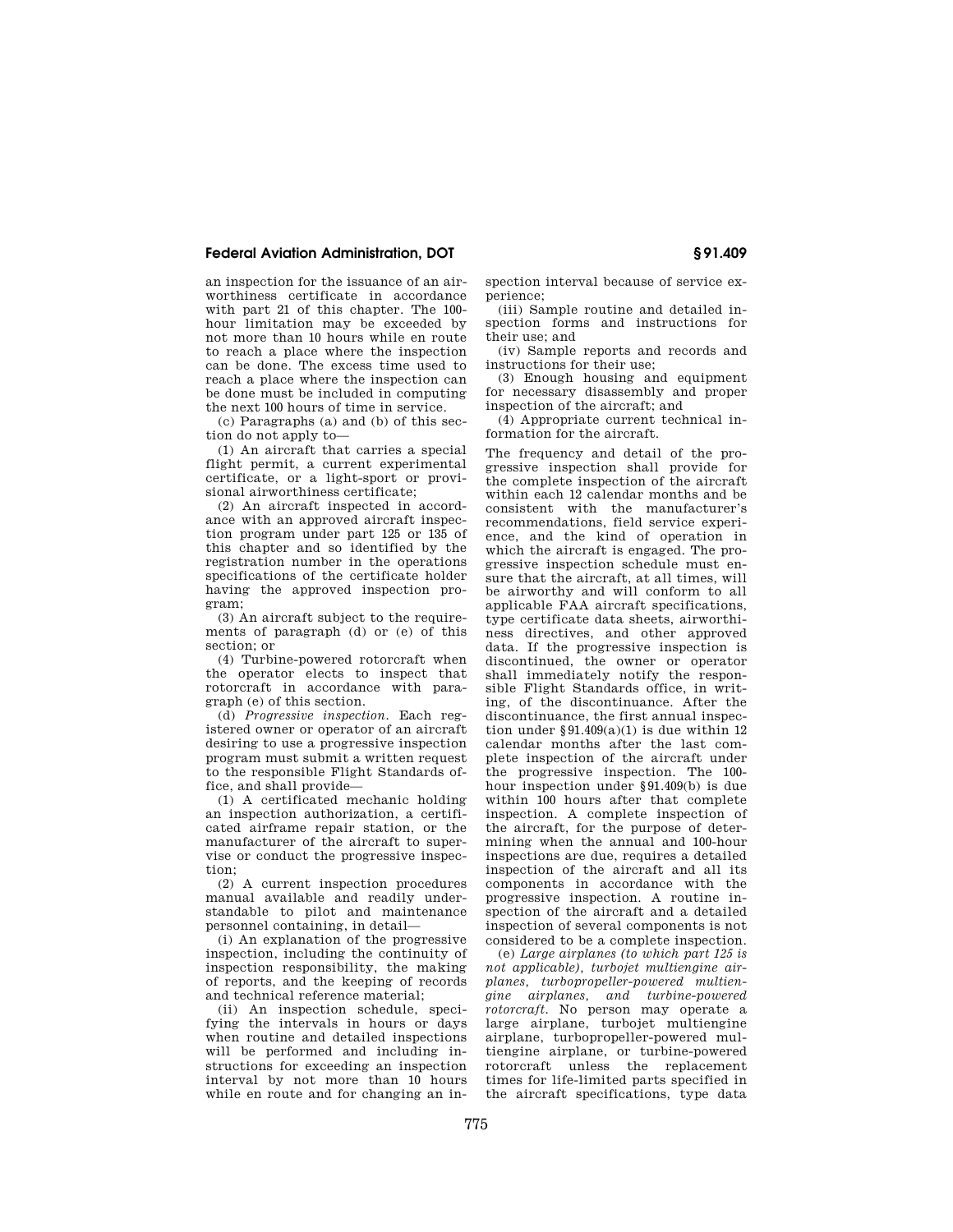sheets, or other documents approved by the Administrator are complied with and the airplane or turbine-powered rotorcraft, including the airframe, engines, propellers, rotors, appliances, survival equipment, and emergency equipment, is inspected in accordance with an inspection program selected under the provisions of paragraph (f) of this section, except that, the owner or operator of a turbine-powered rotorcraft may elect to use the inspection provisions of  $§91.409(a)$ , (b), (c), or (d) in lieu of an inspection option of §91.409(f).

(f) *Selection of inspection program under paragraph (e) of this section.* The registered owner or operator of each airplane or turbine-powered rotorcraft described in paragraph (e) of this section must select, identify in the aircraft maintenance records, and use one of the following programs for the inspection of the aircraft:

(1) A continuous airworthiness inspection program that is part of a continuous airworthiness maintenance program currently in use by a person holding an air carrier operating certificate or an operating certificate issued under part 121 or 135 of this chapter and operating that make and model aircraft under part 121 of this chapter or operating that make and model under part 135 of this chapter and maintaining it under  $$135.411(a)(2)$  of this chapter.

(2) An approved aircraft inspection program approved under §135.419 of this chapter and currently in use by a person holding an operating certificate issued under part 135 of this chapter.

(3) A current inspection program recommended by the manufacturer.

(4) Any other inspection program established by the registered owner or operator of that airplane or turbinepowered rotorcraft and approved by the Administrator under paragraph (g) of this section. However, the Administrator may require revision of this inspection program in accordance with the provisions of §91.415.

Each operator shall include in the selected program the name and address of the person responsible for scheduling the inspections required by the program and make a copy of that program available to the person performing in-

**§ 91.410 14 CFR Ch. I (1–1–21 Edition)** 

spections on the aircraft and, upon request, to the Administrator.

(g) *Inspection program approved under paragraph (e) of this section.* Each operator of an airplane or turbine-powered rotorcraft desiring to establish or change an approved inspection program under paragraph (f)(4) of this section must submit the program for approval to the responsible Flight Standards office. The program must be in writing and include at least the following information:

(1) Instructions and procedures for the conduct of inspections for the particular make and model airplane or turbine-powered rotorcraft, including necessary tests and checks. The instructions and procedures must set forth in detail the parts and areas of the airframe, engines, propellers, rotors, and appliances, including survival and emergency equipment required to be inspected.

(2) A schedule for performing the inspections that must be performed under the program expressed in terms of the time in service, calendar time, number of system operations, or any combination of these.

(h) *Changes from one inspection program to another.* When an operator changes from one inspection program under paragraph (f) of this section to another, the time in service, calendar times, or cycles of operation accumulated under the previous program must be applied in determining inspection due times under the new program.

(Approved by the Office of Management and Budget under control number 2120–0005)

[Doc. No. 18334, 54 FR 34311, Aug. 18, 1989; Amdt. 91–211, 54 FR 41211, Oct. 5, 1989; Amdt. 91–267, 66 FR 21066, Apr. 27, 2001; Amdt. 91–282, 69 FR 44882, July 27, 2004; Docket FAA–2018– 0119, Amdt. 91–350, 83 FR 9171, Mar. 5, 2018]

## **§ 91.410 [Reserved]**

#### **§ 91.411 Altimeter system and altitude reporting equipment tests and inspections.**

(a) No person may operate an airplane, or helicopter, in controlled airspace under IFR unless—

(1) Within the preceding 24 calendar months, each static pressure system, each altimeter instrument, and each automatic pressure altitude reporting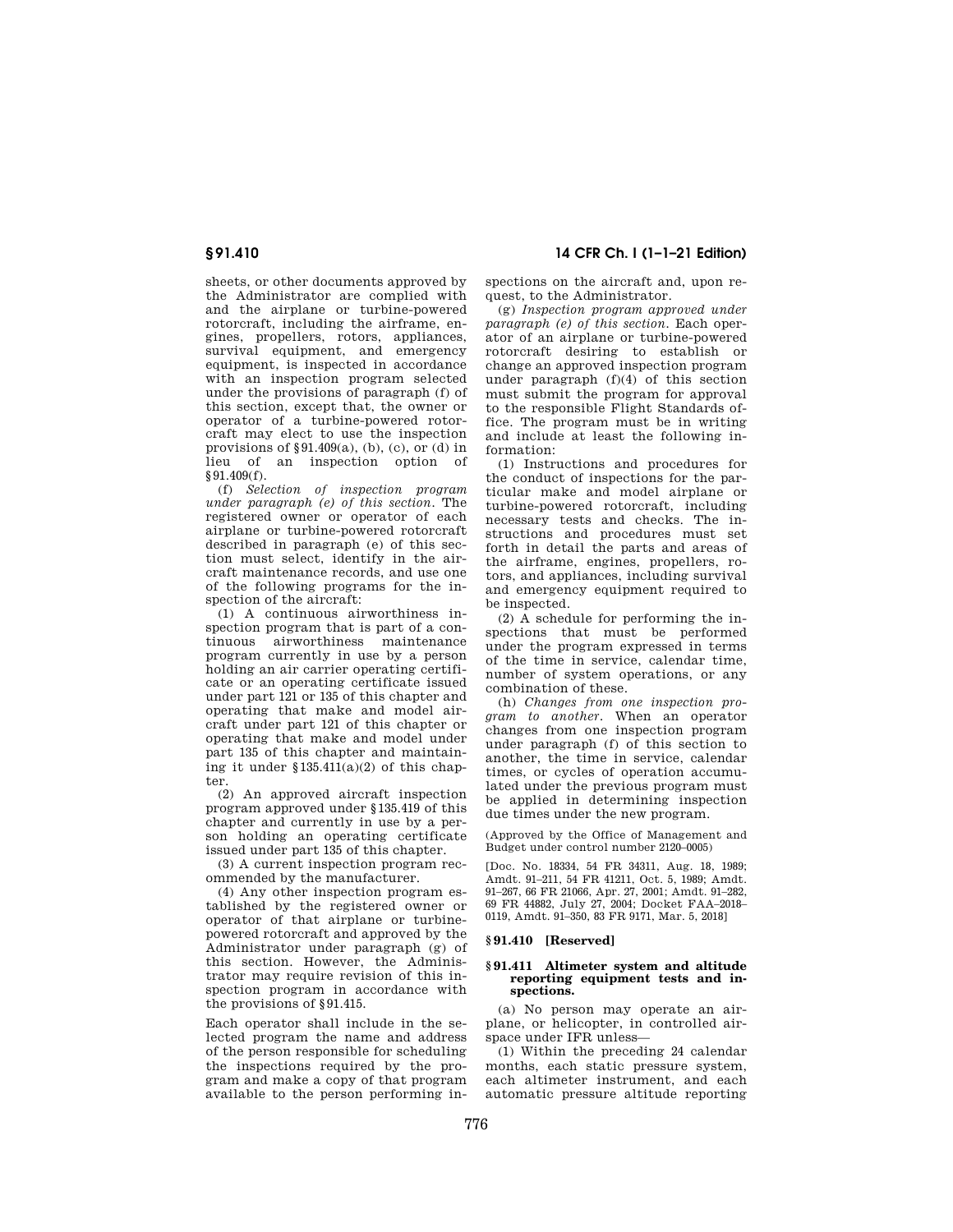system has been tested and inspected and found to comply with appendices E and F of part 43 of this chapter;

(2) Except for the use of system drain and alternate static pressure valves, following any opening and closing of the static pressure system, that system has been tested and inspected and found to comply with paragraph (a), appendix E, of part 43 of this chapter; and

(3) Following installation or maintenance on the automatic pressure altitude reporting system of the ATC transponder where data correspondence error could be introduced, the integrated system has been tested, inspected, and found to comply with paragraph (c), appendix E, of part 43 of this chapter.

(b) The tests required by paragraph (a) of this section must be conducted  $bv$ 

(1) The manufacturer of the airplane, or helicopter, on which the tests and inspections are to be performed;

(2) A certificated repair station properly equipped to perform those functions and holding—

(i) An instrument rating, Class I;

(ii) A limited instrument rating appropriate to the make and model of appliance to be tested;

(iii) A limited rating appropriate to the test to be performed;

(iv) An airframe rating appropriate to the airplane, or helicopter, to be tested; or

(3) A certificated mechanic with an airframe rating (static pressure system tests and inspections only).

(c) Altimeter and altitude reporting equipment approved under Technical Standard Orders are considered to be tested and inspected as of the date of their manufacture.

(d) No person may operate an airplane, or helicopter, in controlled airspace under IFR at an altitude above the maximum altitude at which all altimeters and the automatic altitude reporting system of that airplane, or helicopter, have been tested.

[Doc. No. 18334, 54 FR 34308, Aug. 18, 1989, as amended by Amdt. 91–269, 66 FR 41116, Aug. 6, 2001; 72 FR 7739, Feb. 20, 2007]

#### **§ 91.413 ATC transponder tests and inspections.**

(a) No persons may use an ATC transponder that is specified in 91.215(a), 121.345(c), or §135.143(c) of this chapter unless, within the preceding 24 calendar months, the ATC transponder has been tested and inspected and found to comply with appendix F of part 43 of this chapter; and

(b) Following any installation or maintenance on an ATC transponder where data correspondence error could be introduced, the integrated system has been tested, inspected, and found to comply with paragraph (c), appendix E, of part 43 of this chapter.

(c) The tests and inspections specified in this section must be conducted by—

(1) A certificated repair station properly equipped to perform those functions and holding—

(i) A radio rating, Class III;

(ii) A limited radio rating appropriate to the make and model transponder to be tested;

(iii) A limited rating appropriate to the test to be performed;

(2) A holder of a continuous airworthiness maintenance program as provided in part 121 or  $$135.411(a)(2)$  of this chapter; or

(3) The manufacturer of the aircraft on which the transponder to be tested is installed, if the transponder was installed by that manufacturer.

[Doc. No. 18334, 54 FR 34311, Aug. 18, 1989, as amended by Amdt. 91–267, 66 FR 21066, Apr. 27, 2001; Amdt. 91–269, 66 FR 41116, Aug. 6, 2001]

## **§ 91.415 Changes to aircraft inspection programs.**

(a) Whenever the Administrator finds that revisions to an approved aircraft inspection program under §91.409(f)(4) or §91.1109 are necessary for the continued adequacy of the program, the owner or operator must, after notification by the Administrator, make any changes in the program found to be necessary by the Administrator.

(b) The owner or operator may petition the Administrator to reconsider the notice to make any changes in a program in accordance with paragraph (a) of this section.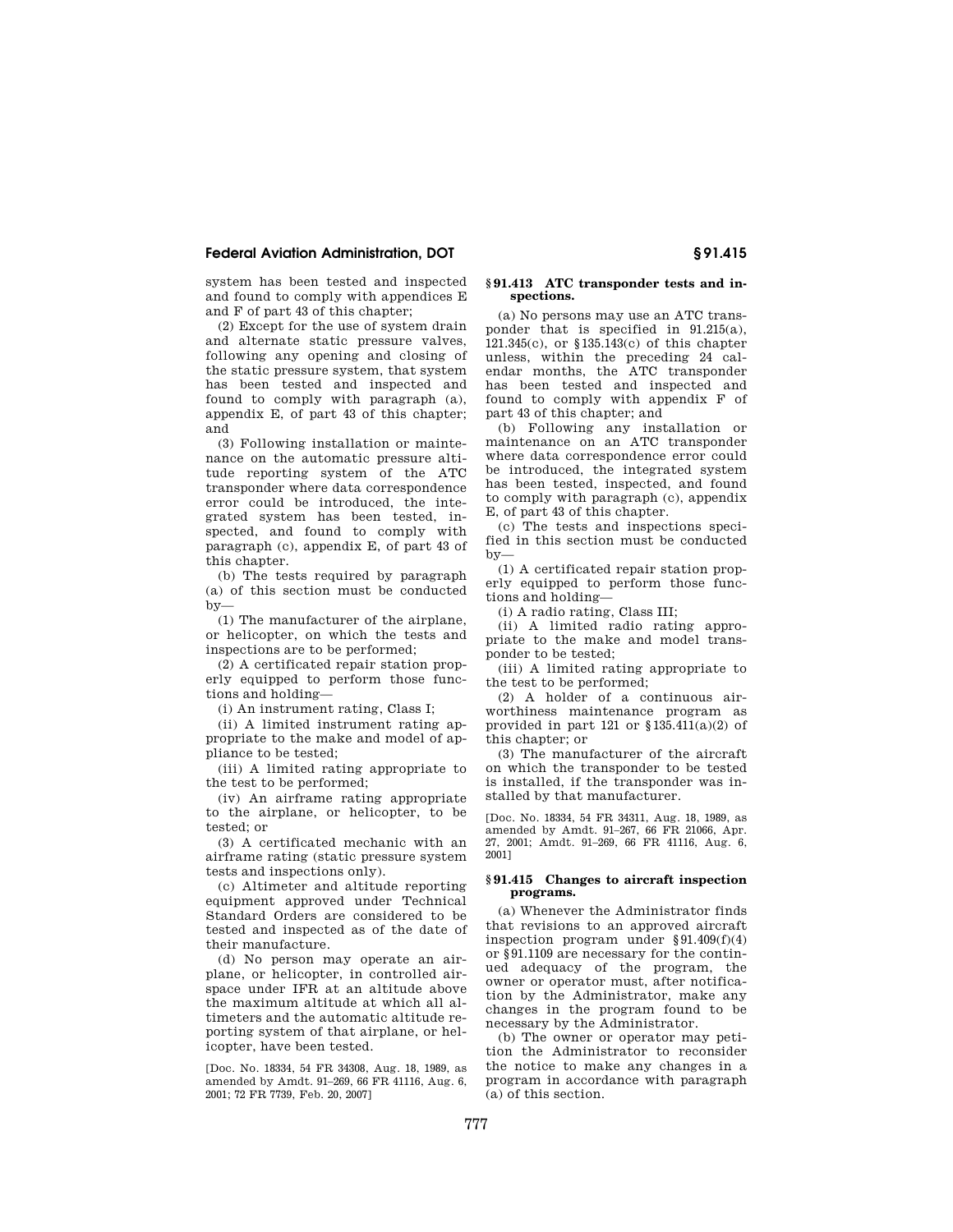(c) The petition must be filed with the Executive Director, Flight Standards Service within 30 days after the certificate holder or fractional ownership program manager receives the notice.

(d) Except in the case of an emergency requiring immediate action in the interest of safety, the filing of the petition stays the notice pending a decision by the Administrator.

[Doc. No. 18334, 54 FR 34311, Aug. 18, 1989, as amended by Amdt. 91–280, 68 FR 54560, Sept. 17, 2003; Docket FAA–2018–0119, Amdt. 91–350, 83 FR 9171, Mar. 5, 2018]

## **§ 91.417 Maintenance records.**

(a) Except for work performed in accordance with §§91.411 and 91.413, each registered owner or operator shall keep the following records for the periods specified in paragraph (b) of this section:

(1) Records of the maintenance, preventive maintenance, and alteration and records of the 100-hour, annual, progressive, and other required or approved inspections, as appropriate, for each aircraft (including the airframe) and each engine, propeller, rotor, and appliance of an aircraft. The records must include—

(i) A description (or reference to data acceptable to the Administrator) of the work performed; and

(ii) The date of completion of the work performed; and

(iii) The signature, and certificate number of the person approving the aircraft for return to service.

(2) Records containing the following information:

(i) The total time in service of the airframe, each engine, each propeller, and each rotor.

(ii) The current status of life-limited parts of each airframe, engine, propeller, rotor, and appliance.

(iii) The time since last overhaul of all items installed on the aircraft which are required to be overhauled on a specified time basis.

(iv) The current inspection status of the aircraft, including the time since the last inspection required by the inspection program under which the aircraft and its appliances are maintained.

# **§ 91.417 14 CFR Ch. I (1–1–21 Edition)**

(v) The current status of applicable airworthiness directives (AD) and safety directives including, for each, the method of compliance, the AD or safety directive number and revision date. If the AD or safety directive involves recurring action, the time and date when the next action is required.

(vi) Copies of the forms prescribed by §43.9(d) of this chapter for each major alteration to the airframe and currently installed engines, rotors, propellers, and appliances.

(b) The owner or operator shall retain the following records for the periods prescribed:

(1) The records specified in paragraph (a)(1) of this section shall be retained until the work is repeated or superseded by other work or for 1 year after the work is performed.

(2) The records specified in paragraph (a)(2) of this section shall be retained and transferred with the aircraft at the time the aircraft is sold.

(3) A list of defects furnished to a registered owner or operator under §43.11 of this chapter shall be retained until the defects are repaired and the aircraft is approved for return to service.

(c) The owner or operator shall make all maintenance records required to be kept by this section available for inspection by the Administrator or any authorized representative of the National Transportation Safety Board (NTSB). In addition, the owner or operator shall present Form 337 described in paragraph (d) of this section for inspection upon request of any law enforcement officer.

(d) When a fuel tank is installed within the passenger compartment or a baggage compartment pursuant to part 43 of this chapter, a copy of FAA Form 337 shall be kept on board the modified aircraft by the owner or operator.

(Approved by the Office of Management and Budget under control number 2120–0005)

[Doc. No. 18334, 54 FR 34311, Aug. 18, 1989, as amended by Amdt. 91–311, 75 FR 5223, Feb. 1, 2010; Amdt. 91–323, 76 FR 39260, July 6, 2011]

#### **§ 91.419 Transfer of maintenance records.**

Any owner or operator who sells a U.S.-registered aircraft shall transfer to the purchaser, at the time of sale,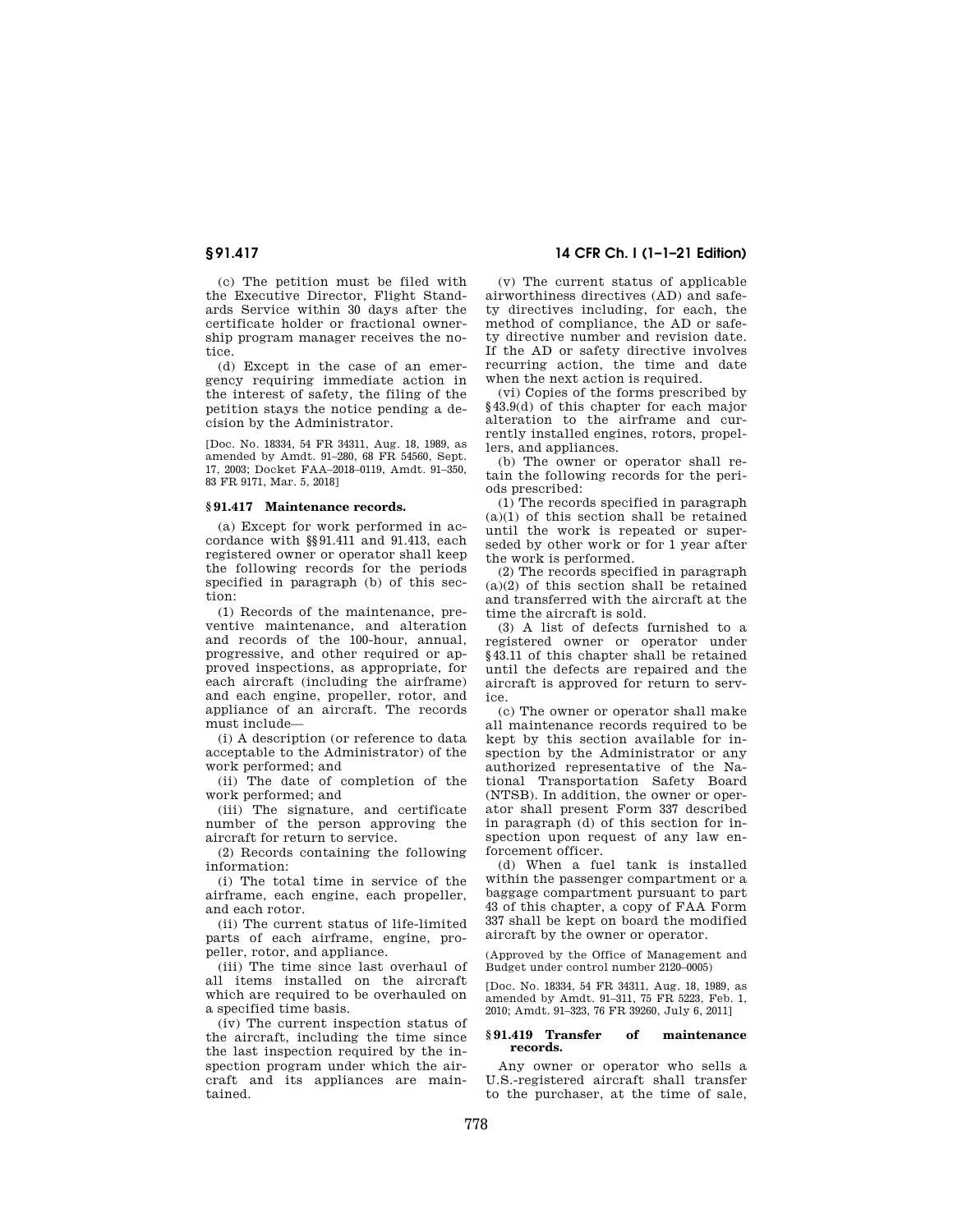the following records of that aircraft, in plain language form or in coded form at the election of the purchaser, if the coded form provides for the preservation and retrieval of information in a manner acceptable to the Administrator:

(a) The records specified in §91.417(a)(2).

(b) The records specified in §91.417(a)(1) which are not included in the records covered by paragraph (a) of this section, except that the purchaser may permit the seller to keep physical custody of such records. However, custody of records by the seller does not relieve the purchaser of the responsibility under §91.417(c) to make the records available for inspection by the Administrator or any authorized representative of the National Transportation Safety Board (NTSB).

#### **§ 91.421 Rebuilt engine maintenance records.**

(a) The owner or operator may use a new maintenance record, without previous operating history, for an aircraft engine rebuilt by the manufacturer or by an agency approved by the manufacturer.

(b) Each manufacturer or agency that grants zero time to an engine rebuilt by it shall enter in the new record—

(1) A signed statement of the date the engine was rebuilt;

(2) Each change made as required by airworthiness directives; and

(3) Each change made in compliance with manufacturer's service bulletins, if the entry is specifically requested in that bulletin.

(c) For the purposes of this section, a rebuilt engine is a used engine that has been completely disassembled, inspected, repaired as necessary, reassembled, tested, and approved in the same manner and to the same tolerances and limits as a new engine with either new or used parts. However, all parts used in it must conform to the production drawing tolerances and limits for new parts or be of approved oversized or undersized dimensions for a new engine.

**§§ 91.423–91.499 [Reserved]** 

# **Subpart F—Large and Turbine-Multiengine Airplanes and Fractional Ownership Program Aircraft**

SOURCE: Docket No. 18334, 54 FR 34314, Aug. 18, 1989, unless otherwise noted.

#### **§ 91.501 Applicability.**

(a) This subpart prescribes operating rules, in addition to those prescribed in other subparts of this part, governing the operation of large airplanes of U.S. registry, turbojet-powered multiengine civil airplanes of U.S. registry, and fractional ownership program aircraft of U.S. registry that are operating under subpart K of this part in operations not involving common carriage. The operating rules in this subpart do not apply to those aircraft when they are required to be operated under parts 121, 125, 129, 135, and 137 of this chapter. (Section 91.409 prescribes an inspection program for large and for turbine-powered (turbojet and turboprop) multiengine airplanes and turbine-powered rotorcraft of U.S. registry when they are operated under this part or part 129 or 137.)

(b) Operations that may be conducted under the rules in this subpart instead of those in parts 121, 129, 135, and 137 of this chapter when common carriage is not involved, include—

(1) Ferry or training flights;

(2) Aerial work operations such as aerial photography or survey, or pipeline patrol, but not including fire fighting operations;

(3) Flights for the demonstration of an airplane to prospective customers when no charge is made except for those specified in paragraph (d) of this section;

(4) Flights conducted by the operator of an airplane for his personal transportation, or the transportation of his guests when no charge, assessment, or fee is made for the transportation;

(5) Carriage of officials, employees, guests, and property of a company on an airplane operated by that company, or the parent or a subsidiary of the company or a subsidiary of the parent, when the carriage is within the scope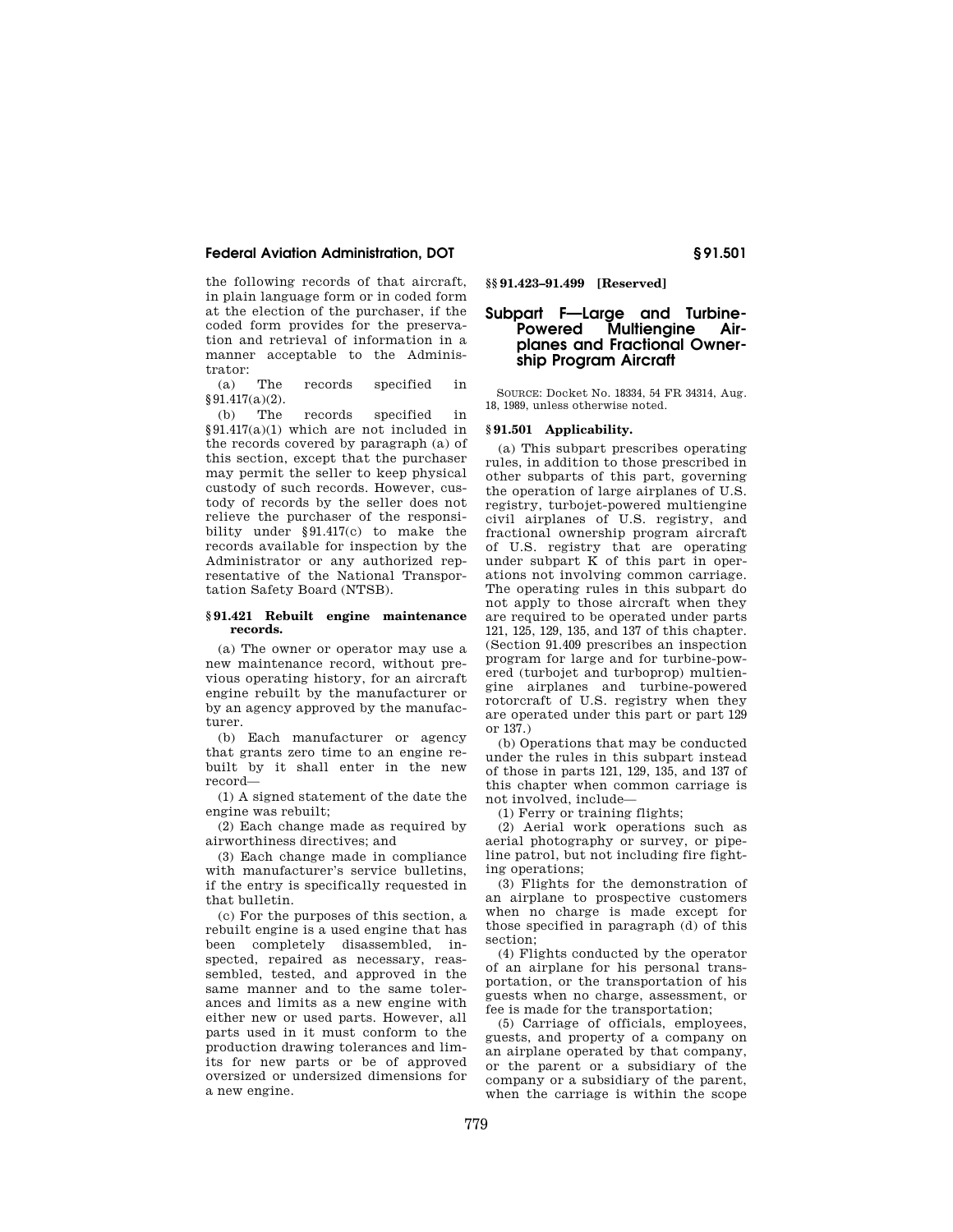of, and incidental to, the business of the company (other than transportation by air) and no charge, assessment or fee is made for the carriage in excess of the cost of owning, operating, and maintaining the airplane, except that no charge of any kind may be made for the carriage of a guest of a company, when the carriage is not within the scope of, and incidental to, the business of that company;

(6) The carriage of company officials, employees, and guests of the company on an airplane operated under a time sharing, interchange, or joint ownership agreement as defined in paragraph (c) of this section;

(7) The carriage of property (other than mail) on an airplane operated by a person in the furtherance of a business or employment (other than transportation by air) when the carriage is within the scope of, and incidental to, that business or employment and no charge, assessment, or fee is made for the carriage other than those specified in paragraph (d) of this section;

(8) The carriage on an airplane of an athletic team, sports group, choral group, or similar group having a common purpose or objective when there is no charge, assessment, or fee of any kind made by any person for that carriage; and

(9) The carriage of persons on an airplane operated by a person in the furtherance of a business other than transportation by air for the purpose of selling them land, goods, or property, including franchises or distributorships, when the carriage is within the scope of, and incidental to, that business and no charge, assessment, or fee is made for that carriage.

(10) Any operation identified in paragraphs  $(b)(1)$  through  $(b)(9)$  of this section when conducted—

(i) By a fractional ownership program manager, or

(ii) By a fractional owner in a fractional ownership program aircraft operated under subpart K of this part, except that a flight under a joint ownership arrangement under paragraph (b)(6) of this section may not be conducted. For a flight under an interchange agreement under paragraph (b)(6) of this section, the exchange of equal time for the operation must be

# **§ 91.501 14 CFR Ch. I (1–1–21 Edition)**

properly accounted for as part of the total hours associated with the fractional owner's share of ownership.

(c) As used in this section—

(1) A *time sharing agreement* means an arrangement whereby a person leases his airplane with flight crew to another person, and no charge is made for the flights conducted under that arrangement other than those specified in paragraph (d) of this section;

(2) An *interchange agreement* means an arrangement whereby a person leases his airplane to another person in exchange for equal time, when needed, on the other person's airplane, and no charge, assessment, or fee is made, except that a charge may be made not to exceed the difference between the cost of owning, operating, and maintaining the two airplanes;

(3) A *joint ownership agreement* means an arrangement whereby one of the registered joint owners of an airplane employs and furnishes the flight crew for that airplane and each of the registered joint owners pays a share of the charge specified in the agreement.

(d) The following may be charged, as expenses of a specific flight, for transportation as authorized by paragraphs (b)  $(3)$  and  $(7)$  and  $(c)(1)$  of this section:

(1) Fuel, oil, lubricants, and other additives.

(2) Travel expenses of the crew, including food, lodging, and ground transportation.

(3) Hangar and tie-down costs away from the aircraft's base of operation.

(4) Insurance obtained for the specific flight.

(5) Landing fees, airport taxes, and similar assessments.

(6) Customs, foreign permit, and similar fees directly related to the flight.

(7) In flight food and beverages.

(8) Passenger ground transportation.

(9) Flight planning and weather contract services.

(10) An additional charge equal to 100 percent of the expenses listed in paragraph (d)(1) of this section.

[Doc. No. 18334, 54 FR 34314, Aug. 18, 1989, as amended by Amdt. 91–280, 68 FR 54560, Sept. 17, 2003]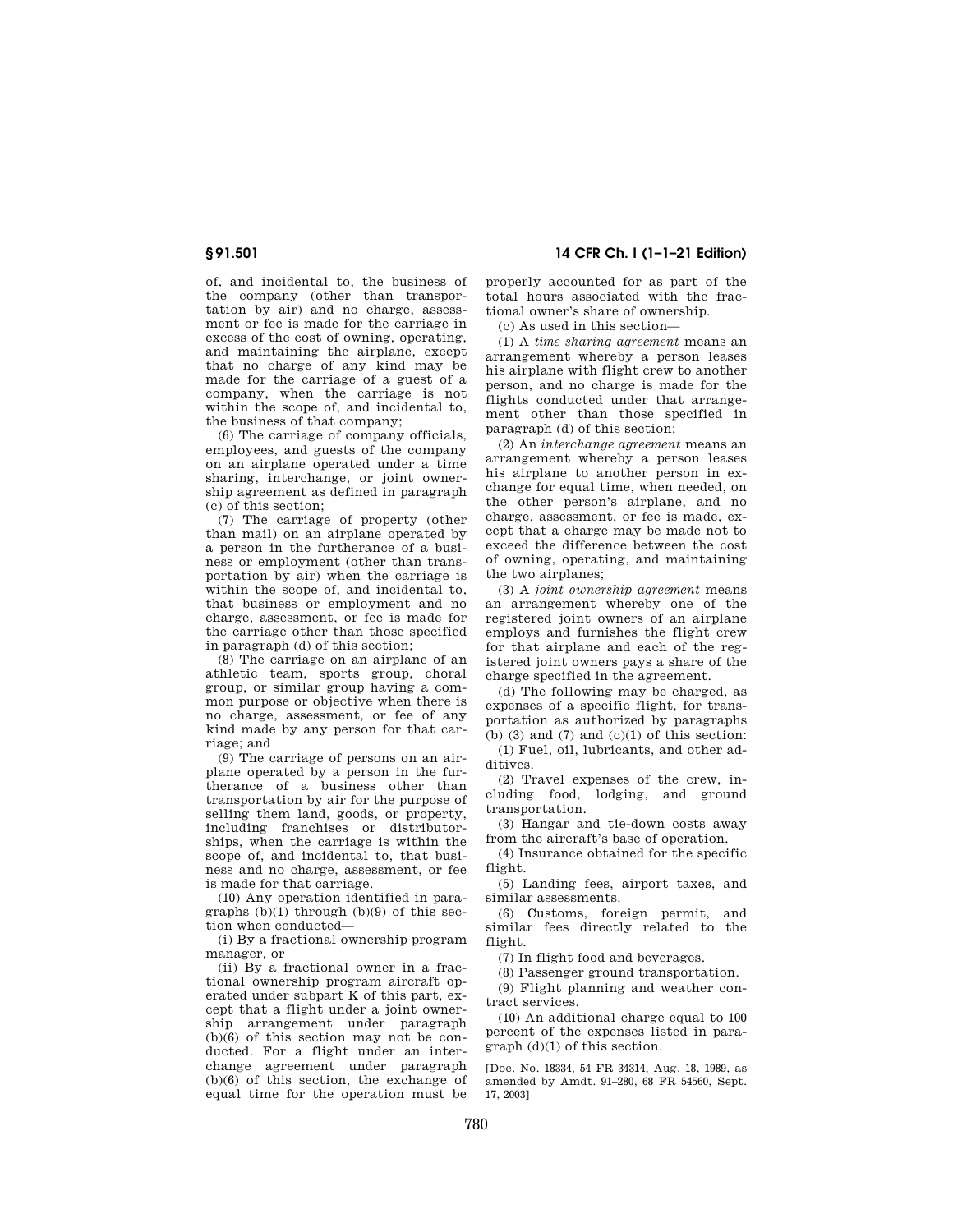## **§ 91.503 Flying equipment and operating information.**

(a) The pilot in command of an airplane shall ensure that the following flying equipment and aeronautical charts and data, in current and appropriate form, are accessible for each flight at the pilot station of the airplane:

(1) A flashlight having at least two size ''D'' cells, or the equivalent, that is in good working order.

(2) A cockpit checklist containing the procedures required by paragraph (b) of this section.

(3) Pertinent aeronautical charts.

(4) For IFR, VFR over-the-top, or night operations, each pertinent navigational en route, terminal area, and approach and letdown chart.

(5) In the case of multiengine airplanes, one-engine inoperative climb performance data.

(b) Each cockpit checklist must contain the following procedures and shall be used by the flight crewmembers when operating the airplane:

(1) Before starting engines.

(2) Before takeoff.

(3) Cruise.

(4) Before landing.

(5) After landing.

(6) Stopping engines.

(7) Emergencies.

(c) Each emergency cockpit checklist procedure required by paragraph (b)(7) of this section must contain the following procedures, as appropriate:

(1) Emergency operation of fuel, hydraulic, electrical, and mechanical systems.

(2) Emergency operation of instruments and controls.

(3) Engine inoperative procedures.

(4) Any other procedures necessary for safety.

(d) The equipment, charts, and data prescribed in this section shall be used by the pilot in command and other members of the flight crew, when pertinent.

## **§ 91.505 Familiarity with operating limitations and emergency equipment.**

(a) Each pilot in command of an airplane shall, before beginning a flight, become familiar with the Airplane Flight Manual for that airplane, if one is required, and with any placards, listings, instrument markings, or any combination thereof, containing each operating limitation prescribed for that airplane by the Administrator, including those specified in §91.9(b).

(b) Each required member of the crew shall, before beginning a flight, become familiar with the emergency equipment installed on the airplane to which that crewmember is assigned and with the procedures to be followed for the use of that equipment in an emergency situation.

#### **§ 91.507 Equipment requirements: Over-the-top or night VFR operations.**

No person may operate an airplane over-the-top or at night under VFR unless that airplane is equipped with the instruments and equipment required for IFR operations under §91.205(d) and one electric landing light for night operations. Each required instrument and item of equipment must be in operable condition.

#### **§ 91.509 Survival equipment for overwater operations.**

(a) No person may take off an airplane for a flight over water more than 50 nautical miles from the nearest shore unless that airplane is equipped with a life preserver or an approved flotation means for each occupant of the airplane.

(b) Except as provided in paragraph (c) of this section, no person may take off an airplane for flight over water more than 30 minutes flying time or 100 nautical miles from the nearest shore, whichever is less, unless it has on board the following survival equipment:

(1) A life preserver, equipped with an approved survivor locator light, for each occupant of the airplane.

(2) Enough liferafts (each equipped with an approved survival locator light) of a rated capacity and buoyancy to accommodate the occupants of the airplane.

(3) At least one pyrotechnic signaling device for each liferaft.

(4) One self-buoyant, water-resistant, portable emergency radio signaling device that is capable of transmission on the appropriate emergency frequency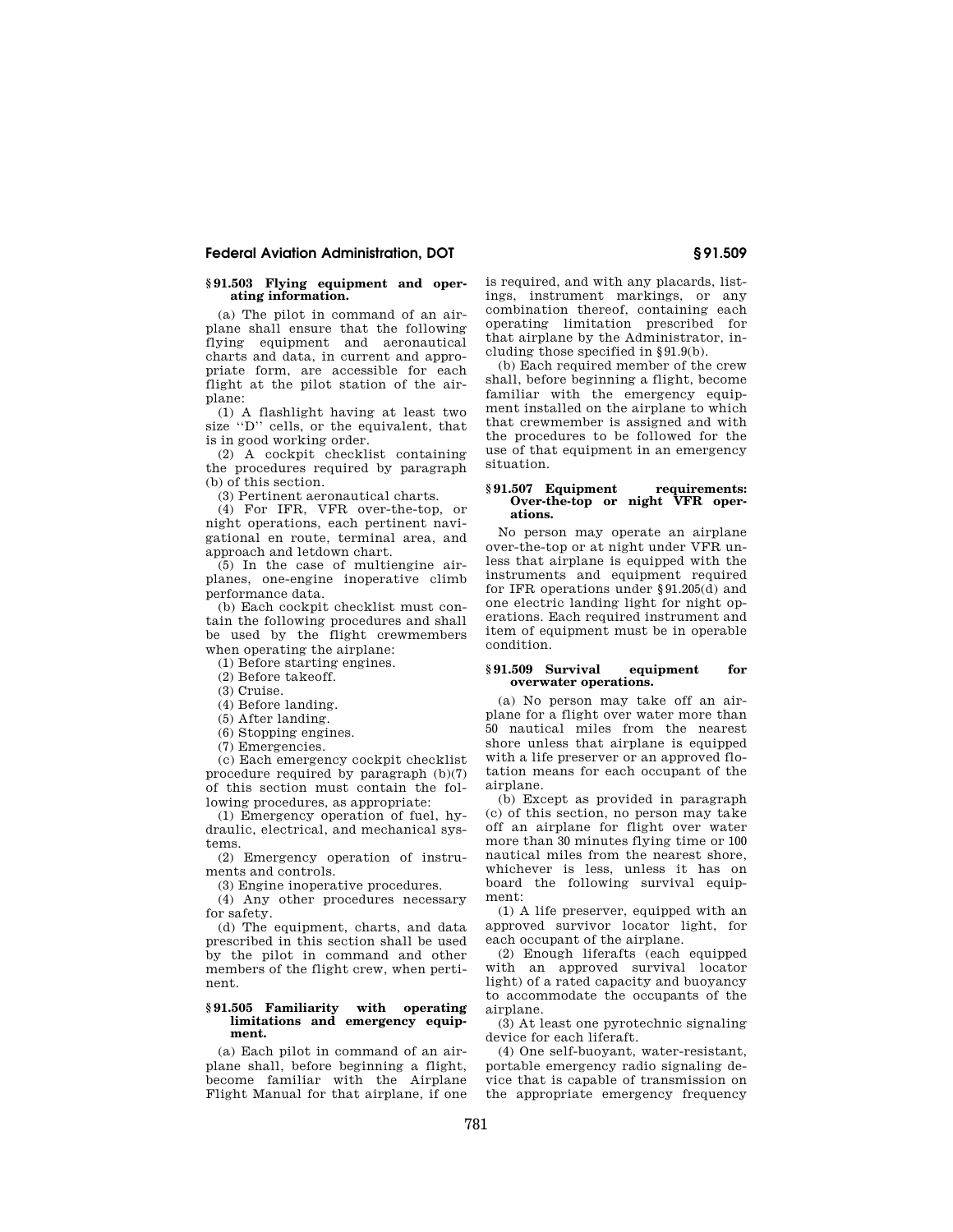or frequencies and not dependent upon the airplane power supply.

(5) A lifeline stored in accordance with §25.1411(g) of this chapter.

(c) A fractional ownership program manager under subpart K of this part may apply for a deviation from paragraphs (b)(2) through (5) of this section for a particular over water operation or the Administrator may amend the management specifications to require the carriage of all or any specific items of the equipment listed in paragraphs (b)(2) through (5) of this section.

(d) The required life rafts, life preservers, and signaling devices must be installed in conspicuously marked locations and easily accessible in the event of a ditching without appreciable time for preparatory procedures.

(e) A survival kit, appropriately equipped for the route to be flown, must be attached to each required life raft.

(f) As used in this section, the term shore means that area of the land adjacent to the water that is above the high water mark and excludes land areas that are intermittently under water.

[Doc. No. 18334, 54 FR 34314, Aug. 18, 1989, as amended by Amdt. 91–280, 68 FR 54561, Sept. 17, 2003]

#### **§ 91.511 Communication and navigation equipment for overwater operations.**

(a) Except as provided in paragraphs (c), (d), and (f) of this section, no person may take off an airplane for a flight over water more than 30 minutes flying time or 100 nautical miles from the nearest shore unless it has at least the following operable equipment:

(1) Radio communication equipment appropriate to the facilities to be used and able to transmit to, and receive from, at least one communication facility from any place along the route:

(i) Two transmitters.

(ii) Two microphones.

(iii) Two headsets or one headset and one speaker.

(iv) Two independent receivers.

(2) Appropriate electronic navigational equipment consisting of at least two independent electronic navigation units capable of providing the pilot with the information necessary to

# **§ 91.511 14 CFR Ch. I (1–1–21 Edition)**

navigate the airplane within the airspace assigned by air traffic control. However, a receiver that can receive both communications and required navigational signals may be used in place of a separate communications receiver and a separate navigational signal receiver or unit.

(b) For the purposes of paragraphs  $(a)(1)(iv)$  and  $(a)(2)$  of this section, a receiver or electronic navigation unit is independent if the function of any part of it does not depend on the functioning of any part of another receiver or electronic navigation unit.

(c) Notwithstanding the provisions of paragraph (a) of this section, a person may operate an airplane on which no passengers are carried from a place where repairs or replacement cannot be made to a place where they can be made, if not more than one of each of the dual items of radio communication and navigational equipment specified in paragraphs  $(a)(1)$  (i) through (iv) and  $(a)(2)$  of this section malfunctions or becomes inoperative.

(d) Notwithstanding the provisions of paragraph (a) of this section, when both VHF and HF communications equipment are required for the route and the airplane has two VHF transmitters and two VHF receivers for communications, only one HF transmitter and one HF receiver is required for communications.

(e) As used in this section, the term *shore* means that area of the land adjacent to the water which is above the high-water mark and excludes land areas which are intermittently under water.

(f) Notwithstanding the requirements in paragraph (a)(2) of this section, a person may operate in the Gulf of Mexico, the Caribbean Sea, and the Atlantic Ocean west of a line which extends from 44°47′00″ N / 67°00′00″ W to 39°00′00″ N / 67°00′00″ W to 38°30′00″ N / 60°00′00″ W south along the 60°00′00″ W longitude line to the point where the line intersects with the northern coast of South America, when:

(1) A single long-range navigation system is installed, operational, and appropriate for the route; and

(2) Flight conditions and the aircraft's capabilities are such that no more than a 30-minute gap in two-way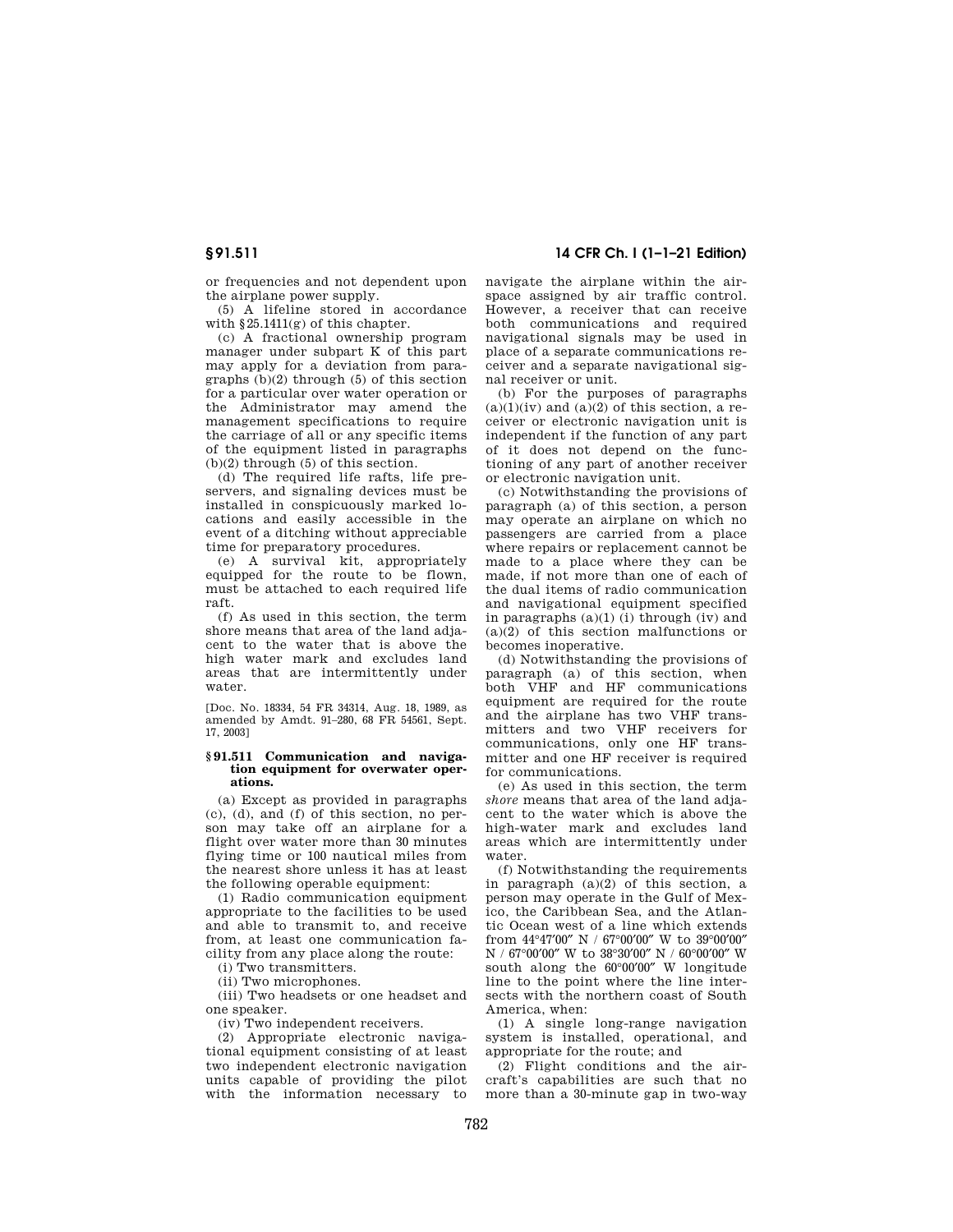radio very high frequency communications is expected to exist.

[Doc. No. 18334, 54 FR 34314, Aug. 18, 1989, as amended by Amdt. 91–249, 61 FR 7190, Feb. 26, 1996; Amdt. 91–296, 72 FR 31679, June 7, 2007]

#### **§ 91.513 Emergency equipment.**

(a) No person may operate an airplane unless it is equipped with the emergency equipment listed in this section.

(b) Each item of equipment—

(1) Must be inspected in accordance with §91.409 to ensure its continued serviceability and immediate readiness for its intended purposes;

(2) Must be readily accessible to the crew;

(3) Must clearly indicate its method of operation; and

(4) When carried in a compartment or container, must have that compartment or container marked as to contents and date of last inspection.

(c) Hand fire extinguishers must be provided for use in crew, passenger, and cargo compartments in accordance with the following:

(1) The type and quantity of extinguishing agent must be suitable for the kinds of fires likely to occur in the compartment where the extinguisher is intended to be used.

(2) At least one hand fire extinguisher must be provided and located on or near the flight deck in a place that is readily accessible to the flight crew.

(3) At least one hand fire extinguisher must be conveniently located in the passenger compartment of each airplane accommodating more than six but less than 31 passengers, and at least two hand fire extinguishers must be conveniently located in the passenger compartment of each airplane accommodating more than 30 passengers.

(4) Hand fire extinguishers must be installed and secured in such a manner that they will not interfere with the safe operation of the airplane or adversely affect the safety of the crew and passengers. They must be readily accessible and, unless the locations of the fire extinguishers are obvious, their stowage provisions must be properly identified.

(d) First aid kits for treatment of injuries likely to occur in flight or in minor accidents must be provided.

(e) Each airplane accommodating more than 19 passengers must be equipped with a crash axe.

(f) Each passenger-carrying airplane must have a portable battery-powered megaphone or megaphones readily accessible to the crewmembers assigned to direct emergency evacuation, installed as follows:

(1) One megaphone on each airplane with a seating capacity of more than 60 but less than 100 passengers, at the most rearward location in the passenger cabin where it would be readily accessible to a normal flight attendant seat. However, the Administrator may grant a deviation from the requirements of this subparagraph if the Administrator finds that a different location would be more useful for evacuation of persons during an emergency.

(2) On each airplane with a seating capacity of 100 or more passengers, one megaphone installed at the forward end and one installed at the most rearward location where it would be readily accessible to a normal flight attendant seat.

#### **§ 91.515 Flight altitude rules.**

(a) Notwithstanding §91.119, and except as provided in paragraph (b) of this section, no person may operate an airplane under VFR at less than—

(1) One thousand feet above the surface, or 1,000 feet from any mountain, hill, or other obstruction to flight, for day operations; and

(2) The altitudes prescribed in §91.177, for night operations.

(b) This section does not apply—

(1) During takeoff or landing;

(2) When a different altitude is authorized by a waiver to this section under subpart J of this part; or

(3) When a flight is conducted under the special VFR weather minimums of §91.157 with an appropriate clearance from ATC.

## **§ 91.517 Passenger information.**

(a) Except as provided in paragraph (b) of this section, no person may operate an airplane carrying passengers unless it is equipped with signs that are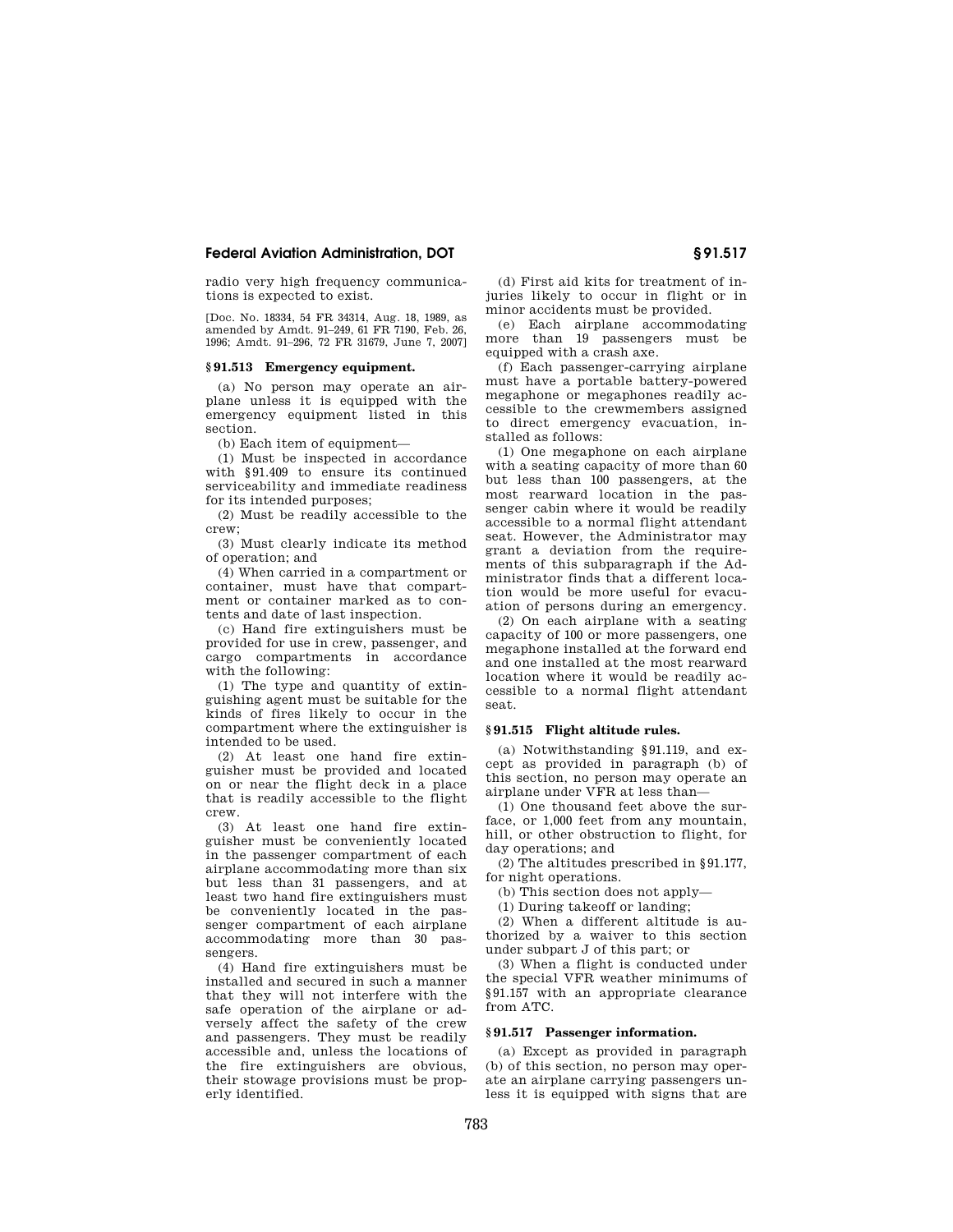# **§ 91.519 14 CFR Ch. I (1–1–21 Edition)**

visible to passengers and flight attendants to notify them when smoking is prohibited and when safety belts must be fastened. The signs must be so constructed that the crew can turn them on and off. They must be turned on during airplane movement on the surface, for each takeoff, for each landing, and when otherwise considered to be necessary by the pilot in command.

(b) The pilot in command of an airplane that is not required, in accordance with applicable aircraft and equipment requirements of this chapter, to be equipped as provided in paragraph (a) of this section shall ensure that the passengers are notified orally each time that it is necessary to fasten their safety belts and when smoking is prohibited.

(c) If passenger information signs are installed, no passenger or crewmember may smoke while any ''no smoking'' sign is lighted nor may any passenger or crewmember smoke in any lavatory.

(d) Each passenger required by  $§91.107(a)(3)$  to occupy a seat or berth shall fasten his or her safety belt about him or her and keep it fastened while any ''fasten seat belt'' sign is lighted.

(e) Each passenger shall comply with instructions given him or her by crewmembers regarding compliance with paragraphs (b), (c), and (d) of this section.

[Doc. No. 26142, 57 FR 42672, Sept. 15, 1992]

# **§ 91.519 Passenger briefing.**

(a) Before each takeoff the pilot in command of an airplane carrying passengers shall ensure that all passengers have been orally briefed on—

(1) *Smoking.* Each passenger shall be briefed on when, where, and under what conditions smoking is prohibited. This briefing shall include a statement, as appropriate, that the Federal Aviation Regulations require passenger compliance with lighted passenger information signs and no smoking placards, prohibit smoking in lavatories, and require compliance with crewmember instructions with regard to these items;

(2) *Use of safety belts and shoulder harnesses.* Each passenger shall be briefed on when, where, and under what conditions it is necessary to have his or her safety belt and, if installed, his or her shoulder harness fastened about him or her. This briefing shall include a statement, as appropriate, that Federal Aviation Regulations require passenger compliance with the lighted passenger sign and/or crewmember instructions with regard to these items;

(3) Location and means for opening the passenger entry door and emergency exits;

(4) Location of survival equipment;

(5) Ditching procedures and the use of flotation equipment required under §91.509 for a flight over water; and

(6) The normal and emergency use of oxygen equipment installed on the airplane.

(b) The oral briefing required by paragraph (a) of this section shall be given by the pilot in command or a member of the crew, but need not be given when the pilot in command determines that the passengers are familiar with the contents of the briefing. It may be supplemented by printed cards for the use of each passenger containing—

(1) A diagram of, and methods of operating, the emergency exits; and

(2) Other instructions necessary for use of emergency equipment.

(c) Each card used under paragraph (b) must be carried in convenient locations on the airplane for the use of each passenger and must contain information that is pertinent only to the type and model airplane on which it is used.

(d) For operations under subpart K of this part, the passenger briefing requirements of §91.1035 apply, instead of the requirements of paragraphs (a) through (c) of this section.

[Doc. No. 18334, 54 FR 34314, Aug. 18, 1989, as amended by Amdt. 91–231, 57 FR 42672, Sept. 15, 1992; Amdt. 91–280, 68 FR 54561, Sept. 17, 2003]

# **§ 91.521 Shoulder harness.**

(a) No person may operate a transport category airplane that was type certificated after January 1, 1958, unless it is equipped at each seat at a flight deck station with a combined safety belt and shoulder harness that meets the applicable requirements specified in §25.785 of this chapter, except that—

(1) Shoulder harnesses and combined safety belt and shoulder harnesses that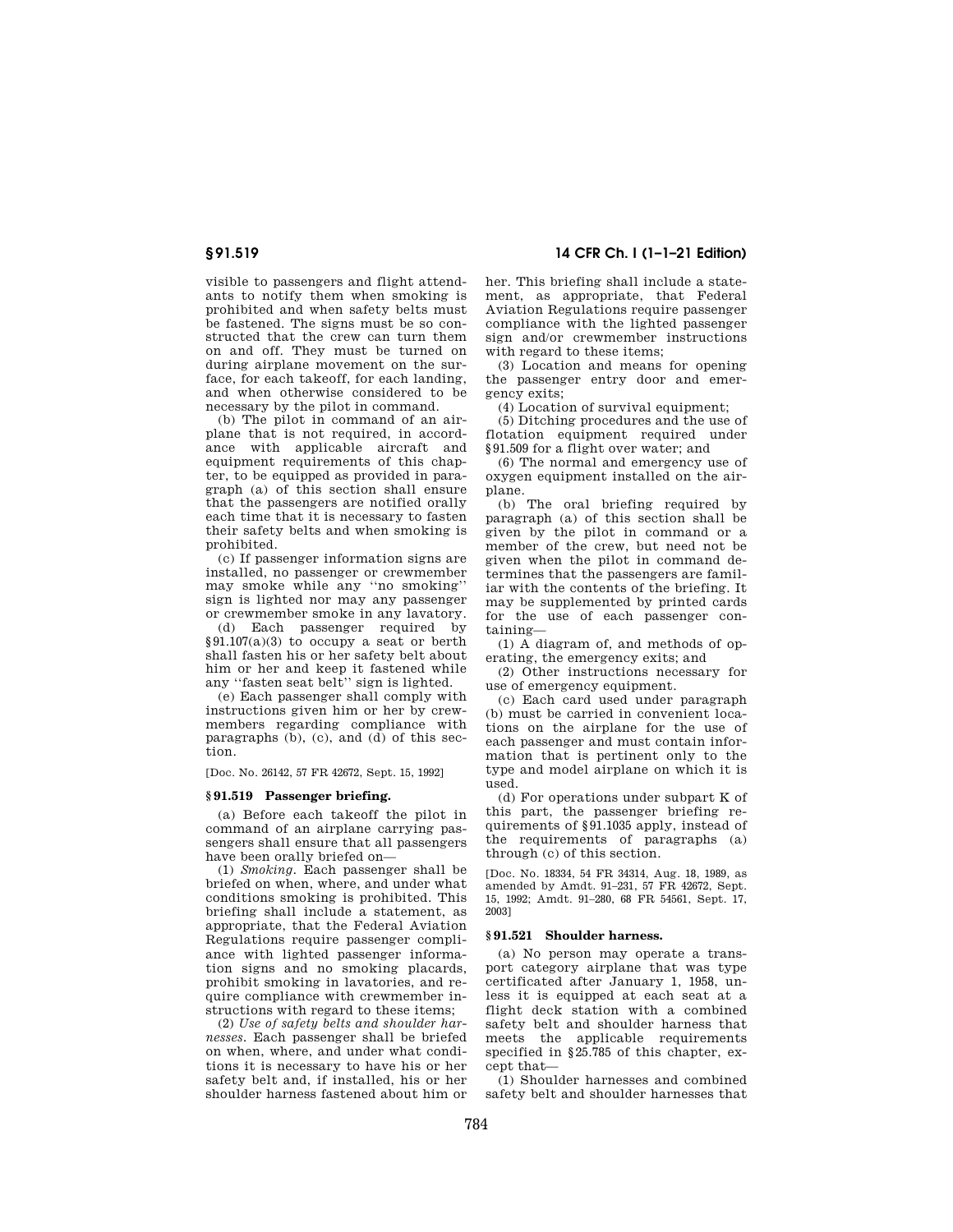were approved and installed before March 6, 1980, may continue to be used; and

(2) Safety belt and shoulder harness restraint systems may be designed to the inertia load factors established under the certification basis of the airplane.

(b) No person may operate a transport category airplane unless it is equipped at each required flight attendant seat in the passenger compartment with a combined safety belt and shoulder harness that meets the applicable requirements specified in §25.785 of this chapter, except that—

(1) Shoulder harnesses and combined safety belt and shoulder harnesses that were approved and installed before March 6, 1980, may continue to be used; and

(2) Safety belt and shoulder harness restraint systems may be designed to the inertia load factors established under the certification basis of the airplane.

## **§ 91.523 Carry-on baggage.**

No pilot in command of an airplane having a seating capacity of more than 19 passengers may permit a passenger to stow baggage aboard that airplane except—

(a) In a suitable baggage or cargo storage compartment, or as provided in §91.525; or

(b) Under a passenger seat in such a way that it will not slide forward under crash impacts severe enough to induce the ultimate inertia forces specified in  $§25.561(b)(3)$  of this chapter, or the requirements of the regulations under which the airplane was type certificated. Restraining devices must also limit sideward motion of under-seat baggage and be designed to withstand crash impacts severe enough to induce sideward forces specified in §25.561(b)(3) of this chapter.

## **§ 91.525 Carriage of cargo.**

(a) No pilot in command may permit cargo to be carried in any airplane unless—

(1) It is carried in an approved cargo rack, bin, or compartment installed in the airplane;

(2) It is secured by means approved by the Administrator; or

(3) It is carried in accordance with each of the following:

(i) It is properly secured by a safety belt or other tiedown having enough strength to eliminate the possibility of shifting under all normally anticipated flight and ground conditions.

(ii) It is packaged or covered to avoid possible injury to passengers.

(iii) It does not impose any load on seats or on the floor structure that exceeds the load limitation for those components.

(iv) It is not located in a position that restricts the access to or use of any required emergency or regular exit, or the use of the aisle between the crew and the passenger compartment.

(v) It is not carried directly above seated passengers.

(b) When cargo is carried in cargo compartments that are designed to require the physical entry of a crewmember to extinguish any fire that may occur during flight, the cargo must be loaded so as to allow a crewmember to effectively reach all parts of the compartment with the contents of a hand fire extinguisher.

#### **§ 91.527 Operating in icing conditions.**

(a) No pilot may take off an airplane that has frost, ice, or snow adhering to any propeller, windshield, stabilizing or control surface; to a powerplant installation; or to an airspeed, altimeter, rate of climb, or flight attitude instrument system or wing, except that takeoffs may be made with frost under the wing in the area of the fuel tanks if authorized by the FAA.

(b) No pilot may fly under IFR into known or forecast light or moderate icing conditions, or under VFR into known light or moderate icing conditions, unless—

(1) The aircraft has functioning deicing or anti-icing equipment protecting each rotor blade, propeller, windshield, wing, stabilizing or control surface, and each airspeed, altimeter, rate of climb, or flight attitude instrument system;

(2) The airplane has ice protection provisions that meet section 34 of Special Federal Aviation Regulation No. 23; or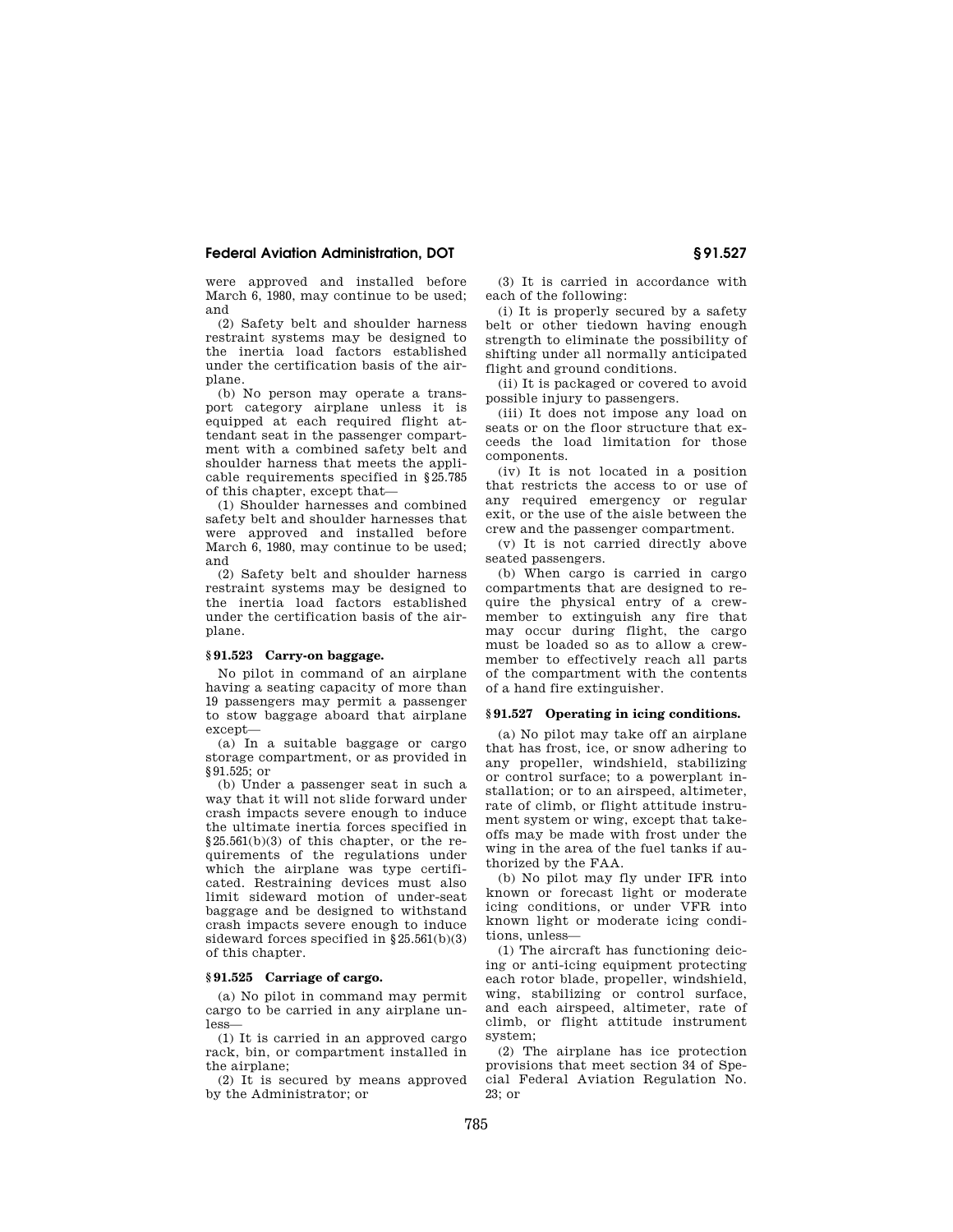(3) The airplane meets transport category airplane type certification provisions, including the requirements for certification for flight in icing conditions.

(c) Except for an airplane that has ice protection provisions that meet the requirements in section 34 of Special Federal Aviation Regulation No. 23, or those for transport category airplane type certification, no pilot may fly an airplane into known or forecast severe icing conditions.

(d) If current weather reports and briefing information relied upon by the pilot in command indicate that the forecast icing conditions that would otherwise prohibit the flight will not be encountered during the flight because of changed weather conditions since the forecast, the restrictions in paragraphs (b) and (c) of this section based on forecast conditions do not apply.

[Doc. No. 18334, 54 FR 34314, Aug. 18, 1989, as amended by Amdt. 91–310, 74 FR 62696, Dec. 1, 2009]

## **§ 91.529 Flight engineer requirements.**

(a) No person may operate the following airplanes without a flight crewmember holding a current flight engineer certificate:

(1) An airplane for which a type certificate was issued before January 2, 1964, having a maximum certificated takeoff weight of more than 80,000 pounds.

(2) An airplane type certificated after January 1, 1964, for which a flight engineer is required by the type certification requirements.

(b) No person may serve as a required flight engineer on an airplane unless, within the preceding 6 calendar months, that person has had at least 50 hours of flight time as a flight engineer on that type airplane or has been checked by the Administrator on that type airplane and is found to be familiar and competent with all essential current information and operating procedures.

### **§ 91.531 Second in command requirements.**

(a) Except as provided in paragraph (b) of this section, no person may oper-

# **§ 91.529 14 CFR Ch. I (1–1–21 Edition)**

ate the following airplanes without a pilot designated as second in command:

(1) Any airplane that is type certificated for more than one required pilot. (2) Any large airplane.

(3) Any commuter category airplane.

(b) A person may operate the following airplanes without a pilot designated as second in command:

(1) Any airplane certificated for operation with one pilot.

(2) A large airplane or turbojet-powered multiengine airplane that holds a special airworthiness certificate, if:

(i) The airplane was originally designed with only one pilot station; or

(ii) The airplane was originally designed with more than one pilot station, but single pilot operations were permitted by the airplane flight manual or were otherwise permitted by a branch of the United States Armed Forces or the armed forces of a foreign contracting State to the Convention on International Civil Aviation.

(c) No person may designate a pilot to serve as second in command, nor may any pilot serve as second in command, of an airplane required under this section to have two pilots unless that pilot meets the qualifications for second in command prescribed in §61.55 of this chapter.

[Docket FAA–2016–6142, Amdt. 91–351, 83 FR 30282, June 27, 2018]

## **§ 91.533 Flight attendant requirements.**

(a) No person may operate an airplane unless at least the following number of flight attendants are on board the airplane:

(1) For airplanes having more than 19 but less than 51 passengers on board, one flight attendant.

(2) For airplanes having more than 50 but less than 101 passengers on board, two flight attendants.

(3) For airplanes having more than 100 passengers on board, two flight attendants plus one additional flight attendant for each unit (or part of a unit) of 50 passengers above 100.

(b) No person may serve as a flight attendant on an airplane when required by paragraph (a) of this section unless that person has demonstrated to the pilot in command familiarity with the necessary functions to be performed in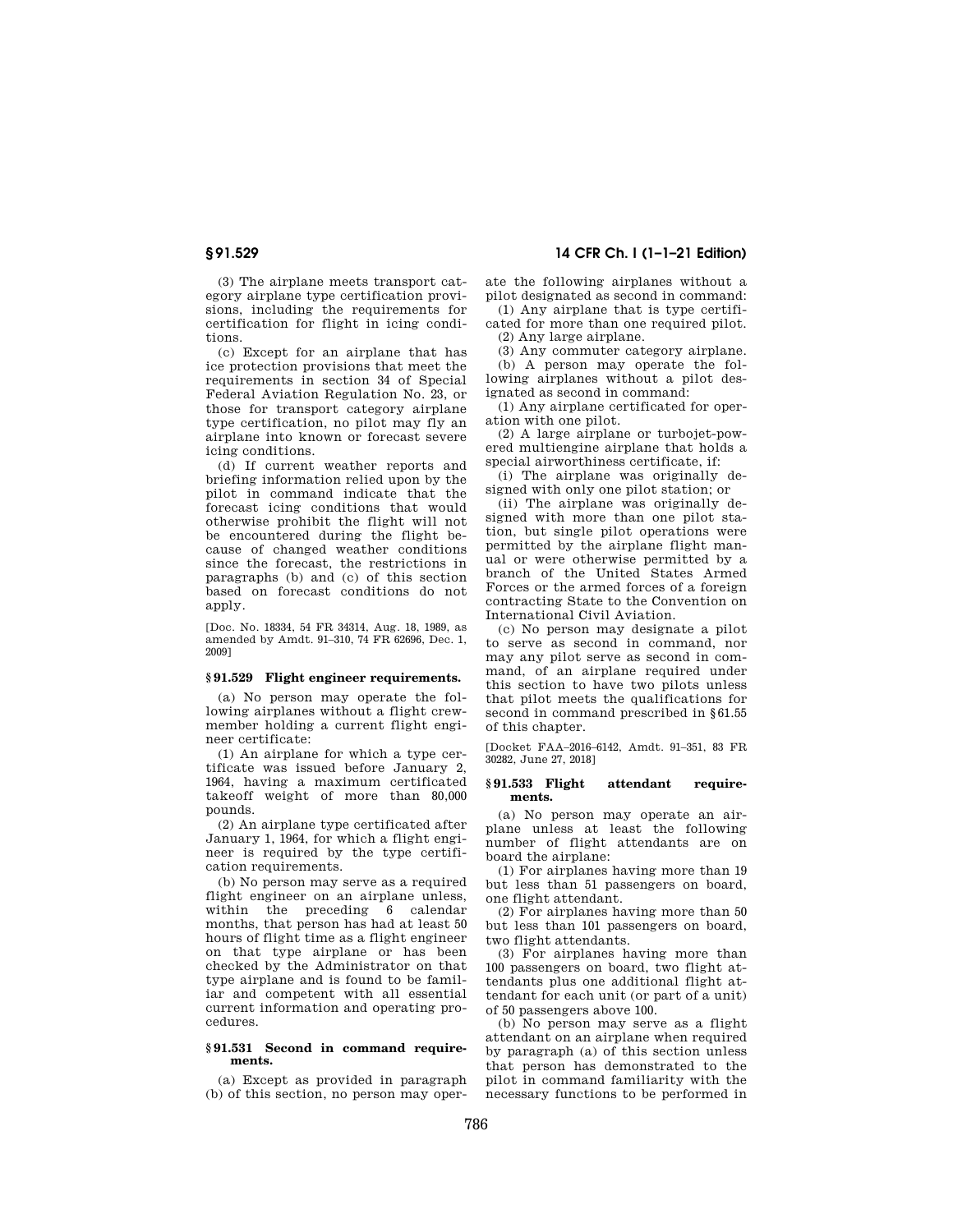an emergency or a situation requiring emergency evacuation and is capable of using the emergency equipment installed on that airplane.

## **§ 91.535 Stowage of food, beverage, and passenger service equipment during aircraft movement on the surface, takeoff, and landing.**

(a) No operator may move an aircraft on the surface, take off, or land when any food, beverage, or tableware furnished by the operator is located at any passenger seat.

(b) No operator may move an aircraft on the surface, take off, or land unless each food and beverage tray and seat back tray table is secured in its stowed position.

(c) No operator may permit an aircraft to move on the surface, take off, or land unless each passenger serving cart is secured in its stowed position.

(d) No operator may permit an aircraft to move on the surface, take off, or land unless each movie screen that extends into the aisle is stowed.

(e) Each passenger shall comply with instructions given by a crewmember with regard to compliance with this section.

[Doc. No. 26142, 57 FR 42672, Sept. 15, 1992]

# **§§ 91.536–91.599 [Reserved]**

# **Subpart G—Additional Equipment and Operating Requirements for Large and Transport Category Aircraft**

SOURCE: Docket No. 18334, 54 FR 34318, Aug. 18, 1989, unless otherwise noted.

## **§ 91.601 Applicability.**

This subpart applies to operation of large and transport category U.S.-registered civil aircraft.

#### **§ 91.603 Aural speed warning device.**

No person may operate a transport category airplane in air commerce unless that airplane is equipped with an aural speed warning device that complies with §25.1303(c)(1).

#### **§ 91.605 Transport category civil airplane weight limitations.**

(a) No person may take off any transport category airplane (other than a turbine-engine-powered airplane certificated after September 30, 1958) unless—

(1) The takeoff weight does not exceed the authorized maximum takeoff weight for the elevation of the airport of takeoff;

(2) The elevation of the airport of takeoff is within the altitude range for which maximum takeoff weights have been determined;

(3) Normal consumption of fuel and oil in flight to the airport of intended landing will leave a weight on arrival not in excess of the authorized maximum landing weight for the elevation of that airport; and

(4) The elevations of the airport of intended landing and of all specified alternate airports are within the altitude range for which the maximum landing weights have been determined.

(b) No person may operate a turbineengine-powered transport category airplane certificated after September 30, 1958, contrary to the Airplane Flight Manual, or take off that airplane unless—

(1) The takeoff weight does not exceed the takeoff weight specified in the Airplane Flight Manual for the elevation of the airport and for the ambient temperature existing at the time of takeoff;

(2) Normal consumption of fuel and oil in flight to the airport of intended landing and to the alternate airports will leave a weight on arrival not in excess of the landing weight specified in the Airplane Flight Manual for the elevation of each of the airports involved and for the ambient temperatures expected at the time of landing;

(3) The takeoff weight does not exceed the weight shown in the Airplane Flight Manual to correspond with the minimum distances required for takeoff, considering the elevation of the airport, the runway to be used, the effective runway gradient, the ambient temperature and wind component at the time of takeoff, and, if operating limitations exist for the minimum distances required for takeoff from wet runways, the runway surface condition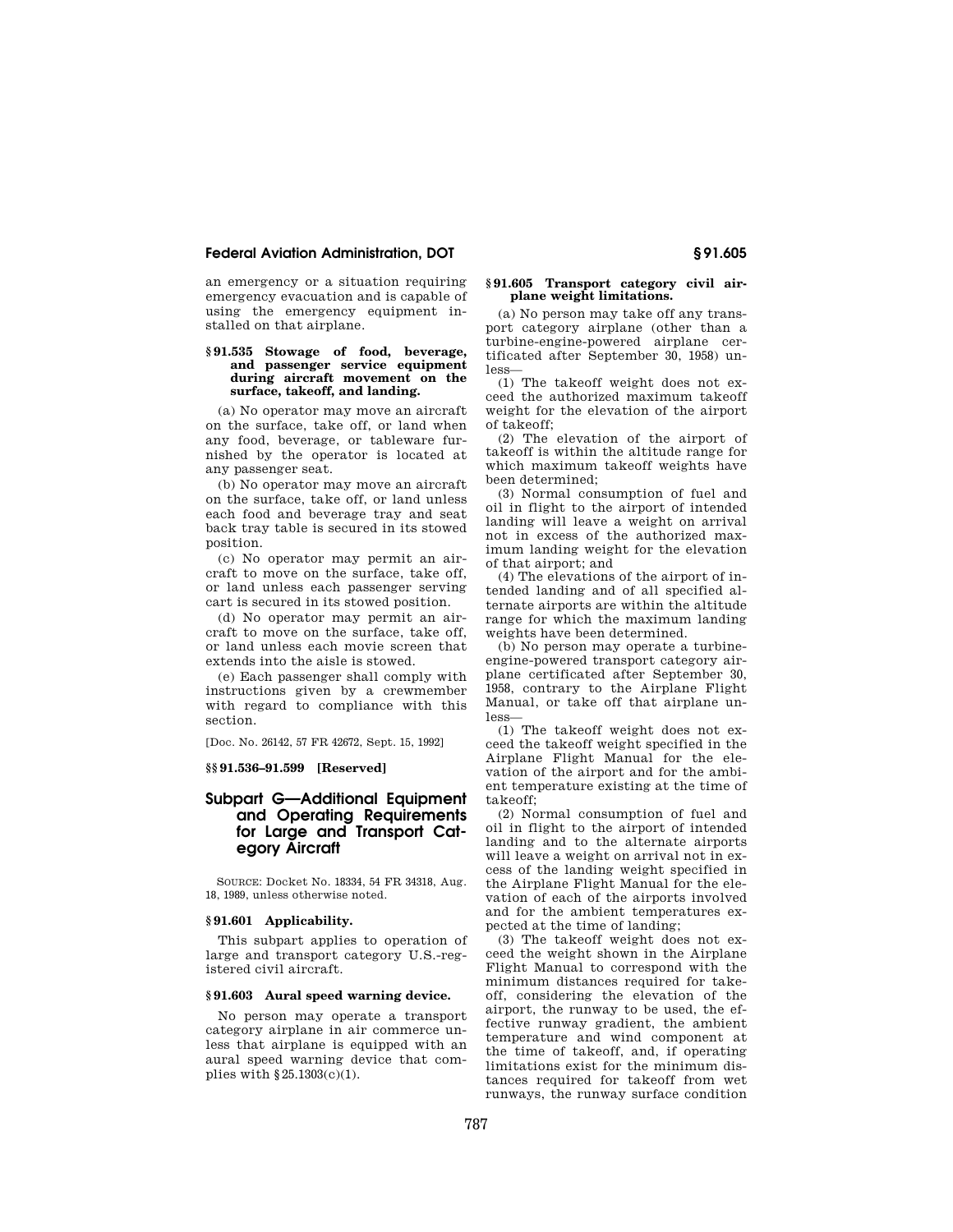(dry or wet). Wet runway distances associated with grooved or porous friction course runways, if provided in the Airplane Flight Manual, may be used only for runways that are grooved or treated with a porous friction course (PFC) overlay, and that the operator determines are designed, constructed, and maintained in a manner acceptable to the Administrator.

(4) Where the takeoff distance includes a clearway, the clearway distance is not greater than one-half of—

(i) The takeoff run, in the case of airplanes certificated after September 30, 1958, and before August 30, 1959; or

(ii) The runway length, in the case of airplanes certificated after August 29, 1959.

(c) No person may take off a turbineengine-powered transport category airplane certificated after August 29, 1959, unless, in addition to the requirements of paragraph (b) of this section—

(1) The accelerate-stop distance is no greater than the length of the runway plus the length of the stopway (if present); and

(2) The takeoff distance is no greater than the length of the runway plus the length of the clearway (if present); and

(3) The takeoff run is no greater than the length of the runway.

[Doc. No. 18334, 54 FR 34318, Aug. 18, 1989, as amended by Amdt. 91–256, 63 FR 8321, Feb. 18, 1998]

## **§ 91.607 Emergency exits for airplanes carrying passengers for hire.**

(a) Notwithstanding any other provision of this chapter, no person may operate a large airplane (type certificated under the Civil Air Regulations effective before April 9, 1957) in passengercarrying operations for hire, with more than the number of occupants—

(1) Allowed under Civil Air Regulations  $§4b.362$  (a), (b), and (c) as in effect on December 20, 1951; or

(2) Approved under Special Civil Air Regulations SR–387, SR–389, SR–389A, or SR–389B, or under this section as in effect.

However, an airplane type listed in the following table may be operated with up to the listed number of occupants (including crewmembers) and the corresponding number of exits (including emergency exits and doors) approved

# **§ 91.607 14 CFR Ch. I (1–1–21 Edition)**

for the emergency exit of passengers or with an occupant-exit configuration approved under paragraph (b) or (c) of this section.

| Airplane type       | Maximum num-<br>ber of occupants<br>including all<br>crewmembers | Corresponding<br>number of exits<br>authorized for<br>passenger use |
|---------------------|------------------------------------------------------------------|---------------------------------------------------------------------|
| B-307               | 61                                                               | 4                                                                   |
| B-377               | 96                                                               | 9                                                                   |
| C-46                | 67                                                               | 4                                                                   |
| CV-240              | 53                                                               | 6                                                                   |
| CV-340 and CV-440   | 53                                                               | 6                                                                   |
| DC-3                | 35                                                               | 4                                                                   |
| DC-3 (Super)        | 39                                                               | 5                                                                   |
| DC-4                | 86                                                               | 5                                                                   |
| DC-6                | 87                                                               |                                                                     |
| DC-6B               | 112                                                              | 11                                                                  |
| L-18                | 17                                                               | 3                                                                   |
| L-049, L-649, L-749 | 87                                                               |                                                                     |
| L-1049 series       | 96                                                               | 9                                                                   |
| M-202               | 53                                                               | հ                                                                   |
| M-404               | 53                                                               |                                                                     |
| Viscount 700 series | 53                                                               |                                                                     |

(b) Occupants in addition to those authorized under paragraph (a) of this section may be carried as follows:

(1) For each additional floor-level exit at least 24 inches wide by 48 inches high, with an unobstructed 20-inchwide access aisleway between the exit and the main passenger aisle, 12 additional occupants.

(2) For each additional window exit located over a wing that meets the requirements of the airworthiness standards under which the airplane was type certificated or that is large enough to inscribe an ellipse  $19 \times 26$  inches, eight additional occupants.

(3) For each additional window exit that is not located over a wing but that otherwise complies with paragraph (b)(2) of this section, five additional occupants.

(4) For each airplane having a ratio (as computed from the table in paragraph (a) of this section) of maximum number of occupants to number of exits greater than 14:1, and for each airplane that does not have at least one full-size, door-type exit in the side of the fuselage in the rear part of the cabin, the first additional exit must be a floor-level exit that complies with paragraph (b)(1) of this section and must be located in the rear part of the cabin on the opposite side of the fuselage from the main entrance door. However, no person may operate an airplane under this section carrying more than 115 occupants unless there is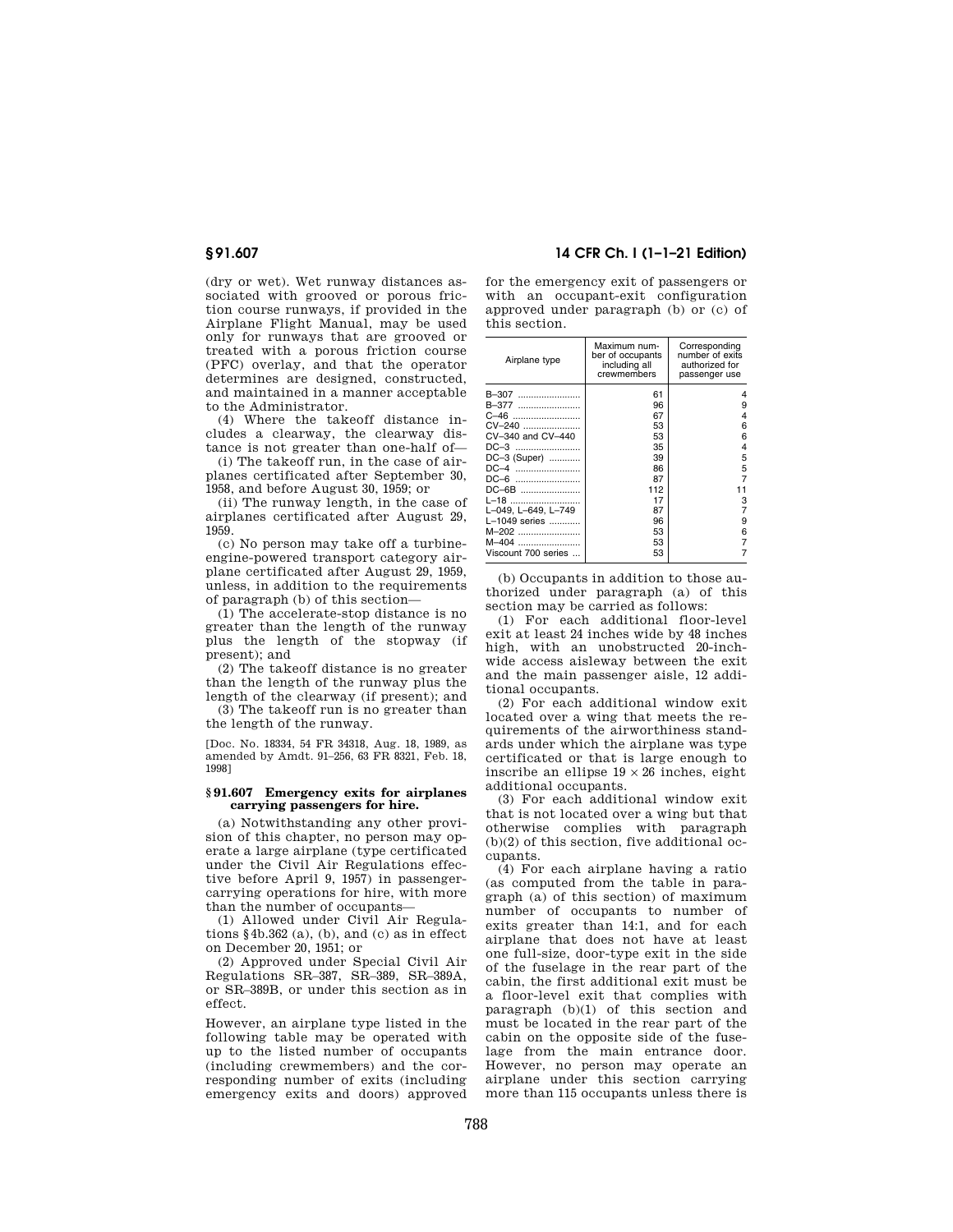such an exit on each side of the fuselage in the rear part of the cabin.

(c) No person may eliminate any approved exit except in accordance with the following:

(1) The previously authorized maximum number of occupants must be reduced by the same number of additional occupants authorized for that exit under this section.

(2) Exits must be eliminated in accordance with the following priority schedule: First, non-over-wing window exits; second, over-wing window exits; third, floor-level exits located in the forward part of the cabin; and fourth, floor-level exits located in the rear of the cabin.

(3) At least one exit must be retained on each side of the fuselage regardless of the number of occupants.

(4) No person may remove any exit that would result in a ratio of maximum number of occupants to approved exits greater than 14:1.

(d) This section does not relieve any person operating under part 121 of this chapter from complying with §121.291.

#### **§ 91.609 Flight data recorders and cockpit voice recorders.**

(a) No holder of an air carrier operating certificate or an operating certificate may conduct any operation under this part with an aircraft listed in the holder's operations specifications or current list of aircraft used in air transportation unless that aircraft complies with any applicable flight recorder and cockpit voice recorder requirements of the part under which its certificate is issued except that the operator may—

(1) Ferry an aircraft with an inoperative flight recorder or cockpit voice recorder from a place where repair or replacement cannot be made to a place where they can be made;

(2) Continue a flight as originally planned, if the flight recorder or cockpit voice recorder becomes inoperative after the aircraft has taken off;

(3) Conduct an airworthiness flight test during which the flight recorder or cockpit voice recorder is turned off to test it or to test any communications or electrical equipment installed in the aircraft; or

(4) Ferry a newly acquired aircraft from the place where possession of it is taken to a place where the flight recorder or cockpit voice recorder is to be installed.

(b) Notwithstanding paragraphs (c) and (e) of this section, an operator other than the holder of an air carrier or a commercial operator certificate may—

(1) Ferry an aircraft with an inoperative flight recorder or cockpit voice recorder from a place where repair or replacement cannot be made to a place where they can be made;

(2) Continue a flight as originally planned if the flight recorder or cockpit voice recorder becomes inoperative after the aircraft has taken off;

(3) Conduct an airworthiness flight test during which the flight recorder or cockpit voice recorder is turned off to test it or to test any communications or electrical equipment installed in the aircraft;

(4) Ferry a newly acquired aircraft from a place where possession of it was taken to a place where the flight recorder or cockpit voice recorder is to be installed; or

(5) Operate an aircraft:

(i) For not more than 15 days while the flight recorder and/or cockpit voice recorder is inoperative and/or removed for repair provided that the aircraft maintenance records contain an entry that indicates the date of failure, and a placard is located in view of the pilot to show that the flight recorder or cockpit voice recorder is inoperative.

(ii) For not more than an additional 15 days, provided that the requirements in paragraph (b)(5)(i) are met and that a certificated pilot, or a certificated person authorized to return an aircraft to service under §43.7 of this chapter, certifies in the aircraft maintenance records that additional time is required to complete repairs or obtain a replacement unit.

(c)(1) No person may operate a U.S. civil registered, multiengine, turbinepowered airplane or rotorcraft having a passenger seating configuration, excluding any pilot seats of 10 or more that has been manufactured after October 11, 1991, unless it is equipped with one or more approved flight recorders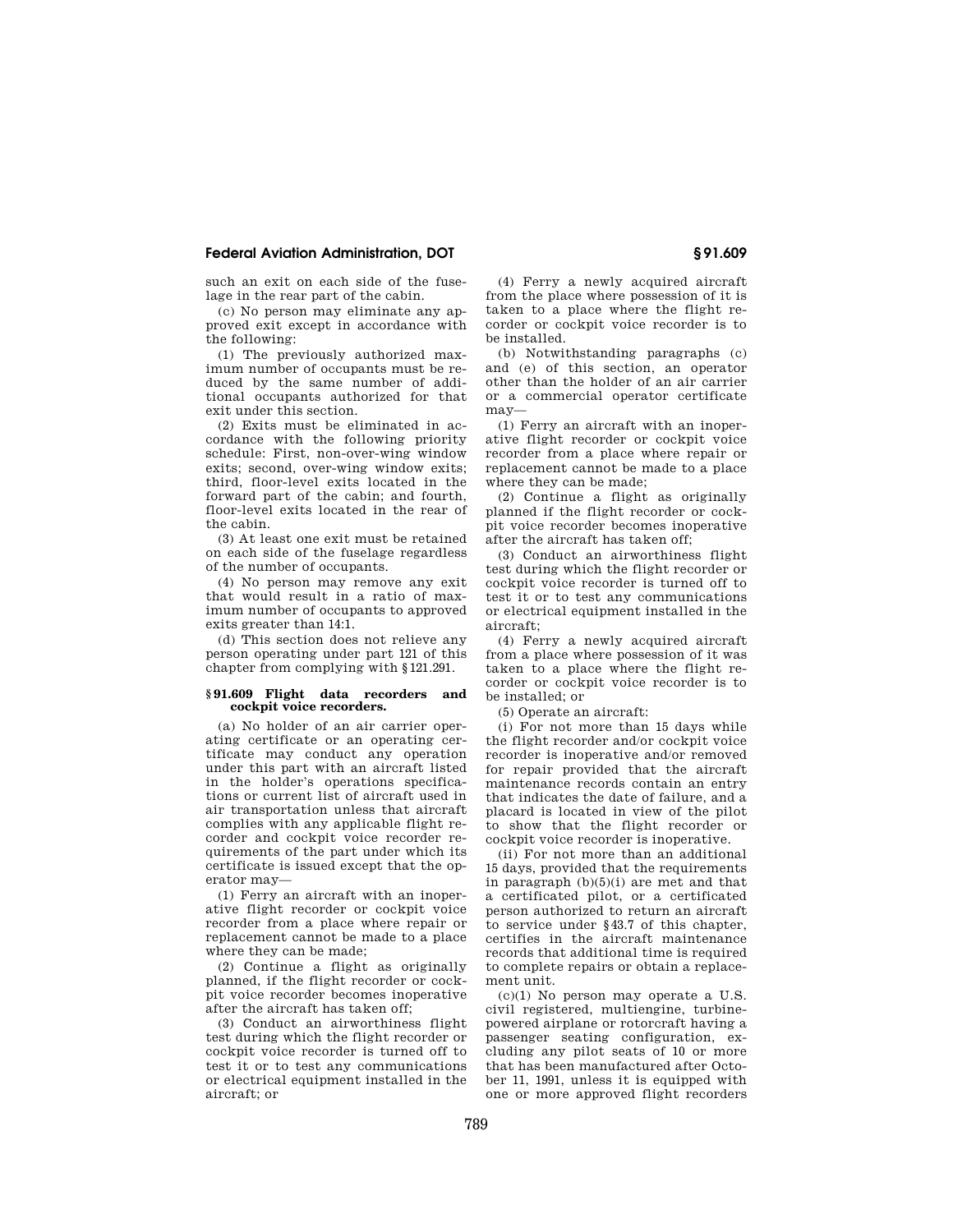that utilize a digital method of recording and storing data and a method of readily retrieving that data from the storage medium, that are capable of recording the data specified in appendix E to this part, for an airplane, or appendix F to this part, for a rotorcraft, of this part within the range, accuracy, and recording interval specified, and that are capable of retaining no less than 8 hours of aircraft operation.

(2) All airplanes subject to paragraph  $(c)(1)$  of this section that are manufactured before April 7, 2010, by April 7, 2012, must meet the requirements of  $$23.1459(a)(7)$  or  $$25.1459(a)(8)$  of this chapter, as applicable.

(3) All airplanes and rotorcraft subject to paragraph (c)(1) of this section that are manufactured on or after April 7, 2010, must meet the flight data recorder requirements of §23.1459, §25.1459, §27.1459, or §29.1459 of this chapter, as applicable, and retain at least the last 25 hours of recorded information using a recorder that meets the standards of TSO–C124a, or later revision.

(d) Whenever a flight recorder, required by this section, is installed, it must be operated continuously from the instant the airplane begins the takeoff roll or the rotorcraft begins lift-off until the airplane has completed the landing roll or the rotorcraft has landed at its destination.

(e) Unless otherwise authorized by the Administrator, after October 11, 1991, no person may operate a U.S. civil registered multiengine, turbine-powered airplane or rotorcraft having a passenger seating configuration of six passengers or more and for which two pilots are required by type certification or operating rule unless it is equipped with an approved cockpit voice recorder that:

(1) Is installed in compliance with  $§23.1457(a)(1)$  and (2), (b), (c), (d)(1)(i), (2) and (3), (e), (f), and (g); §25.1457(a)(1) and (2), (b), (c),  $(d)(1)(i)$ , (2) and (3), (e), (f), and (g); §27.1457(a)(1) and (2), (b), (c),  $(d)(1)(i)$ ,  $(2)$  and  $(3)$ ,  $(e)$ ,  $(f)$ , and  $(g)$ ; or  $§29.1457(a)(1)$  and  $(2)$ , (b), (c),  $(d)(1)(i)$ ,  $(2)$  and  $(3)$ ,  $(e)$ ,  $(f)$ , and  $(g)$  of this chapter, as applicable; and

(2) Is operated continuously from the use of the checklist before the flight to

**§ 91.609 14 CFR Ch. I (1–1–21 Edition)** 

completion of the final checklist at the end of the flight.

(f) In complying with this section, an approved cockpit voice recorder having an erasure feature may be used, so that at any time during the operation of the recorder, information recorded more than 15 minutes earlier may be erased or otherwise obliterated.

(g) In the event of an accident or occurrence requiring immediate notification to the National Transportation Safety Board under part 830 of its regulations that results in the termination of the flight, any operator who has installed approved flight recorders and approved cockpit voice recorders shall keep the recorded information for at least 60 days or, if requested by the Administrator or the Board, for a longer period. Information obtained from the record is used to assist in determining the cause of accidents or occurrences in connection with the investigation under part 830. The Administrator does not use the cockpit voice recorder record in any civil penalty or certificate action.

(h) All airplanes required by this section to have a cockpit voice recorder and a flight data recorder, that are manufactured before April 7, 2010, must by April 7, 2012, have a cockpit voice recorder that also—

(1) Meets the requirements of §23.1457(d)(6) or §25.1457(d)(6) of this chapter, as applicable; and

(2) If transport category, meets the requirements of  $\S 25.1457(a)(3)$ ,  $(a)(4)$ , and (a)(5) of this chapter.

(i) All airplanes or rotorcraft required by this section to have a cockpit voice recorder and flight data recorder, that are manufactured on or after April 7, 2010, must have a cockpit voice recorder installed that also—

(1) Is installed in accordance with the requirements of §23.1457 (except for paragraphs  $(a)(6)$  and  $(d)(5)$ ; §25.1457 (except for paragraphs  $(a)(6)$  and  $(d)(5)$ ); §27.1457 (except for paragraphs (a)(6) and  $(d)(5)$ ; or §29.1457 (except for paragraphs  $(a)(6)$  and  $(d)(5)$  of this chapter, as applicable; and

(2) Retains at least the last 2 hours of recorded information using a recorder that meets the standards of TSO–C123a, or later revision.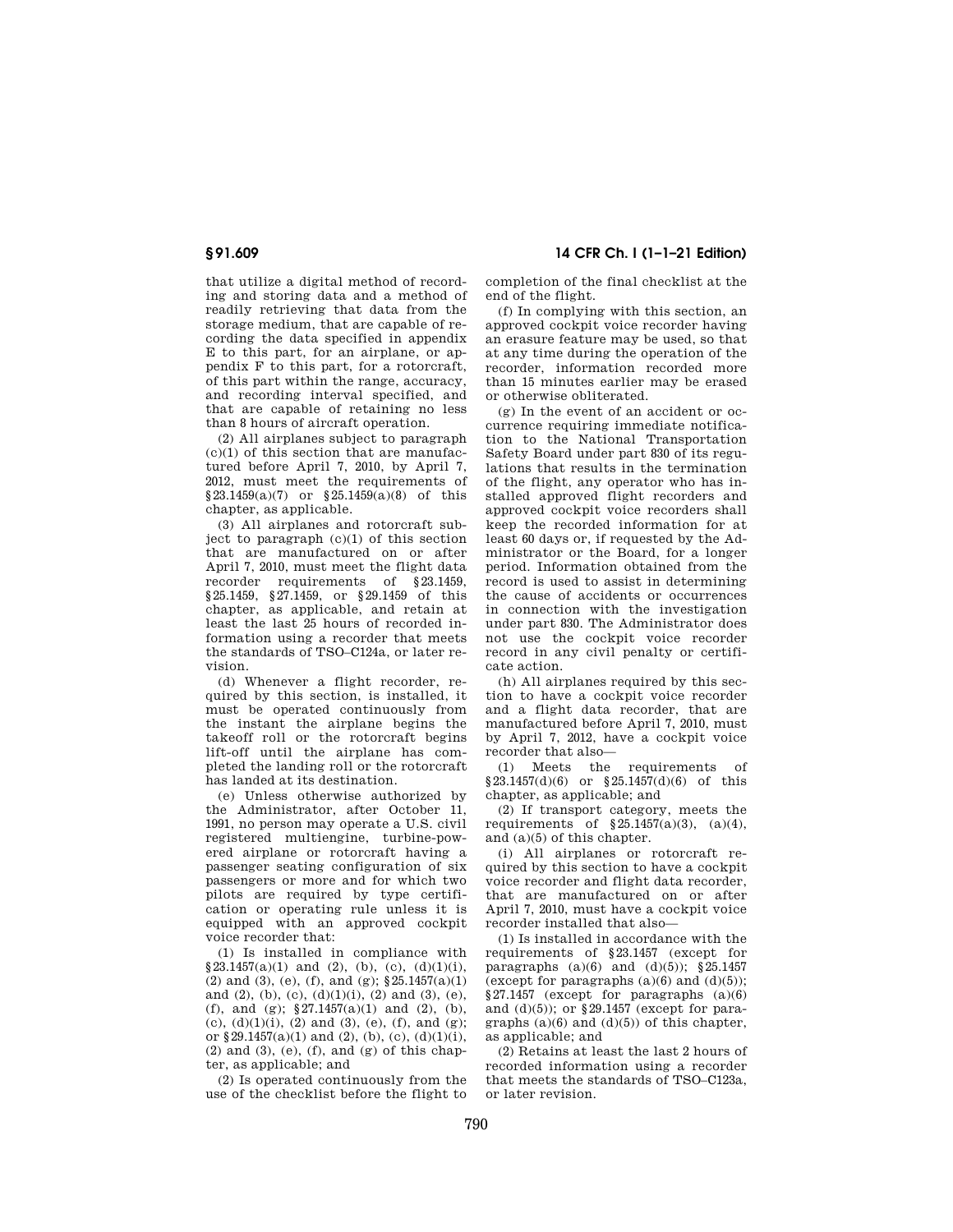(3) For all airplanes or rotorcraft manufactured on or after April 6, 2012, also meets the requirements of  $§23.1457(a)(6)$  and  $(d)(5)$ ;  $§25.1457(a)(6)$ and (d)(5); §27.1457(a)(6) and (d)(5); or  $§29.1457(a)(6)$  and (d)(5) of this chapter, as applicable.

(j) All airplanes or rotorcraft required by this section to have a cockpit voice recorder and a flight data recorder, that install datalink communication equipment on or after April 6, 2012, must record all datalink messages as required by the certification rule applicable to the aircraft.

(k) An aircraft operated under this part under deviation authority from part 125 of this chapter must comply with all of the applicable flight data recorder requirements of part 125 applicable to the aircraft, notwithstanding such deviation authority.

[Doc. No. 18334, 54 FR 34318, Aug. 18, 1989, as amended by Amdt. 91–226, 56 FR 51621, Oct. 11, 1991; Amdt. 91–228, 57 FR 19353, May 5, 1992; Amdt. 91–300, 73 FR 12564, Mar. 7, 2008; Amdt. 91–304, 73 FR 73178, Dec. 2, 2008; Amdt. 91–300, 74 FR 32800, July 9, 2009; Amdt. 91–313, 75 FR 17045, Apr. 5, 2010]

#### **§ 91.611 Authorization for ferry flight with one engine inoperative.**

(a) *General.* The holder of an air carrier operating certificate or an operating certificate issued under part 125 may conduct a ferry flight of a four-engine airplane or a turbine-engine-powered airplane equipped with three engines, with one engine inoperative, to a base for the purpose of repairing that engine subject to the following:

(1) The airplane model has been test flown and found satisfactory for safe flight in accordance with paragraph (b) or (c) of this section, as appropriate. However, each operator who before November 19, 1966, has shown that a model of airplane with an engine inoperative is satisfactory for safe flight by a test flight conducted in accordance with performance data contained in the applicable Airplane Flight Manual under paragraph (a)(2) of this section need not repeat the test flight for that model.

(2) The approved Airplane Flight Manual contains the following performance data and the flight is conducted in accordance with that data:

(i) Maximum weight.

(ii) Center of gravity limits.

(iii) Configuration of the inoperative propeller (if applicable).

(iv) Runway length for takeoff (including temperature accountability).

(v) Altitude range.

(vi) Certificate limitations.

(vii) Ranges of operational limits.

(viii) Performance information.

(ix) Operating procedures.

(3) The operator has FAA approved procedures for the safe operation of the airplane, including specific requirements for—

(i) Limiting the operating weight on any ferry flight to the minimum necessary for the flight plus the necessary reserve fuel load;

(ii) A limitation that takeoffs must be made from dry runways unless, based on a showing of actual operating takeoff techniques on wet runways with one engine inoperative, takeoffs with full controllability from wet runways have been approved for the specific model aircraft and included in the Airplane Flight Manual:

(iii) Operations from airports where the runways may require a takeoff or approach over populated areas; and

(iv) Inspection procedures for determining the operating condition of the operative engines.

(4) No person may take off an airplane under this section if—

(i) The initial climb is over thickly populated areas; or

(ii) Weather conditions at the takeoff or destination airport are less than those required for VFR flight.

(5) Persons other than required flight crewmembers shall not be carried during the flight.

(6) No person may use a flight crewmember for flight under this section unless that crewmember is thoroughly familiar with the operating procedures for one-engine inoperative ferry flight contained in the certificate holder's manual and the limitations and performance information in the Airplane Flight Manual.

(b) *Flight tests: reciprocating-enginepowered airplanes.* The airplane performance of a reciprocating-enginepowered airplane with one engine inoperative must be determined by flight test as follows: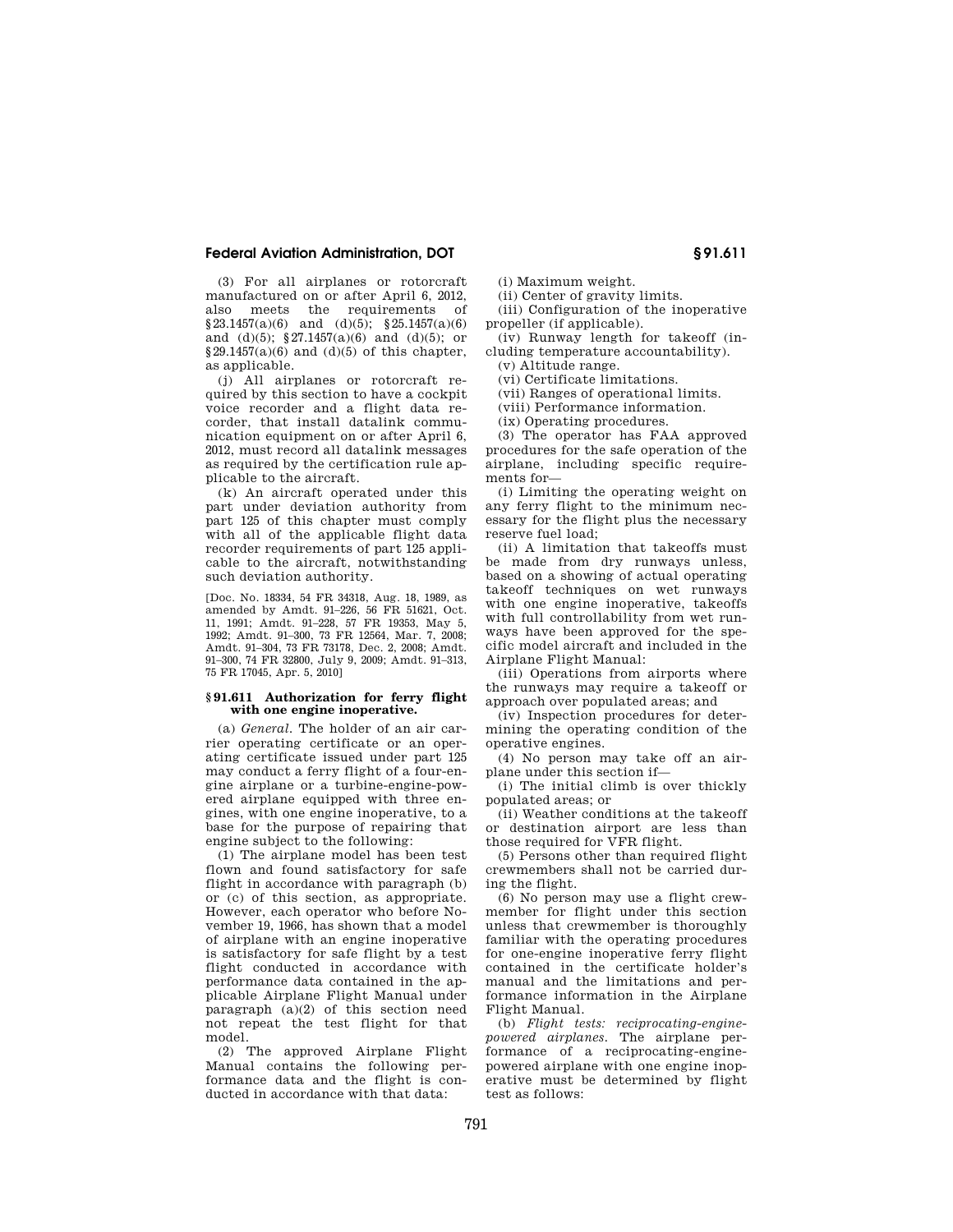(1) A speed not less than 1.3  $V_{S1}$  must be chosen at which the airplane may be controlled satisfactorily in a climb with the critical engine inoperative (with its propeller removed or in a configuration desired by the operator and with all other engines operating at the maximum power determined in paragraph (b)(3) of this section.

(2) The distance required to accelerate to the speed listed in paragraph (b)(1) of this section and to climb to 50 feet must be determined with—

(i) The landing gear extended;

(ii) The critical engine inoperative and its propeller removed or in a configuration desired by the operator; and

(iii) The other engines operating at not more than maximum power established under paragraph (b)(3) of this section.

(3) The takeoff, flight and landing procedures, such as the approximate trim settings, method of power application, maximum power, and speed must be established.

(4) The performance must be determined at a maximum weight not greater than the weight that allows a rate of climb of at least 400 feet per minute in the en route configuration set forth in §25.67(d) of this chapter in effect on January 31, 1977, at an altitude of 5,000 feet.

(5) The performance must be determined using temperature accountability for the takeoff field length, computed in accordance with §25.61 of this chapter in effect on January 31, 1977.

(c) *Flight tests: Turbine-engine-powered airplanes.* The airplane performance of a turbine-engine-powered airplane with one engine inoperative must be determined by flight tests, including at least three takeoff tests, in accordance with the following:

(1) Takeoff speeds  $V_R$  and  $V_2$ , not less than the corresponding speeds under which the airplane was type certificated under §25.107 of this chapter, must be chosen at which the airplane may be controlled satisfactorily with the critical engine inoperative (with its propeller removed or in a configuration desired by the operator, if applicable) and with all other engines operating at not more than the power se-

# **§ 91.611 14 CFR Ch. I (1–1–21 Edition)**

lected for type certification as set forth in §25.101 of this chapter.

(2) The minimum takeoff field length must be the horizontal distance required to accelerate and climb to the 35-foot height at  $V_2$  speed (including any additional speed increment obtained in the tests) multiplied by 115 percent and determined with—

(i) The landing gear extended;

(ii) The critical engine inoperative and its propeller removed or in a configuration desired by the operator (if applicable); and

(iii) The other engine operating at not more than the power selected for type certification as set forth in §25.101 of this chapter.

(3) The takeoff, flight, and landing procedures such as the approximate trim setting, method of power application, maximum power, and speed must be established. The airplane must be satisfactorily controllable during the entire takeoff run when operated according to these procedures.

(4) The performance must be determined at a maximum weight not greater than the weight determined under §25.121(c) of this chapter but with—

(i) The actual steady gradient of the final takeoff climb requirement not less than 1.2 percent at the end of the takeoff path with two critical engines inoperative; and

(ii) The climb speed not less than the two-engine inoperative trim speed for the actual steady gradient of the final takeoff climb prescribed by paragraph  $(c)(4)(i)$  of this section.

(5) The airplane must be satisfactorily controllable in a climb with two critical engines inoperative. Climb performance may be shown by calculations based on, and equal in accuracy to, the results of testing.

(6) The performance must be determined using temperature accountability for takeoff distance and final takeoff climb computed in accordance with §25.101 of this chapter.

For the purpose of paragraphs  $(c)(4)$ and (5) of this section, *two critical engines* means two adjacent engines on one side of an airplane with four engines, and the center engine and one outboard engine on an airplane with three engines.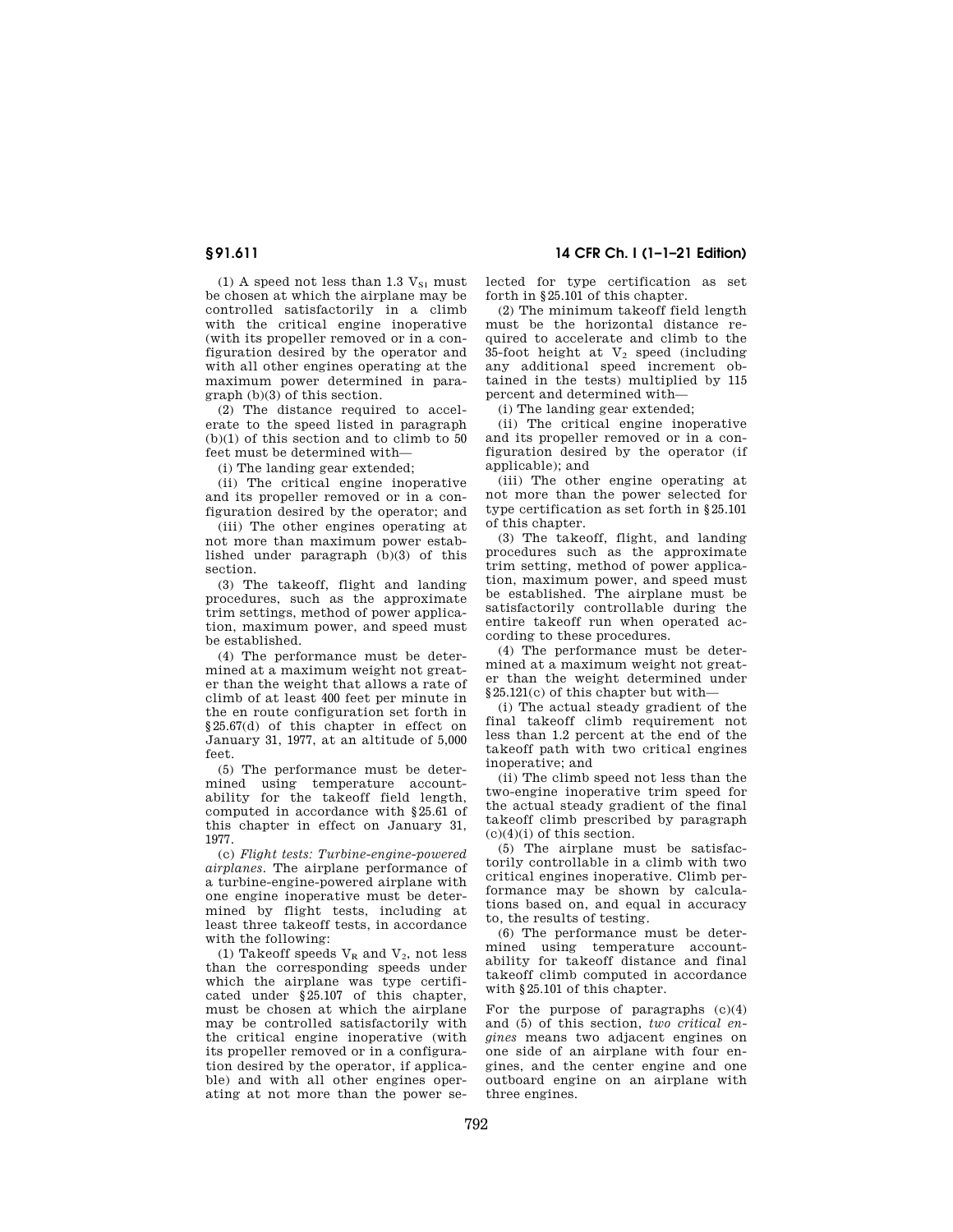## **§ 91.613 Materials for compartment interiors.**

(a) No person may operate an airplane that conforms to an amended or supplemental type certificate issued in accordance with SFAR No. 41 for a maximum certificated takeoff weight in excess of 12,500 pounds unless within 1 year after issuance of the initial airworthiness certificate under that SFAR the airplane meets the compartment interior requirements set forth in  $§25.853$  (a), (b), (b-1), (b-2), and (b-3) of this chapter in effect on September 26, 1978.

(b) Thermal/acoustic insulation materials. For transport category airplanes type certificated after January 1, 1958:

(1) For airplanes manufactured before September 2, 2005, when thermal/acoustic insulation is installed in the fuselage as replacements after September 2, 2005, the insulation must meet the flame propagation requirements of §25.856 of this chapter, effective September 2, 2003, if it is:

(i) Of a blanket construction or

(ii) Installed around air ducting.

(2) For airplanes manufactured after September 2, 2005, thermal/acoustic insulation materials installed in the fuselage must meet the flame propagation requirements of §25.856 of this chapter, effective September 2, 2003.

[Doc. No. 18334, 54 FR 34318, Aug. 18, 1989, as amended by Amdt. 91–279, 68 FR 45083, July 31, 2003; Amdt. 91–290, 70 FR 77752, Dec. 30, 2005]

# **§§ 91.615–91.699 [Reserved]**

# **Subpart H—Foreign Aircraft Operations and Operations of U.S.- Registered Civil Aircraft Outside of the United States; and Rules Governing Persons on Board Such Aircraft**

SOURCE: Docket No. 18334, 54 FR 34320, Aug. 18, 1989, unless otherwise noted.

# **§ 91.701 Applicability.**

(a) This subpart applies to the operations of civil aircraft of U.S. registry outside of the United States and the operations of foreign civil aircraft within the United States.

(b) Section 91.702 of this subpart also applies to each person on board an aircraft operated as follows:

(1) A U.S. registered civil aircraft operated outside the United States;

(2) Any aircraft operated outside the United States—

(i) That has its next scheduled destination or last place of departure in the United States if the aircraft next lands in the United States; or

(ii) If the aircraft lands in the United States with the individual still on the aircraft regardless of whether it was a scheduled or otherwise planned landing site.

[Doc. No. FAA–1998–4954, 64 FR 1079, Jan. 7, 1999]

## **§ 91.702 Persons on board.**

Section 91.11 of this part (Prohibitions on interference with crewmembers) applies to each person on board an aircraft.

[Doc. No. FAA–1998–4954, 64 FR 1079, Jan. 7, 1999]

#### **§ 91.703 Operations of civil aircraft of U.S. registry outside of the United States.**

(a) Each person operating a civil aircraft of U.S. registry outside of the United States shall—

(1) When over the high seas, comply with Annex 2 (Rules of the Air) to the Convention on International Civil Aviation and with §§91.117(c), 91.127, 91.129, and 91.131;

(2) When within a foreign country, comply with the regulations relating to the flight and maneuver of aircraft there in force;

(3) Except for §§91.117(a), 91.307(b), 91.309, 91.323, and 91.711, comply with this part so far as it is not inconsistent with applicable regulations of the foreign country where the aircraft is operated or Annex 2 of the Convention on International Civil Aviation; and

(4) When operating within airspace designated as Reduced Vertical Separation Minimum (RVSM) airspace, comply with §91.706.

(5) For aircraft subject to ICAO Annex 16, carry on board the aircraft documents that summarize the noise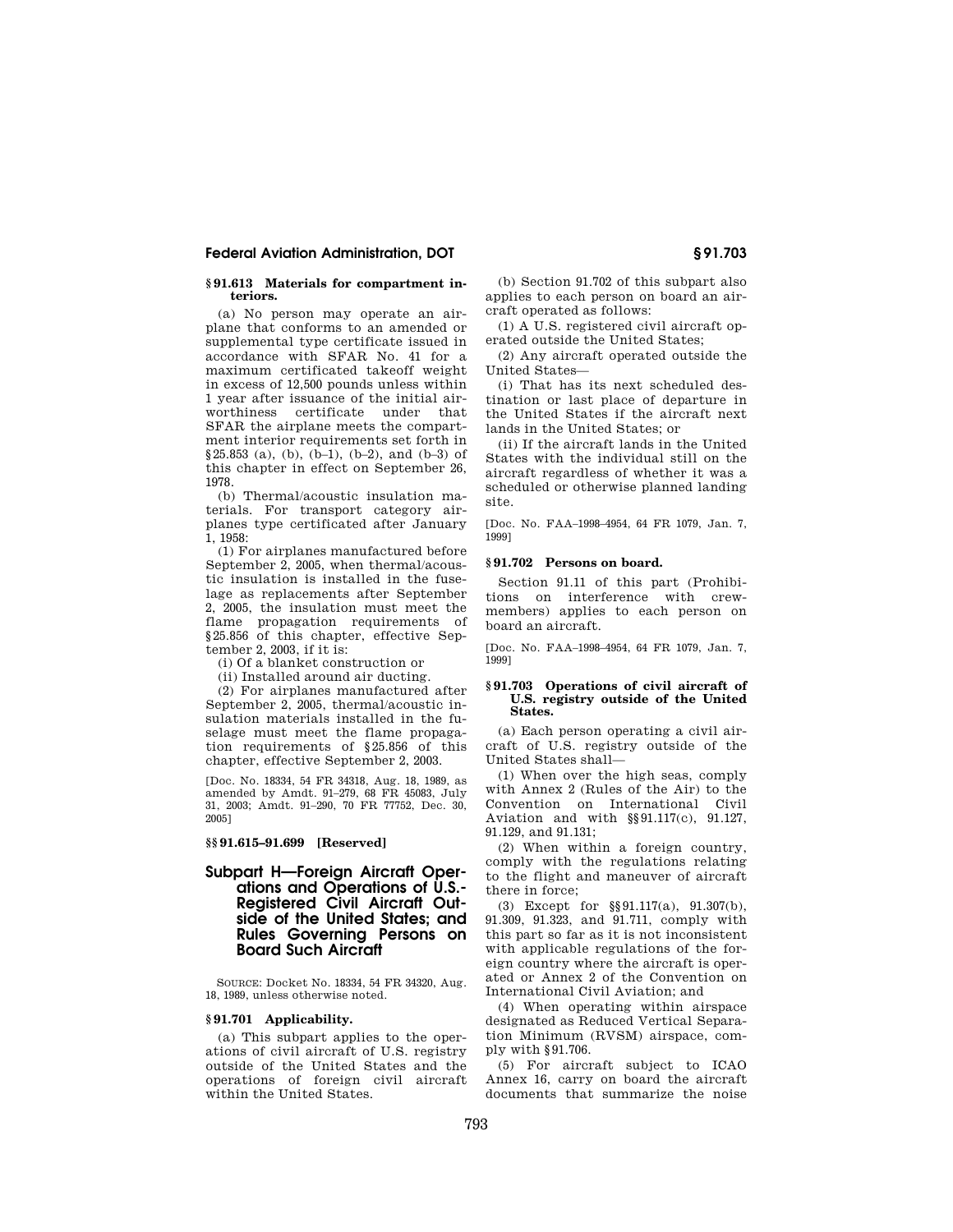operating characteristics and certifications of the aircraft that demonstrate compliance with this part and part 36 of this chapter.

(b) Annex 2 to the Convention on International Civil Aviation, Rules of the Air, Tenth Edition—July 2005, with Amendments through Amendment 45, applicable November 10, 2016, is incorporated by reference into this section with the approval of the Director of the Federal Register under 5 U.S.C. 552(a) and 1 CFR part 51. To enforce any edition other than that specified in this section, the FAA must publish a document in the FEDERAL REGISTER and the material must be available to the public. All approved material is available for inspection at U.S. Department of Transportation, Docket Operations, West Building Ground Floor, Room W12–140, 1200 New Jersey Avenue SE., Washington, DC 20590 and is available from the International Civil Aviation Organization (ICAO), Marketing and Customer Relations Unit, 999 Robert Bourassa Boulevard, Montreal, Quebec H3C 5H7, Canada; *http://store1.icao.int/;*  or by contacting the ICAO Marketing and Customer Relations Unit by telephone at 514–954–8022 or by email at *sales@icao.int.* For questions about ICAO Annex 2, contact the FAA's Office of International Affairs at (202) 267–1000. It is also available for inspection at the National Archives and Records Administration (NARA). For information on the availability of this material at NARA, call 202–741–6030, or go to *http://www.archives.gov/federal*l*register/* 

*code*l*of*l*federal*l*regulations/ ibr*l*locations.html.* 

[Doc. No. 18834, 54 FR 34320, Aug. 18, 1989, as amended by Amdt. 91–227, 56 FR 65661, Dec. 17, 1991; Amdt. 91–254, 62 FR 17487, Apr. 9, 1997; 69 FR 18803, Apr. 9, 2004; Amdt. 91–299, 73 FR 10143, Feb. 26, 2008; Amdt. 91–312, 75 FR 9333, Mar. 2, 2010; Docket FAA–2016–9154, Amdt. 91–348, 82 FR 39664, Aug. 22, 2017]

## **§ 91.705 [Reserved]**

#### **§ 91.706 Operations within airspace designed as Reduced Vertical Separation Minimum Airspace.**

(a) Except as provided in paragraph (b) of this section, no person may operate a civil aircraft of U.S. registry in designated as

**§ 91.705 14 CFR Ch. I (1–1–21 Edition)** 

Vertical Separation Minimum (RVSM) airspace unless:

(1) The operator and the operator's aircraft comply with the requirements of appendix G of this part; and

(2) The operator is authorized by the Administrator to conduct such operations.

(b) The Administrator may authorize a deviation from the requirements of this section in accordance with Section 5 of appendix G to this part.

[Doc. No. 28870, 62 FR 17487, Apr. 9, 1997]

## **§ 91.707 Flights between Mexico or Canada and the United States.**

Unless otherwise authorized by ATC, no person may operate a civil aircraft between Mexico or Canada and the United States without filing an IFR or VFR flight plan, as appropriate.

#### **§ 91.709 Operations to Cuba.**

No person may operate a civil aircraft from the United States to Cuba unless—

(a) Departure is from an international airport of entry designated in §6.13 of the Air Commerce Regulations of the Bureau of Customs (19 CFR 6.13); and

(b) In the case of departure from any of the 48 contiguous States or the District of Columbia, the pilot in command of the aircraft has filed—

(1) A DVFR or IFR flight plan as prescribed in §99.11 or §99.13 of this chapter; and

(2) A written statement, within 1 hour before departure, with the Office of Immigration and Naturalization Service at the airport of departure, containing—

(i) All information in the flight plan; (ii) The name of each occupant of the aircraft;

(iii) The number of occupants of the aircraft; and

(iv) A description of the cargo, if any.

This section does not apply to the operation of aircraft by a scheduled air carrier over routes authorized in operations specifications issued by the Administrator.

(Approved by the Office of Management and Budget under control number 2120–0005)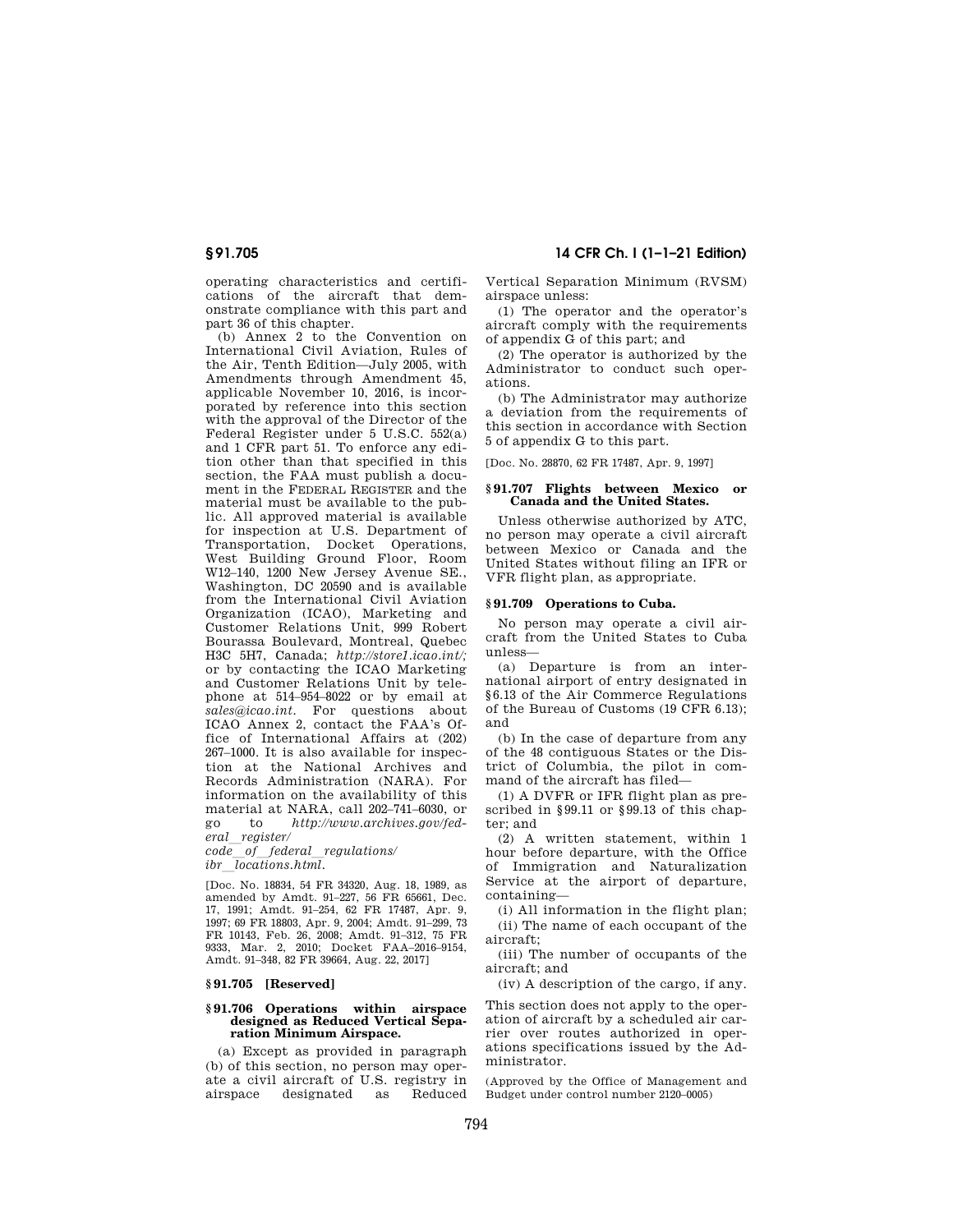### **§ 91.711 Special rules for foreign civil aircraft.**

(a) *General.* In addition to the other applicable regulations of this part, each person operating a foreign civil aircraft within the United States shall comply with this section.

(b) *VFR.* No person may conduct VFR operations which require two-way radio communications under this part unless at least one crewmember of that aircraft is able to conduct two-way radio communications in the English language and is on duty during that operation.

(c) *IFR.* No person may operate a foreign civil aircraft under IFR unless—

(1) That aircraft is equipped with—

(i) Radio equipment allowing twoway radio communication with ATC when it is operated in controlled airspace; and

(ii) Navigation equipment suitable for the route to be flown.

(2) Each person piloting the aircraft—

(i) Holds a current United States instrument rating or is authorized by his foreign airman certificate to pilot under IFR; and

(ii) Is thoroughly familiar with the United States en route, holding, and letdown procedures; and

(3) At least one crewmember of that aircraft is able to conduct two-way radiotelephone communications in the English language and that crewmember is on duty while the aircraft is approaching, operating within, or leaving the United States.

(d) *Over water.* Each person operating a foreign civil aircraft over water off the shores of the United States shall give flight notification or file a flight plan in accordance with the Supplementary Procedures for the ICAO region concerned.

(e) *Flight at and above FL 240.* If VOR navigation equipment is required under paragraph  $(c)(1)(ii)$  of this section, no person may operate a foreign civil aircraft within the 50 States and the District of Columbia at or above FL 240, unless the aircraft is equipped with approved DME or a suitable RNAV system. When the DME or RNAV system required by this paragraph fails at and above FL 240, the pilot in command of the aircraft must notify ATC imme-

diately and may then continue operations at and above FL 240 to the next airport of intended landing where repairs or replacement of the equipment can be made. A foreign civil aircraft may be operated within the 50 States and the District of Columbia at or above FL 240 without DME or an RNAV system when operated for the following purposes, and ATC is notified before each takeoff:

(1) Ferry flights to and from a place in the United States where repairs or alterations are to be made.

(2) Ferry flights to a new country of registry.

(3) Flight of a new aircraft of U.S. manufacture for the purpose of—

(i) Flight testing the aircraft;

(ii) Training foreign flight crews in the operation of the aircraft; or

(iii) Ferrying the aircraft for export delivery outside the United States.

(4) Ferry, demonstration, and test flight of an aircraft brought to the United States for the purpose of demonstration or testing the whole or any part thereof.

[Doc. No. 18834, 54 FR 34320, Aug. 18, 1989, as amended by Amdt. 91–227, 56 FR 65661, Dec. 17, 1991; Amdt. 91–296, 72 FR 31679, June 7, 2007]

## **§ 91.713 Operation of civil aircraft of Cuban registry.**

No person may operate a civil aircraft of Cuban registry except in controlled airspace and in accordance with air traffic clearance or air traffic control instructions that may require use of specific airways or routes and landings at specific airports.

#### **§ 91.715 Special flight authorizations for foreign civil aircraft.**

(a) Foreign civil aircraft may be operated without airworthiness certificates required under §91.203 if a special flight authorization for that operation is issued under this section. Application for a special flight authorization must be made to the appropriate Flight Standards Division Manager, or Aircraft Certification Service Division Director. However, in the case of an aircraft to be operated in the U.S. for the purpose of demonstration at an airshow, the application may be made to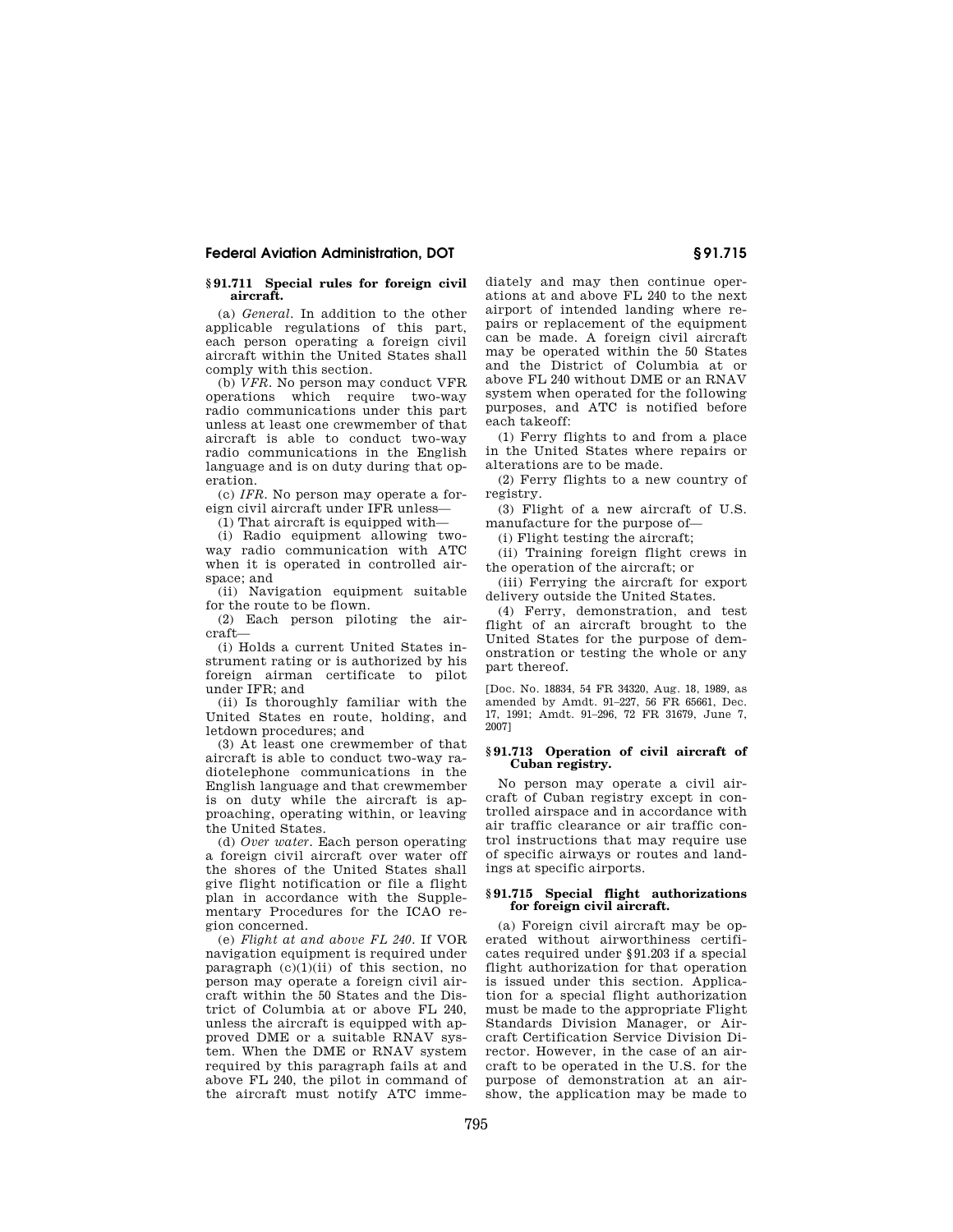the appropriate Flight Standards Division Manager or Aircraft Certification Service Division Director responsible for the airshow location.

(b) The Administrator may issue a special flight authorization for a foreign civil aircraft subject to any conditions and limitations that the Administrator considers necessary for safe operation in the U.S. airspace.

(c) No person may operate a foreign civil aircraft under a special flight authorization unless that operation also complies with part 375 of the Special Regulations of the Department of Transportation (14 CFR part 375).

(Approved by the Office of Management and Budget under control number 2120–0005)

[Doc. No. 18334, 54 FR 34320, Aug. 18, 1989, as amended by Amdt. 91–212, 54 FR 39293, Sept. 25, 1989; Docket FAA–2018–0119, Amdt. 91–350, 83 FR 9171, Mar. 5, 2018]

# **§§ 91.717–91.799 [Reserved]**

# **Subpart I—Operating Noise Limits**

SOURCE: Docket No. 18334, 54 FR 34321, Aug. 18, 1989, unless otherwise noted.

#### **§ 91.801 Applicability: Relation to part 36.**

(a) This subpart prescribes operating noise limits and related requirements that apply, as follows, to the operation of civil aircraft in the United States.

(1) Sections 91.803, 91.805, 91.807, 91.809, and 91.811 apply to civil subsonic jet (turbojet) airplanes with maximum weights of more than 75,000 pounds and—

(i) If U.S. registered, that have standard airworthiness certificates; or

(ii) If foreign registered, that would be required by this chapter to have a U.S. standard airworthiness certificate in order to conduct the operations intended for the airplane were it registered in the United States. Those sections apply to operations to or from airports in the United States under this part and parts 121, 125, 129, and 135 of this chapter.

(2) Section 91.813 applies to U.S. operators of civil subsonic jet (turbojet) airplanes covered by this subpart. This section applies to operators operating to or from airports in the United States under this part and parts 121,

**§§ 91.717–91.799 14 CFR Ch. I (1–1–21 Edition)** 

125, and 135, but not to those operating under part 129 of this chapter.

(3) Sections 91.803, 91.819, and 91.821 apply to U.S.-registered civil supersonic airplanes having standard airworthiness certificates and to foreignregistered civil supersonic airplanes that, if registered in the United States, would be required by this chapter to have U.S. standard airworthiness certificates in order to conduct the operations intended for the airplane. Those sections apply to operations under this part and under parts 121, 125, 129, and 135 of this chapter.

(b) Unless otherwise specified, as used in this subpart ''part 36'' refers to 14 CFR part 36, including the noise levels under appendix C of that part, notwithstanding the provisions of that part excepting certain airplanes from the specified noise requirements. For purposes of this subpart, the various stages of noise levels, the terms used to describe airplanes with respect to those levels, and the terms ''subsonic airplane'' and ''supersonic airplane'' have the meanings specified under part 36 of this chapter. For purposes of this subpart, for subsonic airplanes operated in foreign air commerce in the United States, the Administrator may accept compliance with the noise requirements under annex 16 of the International Civil Aviation Organization when those requirements have been shown to be substantially compatible with, and achieve results equivalent to those achievable under, part 36 for that airplane. Determinations made under these provisions are subject to the limitations of §36.5 of this chapter as if those noise levels were part 36 noise levels.

(c) Sections 91.851 through 91.877 of this subpart prescribe operating noise limits and related requirements that apply to any civil subsonic jet (turbojet) airplane (for which an airworthiness certificate other than an experimental certificate has been issued by the Administrator) with a maximum certificated takeoff weight of more than 75,000 pounds operating to or from an airport in the 48 contiguous United States and the District of Columbia under this part, parts 121, 125, 129, or 135 of this chapter on and after September 25, 1991.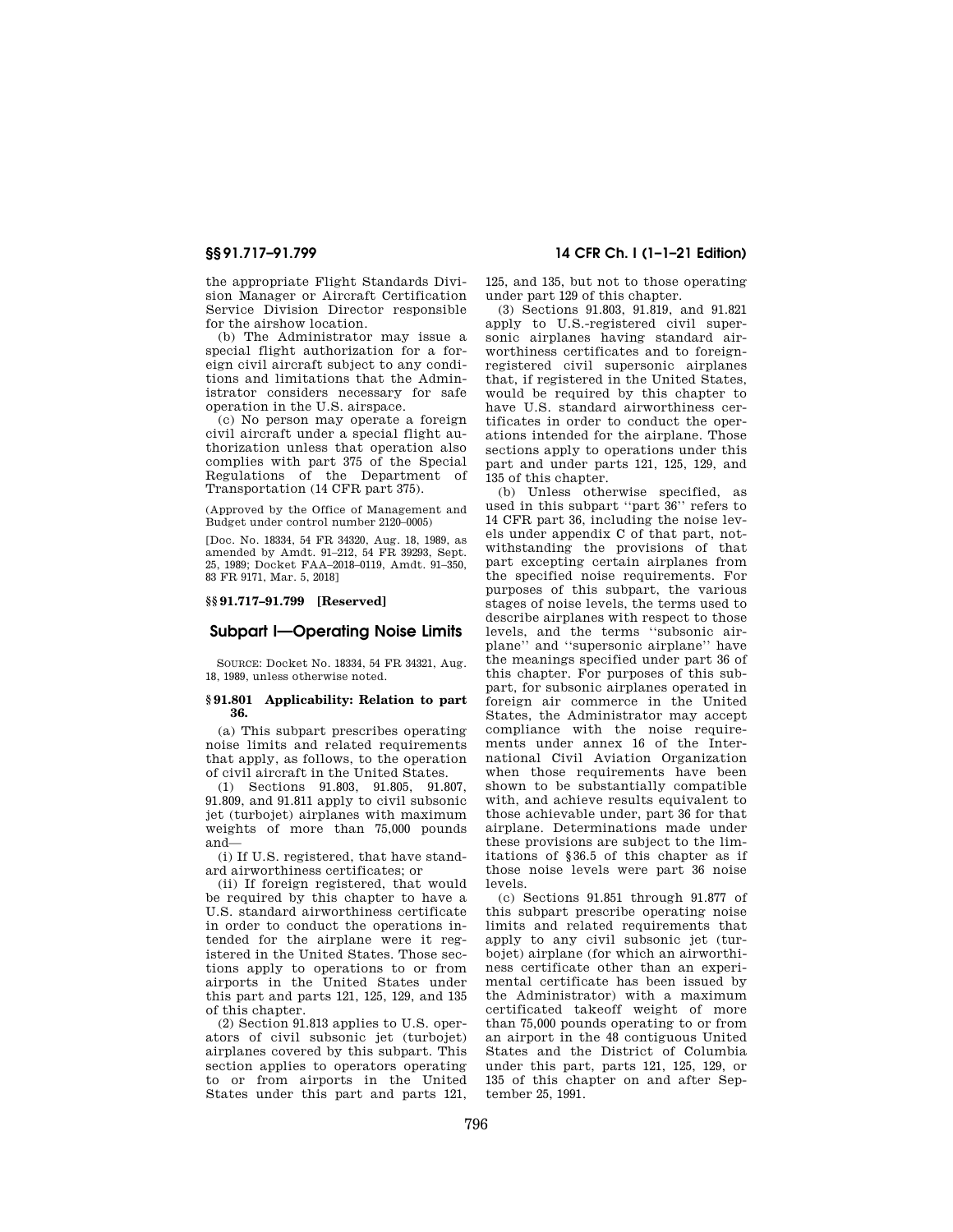(d) Section 91.877 prescribes reporting requirements that apply to any civil subsonic jet (turbojet) airplane with a maximum weight of more than 75,000 pounds operated by an air carrier or foreign air carrier between the contiguous United States and the State of Hawaii, between the State of Hawaii and any point outside of the 48 contiguous United States, or between the islands of Hawaii in turnaround service, under part 121 or 129 of this chapter on or after November 5, 1990.

(e) Sections 91.881 through 91.883 of this subpart prescribe operating noise limits and related requirements that apply to any civil subsonic jet airplane with a maximum takeoff weight of 75,000 pounds or less and for which an airworthiness certificate (other than an experimental certificate) has been issued, operating to or from an airport in the contiguous United States under this part, part 121, 125, 129, or 135 of this chapter on and after December 31, 2015.

[Doc. No. 18334, 54 FR 34321, Aug. 18, 1989; Amdt. 91–211, 54 FR 41211, Oct. 5, 1989, as amended by Amdt. 91–225, 56 FR 48658, Sept. 25, 1991; Amdt. 91–252, 61 FR 66185, Dec. 16, 1996; Amdt. 91–275, 67 FR 45237, July 8, 2002; Amdt. 91–276, 67 FR 46571, July 15, 2002; Amdt. 91–328, 78 FR 39583, July 2, 2013]

# **§ 91.803 Part 125 operators: Designation of applicable regulations.**

For airplanes covered by this subpart and operated under part 125 of this chapter, the following regulations apply as specified:

(a) For each airplane operation to which requirements prescribed under this subpart applied before November 29, 1980, those requirements of this subpart continue to apply.

(b) For each subsonic airplane operation to which requirements prescribed under this subpart did not apply before November 29, 1980, because the airplane was not operated in the United States under this part or part 121, 129, or 135 of this chapter, the requirements prescribed under §91.805 of this subpart apply.

(c) For each supersonic airplane operation to which requirements prescribed under this subpart did not apply before November 29, 1980, because the airplane was not operated in the United States under this part or part 121, 129, or 135 of this chapter, the requirements of §§91.819 and 91.821 of this subpart apply.

(d) For each airplane required to operate under part 125 for which a deviation under that part is approved to operate, in whole or in part, under this part or part 121, 129, or 135 of this chapter, notwithstanding the approval, the requirements prescribed under paragraphs (a), (b), and (c) of this section continue to apply.

[Doc. No. 18334, 54 FR 34321, Aug. 18, 1989, as amended by Amdt. 91–276, 67 FR 46571, July 15, 2002]

## **§ 91.805 Final compliance: Subsonic airplanes.**

Except as provided in §§91.809 and 91.811, on and after January 1, 1985, no person may operate to or from an airport in the United States any subsonic airplane covered by this subpart unless that airplane has been shown to comply with Stage 2 or Stage 3 noise levels under part 36 of this chapter.

#### **§§ 91.807–91.813 [Reserved]**

#### **§ 91.815 Agricultural and fire fighting airplanes: Noise operating limitations.**

(a) This section applies to propellerdriven, small airplanes having standard airworthiness certificates that are designed for ''agricultural aircraft operations'' (as defined in §137.3 of this chapter, as effective on January 1, 1966) or for dispensing fire fighting materials.

(b) If the Airplane Flight Manual, or other approved manual material information, markings, or placards for the airplane indicate that the airplane has not been shown to comply with the noise limits under part 36 of this chapter, no person may operate that airplane, except—

(1) To the extent necessary to accomplish the work activity directly associated with the purpose for which it is designed;

(2) To provide flight crewmember training in the special purpose operation for which the airplane is designed; and

(3) To conduct ''nondispensing aerial work operations'' in accordance with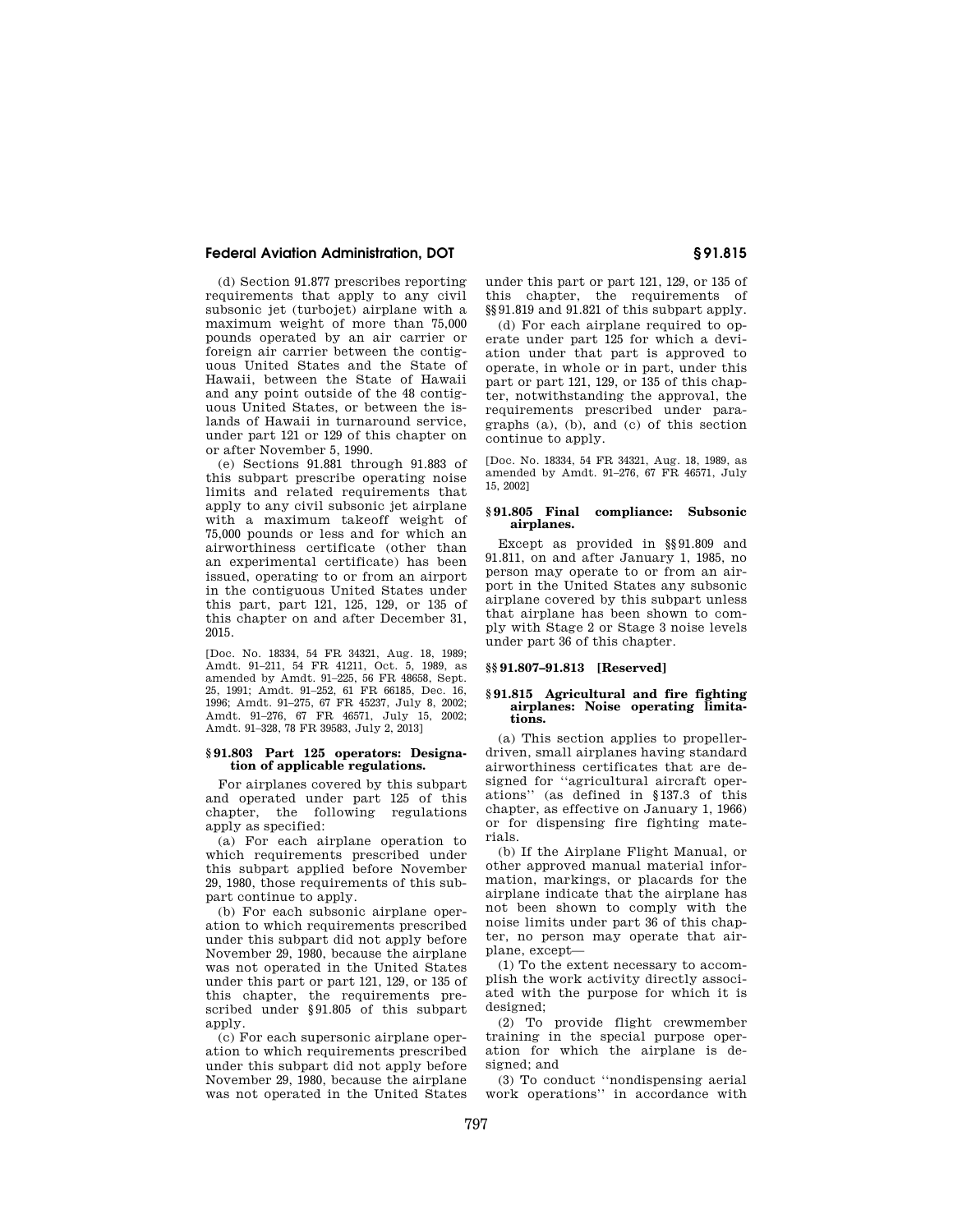the requirements under §137.29(c) of this chapter.

# **§ 91.817 Civil aircraft sonic boom.**

(a) No person may operate a civil aircraft in the United States at a true flight Mach number greater than 1 except in compliance with conditions and limitations in an authorization to exceed Mach 1 issued to the operator under appendix B of this part.

(b) In addition, no person may operate a civil aircraft for which the maximum operating limit speed  $M_{M0}$  exceeds a Mach number of 1, to or from an airport in the United States, unless—

(1) Information available to the flight crew includes flight limitations that ensure that flights entering or leaving the United States will not cause a sonic boom to reach the surface within the United States; and

(2) The operator complies with the flight limitations prescribed in paragraph (b)(1) of this section or complies with conditions and limitations in an authorization to exceed Mach 1 issued under appendix B of this part.

(Approved by the Office of Management and Budget under control number 2120–0005)

## **§ 91.819 Civil supersonic airplanes that do not comply with part 36.**

(a) *Applicability.* This section applies to civil supersonic airplanes that have not been shown to comply with the Stage 2 noise limits of part 36 in effect on October 13, 1977, using applicable trade-off provisions, and that are operated in the United States, after July 31, 1978.

(b) *Airport use.* Except in an emergency, the following apply to each person who operates a civil supersonic airplane to or from an airport in the United States:

(1) Regardless of whether a type design change approval is applied for under part 21 of this chapter, no person may land or take off an airplane covered by this section for which the type design is changed, after July 31, 1978, in a manner constituting an ''acoustical change'' under §21.93 unless the acoustical change requirements of part 36 are complied with.

(2) No flight may be scheduled, or otherwise planned, for takeoff or land-

**§ 91.817 14 CFR Ch. I (1–1–21 Edition)** 

ing after 10 p.m. and before 7 a.m. local time.

# **§ 91.821 Civil supersonic airplanes: Noise limits.**

Except for Concorde airplanes having flight time before January 1, 1980, no person may operate in the United States, a civil supersonic airplane that does not comply with Stage 2 noise limits of part 36 in effect on October 13, 1977, using applicable trade-off provisions.

### **§§ 91.823–91.849 [Reserved]**

## **§ 91.851 Definitions.**

For the purposes of §§91.851 through 91.877 of this subpart:

*Chapter 4 noise level* means a noise level at or below the maximum noise level prescribed in Chapter 4, Paragraph 4.4, Maximum Noise Levels, of the International Civil Aviation Organization (ICAO) Annex 16, Volume I, Amendment 7, effective March 21, 2002. The Director of the Federal Register in accordance with 5 U.S.C. 552(a) and 1 CFR part 51 approved the incorporation by reference of this document, which can be obtained from the International Civil Aviation Organization (ICAO), Document Sales Unit, 999 University Street, Montreal, Quebec H3C 5H7, Canada. Also, you may obtain documents on the Internet at *http://www.ICAO.int/ eshop/index.cfm.* Copies may be reviewed at the U.S. Department of Transportation, Docket Operations, West Building Ground Floor, Room W12–140, 1200 New Jersey Avenue, SE., Washington, DC 20590 or at the National Archives and Records Administration (NARA). For information on the availability of this material at NARA, call 202–741– 6030, or go to: *http://www.archives.gov/ federal*l*register/* 

*code*l*of*l*federal*l*regulations/* 

*ibr locations.html.* 

*Contiguous United States* means the area encompassed by the 48 contiguous United States and the District of Columbia.

*Fleet* means those civil subsonic jet (turbojet) airplanes with a maximum certificated weight of more than 75,000 pounds that are listed on an operator's operations specifications as eligible for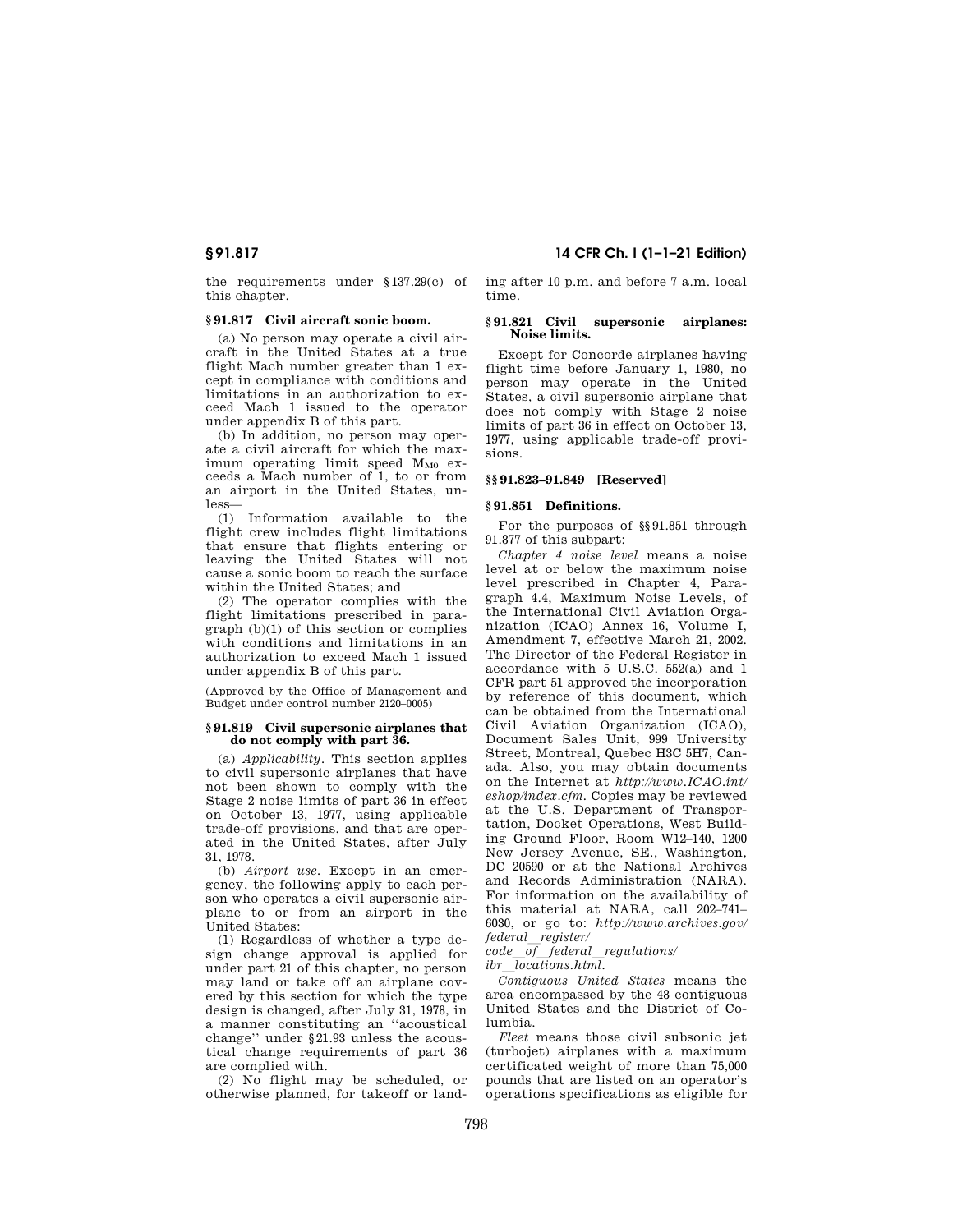operation in the contiguous United States.

*Import* means a change in ownership of an airplane from a non-U.S. person to a U.S. person when the airplane is brought into the United States for operation.

*Operations specifications* means an enumeration of airplanes by type, model, series, and serial number operated by the operator or foreign air carrier on a given day, regardless of how or whether such airplanes are formally listed or designated by the operator.

*Owner* means any person that has indicia of ownership sufficient to register the airplane in the United States pursuant to part 47 of this chapter.

*New entrant* means an air carrier or foreign air carrier that, on or before November 5, 1990, did not conduct operations under part 121 or 129 of this chapter using an airplane covered by this subpart to or from any airport in the contiguous United States, but that initiates such operation after that date.

*Stage 2 noise levels* mean the requirements for Stage 2 noise levels as defined in part 36 of this chapter in effect on November 5, 1990.

*Stage 3 noise levels* mean the requirements for Stage 3 noise levels as defined in part 36 of this chapter in effect on November 5, 1990.

*Stage 4 noise level* means a noise level at or below the Stage 4 noise limit prescribed in part 36 of this chapter.

*Stage 2 airplane* means a civil subsonic jet (turbojet) airplane with a maximum certificated weight of 75,000 pounds or more that complies with Stage 2 noise levels as defined in part 36 of this chapter.

*Stage 3 airplane* means a civil subsonic jet (turbojet) airplane with a maximum certificated weight of 75,000 pounds or more that complies with Stage 3 noise levels as defined in part 36 of this chapter.

*Stage 4 airplane* means an airplane that has been shown not to exceed the Stage 4 noise limit prescribed in part 36 of this chapter. A Stage 4 airplane complies with all of the noise operating rules of this part.

*Stage 5 airplane* means an airplane that has been shown not to exceed the Stage 5 noise limit prescribed in part 36 of this chapter. A Stage 5 airplane complies with all of the noise operating rules of this part.

*Stage 5 noise level* means a noise level at or below the Stage 5 noise limit prescribed in part 36 of this chapter.

[Doc. No. 26433, 56 FR 48658, Sept. 25, 1991, as amended by Amdt. 91–252, 61 FR 66185, Dec. 16, 1996; Amdt. 91–275, 67 FR 45237, July 8, 2002; Amdt. 91–288, 70 FR 38749, July 5, 2005; 72 FR 68475, Dec. 5, 2007; Docket FAA–2015–3782, Amdt. 91–349, 82 FR 46132, Oct. 4, 2017]

## **§ 91.853 Final compliance: Civil subsonic airplanes.**

Except as provided in §91.873, after December 31, 1999, no person shall operate to or from any airport in the contiguous United States any airplane subject to §91.801(c), unless that airplane has been shown to comply with Stage 3, Stage 4, or Stage 5 noise levels.

[Docket FAA–2015–3782, Amdt. 91–349, 82 FR 46132, Oct. 4, 2017]

#### **§ 91.855 Entry and nonaddition rule.**

No person may operate any airplane subject to §91.801(c) of this subpart to or from an airport in the contiguous United States unless one or more of the following apply:

(a) The airplane complies with Stage 3, Stage 4, or Stage 5 noise levels.

(b) The airplane complies with Stage 2 noise levels and was owned by a U.S. person on and since November 5, 1990. Stage 2 airplanes that meet these criteria and are leased to foreign airlines are also subject to the return provisions of paragraph (e) of this section.

(c) The airplane complies with Stage 2 noise levels, is owned by a non-U.S. person, and is the subject of a binding lease to a U.S. person effective before and on September 25, 1991. Any such airplane may be operated for the term of the lease in effect on that date, and any extensions thereof provided for in that lease.

(d) The airplane complies with Stage 2 noise levels and is operated by a foreign air carrier.

(e) The airplane complies with Stage 2 noise levels and is operated by a foreign operator other than for the purpose of foreign air commerce.

(f) The airplane complies with Stage 2 noise levels and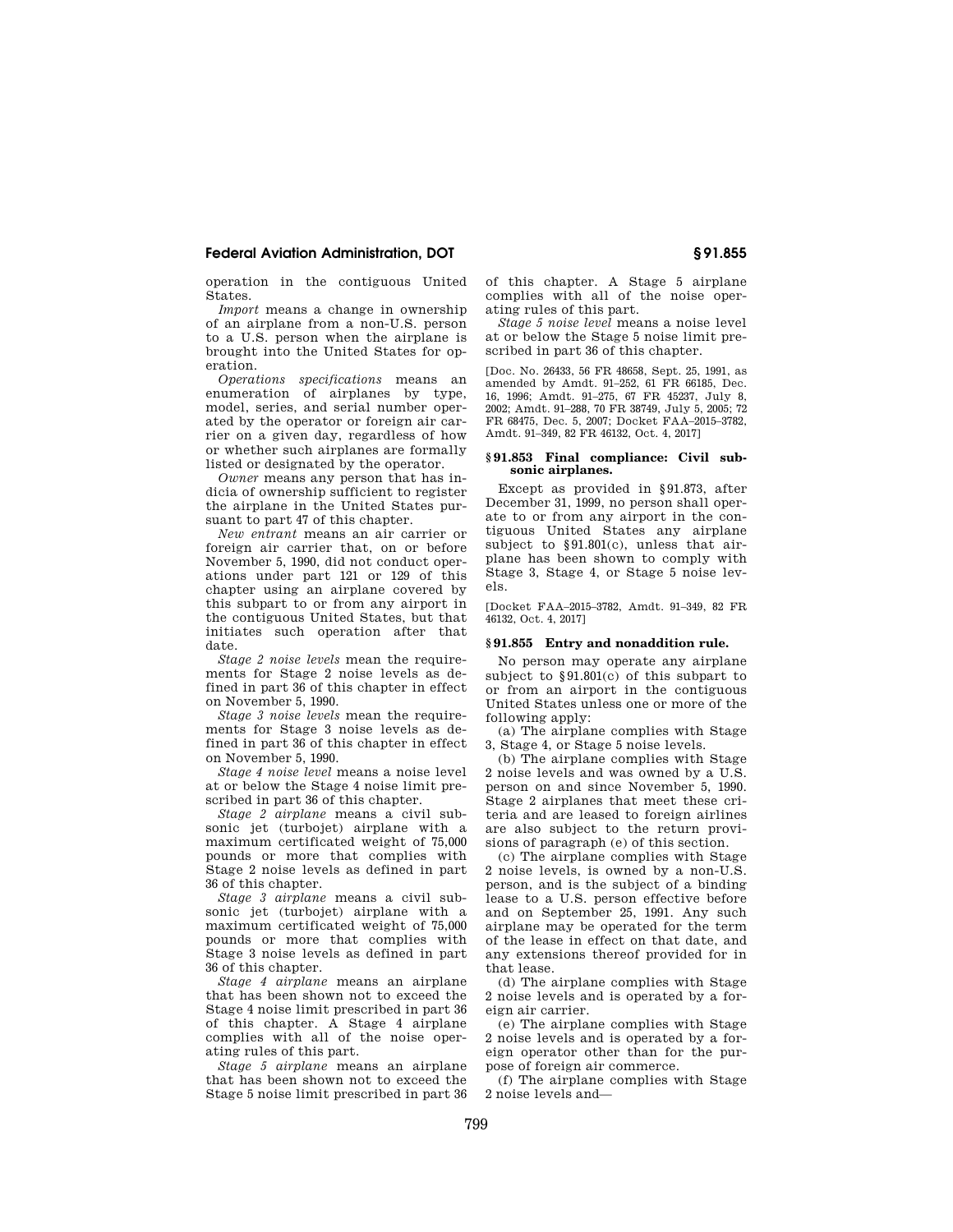**§ 91.857 14 CFR Ch. I (1–1–21 Edition)** 

(1) On November 5, 1990, was owned by:

(i) A corporation, trust, or partnership organized under the laws of the United States or any State (including individual States, territories, possessions, and the District of Columbia);

(ii) An individual who is a citizen of the United States; or

(iii) An entity owned or controlled by a corporation, trust, partnership, or individual described in paragraph (f)(1) (i) or (ii) of this section; and

(2) Enters into the United States not later than 6 months after the expiration of a lease agreement (including any extensions thereof) between an owner described in paragraph (f)(1) of this section and a foreign airline.

(g) The airplane complies with Stage 2 noise levels and was purchased by the importer under a written contract executed before November 5, 1990.

(h) Any Stage 2 airplane described in this section is eligible for operation in the contiguous United States only as provided under §91.865 or 91.867.

[Doc. No. 26433, 56 FR 48658, Sept. 25, 1991; 56 FR 51167, Oct. 10, 1991, as amended by Amdt. 91–288, 70 FR 38750, July 5, 2005; Docket FAA– 2015–3782, Amdt. 91–349, 82 FR 46132, Oct. 4, 2017]

#### **§ 91.857 Stage 2 operations outside of the 48 contiguous United States.**

An operator of a Stage 2 airplane that is operating only between points outside the contiguous United States on or after November 5, 1990, must include in its operations specifications a statement that such airplane may not be used to provide air transportation to or from any airport in the contiguous United States.

[Doc. No. FAA–2002–12771, 67 FR 46571, July 15, 2002]

## **§ 91.858 Special flight authorizations for non-revenue Stage 2 operations.**

(a) After December 31, 1999, any operator of a Stage 2 airplane over 75,000 pounds may operate that airplane in nonrevenue service in the contiguous United States only for the following purposes:

(1) Sell, lease, or scrap the airplane;

(2) Obtain modifications to meet Stage 3, Stage 4, or Stage 5 noise levels.

(3) Obtain scheduled heavy maintenance or significant modifications;

(4) Deliver the airplane to a lessee or return it to a lessor;

(5) Park or store the airplane; and

(6) Prepare the airplane for any of the purposes listed in paragraph  $(a)(1)$ thru (a)(5) of this section.

(b) An operator of a Stage 2 airplane that needs to operate in the contiguous United States for any of the purposes listed above may apply to FAA's Office of Environment and Energy for a special flight authorization. The applicant must file in advance. Applications are due 30 days in advance of the planned flight and must provide the information necessary for the FAA to determine that the planned flight is within the limits prescribed in the law.

[Doc. No. FAA–2002–12771, 67 FR 46571, July 15, 2002, as amended by Docket FAA–2015– 3782, Amdt. 91–349, 82 FR 46132, Oct. 4, 2017]

#### **§ 91.859 Modification to meet Stage 3, Stage 4, or Stage 5 noise levels.**

For an airplane subject to §91.801(c) of this subpart and otherwise prohibited from operation to or from an airport in the contiguous United States by §91.855, any person may apply for a special flight authorization for that airplane to operate in the contiguous United States for the purpose of obtaining modifications to meet Stage 3, Stage 4, or Stage 5 noise levels.

[Docket FAA–2015–3782, Amdt. 91–349, 82 FR 46132, Oct. 4, 2017]

## **§ 91.861 Base level.**

(a) *U.S. Operators.* The base level of a U.S. operator is equal to the number of owned or leased Stage 2 airplanes subject to §91.801(c) of this subpart that were listed on that operator's operations specifications for operations to or from airports in the contiguous United States on any one day selected by the operator during the period January 1, 1990, through July 1, 1991, plus or minus adjustments made pursuant to paragraphs (a) (1) and (2).

(1) The base level of a U.S. operator shall be increased by a number equal to the total of the following—

(i) The number of Stage 2 airplanes returned to service in the United States pursuant to §91.855(f);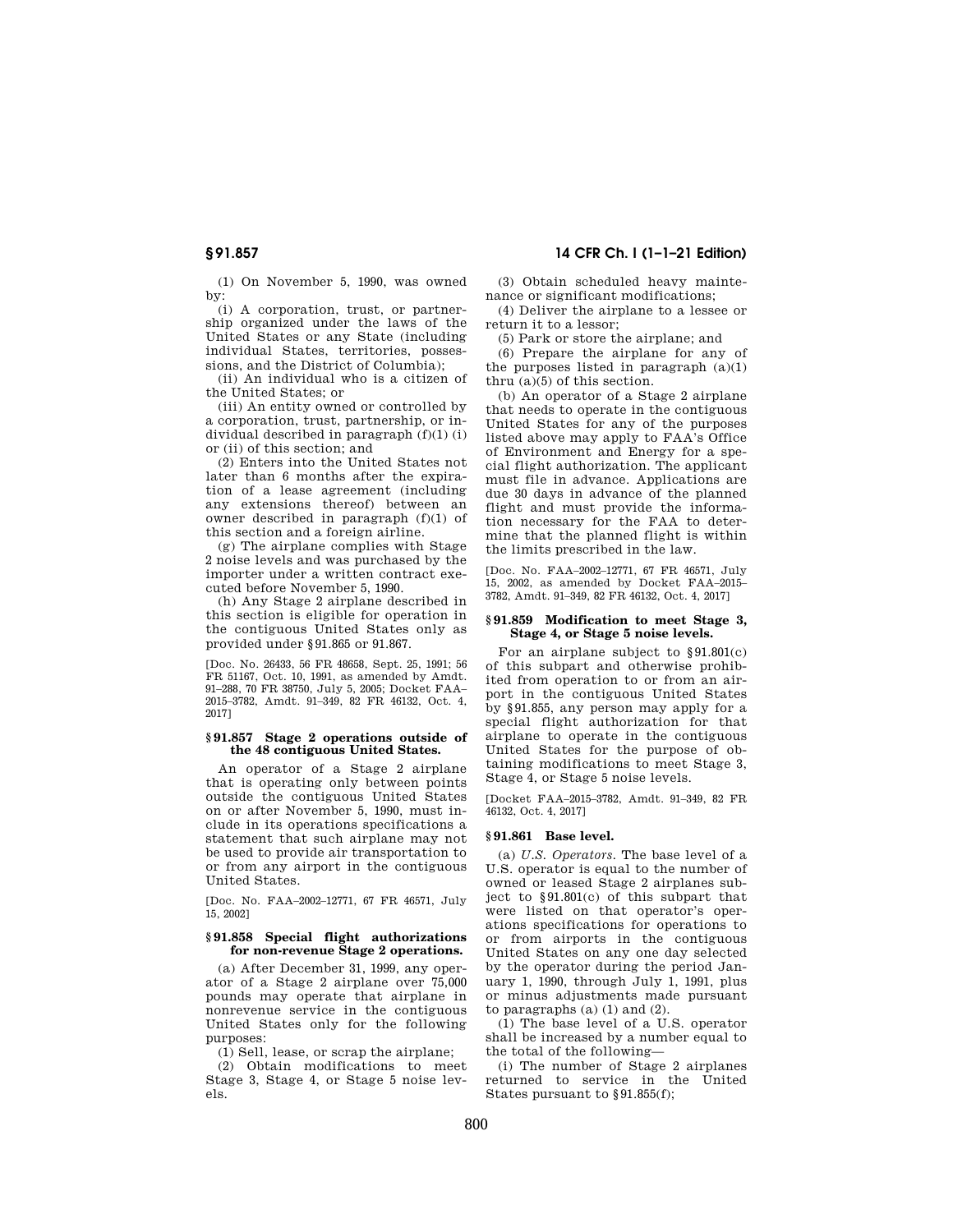(ii) The number of Stage 2 airplanes purchased pursuant to §91.855(g); and

(iii) Any U.S. operator base level acquired with a Stage 2 airplane transferred from another person under §91.863.

(2) The base level of a U.S. operator shall be decreased by the amount of U.S. operator base level transferred with the corresponding number of Stage 2 airplanes to another person under §91.863.

(b) Foreign air carriers. The base level of a foreign air carrier is equal to the number of owned or leased Stage 2 airplanes that were listed on that carrier's U.S. operations specifications on any one day during the period January 1, 1990, through July 1, 1991, plus or minus any adjustments to the base levels made pursuant to paragraphs (b) (1) and (2).

(1) The base level of a foreign air carrier shall be increased by the amount of foreign air carrier base level acquired with a Stage 2 airplane from another person under §91.863.

(2) The base level of a foreign air carrier shall be decreased by the amount of foreign air carrier base level transferred with a Stage 2 airplane to another person under §91.863.

(c) New entrants do not have a base level.

[Doc. No. 26433, 56 FR 48659, Sept. 25, 1991; 56 FR 51167, Oct. 10, 1991]

## **§ 91.863 Transfers of Stage 2 airplanes with base level.**

(a) Stage 2 airplanes may be transferred with or without the corresponding amount of base level. Base level may not be transferred without the corresponding number of Stage 2 airplanes.

(b) No portion of a U.S. operator's base level established under §91.861(a) may be used for operations by a foreign air carrier. No portion of a foreign air carrier's base level established under §91.861(b) may be used for operations by a U.S. operator.

(c) Whenever a transfer of Stage 2 airplanes with base level occurs, the transferring and acquiring parties shall, within 10 days, jointly submit written notification of the transfer to the FAA, Office of Environment and Energy. Such notification shall state:

(1) The names of the transferring and acquiring parties;

(2) The name, address, and telephone number of the individual responsible for submitting the notification on behalf of the transferring and acquiring parties;

(3) The total number of Stage 2 airplanes transferred, listed by airplane type, model, series, and serial number;

(4) The corresponding amount of base level transferred and whether it is U.S. operator or foreign air carrier base level; and

(5) The effective date of the transaction.

(d) If, taken as a whole, a transaction or series of transactions made pursuant to this section does not produce an increase or decrease in the number of Stage 2 airplanes for either the acquiring or transferring operator, such transaction or series of transactions may not be used to establish compliance with the requirements of §91.865.

[Doc. No. 26433, 56 FR 48659, Sept. 25, 1991]

#### **§ 91.865 Phased compliance for operators with base level.**

Except as provided in paragraph (a) of this section, each operator that operates an airplane under part 91, 121, 125, 129, or 135 of this chapter, regardless of the national registry of the airplane, shall comply with paragraph (b) or (d) of this section at each interim compliance date with regard to its subsonic airplane fleet covered by §91.801(c) of this subpart.

(a) This section does not apply to new entrants covered by §91.867 or to foreign operators not engaged in foreign air commerce.

(b) Each operator that chooses to comply with this paragraph pursuant to any interim compliance requirement shall reduce the number of Stage 2 airplanes it operates that are eligible for operation in the contiguous United States to a maximum of:

(1) After December 31, 1994, 75 percent of the base level held by the operator;

(2) After December 31, 1996, 50 percent of the base level held by the operator;

(3) After December 31, 1998, 25 percent of the base level held by the operator. (c) Except as provided under §91.871,

the number of Stage 2 airplanes that must be reduced at each compliance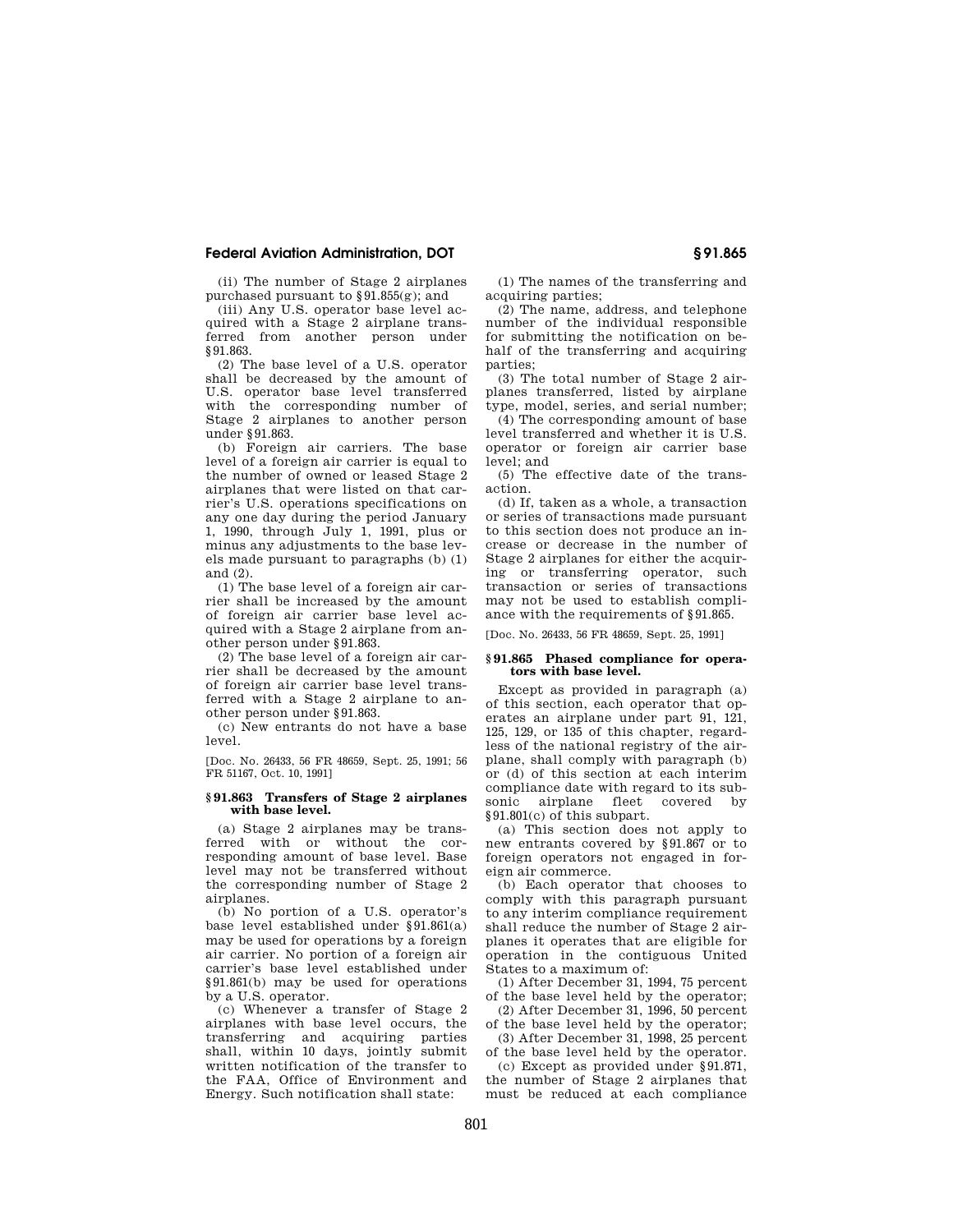date contained in paragraph (b) of this section shall be determined by reference to the amount of base level held by the operator on that compliance date, as calculated under §91.861.

(d) Each operator that chooses to comply with this paragraph pursuant to any interim compliance requirement shall operate a fleet that consists of:

(1) After December 31, 1994, not less than 55 percent Stage 3 airplanes;

(2) After December 31, 1996, not less than 65 percent Stage 3 airplanes;

(3) After December 31, 1998, not less than 75 percent Stage 3 airplanes.

(e) Calculations resulting in fractions may be rounded to permit the continued operation of the next whole number of Stage 2 airplanes.

[Doc. No. 26433, 56 FR 48659, Sept. 25, 1991]

#### **§ 91.867 Phased compliance for new entrants.**

(a) New entrant U.S. air carriers.

(1) A new entrant initiating operations under part 121 of this chapter on or before December 31, 1994, may initiate service without regard to the percentage of its fleet composed of Stage 3 airplanes.

(2) After December 31, 1994, at least 25 percent of the fleet of a new entrant must comply with Stage 3 noise levels.

(3) After December 31, 1996, at least 50 percent of the fleet of a new entrant must comply with Stage 3 noise levels.

(4) After December 31, 1998, at least 75 percent of the fleet of a new entrant must comply with Stage 3 noise levels.

(b) New entrant foreign air carriers.

(1) A new entrant foreign air carrier initiating part 129 operations on or before December 31, 1994, may initiate service without regard to the percentage of its fleet composed of Stage 3 airplanes.

(2) After December 31, 1994, at least 25 percent of the fleet on U.S. operations specifications of a new entrant foreign air carrier must comply with Stage 3 noise levels.

(3) After December 31, 1996, at least 50 percent of the fleet on U.S. operations specifications of a new entrant foreign air carrier must comply with Stage 3 noise levels.

(4) After December 31, 1998, at least 75 percent of the fleet on U.S. operations specifications of a new entrant foreign

**§ 91.867 14 CFR Ch. I (1–1–21 Edition)** 

air carrier must comply with Stage 3 noise levels.

(c) Calculations resulting in fractions may be rounded to permit the continued operation of the next whole number of Stage 2 airplanes.

[Doc. No. 26433, 56 FR 48659, Sept. 25, 1991, as amended by Amdt. 91–252, 61 FR 66185, Dec. 16, 1996]

## **§ 91.869 Carry-forward compliance.**

(a) Any operator that exceeds the requirements of paragraph (b) of §91.865 of this part on or before December 31, 1994, or on or before December 31, 1996, may claim a credit that may be applied at a subsequent interim compliance date.

(b) Any operator that eliminates or modifies more Stage 2 airplanes pursuant to §91.865(b) than required as of December 31, 1994, or December 31, 1996, may count the number of additional Stage 2 airplanes reduced as a credit toward—

(1) The number of Stage 2 airplanes it would otherwise be required to reduce following a subsequent interim compliance date specified in §91.865(b); or

(2) The number of Stage 3 airplanes it would otherwise be required to operate in its fleet following a subsequent interim compliance date to meet the percentage requirements specified in §91.865(d).

[Doc. No. 26433, 56 FR 48659, Sept. 25, 1991; 56 FR 65783, Dec. 18, 1991]

#### **§ 91.871 Waivers from interim compliance requirements.**

(a) Any U.S. operator or foreign air carrier subject to the requirements of §91.865 or 91.867 of this subpart may request a waiver from any individual compliance requirement.

(b) Applications must be filed with the Secretary of Transportation at least 120 days prior to the compliance date from which the waiver is requested.

(c) Applicants must show that a grant of waiver would be in the public interest, and must include in its application its plans and activities for modifying its fleet, including evidence of good faith efforts to comply with the requirements of §91.865 or §91.867. The application should contain all information the applicant considers relevant,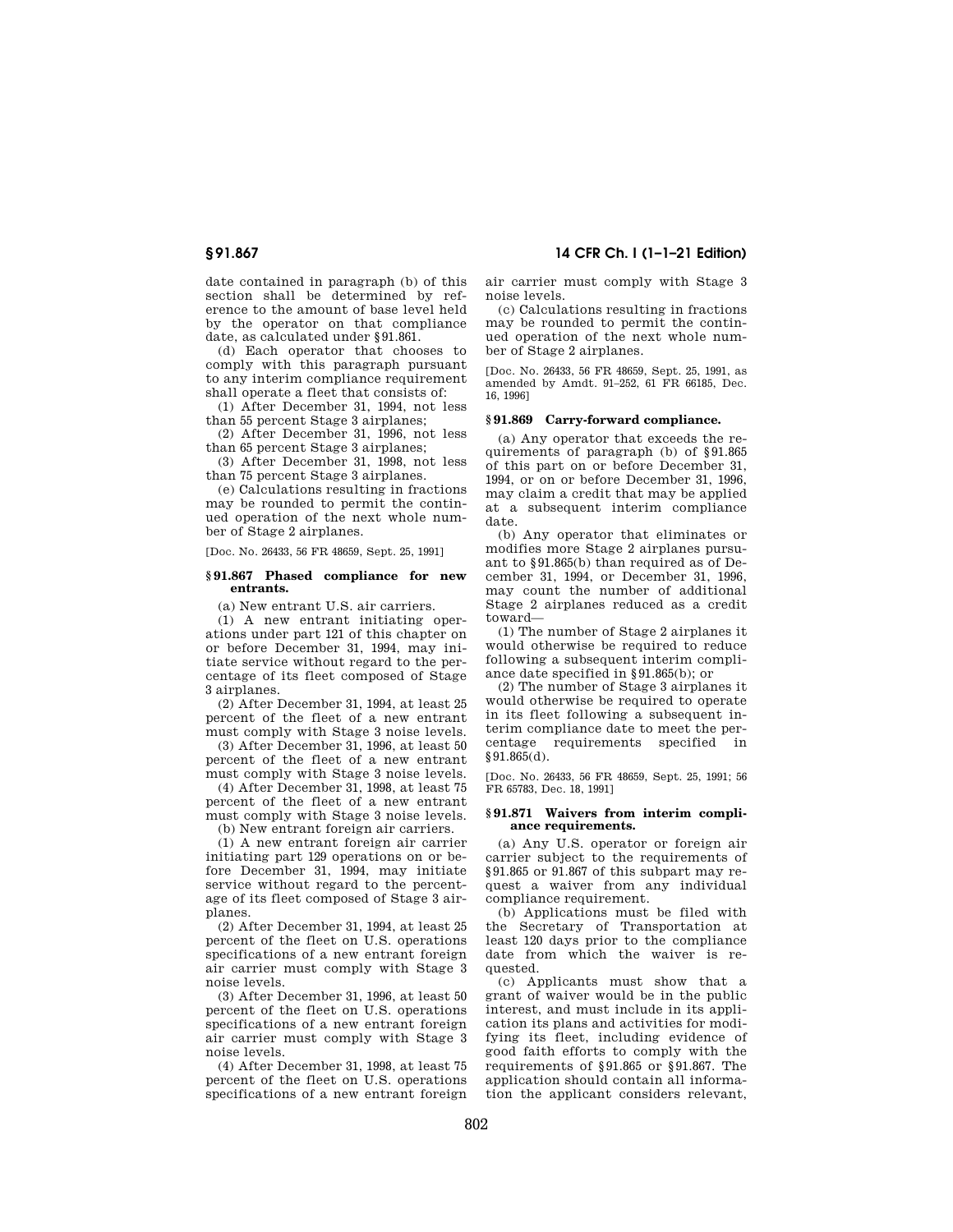including, as appropriate, the following:

(1) The applicant's balance sheet and cash flow positions;

(2) The composition of the applicant's current fleet; and

(3) The applicant's delivery position with respect to new airplanes or noiseabatement equipment.

(d) Waivers will be granted only upon a showing by the applicant that compliance with the requirements of §91.865 or 91.867 at a particular interim compliance date is financially onerous, physically impossible, or technologically infeasible, or that it would have an adverse effect on competition or on service to small communities.

(e) The conditions of any waiver granted under this section shall be determined by the circumstances presented in the application, but in no case may the term extend beyond the next interim compliance date.

(f) A summary of any request for a waiver under this section will be published in the FEDERAL REGISTER, and public comment will be invited. Unless the Secretary finds that circumstances require otherwise, the public comment period will be at least 14 days.

[Doc. No. 26433, 56 FR 48660, Sept. 25, 1991]

### **§ 91.873 Waivers from final compliance.**

(a) A U.S. air carrier or a foreign air carrier may apply for a waiver from the prohibition contained in §91.853 of this part for its remaining Stage 2 airplanes, provided that, by July 1, 1999, at least 85 percent of the airplanes used by the carrier to provide service to or from an airport in the contiguous United States will comply with the Stage 3 noise levels.

(b) An application for the waiver described in paragraph (a) of this section must be filed with the Secretary of Transportation no later than January 1, 1999, or, in the case of a foreign air carrier, no later than April 20, 2000. Such application must include a plan with firm orders for replacing or modifying all airplanes to comply with Stage 3 noise levels at the earliest practicable time.

(c) To be eligible to apply for the waiver under this section, a new entrant U.S. air carrier must initiate service no later than January 1, 1999, and must comply fully with all provisions of this section.

(d) The Secretary may grant a waiver under this section if the Secretary finds that granting such waiver is in the public interest. In making such a finding, the Secretary shall include consideration of the effect of granting such waiver on competition in the air carrier industry and the effect on small community air service, and any other information submitted by the applicant that the Secretary considers relevant.

(e) The term of any waiver granted under this section shall be determined by the circumstances presented in the application, but in no case will the waiver permit the operation of any Stage 2 airplane covered by this subchapter in the contiguous United States after December 31, 2003.

(f) A summary of any request for a waiver under this section will be published in the FEDERAL REGISTER, and public comment will be invited. Unless the secretary finds that circumstances require otherwise, the public comment period will be at least 14 days.

[Doc. No. 26433, 56 FR 48660, Sept. 25, 1991; 56 FR 51167 Oct. 10, 1991; Amdt. 91–276, 67 FR 46571, July 15, 2002]

#### **§ 91.875 Annual progress reports.**

(a) Each operator subject to §91.865 or §91.867 of this chapter shall submit an annual report to the FAA, Office of Environment and Energy, on the progress it has made toward complying with the requirements of that section. Such reports shall be submitted no later than 45 days after the end of a calendar year. All progress reports must provide the information through the end of the calendar year, be certified by the operator as true and complete (under penalty of 18 U.S.C. 1001), and include the following information:

(1) The name and address of the operator;

(2) The name, title, and telephone number of the person designated by the operator to be responsible for ensuring the accuracy of the information in the report;

(3) The operator's progress during the reporting period toward compliance with the requirements of §91.853,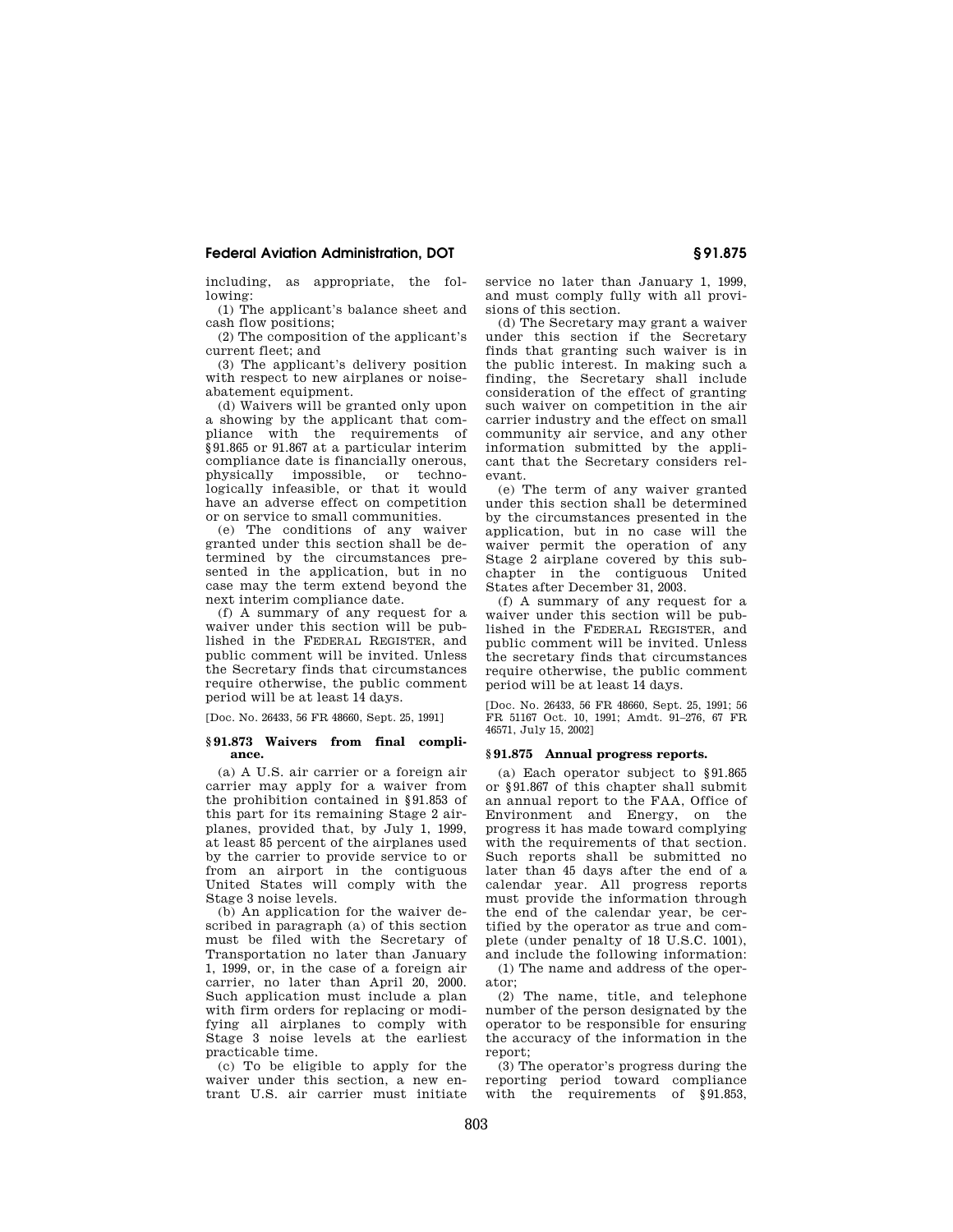§91.865 or §91.867. For airplanes on U.S. operations specifications, each operator shall identify the airplanes by type, model, series, and serial number.

(i) Each Stage 2 airplane added or removed from operation or U.S. operations specifications (grouped separately by those airplanes acquired with and without base level);

(ii) Each Stage 2 airplane modified to Stage 3 noise levels (identifying the manufacturer and model of noise abatement retrofit equipment;

(iii) Each Stage 3 airplane on U.S. operations specifications as of the last day of the reporting period; and

(iv) For each Stage 2 airplane transferred or acquired, the name and address of the recipient or transferor; and, if base level was transferred, the person to or from whom base level was transferred or acquired pursuant to Section 91.863 along with the effective date of each base level transaction, and the type of base level transferred or acquired.

(b) Each operator subject to §91.865 or §91.867 of this chapter shall submit an initial progress report covering the period from January 1, 1990, through December 31, 1991, and provide:

(1) For each operator subject to §91.865:

(i) The date used to establish its base level pursuant to §91.861(a); and

(ii) A list of those Stage 2 airplanes (by type, model, series and serial number) in its base level, including adjustments made pursuant to §91.861 after the date its base level was established.

(2) For each U.S. operator:

(i) A plan to meet the compliance schedules in §91.865 or §91.867 and the final compliance date of §91.853, including the schedule for delivery of replacement Stage 3 airplanes or the installation of noise abatement retrofit equipment; and

(ii) A separate list (by type, model, series, and serial number) of those airplanes included in the operator's base level, pursuant to  $\S 91.861(a)(1)$  (i) and (ii), under the categories ''returned'' or ''purchased,'' along with the date each was added to its operations specifications.

(c) Each operator subject to §91.865 or §91.867 of this chapter shall submit subsequent annual progress reports cov-

**§ 91.877 14 CFR Ch. I (1–1–21 Edition)** 

ering the calendar year preceding the report and including any changes in the information provided in paragraphs (a) and (b) of this section; including the use of any carry-forward credits pursuant to §91.869.

(d) An operator may request, in any report, that specific planning data be considered proprietary.

(e) If an operator's actions during any reporting period cause it to achieve compliance with §91.853, the report should include a statement to that effect. Further progress reports are not required unless there is any change in the information reported pursuant to paragraph (a) of this section.

(f) For each U.S. operator subject to §91.865, progress reports submitted for calendar years 1994, 1996, and 1998, shall also state how the operator achieved compliance with the requirements of that section, i.e.—

(1) By reducing the number of Stage 2 airplanes in its fleet to no more than the maximum permitted percentage of its base level under §91.865(b), or

(2) By operating a fleet that consists of at least the minimum required percentage of Stage 3 airplanes under §91.865(d).

(Approved by the Office of Management and Budget under control number 2120–0553)

[Doc. No. 26433, 56 FR 48660, Sept. 25, 1991; 56 FR 51168, Oct. 10, 1991, as amended by 57 FR 5977, Feb. 19, 1992]

## **§ 91.877 Annual reporting of Hawaiian operations.**

(a) Each air carrier or foreign air carrier subject to §91.865 or §91.867 of this part that conducts operations between the contiguous United States and the State of Hawaii, between the State of Hawaii and any point outside of the contiguous United States, or between the islands of Hawaii in turnaround service, on or since November 5, 1990, shall include in its annual report the information described in paragraph (c) of this section.

(b) Each air carrier or foreign air carrier not subject to §91.865 or §91.867 of this part that conducts operations between the contiguous U.S. and the State of Hawaii, between the State of Hawaii and any point outside of the contiguous United States, or between the islands of Hawaii in turnaround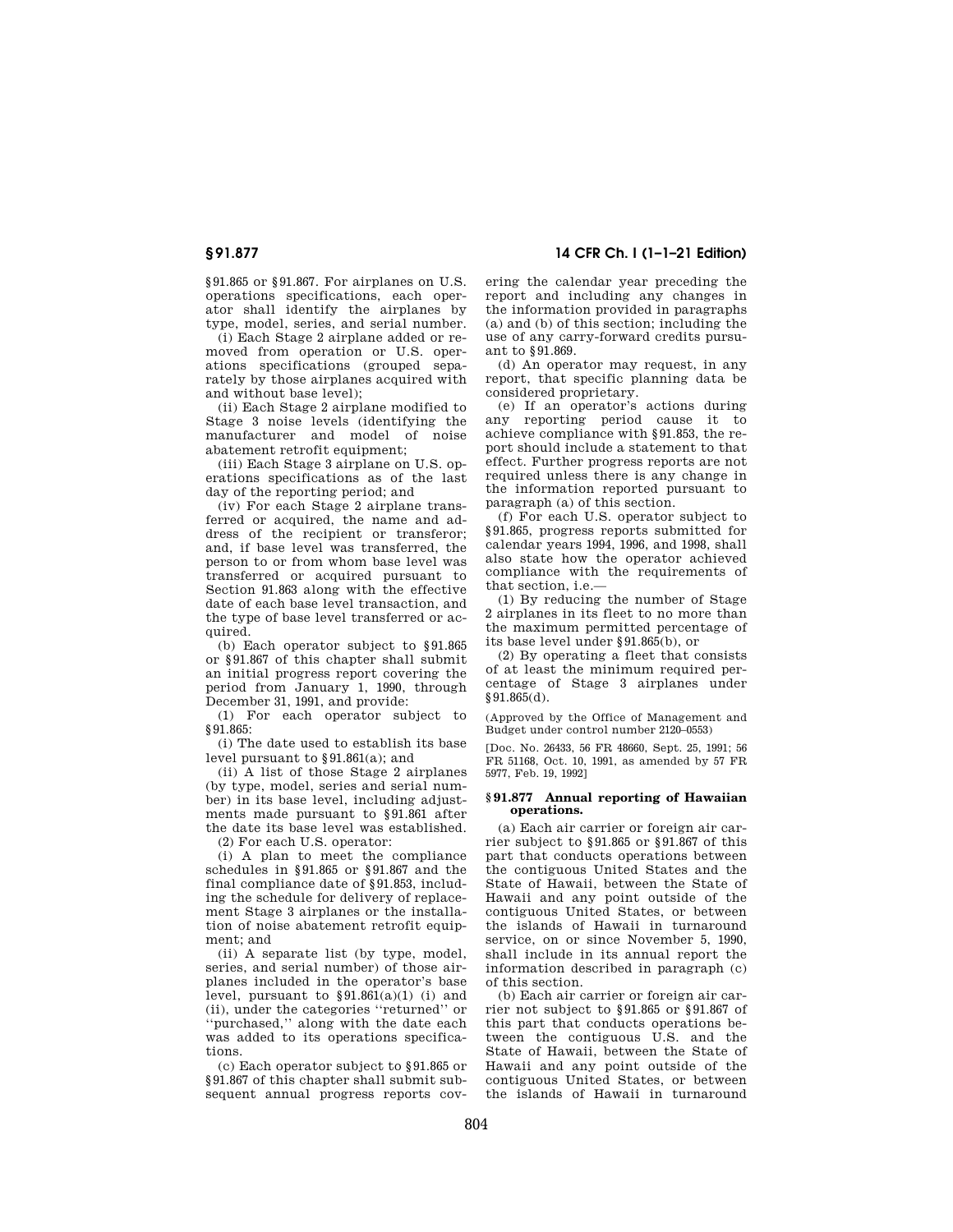service, on or since November 5, 1990, shall submit an annual report to the FAA, Office of Environment and Energy, on its compliance with the Hawaiian operations provisions of 49 U.S.C. 47528. Such reports shall be submitted no later than 45 days after the end of a calendar year. All progress reports must provide the information through the end of the calendar year, be certified by the operator as true and complete (under penalty of 18 U.S.C. 1001), and include the following information—

(1) The name and address of the air carrier or foreign air carrier;

(2) The name, title, and telephone number of the person designated by the air carrier or foreign air carrier to be responsible for ensuring the accuracy of the information in the report; and

(3) The information specified in paragraph (c) of this section.

(c) The following information must be included in reports filed pursuant to this section—

(1) For operations conducted between the contiguous United States and the State of Hawaii—

(i) The number of Stage 2 airplanes used to conduct such operations as of November 5, 1990;

(ii) Any change to that number during the calendar year being reported, including the date of such change;

(2) For air carriers that conduct inter-island turnaround service in the State of Hawaii—

(i) The number of Stage 2 airplanes used to conduct such operations as of November 5, 1990;

(ii) Any change to that number during the calendar year being reported, including the date of such change;

(iii) For an air carrier that provided inter-island trunaround service within the state of Hawaii on November 5, 1990, the number reported under paragraph  $(c)(2)(i)$  of this section may include all Stage 2 airplanes with a maximum certificated takeoff weight of more than 75,000 pounds that were owned or leased by the air carrier on November 5, 1990, regardless of whether such airplanes were operated by that air carrier or foreign air carrier on that date.

(3) For operations conducted between the State of Hawaii and a point outside the contiguous United States—

(i) The number of Stage 2 airplanes used to conduct such operations as of November 5, 1990; and

(ii) Any change to that number during the calendar year being reported, including the date of such change.

(d) Reports or amended reports for years predating this regulation are required to be filed concurrently with the next annual report.

[Doc. No. 28213, 61 FR 66185, Dec. 16, 1996]

## **§§ 91.879–91.880 [Reserved]**

#### **§ 91.881 Final compliance: Civil subsonic jet airplanes weighing 75,000 pounds or less.**

Except as provided in §91.883, after December 31, 2015, a person may not operate to or from an airport in the contiguous United States a civil subsonic jet airplane subject to §91.801(e) of this subpart that weighs less than 75,000 pounds unless that airplane has been shown to comply with Stage 3, Stage 4, or Stage 5 noise levels.

[Docket FAA–2015–3782, Amdt. 91–349, 82 FR 46132, Oct. 4, 2017]

#### **§ 91.883 Special flight authorizations for jet airplanes weighing 75,000 pounds or less.**

(a) After December 31, 2015, an operator of a jet airplane weighing 75,000 pounds or less that does not comply with Stage 3 noise levels may, when granted a special flight authorization by the FAA, operate that airplane in the contiguous United States only for one of the following purposes:

(1) To sell, lease, or use the airplane outside the 48 contiguous States;

(2) To scrap the airplane;

(3) To obtain modifications to the airplane to meet Stage 3, Stage 4, or Stage 5 noise levels.

(4) To perform scheduled heavy maintenance or significant modifications on the airplane at a maintenance facility located in the contiguous 48 States;

(5) To deliver the airplane to an operator leasing the airplane from the owner or return the airplane to the lessor;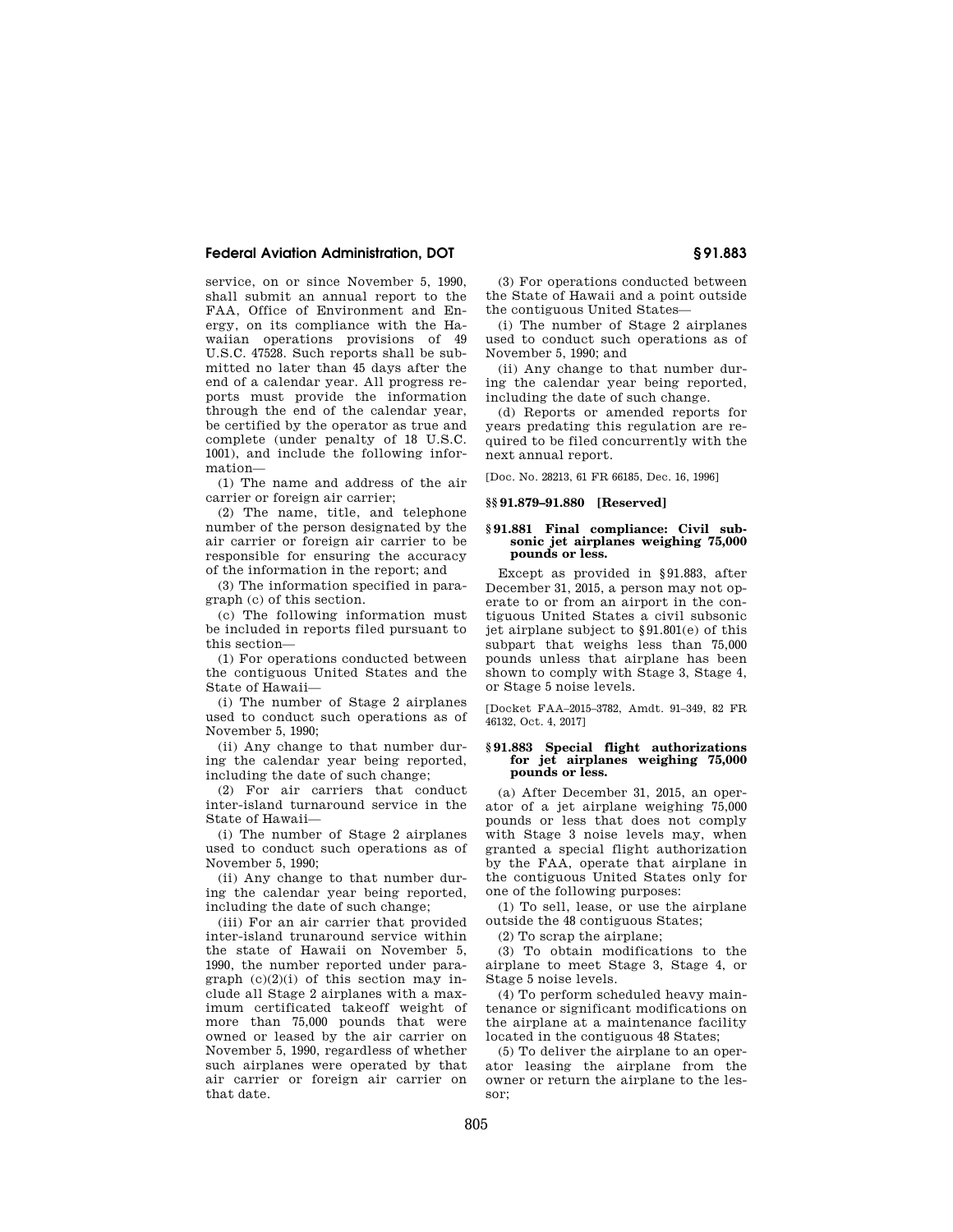(6) To prepare, park, or store the airplane in anticipation of any of the activities described in paragraphs (a)(1) through  $(a)(5)$  of this section;

(7) To provide transport of persons and goods in the relief of an emergency situation; or

(8) To divert the airplane to an alternative airport in the 48 contiguous States on account of weather, mechanical, fuel, air traffic control, or other safety reasons while conducting a flight in order to perform any of the activities described in paragraphs (a)(1) through (a)(7) of this section.

(b) An operator of an affected airplane may apply for a special flight authorization for one of the purposes listed in paragraph (a) of this section by filing an application with the FAA's Office of Environment and Energy. Except for emergency relief authorizations sought under paragraph (a)(7) of this section, applications must be filed at least 30 days in advance of the planned flight. All applications must provide the information necessary for the FAA to determine that the planned flight is within the limits prescribed in the law.

[Doc. No. FAA–2013–0503, 78 FR 39583, July 2, 2013, as amended by Docket FAA–2015–3782, Amdt. 91–349, 82 FR 46132, Oct. 4, 2017]

# **§§ 91.884–91.899 [Reserved]**

# **Subpart J—Waivers**

#### **§ 91.901 [Reserved]**

#### **§ 91.903 Policy and procedures.**

(a) The Administrator may issue a certificate of waiver authorizing the operation of aircraft in deviation from any rule listed in this subpart if the Administrator finds that the proposed operation can be safely conducted under the terms of that certificate of waiver.

(b) An application for a certificate of waiver under this part is made on a form and in a manner prescribed by the Administrator and may be submitted to any FAA office.

(c) A certificate of waiver is effective as specified in that certificate of waiver.

[Doc. No. 18334, 54 FR 34325, Aug. 18, 1989]

## **§§ 91.884–91.899 14 CFR Ch. I (1–1–21 Edition)**

# **§ 91.905 List of rules subject to waivers.**

Sec.

- 91.107 Use of safety belts.
- 91.111 Operating near other aircraft. 91.113 Right-of-way rules: Except water operations.
- 91.115 Right-of-way rules: Water operations.
- 91.117 Aircraft speed.
- 91.119 Minimum safe altitudes: General.
- 91.121 Altimeter settings.
- 91.123 Compliance with ATC clearances and instructions.
- 91.125 ATC light signals. 91.126 Operating on or in the vicinity of an airport in Class G airspace.
- 91.127 Operating on or in the vicinity of an airport in Class E airspace.
- 91.129 Operations in Class D airspace.
- 91.130 Operations in Class C airspace.
- 91.131 Operations in Class B airspace.
- 91.133 Restricted and prohibited areas.
- 91.135 Operations in Class A airspace.
- 91.137 Temporary flight restrictions.
- 91.141 Flight restrictions in the proximity of the Presidential and other parties.
- 91.143 Flight limitation in the proximity of space flight operations.
- 91.153 VFR flight plan: Information required.
- 91.155 Basic VFR weather minimums
- 91.157 Special VFR weather minimums.
- 91.159 VFR cruising altitude or flight level.
- 91.169 IFR flight plan: Information required.
- 91.173 ATC clearance and flight plan required.
- 91.175 Takeoff and landing under IFR.
- 91.176 Operations below DA/DH or MDA
- using an enhanced flight vision system (EFVS) under IFR.
- 91.177 Minimum altitudes for IFR operations.
- 91.179 IFR cruising altitude or flight level.
- 91.181 Course to be flown.
- 91.183 IFR radio communications.
- 91.185 IFR operations: Two-way radio communications failure.
- 91.187 Operation under IFR in controlled airspace: Malfunction reports.
- 91.209 Aircraft lights.
- 91.303 Aerobatic flights.
- 91.305 Flight test areas.
- 91.311 Towing: Other than under §91.309.
- 91.313(e) Restricted category civil aircraft: Operating limitations.
- 91.515 Flight altitude rules.
- 91.707 Flights between Mexico or Canada and the United States.
- 91.713 Operation of civil aircraft of Cuban registry.

[Doc. No. 18334, 54 FR 34325, Aug. 18, 1989, as amended by Amdt. 91–227, 56 FR 65661, Dec.

17, 1991; Docket FAA–2013–0485, Amdt. 91–345, 81 FR 90175, Dec. 13, 2016; Docket FAA–2016–

9154, Amdt. 91–348, 82 FR 39664, Aug. 22, 2017]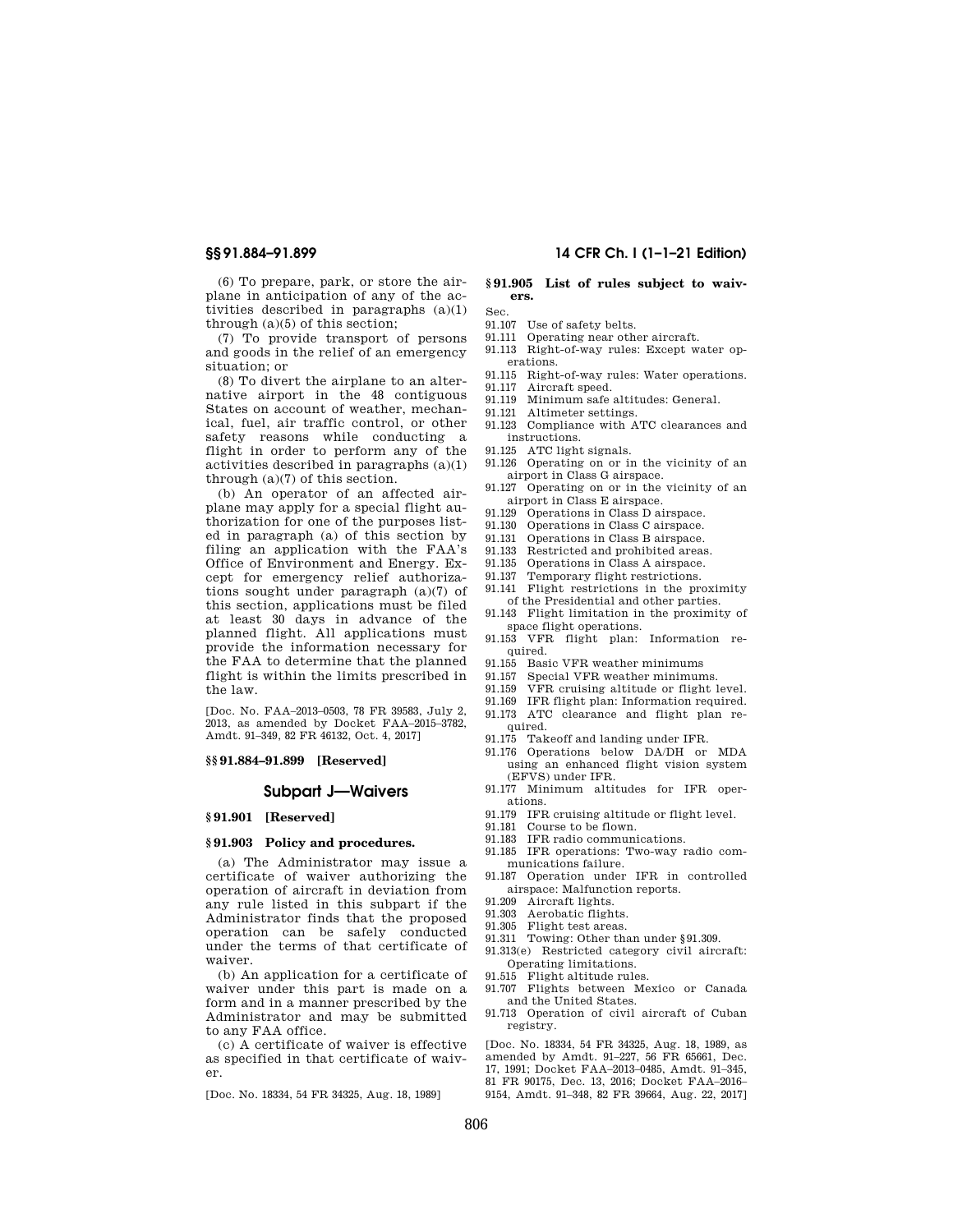**§§ 91.907–91.999 [Reserved]** 

# **Subpart K—Fractional Ownership Operations**

SOURCE: Docket No. FAA–2001–10047, 68 FR 54561, Sept. 17, 2003, unless otherwise noted.

## **§ 91.1001 Applicability.**

(a) This subpart prescribes rules, in addition to those prescribed in other subparts of this part, that apply to fractional owners and fractional ownership program managers governing—

(1) The provision of program management services in a fractional ownership program;

(2) The operation of a fractional ownership program aircraft in a fractional ownership program; and

(3) The operation of a program aircraft included in a fractional ownership program managed by an affiliate of the manager of the program to which the owner belongs.

(b) As used in this part—

(1) *Affiliate of a program manager*  means a manager that, directly, or indirectly, through one or more intermediaries, controls, is controlled by, or is under common control with, another program manager. The holding of at least forty percent (40 percent) of the equity and forty percent (40 percent) of the voting power of an entity will be presumed to constitute control for purposes of determining an affiliation under this subpart.

(2) A *dry-lease aircraft exchange* means an arrangement, documented by the written program agreements, under which the program aircraft are available, on an as needed basis without crew, to each fractional owner.

(3) A *fractional owner or owner* means an individual or entity that possesses a minimum fractional ownership interest in a program aircraft and that has entered into the applicable program agreements; provided, however, that in the case of the flight operations described in paragraph  $(b)(6)(ii)$  of this section, and solely for purposes of requirements pertaining to those flight operations, the fractional owner operating the aircraft will be deemed to be a fractional owner in the program managed by the affiliate.

(4) A *fractional ownership interest*  means the ownership of an interest or holding of a multi-year leasehold interest and/or a multi-year leasehold interest that is convertible into an ownership interest in a program aircraft.

(5) A *fractional ownership program or program* means any system of aircraft ownership and exchange that consists of all of the following elements:

(i) The provision for fractional ownership program management services by a single fractional ownership program manager on behalf of the fractional owners.

(ii) Two or more airworthy aircraft.

(iii) One or more fractional owners per program aircraft, with at least one program aircraft having more than one owner.

(iv) Possession of at least a minimum fractional ownership interest in one or more program aircraft by each fractional owner.

(v) A dry-lease aircraft exchange arrangement among all of the fractional owners.

(vi) Multi-year program agreements covering the fractional ownership, fractional ownership program management services, and dry-lease aircraft exchange aspects of the program.

(6) A *fractional ownership program aircraft or program aircraft* means:

(i) An aircraft in which a fractional owner has a minimal fractional ownership interest and that has been included in the dry-lease aircraft exchange pursuant to the program agreements, or

(ii) In the case of a fractional owner from one program operating an aircraft in a different fractional ownership program managed by an affiliate of the operating owner's program manager, the aircraft being operated by the fractional owner, so long as the aircraft is:

(A) Included in the fractional ownership program managed by the affiliate of the operating owner's program manager, and

(B) Included in the operating owner's program's dry-lease aircraft exchange pursuant to the program agreements of the operating owner's program.

(iii) An aircraft owned in whole or in part by the program manager that has been included in the dry-lease aircraft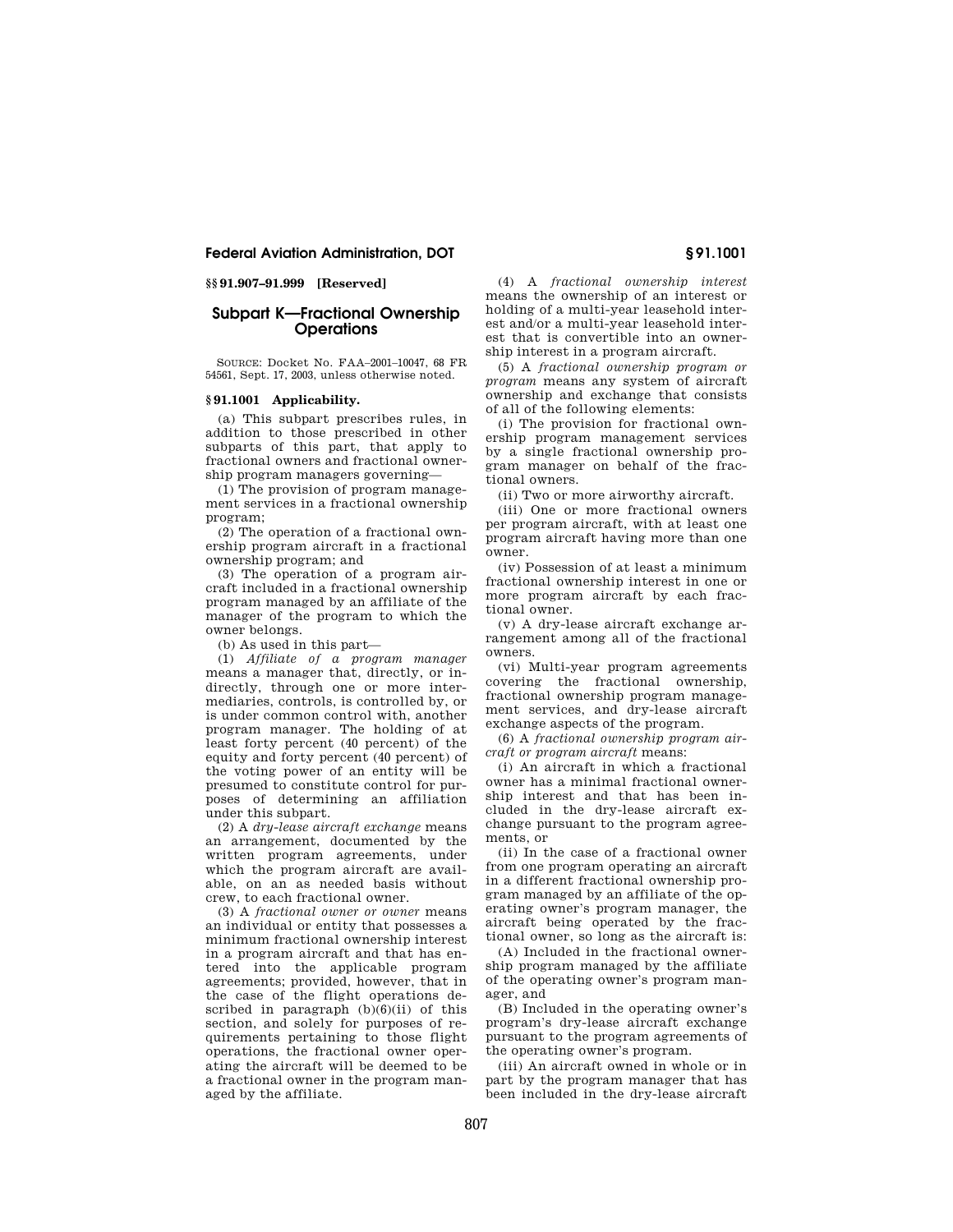**§ 91.1002 14 CFR Ch. I (1–1–21 Edition)** 

exchange and is used to supplement program operations.

(7) A *Fractional Ownership Program Flight or Program Flight* means a flight under this subpart when one or more passengers or property designated by a fractional owner are on board the aircraft.

(8) *Fractional ownership program management services or program management services* mean administrative and aviation support services furnished in accordance with the applicable requirements of this subpart or provided by the program manager on behalf of the fractional owners, including, but not limited to, the—

(i) Establishment and implementation of program safety guidelines;

(ii) Employment, furnishing, or contracting of pilots and other crewmembers;

(iii) Training and qualification of pilots and other crewmembers and personnel;

(iv) Scheduling and coordination of the program aircraft and crews;

(v) Maintenance of program aircraft;

(vi) Satisfaction of recordkeeping requirements;

(vii) Development and use of a program operations manual and procedures; and

(viii) Application for and maintenance of management specifications and other authorizations and approvals.

(9) A *fractional ownership program manager or program manager* means the entity that offers fractional ownership program management services to fractional owners, and is designated in the multi-year program agreements referenced in paragraph  $(b)(1)(v)$  of this section to fulfill the requirements of this chapter applicable to the manager of the program containing the aircraft being flown. When a fractional owner is operating an aircraft in a fractional ownership program managed by an affiliate of the owner's program manager, the references in this subpart to the flight-related responsibilities of the program manager apply, with respect to that particular flight, to the affiliate of the owner's program manager rather than to the owner's program manager.

(10) A *minimum fractional ownership interest* means—

(i) A fractional ownership interest equal to, or greater than, one-sixteenth  $(1/16)$  of at least one subsonic, fixed-wing or powered-lift program aircraft; or

(ii) A fractional ownership interest equal to, or greater than, one-thirtysecond  $(1/32)$  of at least one rotorcraft program aircraft.

(c) The rules in this subpart that refer to a fractional owner or a fractional ownership program manager also apply to any person who engages in an operation governed by this subpart without the management specifications required by this subpart.

#### **§ 91.1002 Compliance date.**

No person that conducted flights before November 17, 2003 under a program that meets the definition of fractional ownership program in §91.1001 may conduct such flights after February 17, 2005 unless it has obtained management specifications under this subpart.

[Doc. No. FAA–2001–10047, 68 FR 54561, Sept. 17, 2003; 69 FR 74413, Dec. 14, 2004]

#### **§ 91.1003 Management contract between owner and program manager.**

Each owner must have a contract with the program manager that—

(a) Requires the program manager to ensure that the program conforms to all applicable requirements of this chapter.

(b) Provides the owner the right to inspect and to audit, or have a designee of the owner inspect and audit, the records of the program manager pertaining to the operational safety of the program and those records required to show compliance with the management specifications and all applicable regulations. These records include, but are not limited to, the management specifications, authorizations, approvals, manuals, log books, and maintenance records maintained by the program manager.

(c) Designates the program manager as the owner's agent to receive service of notices pertaining to the program that the FAA seeks to provide to owners and authorizes the FAA to send such notices to the program manager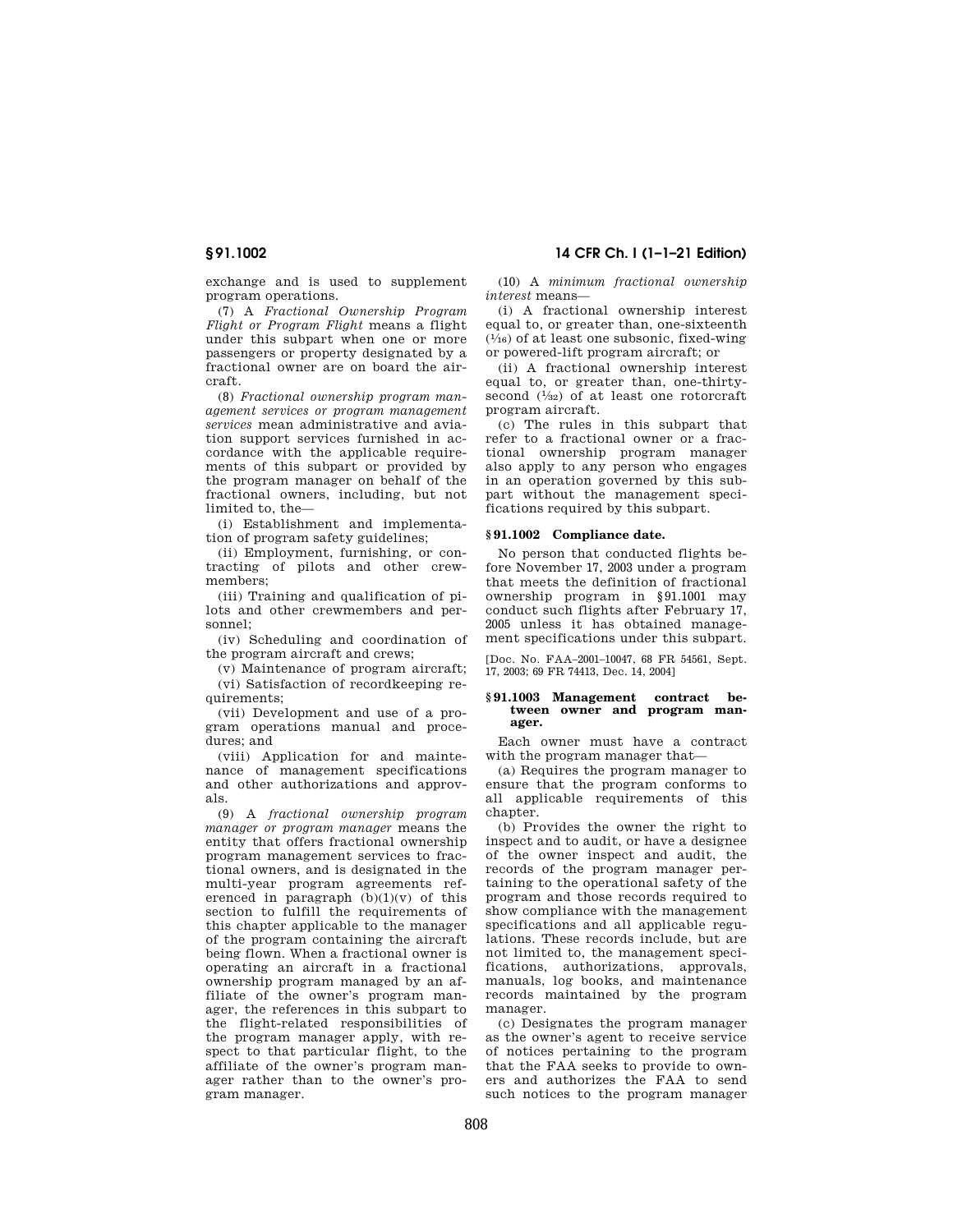in its capacity as the agent of the owner for such service.

(d) Acknowledges the FAA's right to contact the owner directly if the Administrator determines that direct contact is necessary.

# **§ 91.1005 Prohibitions and limitations.**

(a) Except as provided in §91.321 or §91.501, no owner may carry persons or property for compensation or hire on a program flight.

(b) During the term of the multi-year program agreements under which a fractional owner has obtained a minimum fractional ownership interest in a program aircraft, the flight hours used during that term by the owner on program aircraft must not exceed the total hours associated with the fractional owner's share of ownership.

(c) No person may sell or lease an aircraft interest in a fractional ownership program that is smaller than that prescribed in the definition of ''minimum fractional ownership interest'' in §91.1001(b)(10) unless flights associated with that interest are operated under part 121 or 135 of this chapter and are conducted by an air carrier or commercial operator certificated under part 119 of this chapter.

# **§ 91.1007 Flights conducted under part 121 or part 135 of this chapter.**

(a) Except as provided in  $§91.501(b)$ , when a nonprogram aircraft is used to substitute for a program flight, the flight must be operated in compliance with part 121 or part 135 of this chapter, as applicable.

(b) A program manager who holds a certificate under part 119 of this chapter may conduct a flight for the use of a fractional owner under part 121 or part 135 of this chapter if the aircraft is listed on that certificate holder's operations specifications for part 121 or part 135, as applicable.

(c) The fractional owner must be informed when a flight is being conducted as a program flight or is being conducted under part 121 or part 135 of this chapter.

OPERATIONAL CONTROL

### **§ 91.1009 Clarification of operational control.**

(a) An owner is in operational control of a program flight when the owner—

(1) Has the rights and is subject to the limitations set forth in §§91.1003 through 91.1013;

(2) Has directed that a program aircraft carry passengers or property designated by that owner; and

(3) The aircraft is carrying those passengers or property.

(b) An owner is not in operational control of a flight in the following circumstances:

(1) A program aircraft is used for a flight for administrative purposes such as demonstration, positioning, ferrying, maintenance, or crew training, and no passengers or property designated by such owner are being carried; or

(2) The aircraft being used for the flight is being operated under part 121 or 135 of this chapter.

## **§ 91.1011 Operational control responsibilities and delegation.**

(a) Each owner in operational control of a program flight is ultimately responsible for safe operations and for complying with all applicable requirements of this chapter, including those related to airworthiness and operations in connection with the flight. Each owner may delegate some or all of the performance of the tasks associated with carrying out this responsibility to the program manager, and may rely on the program manager for aviation expertise and program management services. When the owner delegates performance of tasks to the program manager or relies on the program manager's expertise, the owner and the program manager are jointly and individually responsible for compliance.

(b) The management specifications, authorizations, and approvals required by this subpart are issued to, and in the sole name of, the program manager on behalf of the fractional owners collectively. The management specifications, authorizations, and approvals will not be affected by any change in ownership of a program aircraft, as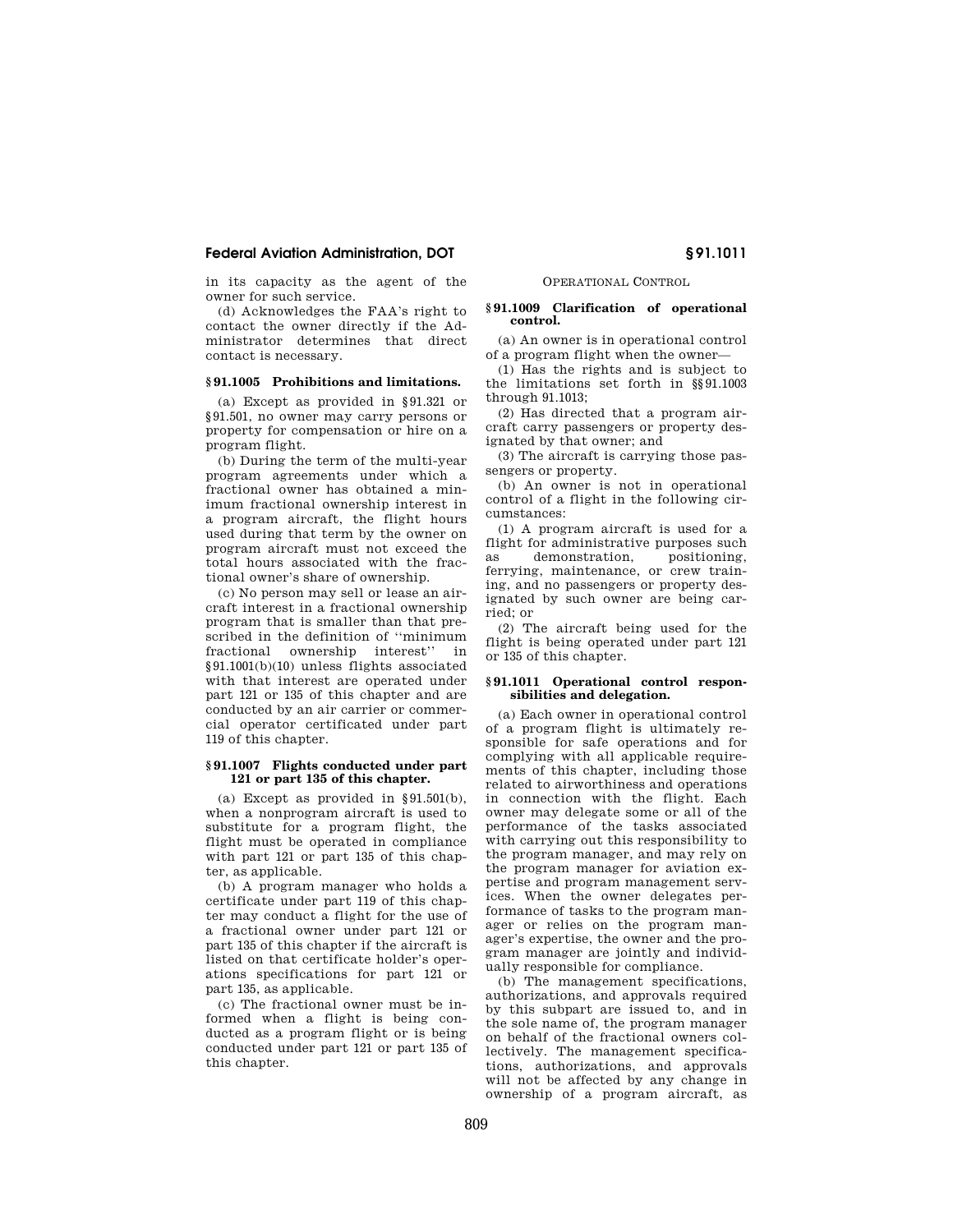long as the aircraft remains a program aircraft in the identified program.

## **§ 91.1013 Operational control briefing and acknowledgment.**

(a) Upon the signing of an initial program management services contract, or a renewal or extension of a program management services contract, the program manager must brief the fractional owner on the owner's operational control responsibilities, and the owner must review and sign an acknowledgment of these operational control responsibilities. The acknowledgment must be included with the program management services contract. The acknowledgment must define when a fractional owner is in operational control and the owner's responsibilities and liabilities under the program. These include:

(1) Responsibility for compliance with the management specifications and all applicable regulations.

(2) Enforcement actions for any noncompliance.

(3) Liability risk in the event of a flight-related occurrence that causes personal injury or property damage.

(b) The fractional owner's signature on the acknowledgment will serve as the owner's affirmation that the owner has read, understands, and accepts the operational control responsibilities described in the acknowledgment.

(c) Each program manager must ensure that the fractional owner or owner's representatives have access to the acknowledgments for such owner's program aircraft. Each program manager must ensure that the FAA has access to the acknowledgments for all program aircraft.

#### PROGRAM MANAGEMENT

#### **§ 91.1014 Issuing or denying management specifications.**

(a) A person applying to the Administrator for management specifications under this subpart must submit an application—

(1) In a form and manner prescribed by the Administrator; and

 $(2)$  Containing any information the Administrator requires the applicant to submit.

(b) Management specifications will be issued to the program manager on behalf of the fractional owners if, after investigation, the Administrator finds that the applicant:

(1) Meets the applicable requirements of this subpart; and

(2) Is properly and adequately equipped in accordance with the requirements of this chapter and is able to conduct safe operations under appropriate provisions of part 91 of this chapter and management specifications issued under this subpart.

(c) An application for management specifications will be denied if the Administrator finds that the applicant is not properly or adequately equipped or is not able to conduct safe operations under this part.

# **§ 91.1015 Management specifications.**

(a) Each person conducting operations under this subpart or furnishing fractional ownership program management services to fractional owners must do so in accordance with management specifications issued by the Administrator to the fractional ownership program manager under this subpart. Management specifications must include:

(1) The current list of all fractional owners and types of aircraft, registration markings and serial numbers;

(2) The authorizations, limitations, and certain procedures under which these operations are to be conducted,

(3) Certain other procedures under which each class and size of aircraft is to be operated;

(4) Authorization for an inspection program approved under §91.1109, including the type of aircraft, the registration markings and serial numbers of each aircraft to be operated under the program. No person may conduct any program flight using any aircraft not listed.

(5) Time limitations, or standards for determining time limitations, for overhauls, inspections, and checks for airframes, engines, propellers, rotors, appliances, and emergency equipment of aircraft.

(6) The specific location of the program manager's principal base of operations and, if different, the address that will serve as the primary point of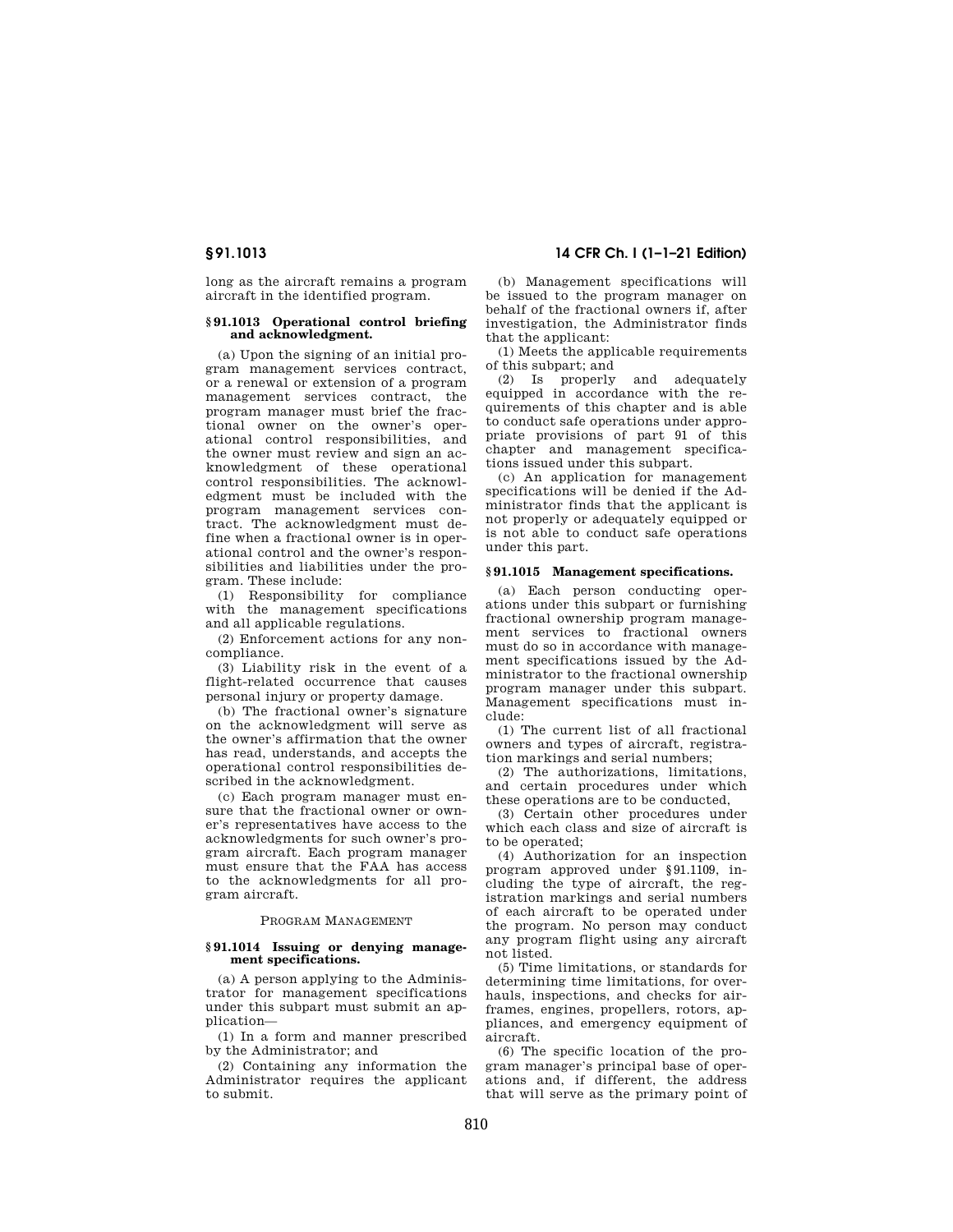contact for correspondence between the FAA and the program manager and the name and mailing address of the program manager's agent for service;

(7) Other business names the program manager may use;

(8) Authorization for the method of controlling weight and balance of aircraft;

(9) Any authorized deviation and exemption granted from any requirement of this chapter; and

(10) Any other information the Administrator determines is necessary.

(b) The program manager may keep the current list of all fractional owners required by paragraph  $(a)(1)$  of this section at its principal base of operation or other location approved by the Administrator and referenced in its management specifications. Each program manager shall make this list of owners available for inspection by the Administrator.

(c) Management specifications issued under this subpart are effective unless—

(1) The management specifications are amended as provided in §91.1017; or (2) The Administrator suspends or re-

vokes the management specifications.

(d) At least 30 days before it proposes to establish or change the location of its principal base of operations, its main operations base, or its main maintenance base, a program manager must provide written notification to the Flight Standards office that issued the program manager's management specifications.

(e) Each program manager must maintain a complete and separate set of its management specifications at its principal base of operations, or at a place approved by the Administrator, and must make its management specifications available for inspection by the Administrator and the fractional owner(s) to whom the program manager furnishes its services for review and audit.

(f) Each program manager must insert pertinent excerpts of its management specifications, or references thereto, in its program manual and must—

(1) Clearly identify each such excerpt as a part of its management specifications; and

(2) State that compliance with each management specifications requirement is mandatory.

(g) Each program manager must keep each of its employees and other persons who perform duties material to its operations informed of the provisions of its management specifications that apply to that employee's or person's duties and responsibilities.

(h) A program manager may obtain approval to provide a temporary document verifying a flightcrew member's airman certificate and medical certificate privileges under an approved certificate verification plan set forth in the program manager's management specifications. A document provided by the program manager may be carried as an airman certificate or medical certificate on flights within the United States for up to 72 hours.

[Docket No. FAA–2001–10047, 68 FR 54561, Sept. 17, 2003, as amended by Docket FAA– 2018–0119, Amdt. 91–350, 83 FR 9171, Mar. 5, 2018; Amdt. 60–6, 83 FR 30282, June 27, 2018]

## **§ 91.1017 Amending program manager's management specifications.**

(a) The Administrator may amend any management specifications issued under this subpart if—

(1) The Administrator determines that safety and the public interest require the amendment of any management specifications; or

(2) The program manager applies for the amendment of any management specifications, and the Administrator determines that safety and the public interest allows the amendment.

(b) Except as provided in paragraph (e) of this section, when the Administrator initiates an amendment of a program manager's management specifications, the following procedure applies:

(1) The Flight Standards office that issued the program manager's management specifications will notify the program manager in writing of the proposed amendment.

(2) The Flight Standards office that issued the program manager's management specifications will set a reasonable period (but not less than 7 days) within which the program manager may submit written information, views, and arguments on the amendment.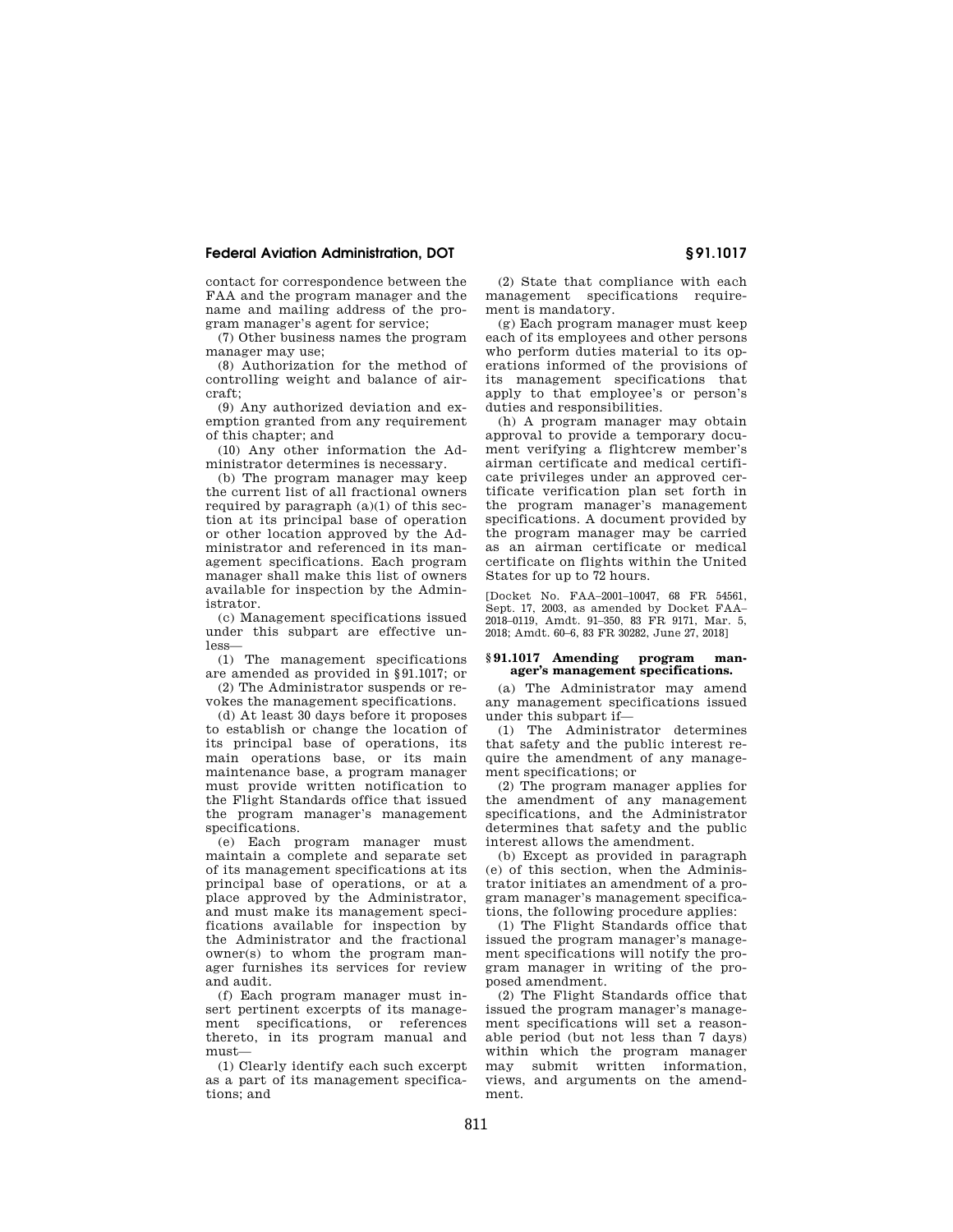**§ 91.1017 14 CFR Ch. I (1–1–21 Edition)** 

(3) After considering all material presented, the Flight Standards office that issued the program manager's management specifications will notify the program manager of—

(i) The adoption of the proposed amendment,

(ii) The partial adoption of the proposed amendment, or

(iii) The withdrawal of the proposed amendment.

(4) If the Flight Standards office that issued the program manager's management specifications issues an amendment of the management specifications, it becomes effective not less than 30 days after the program manager receives notice of it unless—

(i) The Flight Standards office that issued the program manager's management specifications finds under paragraph (e) of this section that there is an emergency requiring immediate action with respect to safety; or

(ii) The program manager petitions for reconsideration of the amendment under paragraph (d) of this section.

(c) When the program manager applies for an amendment to its management specifications, the following procedure applies:

(1) The program manager must file an application to amend its management specifications—

(i) At least 90 days before the date proposed by the applicant for the amendment to become effective, unless a shorter time is approved, in cases such as mergers, acquisitions of operational assets that require an additional showing of safety (for example, proving tests or validation tests), and resumption of operations following a suspension of operations as a result of bankruptcy actions.

(ii) At least 15 days before the date proposed by the applicant for the amendment to become effective in all other cases.

(2) The application must be submitted to the Flight Standards office that issued the program manager's management specifications in a form and manner prescribed by the Administrator.

(3) After considering all material presented, the Flight Standards office that issued the program manager's management specifications will notify the program manager of—

(i) The adoption of the applied for amendment;

(ii) The partial adoption of the applied for amendment; or

(iii) The denial of the applied for amendment. The program manager may petition for reconsideration of a denial under paragraph (d) of this section.

(4) If the Flight Standards office that issued the program manager's management specifications approves the amendment, following coordination with the program manager regarding its implementation, the amendment is effective on the date the Administrator approves it.

(d) When a program manager seeks reconsideration of a decision of the Flight Standards office that issued the program manager's management specifications concerning the amendment of management specifications, the following procedure applies:

(1) The program manager must petition for reconsideration of that decision within 30 days of the date that the program manager receives a notice of denial of the amendment of its management specifications, or of the date it receives notice of an FAA-initiated amendment of its management specifications, whichever circumstance applies.

(2) The program manager must address its petition to the Executive Director, Flight Standards Service.

(3) A petition for reconsideration, if filed within the 30-day period, suspends the effectiveness of any amendment issued by the Flight Standards office that issued the program manager's management specifications unless that office has found, under paragraph (e) of this section, that an emergency exists requiring immediate action with respect to safety.

(4) If a petition for reconsideration is not filed within 30 days, the procedures of paragraph (c) of this section apply.

(e) If the Flight Standards office that issued the program manager's management specifications finds that an emergency exists requiring immediate action with respect to safety that makes the procedures set out in this section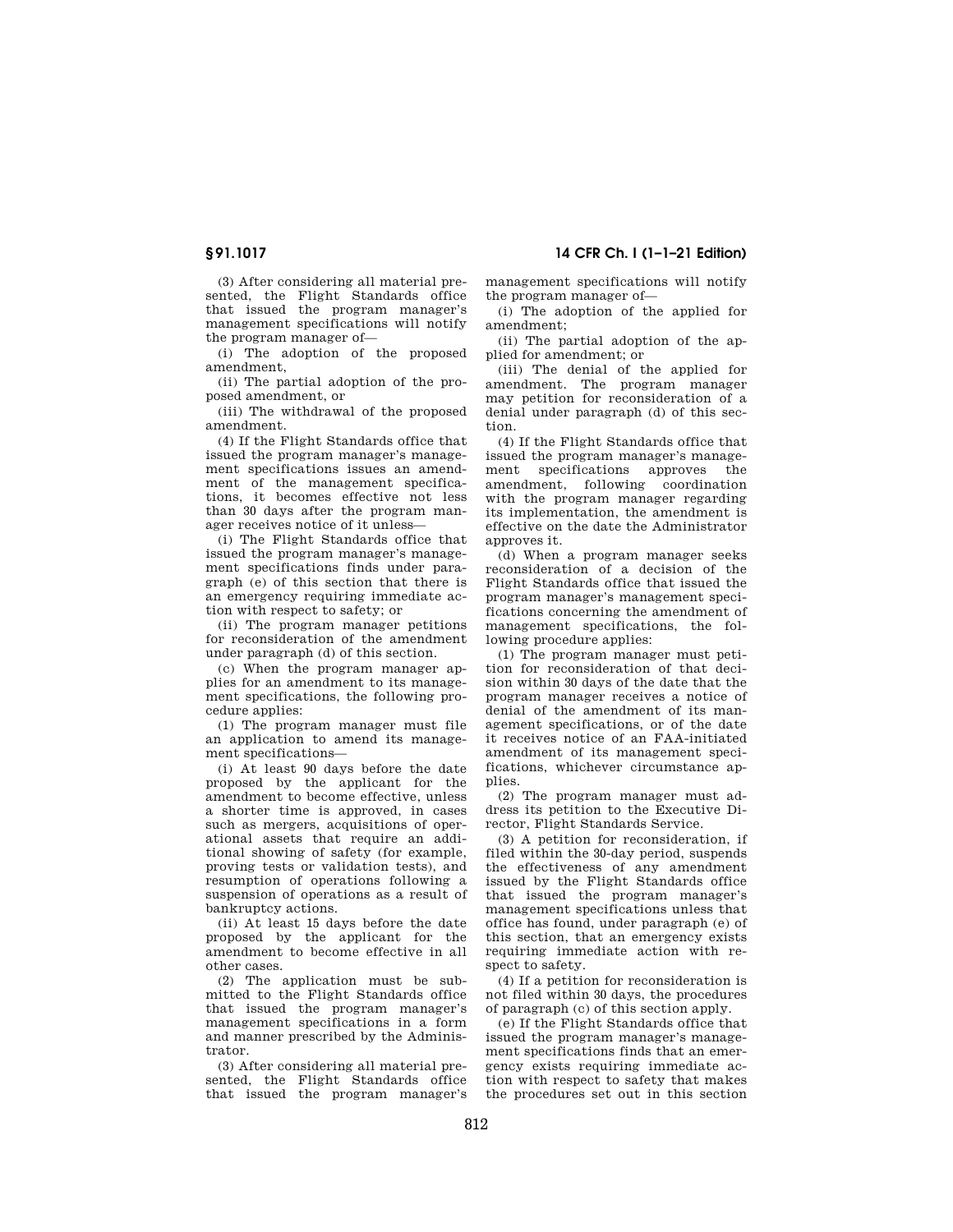impracticable or contrary to the public interest—

(1) The Flight Standards office amends the management specifications and makes the amendment effective on the day the program manager receives notice of it; and

(2) In the notice to the program manager, the Flight Standards office will articulate the reasons for its finding that an emergency exists requiring immediate action with respect to safety or that makes it impracticable or contrary to the public interest to stay the effectiveness of the amendment.

[Docket No. FAA–2001–10047, 68 FR 54561, Sept. 17, 2003, as amended by Docket FAA– 2018–0119, Amdt. 91–350, 83 FR 9171, Mar. 5, 2018]

#### **§ 91.1019 Conducting tests and inspections.**

(a) At any time or place, the Administrator may conduct an inspection or test, other than an en route inspection, to determine whether a program manager under this subpart is complying with title 49 of the United States Code, applicable regulations, and the program manager's management specifications.

(b) The program manager must—

(1) Make available to the Administrator at the program manager's principal base of operations, or at a place approved by the Administrator, the program manager's management specifications; and

(2) Allow the Administrator to make any test or inspection, other than an en route inspection, to determine compliance respecting any matter stated in paragraph (a) of this section.

(c) Each employee of, or person used by, the program manager who is responsible for maintaining the program manager's records required by or necessary to demonstrate compliance with this subpart must make those records available to the Administrator.

(d) The Administrator may determine a program manager's continued eligibility to hold its management specifications on any grounds listed in paragraph (a) of this section, or any other appropriate grounds.

(e) Failure by any program manager to make available to the Administrator upon request, the management specifications, or any required record, document, or report is grounds for suspension of all or any part of the program manager's management specifications.

### **§ 91.1021 Internal safety reporting and incident/accident response.**

(a) Each program manager must establish an internal anonymous safety reporting procedure that fosters an environment of safety without any potential for retribution for filing the report.

(b) Each program manager must establish procedures to respond to an aviation incident/accident.

#### **§ 91.1023 Program operating manual requirements.**

(a) Each program manager must prepare and keep current a program operating manual setting forth procedures and policies acceptable to the Administrator. The program manager's management, flight, ground, and maintenance personnel must use this manual to conduct operations under this subpart. However, the Administrator may authorize a deviation from this paragraph if the Administrator finds that, because of the limited size of the operation, part of the manual is not necessary for guidance of management, flight, ground, or maintenance personnel.

(b) Each program manager must maintain at least one copy of the manual at its principal base of operations.

(c) No manual may be contrary to any applicable U.S. regulations, foreign regulations applicable to the program flights in foreign countries, or the program manager's management specifications.

(d) The program manager must make a copy of the manual, or appropriate portions of the manual (and changes and additions), available to its maintenance and ground operations personnel and must furnish the manual to—

(1) Its crewmembers; and

(2) Representatives of the Administrator assigned to the program manager.

(e) Each employee of the program manager to whom a manual or appropriate portions of it are furnished under paragraph  $(d)(1)$  of this section must keep it up-to-date with the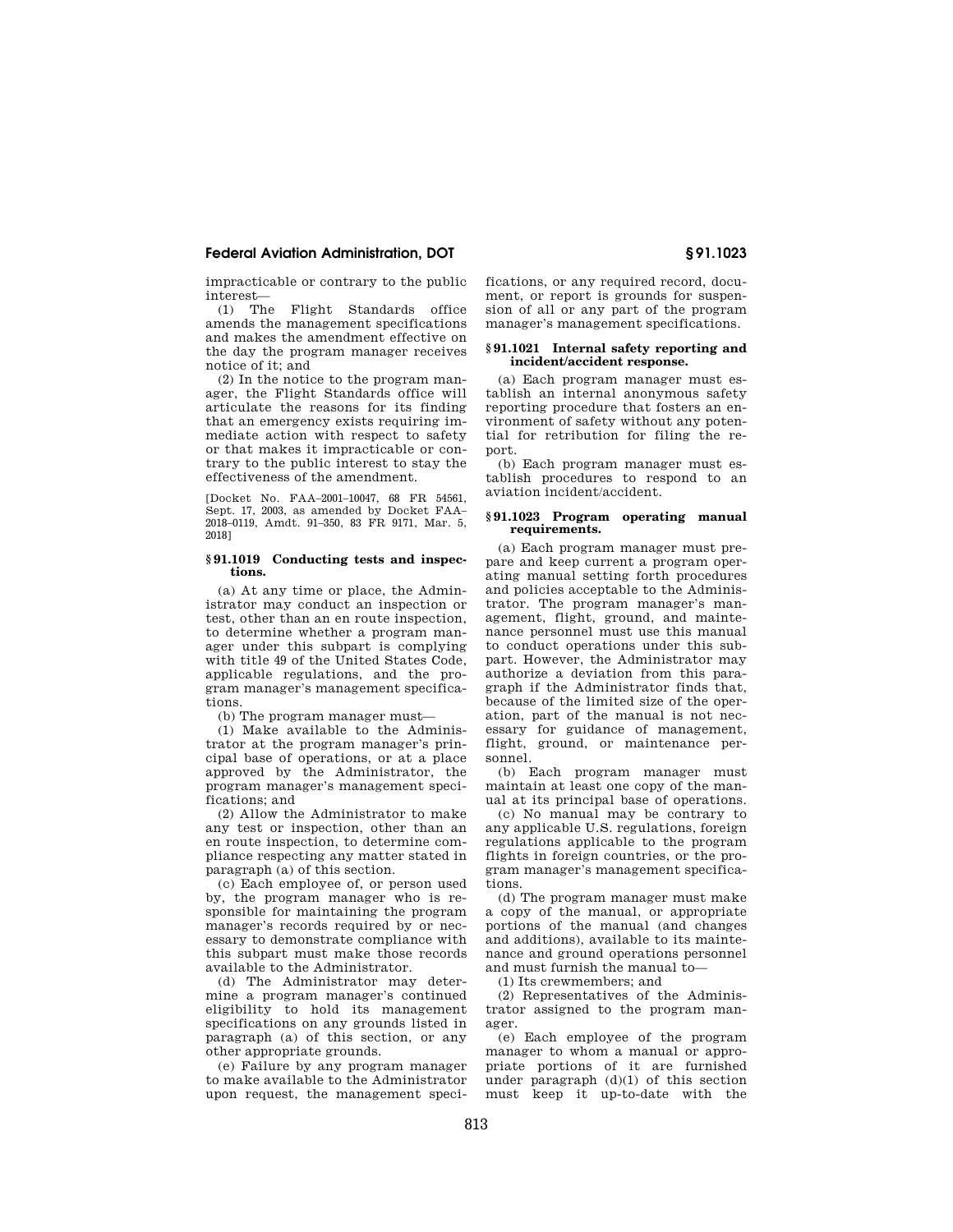**§ 91.1025 14 CFR Ch. I (1–1–21 Edition)** 

changes and additions furnished to them.

(f) Except as provided in paragraph (h) of this section, the appropriate parts of the manual must be carried on each aircraft when away from the principal operations base. The appropriate parts must be available for use by ground or flight personnel.

(g) For the purpose of complying with paragraph (d) of this section, a program manager may furnish the persons listed therein with all or part of its manual in printed form or other form, acceptable to the Administrator, that is retrievable in the English language. If the program manager furnishes all or part of the manual in other than printed form, it must ensure there is a compatible reading device available to those persons that provides a legible image of the maintenance information and instructions, or a system that is able to retrieve the maintenance information and instructions in the English language.

(h) If a program manager conducts aircraft inspections or maintenance at specified facilities where the approved aircraft inspection program is available, the program manager is not required to ensure that the approved aircraft inspection program is carried aboard the aircraft en route to those facilities.

(i) Program managers that are also certificated to operate under part 121 or 135 of this chapter may be authorized to use the operating manual required by those parts to meet the manual requirements of subpart K, provided:

(1) The policies and procedures are consistent for both operations, or

(2) When policies and procedures are different, the applicable policies and procedures are identified and used.

#### **§ 91.1025 Program operating manual contents.**

Each program operating manual must have the date of the last revision on each revised page. Unless otherwise authorized by the Administrator, the manual must include the following:

(a) Procedures for ensuring compliance with aircraft weight and balance limitations;

(b) Copies of the program manager's management specifications or appropriate extracted information, including area of operations authorized, category and class of aircraft authorized, crew complements, and types of operations authorized;

(c) Procedures for complying with accident notification requirements;

(d) Procedures for ensuring that the pilot in command knows that required airworthiness inspections have been made and that the aircraft has been approved for return to service in compliance with applicable maintenance requirements;

(e) Procedures for reporting and recording mechanical irregularities that come to the attention of the pilot in command before, during, and after completion of a flight;

(f) Procedures to be followed by the pilot in command for determining that mechanical irregularities or defects reported for previous flights have been corrected or that correction of certain mechanical irregularities or defects have been deferred;

(g) Procedures to be followed by the pilot in command to obtain maintenance, preventive maintenance, and servicing of the aircraft at a place where previous arrangements have not been made by the program manager or owner, when the pilot is authorized to so act for the operator;

(h) Procedures under §91.213 for the release of, and continuation of flight if any item of equipment required for the particular type of operation becomes inoperative or unserviceable en route;

(i) Procedures for refueling aircraft, eliminating fuel contamination, protecting from fire (including electrostatic protection), and supervising and protecting passengers during refueling;

(j) Procedures to be followed by the pilot in command in the briefing under §91.1035.

(k) Procedures for ensuring compliance with emergency procedures, including a list of the functions assigned each category of required crewmembers in connection with an emergency and emergency evacuation duties;

(l) The approved aircraft inspection program, when applicable;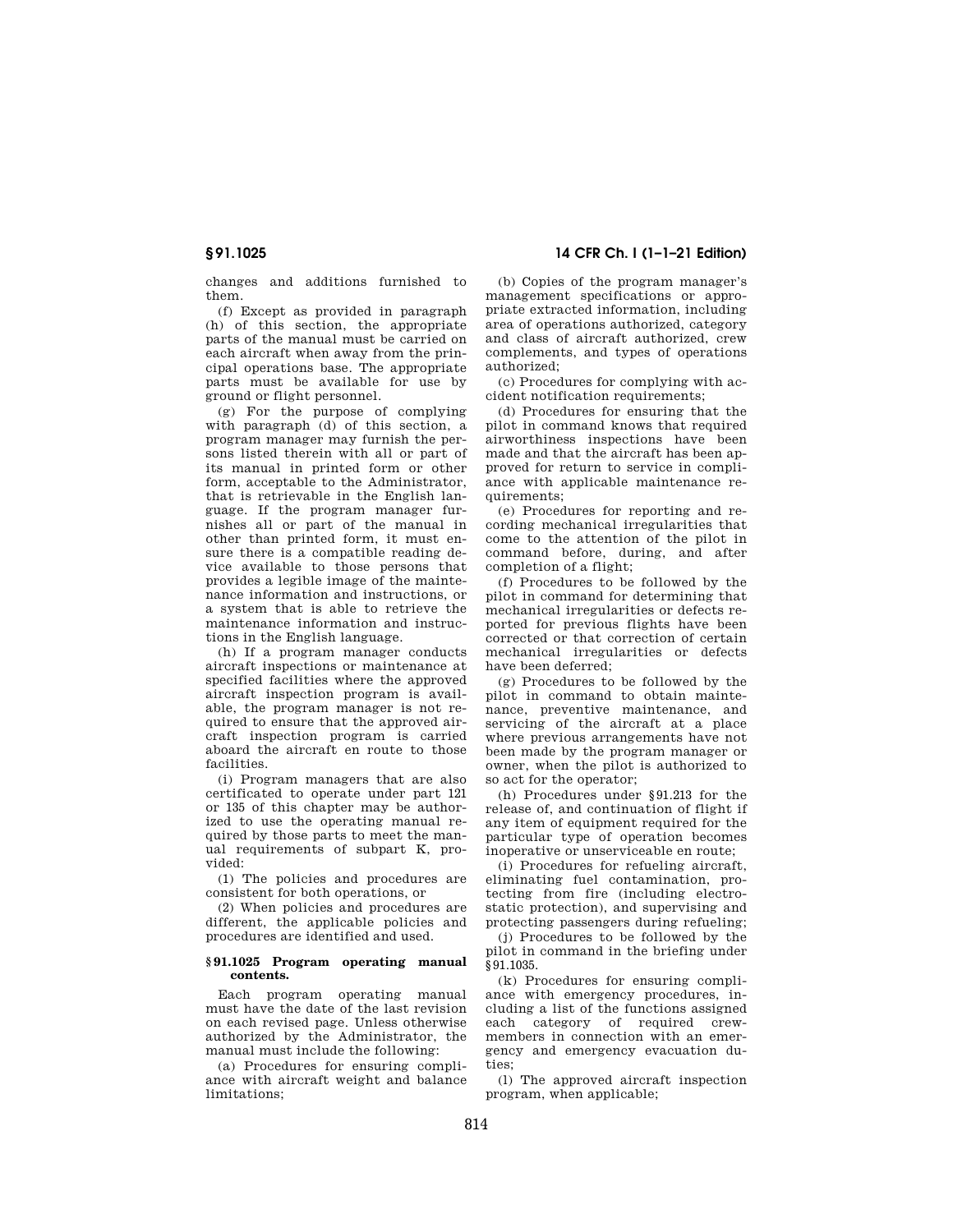(m) Procedures for the evacuation of persons who may need the assistance of another person to move expeditiously to an exit if an emergency occurs;

(n) Procedures for performance planning that take into account take off, landing and en route conditions;

(o) An approved Destination Airport Analysis, when required by §91.1037(c), that includes the following elements, supported by aircraft performance data supplied by the aircraft manufacturer for the appropriate runway conditions—

(1) Pilot qualifications and experience;

(2) Aircraft performance data to include normal, abnormal and emergency procedures as supplied by the aircraft manufacturer;

(3) Airport facilities and topography; (4) Runway conditions (including contamination);

(5) Airport or area weather reporting; (6) Appropriate additional runway safety margins, if required;

(7) Airplane inoperative equipment;

(8) Environmental conditions; and

(9) Other criteria that affect aircraft performance.

(p) A suitable system (which may include a coded or electronic system) that provides for preservation and retrieval of maintenance recordkeeping information required by §91.1113 in a manner acceptable to the Administrator that provides—

(1) A description (or reference to date acceptable to the Administrator) of the work performed:

(2) The name of the person performing the work if the work is performed by a person outside the organization of the program manager; and

(3) The name or other positive identification of the individual approving the work.

(q) Flight locating and scheduling procedures; and

(r) Other procedures and policy instructions regarding program operations that are issued by the program manager or required by the Administrator.

# **§ 91.1027 Recordkeeping.**

(a) Each program manager must keep at its principal base of operations or at other places approved by the Adminis-

trator, and must make available for inspection by the Administrator all of the following:

(1) The program manager's management specifications.

(2) A current list of the aircraft used or available for use in operations under this subpart, the operations for which each is equipped (for example, RNP5/10, RVSM.).

(3) An individual record of each pilot used in operations under this subpart, including the following information:

(i) The full name of the pilot.

(ii) The pilot certificate (by type and number) and ratings that the pilot holds.

(iii) The pilot's aeronautical experience in sufficient detail to determine the pilot's qualifications to pilot aircraft in operations under this subpart.

(iv) The pilot's current duties and the date of the pilot's assignment to those duties.

(v) The effective date and class of the medical certificate that the pilot holds.

(vi) The date and result of each of the initial and recurrent competency tests and proficiency checks required by this subpart and the type of aircraft flown during that test or check.

(vii) The pilot's flight time in sufficient detail to determine compliance with the flight time limitations of this subpart.

(viii) The pilot's check pilot authorization, if any.

(ix) Any action taken concerning the pilot's release from employment for physical or professional disqualification; and

(x) The date of the satisfactory completion of initial, transition, upgrade, and differences training and each recurrent training phase required by this subpart.

(4) An individual record for each flight attendant used in operations under this subpart, including the following information:

(i) The full name of the flight attendant, and

(ii) The date and result of training required by §91.1063, as applicable.

(5) A current list of all fractional owners and associated aircraft. This list or a reference to its location must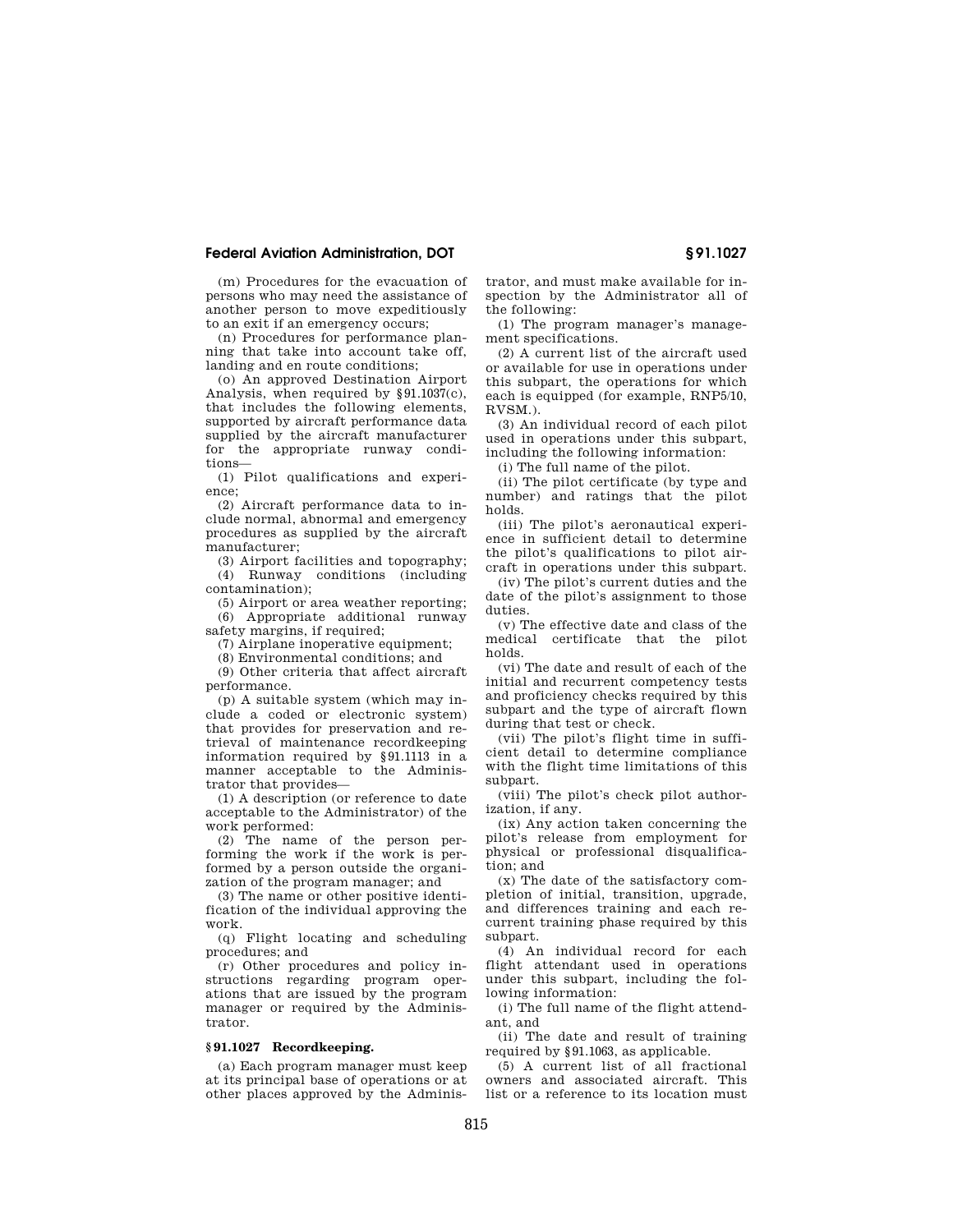be included in the management specifications and should be of sufficient detail to determine the minimum fractional ownership interest of each aircraft.

(b) Each program manager must keep each record required by paragraph  $(a)(2)$  of this section for at least 6 months, and must keep each record required by paragraphs  $(a)(3)$  and  $(a)(4)$  of this section for at least 12 months. When an employee is no longer employed or affiliated with the program manager or fractional owner, each record required by paragraphs (a)(3) and (a)(4) of this section must be retained for at least 12 months.

(c) Each program manager is responsible for the preparation and accuracy of a load manifest in duplicate containing information concerning the loading of the aircraft. The manifest must be prepared before each takeoff and must include—

(1) The number of passengers;

(2) The total weight of the loaded aircraft;

(3) The maximum allowable takeoff weight for that flight;

(4) The center of gravity limits;

(5) The center of gravity of the loaded aircraft, except that the actual center of gravity need not be computed if the aircraft is loaded according to a loading schedule or other approved method that ensures that the center of gravity of the loaded aircraft is within approved limits. In those cases, an entry must be made on the manifest indicating that the center of gravity is within limits according to a loading schedule or other approved method;

(6) The registration number of the aircraft or flight number;

(7) The origin and destination; and

(8) Identification of crewmembers and their crew position assignments.

(d) The pilot in command of the aircraft for which a load manifest must be prepared must carry a copy of the completed load manifest in the aircraft to its destination. The program manager must keep copies of completed load manifest for at least 30 days at its principal operations base, or at another location used by it and approved by the Administrator.

(e) Each program manager is responsible for providing a written document

**§ 91.1029 14 CFR Ch. I (1–1–21 Edition)** 

that states the name of the entity having operational control on that flight and the part of this chapter under which the flight is operated. The pilot in command of the aircraft must carry a copy of the document in the aircraft to its destination. The program manager must keep a copy of the document for at least 30 days at its principal operations base, or at another location used by it and approved by the Administrator.

(f) Records may be kept either in paper or other form acceptable to the Administrator.

(g) Program managers that are also certificated to operate under part 121 or 135 of this chapter may satisfy the recordkeeping requirements of this section and of §91.1113 with records maintained to fulfill equivalent obligations under part 121 or 135 of this chapter.

[Docket No. FAA–2001–10047, 68 FR 54561, Sept. 17, 2003, as amended by Docket FAA– 2016–9154, Amdt. 91–348, 82 FR 39664, Aug. 22, 2017]

# **§ 91.1029 Flight scheduling and locating requirements.**

(a) Each program manager must establish and use an adequate system to schedule and release program aircraft.

(b) Except as provided in paragraph (d) of this section, each program manager must have adequate procedures established for locating each flight, for which a flight plan is not filed, that—

(1) Provide the program manager with at least the information required to be included in a VFR flight plan;

(2) Provide for timely notification of an FAA facility or search and rescue facility, if an aircraft is overdue or missing; and

(3) Provide the program manager with the location, date, and estimated time for reestablishing radio or telephone communications, if the flight will operate in an area where communications cannot be maintained.

(c) Flight locating information must be retained at the program manager's principal base of operations, or at other places designated by the program manager in the flight locating procedures, until the completion of the flight.

(d) The flight locating requirements of paragraph (b) of this section do not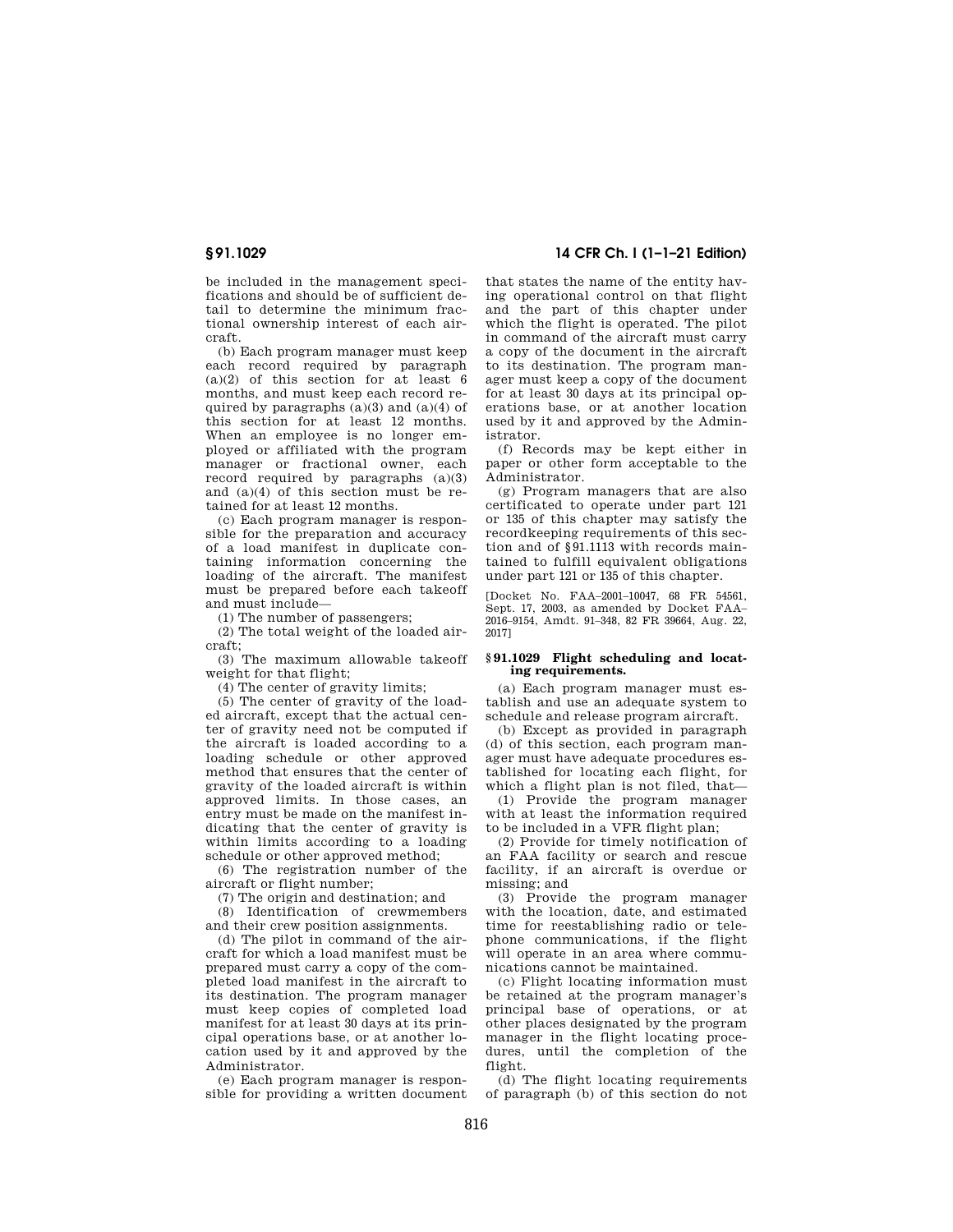apply to a flight for which an FAA flight plan has been filed and the flight plan is canceled within 25 nautical miles of the destination airport.

### **§ 91.1031 Pilot in command or second in command: Designation required.**

(a) Each program manager must designate a—

(1) Pilot in command for each program flight; and

(2) Second in command for each program flight requiring two pilots.

(b) The pilot in command, as designated by the program manager, must remain the pilot in command at all times during that flight.

#### **§ 91.1033 Operating information required.**

(a) Each program manager must, for all program operations, provide the following materials, in current and appropriate form, accessible to the pilot at the pilot station, and the pilot must use them—

(1) A cockpit checklist;

(2) For multiengine aircraft or for aircraft with retractable landing gear, an emergency cockpit checklist containing the procedures required by paragraph (c) of this section, as appropriate;

(3) At least one set of pertinent aeronautical charts; and

(4) For IFR operations, at least one set of pertinent navigational en route, terminal area, and instrument approach procedure charts.

(b) Each cockpit checklist required by paragraph  $(a)(1)$  of this section must contain the following procedures:

(1) Before starting engines;

(2) Before takeoff;

(3) Cruise;

(4) Before landing;

(5) After landing; and

(6) Stopping engines.

(c) Each emergency cockpit checklist required by paragraph  $(a)(2)$  of this section must contain the following procedures, as appropriate:

(1) Emergency operation of fuel, hydraulic, electrical, and mechanical systems.

(2) Emergency operation of instruments and controls.

(3) Engine inoperative procedures.

(4) Any other emergency procedures necessary for safety.

# **§ 91.1035 Passenger awareness.**

(a) Prior to each takeoff, the pilot in command of an aircraft carrying passengers on a program flight must ensure that all passengers have been orally briefed on—

(1) *Smoking:* Each passenger must be briefed on when, where, and under what conditions smoking is prohibited. This briefing must include a statement, as appropriate, that the regulations require passenger compliance with lighted passenger information signs and no smoking placards, prohibit smoking in lavatories, and require compliance with crewmember instructions with regard to these items;

(2) *Use of safety belts, shoulder harnesses, and child restraint systems:* Each passenger must be briefed on when, where and under what conditions it is necessary to have his or her safety belt and, if installed, his or her shoulder harness fastened about him or her, and if a child is being transported, the appropriate use of child restraint systems, if available. This briefing must include a statement, as appropriate, that the regulations require passenger compliance with the lighted passenger information sign and/or crewmember instructions with regard to these items;

(3) The placement of seat backs in an upright position before takeoff and landing;

(4) Location and means for opening the passenger entry door and emergency exits;

(5) Location of survival equipment;

(6) Ditching procedures and the use of flotation equipment required under §91.509 for a flight over water;

(7) The normal and emergency use of oxygen installed in the aircraft; and

(8) Location and operation of fire extinguishers.

(b) Prior to each takeoff, the pilot in command of an aircraft carrying passengers on a program flight must ensure that each person who may need the assistance of another person to move expeditiously to an exit if an emergency occurs and that person's attendant, if any, has received a briefing as to the procedures to be followed if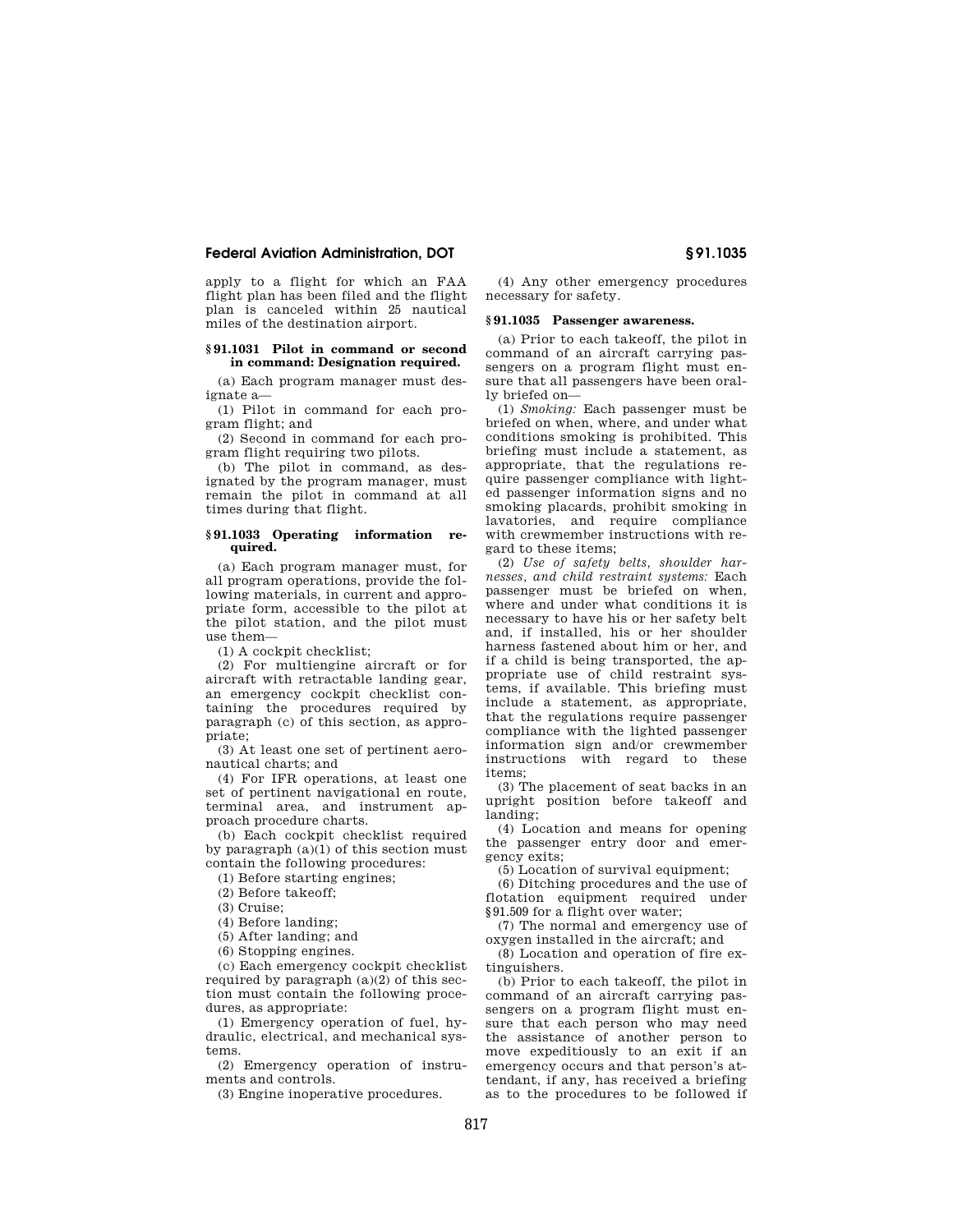an evacuation occurs. This paragraph does not apply to a person who has been given a briefing before a previous leg of that flight in the same aircraft.

(c) Prior to each takeoff, the pilot in command must advise the passengers of the name of the entity in operational control of the flight.

(d) The oral briefings required by paragraphs (a), (b), and (c) of this section must be given by the pilot in command or another crewmember.

(e) The oral briefing required by paragraph (a) of this section may be delivered by means of an approved recording playback device that is audible to each passenger under normal noise levels.

(f) The oral briefing required by paragraph (a) of this section must be supplemented by printed cards that must be carried in the aircraft in locations convenient for the use of each passenger. The cards must—

(1) Be appropriate for the aircraft on which they are to be used;

(2) Contain a diagram of, and method of operating, the emergency exits; and

(3) Contain other instructions necessary for the use of emergency equipment on board the aircraft.

#### **§ 91.1037 Large transport category airplanes: Turbine engine powered; Limitations; Destination and alternate airports.**

(a) No program manager or any other person may permit a turbine engine powered large transport category airplane on a program flight to take off that airplane at a weight that (allowing for normal consumption of fuel and oil in flight to the destination or alternate airport) the weight of the airplane on arrival would exceed the landing weight in the Airplane Flight Manual for the elevation of the destination or alternate airport and the ambient temperature expected at the time of landing.

(b) Except as provided in paragraph (c) of this section, no program manager or any other person may permit a turbine engine powered large transport category airplane on a program flight to take off that airplane unless its weight on arrival, allowing for normal consumption of fuel and oil in flight (in accordance with the landing distance

# **§ 91.1037 14 CFR Ch. I (1–1–21 Edition)**

in the Airplane Flight Manual for the elevation of the destination airport and the wind conditions expected there at the time of landing), would allow a full stop landing at the intended destination airport within 60 percent of the effective length of each runway described below from a point 50 feet above the intersection of the obstruction clearance plane and the runway. For the purpose of determining the allowable landing weight at the destination airport, the following is assumed:

(1) The airplane is landed on the most favorable runway and in the most favorable direction, in still air.

(2) The airplane is landed on the most suitable runway considering the probable wind velocity and direction and the ground handling characteristics of that airplane, and considering other conditions such as landing aids and terrain.

(c) A program manager or other person flying a turbine engine powered large transport category airplane on a program flight may permit that airplane to take off at a weight in excess of that allowed by paragraph (b) of this section if all of the following conditions exist:

(1) The operation is conducted in accordance with an approved Destination Airport Analysis in that person's program operating manual that contains the elements listed in §91.1025(o).

(2) The airplane's weight on arrival, allowing for normal consumption of fuel and oil in flight (in accordance with the landing distance in the Airplane Flight Manual for the elevation of the destination airport and the wind conditions expected there at the time of landing), would allow a full stop landing at the intended destination airport within 80 percent of the effective length of each runway described below from a point 50 feet above the intersection of the obstruction clearance plane and the runway. For the purpose of determining the allowable landing weight at the destination airport, the following is assumed:

(i) The airplane is landed on the most favorable runway and in the most favorable direction, in still air.

(ii) The airplane is landed on the most suitable runway considering the probable wind velocity and direction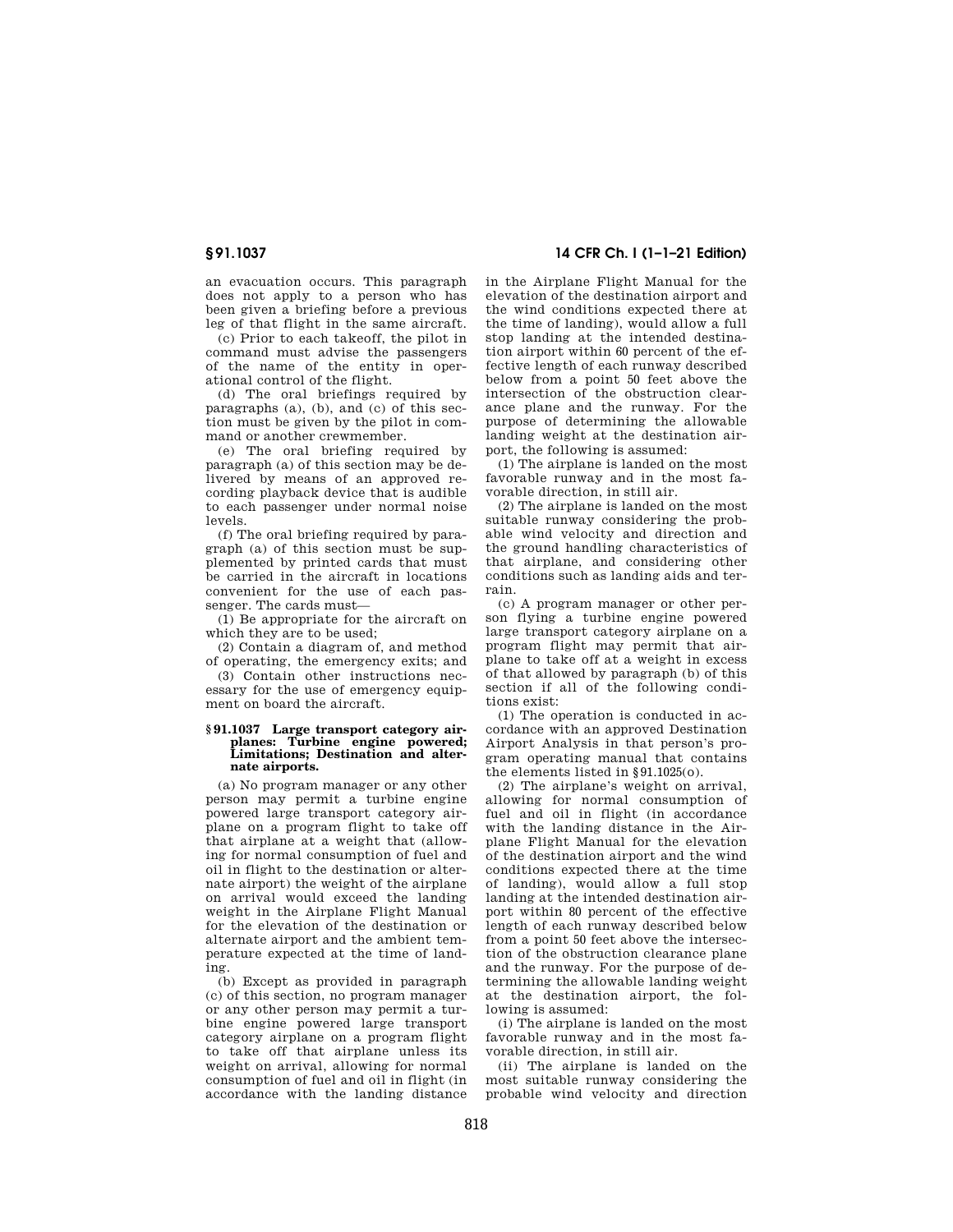and the ground handling characteristics of that airplane, and considering other conditions such as landing aids and terrain.

(3) The operation is authorized by management specifications.

(d) No program manager or other person may select an airport as an alternate airport for a turbine engine powered large transport category airplane unless (based on the assumptions in paragraph (b) of this section) that airplane, at the weight expected at the time of arrival, can be brought to a full stop landing within 80 percent of the effective length of the runway from a point 50 feet above the intersection of the obstruction clearance plane and the runway.

(e) Unless, based on a showing of actual operating landing techniques on wet runways, a shorter landing distance (but never less than that required by paragraph (b) or (c) of this section) has been approved for a specific type and model airplane and included in the Airplane Flight Manual, no person may take off a turbojet airplane when the appropriate weather reports or forecasts, or any combination of them, indicate that the runways at the destination or alternate airport may be wet or slippery at the estimated time of arrival unless the effective runway length at the destination airport is at least 115 percent of the runway length required under paragraph (b) or (c) of this section.

#### **§ 91.1039 IFR takeoff, approach and landing minimums.**

(a) No pilot on a program aircraft operating a program flight may begin an instrument approach procedure to an airport unless—

(1) Either that airport or the alternate airport has a weather reporting facility operated by the U.S. National Weather Service, a source approved by the U.S. National Weather Service, or a source approved by the Administrator; and

(2) The latest weather report issued by the weather reporting facility includes a current local altimeter setting for the destination airport. If no local altimeter setting is available at the destination airport, the pilot must obtain the current local altimeter setting from a source provided by the facility designated on the approach chart for the destination airport.

(b) For flight planning purposes, if the destination airport does not have a weather reporting facility described in paragraph  $(a)(1)$  of this section, the pilot must designate as an alternate an airport that has a weather reporting facility meeting that criteria.

(c) The MDA or Decision Altitude and visibility landing minimums prescribed in part 97 of this chapter or in the program manager's management specifications are increased by 100 feet and  $\frac{1}{2}$  mile respectively, but not to exceed the ceiling and visibility minimums for that airport when used as an alternate airport, for each pilot in command of a turbine-powered aircraft who has not served at least 100 hours as pilot in command in that type of aircraft.

(d) No person may take off an aircraft under IFR from an airport where weather conditions are at or above takeoff minimums but are below authorized IFR landing minimums unless there is an alternate airport within one hour's flying time (at normal cruising speed, in still air) of the airport of departure.

(e) Except as provided in §91.176 of this chapter, each pilot making an IFR takeoff or approach and landing at an airport must comply with applicable instrument approach procedures and takeoff and landing weather minimums prescribed by the authority having jurisdiction over the airport. In addition, no pilot may take off at that airport when the visibility is less than 600 feet, unless otherwise authorized in the program manager's management specifications for EFVS operations.

[Docket No. FAA–2001–10047, 68 FR 54561, Sept. 17, 2003, as amended by Docket FAA– 2013–0485, Amdt. 91–345, 81 FR 90175, Dec. 13, 2016]

## **§ 91.1041 Aircraft proving and validation tests.**

(a) No program manager may permit the operation of an aircraft, other than a turbojet aircraft, for which two pilots are required by the type certification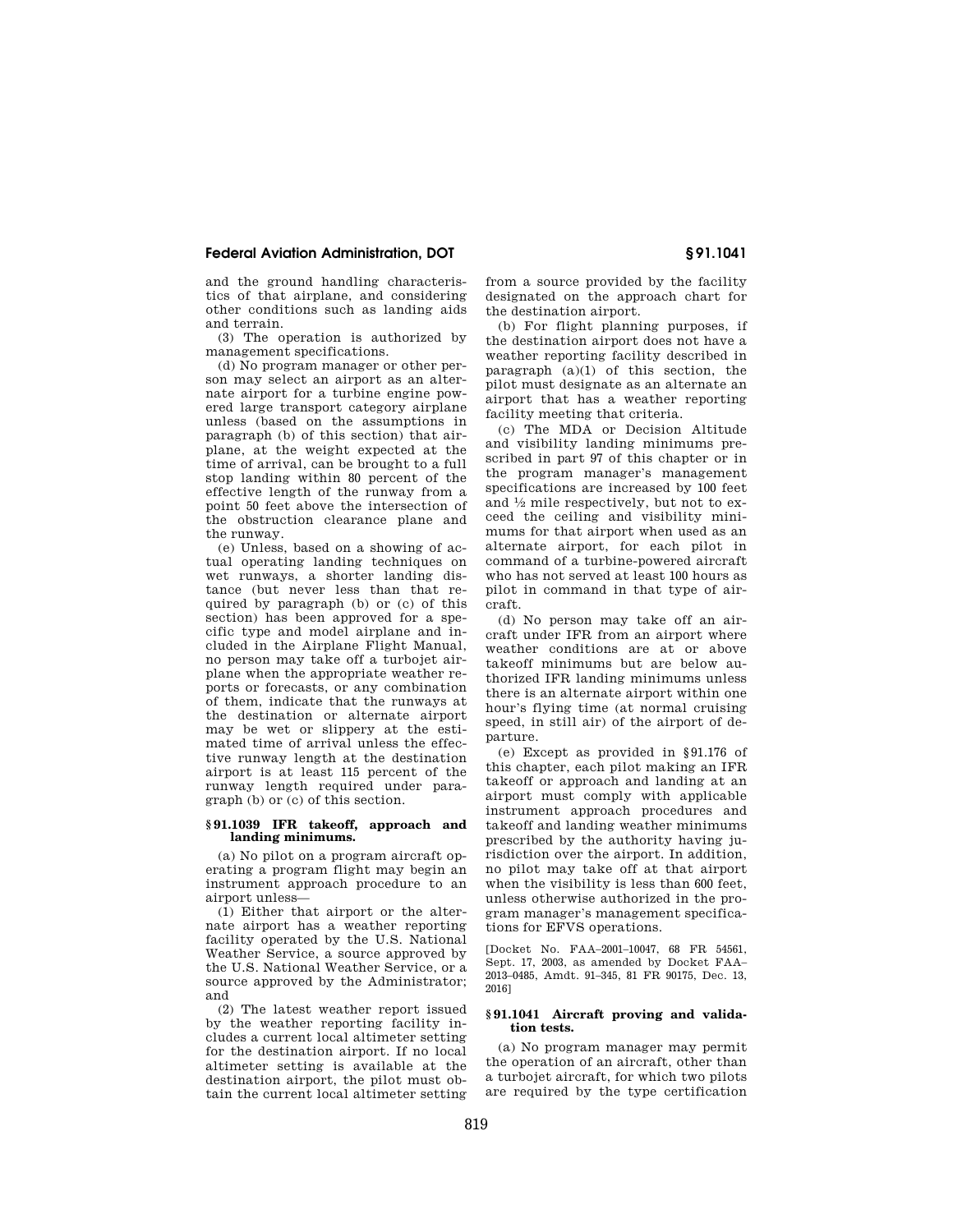requirements of this chapter for operations under VFR, if it has not previously proved such an aircraft in operations under this part in at least 25 hours of proving tests acceptable to the Administrator including—

(1) Five hours of night time, if night flights are to be authorized;

(2) Five instrument approach procedures under simulated or actual conditions, if IFR flights are to be authorized; and

(3) Entry into a representative number of en route airports as determined by the Administrator.

(b) No program manager may permit the operation of a turbojet airplane if it has not previously proved a turbojet airplane in operations under this part in at least 25 hours of proving tests acceptable to the Administrator including—

(1) Five hours of night time, if night flights are to be authorized;

(2) Five instrument approach procedures under simulated or actual conditions, if IFR flights are to be authorized; and

(3) Entry into a representative number of en route airports as determined by the Administrator.

(c) No program manager may carry passengers in an aircraft during proving tests, except those needed to make the tests and those designated by the Administrator to observe the tests. However, pilot flight training may be conducted during the proving tests.

(d) Validation testing is required to determine that a program manager is capable of conducting operations safely and in compliance with applicable regulatory standards. Validation tests are required for the following authorizations:

(1) The addition of an aircraft for which two pilots are required for operations under VFR or a turbojet airplane, if that aircraft or an aircraft of the same make or similar design has not been previously proved or validated in operations under this part.

(2) Operations outside U.S. airspace.

(3) Class II navigation authorizations.

(4) Special performance or operational authorizations.

(e) Validation tests must be accomplished by test methods acceptable to

**§ 91.1043 14 CFR Ch. I (1–1–21 Edition)** 

the Administrator. Actual flights may not be required when an applicant can demonstrate competence and compliance with appropriate regulations without conducting a flight.

(f) Proving tests and validation tests may be conducted simultaneously when appropriate.

(g) The Administrator may authorize deviations from this section if the Administrator finds that special circumstances make full compliance with this section unnecessary.

### **§ 91.1043 [Reserved]**

#### **§ 91.1045 Additional equipment requirements.**

No person may operate a program aircraft on a program flight unless the aircraft is equipped with the following—

(a) Airplanes having a passenger-seat configuration of more than 30 seats or a payload capacity of more than 7,500 pounds:

(1) A cockpit voice recorder as required by §121.359 of this chapter as applicable to the aircraft specified in that section.

(2) A flight recorder as required by §121.343 or §121.344 of this chapter as applicable to the aircraft specified in that section.

(3) A terrain awareness and warning system as required by §121.354 of this chapter as applicable to the aircraft specified in that section.

(4) A traffic alert and collision avoidance system as required by §121.356 of this chapter as applicable to the aircraft specified in that section.

(5) Airborne weather radar as required by §121.357 of this chapter, as applicable to the aircraft specified in that section.

(b) Airplanes having a passenger-seat configuration of 30 seats or fewer, excluding each crewmember, and a payload capacity of 7,500 pounds or less, and any rotorcraft (as applicable):

(1) A cockpit voice recorder as required by §135.151 of this chapter as applicable to the aircraft specified in that section.

(2) A flight recorder as required by §135.152 of this chapter as applicable to the aircraft specified in that section.

(3) A terrain awareness and warning system as required by §135.154 of this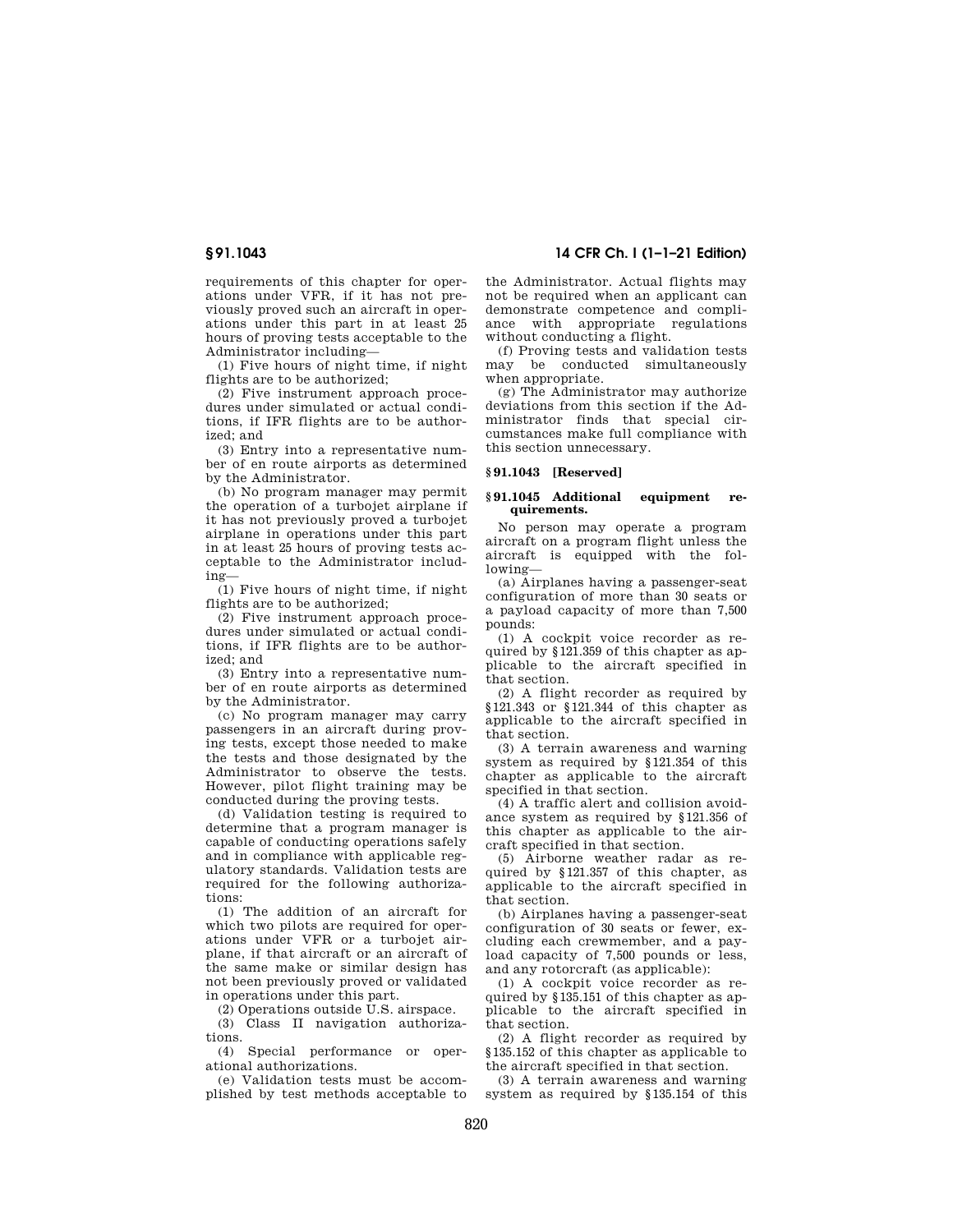chapter as applicable to the aircraft specified in that section.

(4) A traffic alert and collision avoidance system as required by §135.180 of this chapter as applicable to the aircraft specified in that section.

(5) As applicable to the aircraft specified in that section, either:

(i) Airborne thunderstorm detection equipment as required by §135.173 of this chapter; or

(ii) Airborne weather radar as required by §135.175 of this chapter.

#### **§ 91.1047 Drug and alcohol misuse education program.**

(a) Each program manager must provide each direct employee performing flight crewmember, flight attendant, flight instructor, or aircraft maintenance duties with drug and alcohol misuse education.

(b) No program manager may use any contract employee to perform flight crewmember, flight attendant, flight instructor, or aircraft maintenance duties for the program manager unless that contract employee has been provided with drug and alcohol misuse education.

(c) Program managers must disclose to their owners and prospective owners the existence of a company drug and alcohol misuse testing program. If the program manager has implemented a company testing program, the program manager's disclosure must include the following:

(1) Information on the substances that they test for, for example, alcohol and a list of the drugs;

(2) The categories of employees tested, the types of tests, for example, pre-<br>employment, random, reasonable employment, random, cause/suspicion, post accident, return to duty and follow-up; and

(3) The degree to which the program manager's company testing program is comparable to the federally mandated drug and alcohol testing program required under part 120 of this chapter regarding the information in paragraphs  $(c)(1)$  and  $(c)(2)$  of this section.

(d) If a program aircraft is operated on a program flight into an airport at which no maintenance personnel are available that are subject to the requirements of paragraphs (a) or (b) of this section and emergency maintenance is required, the program manager may use persons not meeting the requirements of paragraphs (a) or (b) of this section to provide such emergency maintenance under both of the following conditions:

(1) The program manager must notify the Drug Abatement Program Division, AAM–800, 800 Independence Avenue, SW., Washington, DC 20591 in writing within 10 days after being provided emergency maintenance in accordance with this paragraph. The program manager must retain copies of all such written notifications for two years.

(2) The aircraft must be reinspected by maintenance personnel who meet the requirements of paragraph (a) or (b) of this section when the aircraft is next at an airport where such maintenance personnel are available.

(e) For purposes of this section, emergency maintenance means maintenance that—

(1) Is not scheduled, and

(2) Is made necessary by an aircraft condition not discovered prior to the departure for that location.

(f) Notwithstanding paragraphs (a) and (b) of this section, drug and alcohol misuse education conducted under an FAA-approved drug and alcohol misuse prevention program may be used to satisfy these requirements.

[Doc. No. FAA–2001–10047, 68 FR 54561, Sept. 17, 2003, as amended by Amdt. 91–307, 74 FR 22653, May 14, 2009]

# **§ 91.1049 Personnel.**

(a) Each program manager and each fractional owner must use in program operations on program aircraft flight crews meeting §91.1053 criteria and qualified under the appropriate regulations. The program manager must provide oversight of those crews.

(b) Each program manager must employ (either directly or by contract) an adequate number of pilots per program aircraft. Flight crew staffing must be determined based on the following factors, at a minimum:

(1) Number of program aircraft.

(2) Program manager flight, duty, and rest time considerations, and in all cases within the limits set forth in §§91.1057 through 91.1061.

(3) Vacations.

(4) Operational efficiencies.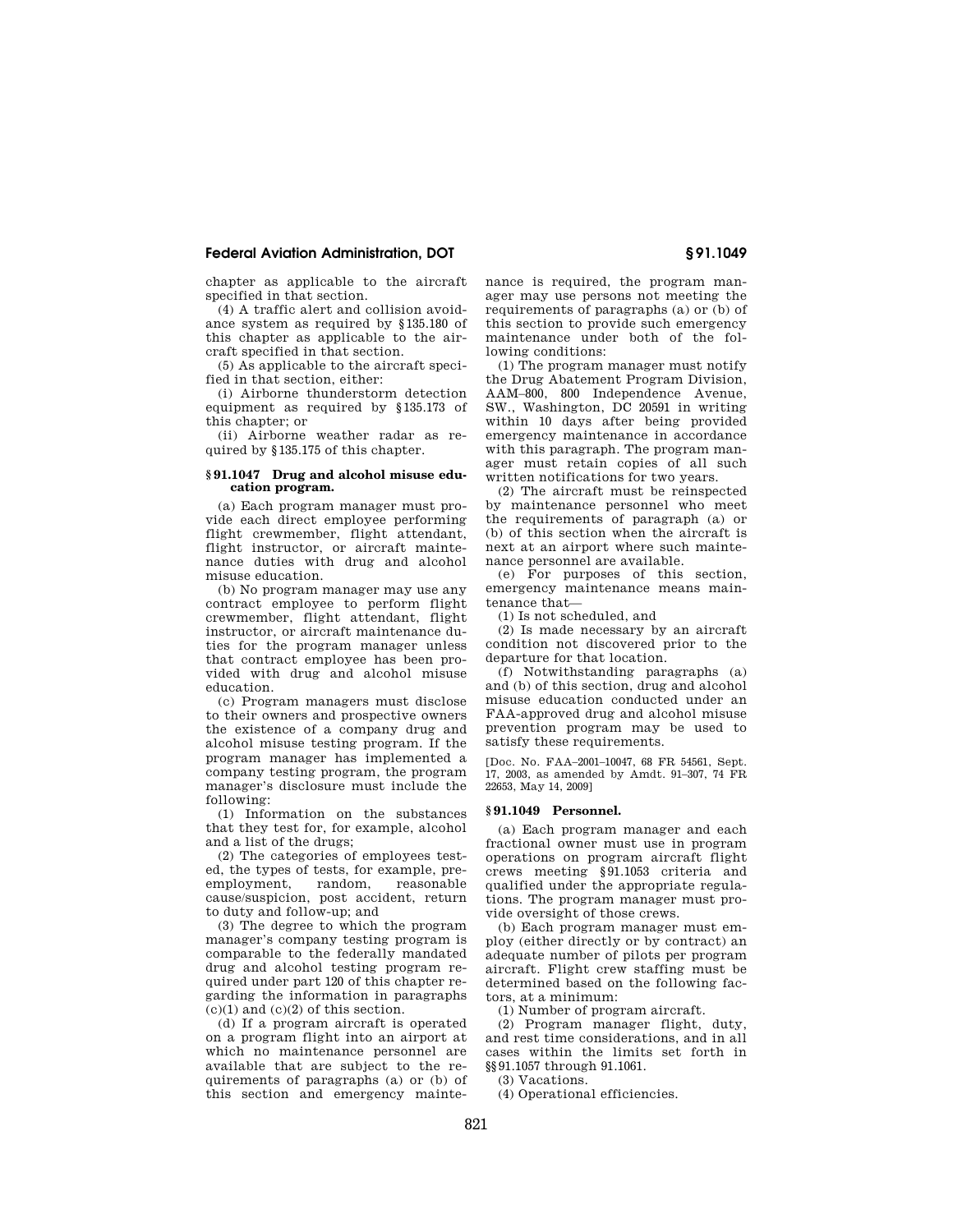(5) Training.

(6) Single pilot operations, if authorized by deviation under paragraph (d) of this section.

(c) Each program manager must publish pilot and flight attendant duty schedules sufficiently in advance to follow the flight, duty, and rest time limits in §§91.1057 through 91.1061 in program operations.

(d) Unless otherwise authorized by the Administrator, when any program aircraft is flown in program operations with passengers onboard, the crew must consist of at least two qualified pilots employed or contracted by the program manager or the fractional owner.

(e) The program manager must ensure that trained and qualified scheduling or flight release personnel are on duty to schedule and release program aircraft during all hours that such aircraft are available for program operations.

#### **§ 91.1050 Employment of former FAA employees.**

(a) Except as specified in paragraph (c) of this section, no fractional owner or fractional ownership program manager may knowingly employ or make a contractual arrangement which permits an individual to act as an agent or representative of the fractional owner or fractional ownership program manager in any matter before the Federal Aviation Administration if the individual, in the preceding 2 years—

(1) Served as, or was directly responsible for the oversight of, a Flight Standards Service aviation safety inspector; and

(2) Had direct responsibility to inspect, or oversee the inspection of, the operations of the fractional owner or fractional ownership program manager.

(b) For the purpose of this section, an individual shall be considered to be acting as an agent or representative of a fractional owner or fractional ownership program manager in a matter before the agency if the individual makes any written or oral communication on behalf of the fractional owner or fractional ownership program manager to the agency (or any of its officers or employees) in connection with a particular matter, whether or not involv-

# **§ 91.1050 14 CFR Ch. I (1–1–21 Edition)**

ing a specific party and without regard to whether the individual has participated in, or had responsibility for, the particular matter while serving as a Flight Standards Service aviation safety inspector.

(c) The provisions of this section do not prohibit a fractional owner or fractional ownership program manager from knowingly employing or making a contractual arrangement which permits an individual to act as an agent or representative of the fractional owner or fractional ownership program manager in any matter before the Federal Aviation Administration if the individual was employed by the fractional owner or fractional ownership program manager before October 21, 2011.

[Doc. No. FAA–2008–1154, 76 FR 52235, Aug. 22, 2011]

#### **§ 91.1051 Pilot safety background check.**

Within 90 days of an individual beginning service as a pilot, the program manager must request the following information:

(a) FAA records pertaining to—

(1) Current pilot certificates and associated type ratings.

(2) Current medical certificates.

(3) Summaries of legal enforcement actions resulting in a finding by the Administrator of a violation.

(b) Records from all previous employers during the five years preceding the date of the employment application where the applicant worked as a pilot. If any of these firms are in bankruptcy, the records must be requested from the trustees in bankruptcy for those employees. If the previous employer is no longer in business, a documented good faith effort must be made to obtain the records. Records from previous employers must include, as applicable—

(1) Crew member records.

(2) Drug testing—collection, testing, and rehabilitation records pertaining to the individual.

(3) Alcohol misuse prevention program records pertaining to the individual.

(4) The applicant's individual record that includes certifications, ratings, aeronautical experience, effective date and class of the medical certificate.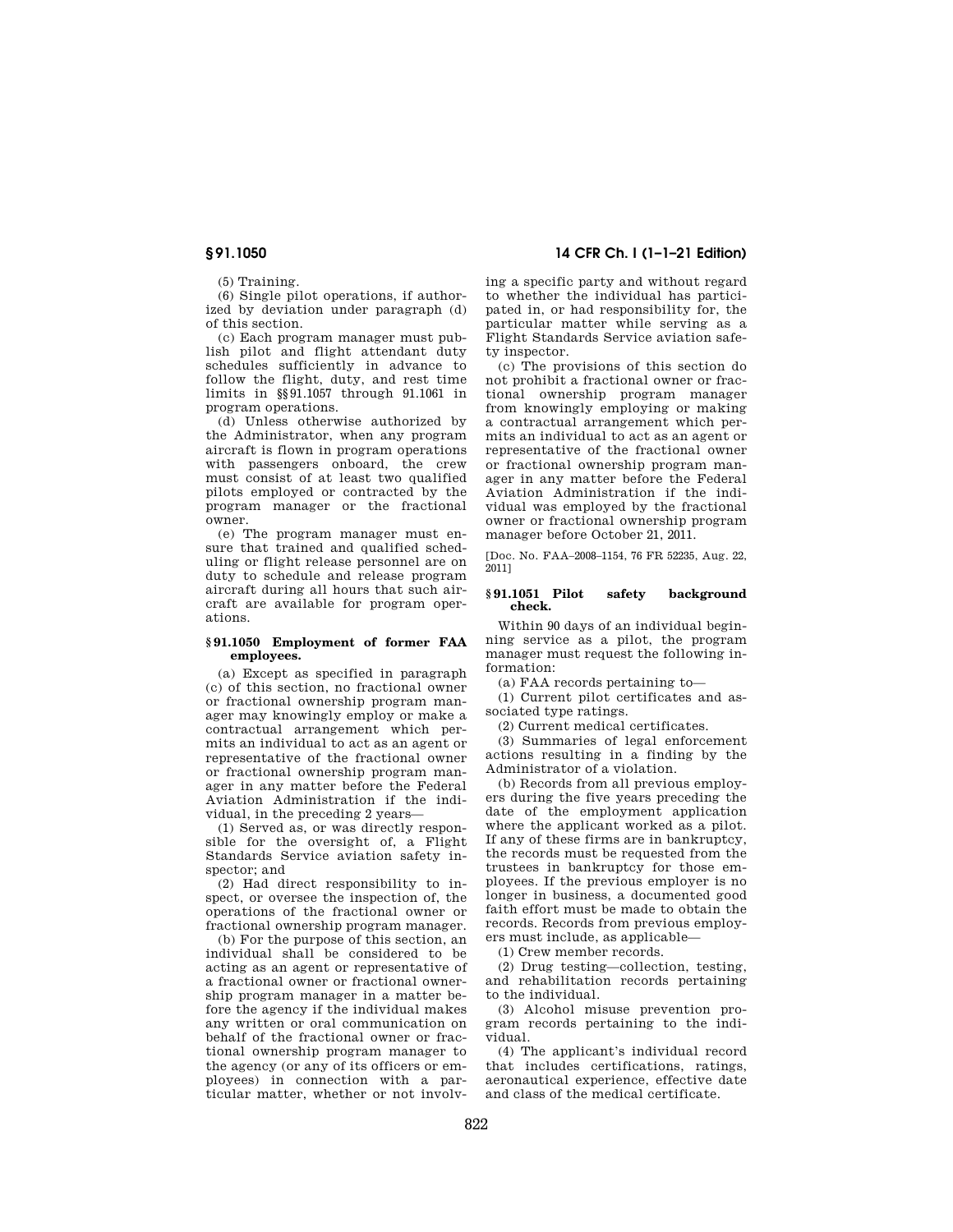# **§ 91.1053 Crewmember experience.**

(a) No program manager or owner may use any person, nor may any person serve, as a pilot in command or second in command of a program aircraft, or as a flight attendant on a program aircraft, in program operations under this subpart unless that person has met the applicable requirements of part 61 of this chapter and has the following experience and ratings:

(1) Total flight time for all pilots:

(i) Pilot in command—A minimum of 1,500 hours.

(ii) Second in command—A minimum of 500 hours.

(2) For multi-engine turbine-powered fixed-wing and powered-lift aircraft, the following FAA certification and ratings requirements:

(i) Pilot in command—Airline transport pilot and applicable type ratings.

(ii) Second in command—Commercial pilot and instrument ratings.

(iii) Flight attendant (if required or used)—Appropriately trained personnel.

(3) For all other aircraft, the following FAA certification and rating requirements:

(i) Pilot in command—Commercial pilot and instrument ratings.

(ii) Second in command—Commercial pilot and instrument ratings.

(iii) Flight attendant (if required or used)—Appropriately trained personnel.

(b) The Administrator may authorize deviations from paragraph (a)(1) of this section if the Flight Standards office that issued the program manager's management specifications finds that the crewmember has comparable experience, and can effectively perform the functions associated with the position in accordance with the requirements of this chapter. Grants of deviation under this paragraph may be granted after consideration of the size and scope of the operation, the qualifications of the intended personnel and the circumstances set forth in §91.1055(b)(1) through (3). The Administrator may, at any time, terminate any grant of deviation authority issued under this paragraph.

[Docket No. FAA–2001–10047, 68 FR 54561, Sept. 17, 2003, as amended by Docket FAA– 2018–0119, Amdt. 91–350, 83 FR 9171, Mar. 5, 2018]

## **§ 91.1055 Pilot operating limitations and pairing requirement.**

(a) If the second in command of a fixed-wing program aircraft has fewer than 100 hours of flight time as second in command flying in the aircraft make and model and, if a type rating is required, in the type aircraft being flown, and the pilot in command is not an appropriately qualified check pilot, the pilot in command shall make all takeoffs and landings in any of the following situations:

(1) Landings at the destination airport when a Destination Airport Analysis is required by §91.1037(c); and

(2) In any of the following conditions:

(i) The prevailing visibility for the airport is at or below 3⁄4 mile.

(ii) The runway visual range for the runway to be used is at or below 4,000 feet.

(iii) The runway to be used has water, snow, slush, ice or similar contamination that may adversely affect aircraft performance.

(iv) The braking action on the runway to be used is reported to be less than ''good.''

(v) The crosswind component for the runway to be used is in excess of 15 knots.

(vi) Windshear is reported in the vicinity of the airport.

(vii) Any other condition in which the pilot in command determines it to be prudent to exercise the pilot in command's authority.

(b) No program manager may release a program flight under this subpart unless, for that aircraft make or model and, if a type rating is required, for that type aircraft, either the pilot in command or the second in command has at least 75 hours of flight time, either as pilot in command or second in command. The Administrator may,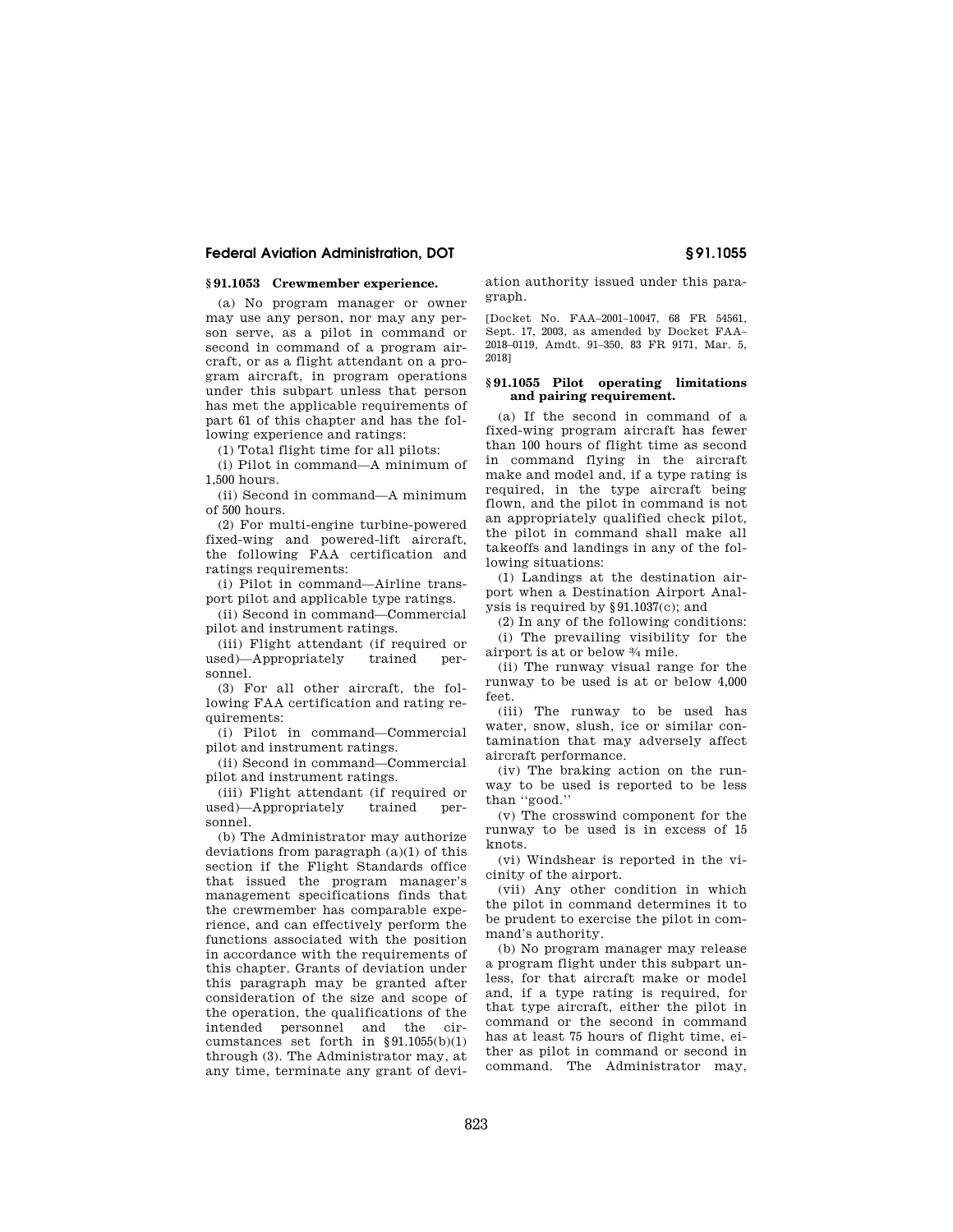upon application by the program manager, authorize deviations from the requirements of this paragraph by an appropriate amendment to the management specifications in any of the following circumstances:

(1) A newly authorized program manager does not employ any pilots who meet the minimum requirements of this paragraph.

(2) An existing program manager adds to its fleet a new category and class aircraft not used before in its operation.

(3) An existing program manager establishes a new base to which it assigns pilots who will be required to become qualified on the aircraft operated from that base.

(c) No person may be assigned in the capacity of pilot in command in a program operation to more than two aircraft types that require a separate type rating.

## **§ 91.1057 Flight, duty and rest time requirements: All crewmembers.**

(a) For purposes of this subpart—

*Augmented flight crew* means at least three pilots.

*Calendar day* means the period of elapsed time, using Coordinated Universal Time or local time that begins at midnight and ends 24 hours later at the next midnight.

*Duty period* means the period of elapsed time between reporting for an assignment involving flight time and release from that assignment by the program manager. All time between these two points is part of the duty period, even if flight time is interrupted by nonflight-related duties. The time is calculated using either Coordinated Universal Time or local time to reflect the total elapsed time.

*Extension of flight time* means an increase in the flight time because of circumstances beyond the control of the program manager or flight crewmember (such as adverse weather) that are not known at the time of departure and that prevent the flightcrew from reaching the destination within the planned flight time.

*Flight attendant* means an individual, other than a flight crewmember, who is assigned by the program manager, in accordance with the required minimum

**§ 91.1057 14 CFR Ch. I (1–1–21 Edition)** 

crew complement under the program manager's management specifications or in addition to that minimum complement, to duty in an aircraft during flight time and whose duties include but are not necessarily limited to cabin-safety-related responsibilities.

*Multi-time zone* flight means an easterly or westerly flight or multiple flights in one direction in the same duty period that results in a time zone difference of 5 or more hours and is conducted in a geographic area that is south of 60 degrees north latitude and north of 60 degrees south latitude.

*Reserve status* means that status in which a flight crewmember, by arrangement with the program manager: Holds himself or herself fit to fly to the extent that this is within the control of the flight crewmember; remains within a reasonable response time of the aircraft as agreed between the flight crewmember and the program manager; and maintains a ready means whereby the flight crewmember may be contacted by the program manager. Reserve status is not part of any duty period or rest period.

*Rest period* means a period of time required pursuant to this subpart that is free of all responsibility for work or duty prior to the commencement of, or following completion of, a duty period, and during which the flight crewmember or flight attendant cannot be required to receive contact from the program manager. A rest period does not include any time during which the program manager imposes on a flight crewmember or flight attendant any duty or restraint, including any actual work or present responsibility for work should the occasion arise.

*Standby* means that portion of a duty period during which a flight crewmember is subject to the control of the program manager and holds himself or herself in a condition of readiness to undertake a flight. Standby is not part of any rest period.

(b) A program manager may assign a crewmember and a crewmember may accept an assignment for flight time only when the applicable requirements of this section and §§91.1059–91.1062 are met.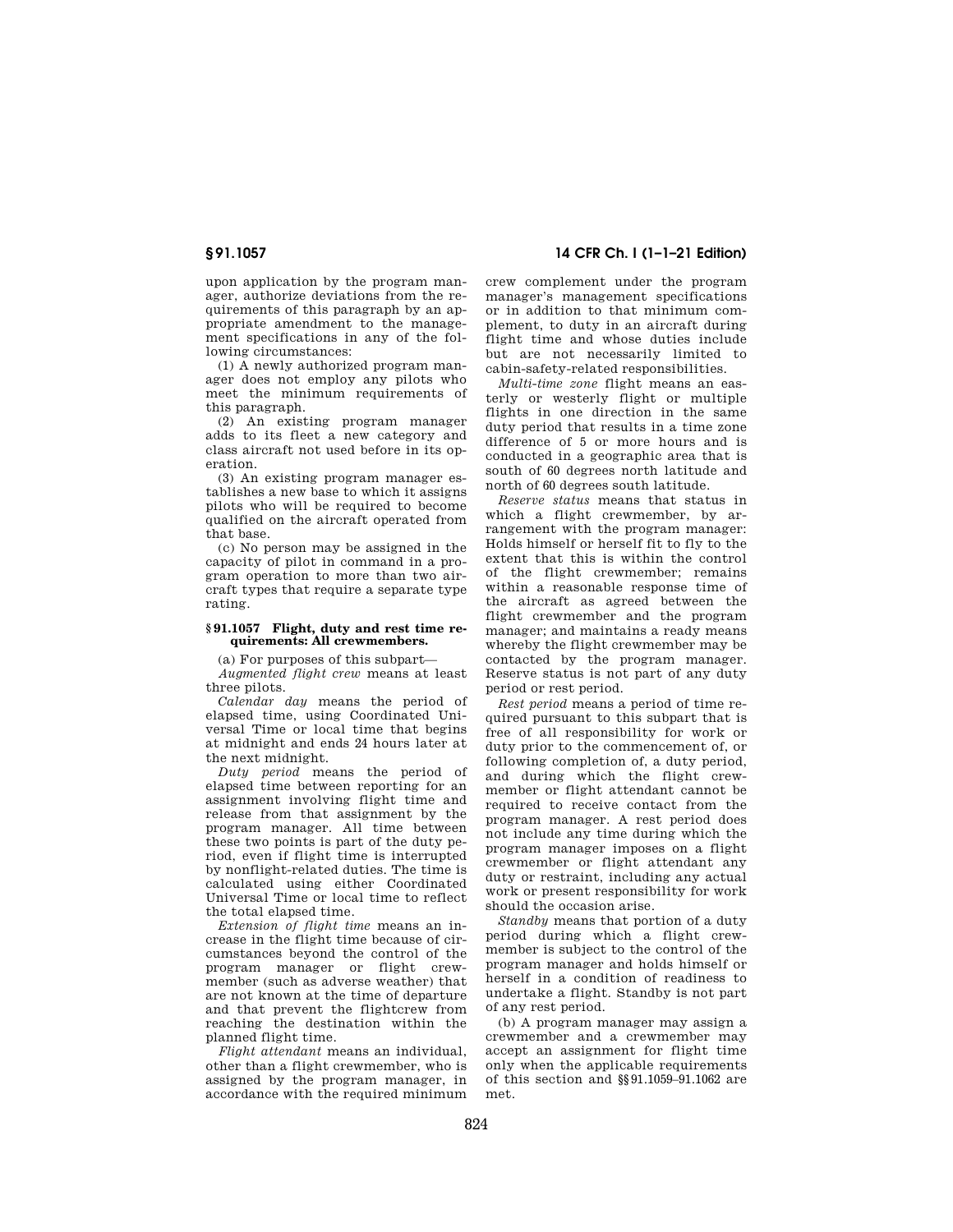(c) No program manager may assign any crewmember to any duty during any required rest period.

(d) Time spent in transportation, not local in character, that a program manager requires of a crewmember and provides to transport the crewmember to an airport at which he or she is to serve on a flight as a crewmember, or from an airport at which he or she was relieved from duty to return to his or her home station, is not considered part of a rest period.

(e) A flight crewmember may continue a flight assignment if the flight to which he or she is assigned would normally terminate within the flight time limitations, but because of circumstances beyond the control of the program manager or flight crewmember (such as adverse weather conditions), is not at the time of departure expected to reach its destination within the planned flight time. The extension of flight time under this paragraph may not exceed the maximum time limits set forth in §91.1059.

(f) Each flight assignment must provide for at least 10 consecutive hours of rest during the 24-hour period that precedes the completion time of the assignment.

(g) The program manager must provide each crewmember at least 13 rest periods of at least 24 consecutive hours each in each calendar quarter.

(h) A flight crewmember may decline a flight assignment if, in the flight crewmember's determination, to do so would not be consistent with the standard of safe operation required under this subpart, this part, and applicable provisions of this title.

(i) Any rest period required by this subpart may occur concurrently with any other rest period.

(j) If authorized by the Administrator, a program manager may use the applicable unscheduled flight time limitations, duty period limitations, and rest requirements of part 121 or part 135 of this chapter instead of the flight time limitations, duty period limitations, and rest requirements of this subpart.

#### **§ 91.1059 Flight time limitations and rest requirements: One or two pilot crews.**

(a) No program manager may assign any flight crewmember, and no flight crewmember may accept an assignment, for flight time as a member of a one- or two-pilot crew if that crewmember's total flight time in all commercial flying will exceed—

(1) 500 hours in any calendar quarter; (2) 800 hours in any two consecutive calendar quarters;

(3) 1,400 hours in any calendar year.

(b) Except as provided in paragraph (c) of this section, during any 24 consecutive hours the total flight time of the assigned flight, when added to any commercial flying by that flight crewmember, may not exceed—

(1) 8 hours for a flight crew consisting of one pilot; or

(2) 10 hours for a flight crew consisting of two pilots qualified under this subpart for the operation being conducted.

(c) No program manager may assign any flight crewmember, and no flight crewmember may accept an assignment, if that crewmember's flight time or duty period will exceed, or rest time will be less than—

|                                                                                     | Normal duty    | Extension of flight time                                           |
|-------------------------------------------------------------------------------------|----------------|--------------------------------------------------------------------|
| (6) Minimum After Duty Rest Period for Multi-Time Zone Flights  14 Hours  18 Hours. | Up to 14 Hours | 10 Hours.<br>Up to 14 Hours.<br>Exceeding 10 Hours up to 12 Hours. |

## **§ 91.1061 Augmented flight crews.**

(a) No program manager may assign any flight crewmember, and no flight crewmember may accept an assignment, for flight time as a member of an augmented crew if that crewmember's total flight time in all commercial flying will exceed—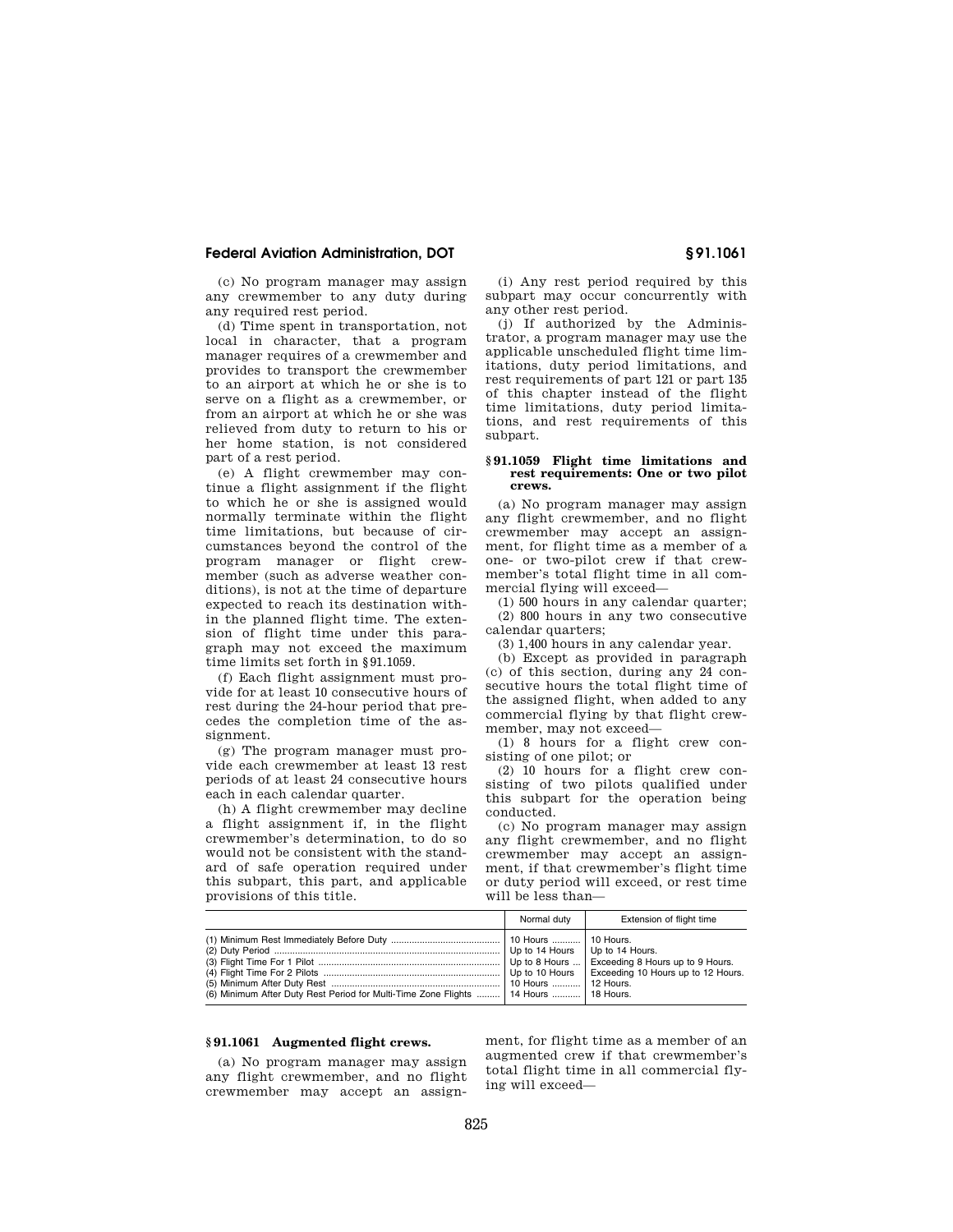(1) 500 hours in any calendar quarter; (2) 800 hours in any two consecutive calendar quarters;

(3) 1,400 hours in any calendar year.

(b) No program manager may assign any pilot to an augmented crew, unless the program manager ensures:

(1) Adequate sleeping facilities are installed on the aircraft for the pilots.

(2) No more than 8 hours of flight deck duty is accrued in any 24 consecutive hours.

(3) For a three-pilot crew, the crew must consist of at least the following:

(i) A pilot in command (PIC) who meets the applicable flight crewmember requirements of this subpart and §61.57 of this chapter.

(ii) A PIC qualified pilot who meets the applicable flight crewmember requirements of this subpart and §61.57(c) and (d) of this chapter.

# **§ 91.1062 14 CFR Ch. I (1–1–21 Edition)**

(iii) A second in command (SIC) who meets the SIC qualifications of this subpart. For flight under IFR, that person must also meet the recent instrument experience requirements of part 61 of this chapter.

(4) For a four-pilot crew, at least three pilots who meet the conditions of paragraph (b)(3) of this section, plus a fourth pilot who meets the SIC qualifications of this subpart. For flight under IFR, that person must also meet the recent instrument experience requirements of part 61 of this chapter.

(c) No program manager may assign any flight crewmember, and no flight crewmember may accept an assignment, if that crewmember's flight time or duty period will exceed, or rest time will be less than—

| 3-Pilot crew | 4-Pilot crew |
|--------------|--------------|
|              |              |

## **§ 91.1062 Duty periods and rest requirements: Flight attendants.**

(a) Except as provided in paragraph (b) of this section, a program manager may assign a duty period to a flight attendant only when the assignment meets the applicable duty period limitations and rest requirements of this paragraph.

(1) Except as provided in paragraphs  $(a)(4)$ ,  $(a)(5)$ , and  $(a)(6)$  of this section, no program manager may assign a flight attendant to a scheduled duty period of more than 14 hours.

(2) Except as provided in paragraph (a)(3) of this section, a flight attendant scheduled to a duty period of 14 hours or less as provided under paragraph  $(a)(1)$  of this section must be given a scheduled rest period of at least 9 consecutive hours. This rest period must occur between the completion of the scheduled duty period and the commencement of the subsequent duty period.

(3) The rest period required under paragraph  $(a)(2)$  of this section may be scheduled or reduced to 8 consecutive hours if the flight attendant is provided a subsequent rest period of at least 10 consecutive hours; this subsequent rest period must be scheduled to begin no later than 24 hours after the beginning of the reduced rest period and must occur between the completion of the scheduled duty period and the commencement of the subsequent duty period.

(4) A program manager may assign a flight attendant to a scheduled duty period of more than 14 hours, but no more than 16 hours, if the program manager has assigned to the flight or flights in that duty period at least one flight attendant in addition to the minimum flight attendant complement required for the flight or flights in that duty period under the program manager's management specifications.

(5) A program manager may assign a flight attendant to a scheduled duty period of more than 16 hours, but no more than 18 hours, if the program manager has assigned to the flight or flights in that duty period at least two flight attendants in addition to the minimum flight attendant complement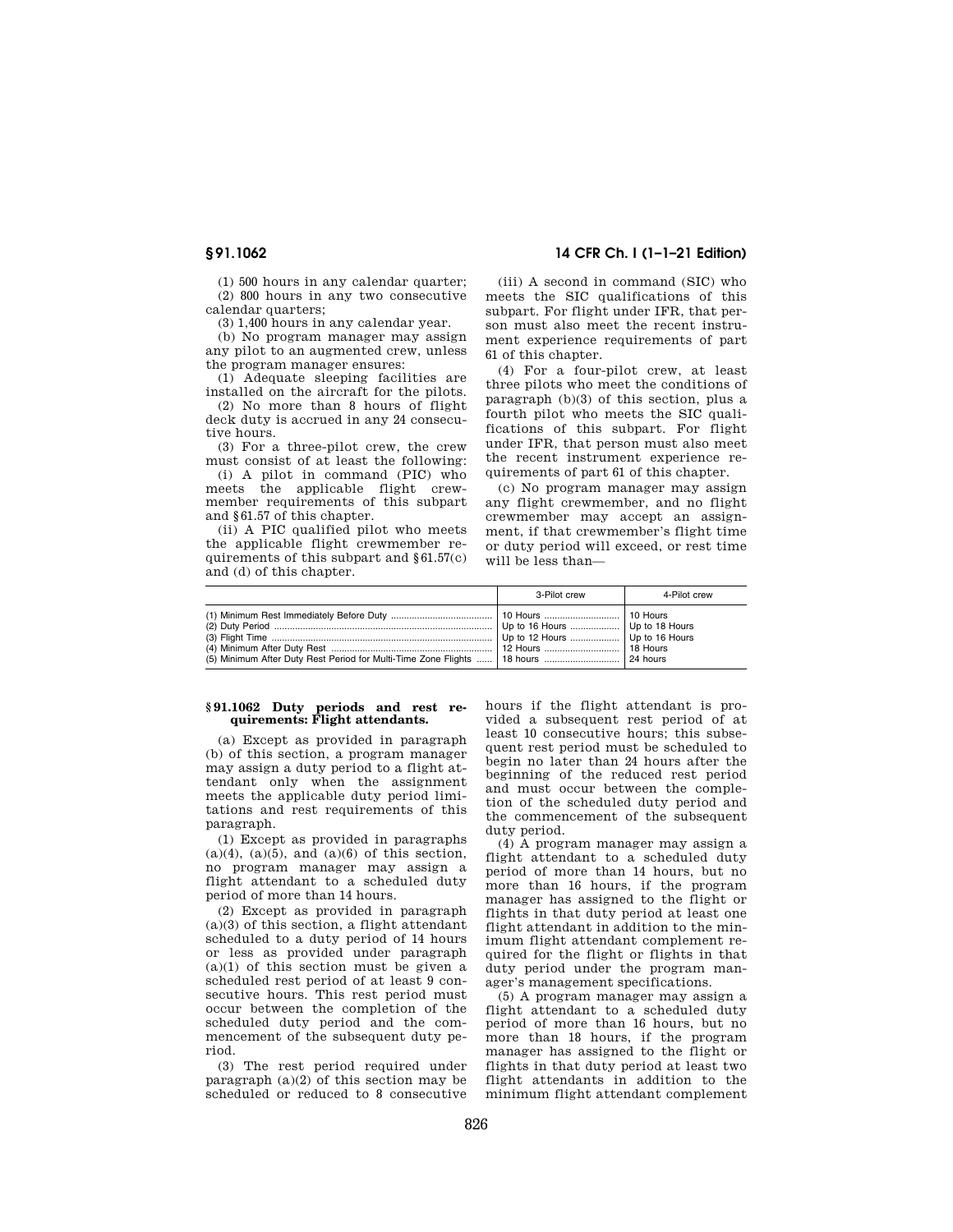required for the flight or flights in that duty period under the program manager's management specifications.

(6) A program manager may assign a flight attendant to a scheduled duty period of more than 18 hours, but no more than 20 hours, if the scheduled duty period includes one or more flights that land or take off outside the 48 contiguous states and the District of Columbia, and if the program manager has assigned to the flight or flights in that duty period at least three flight attendants in addition to the minimum flight attendant complement required for the flight or flights in that duty period under the program manager's management specifications.

(7) Except as provided in paragraph  $(a)(8)$  of this section, a flight attendant scheduled to a duty period of more than 14 hours but no more than 20 hours, as provided in paragraphs (a)(4),  $(a)(5)$ , and  $(a)(6)$  of this section, must be given a scheduled rest period of at least 12 consecutive hours. This rest period must occur between the completion of the scheduled duty period and the commencement of the subsequent duty period.

(8) The rest period required under paragraph (a)(7) of this section may be scheduled or reduced to 10 consecutive hours if the flight attendant is provided a subsequent rest period of at least 14 consecutive hours; this subsequent rest period must be scheduled to begin no later than 24 hours after the beginning of the reduced rest period and must occur between the completion of the scheduled duty period and the commencement of the subsequent duty period.<br>(9) Nots

Notwithstanding paragraphs  $(a)(4)$ ,  $(a)(5)$ , and  $(a)(6)$  of this section, if a program manager elects to reduce the rest period to 10 hours as authorized by paragraph (a)(8) of this section, the program manager may not schedule a flight attendant for a duty period of more than 14 hours during the 24 hour period commencing after the beginning of the reduced rest period.

(b) Notwithstanding paragraph (a) of this section, a program manager may apply the flight crewmember flight time and duty limitations and rest requirements of this part to flight attendants for all operations conducted

under this part provided that the program manager establishes written procedures that—

(1) Apply to all flight attendants used in the program manager's operation;

(2) Include the flight crewmember rest and duty requirements of §§91.1057, 91.1059, and 91.1061, as appropriate to the operation being conducted, except that rest facilities on board the aircraft are not required;

(3) Include provisions to add one flight attendant to the minimum flight attendant complement for each flight crewmember who is in excess of the minimum number required in the aircraft type certificate data sheet and who is assigned to the aircraft under the provisions of §91.1061; and

(4) Are approved by the Administrator and described or referenced in the program manager's management specifications.

#### **§ 91.1063 Testing and training: Applicability and terms used.**

(a) Sections 91.1065 through 91.1107:

(1) Prescribe the tests and checks required for pilots and flight attendant crewmembers and for the approval of check pilots in operations under this subpart;

(2) Prescribe the requirements for establishing and maintaining an approved training program for crewmembers, check pilots and instructors, and other operations personnel employed or used by the program manager in program operations;

(3) Prescribe the requirements for the qualification, approval and use of aircraft simulators and flight training devices in the conduct of an approved training program; and

(4) Permits training center personnel authorized under part 142 of this chapter who meet the requirements of §91.1075 to conduct training, testing and checking under contract or other arrangements to those persons subject to the requirements of this subpart.

(b) If authorized by the Administrator, a program manager may comply with the applicable training and testing sections of part 121, subparts N and O of this chapter instead of §§91.1065 through 91.1107, provided that the following additional limitations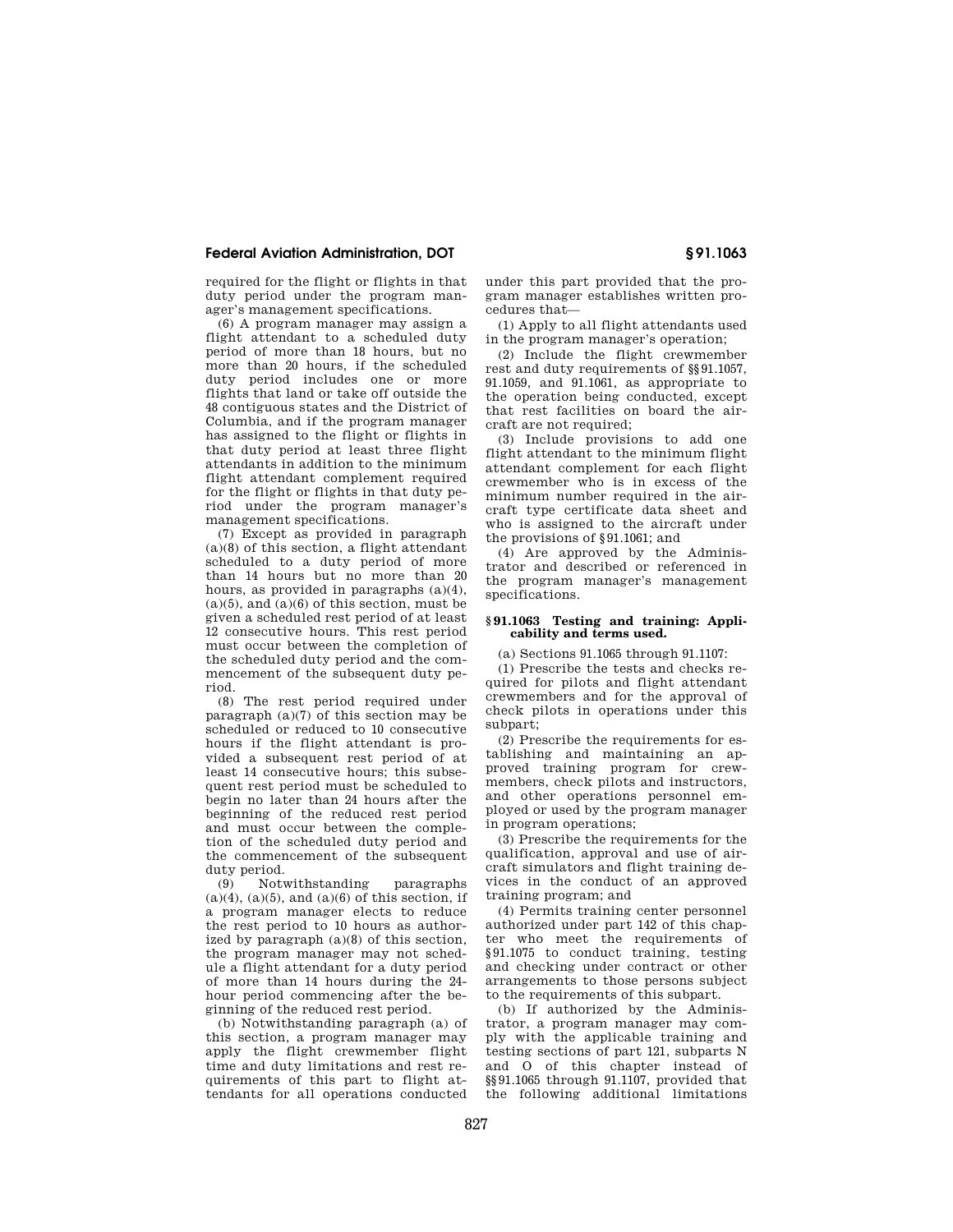and allowances apply to program managers so authorized:

(1) *Operating experience and operations familiarization.* Program managers are not required to comply with the operating experience requirements of §121.434 or the operations familiarization requirements of §121.435 of this chapter.

(2) *Upgrade training.* (i) Each program manager must include in upgrade ground training for pilots, instruction in at least the subjects identified in §121.419(a) of this chapter, as applicable to their assigned duties; and, for pilots serving in crews of two or more pilots, beginning on April 27, 2022, instruction and facilitated discussion in the subjects identified in §121.419(c) of this chapter.

(ii) Each program manager must include in upgrade flight training for pilots, flight training for the maneuvers and procedures required in §121.424(a), (c), (e), and (f) of this chapter; and, for pilots serving in crews of two or more pilots, beginning on April 27, 2022, the flight training required in §121.424(b) of this chapter.

(3) *Initial and recurrent leadership and command and mentoring training.* Program managers are not required to include leadership and command training in §§121.409(b)(2)(ii)(B)(*6*), 121.419(c)(1), 121.424(b) and 121.427(d)(1) of this chapter, and mentoring training in  $\S(121.419(c)(2)$  and  $121.427(d)(1)$  of this chapter in initial and recurrent training for pilots in command who serve in operations that use only one pilot.

(4) *One-time leadership and command and mentoring training.* Section 121.429 of this chapter does not apply to program managers conducting operations under this subpart when those operations use only one pilot.

(c) If authorized by the Administrator, a program manager may comply with the applicable training and testing sections of subparts G and H of part 135 of this chapter instead of §§91.1065 through 91.1107, except for the operating experience requirements of §135.244 of this chapter.

(d) For the purposes of this subpart, the following terms and definitions apply:

(1) *Initial training.* The training required for crewmembers who have not

**§ 91.1065 14 CFR Ch. I (1–1–21 Edition)** 

qualified and served in the same capacity on an aircraft.

(2) *Transition training.* The training required for crewmembers who have qualified and served in the same capacity on another aircraft.

(3) *Upgrade training.* The training required for crewmembers who have qualified and served as second in command on a particular aircraft type, before they serve as pilot in command on that aircraft.

(4) *Differences training.* The training required for crewmembers who have qualified and served on a particular type aircraft, when the Administrator finds differences training is necessary before a crewmember serves in the same capacity on a particular variation of that aircraft.

(5) *Recurrent training.* The training required for crewmembers to remain adequately trained and currently proficient for each aircraft crewmember position, and type of operation in which the crewmember serves.

(6) *In flight.* The maneuvers, procedures, or functions that will be conducted in the aircraft.

(7) *Training center.* An organization governed by the applicable requirements of part 142 of this chapter that conducts training, testing, and checking under contract or other arrangement to program managers subject to the requirements of this subpart.

(8) *Requalification training.* The training required for crewmembers previously trained and qualified, but who have become unqualified because of not having met within the required period any of the following:

(i) Recurrent crewmember training requirements of §91.1107.

(ii) Instrument proficiency check requirements of §91.1069.

(iii) Testing requirements of §91.1065. (iv) Recurrent flight attendant testing requirements of §91.1067.

[Docket No. FAA–2001–10047, 68 FR 54561, Sept. 17, 2003, as amended by Amdt. 61-144, 85 FR 10920, Feb. 25, 2020]

#### **§ 91.1065 Initial and recurrent pilot testing requirements.**

(a) No program manager or owner may use a pilot, nor may any person serve as a pilot, unless, since the beginning of the 12th month before that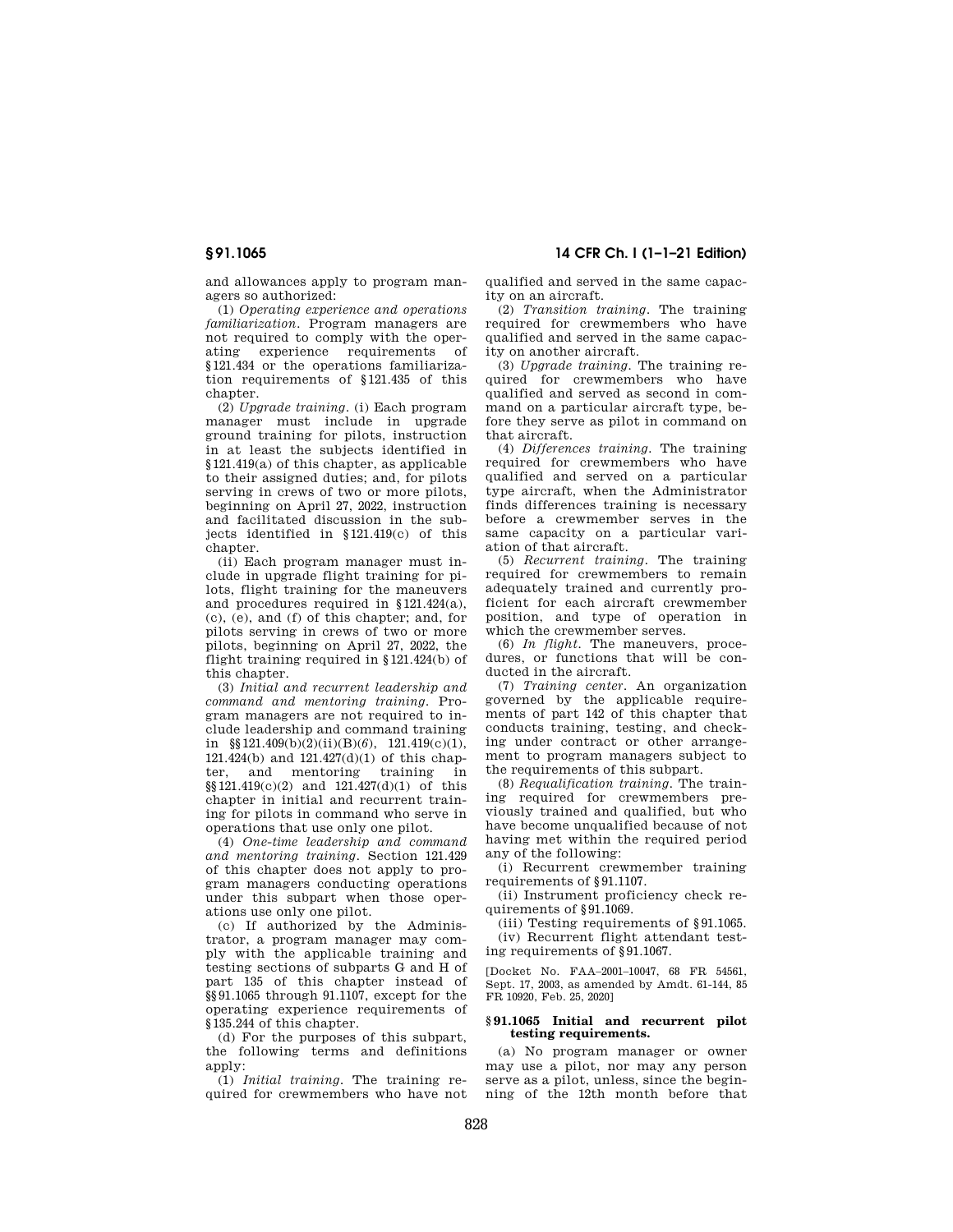service, that pilot has passed either a written or oral test (or a combination), given by the Administrator or an authorized check pilot, on that pilot's knowledge in the following areas—

(1) The appropriate provisions of parts 61 and 91 of this chapter and the management specifications and the operating manual of the program manager;

(2) For each type of aircraft to be flown by the pilot, the aircraft powerplant, major components and systems, major appliances, performance and operating limitations, standard and emergency operating procedures, and the contents of the accepted operating manual or equivalent, as applicable;

(3) For each type of aircraft to be flown by the pilot, the method of determining compliance with weight and balance limitations for takeoff, landing and en route operations;

(4) Navigation and use of air navigation aids appropriate to the operation or pilot authorization, including, when applicable, instrument approach facilities and procedures;

(5) Air traffic control procedures, including IFR procedures when applicable;

(6) Meteorology in general, including the principles of frontal systems, icing, fog, thunderstorms, and windshear, and, if appropriate for the operation of the program manager, high altitude weather;

(7) Procedures for—

(i) Recognizing and avoiding severe weather situations;

(ii) Escaping from severe weather situations, in case of inadvertent encounters, including low-altitude windshear (except that rotorcraft aircraft pilots are not required to be tested on escaping from low-altitude windshear); and

(iii) Operating in or near thunderstorms (including best penetration altitudes), turbulent air (including clear air turbulence), icing, hail, and other potentially hazardous meteorological conditions; and

(8) New equipment, procedures, or techniques, as appropriate.

(b) No program manager or owner may use a pilot, nor may any person serve as a pilot, in any aircraft unless, since the beginning of the 12th month before that service, that pilot has

passed a competency check given by the Administrator or an authorized check pilot in that class of aircraft, if single-engine aircraft other than turbojet, or that type of aircraft, if rotorcraft, multiengine aircraft, or turbojet airplane, to determine the pilot's competence in practical skills and techniques in that aircraft or class of aircraft. The extent of the competency check will be determined by the Administrator or authorized check pilot conducting the competency check. The competency check may include any of the maneuvers and procedures currently required for the original issuance of the particular pilot certificate required for the operations authorized and appropriate to the category, class and type of aircraft involved. For the purposes of this paragraph, type, as to an airplane, means any one of a group of airplanes determined by the Administrator to have a similar means of propulsion, the same manufacturer, and no significantly different handling or flight characteristics. For the purposes of this paragraph, type, as to a rotorcraft, means a basic make and model.

(c) The instrument proficiency check required by §91.1069 may be substituted for the competency check required by this section for the type of aircraft used in the check.

(d) For the purpose of this subpart, competent performance of a procedure or maneuver by a person to be used as a pilot requires that the pilot be the obvious master of the aircraft, with the successful outcome of the maneuver never in doubt.

(e) The Administrator or authorized check pilot certifies the competency of each pilot who passes the knowledge or flight check in the program manager's pilot records.

(f) All or portions of a required competency check may be given in an aircraft simulator or other appropriate training device, if approved by the Administrator.

(g) If the program manager is authorized to conduct EFVS operations, the competency check in paragraph (b) of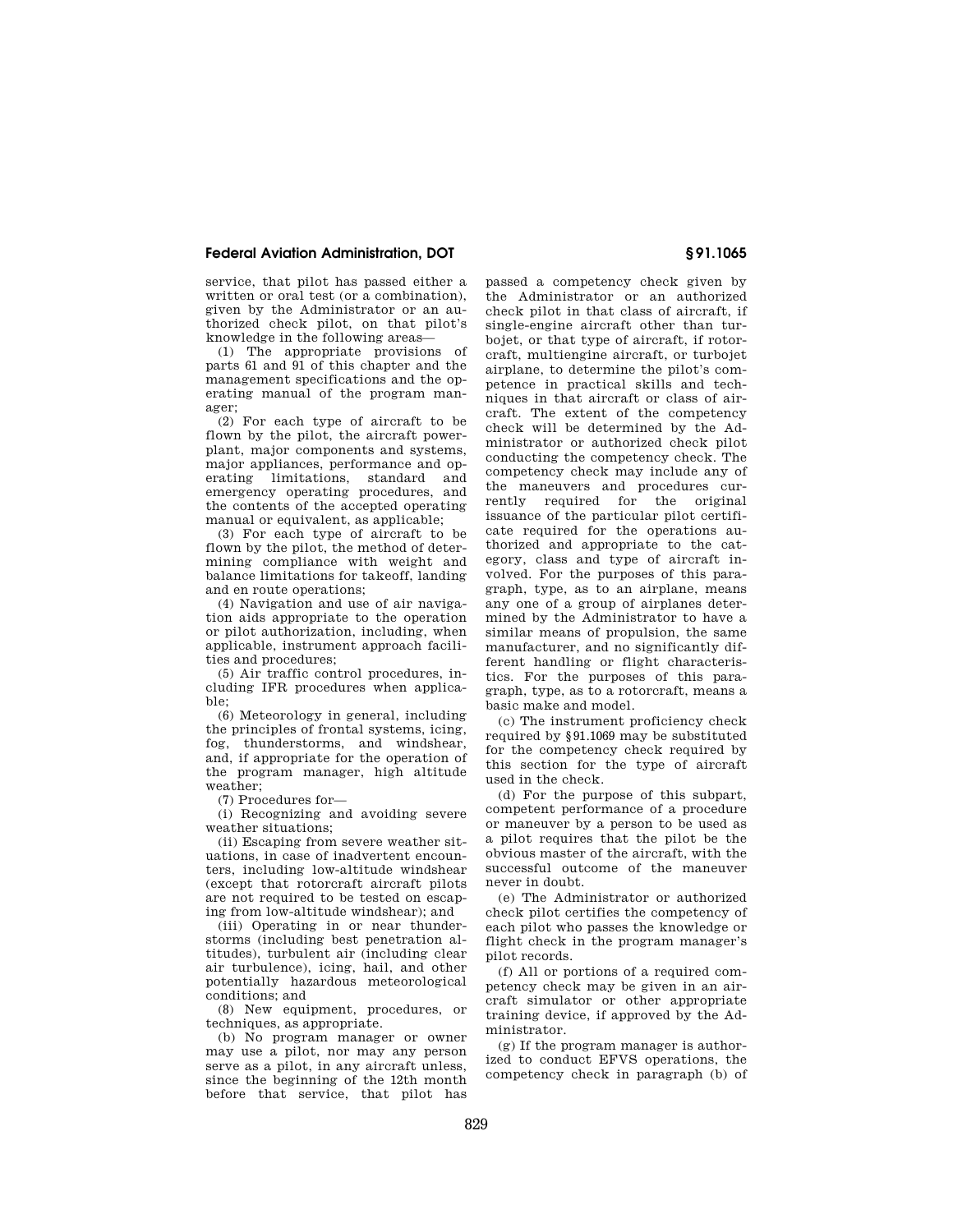this section must include tasks appropriate to the EFVS operations the certificate holder is authorized to conduct.

[Docket No. FAA–2001–10047, 68 FR 54561, Sept. 17, 2003, as amended by Docket FAA– 2013–0485, Amdt. 91–345, 81 FR 90175, Dec. 13, 2016]

#### **§ 91.1067 Initial and recurrent flight attendant crewmember testing requirements.**

No program manager or owner may use a flight attendant crewmember, nor may any person serve as a flight attendant crewmember unless, since the beginning of the 12th month before that service, the program manager has determined by appropriate initial and recurrent testing that the person is knowledgeable and competent in the following areas as appropriate to assigned duties and responsibilities—

(a) Authority of the pilot in command;

(b) Passenger handling, including procedures to be followed in handling deranged persons or other persons whose conduct might jeopardize safety;

(c) Crewmember assignments, functions, and responsibilities during ditching and evacuation of persons who may need the assistance of another person to move expeditiously to an exit in an emergency;

(d) Briefing of passengers;

(e) Location and operation of portable fire extinguishers and other items of emergency equipment;

(f) Proper use of cabin equipment and controls;

(g) Location and operation of passenger oxygen equipment;

(h) Location and operation of all normal and emergency exits, including evacuation slides and escape ropes; and

(i) Seating of persons who may need assistance of another person to move rapidly to an exit in an emergency as prescribed by the program manager's operations manual.

#### **§ 91.1069 Flight crew: Instrument proficiency check requirements.**

(a) No program manager or owner may use a pilot, nor may any person serve, as a pilot in command of an aircraft under IFR unless, since the beginning of the 6th month before that serv-

# **§ 91.1067 14 CFR Ch. I (1–1–21 Edition)**

ice, that pilot has passed an instrument proficiency check under this section administered by the Administrator or an authorized check pilot.

(b) No program manager or owner may use a pilot, nor may any person serve, as a second command pilot of an aircraft under IFR unless, since the beginning of the 12th month before that service, that pilot has passed an instrument proficiency check under this section administered by the Administrator or an authorized check pilot.

(c) No pilot may use any type of precision instrument approach procedure under IFR unless, since the beginning of the 6th month before that use, the pilot satisfactorily demonstrated that type of approach procedure. No pilot may use any type of nonprecision approach procedure under IFR unless, since the beginning of the 6th month before that use, the pilot has satisfactorily demonstrated either that type of approach procedure or any other two different types of nonprecision approach procedures. The instrument approach procedure or procedures must include at least one straight-in approach, one circling approach, and one missed approach. Each type of approach procedure demonstrated must be conducted to published minimums

for that procedure.<br>(d) The instr instrument proficiency checks required by paragraphs (a) and (b) of this section consists of either an oral or written equipment test (or a combination) and a flight check under simulated or actual IFR conditions. The equipment test includes questions on emergency procedures, engine operation, fuel and lubrication systems, power settings, stall speeds, best engine-out speed, propeller and supercharger operations, and hydraulic, mechanical, and electrical systems, as appropriate. The flight check includes navigation by instruments, recovery from simulated emergencies, and standard instrument approaches involving navigational facilities which that pilot is to be authorized to use.

(e) Each pilot taking the instrument proficiency check must show that standard of competence required by §91.1065(d).

(1) The instrument proficiency check must—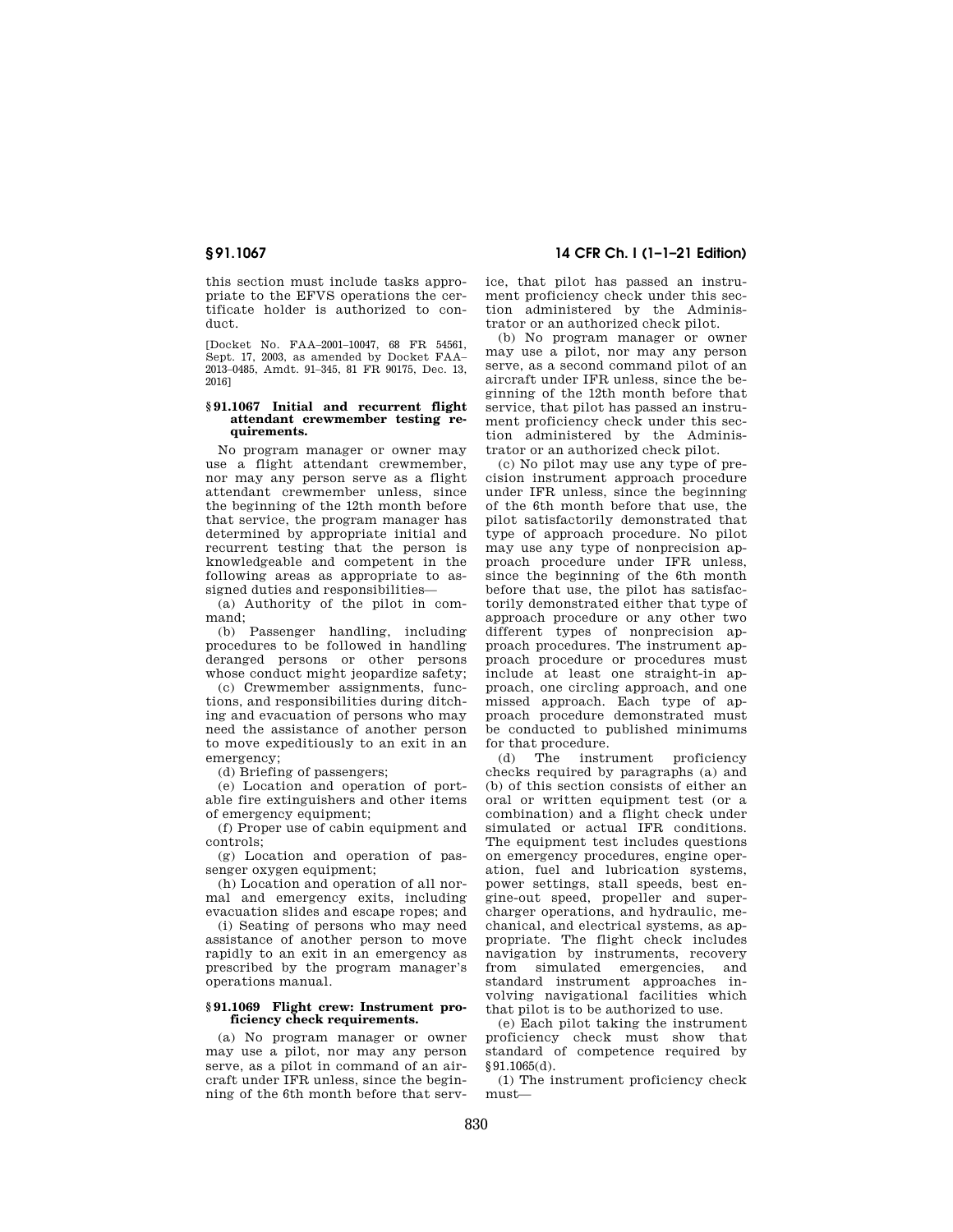(i) For a pilot in command of an aircraft requiring that the PIC hold an airline transport pilot certificate, include the procedures and maneuvers for an airline transport pilot certificate in the particular type of aircraft, if appropriate; and

(ii) For a pilot in command of a rotorcraft or a second in command of any aircraft requiring that the SIC hold a commercial pilot certificate include the procedures and maneuvers for a commercial pilot certificate with an instrument rating and, if required, for the appropriate type rating.

(2) The instrument proficiency check must be given by an authorized check pilot or by the Administrator.

(f) If the pilot is assigned to pilot only one type of aircraft, that pilot must take the instrument proficiency check required by paragraph (a) of this section in that type of aircraft.

(g) If the pilot in command is assigned to pilot more than one type of aircraft, that pilot must take the instrument proficiency check required by paragraph (a) of this section in each type of aircraft to which that pilot is assigned, in rotation, but not more than one flight check during each period described in paragraph (a) of this section.

(h) If the pilot in command is assigned to pilot both single-engine and multiengine aircraft, that pilot must initially take the instrument proficiency check required by paragraph (a) of this section in a multiengine aircraft, and each succeeding check alternately in single-engine and multiengine aircraft, but not more than one flight check during each period described in paragraph (a) of this section.

(i) All or portions of a required flight check may be given in an aircraft simulator or other appropriate training device, if approved by the Administrator.

#### **§ 91.1071 Crewmember: Tests and checks, grace provisions, training to accepted standards.**

(a) If a crewmember who is required to take a test or a flight check under this subpart, completes the test or flight check in the month before or after the month in which it is required, that crewmember is considered to have completed the test or check in the month in which it is required.

(b) If a pilot being checked under this subpart fails any of the required maneuvers, the person giving the check may give additional training to the pilot during the course of the check. In addition to repeating the maneuvers failed, the person giving the check may require the pilot being checked to repeat any other maneuvers that are necessary to determine the pilot's proficiency. If the pilot being checked is unable to demonstrate satisfactory performance to the person conducting the check, the program manager may not use the pilot, nor may the pilot serve, as a flight crewmember in operations under this subpart until the pilot has satisfactorily completed the check. If a pilot who demonstrates unsatisfactory performance is employed as a pilot for a certificate holder operating under part 121, 125, or 135 of this chapter, he or she must notify that certificate holder of the unsatisfactory performance.

#### **§ 91.1073 Training program: General.**

(a) Each program manager must have a training program and must:

(1) Establish, obtain the appropriate initial and final approval of, and provide a training program that meets this subpart and that ensures that each crewmember, including each flight attendant if the program manager uses a flight attendant crewmember, flight instructor, check pilot, and each person assigned duties for the carriage and handling of hazardous materials (as defined in 49 CFR 171.8) is adequately trained to perform these assigned duties.

(2) Provide adequate ground and flight training facilities and properly qualified ground instructors for the training required by this subpart.

(3) Provide and keep current for each aircraft type used and, if applicable, the particular variations within the aircraft type, appropriate training material, examinations, forms, instructions, and procedures for use in conducting the training and checks required by this subpart.

(4) Provide enough flight instructors, check pilots, and simulator instructors to conduct required flight training and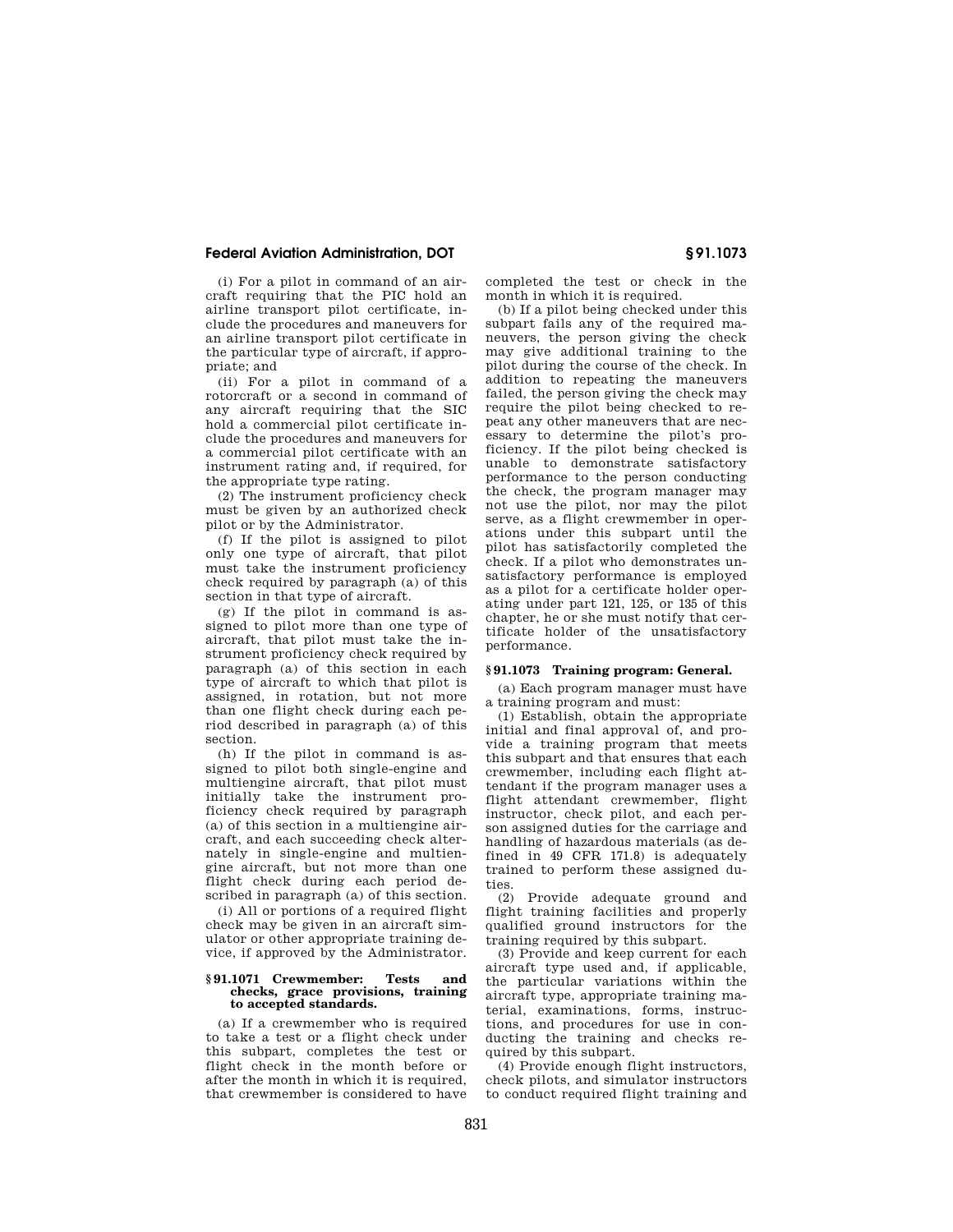flight checks, and simulator training courses allowed under this subpart.

(b) Whenever a crewmember who is required to take recurrent training under this subpart completes the training in the month before, or the month after, the month in which that training is required, the crewmember is considered to have completed it in the month in which it was required.

(c) Each instructor, supervisor, or check pilot who is responsible for a particular ground training subject, segment of flight training, course of training, flight check, or competence check under this subpart must certify as to the proficiency and knowledge of the crewmember, flight instructor, or check pilot concerned upon completion of that training or check. That certification must be made a part of the crewmember's record. When the certification required by this paragraph is made by an entry in a computerized recordkeeping system, the certifying instructor, supervisor, or check pilot, must be identified with that entry. However, the signature of the certifying instructor, supervisor, or check pilot is not required for computerized entries.

(d) Training subjects that apply to more than one aircraft or crewmember position and that have been satisfactorily completed during previous training while employed by the program manager for another aircraft or another crewmember position, need not be repeated during subsequent training other than recurrent training.

(e) Aircraft simulators and other training devices may be used in the program manager's training program if approved by the Administrator.

(f) Each program manager is responsible for establishing safe and efficient crew management practices for all phases of flight in program operations .<br>including crew resource management training for all crewmembers used in program operations.

(g) If an aircraft simulator has been approved by the Administrator for use in the program manager's training program, the program manager must ensure that each pilot annually completes at least one flight training session in an approved simulator for at least one program aircraft. The train-

**§ 91.1075 14 CFR Ch. I (1–1–21 Edition)** 

ing session may be the flight training portion of any of the pilot training or check requirements of this subpart, including the initial, transition, upgrade, requalification, differences, or recurrent training, or the accomplishment of a competency check or instrument proficiency check. If there is no approved simulator for that aircraft type in operation, then all flight training and checking must be accomplished in the aircraft.

## **§ 91.1075 Training program: Special rules.**

Other than the program manager, only the following are eligible under this subpart to conduct training, testing, and checking under contract or other arrangement to those persons subject to the requirements of this subpart.

(a) Another program manager operating under this subpart:

(b) A training center certificated under part 142 of this chapter to conduct training, testing, and checking required by this subpart if the training center—

(1) Holds applicable training specifications issued under part 142 of this chapter;

(2) Has facilities, training equipment, and courseware meeting the applicable requirements of part 142 of this chapter;

(3) Has approved curriculums, curriculum segments, and portions of curriculum segments applicable for use in training courses required by this subpart; and

(4) Has sufficient instructors and check pilots qualified under the applicable requirements of §§91.1089 through 91.1095 to conduct training, testing, and checking to persons subject to the requirements of this subpart.

(c) A part 119 certificate holder operating under part 121 or part 135 of this chapter.

(d) As authorized by the Administrator, a training center that is not certificated under part 142 of this chapter.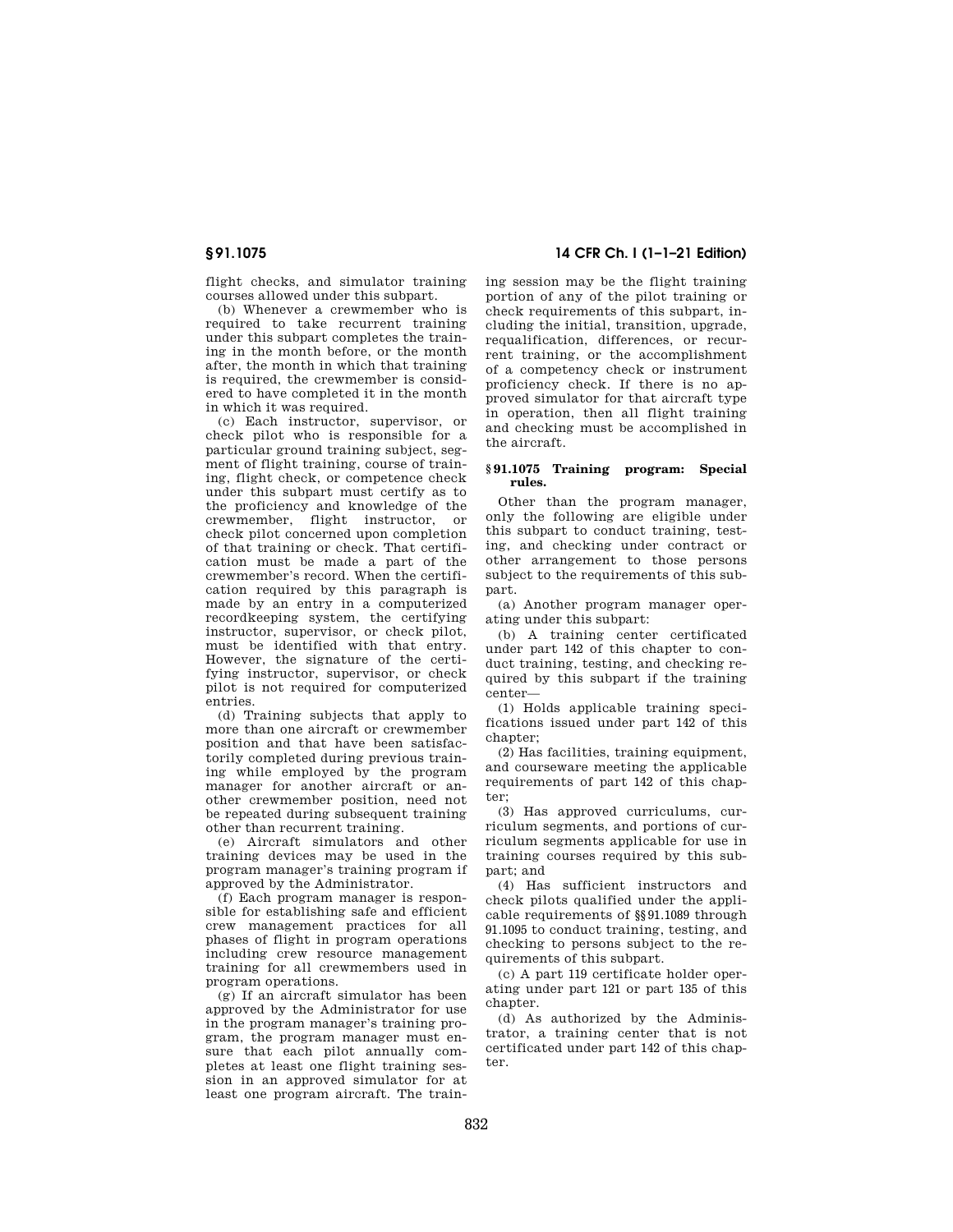## **§ 91.1077 Training program and revision: Initial and final approval.**

(a) To obtain initial and final approval of a training program, or a revision to an approved training program, each program manager must submit to the Administrator—

(1) An outline of the proposed or revised curriculum, that provides enough information for a preliminary evaluation of the proposed training program or revision; and

(2) Additional relevant information that may be requested by the Administrator.

(b) If the proposed training program or revision complies with this subpart, the Administrator grants initial approval in writing after which the program manager may conduct the training under that program. The Administrator then evaluates the effectiveness of the training program and advises the program manager of deficiencies, if any, that must be corrected.

(c) The Administrator grants final approval of the proposed training program or revision if the program manager shows that the training conducted under the initial approval in paragraph (b) of this section ensures that each person who successfully completes the training is adequately trained to perform that person's assigned duties.

(d) Whenever the Administrator finds that revisions are necessary for the continued adequacy of a training program that has been granted final approval, the program manager must, after notification by the Administrator, make any changes in the program that are found necessary by the Administrator. Within 30 days after the program manager receives the notice, it may file a petition to reconsider the notice with the Administrator. The filing of a petition to reconsider stays the notice pending a decision by the Administrator. However, if the Administrator finds that there is an emergency that requires immediate action in the interest of safety, the Administrator may, upon a statement of the reasons, require a change effective without stay.

## **§ 91.1079 Training program: Curriculum.**

(a) Each program manager must prepare and keep current a written training program curriculum for each type of aircraft for each crewmember required for that type aircraft. The curriculum must include ground and flight training required by this subpart.

(b) Each training program curriculum must include the following:

(1) A list of principal ground training subjects, including emergency training subjects, that are provided.

(2) A list of all the training devices, mock-ups, systems trainers, procedures trainers, or other training aids that the program manager will use.

(3) Detailed descriptions or pictorial displays of the approved normal, abnormal, and emergency maneuvers, procedures and functions that will be performed during each flight training phase or flight check, indicating those maneuvers, procedures and functions that are to be performed during the inflight portions of flight training and flight checks.

#### **§ 91.1081 Crewmember training requirements.**

(a) Each program manager must include in its training program the following initial and transition ground training as appropriate to the particular assignment of the crewmember:

(1) Basic indoctrination ground training for newly hired crewmembers including instruction in at least the—

(i) Duties and responsibilities of crewmembers as applicable;

(ii) Appropriate provisions of this chapter;

(iii) Contents of the program manager's management specifications (not required for flight attendants); and

(iv) Appropriate portions of the program manager's operating manual.

(2) The initial and transition ground training in §§91.1101 and 91.1105, as applicable.

(3) Emergency training in §91.1083.

(b) Each training program must provide the initial and transition flight training in §91.1103, as applicable.

(c) Each training program must provide recurrent ground and flight training as provided in §91.1107.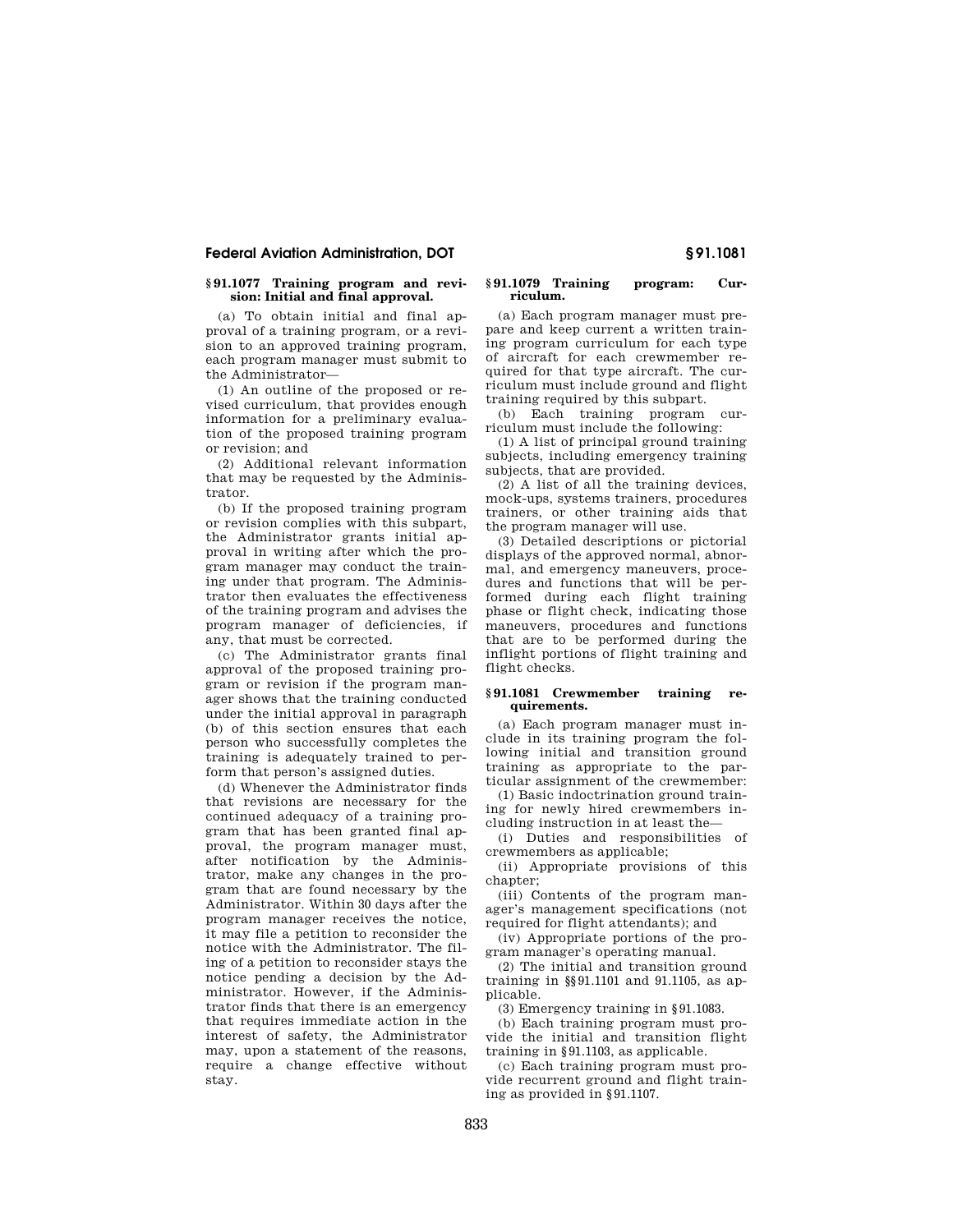(d) Upgrade training in §§91.1101 and 91.1103 for a particular type aircraft may be included in the training program for crewmembers who have qualified and served as second in command on that aircraft.

(e) In addition to initial, transition, upgrade and recurrent training, each training program must provide ground and flight training, instruction, and practice necessary to ensure that each crewmember—

(1) Remains adequately trained and currently proficient for each aircraft, crewmember position, and type of operation in which the crewmember serves; and

(2) Qualifies in new equipment, facilities, procedures, and techniques, including modifications to aircraft.

## **§ 91.1083 Crewmember emergency training.**

(a) Each training program must provide emergency training under this section for each aircraft type, model, and configuration, each crewmember, and each kind of operation conducted, as appropriate for each crewmember and the program manager.

(b) Emergency training must provide the following:

(1) Instruction in emergency assignments and procedures, including coordination among crewmembers.

(2) Individual instruction in the location, function, and operation of emergency equipment including—

(i) Equipment used in ditching and evacuation;

(ii) First aid equipment and its proper use; and

(iii) Portable fire extinguishers, with emphasis on the type of extinguisher to be used on different classes of fires.

(3) Instruction in the handling of emergency situations including—

(i) Rapid decompression;

(ii) Fire in flight or on the surface and smoke control procedures with emphasis on electrical equipment and related circuit breakers found in cabin areas;

(iii) Ditching and evacuation;

(iv) Illness, injury, or other abnormal situations involving passengers or crewmembers; and

(v) Hijacking and other unusual situations.

# **§ 91.1083 14 CFR Ch. I (1–1–21 Edition)**

(4) Review and discussion of previous aircraft accidents and incidents involving actual emergency situations.

(c) Each crewmember must perform at least the following emergency drills, using the proper emergency equipment and procedures, unless the Administrator finds that, for a particular drill, the crewmember can be adequately trained by demonstration:

(1) Ditching, if applicable.

(2) Emergency evacuation.

(3) Fire extinguishing and smoke control.

(4) Operation and use of emergency exits, including deployment and use of evacuation slides, if applicable.

(5) Use of crew and passenger oxygen. (6) Removal of life rafts from the aircraft, inflation of the life rafts, use of lifelines, and boarding of passengers and crew, if applicable.

(7) Donning and inflation of life vests and the use of other individual flotation devices, if applicable.

(d) Crewmembers who serve in operations above 25,000 feet must receive instruction in the following:

(1) Respiration.

(2) Hypoxia.

(3) Duration of consciousness without supplemental oxygen at altitude.

(4) Gas expansion.

(5) Gas bubble formation.

(6) Physical phenomena and incidents

of decompression.

## **§ 91.1085 Hazardous materials recognition training.**

No program manager may use any person to perform, and no person may perform, any assigned duties and responsibilities for the handling or carriage of hazardous materials (as defined in 49 CFR 171.8), unless that person has received training in the recognition of hazardous materials.

### **§ 91.1087 Approval of aircraft simulators and other training devices.**

(a) Training courses using aircraft simulators and other training devices may be included in the program manager's training program if approved by the Administrator.

(b) Each aircraft simulator and other training device that is used in a training course or in checks required under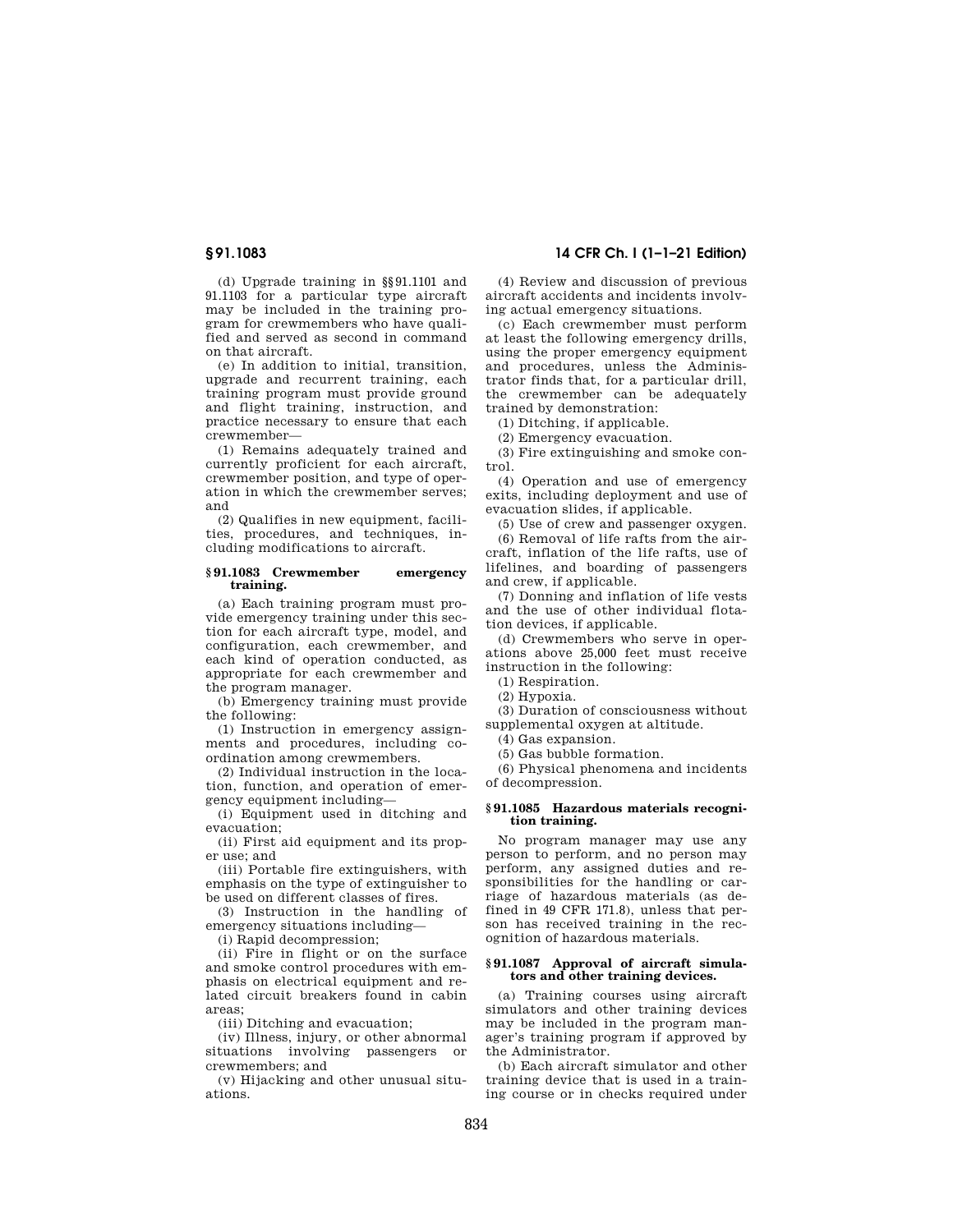this subpart must meet the following requirements:

(1) It must be specifically approved for—

(i) The program manager; and

(ii) The particular maneuver, procedure, or crewmember function involved.

(2) It must maintain the performance, functional, and other characteristics that are required for approval.

(3) Additionally, for aircraft simulators, it must be—

(i) Approved for the type aircraft and, if applicable, the particular variation within type for which the training or check is being conducted; and

(ii) Modified to conform with any modification to the aircraft being simulated that changes the performance, functional, or other characteristics required for approval.

(c) A particular aircraft simulator or other training device may be used by more than one program manager.

(d) In granting initial and final approval of training programs or revisions to them, the Administrator considers the training devices, methods, and procedures listed in the program manager's curriculum under §91.1079.

## **§ 91.1089 Qualifications: Check pilots (aircraft) and check pilots (simulator).**

(a) For the purposes of this section and §91.1093:

(1) A check pilot (aircraft) is a person who is qualified to conduct flight checks in an aircraft, in a flight simulator, or in a flight training device for a particular type aircraft.

(2) A check pilot (simulator) is a person who is qualified to conduct flight checks, but only in a flight simulator, in a flight training device, or both, for a particular type aircraft.

(3) Check pilots (aircraft) and check pilots (simulator) are those check pilots who perform the functions described in §91.1073(a)(4) and (c).

(b) No program manager may use a person, nor may any person serve as a check pilot (aircraft) in a training program established under this subpart unless, with respect to the aircraft type involved, that person—

(1) Holds the pilot certificates and ratings required to serve as a pilot in command in operations under this subpart;

(2) Has satisfactorily completed the training phases for the aircraft, including recurrent training, that are required to serve as a pilot in command in operations under this subpart;

(3) Has satisfactorily completed the proficiency or competency checks that are required to serve as a pilot in command in operations under this subpart;

(4) Has satisfactorily completed the applicable training requirements of §91.1093;

(5) Holds at least a Class III medical certificate unless serving as a required crewmember, in which case holds a Class I or Class II medical certificate as appropriate; and

(6) Has been approved by the Administrator for the check pilot duties involved.

(c) No program manager may use a person, nor may any person serve as a check pilot (simulator) in a training program established under this subpart unless, with respect to the aircraft type involved, that person meets the provisions of paragraph (b) of this section, or—

(1) Holds the applicable pilot certificates and ratings, except medical certificate, required to serve as a pilot in command in operations under this subpart;

(2) Has satisfactorily completed the appropriate training phases for the aircraft, including recurrent training, that are required to serve as a pilot in command in operations under this subpart;

(3) Has satisfactorily completed the appropriate proficiency or competency checks that are required to serve as a pilot in command in operations under this subpart;

(4) Has satisfactorily completed the applicable training requirements of §91.1093; and

(5) Has been approved by the Administrator for the check pilot (simulator) duties involved.

(d) Completion of the requirements in paragraphs  $(b)(2)$ ,  $(3)$ , and  $(4)$  or  $(c)(2)$ ,  $(3)$ , and  $(4)$  of this section, as applicable, must be entered in the individual's training record maintained by the program manager.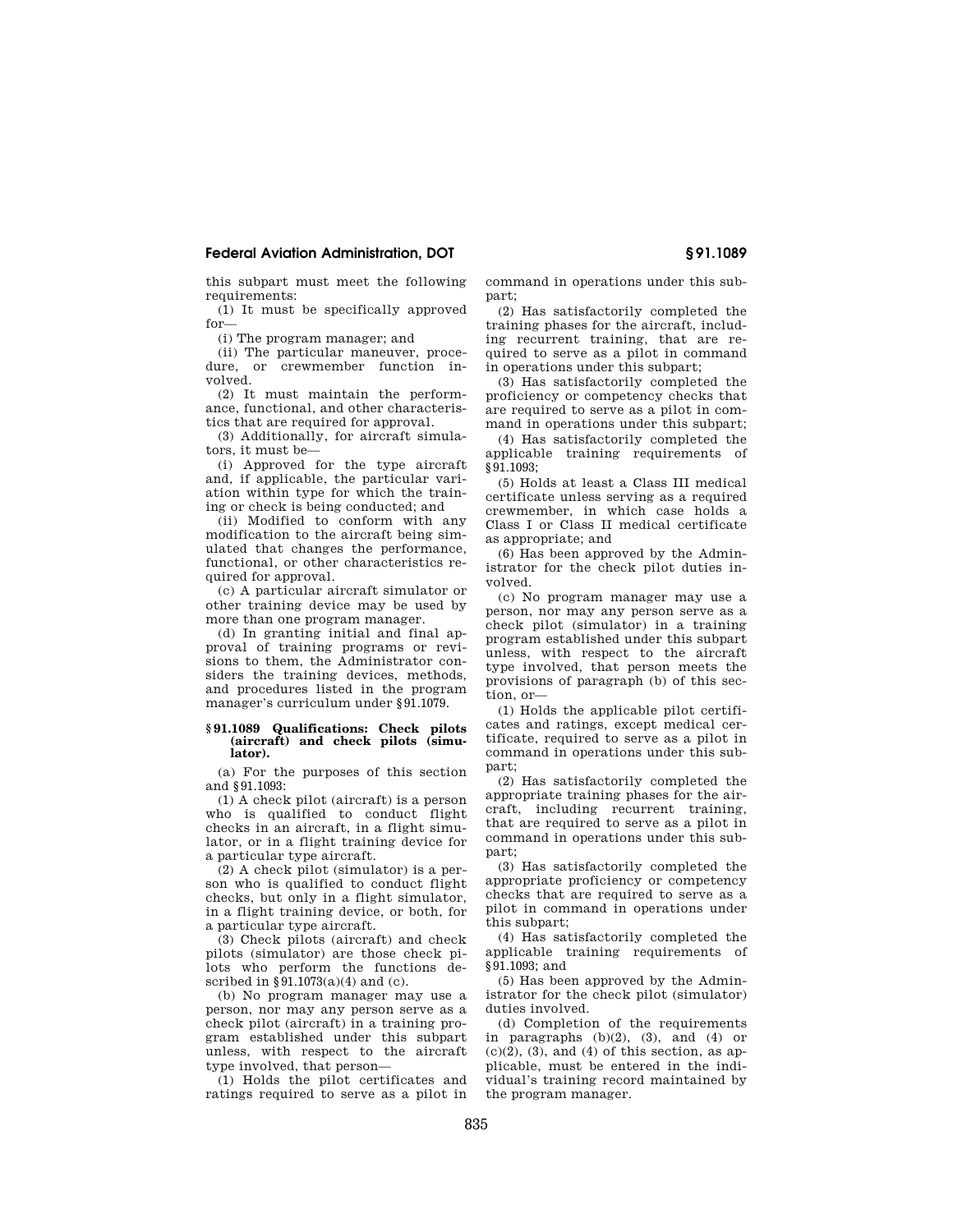(e) A check pilot who does not hold an appropriate medical certificate may function as a check pilot (simulator), but may not serve as a flightcrew member in operations under this subpart.

(f) A check pilot (simulator) must accomplish the following—

(1) Fly at least two flight segments as a required crewmember for the type, class, or category aircraft involved within the 12-month period preceding the performance of any check pilot duty in a flight simulator; or

(2) Before performing any check pilot duty in a flight simulator, satisfactorily complete an approved line-observation program within the period prescribed by that program.

(g) The flight segments or line-observation program required in paragraph (f) of this section are considered to be completed in the month required if completed in the month before or the month after the month in which they are due.

## **§ 91.1091 Qualifications: Flight instructors (aircraft) and flight instructors (simulator).**

(a) For the purposes of this section and §91.1095:

(1) A flight instructor (aircraft) is a person who is qualified to instruct in an aircraft, in a flight simulator, or in a flight training device for a particular type, class, or category aircraft.

(2) A flight instructor (simulator) is a person who is qualified to instruct in a flight simulator, in a flight training device, or in both, for a particular type, class, or category aircraft.

(3) Flight instructors (aircraft) and flight instructors (simulator) are those instructors who perform the functions described in  $§91.1073(a)(4)$  and (c).

(b) No program manager may use a person, nor may any person serve as a flight instructor (aircraft) in a training program established under this subpart unless, with respect to the type, class, or category aircraft involved, that person—

(1) Holds the pilot certificates and ratings required to serve as a pilot in command in operations under this subpart or part 121 or 135 of this chapter;

(2) Has satisfactorily completed the training phases for the aircraft, includ-

**§ 91.1091 14 CFR Ch. I (1–1–21 Edition)** 

ing recurrent training, that are required to serve as a pilot in command in operations under this subpart;

(3) Has satisfactorily completed the proficiency or competency checks that are required to serve as a pilot in command in operations under this subpart;

(4) Has satisfactorily completed the applicable training requirements of §91.1095; and

(5) Holds at least a Class III medical certificate.

(c) No program manager may use a person, nor may any person serve as a flight instructor (simulator) in a training program established under this subpart, unless, with respect to the type, class, or category aircraft involved, that person meets the provisions of paragraph (b) of this section, or—

(1) Holds the pilot certificates and ratings, except medical certificate, required to serve as a pilot in command in operations under this subpart or part 121 or 135 of this chapter;

(2) Has satisfactorily completed the appropriate training phases for the aircraft, including recurrent training, that are required to serve as a pilot in command in operations under this subpart;

(3) Has satisfactorily completed the appropriate proficiency or competency checks that are required to serve as a pilot in command in operations under this subpart; and

(4) Has satisfactorily completed the applicable training requirements of §91.1095.

(d) Completion of the requirements in paragraphs  $(b)(2)$ ,  $(3)$ , and  $(4)$  or  $(c)(2)$ ,  $(3)$ , and  $(4)$  of this section, as applicable, must be entered in the individual's training record maintained by the program manager.

(e) A pilot who does not hold a medical certificate may function as a flight instructor in an aircraft if functioning as a non-required crewmember, but may not serve as a flightcrew member in operations under this subpart.

(f) A flight instructor (simulator) must accomplish the following—

(1) Fly at least two flight segments as a required crewmember for the type, class, or category aircraft involved within the 12-month period preceding the performance of any flight instructor duty in a flight simulator; or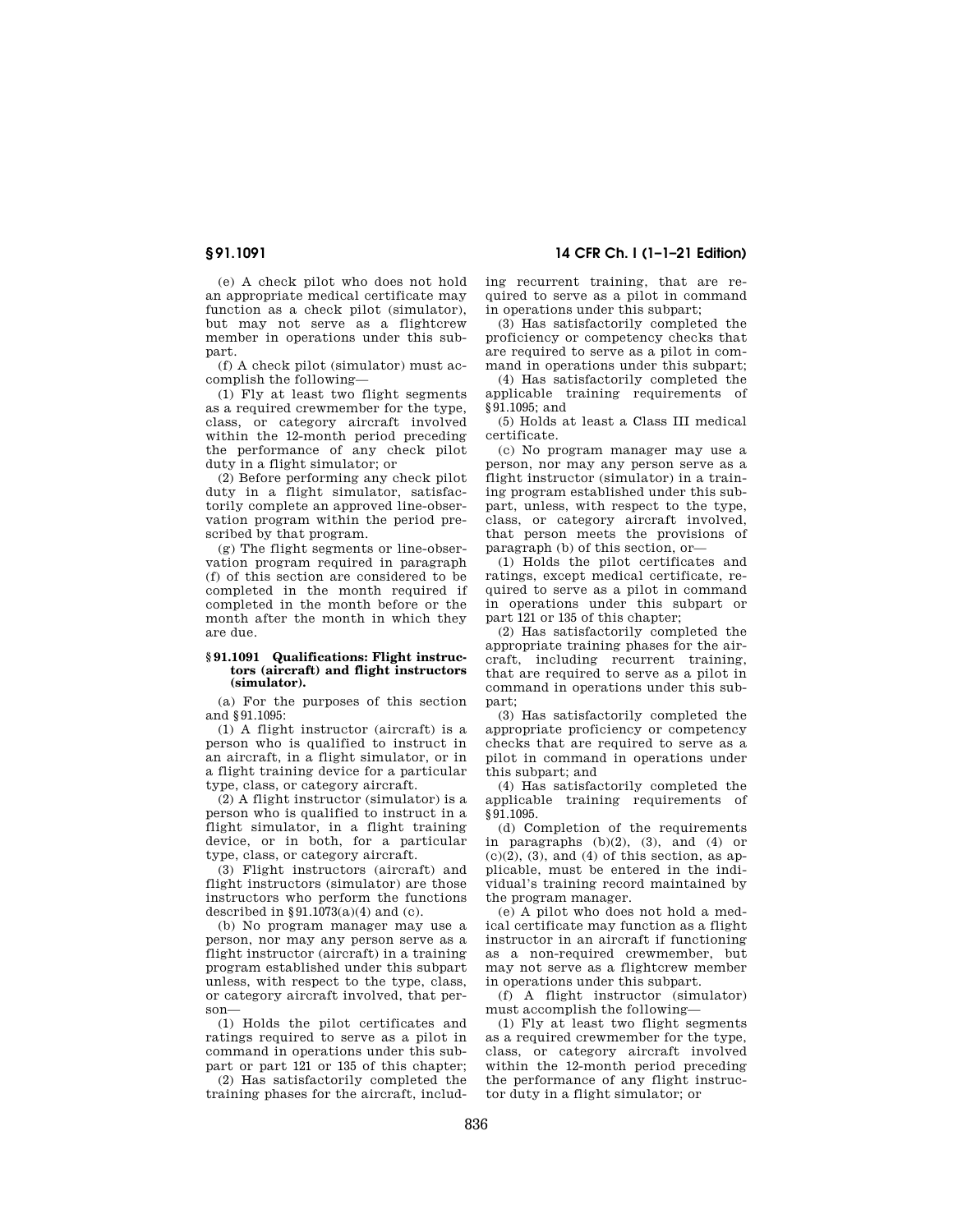(2) Satisfactorily complete an approved line-observation program within the period prescribed by that program preceding the performance of any flight instructor duty in a flight simulator.

(g) The flight segments or line-observation program required in paragraph (f) of this section are considered completed in the month required if completed in the month before, or in the month after, the month in which they are due.

[Doc. No. FAA–2001–10047, 68 FR 54561, Sept. 17, 2003, as amended by Amdt. 91–322, 76 FR 31823, June 2, 2011]

#### **§ 91.1093 Initial and transition training and checking: Check pilots (aircraft), check pilots (simulator).**

(a) No program manager may use a person nor may any person serve as a check pilot unless—

(1) That person has satisfactorily completed initial or transition check pilot training; and

(2) Within the preceding 24 months, that person satisfactorily conducts a proficiency or competency check under the observation of an FAA inspector or an aircrew designated examiner employed by the program manager. The observation check may be accomplished in part or in full in an aircraft, in a flight simulator, or in a flight training device.

(b) The observation check required by paragraph (a)(2) of this section is considered to have been completed in the month required if completed in the month before or the month after the month in which it is due.

(c) The initial ground training for check pilots must include the following:

(1) Check pilot duties, functions, and responsibilities.

(2) The applicable provisions of the Code of Federal Regulations and the program manager's policies and procedures.

(3) The applicable methods, procedures, and techniques for conducting the required checks.

(4) Proper evaluation of student performance including the detection of—

(i) Improper and insufficient training; and

(ii) Personal characteristics of an applicant that could adversely affect safety.

(5) The corrective action in the case of unsatisfactory checks.

(6) The approved methods, procedures, and limitations for performing the required normal, abnormal, and emergency procedures in the aircraft.

(d) The transition ground training for a check pilot must include the approved methods, procedures, and limitations for performing the required normal, abnormal, and emergency procedures applicable to the aircraft to which the check pilot is in transition.

(e) The initial and transition flight training for a check pilot (aircraft) must include the following—

(1) The safety measures for emergency situations that are likely to develop during a check;

(2) The potential results of improper, untimely, or nonexecution of safety measures during a check;

(3) Training and practice in conducting flight checks from the left and right pilot seats in the required normal, abnormal, and emergency procedures to ensure competence to conduct the pilot flight checks required by this subpart; and

(4) The safety measures to be taken from either pilot seat for emergency situations that are likely to develop during checking.

(f) The requirements of paragraph (e) of this section may be accomplished in full or in part in flight, in a flight simulator, or in a flight training device, as appropriate.

(g) The initial and transition flight training for a check pilot (simulator) must include the following:

(1) Training and practice in conducting flight checks in the required normal, abnormal, and emergency procedures to ensure competence to conduct the flight checks required by this subpart. This training and practice must be accomplished in a flight simulator or in a flight training device.

(2) Training in the operation of flight simulators, flight training devices, or both, to ensure competence to conduct the flight checks required by this subpart.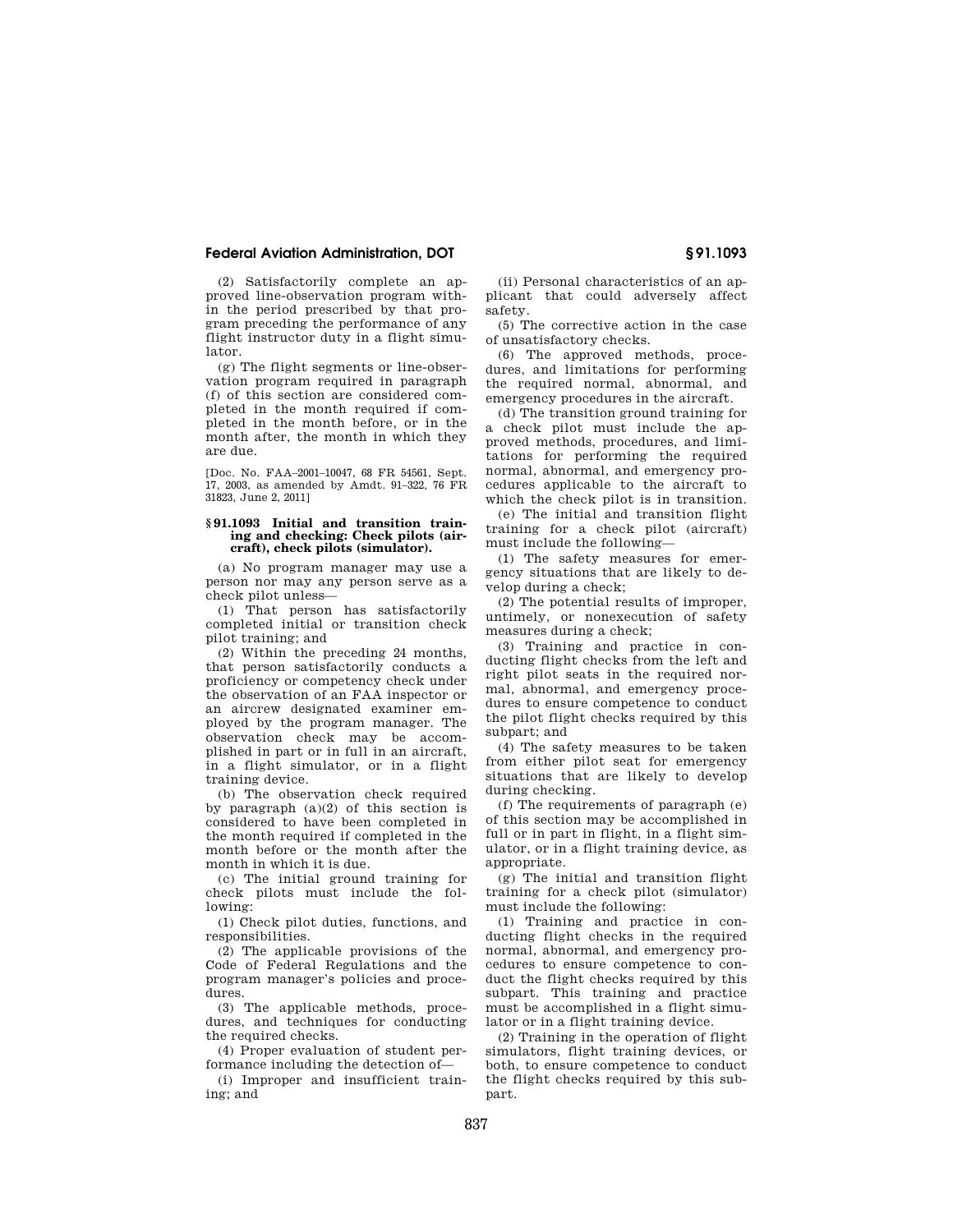# **§ 91.1095 14 CFR Ch. I (1–1–21 Edition)**

### **§ 91.1095 Initial and transition training and checking: Flight instructors (aircraft), flight instructors (simulator).**

(a) No program manager may use a person nor may any person serve as a flight instructor unless—

(1) That person has satisfactorily completed initial or transition flight instructor training; and

(2) Within the preceding 24 months, that person satisfactorily conducts instruction under the observation of an FAA inspector, a program manager check pilot, or an aircrew designated examiner employed by the program manager. The observation check may be accomplished in part or in full in an aircraft, in a flight simulator, or in a flight training device.

(b) The observation check required by paragraph (a)(2) of this section is considered to have been completed in the month required if completed in the month before, or the month after, the month in which it is due.

(c) The initial ground training for flight instructors must include the following:

(1) Flight instructor duties, functions, and responsibilities.

(2) The applicable Code of Federal Regulations and the program manager's policies and procedures.

(3) The applicable methods, procedures, and techniques for conducting flight instruction.

(4) Proper evaluation of student performance including the detection of—

(i) Improper and insufficient training; and

(ii) Personal characteristics of an applicant that could adversely affect safety.

(5) The corrective action in the case of unsatisfactory training progress.

(6) The approved methods, procedures, and limitations for performing the required normal, abnormal, and emergency procedures in the aircraft.

(7) Except for holders of a flight instructor certificate—

(i) The fundamental principles of the teaching-learning process;

(ii) Teaching methods and procedures; and

(iii) The instructor-student relationship.

(d) The transition ground training for flight instructors must include the approved methods, procedures, and limitations for performing the required normal, abnormal, and emergency procedures applicable to the type, class, or category aircraft to which the flight instructor is in transition.

(e) The initial and transition flight training for flight instructors (aircraft) must include the following—

(1) The safety measures for emergency situations that are likely to develop during instruction;

(2) The potential results of improper or untimely safety measures during instruction;

(3) Training and practice from the left and right pilot seats in the required normal, abnormal, and emergency maneuvers to ensure competence to conduct the flight instruction required by this subpart; and

(4) The safety measures to be taken from either the left or right pilot seat for emergency situations that are likely to develop during instruction.

(f) The requirements of paragraph (e) of this section may be accomplished in full or in part in flight, in a flight simulator, or in a flight training device, as appropriate

(g) The initial and transition flight training for a flight instructor (simulator) must include the following:

(1) Training and practice in the required normal, abnormal, and emergency procedures to ensure competence to conduct the flight instruction required by this subpart. These maneuvers and procedures must be accomplished in full or in part in a flight simulator or in a flight training device.

(2) Training in the operation of flight simulators, flight training devices, or both, to ensure competence to conduct the flight instruction required by this subpart.

## **§ 91.1097 Pilot and flight attendant crewmember training programs.**

(a) Each program manager must establish and maintain an approved pilot training program, and each program manager who uses a flight attendant crewmember must establish and maintain an approved flight attendant training program, that is appropriate to the operations to which each pilot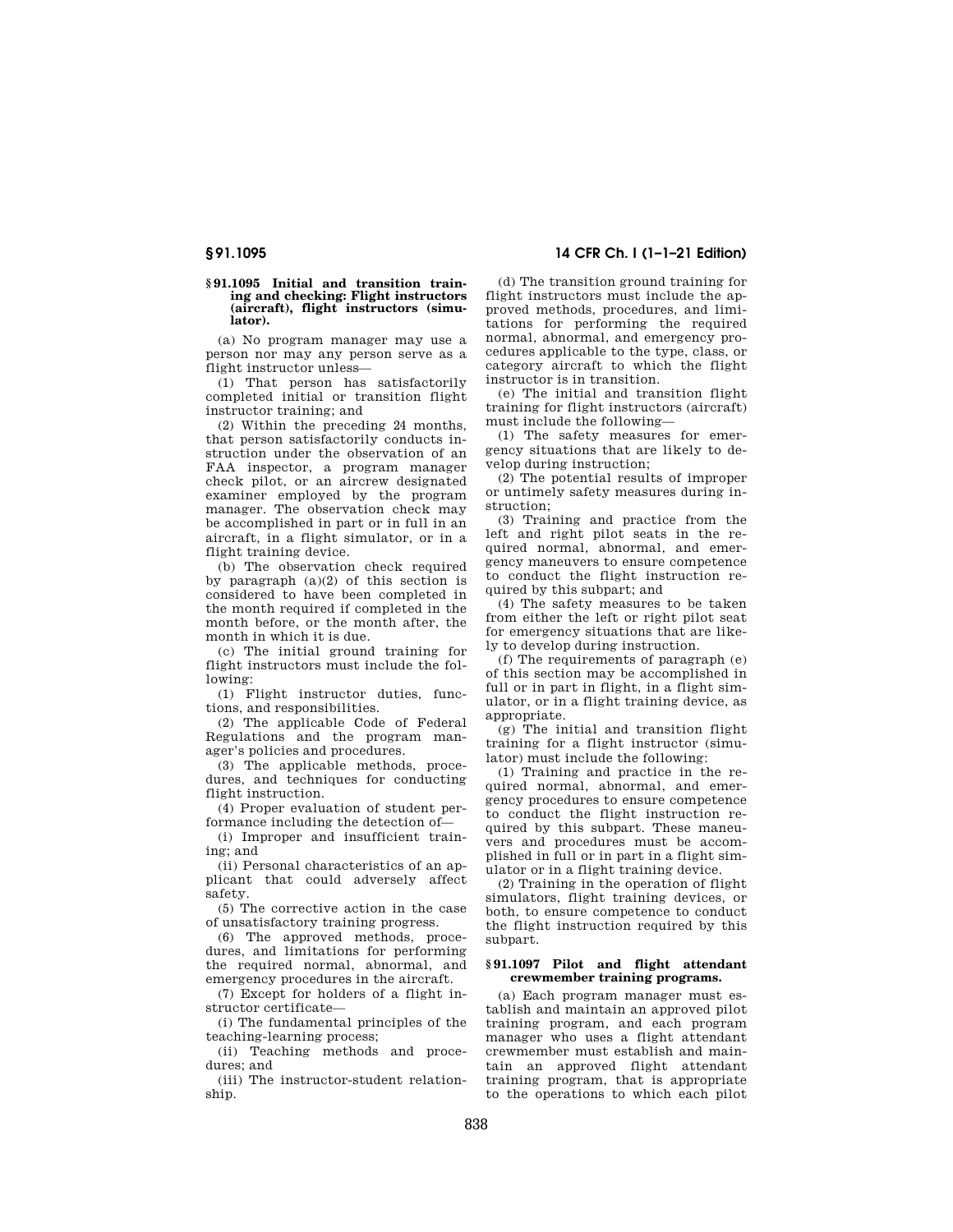and flight attendant is to be assigned, and will ensure that they are adequately trained to meet the applicable knowledge and practical testing requirements of §§91.1065 through 91.1071.

(b) Each program manager required to have a training program by paragraph (a) of this section must include in that program ground and flight training curriculums for—

(1) Initial training;

(2) Transition training;

(3) Upgrade training;

(4) Differences training;

(5) Recurrent training; and

(6) Requalification training.

(c) Each program manager must provide current and appropriate study materials for use by each required pilot and flight attendant.

(d) The program manager must furnish copies of the pilot and flight attendant crewmember training program, and all changes and additions, to the assigned representative of the Administrator. If the program manager uses training facilities of other persons, a copy of those training programs or appropriate portions used for those facilities must also be furnished. Curricula that follow FAA published curricula may be cited by reference in the copy of the training program furnished to the representative of the Administrator and need not be furnished with the program.

#### **§ 91.1099 Crewmember initial and recurrent training requirements.**

No program manager may use a person, nor may any person serve, as a crewmember in operations under this subpart unless that crewmember has completed the appropriate initial or recurrent training phase of the training program appropriate to the type of operation in which the crewmember is to serve since the beginning of the 12th month before that service.

## **§ 91.1101 Pilots: Initial, transition, and upgrade ground training.**

Initial, transition, and upgrade ground training for pilots must include instruction in at least the following, as applicable to their duties:

(a) General subjects—

(1) The program manager's flight locating procedures;

(2) Principles and methods for determining weight and balance, and runway limitations for takeoff and landing;

(3) Enough meteorology to ensure a practical knowledge of weather phenomena, including the principles of frontal systems, icing, fog, thunderstorms, windshear and, if appropriate, high altitude weather situations;

(4) Air traffic control systems, procedures, and phraseology;

(5) Navigation and the use of navigational aids, including instrument approach procedures;

(6) Normal and emergency communication procedures;

(7) Visual cues before and during descent below Decision Altitude or MDA; and

(8) Other instructions necessary to ensure the pilot's competence.

(b) For each aircraft type—

(1) A general description;

(2) Performance characteristics;

(3) Engines and propellers;

(4) Major components;

(5) Major aircraft systems (that is, flight controls, electrical, and hydraulic), other systems, as appropriate, principles of normal, abnormal, and emergency operations, appropriate procedures and limitations;

(6) Knowledge and procedures for—

(i) Recognizing and avoiding severe weather situations;

(ii) Escaping from severe weather situations, in case of inadvertent encounters, including low-altitude windshear (except that rotorcraft pilots are not required to be trained in escaping from low-altitude windshear);

(iii) Operating in or near thunderstorms (including best penetration altitudes), turbulent air (including clear air turbulence), inflight icing, hail, and other potentially hazardous meteorological conditions; and

(iv) Operating airplanes during ground icing conditions, (that is, any time conditions are such that frost, ice, or snow may reasonably be expected to adhere to the aircraft), if the program manager expects to authorize takeoffs in ground icing conditions, including:

(A) The use of holdover times when using deicing/anti-icing fluids;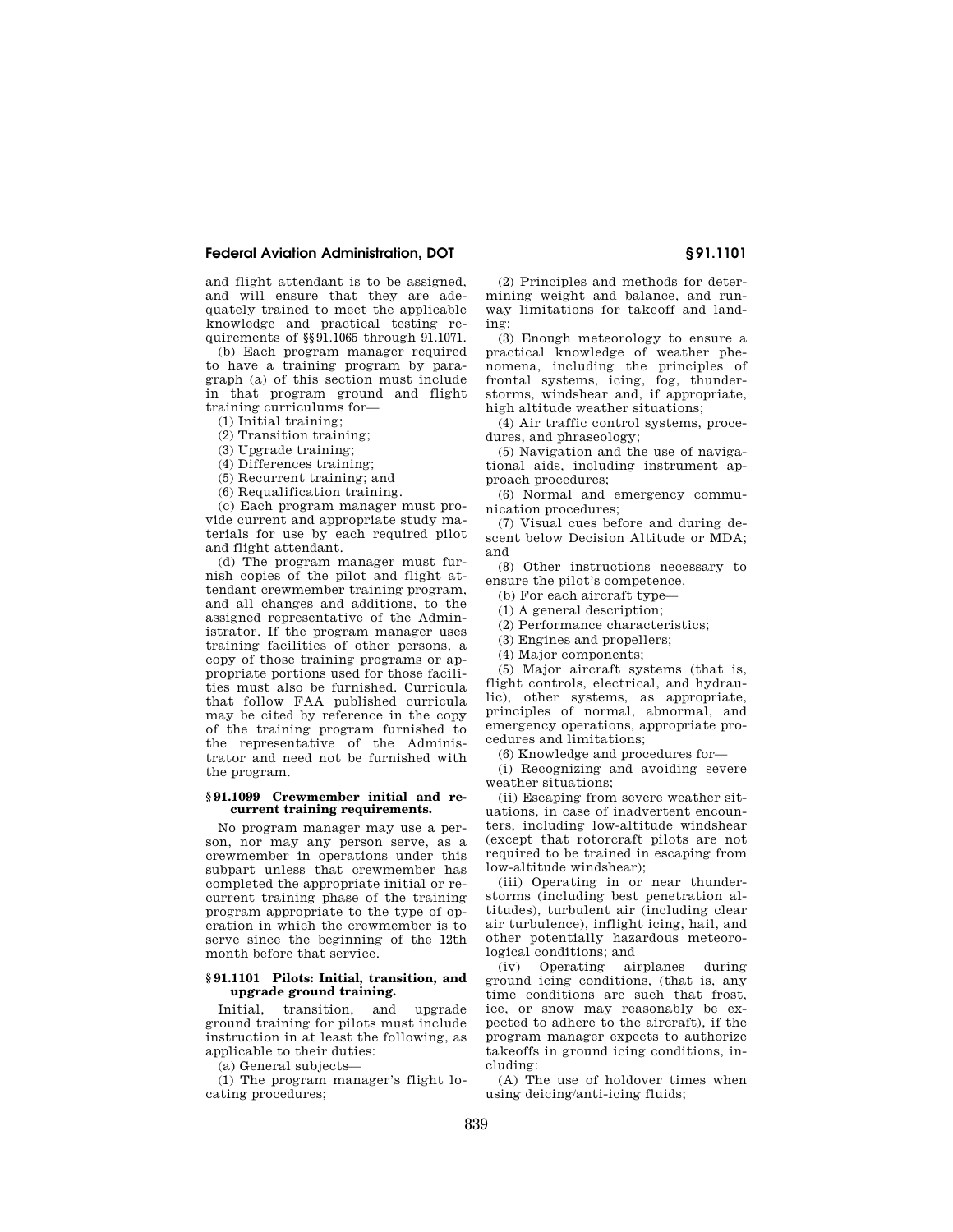(B) Airplane deicing/anti-icing procedures, including inspection and check procedures and responsibilities;

(C) Communications;

(D) Airplane surface contamination (that is, adherence of frost, ice, or snow) and critical area identification, and knowledge of how contamination adversely affects airplane performance and flight characteristics;

(E) Types and characteristics of deicing/anti-icing fluids, if used by the program manager;

(F) Cold weather preflight inspection procedures;

(G) Techniques for recognizing contamination on the airplane;

(7) Operating limitations;

(8) Fuel consumption and cruise control;

(9) Flight planning;

(10) Each normal and emergency procedure; and

(11) The approved Aircraft Flight Manual or equivalent.

#### **§ 91.1103 Pilots: Initial, transition, upgrade, requalification, and differences flight training.**

(a) Initial, transition, upgrade, requalification, and differences training for pilots must include flight and practice in each of the maneuvers and procedures contained in each of the curriculums that are a part of the approved training program.

(b) The maneuvers and procedures required by paragraph (a) of this section must be performed in flight, except to the extent that certain maneuvers and procedures may be performed in an aircraft simulator, or an appropriate training device, as allowed by this subpart.

(c) If the program manager's approved training program includes a course of training using an aircraft simulator or other training device, each pilot must successfully complete—

(1) Training and practice in the simulator or training device in at least the maneuvers and procedures in this subpart that are capable of being performed in the aircraft simulator or training device; and

(2) A flight check in the aircraft or a check in the simulator or training device to the level of proficiency of a

# **§ 91.1103 14 CFR Ch. I (1–1–21 Edition)**

pilot in command or second in command, as applicable, in at least the maneuvers and procedures that are capable of being performed in an aircraft simulator or training device.

## **§ 91.1105 Flight attendants: Initial and transition ground training.**

Initial and transition ground training for flight attendants must include

instruction in at least the following— (a) General subjects—

(1) The authority of the pilot in command; and

(2) Passenger handling, including procedures to be followed in handling deranged persons or other persons whose conduct might jeopardize safety.

(b) For each aircraft type—

(1) A general description of the aircraft emphasizing physical characteristics that may have a bearing on ditching, evacuation, and inflight emergency procedures and on other related duties;

(2) The use of both the public address system and the means of communicating with other flight crewmembers, including emergency means in the case of attempted hijacking or other unusual situations; and

(3) Proper use of electrical galley equipment and the controls for cabin heat and ventilation.

## **§ 91.1107 Recurrent training.**

(a) Each program manager must ensure that each crewmember receives recurrent training and is adequately trained and currently proficient for the type aircraft and crewmember position involved.

(b) Recurrent ground training for crewmembers must include at least the following:

(1) A quiz or other review to determine the crewmember's knowledge of the aircraft and crewmember position involved.

(2) Instruction as necessary in the subjects required for initial ground training by this subpart, as appro-<br>priate, including low-altitude priate, including low-altitude windshear training and training on operating during ground icing conditions, as prescribed in §91.1097 and described in §91.1101, and emergency training.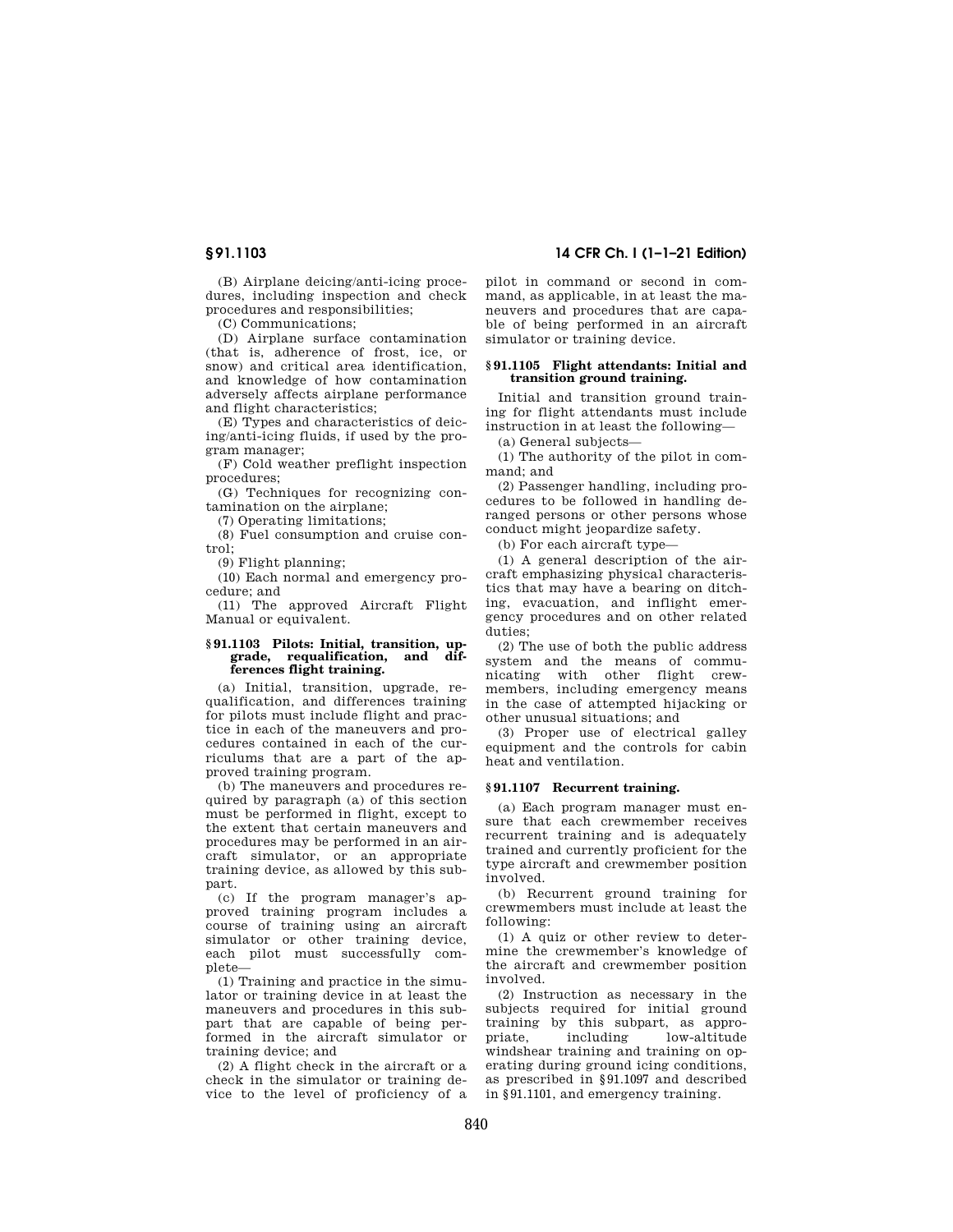(c) Recurrent flight training for pilots must include, at least, flight training in the maneuvers or procedures in this subpart, except that satisfactory completion of the check required by §91.1065 within the preceding 12 months may be substituted for recurrent flight training.

#### **§ 91.1109 Aircraft maintenance: Inspection program.**

Each program manager must establish an aircraft inspection program for each make and model program aircraft and ensure each aircraft is inspected in accordance with that inspection program.

(a) The inspection program must be in writing and include at least the following information:

(1) Instructions and procedures for the conduct of inspections for the particular make and model aircraft, including necessary tests and checks. The instructions and procedures must set forth in detail the parts and areas of the airframe, engines, propellers, rotors, and appliances, including survival and emergency equipment required to be inspected.

(2) A schedule for performing the inspections that must be accomplished under the inspection program expressed in terms of the time in service, calendar time, number of system operations, or any combination thereof.

(3) The name and address of the person responsible for scheduling the inspections required by the inspection program. A copy of the inspection program must be made available to the person performing inspections on the aircraft and, upon request, to the Administrator.

(b) Each person desiring to establish or change an approved inspection program under this section must submit the inspection program for approval to the Flight Standards office that issued the program manager's management specifications. The inspection program must be derived from one of the following programs:

(1) An inspection program currently recommended by the manufacturer of the aircraft, aircraft engines, propellers, appliances, and survival and emergency equipment;

(2) An inspection program that is part of a continuous airworthiness maintenance program currently in use by a person holding an air carrier or operating certificate issued under part 119 of this chapter and operating that make and model aircraft under part 121 or 135 of this chapter;

(3) An aircraft inspection program approved under §135.419 of this chapter and currently in use under part 135 of this chapter by a person holding a certificate issued under part 119 of this chapter; or

(4) An airplane inspection program approved under §125.247 of this chapter and currently in use under part 125 of this chapter.

(5) An inspection program that is part of the program manager's continuous airworthiness maintenance program under §§91.1411 through 91.1443.

(c) The Administrator may require revision of the inspection program approved under this section in accordance with the provisions of §91.415.

[Docket No. FAA–2001–10047, 68 FR 54561, Sept. 17, 2003, as amended by Docket FAA– 2018–0119, Amdt. 91–350, 83 FR 9171, Mar. 5, 2018]

#### **§ 91.1111 Maintenance training.**

The program manager must ensure that all employees who are responsible for maintenance related to program aircraft undergo appropriate initial and annual recurrent training and are competent to perform those duties.

#### **§ 91.1113 Maintenance recordkeeping.**

Each fractional ownership program manager must keep (using the system specified in the manual required in §91.1025) the records specified in §91.417(a) for the periods specified in  $$91.417(b).$ 

## **§ 91.1115 Inoperable instruments and equipment.**

(a) No person may take off an aircraft with inoperable instruments or equipment installed unless the following conditions are met:

(1) An approved Minimum Equipment List exists for that aircraft.

(2) The program manager has been issued management specifications authorizing operations in accordance with an approved Minimum Equipment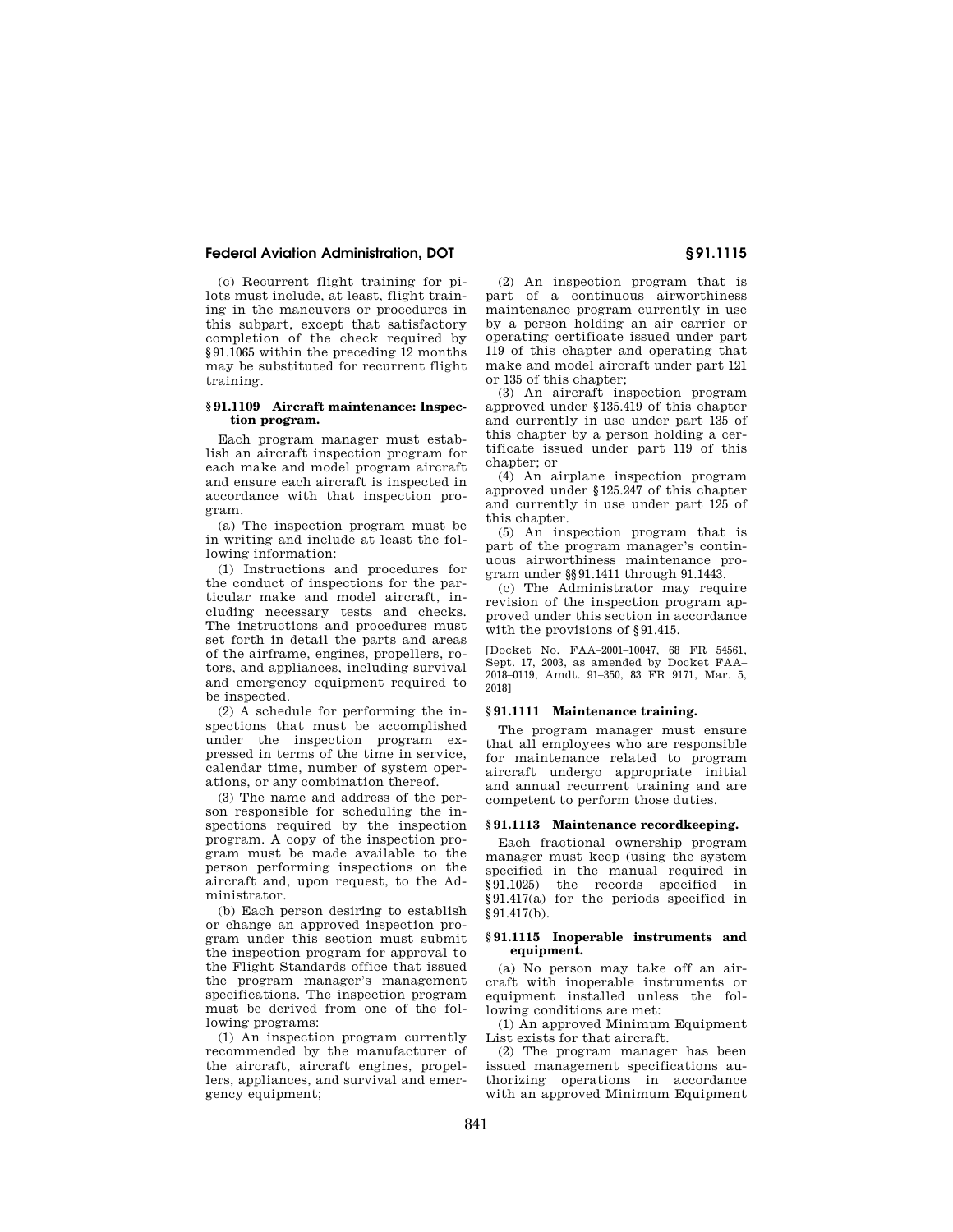List. The flight crew must have direct access at all times prior to flight to all of the information contained in the approved Minimum Equipment List through printed or other means approved by the Administrator in the program manager's management specifications. An approved Minimum Equipment List, as authorized by the<br>management specifications conmanagement specifications. stitutes an approved change to the type design without requiring recertification.

(3) The approved Minimum Equipment List must:

(i) Be prepared in accordance with the limitations specified in paragraph (b) of this section.

(ii) Provide for the operation of the aircraft with certain instruments and equipment in an inoperable condition.

(4) Records identifying the inoperable instruments and equipment and the information required by  $(a)(3)(ii)$  of this section must be available to the pilot.

(5) The aircraft is operated under all applicable conditions and limitations contained in the Minimum Equipment List and the management specifications authorizing use of the Minimum Equipment List.

(b) The following instruments and equipment may not be included in the Minimum Equipment List:

(1) Instruments and equipment that are either specifically or otherwise required by the airworthiness requirements under which the airplane is type certificated and that are essential for safe operations under all operating conditions.

(2) Instruments and equipment required by an airworthiness directive to be in operable condition unless the airworthiness directive provides otherwise.

(3) Instruments and equipment required for specific operations by this part.

(c) Notwithstanding paragraphs (b)(1) and (b)(3) of this section, an aircraft with inoperable instruments or equipment may be operated under a special flight permit under §§21.197 and 21.199 of this chapter.

(d) A person authorized to use an approved Minimum Equipment List issued for a specific aircraft under part 121, 125, or 135 of this chapter must use

**§ 91.1411 14 CFR Ch. I (1–1–21 Edition)** 

that Minimum Equipment List to comply with this section.

#### **§ 91.1411 Continuous airworthiness maintenance program use by fractional ownership program manager.**

Fractional ownership program aircraft may be maintained under a continuous airworthiness maintenance program (CAMP) under §§91.1413 through 91.1443. Any program manager who elects to maintain the program aircraft using a continuous airworthiness maintenance program must comply with §§91.1413 through 91.1443.

## **§ 91.1413 CAMP: Responsibility for airworthiness.**

(a) For aircraft maintained in accordance with a Continuous Airworthiness Maintenance Program, each program manager is primarily responsible for the following:

(1) Maintaining the airworthiness of the program aircraft, including airframes, aircraft engines, propellers, rotors, appliances, and parts.

(2) Maintaining its aircraft in accordance with the requirements of this chapter.

(3) Repairing defects that occur between regularly scheduled maintenance required under part 43 of this chapter.

(b) Each program manager who maintains program aircraft under a CAMP must—

(1) Employ a Director of Maintenance or equivalent position. The Director of Maintenance must be a certificated mechanic with airframe and powerplant ratings who has responsibility for the maintenance program on all program aircraft maintained under a continuous airworthiness maintenance program. This person cannot also act as Chief Inspector.

(2) Employ a Chief Inspector or equivalent position. The Chief Inspector must be a certificated mechanic with airframe and powerplant ratings who has overall responsibility for inspection aspects of the CAMP. This person cannot also act as Director of Maintenance.

(3) Have the personnel to perform the maintenance of program aircraft, including airframes, aircraft engines,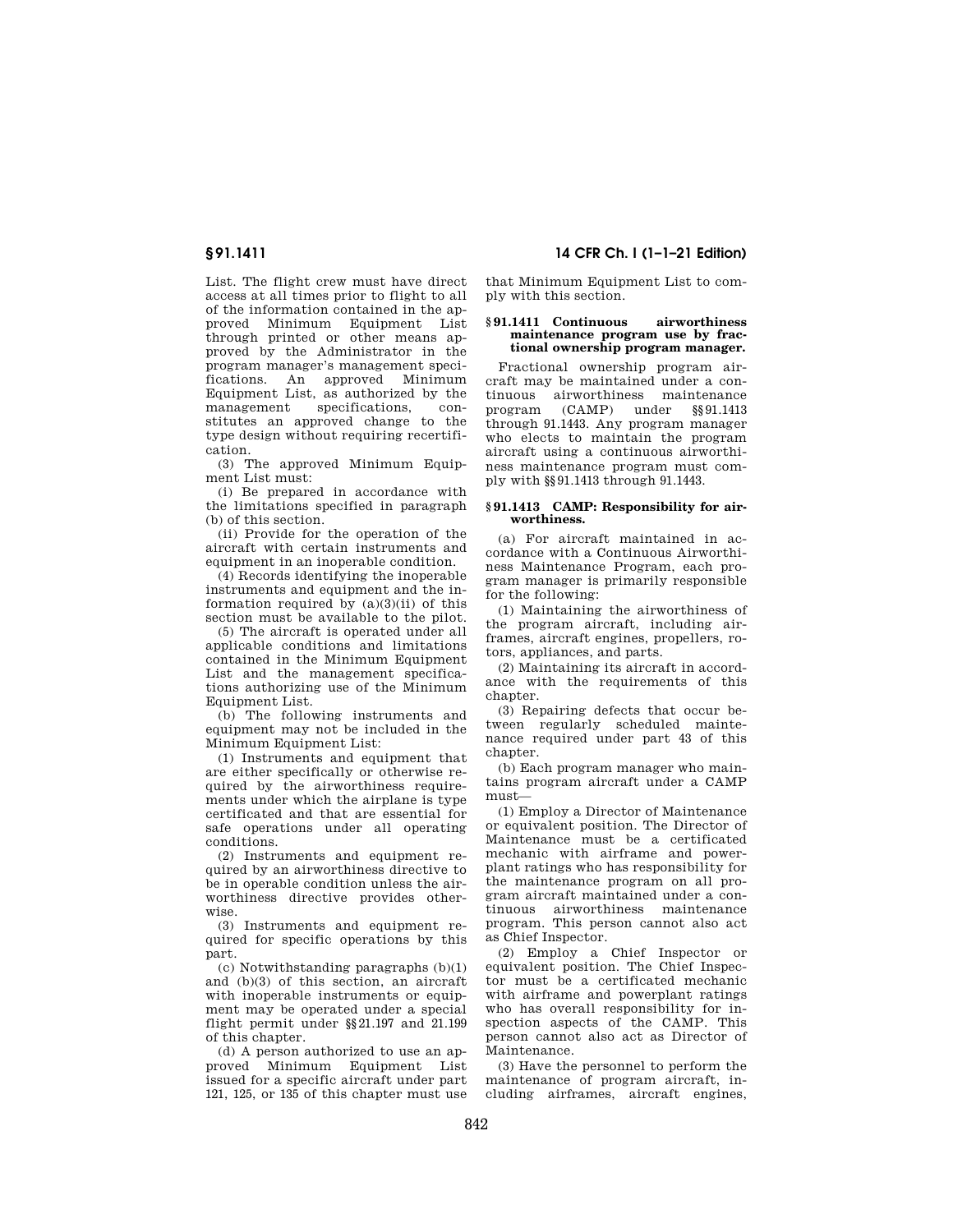propellers, rotors, appliances, emergency equipment and parts, under its manual and this chapter; or make arrangements with another person for the performance of maintenance. However, the program manager must ensure that any maintenance, preventive maintenance, or alteration that is performed by another person is performed under the program manager's operating manual and this chapter.

## **§ 91.1415 CAMP: Mechanical reliability reports.**

(a) Each program manager who maintains program aircraft under a CAMP must report the occurrence or detection of each failure, malfunction, or defect in an aircraft concerning—

(1) Fires during flight and whether the related fire-warning system functioned properly;

(2) Fires during flight not protected by related fire-warning system;

(3) False fire-warning during flight;

(4) An exhaust system that causes damage during flight to the engine, adjacent structure, equipment, or components;

(5) An aircraft component that causes accumulation or circulation of smoke, vapor, or toxic or noxious fumes in the crew compartment or passenger cabin during flight;

(6) Engine shutdown during flight because of flameout;

(7) Engine shutdown during flight when external damage to the engine or aircraft structure occurs;

(8) Engine shutdown during flight because of foreign object ingestion or icing;

(9) Shutdown of more than one engine during flight;

(10) A propeller feathering system or ability of the system to control overspeed during flight;

(11) A fuel or fuel-dumping system that affects fuel flow or causes hazardous leakage during flight;

(12) An unwanted landing gear extension or retraction or opening or closing of landing gear doors during flight;

(13) Brake system components that result in loss of brake actuating force when the aircraft is in motion on the ground;

(14) Aircraft structure that requires major repair;

(15) Cracks, permanent deformation, or corrosion of aircraft structures, if more than the maximum acceptable to the manufacturer or the FAA; and

(16) Aircraft components or systems that result in taking emergency actions during flight (except action to shut down an engine).

(b) For the purpose of this section, *during flight* means the period from the moment the aircraft leaves the surface of the earth on takeoff until it touches down on landing.

(c) In addition to the reports required by paragraph (a) of this section, each program manager must report any other failure, malfunction, or defect in an aircraft that occurs or is detected at any time if, in the manager's opinion, the failure, malfunction, or defect has endangered or may endanger the safe operation of the aircraft.

(d) Each program manager must send each report required by this section, in writing, covering each 24-hour period beginning at 0900 hours local time of each day and ending at 0900 hours local time on the next day to the Flight Standards office that issued the program manager's management specifications. Each report of occurrences during a 24-hour period must be mailed or transmitted to that office within the next 72 hours. However, a report that is due on Saturday or Sunday may be mailed or transmitted on the following Monday and one that is due on a holiday may be mailed or transmitted on the next workday. For aircraft operated in areas where mail is not collected, reports may be mailed or transmitted within 72 hours after the aircraft returns to a point where the mail is collected.

(e) The program manager must transmit the reports required by this section on a form and in a manner prescribed by the Administrator, and must include as much of the following as is available:

(1) The type and identification number of the aircraft.

(2) The name of the program manager.

(3) The date.

(4) The nature of the failure, malfunction, or defect.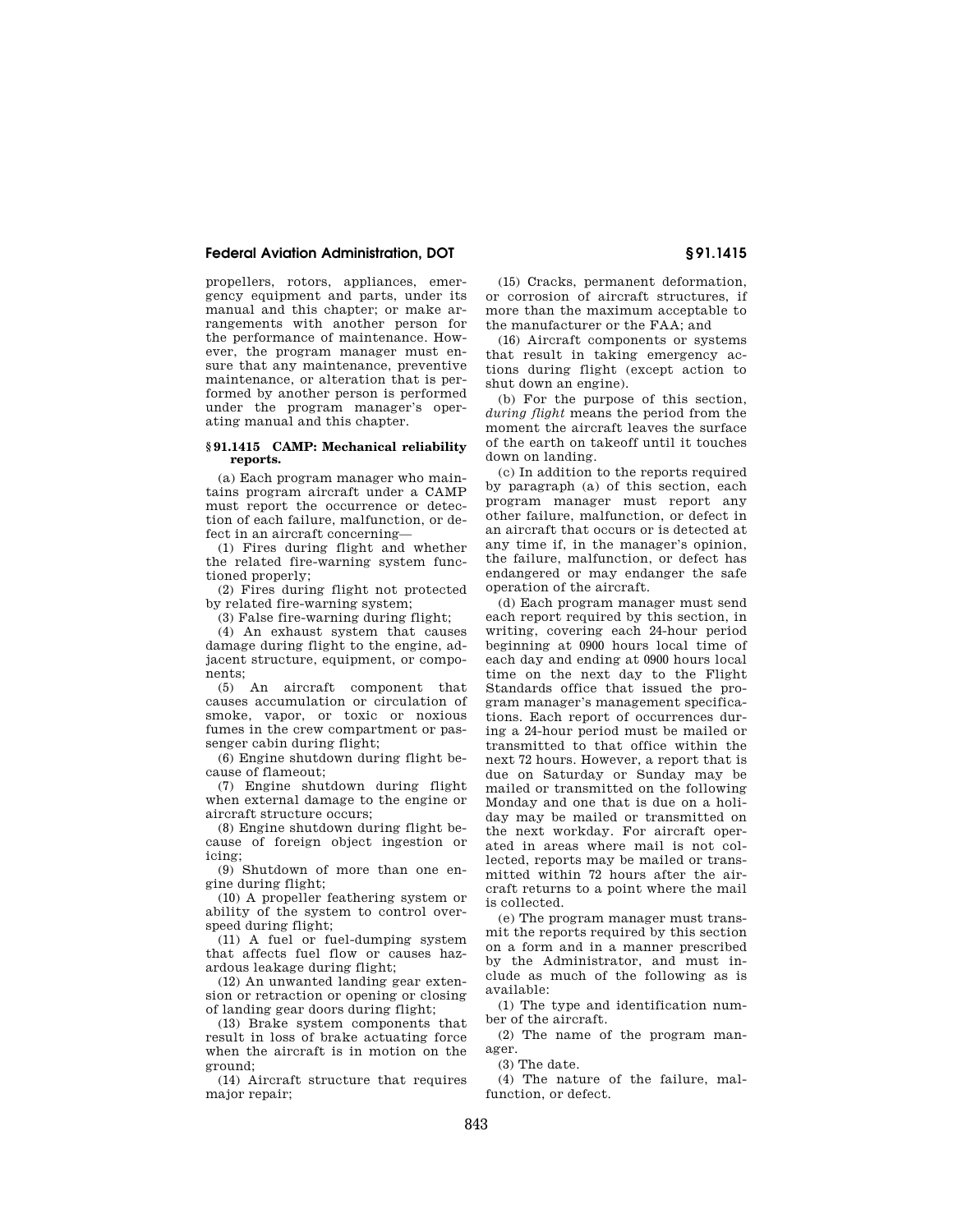(5) Identification of the part and system involved, including available information pertaining to type designation of the major component and time since last overhaul, if known.

(6) Apparent cause of the failure, malfunction or defect (for example, wear, crack, design deficiency, or personnel error).

(7) Other pertinent information necessary for more complete identification, determination of seriousness, or corrective action.

(f) A program manager that is also the holder of a type certificate (including a supplemental type certificate), a Parts Manufacturer Approval, or a Technical Standard Order Authorization, or that is the licensee of a type certificate need not report a failure, malfunction, or defect under this section if the failure, malfunction, or defect has been reported by it under §21.3 of this chapter or under the accident reporting provisions of part 830 of the regulations of the National Transportation Safety Board.

(g) No person may withhold a report required by this section even when not all information required by this section is available.

(h) When the program manager receives additional information, including information from the manufacturer or other agency, concerning a report required by this section, the program manager must expeditiously submit it as a supplement to the first report and reference the date and place of submission of the first report.

[Docket No. FAA–2001–10047, 68 FR 54561, Sept. 17, 2003, as amended by Docket FAA– 2018–0119, Amdt. 91–350, 83 FR 9171, Mar. 5, 2018]

# **§ 91.1417 CAMP: Mechanical interruption summary report.**

Each program manager who maintains program aircraft under a CAMP must mail or deliver, before the end of the 10th day of the following month, a summary report of the following occurrences in multiengine aircraft for the preceding month to the Flight Standards office that issued the management specifications:

(a) Each interruption to a flight, unscheduled change of aircraft en route, or unscheduled stop or diversion from a

**§ 91.1417 14 CFR Ch. I (1–1–21 Edition)** 

route, caused by known or suspected mechanical difficulties or malfunctions that are not required to be reported under §91.1415.<br>(b) The number

of propeller featherings in flight, listed by type of propeller and engine and aircraft on which it was installed. Propeller featherings for training, demonstration, or flight check purposes need not be reported.

[Docket No. FAA–2001–10047, 68 FR 54561, Sept. 17, 2003, as amended by Docket FAA– 2018–0119, Amdt. 91–350, 83 FR 9171, Mar. 5, 2018]

## **§ 91.1423 CAMP: Maintenance organization.**

(a) Each program manager who maintains program aircraft under a CAMP that has its personnel perform any of its maintenance (other than required inspections), preventive maintenance, or alterations, and each person with whom it arranges for the performance of that work, must have an organization adequate to perform the work.

(b) Each program manager who has personnel perform any inspections required by the program manager's manual under §91.1427(b) (2) or (3), (in this subpart referred to as required inspections), and each person with whom the program manager arranges for the performance of that work, must have an organization adequate to perform that work.

(c) Each person performing required inspections in addition to other maintenance, preventive maintenance, or alterations, must organize the performance of those functions so as to separate the required inspection functions from the other maintenance, preventive maintenance, or alteration functions. The separation must be below the level of administrative control at which overall responsibility for the required inspection functions and other maintenance, preventive maintenance, or alterations is exercised.

## **§ 91.1425 CAMP: Maintenance, preventive maintenance, and alteration programs.**

Each program manager who maintains program aircraft under a CAMP must have an inspection program and a program covering other maintenance,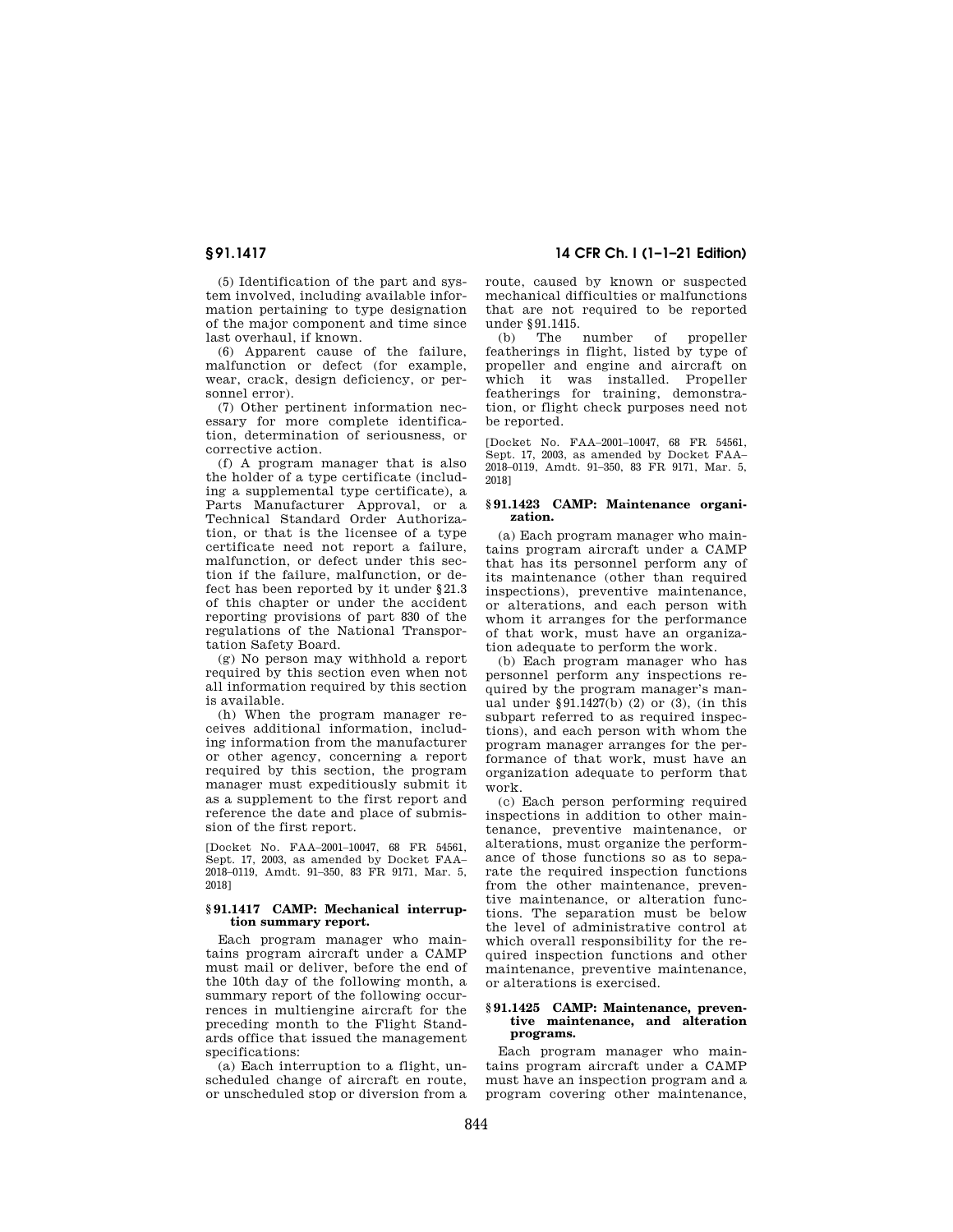preventive maintenance, or alterations that ensures that—

(a) Maintenance, preventive maintenance, or alterations performed by its personnel, or by other persons, are performed under the program manager's manual;

(b) Competent personnel and adequate facilities and equipment are provided for the proper performance of maintenance, preventive maintenance, or alterations; and

(c) Each aircraft released to service is airworthy and has been properly maintained for operation under this part.

# **§ 91.1427 CAMP: Manual requirements.**

(a) Each program manager who maintains program aircraft under a CAMP must put in the operating manual the chart or description of the program manager's organization required by §91.1423 and a list of persons with whom it has arranged for the performance of any of its required inspections, and other maintenance, preventive maintenance, or alterations, including a general description of that work.

(b) Each program manager must put in the operating manual the programs required by §91.1425 that must be followed in performing maintenance, preventive maintenance, or alterations of that program manager's aircraft, including airframes, aircraft engines, propellers, rotors, appliances, emergency equipment, and parts, and must include at least the following:

(1) The method of performing routine and nonroutine maintenance (other than required inspections), preventive maintenance, or alterations.

(2) A designation of the items of maintenance and alteration that must be inspected (required inspections) including at least those that could result in a failure, malfunction, or defect endangering the safe operation of the aircraft, if not performed properly or if improper parts or materials are used.

(3) The method of performing required inspections and a designation by occupational title of personnel authorized to perform each required inspection.

(4) Procedures for the reinspection of work performed under previous required inspection findings (buy-back procedures).

(5) Procedures, standards, and limits necessary for required inspections and acceptance or rejection of the items required to be inspected and for periodic inspection and calibration of precision tools, measuring devices, and test equipment.

(6) Procedures to ensure that all required inspections are performed.

(7) Instructions to prevent any person who performs any item of work from performing any required inspection of that work.

(8) Instructions and procedures to prevent any decision of an inspector regarding any required inspection from being countermanded by persons other than supervisory personnel of the inspection unit, or a person at the level of administrative control that has overall responsibility for the management of both the required inspection functions and the other maintenance, preventive maintenance, or alterations functions.

(9) Procedures to ensure that maintenance (including required inspections), preventive maintenance, or alterations that are not completed because of work interruptions are properly completed before the aircraft is released to service.

(c) Each program manager must put in the manual a suitable system (which may include an electronic or coded system) that provides for the retention of the following information—

(1) A description (or reference to data acceptable to the Administrator) of the work performed;

(2) The name of the person performing the work if the work is performed by a person outside the organization of the program manager; and

(3) The name or other positive identification of the individual approving the work.

(d) For the purposes of this part, the program manager must prepare that part of its manual containing maintenance information and instructions, in whole or in part, in a format acceptable to the Administrator, that is retrievable in the English language.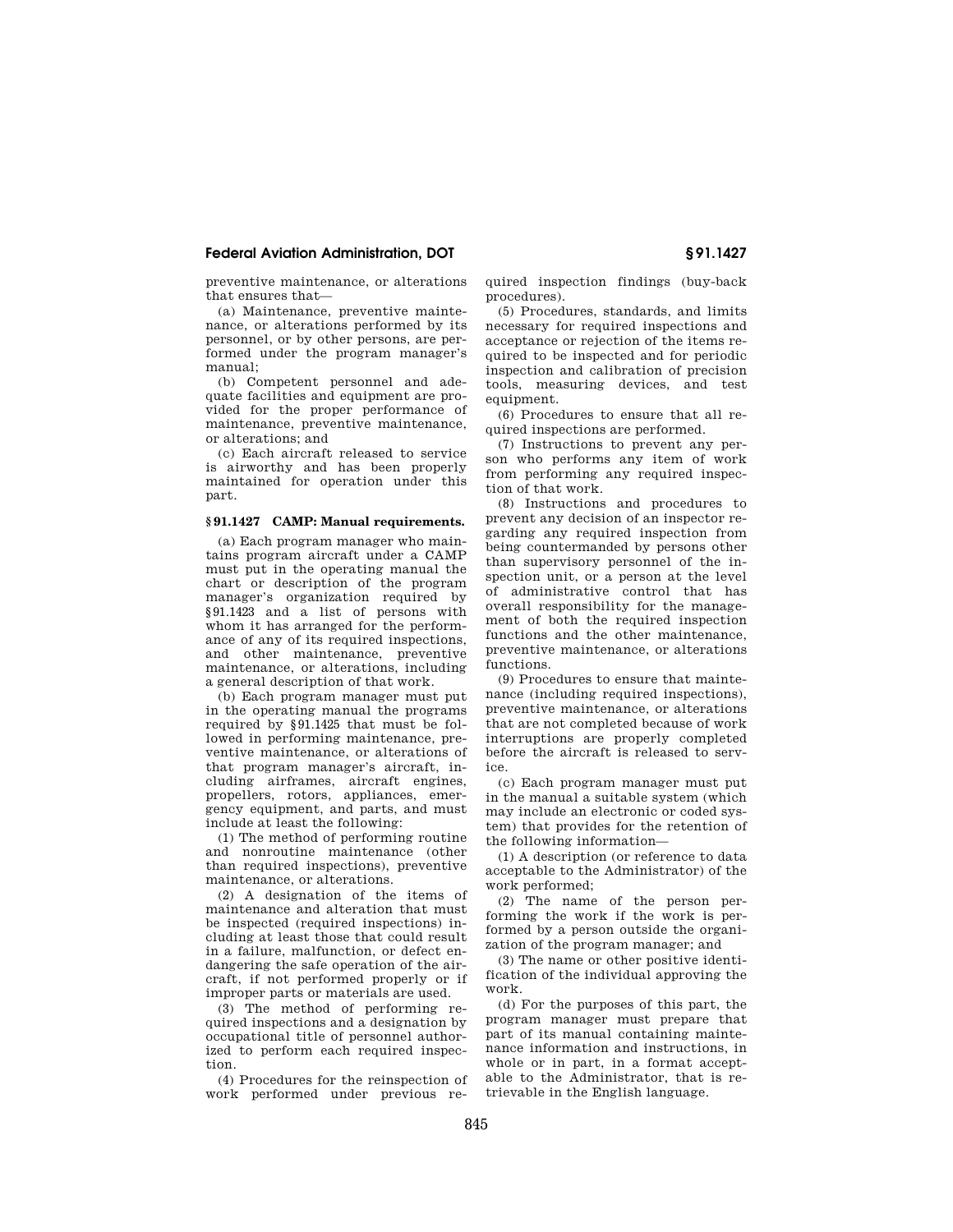#### **§ 91.1429 CAMP: Required inspection personnel.**

(a) No person who maintains an aircraft under a CAMP may use any person to perform required inspections unless the person performing the inspection is appropriately certificated, properly trained, qualified, and authorized to do so.

(b) No person may allow any person to perform a required inspection unless, at the time the work was performed, the person performing that inspection is under the supervision and control of the chief inspector.

(c) No person may perform a required inspection if that person performed the item of work required to be inspected.

(d) Each program manager must maintain, or must ensure that each person with whom it arranges to perform required inspections maintains, a current listing of persons who have been trained, qualified, and authorized to conduct required inspections. The persons must be identified by name, occupational title, and the inspections that they are authorized to perform. The program manager (or person with whom it arranges to perform its required inspections) must give written information to each person so authorized, describing the extent of that person's responsibilities, authorities, and inspectional limitations. The list must be made available for inspection by the Administrator upon request.

## **§ 91.1431 CAMP: Continuing analysis and surveillance.**

(a) Each program manager who maintains program aircraft under a CAMP must establish and maintain a system for the continuing analysis and surveillance of the performance and effectiveness of its inspection program and the program covering other maintenance, preventive maintenance, and alterations and for the correction of any deficiency in those programs, regardless of whether those programs are carried out by employees of the program manager or by another person.

(b) Whenever the Administrator finds that the programs described in paragraph (a) of this section does not contain adequate procedures and standards to meet this part, the program manager must, after notification by the

**§ 91.1429 14 CFR Ch. I (1–1–21 Edition)** 

Administrator, make changes in those programs requested by the Administrator.

(c) A program manager may petition the Administrator to reconsider the notice to make a change in a program. The petition must be filed with the Executive Director, Flight Standards Service, within 30 days after the program manager receives the notice. Except in the case of an emergency requiring immediate action in the interest of safety, the filing of the petition stays the notice pending a decision by the Administrator.

[Docket No. FAA–2001–10047, 68 FR 54561, Sept. 17, 2003, as amended by Docket FAA– 2018–0119, Amdt. 91–350, 83 FR 9171, Mar. 5, 2018]

## **§ 91.1433 CAMP: Maintenance and preventive maintenance training program.**

Each program manager who maintains program aircraft under a CAMP or a person performing maintenance or preventive maintenance functions for it must have a training program to ensure that each person (including inspection personnel) who determines the adequacy of work done is fully informed about procedures and techniques and new equipment in use and is competent to perform that person's duties.

#### **§ 91.1435 CAMP: Certificate requirements.**

(a) Except for maintenance, preventive maintenance, alterations, and required inspections performed by repair stations located outside the United States certificated under the provisions of part 145 of this chapter, each person who is directly in charge of maintenance, preventive maintenance, or alterations for a CAMP, and each person performing required inspections for a CAMP must hold an appropriate airman certificate.

(b) For the purpose of this section, a person ''directly in charge'' is each person assigned to a position in which that person is responsible for the work of a shop or station that performs maintenance, preventive maintenance, alterations, or other functions affecting airworthiness. A person who is directly in charge need not physically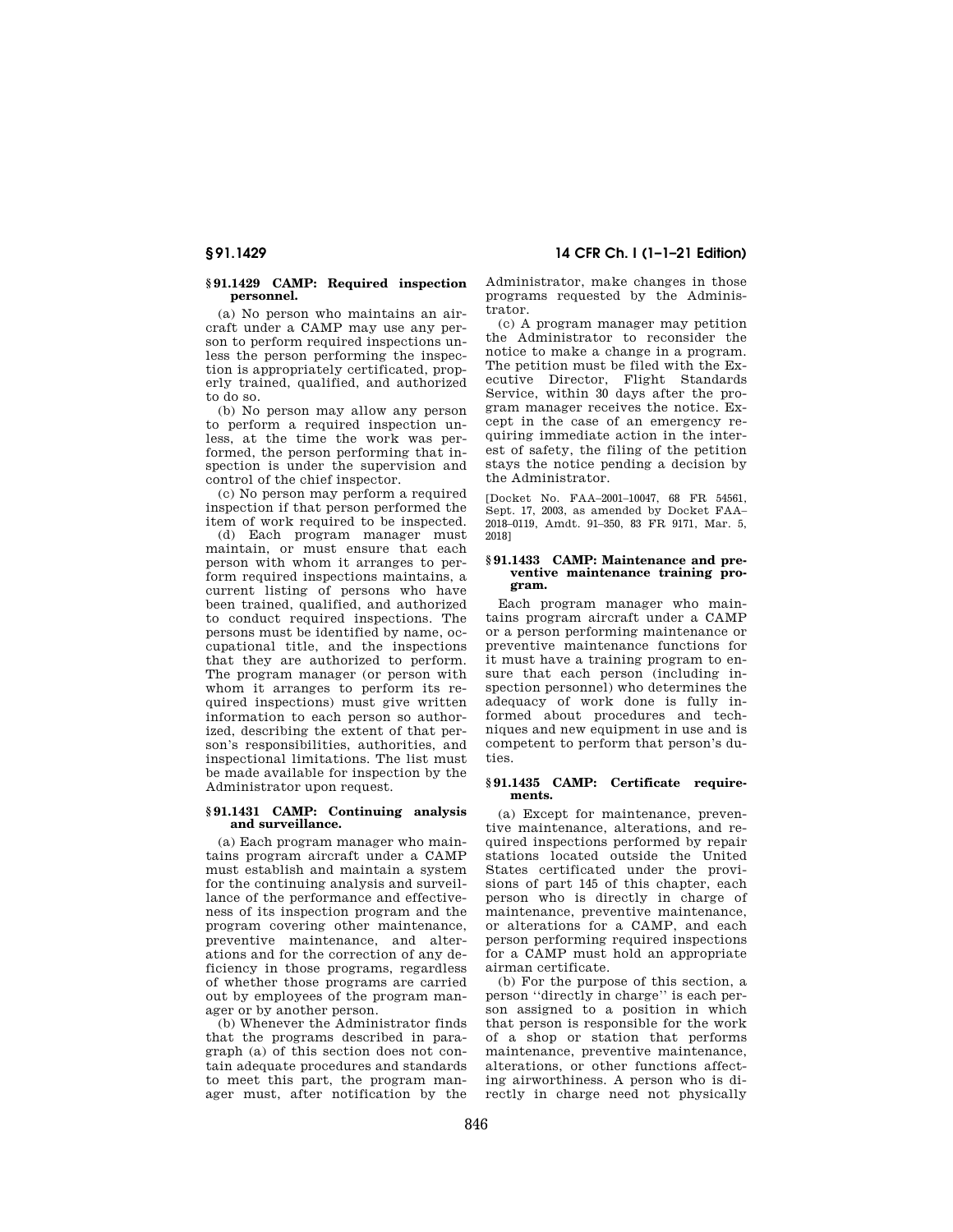observe and direct each worker constantly but must be available for consultation and decision on matters requiring instruction or decision from higher authority than that of the person performing the work.

#### **§ 91.1437 CAMP: Authority to perform and approve maintenance.**

A program manager who maintains program aircraft under a CAMP may employ maintenance personnel, or make arrangements with other persons to perform maintenance and preventive maintenance as provided in its maintenance manual. Unless properly certificated, the program manager may not perform or approve maintenance for return to service.

## **§ 91.1439 CAMP: Maintenance recording requirements.**

(a) Each program manager who maintains program aircraft under a CAMP must keep (using the system specified in the manual required in §91.1427) the following records for the periods specified in paragraph (b) of this section:

(1) All the records necessary to show that all requirements for the issuance of an airworthiness release under §91.1443 have been met.

(2) Records containing the following information:

(i) The total time in service of the airframe, engine, propeller, and rotor.

(ii) The current status of life-limited parts of each airframe, engine, propeller, rotor, and appliance.

(iii) The time since last overhaul of each item installed on the aircraft that are required to be overhauled on a specified time basis.

(iv) The identification of the current inspection status of the aircraft, including the time since the last inspections required by the inspection program under which the aircraft and its appliances are maintained.

(v) The current status of applicable airworthiness directives, including the date and methods of compliance, and if the airworthiness directive involves recurring action, the time and date when the next action is required.

(vi) A list of current major alterations and repairs to each airframe, engine, propeller, rotor, and appliance.

(b) Each program manager must retain the records required to be kept by this section for the following periods:

(1) Except for the records of the last complete overhaul of each airframe, engine, propeller, rotor, and appliance the records specified in paragraph  $(a)(1)$ of this section must be retained until the work is repeated or superseded by other work or for one year after the work is performed.

(2) The records of the last complete overhaul of each airframe, engine, propeller, rotor, and appliance must be retained until the work is superseded by work of equivalent scope and detail.

(3) The records specified in paragraph (a)(2) of this section must be retained as specified unless transferred with the aircraft at the time the aircraft is sold.

(c) The program manager must make all maintenance records required to be kept by this section available for inspection by the Administrator or any representative of the National Transportation Safety Board.

## **§ 91.1441 CAMP: Transfer of maintenance records.**

When a U.S.-registered fractional ownership program aircraft maintained under a CAMP is removed from the list of program aircraft in the management specifications, the program manager must transfer to the purchaser, at the time of the sale, the following records of that aircraft, in plain language form or in coded form that provides for the preservation and retrieval of information in a manner acceptable to the Administrator:

(a) The records specified in  $§91.1439(a)(2).$ 

(b) The records specified in §91.1439(a)(1) that are not included in the records covered by paragraph (a) of this section, except that the purchaser may allow the program manager to keep physical custody of such records. However, custody of records by the program manager does not relieve the purchaser of its responsibility under §91.1439(c) to make the records available for inspection by the Administrator or any representative of the National Transportation Safety Board.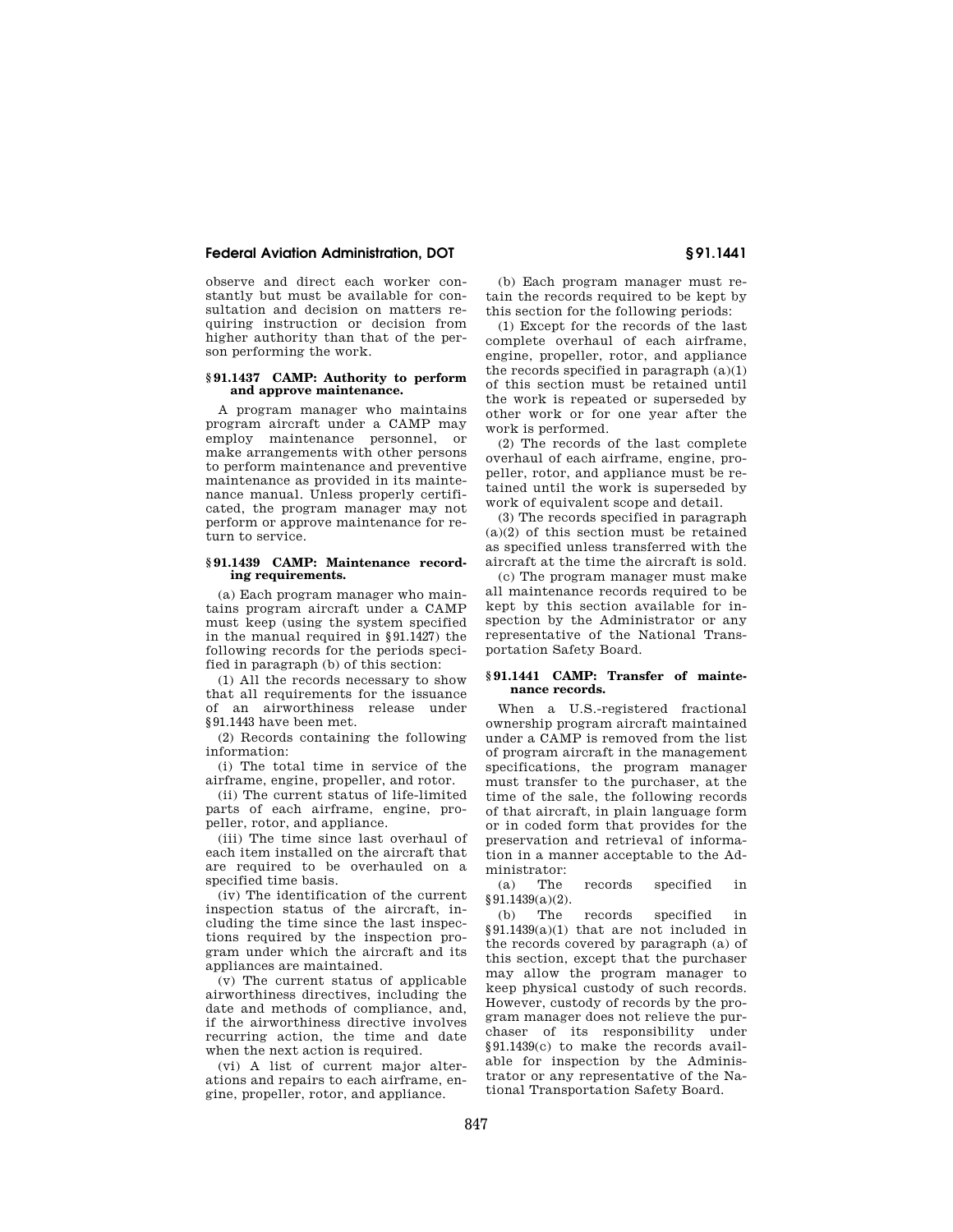## **§ 91.1443 CAMP: Airworthiness release or aircraft maintenance log entry.**

(a) No program aircraft maintained under a CAMP may be operated after maintenance, preventive maintenance, or alterations are performed unless qualified, certificated personnel employed by the program manager prepare, or cause the person with whom the program manager arranges for the performance of the maintenance, preventive maintenance, or alterations, to prepare—

(1) An airworthiness release; or

(2) An appropriate entry in the aircraft maintenance log.

(b) The airworthiness release or log entry required by paragraph (a) of this section must—

(1) Be prepared in accordance with the procedure in the program manager's manual;

(2) Include a certification that—

(i) The work was performed in accordance with the requirements of the program manager's manual;

(ii) All items required to be inspected were inspected by an authorized person who determined that the work was satisfactorily completed;

(iii) No known condition exists that would make the aircraft unairworthy;

(iv) So far as the work performed is concerned, the aircraft is in condition for safe operation; and

(3) Be signed by an authorized certificated mechanic.

(c) Notwithstanding paragraph (b)(3) of this section, after maintenance, preventive maintenance, or alterations performed by a repair station certificated under the provisions of part 145 of this chapter, the approval for return to service or log entry required by paragraph (a) of this section may be signed by a person authorized by that repair station.

(d) Instead of restating each of the conditions of the certification required by paragraph (b) of this section, the program manager may state in its manual that the signature of an authorized certificated mechanic or repairman constitutes that certification.

# **§ 91.1443 14 CFR Ch. I (1–1–21 Edition)**

# **Subpart L—Continued Airworthiness and Safety Improvements**

SOURCE: Amdt. 91–297, 72 FR 63410, Nov. 8, 2007, unless otherwise noted.

## **§ 91.1501 Purpose and definition.**

(a) This subpart requires operators to support the continued airworthiness of each airplane. These requirements may include, but are not limited to, revising the inspection program, incorporating design changes, and incorporating revisions to Instructions for Continued Airworthiness.

(b) [Reserved]

[Amdt. 91–297, 72 FR 63410, Nov. 8, 2007, as amended by Docket FAA–2018–0119, Amdt. 91– 350, 83 FR 9171, Mar. 5, 2018]

# **§ 91.1503 [Reserved]**

### **§ 91.1505 Repairs assessment for pressurized fuselages.**

(a) No person may operate an Airbus Model A300 (excluding the -600 series), British Aerospace Model BAC 1–11, Boeing Model 707, 720, 727, 737 or 747, McDonnell Douglas Model DC–8, DC–9/ MD–80 or DC–10, Fokker Model F28, or Lockheed Model L–1011 airplane beyond applicable flight cycle implementation time specified below, or May 25, 2001, whichever occurs later, unless repair assessment guidelines applicable to the fuselage pressure boundary (fuselage skin, door skin, and bulkhead webs) are incorporated within its inspection program. The repair assessment guidelines must be approved by the responsible Aircraft Certification Service office for the type certificate for the affected airplane.

(1) For the Airbus Model A300 (excluding the –600 series), the flight cycle implementation time is:

(i) Model B2: 36,000 flights.

(ii) Model B4–100 (including Model B4–2C): 30,000 flights above the window line, and 36,000 flights below the window line.

(iii) Model B4–200: 25,500 flights above the window line, and 34,000 flights below the window line.

(2) For all models of the British Aerospace BAC 1–11, the flight cycle implementation time is 60,000 flights.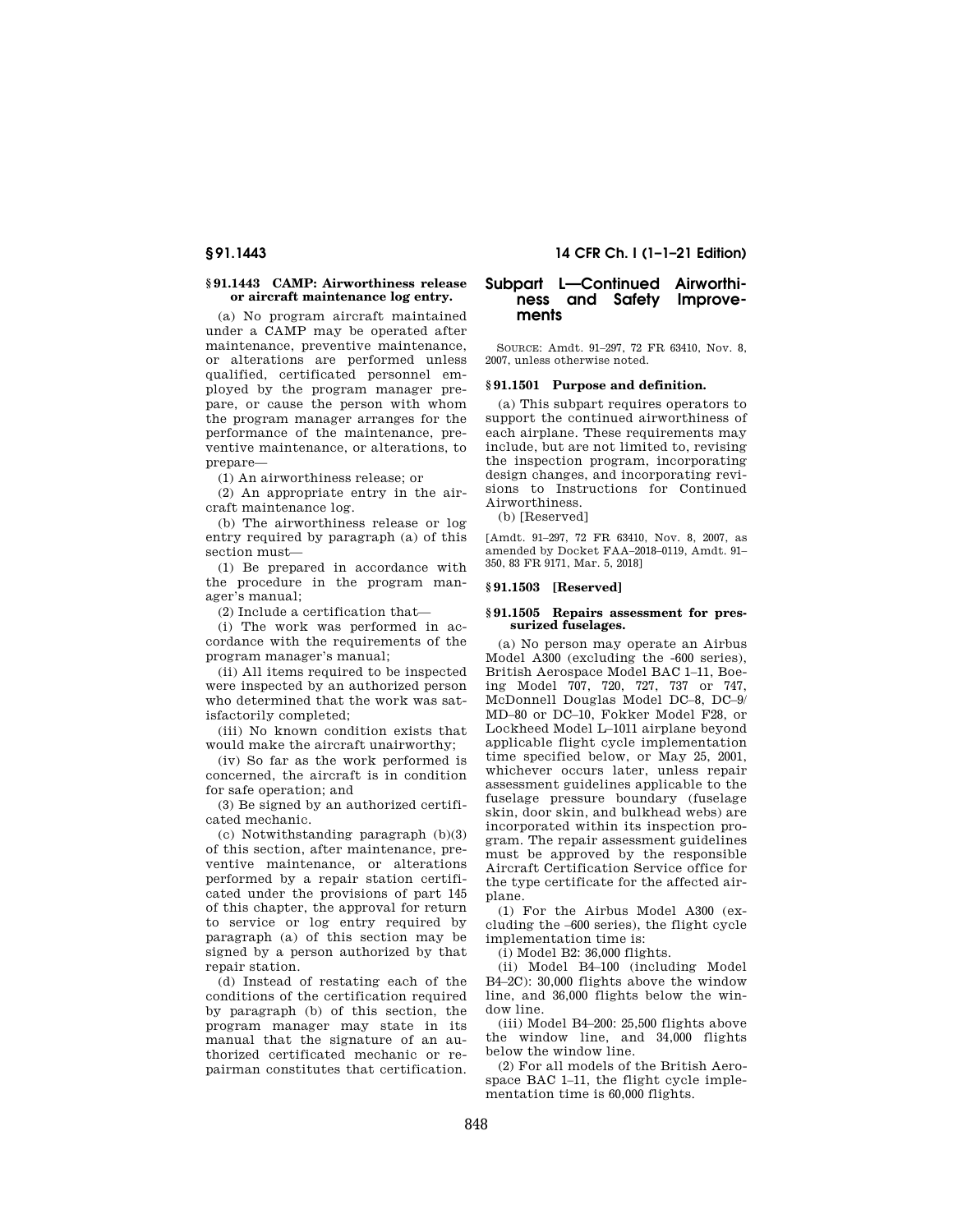(3) For all models of the Boeing 707, the flight cycle implementation time is 15,000 flights.

(4) For all models of the Boeing 720, the flight cycle implementation time is 23,000 flights.

(5) For all models of the Boeing 727, the flight cycle implementation time is 45,000 flights.

(6) For all models of the Boeing 737, the flight cycle implementation time is 60,000 flights.

(7) For all models of the Boeing 747, the flight cycle implementation time is 15,000 flights.

(8) For all models of the McDonnell Douglas DC–8, the flight cycle implementation time is 30,000 flights.

(9) For all models of the McDonnell Douglas DC–9/MD–80, the flight cycle implementation time is 60,000 flights.

(10) For all models of the McDonnell Douglas DC–10, the flight cycle implementation time is 30,000 flights.

(11) For all models of the Lockheed L–1011, the flight cycle implementation time is 27,000 flights.

(12) For the Fokker F–28 Mark 1000, 2000, 3000, and 4000, the flight cycle implementation time is 60,000 flights.

(b) [Reserved]

[Doc. No. 29104, 65 FR 24125, Apr. 25, 2000; 65 FR 35703, June 5, 2000; 65 FR 50744, Aug. 21, 2000, as amended by Amdt. 91–266, 66 FR 23130, May 7, 2001; Amdt. 91–277, 67 FR 72834, Dec. 9, 2002; Amdt. 91–283, 69 FR 45941, July 30, 2004. Redesignated and amended by Amdt. 91–297, 72 FR 63410, Nov. 8, 2007; Docket FAA– 2018–0119, Amdt. 91–350, 83 FR 9171, Mar. 5, 2018]

### **§ 91.1507 Fuel tank system inspection program.**

(a) Except as provided in paragraph (g) of this section, this section applies to transport category, turbine-powered airplanes with a type certificate issued after January 1, 1958, that, as a result of original type certification or later increase in capacity, have—

(1) A maximum type-certificated passenger capacity of 30 or more, or

(2) A maximum payload capacity of 7,500 pounds or more.

(b) For each airplane on which an auxiliary fuel tank is installed under a field approval, before June 16, 2008, the operator must submit to the responsible Aircraft Certification Service Office proposed maintenance instructions

for the tank that meet the requirements of Special Federal Aviation Regulation No. 88 (SFAR 88) of this chapter.

(c) After December 16, 2008, no operator may operate an airplane identified in paragraph (a) of this section unless the inspection program for that airplane has been revised to include applicable inspections, procedures, and limitations for fuel tank systems.

(d) The proposed fuel tank system inspection program revisions specified in paragraph (c) of this section must be based on fuel tank system Instructions for Continued Airworthiness (ICA) that have been developed in accordance with the applicable provisions of SFAR 88 of this chapter or §25.1529 and part 25, Appendix H, of this chapter, in effect on June 6, 2001 (including those developed for auxiliary fuel tanks, if any, installed under supplemental type certificates or other design approval) and that have been approved by the responsible Aircraft Certification Service Office.

(e) After December 16, 2008, before returning an airplane to service after any alterations for which fuel tank ICA are developed under SFAR 88, or under §25.1529 in effect on June 6, 2001, the operator must include in the inspection program for the airplane inspections and procedures for the fuel tank system based on those ICA.

(f) The fuel tank system inspection program changes identified in paragraphs (d) and (e) of this section and any later fuel tank system revisions must be submitted to the Flight Standards office responsible for review and approval.

(g) This section does not apply to the following airplane models:

(1) Bombardier CL–44

(2) Concorde

(3) deHavilland D.H. 106 Comet 4C

(4) VFW-Vereinigte Flugtechnische Werk VFW–614

(5) Illyushin Aviation IL 96T

(6) Bristol Aircraft Britannia 305

(7) Handley Page Herald Type 300

(8) Avions Marcel Dassault—Breguet Aviation Mercure 100C

(9) Airbus Caravelle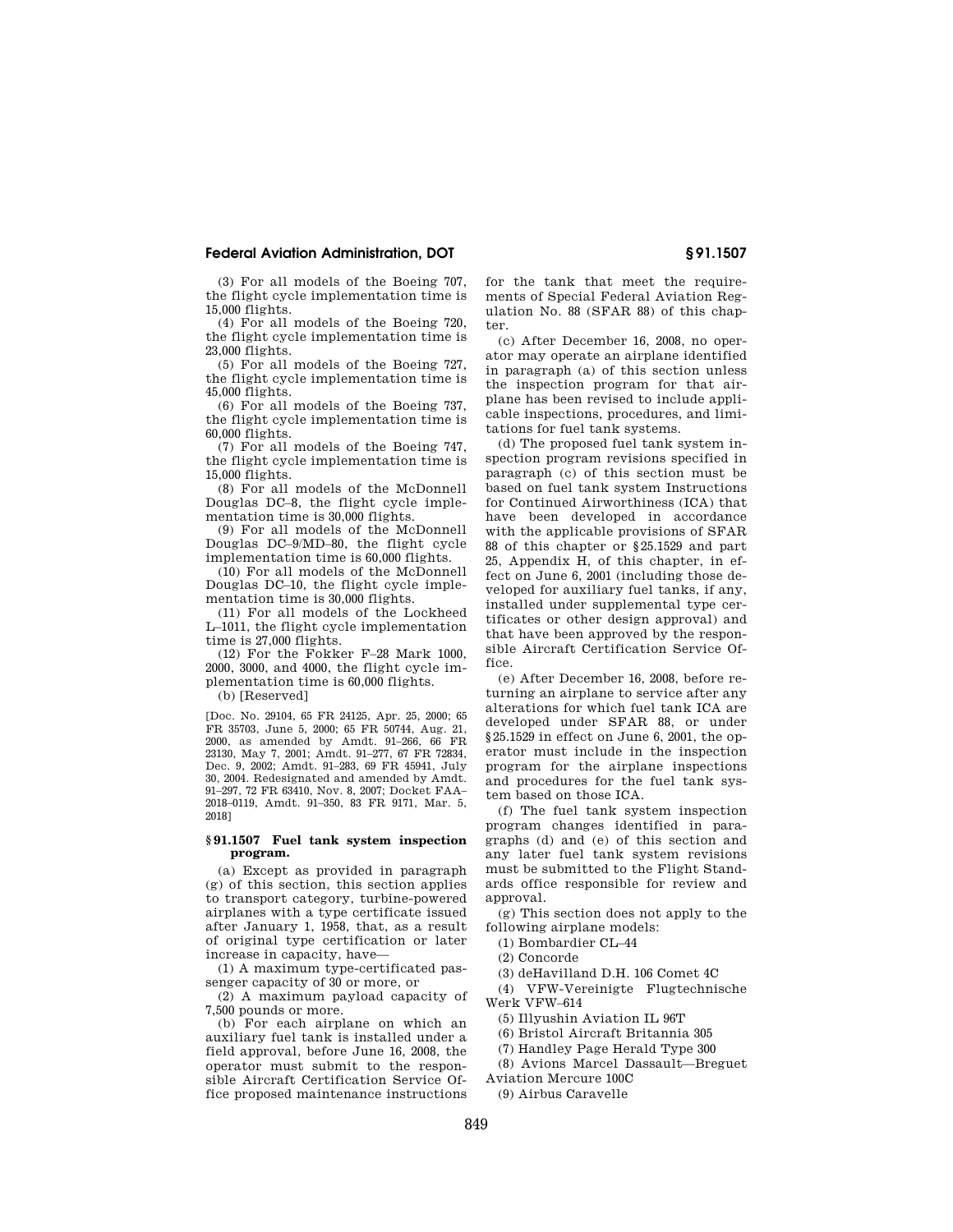(10) Lockheed L–300

[Amdt. 91–297, 72 FR 63410, Nov. 8, 2007, as amended by Docket FAA–2018–0119, Amdt. 91– 350, 83 FR 9172, Mar. 5, 2018]

## **Subpart M—Special Federal Aviation Regulations**

#### **§ 91.1603 Special Federal Aviation Reg-**112-Prohibition **Against Certain Flights in the Tripoli Flight Information Region (FIR) (HLLL).**

(a) *Applicability.* This Special Federal Aviation Regulation (SFAR) applies to the following persons:

(1) All U.S. air carriers and U.S. commercial operators;

(2) All persons exercising the privileges of an airman certificate issued by the FAA, except when such persons are operating U.S.-registered aircraft for a foreign air carrier; and

(3) All operators of U.S.-registered civil aircraft, except when the operator of such aircraft is a foreign air carrier.

(b) *Flight prohibition.* Except as provided in paragraphs (c) and (d) of this section, no person described in paragraph (a) of this section may conduct flight operations in the following specified areas:

(1) The territory and airspace of Libya.

(2) Any portion of the Tripoli FIR (HLLL) that is outside the territory and airspace of Libya at altitudes below Flight Level (FL) 300.

(c) *Permitted operations.* This section does not prohibit persons described in paragraph (a) of this section from conducting the following flight operations in the Tripoli FIR (HLLL):

(1) Overflights of those portions of the Tripoli FIR (HLLL) that are outside the territory and airspace of Libya that occur at altitudes at or above Flight Level (FL) 300; or

(2) Flight operations in the Tripoli FIR (HLLL) that are conducted under a contract, grant, or cooperative agreement with a department, agency, or instrumentality of the U.S. Government (or under a subcontract between the prime contractor of the department, agency, or instrumentality and the person described in paragraph (a) of this section), with the approval of the FAA, or under an exemption issued by

# **§ 91.1603 14 CFR Ch. I (1–1–21 Edition)**

the FAA. The FAA will consider requests for approval or exemption in a timely manner, with the order of preference being: First, for those operations in support of U.S. Governmentsponsored activities; second, for those operations in support of governmentsponsored activities of a foreign country with the support of a U.S. Government department, agency, or instrumentality; and third, for all other operations.

(d) *Emergency situations.* In an emergency that requires immediate decision and action for the safety of the flight, the pilot in command of an aircraft may deviate from this section to the extent required by that emergency. Except for U.S. air carriers and commercial operators that are subject to the requirements of 14 CFR part 119, 121, 125, or 135, each person who deviates from this section must, within 10 days of the deviation, excluding Saturdays, Sundays, and Federal holidays, submit to the responsible Flight Standards Office a complete report of the operations of the aircraft involved in the deviation, including a description of the deviation and the reasons for it.

(e) *Expiration.* This Special Federal Aviation Regulation (SFAR) will remain in effect until March 20, 2023. The FAA may amend, rescind, or extend this SFAR, as necessary.

[Docket No FAA–2011–0246; Amdt. No.91–321E, 85 FR 45091, July 27, 2020]

## **§ 91.1605 Special Federal Aviation Regulation No. 77—Prohibition Against Certain Flights in the Baghdad Flight Information Region (FIR) (ORBB).**

(a) *Applicability.* This section applies to the following persons:

(1) All U.S. air carriers and U.S. commercial operators;

(2) All persons exercising the privileges of an airman certificate issued by the FAA, except when such persons are operating U.S.-registered aircraft for a foreign air carrier; and

(3) All operators of civil aircraft registered in the United States, except when the operator of such aircraft is a foreign air carrier.

(b) *Flight prohibition.* Except as provided in paragraphs (c) and (d) of this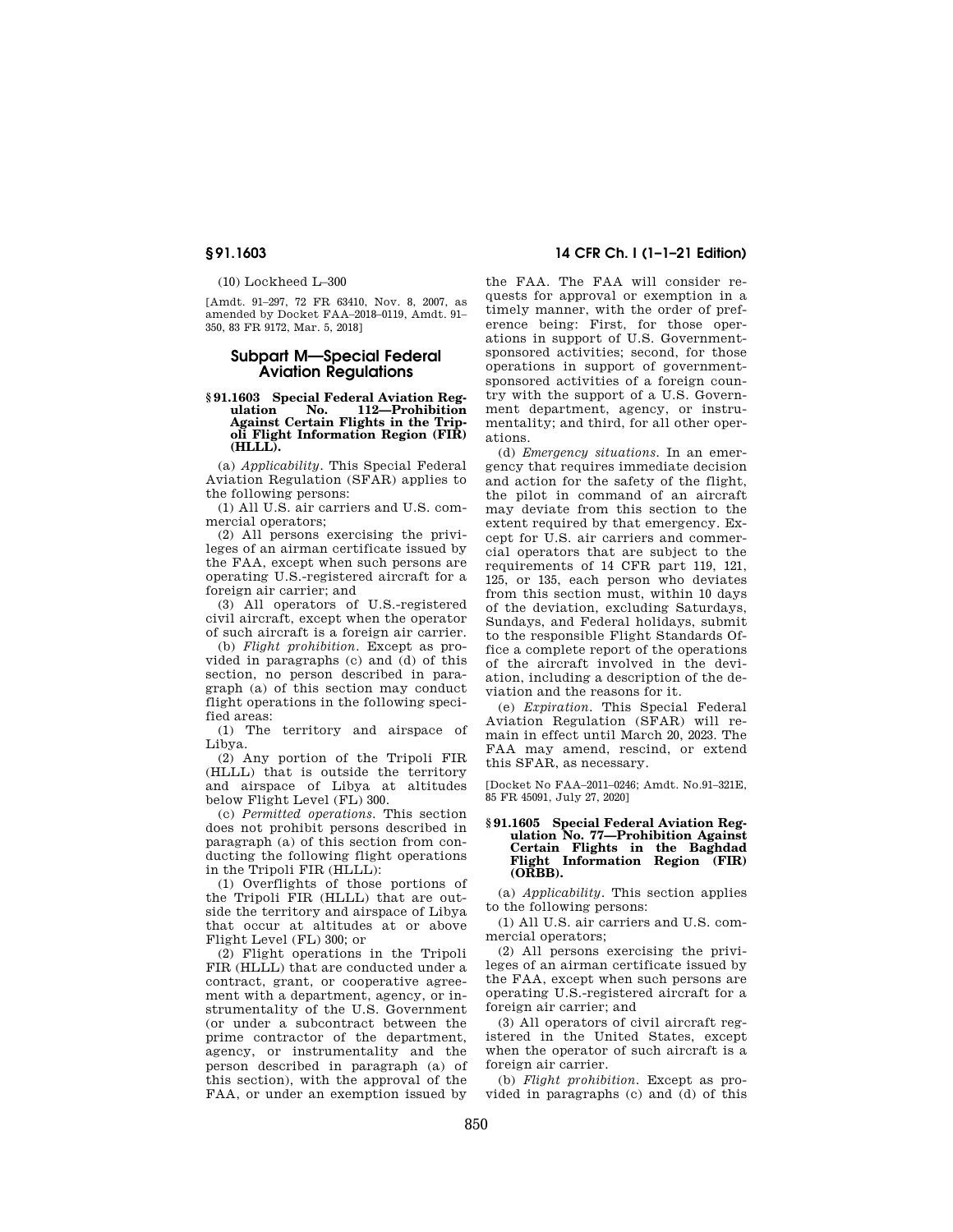section, no person described in paragraph (a) of this section may conduct flight operations in the Baghdad Flight Information Region (FIR) (ORBB) at altitudes below Flight Level (FL) 320.

(c) *Permitted operations.* This section does not prohibit persons described in paragraph (a) of this section from conducting flight operations in the Baghdad FIR (ORBB) at altitudes below FL320, provided that such flight operations occur under a contract, grant, or cooperative agreement with a department, agency, or instrumentality of the U.S. Government (or under a subcontract between the prime contractor of the department, agency, or instrumentality, and the person described in paragraph (a) of this section) with the approval of the FAA, or under an exemption issued by the FAA. The FAA will consider requests for approval or exemption in a timely manner, with the order of preference being: first, for those operations in support of U.S. Government-sponsored activities; second, for those operations in support of government-sponsored activities of a foreign country with the support of a U.S. Government department, agency, or instrumentality; and third, for all other operations.

(d) *Emergency situations.* In an emergency that requires immediate decision and action for the safety of the flight, the pilot in command of an aircraft may deviate from this section to the extent required by that emergency. Except for U.S. air carriers and commercial operators that are subject to the requirements of part 119, 121, 125, or 135 of this chapter, each person who deviates from this section must, within 10 days of the deviation, excluding Saturdays, Sundays, and Federal holidays, submit to the responsible Flight Standards office a complete report of the operations of the aircraft involved in the deviation, including a description of the deviation and the reasons for it.

(e) *Expiration.* This SFAR will remain in effect until October 26, 2022. The FAA may amend, rescind, or extend this SFAR, as necessary.

[Docket No. FAA–2018–0927, Amdt. No. 91– 353A, 85 FR 65693, Oct. 16, 2020]

## **§ 91.1607 Special Federal Aviation Regulation No. 113—Prohibition Against Certain Flights in Specified Areas of the Dnipropetrovsk Flight Information Region (FIR) (UKDV).**

(a) *Applicability.* This Special Federal Aviation Regulation (SFAR) applies to the following persons:

(1) All U.S. air carriers and U.S. commercial operators;

(2) All persons exercising the privileges of an airman certificate issued by the FAA, except when such persons are operating U.S.-registered aircraft for a foreign air carrier; and

(3) All operators of U.S.-registered civil aircraft, except when the operator of such aircraft is a foreign air carrier.

(b) *Flight prohibition.* Except as provided in paragraphs (c) and (d) of this section, no person described in paragraph (a) of this section may conduct flight operations in the Dnipropetrovsk FIR (UKDV) from the surface to unlimited, east of a line drawn direct from ABDAR (471802N 351732E) along airway M853 to NIKAD (485946N 355519E), then along airway N604 to GOBUN (501806N 373824E). This prohibition applies to airways M853 and N604.

(c) *Permitted operations.* This section does not prohibit persons described in paragraph (a) of this section from conducting flight operations in the specified areas described in paragraph (b) of this section, under the following circumstances:

(1) Operations are permitted to the extent necessary to take off from and land at the following three airports, subject to the approval of, and in accordance with the conditions established by, the appropriate authorities of Ukraine:

(i) Kharkiv International Airport (UKHH);

(ii) Dnipropetrovsk International Airport (UKDD); and

(iii) Zaporizhzhia International Airport (UKDE).

(2) Operations are permitted provided that they are conducted under a contract, grant, or cooperative agreement with a department, agency, or instrumentality of the U.S. Government (or under a subcontract between the prime contractor of the department, agency,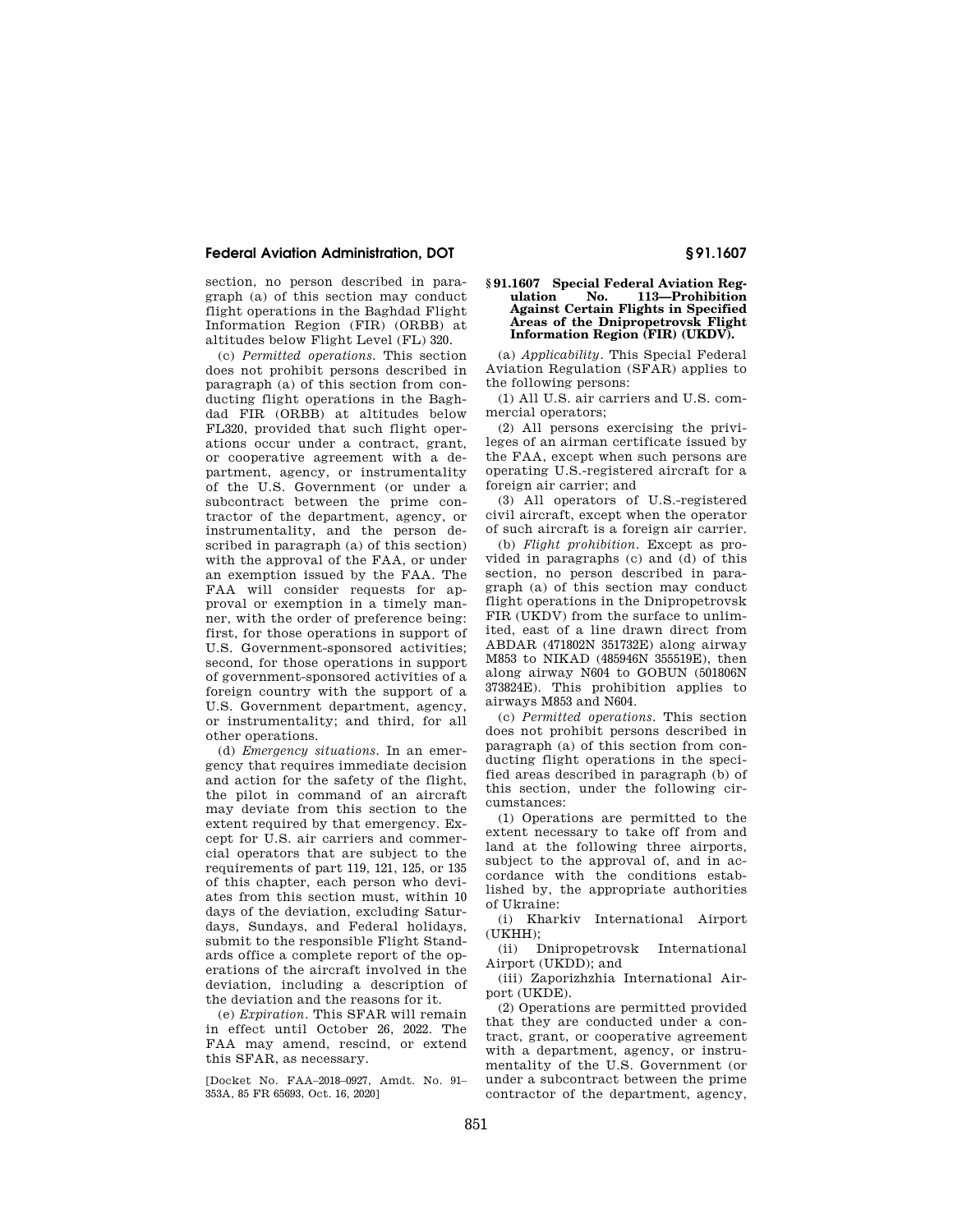or instrumentality of the U.S. Government and the person described in paragraph (a) of this section) with the approval of the FAA, or under an exemption issued by the FAA. The FAA will consider requests for approval or exemption in a timely manner, with the order of preference being: First, for those operations in support of U.S. Government-sponsored activities; second, for those operations in support of government-sponsored activities of a foreign country with the support of a U.S. Government department, agency, or instrumentality; and third, for all other operations.

(d) *Emergency situations.* In an emergency that requires immediate decision and action for the safety of the flight, the pilot in command of an aircraft may deviate from this section to the extent required by that emergency. Ex-

# **§ 91.1607 14 CFR Ch. I (1–1–21 Edition)**

cept for U.S. air carriers and commercial operators that are subject to the requirements of 14 CFR part 119, 121, 125, or 135, each person who deviates from this section must, within 10 days of the deviation, excluding Saturdays, Sundays, and Federal holidays, submit to the responsible Flight Standards office a complete report of the operations of the aircraft involved in the deviation, including a description of the deviation and the reasons for it.

(e) *Expiration.* This SFAR will remain in effect until October 27, 2021. The FAA may amend, rescind, or extend this SFAR as necessary.

(f) *Definition.* For purposes of this section, the Dnipropetrovsk FIR (UKDV) is defined as that airspace from the surface to unlimited within the lateral limits in figure 1 to this paragraph (f):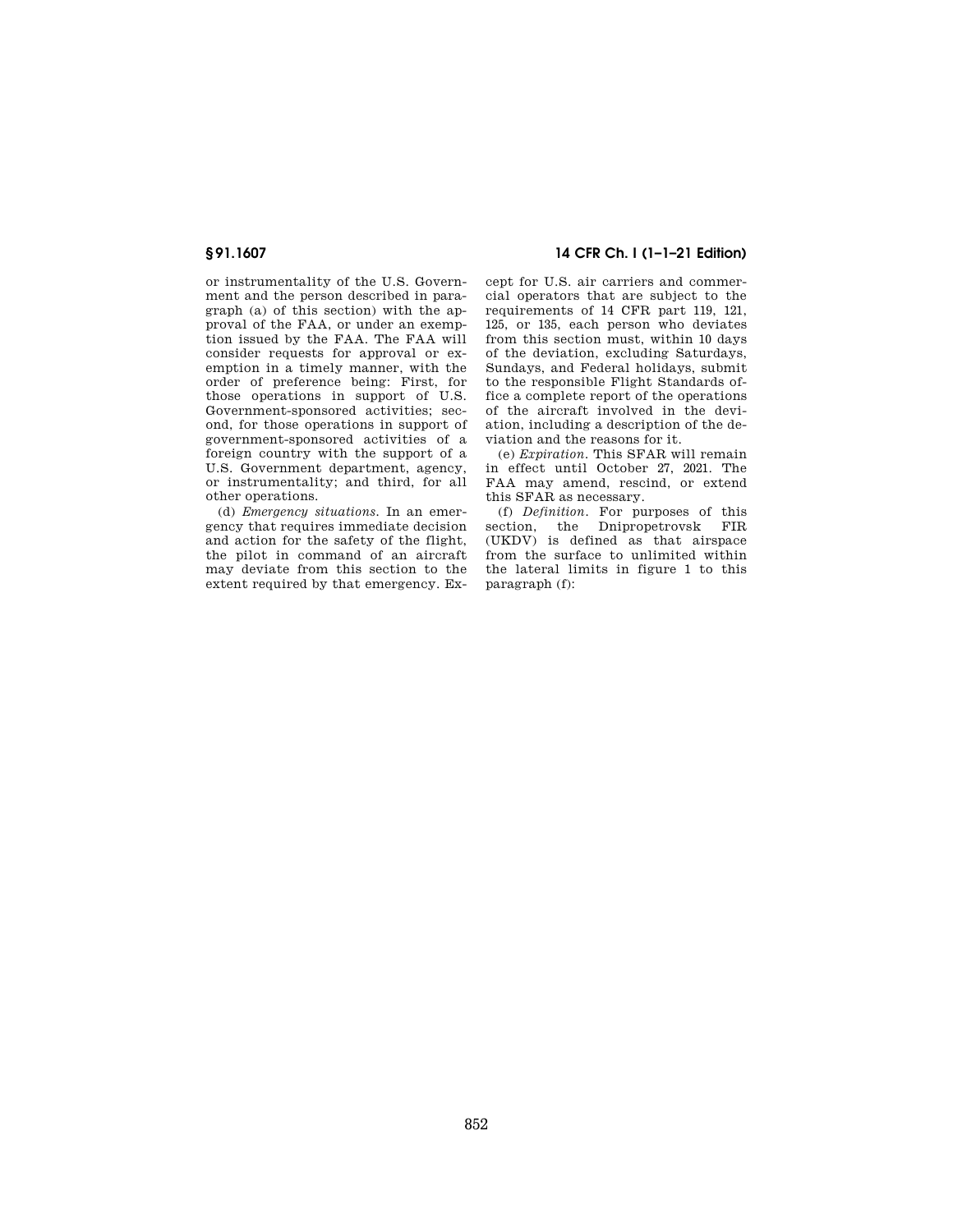Figure 1 to paragraph  $(f)$ 

511400N 0342700E-504942N 0341300E-502043N 0335720E-501246N 0335307E-491848N 0333700E-485700N 0332200E-484118N 0324431E-483620N 0324010E-483128N 0323605E-482300N 0323900E-480730N 0325324E-474600N 0325000E-474400N 0330300E-472700N 0344800E-470630N 0355500E-465800N 0360000E-463500N 0364200E-463424N 0372206E-463930N 0372518E-464700N 0373000E-465900N 0382000E-470642N 0381324Ethen along state boundary to  $511400N$  0342700.

[Docket No.: FAA–2014–0225, Amdt. No. 91– 331F, 85 FR 65685, Oct. 16, 2020]

**§ 91.1609 Special Federal Aviation Regulation No. 114—Prohibition Against Certain Flights in the Damascus Flight Information Region (FIR) (OSTT).** 

(a) *Applicability.* This section applies to the following persons:

(1) All U.S. air carriers and U.S. commercial operators;

(2) All persons exercising the privileges of an airman certificate issued by the FAA, except when such persons are operating U.S.-registered aircraft for a foreign air carrier; and

(3) All operators of U.S.-registered civil aircraft, except when the operator of such aircraft is a foreign air carrier.

(b) *Flight prohibition.* Except as provided in paragraphs (c) and (d) of this section, no person described in paragraph (a) of this section may conduct flight operations in the Damascus<br>Flight Information Region (FIR) Information Region (FIR) (OSTT).

(c) *Permitted operations.* This section does not prohibit persons described in paragraph (a) of this section from conducting flight operations in the Damascus Flight Information Region (FIR)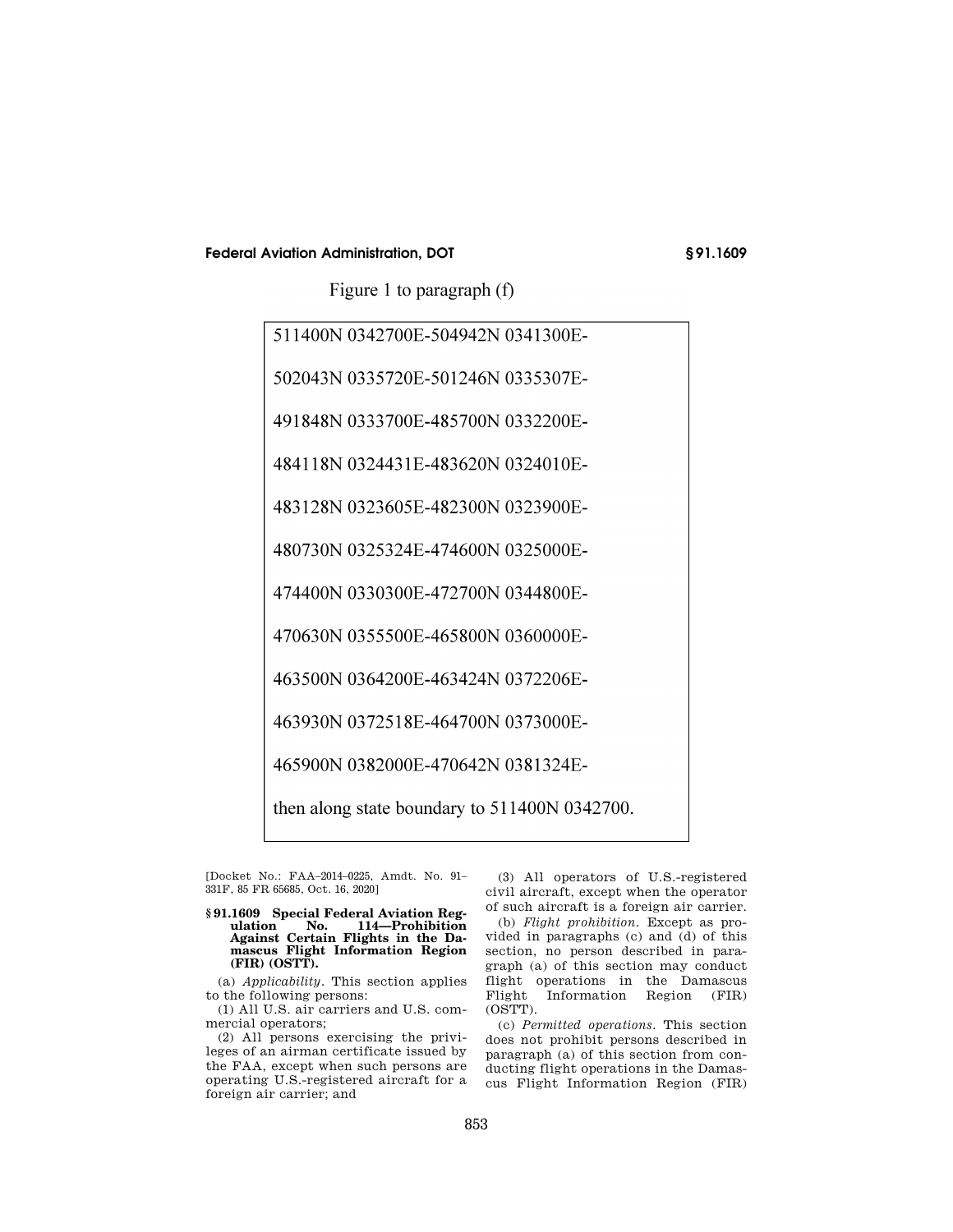(OSTT), provided that such flight operations are conducted under a contract, grant, or cooperative agreement with a department, agency, or instrumentality of the U.S. government (or under a subcontract between the prime contractor of the department, agency, or instrumentality and the person described in paragraph (a) of this section) with the approval of the FAA, or under an exemption issued by the FAA. The FAA will consider requests for approval or exemption in a timely manner, with the order of preference being: First, for those operations in support of U.S. government-sponsored activities; second, for those operations in support of government-sponsored activities of a foreign country with the support of a U.S. government department, agency, or instrumentality; and third, for all other operations.

(d) *Emergency situations.* In an emergency that requires immediate decision and action for the safety of the flight, the pilot in command of an aircraft may deviate from this section to the extent required by that emergency. Except for U.S. air carriers and commercial operators that are subject to the requirements of 14 CFR part 119, 121, 125, or 135, each person who deviates from this section must, within 10 days of the deviation, excluding Saturdays, Sundays, and Federal holidays, submit to the responsible Flight Standards office a complete report of the operations of the aircraft involved in the deviation, including a description of the deviation and the reasons for it.

(e) *Expiration.* This SFAR will remain in effect until December 30, 2023. The FAA may amend, rescind, or extend this SFAR, as necessary.

[Docket FAA–2017–0768, Amdt. 91–348, 82 FR 40949, Aug. 29, 2017; Amdt. 91–348A, 82 FR 42592, Sept. 11, 2017, as amended by Amdt. No. 91-348B, 83 FR 63414, Dec. 10, 2018; Amdt. No. 91–348C; 85 FR 75845, Nov. 27, 2020]

# **§ 91.1611 Special Federal Aviation Regulation No. 115—Prohibition Against Certain Flights in Specified Areas of the Sanaa Flight Information Region (FIR) (OYSC).**

(a) *Applicability.* This Special Federal Aviation Regulation (SFAR) applies to the following persons:

(1) All U.S. air carriers and U.S. commercial operators;

**§ 91.1611 14 CFR Ch. I (1–1–21 Edition)** 

(2) All persons exercising the privileges of an airman certificate issued by the FAA, except when such persons are operating U.S.-registered aircraft for a foreign air carrier; and

(3) All operators of U.S.-registered civil aircraft, except when the operator of such aircraft is a foreign air carrier.

(b) *Flight prohibition.* Except as provided in paragraphs (c) and (d) of this section, no person described in paragraph (a) of this section may conduct flight operations in the portion of the Sanaa Flight Information Region (FIR) (OYSC) that is west of a line drawn direct from KAPET (163322N 0530614E) to NODMA (152603N 0533359E), northwest of a line drawn direct from NODMA to ORBAT (140638N 0503924E) then from ORBAT to PAKER (115500N 0463500E), north of a line drawn direct from PAKER to PARIM (123142N 0432712E), and east of a line drawn direct from PARIM to RIBOK (154700N 0415230E). Use of jet route UN303 is not authorized.

(c) *Permitted operations.* This section does not prohibit persons described in paragraph (a) of this section from conducting flight operations in the Sanaa FIR (OYSC) under the following circumstances:

(1) Flight operations may be conducted in the Sanaa FIR (OYSC) in that airspace east of a line drawn direct from KAPET (163322N 0530614E) to NODMA (152603N 0533359E), southeast of a line drawn direct from NODMA to ORBAT (140638N 0503924E) then from ORBAT to PAKER (115500N 0463500E), south of a line drawn direct from PAKER to PARIM (123142N 0432712E), and west of a line drawn direct from PARIM to RIBOK (154700N 0415230E). Use of jet routes UT702 and M999 are authorized. All flight operations conducted under this subparagraph must be conducted subject to the approval of, and in accordance with the conditions established by, the appropriate authorities of Yemen.

(2) Flight operations may be conducted in the Sanaa FIR (OYSC) in that airspace west of a line drawn direct from KAPET (163322N 0530614E) to NODMA (152603N 0533359E), northwest of a line drawn direct from NODMA to ORBAT (140638N 0503924E) then from ORBAT to PAKER (115500N 0463500E),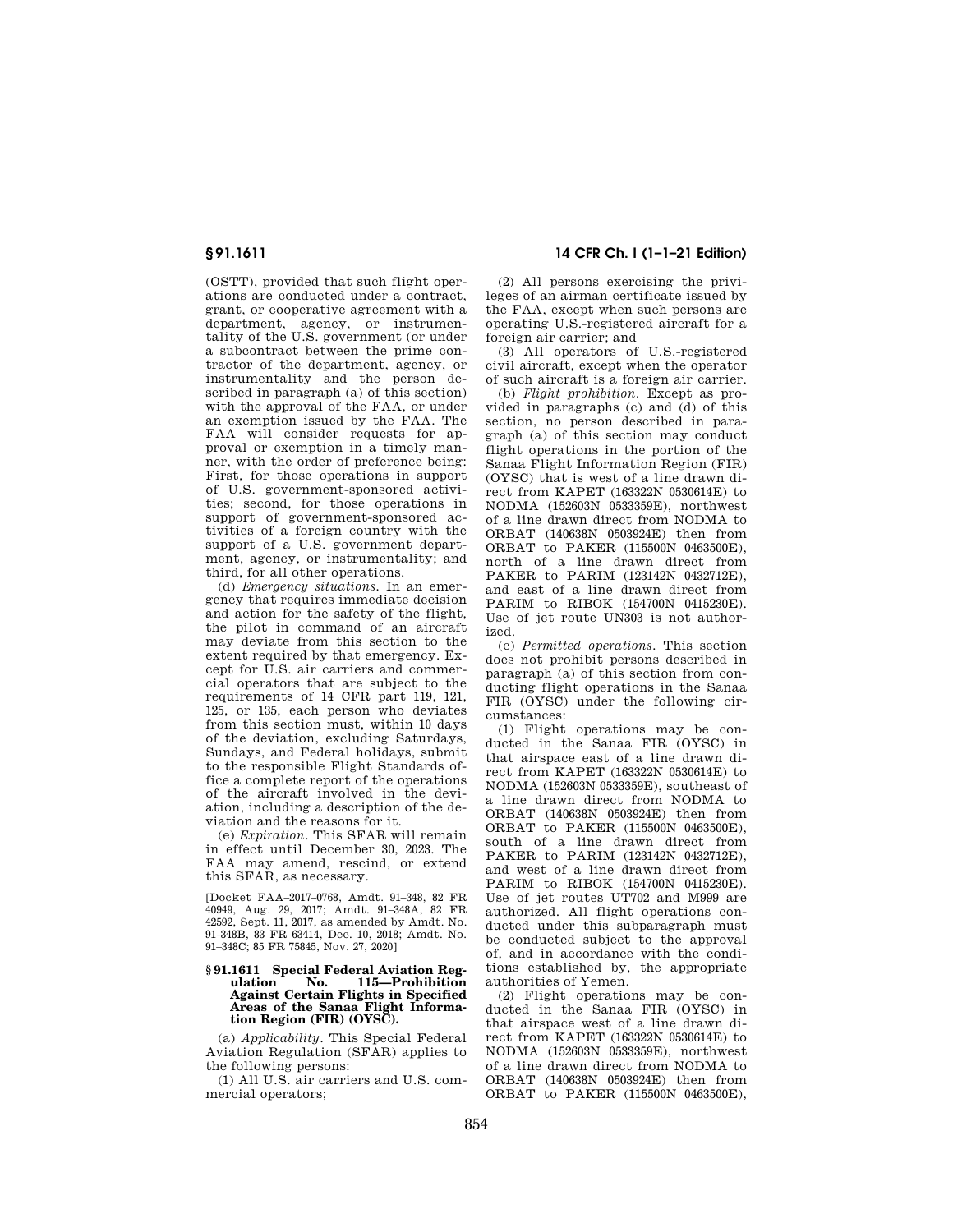north of a line drawn direct from PAKER to PARIM (123142N 0432712E), and east of a line drawn direct from PARIM to RIBOK (154700N 0415230E) if such flight operations are conducted under a contract, grant, or cooperative agreement with a department, agency, or instrumentality of the U.S. Government (or under a subcontract between the prime contractor of the U.S. Government department, agency, or instrumentality and the person subject to paragraph (a)), with the approval of the FAA, or under an exemption issued by the FAA. The FAA will consider requests for approval or exemption in a timely manner, with the order of preference being: First, for those operations in support of U.S. Governmentsponsored activities; second, for those operations in support of governmentsponsored activities of a foreign country with the support of a U.S. government department, agency, or instrumentality; and third, for all other operations.

(d) *Emergency situations.* In an emergency that requires immediate decision and action for the safety of the flight, the pilot in command of an aircraft may deviate from this section to the extent required by that emergency. Except for U.S. air carriers and commercial operators that are subject to the requirements of 14 CFR part 119, 121, 125, or 135, each person who deviates from this section must, within 10 days of the deviation, excluding Saturdays, Sundays, and Federal holidays, submit to the responsible Flight Standards office a complete report of the operations of the aircraft involved in the deviation, including a description of the deviation and the reasons for it.

(e) *Expiration.* This SFAR will remain in effect until January 7, 2022. The FAA may amend, rescind, or extend this SFAR as necessary.

[Amdt. 91–340B, 84 FR 67665, Dec. 11, 2019]

## **§ 91.1613 Special Federal Aviation Regulation No. 107—Prohibition Against Certain Flights in the Territory and Airspace of Somalia.**

(a) *Applicability.* This Special Federal Aviation Regulation (SFAR) applies to the following persons:

(1) All U.S. air carriers and U.S. commercial operators;

(2) All persons exercising the privileges of an airman certificate issued by the FAA, except when such persons are operating U.S.-registered aircraft for a foreign air carrier; and

(3) All operators of U.S.-registered civil aircraft, except when the operator of such aircraft is a foreign air carrier.

(b) *Flight prohibition.* Except as provided in paragraphs (c) and (d) of this section, no person described in paragraph (a) of this section may conduct flight operations in the territory and airspace of Somalia at altitudes below Flight Level (FL) 260.

(c) *Permitted operations.* This section does not prohibit persons described in paragraph (a) of this section from conducting flight operations in the territory and airspace of Somalia under the following circumstances:

(1) Overflights of Somalia may be conducted at or above FL260 subject to the approval of, and in accordance with the conditions established by, the appropriate authorities of Somalia.

(2) Flight operations may be conducted in the territory and airspace of Somalia at altitudes below FL260 if such flight operations are conducted under a contract, grant, or cooperative agreement with a department, agency, or instrumentality of the U.S. Government (or under a subcontract between the prime contractor of the U.S. Government department, agency, or instrumentality and the person described in paragraph (a) of this section) with the approval of the FAA or under an exemption issued by the FAA. The FAA will consider requests for approval or exemption in a timely manner, with the order of preference being: First, for those operations in support of U.S. Government-sponsored activities; second, for those operations in support of government-sponsored activities of a foreign country with the support of a U.S. government department, agency, or instrumentality; and third, for all other operations.

(d) *Emergency situations.* In an emergency that requires immediate decision and action for the safety of the flight, the pilot in command of an aircraft may deviate from this section to the extent required by that emergency. Except for U.S. air carriers and commercial operators that are subject to the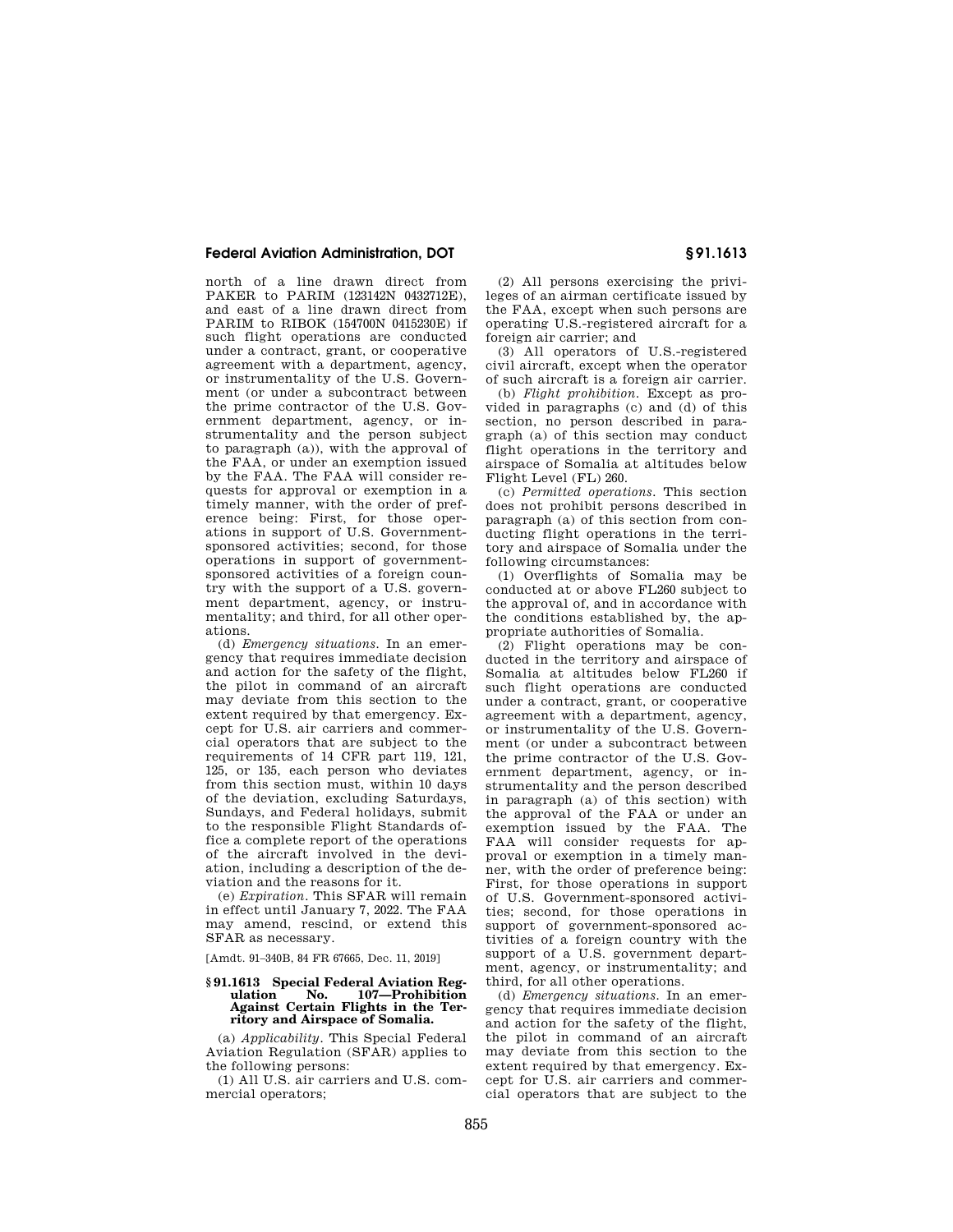requirements of 14 CFR part 119, 121, 125, or 135, each person who deviates from this section must, within 10 days of the deviation, excluding Saturdays, Sundays, and Federal holidays, submit to the responsible Flight Standards office a complete report of the operations of the aircraft involved in the deviation, including a description of the deviation and the reasons for it.

(e) *Expiration.* This SFAR will remain in effect until January 7, 2023. The FAA may amend, rescind, or extend this SFAR as necessary.

[Docket FAA–2007–27602, Amdt.91–339, 81 FR 726, Jan. 7, 2016, as amended by Amdt. 91– 339A, 82 FR 58550, Dec. 13, 2017; Docket FAA– 2018–0119, Amdt. 91–350, 83 FR 9172, Mar. 5, 2018; Amdt. 91–339B, 84 FR 67671, Dec. 11, 2019]

#### **§ 91.1615 Special Federal Aviation Regulation No. 79—Prohibition Against Certain Flights in the Pyongyang Flight Information Region (ZKKP).**

(a) *Applicability.* This Special Federal Aviation Regulation (SFAR) applies to the following persons:

(1) All U.S. air carriers and U.S. commercial operators;

(2) All persons exercising the privileges of an airman certificate issued by the FAA, except when such persons are operating U.S.-registered aircraft for a foreign air carrier; and

(3) All operators of U.S.-registered civil aircraft, except when the operator of such aircraft is a foreign air carrier.

(b) *Flight prohibition.* Except as provided in paragraphs (c) and (d) of this section, no person described in paragraph (a) of this section may conduct flight operations in the Pyongyang<br>Flight Information Region (FIR) Information Region (FIR) (ZKKP).

(c) *Permitted operations.* This section does not prohibit persons described in paragraph (a) of this section from conducting flight operations in the Pyongyang Flight Information Region (FIR) (ZKKP), provided that such flight operations are conducted under a contract, grant, or cooperative agreement with a department, agency, or instrumentality of the U.S. government (or under a subcontract between the prime contractor of the department, agency, or instrumentality and the person described in paragraph (a) of this section) with the approval of the FAA, or under

# **§ 91.1615 14 CFR Ch. I (1–1–21 Edition)**

an exemption issued by the FAA. The FAA will consider requests for approval or exemption in a timely manner, with the order of preference being: First, for those operations in support of U.S. government-sponsored activities; second, for those operations in support of government-sponsored activities of a foreign country with the support of a U.S. Government department, agency, or instrumentality; and third, for all other operations.

(d) *Emergency situations.* In an emergency that requires immediate decision and action for the safety of the flight, the pilot in command of an aircraft may deviate from this section to the extent required by that emergency. Except for U.S. air carriers and commercial operators that are subject to the requirements of 14 CFR part 119, 121, 125, or 135, each person who deviates from this section must, within 10 days of the deviation, excluding Saturdays, Sundays, and Federal holidays, submit to the responsible Flight Standards Office a complete report of the operations of the aircraft involved in the deviation, including a description of the deviation and the reasons for it.

(e) *Expiration.* This SFAR will remain in effect until September 18, 2023. The FAA may amend, rescind, or extend this SFAR, as necessary.

[Docket No. FAA–2018–0838, Amdt. No. 91–352, 83 FR 47064, Sept. 18, 2018, as amended by Amdt. No. 91–352A, 85 FR 55377, Sept. 8, 2020]

## **§ 91.1617 Special Federal Aviation Reg-**117-Prohibition **Against Certain Flights in the Tehran Flight Information Region (FIR) (OIIX).**

(a) *Applicability.* This Special Federal Aviation Regulation (SFAR) applies to the following persons:

(1) All U.S. air carriers and U.S. commercial operators;

(2) All persons exercising the privileges of an airman certificate issued by the FAA, except when such persons are operating U.S.-registered aircraft for a foreign air carrier; and

(3) All operators of U.S.-registered civil aircraft, except when the operator of such aircraft is a foreign air carrier.

(b) *Flight prohibition.* Except as provided in paragraphs (c) and (d) of this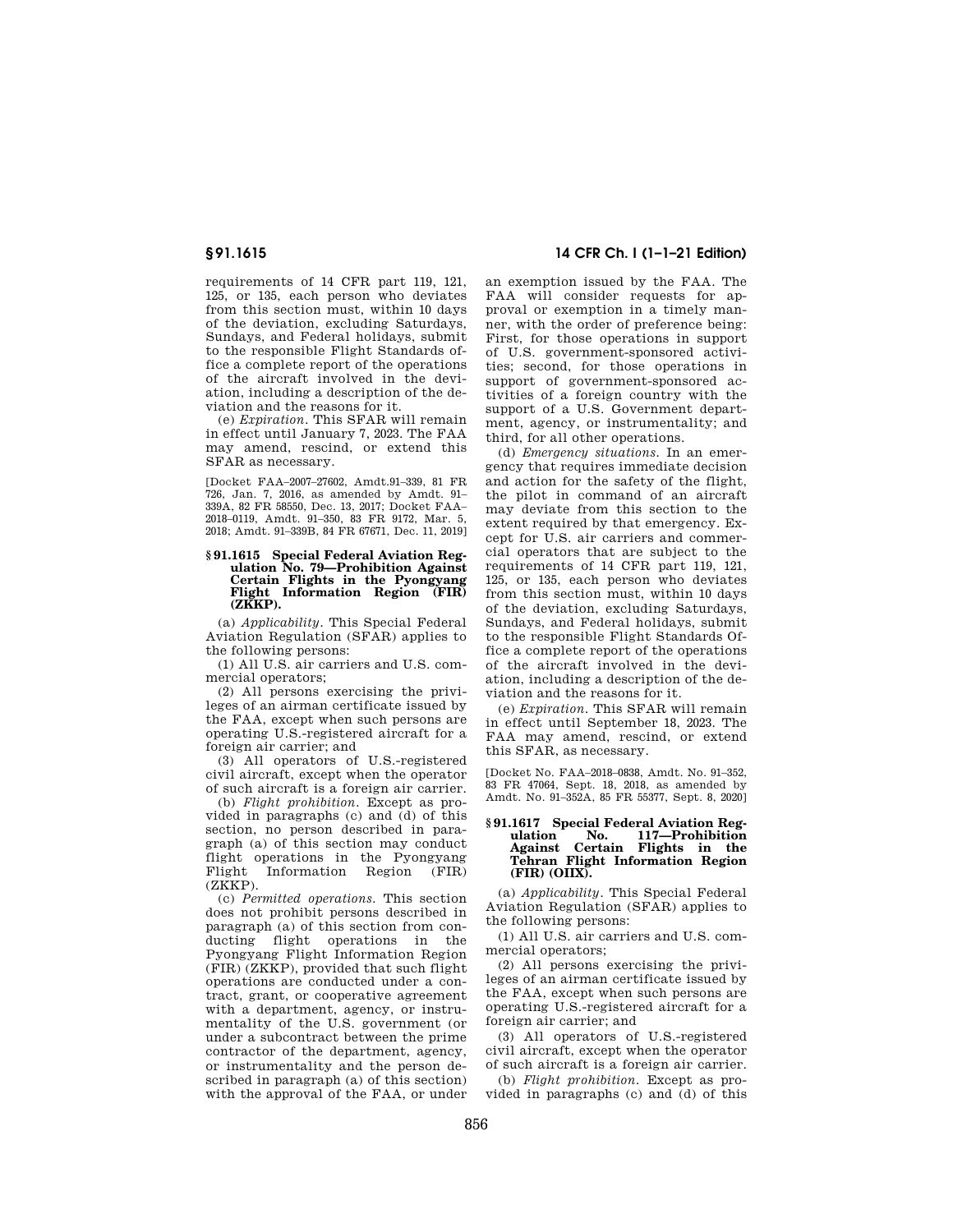# **Federal Aviation Administration, DOT § 91.1703**

section, no person described in paragraph (a) of this section may conduct flight operations in the Tehran Flight Information Region (FIR) (OIIX).

(c) *Permitted operations.* This section does not prohibit persons described in paragraph (a) of this section from conducting flight operations in the Tehran FIR (OIIX), provided that such flight operations are conducted under a contract, grant, or cooperative agreement with a department, agency, or instrumentality of the U.S. Government (or under a subcontract between the prime contractor of the department, agency, or instrumentality and the person described in paragraph (a) of this section) with the approval of the FAA, or under an exemption issued by the FAA. The FAA will consider requests for approval or exemption in a timely manner, with the order of preference being: First, for those operations in support of U.S. Government-sponsored activities; second, for those operations in support of government-sponsored activities of a foreign country with the support of a U.S. Government department, agency, or instrumentality; and third, for all other operations.

(d) *Emergency situations.* In an emergency that requires immediate decision and action for the safety of the flight, the pilot in command of an aircraft may deviate from this section to the extent required by that emergency. Except for U.S. air carriers and commercial operators that are subject to the requirements of 14 CFR parts 119, 121, 125, or 135, each person who deviates from this section must, within 10 days of the deviation, excluding Saturdays, Sundays, and Federal holidays, submit to the responsible Flight Standards Office a complete report of the operations of the aircraft involved in the deviation, including a description of the deviation and the reasons for it.

(e) *Expiration.* This SFAR will remain in effect until October 31, 2022. The FAA may amend, rescind, or extend this SFAR, as necessary.

[Docket No. FAA-2020-0874, Amdt. No. 91-359, 85 FR 68440, Oct. 29, 2020]

# **Subpart N—Mitsubishi MU–2B Series Special Training, Experience, and Operating Requirements**

SOURCE: Docket FAA–2006–24981, Amdt. 91– 344, 81 FR 61591, Sept. 7, 2016, unless otherwise noted.

## **§ 91.1701 Applicability.**

(a) On and after November 7, 2016, all training conducted in an MU–2B must follow an approved MU–2B training program that meets the standards of this subpart.

(b) This subpart applies to all persons who operate a Mitsubishi MU–2B series airplane, including those who act as pilot in command, act as second-incommand, or other persons who manipulate the controls while under the supervision of a pilot in command.

(c) This subpart also applies to those persons who provide pilot training for a Mitsubishi MU–2B series airplane. The requirements in this subpart are in addition to the requirements of parts 61, 91, and 135 of this chapter.

#### **§ 91.1703 Compliance and eligibility.**

(a) Except as provided in paragraph (b) of this section, no person may manipulate the controls, act as PIC, act as second-in-command, or provide pilot training for a Mitsubishi MU–2B series airplane unless that person meets the requirements of this subpart.

(b) A person who does not meet the requirements of this subpart may manipulate the controls of a Mitsubishi MU–2B series airplane if a pilot in command who meets the requirements of this subpart is occupying a pilot station, no passengers or cargo are carried on board the airplane, and the flight is being conducted for one of the following reasons—

(1) The pilot in command is providing pilot training to the manipulator of the controls;

(2) The pilot in command is conducting a maintenance test flight with a second pilot or certificated mechanic; or

(3) The pilot in command is conducting simulated instrument flight and is using a safety pilot other than the pilot in command who manipulates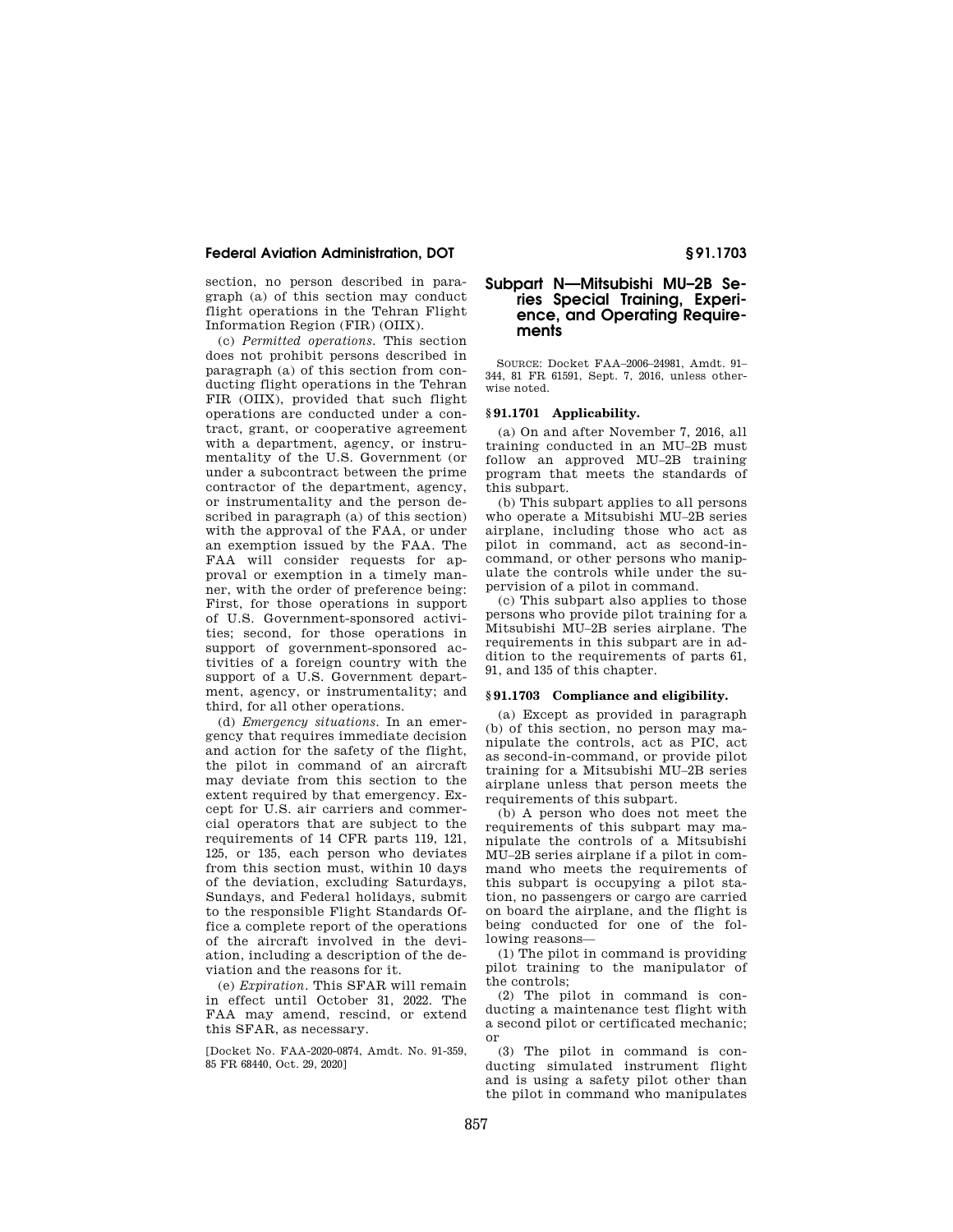**§ 91.1705 14 CFR Ch. I (1–1–21 Edition)** 

the controls for the purposes of §91.109(b).

(c) A person is required to complete *Initial/transition training* if that person has fewer than—

(1) 50 hours of documented flight time manipulating the controls while serving as pilot in command of a Mitsubishi MU–2B series airplane in the preceding 24 months; or

(2) 500 hours of documented flight time manipulating the controls while serving as pilot in command of a Mitsubishi MU–2B series airplane.

(d) A person is eligible to receive *Requalification training* in lieu of Initial/ transition training if that person has at least—

(1) 50 hours of documented flight time manipulating the controls while serving as pilot in command of a Mitsubishi MU–2B series airplane in the preceding 24 months; or

(2) 500 hours of documented flight time manipulating the controls while serving as pilot in command of a Mitsubishi MU–2B series airplane.

(e) A person is required to complete *Recurrent training* within the preceding 12 months. Successful completion of Initial/transition or Requalification training within the preceding 12 months satisfies the requirement of Recurrent training. A person must successfully complete Initial/transition training or Requalification training before being eligible to receive Recurrent training.

(f) Successful completion of Initial/ transition training or Requalification training is a one-time requirement. A person may elect to retake Initial/transition training or Requalification training in lieu of Recurrent training.

(g) A person is required to complete Differences training in accordance with an FAA approved MU–2B training program if that person operates more than one MU–2B model as specified in §91.1707(c).

# **§ 91.1705 Required pilot training.**

(a) Except as provided in §91.1703(b), no person may manipulate the controls, act as pilot in command, or act as second-in-command of a Mitsubishi MU–2B series airplane for the purpose of flight unless—

(1) The requirements for ground and flight training on Initial/transition, Requalification, Recurrent, and Differences training have been completed in accordance with an FAA approved MU–2B training program that meets the standards of this subpart; and

(2) That person's logbook has been endorsed in accordance with paragraph (f) of this section.

(b) Except as provided in §91.1703(b), no person may manipulate the controls, act as pilot in command, or act as second-in-command, of a Mitsubishi MU–2B series airplane for the purpose of flight unless—

(1) That person satisfactorily completes, if applicable, annual Recurrent pilot training on the *Special Emphasis Items,* and all items listed in the *Training Course Final Phase Check* in accordance with an FAA approved MU–2B training program that meets the standards of this subpart; and

(2) That person's logbook has been endorsed in accordance with paragraph (f) of this section.

(c) Satisfactory completion of the competency check required by §135.293 of this chapter within the preceding 12 calendar months may not be substituted for the Mitsubishi MU–2B series airplane annual recurrent flight training of this section.

(d) Satisfactory completion of a Federal Aviation Administration sponsored pilot proficiency program, as described in §61.56(e) of this chapter may not be substituted for the Mitsubishi MU–2B series airplane annual recurrent flight training of this section.

(e) If a person complies with the requirements of paragraph (a) or (b) of this section in the calendar month before or the calendar month after the month in which compliance with these paragraphs are required, that person is considered to have accomplished the training requirement in the month the training is due.

(f) The endorsement required under paragraph (a) and (b) of this section must be made by—

(1) A certificated flight instructor or a simulator instructor authorized by a Training Center certificated under part 142 of this chapter and meeting the qualifications of §91.1713; or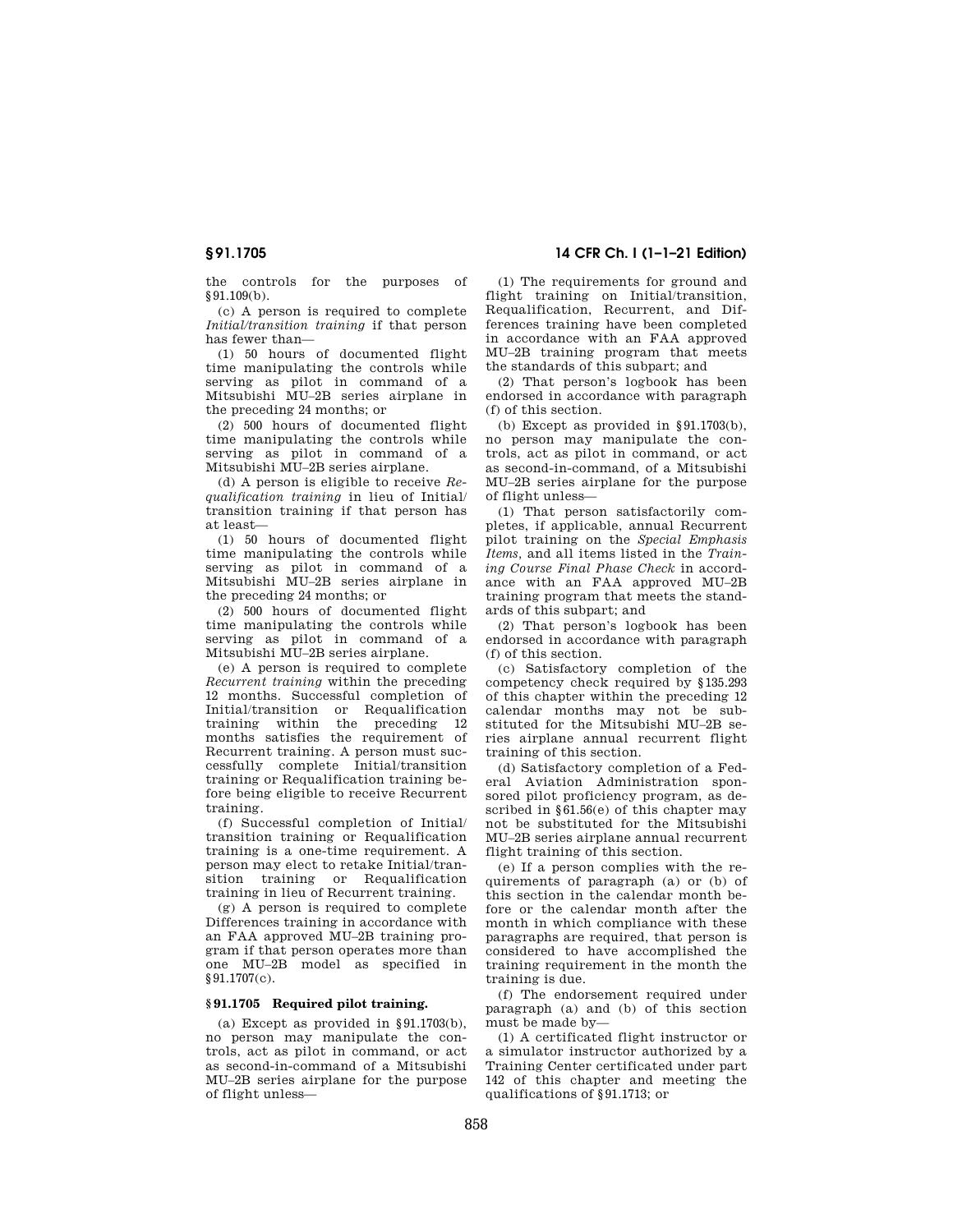# **Federal Aviation Administration, DOT § 91.1705**

(2) For persons operating the Mitsubishi MU–2B series airplane for a 14 CFR part 119 certificate holder within the last 12 calendar months, the part 119 certificate holder's flight instructor if authorized by the FAA and if that flight instructor meets the requirements of §91.1713.

(g) All training conducted for a Mitsubishi MU–2B series airplane must be completed in accordance with an MU–2B series airplane checklist that has been accepted by the Federal Aviation Administration's MU–2B Flight Standardization Board or the applicable MU–2B series checklist (incorporated by reference, see §91.1721).

(h) MU–2B training programs must contain ground training and flight training sufficient to ensure pilot proficiency for the safe operation of MU– 2B aircraft, including:

(1) A ground training curriculum sufficient to ensure pilot knowledge of MU–2B aircraft, aircraft systems, and procedures, necessary for safe operation; and

(2) Flight training curriculum including flight training maneuver profiles sufficient in number and detail to ensure pilot proficiency in all MU–2B operations for each MU–2B model in correlation with MU–2B limitations, procedures, aircraft performance, and MU– 2B Cockpit Checklist procedures applicable to the MU–2B model being trained. A MU–2B training program must contain, at a minimum, the following flight training maneuver profiles applicable to the MU–2B model being trained:

(i) Normal takeoff with 5- and 20- degrees flaps;

(ii) Takeoff engine failure with 5- and 20- degrees flaps;

(iii) Takeoff engine failure on runway or rejected takeoff;

(iv) Takeoff engine failure after liftoff—unable to climb (may be completed in classroom or flight training device only);

(v) Steep turns;

(vi) Slow flight maneuvers;

(vii) One engine inoperative maneu-

vering with loss of directional control; (viii) Approach to stall in clean configuration and with wings level;

(ix) Approach to stall in takeoff configuration with 15- to 30- degrees bank;

(x) Approach to stall in landing configuration with gear down and 40-degrees of flaps;

(xi) Accelerated stall with no flaps;

(xii) Emergency descent at low speed; (xiii) Emergency descent at high speed;

(xiv) Unusual attitude recovery with the nose high;

(xv) Unusual attitude recovery with the nose low;

(xvi) Normal landing with 20- and 40 degrees flaps;

(xvii) Go around and rejected landing;

(xviii) No flap or 5- degrees flaps landing;

(xix) One engine inoperative landing with 5- and 20- degrees flaps;

(xx) Crosswind landing;

(xxi) Instrument landing system (ILS) and missed approach ;

(xxii) Two engine missed approach;

(xxiii) One engine inoperative ILS and missed approach;

(xxiv) One engine inoperative missed approach;

(xxv) Non-precision and missed approach;

(xxvi) Non-precision continuous descent final approach and missed approach;

(xxvii) One engine inoperative nonprecision and missed approach;

(xxviii) One engine inoperative nonprecision CDFA and missed approach;

(xxix) Circling approach at weather minimums;

(xxx) One engine inoperative circling approach at weather minimums.

(3) Flight training must include a final phase check sufficient to document pilot proficiency in the flight training maneuver profiles at the completion of training; and

(4) Differences training for applicable MU–2B model variants sufficient to ensure pilot proficiency in each model operated. Current MU–2B differences requirements are specified in §91.1707(c). A person must complete Differences training if a person operates more than one MU–2B model as specified in §91.1707(c). Differences training between the factory type design K and M models of the MU–2B airplane, and the factory type design J and L models of the MU–2B airplane, may be accomplished with Level A training. All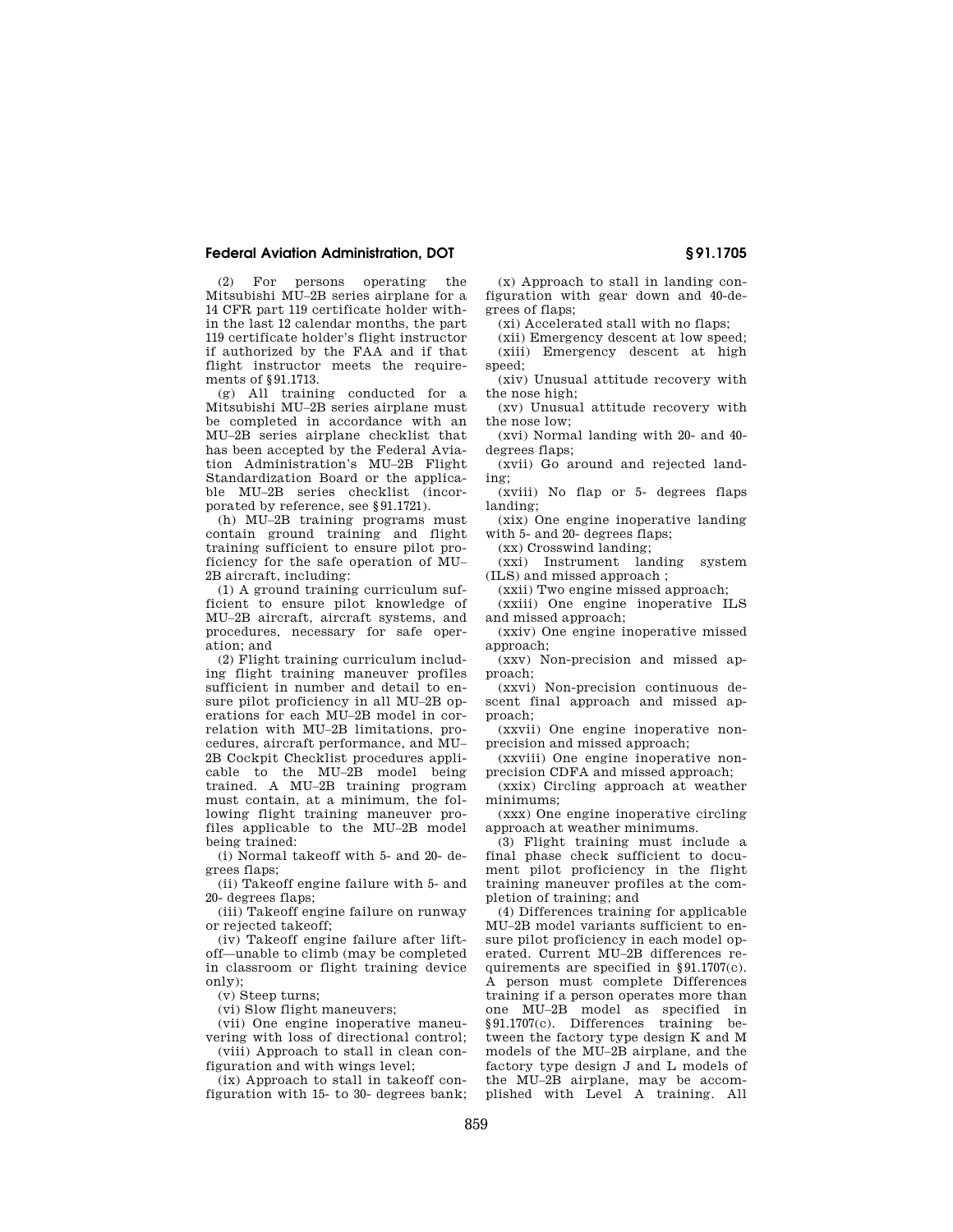other factory type design differences training must be accomplished with Level B training unless otherwise specified in §91.1707(c) . A Level A or B differences training is not a recurring annual requirement. Once a person has completed Initial Level A or B Differences training between the applicable different models, no additional differences training between those models is required.

(5) Icing training sufficient to ensure pilot knowledge and safe operation of the MU–2B aircraft in icing conditions as established by the FAA;

(6) Ground and flight training programs must include training hours identified by §91.1707(a) for ground instruction, §91.1707(b) for flight instruction, and §91.1707(c) for differences training.

(i) No training credit is given for second-in-command training and no credit is given for right seat time under this program. Only the sole manipulator of the controls of the MU–2B airplane, flight training device, or Level C or D simulator can receive training credit under this program;

**§ 91.1707 14 CFR Ch. I (1–1–21 Edition)** 

(ii) An MU–2B airplane must be operated in accordance with an FAA approved MU–2B training program that meets the standards of this subpart and the training hours in §91.1707.

(7) Endorsements given for compliance with paragraph (f) of this section must be appropriate to the content of that specific MU–2B training program's compliance with standards of this subpart.

## **§ 91.1707 Training program hours.**

(a) Ground instruction hours are listed in the following table:

| Initial/transition | Requalificaton       | Recurrent |  |
|--------------------|----------------------|-----------|--|
| 20 hours           | 12 hours    8 hours. |           |  |

(b) Flight instruction hours are listed in the following table:

| Initial/transition                                   | Requalification                | Recurrent                                        |
|------------------------------------------------------|--------------------------------|--------------------------------------------------|
| 12 hours with a<br>minimum of 6<br>hours at level E. | 8 hours level C or<br>level E. | 4 hours at level E,<br>or 6 hours at<br>level C. |

(c) Differences training hours are listed in the following table:

2 factory type design models concurrently ...................... 1.5 hours required at level B. More than 2 factory type design models concurrently .... 3 hours at level B. Each additional factory type design model added sepa-1.5 hours at level B. rately.

(d) Definitions of levels of training as used in this subpart:

(1) LEVEL A Training—Training that is conducted through self-instruction by the pilot.

(2) LEVEL B Training—Training that is conducted in the classroom environment with the aid of a qualified instructor who meets the requirements of this subpart.

(3) LEVEL C Training—Training that is accomplished in an FAA-approved Level 5 or 6 flight training device. In addition to the basic FTD requirements, the FTD must be representative of the MU–2B cockpit controls and be specifically approved by the FAA for the MU–2B airplane.

(4) Level E Training—Training that must be accomplished in the MU–2B airplane, Level C simulator, or Level D simulator.

# **§ 91.1709 Training program approval.**

To obtain approval for an MU–2B training program, training providers must submit a proposed training program to the Administrator.

(a) Only training programs approved by the Administrator may be used to satisfy the standards of this subpart.

(b) For part 91 training providers, training programs will be approved for 24 months, unless sooner superseded or rescinded.

(c) The Administrator may require revision of an approved MU–2B training program at any time.

(d) A training provider must present its approved training program and FAA approval documentation to any representative of the Administrator, upon request.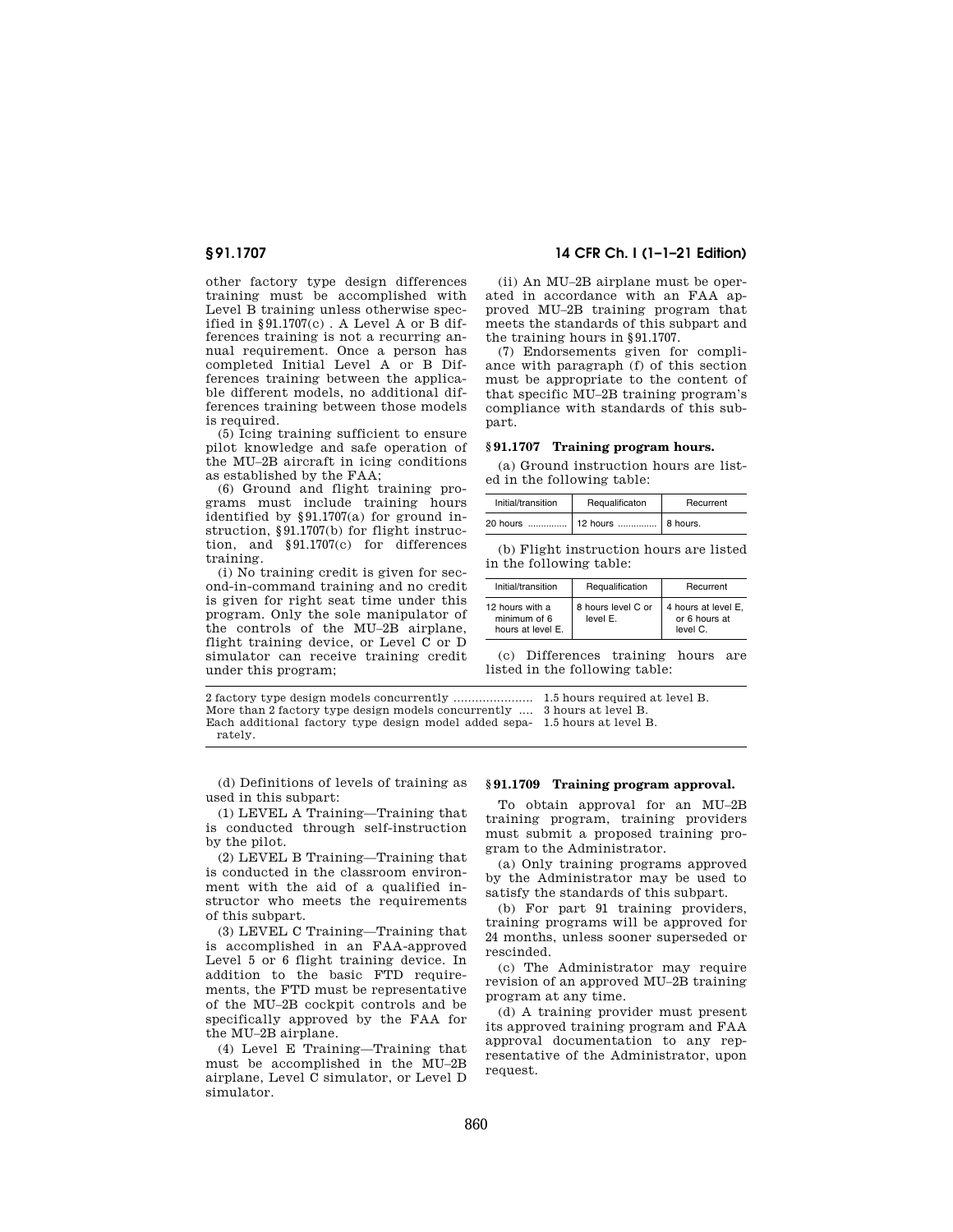# **Federal Aviation Administration, DOT § 91.1715**

# **§ 91.1711 Aeronautical experience.**

No person may act as a pilot in command of a Mitsubishi MU–2B series airplane for the purpose of flight unless that person holds an airplane category and multi-engine land class rating, and has logged a minimum of 100 flight hours of PIC time in multi-engine airplanes.

## **§ 91.1713 Instruction, checking, and evaluation.**

(a) *Flight Instructor (Airplane).* No flight instructor may provide instruction or conduct a flight review in a Mitsubishi MU–2B series airplane unless that flight instructor

(1) Meets the pilot training and documentation requirements of §91.1705 before giving flight instruction in the Mitsubishi MU–2B series airplane;

(2) Meets the currency requirements of §§91.1715(a) and 91.1715(c)

(3) Has a minimum total pilot time of 2,000 pilot-in-command hours and 800 pilot-in-command hours in multiengine airplanes; and

(4) Has:

(i) 300 pilot-in-command hours in the Mitsubishi MU–2B series airplane, 50 hours of which must have been within the preceding 12 months; or

(ii) 100 pilot-in-command hours in the Mitsubishi MU–2B series airplane, 25 hours of which must have been within the preceding 12 months, and 300 hours providing instruction in a FAA-approved Mitsubishi MU–2B simulator or FAA-approved Mitsubishi MU–2B flight training device, 25 hours of which must have been within the preceding 12 months.

(b) *Flight Instructor (Simulator/Flight Training Device).* No flight instructor may provide instruction for the Mitsubishi MU–2B series airplane unless that instructor meets the requirements of this paragraph—

(1) Each flight instructor who provides flight training for the Mitsubishi MU–2B series airplane must meet the pilot training and documentation requirements of §91.1705 before giving flight instruction for the Mitsubishi MU–2B series airplane;

(2) Each flight instructor who provides flight training for the Mitsubishi MU–2B series airplane must meet the currency requirements of §91.1715(c) before giving flight instruction for the Mitsubishi MU–2B series airplane;

(3) Each flight instructor who provides flight training for the Mitsubishi MU–2B series airplane must have:

(i) A minimum total pilot time of 2000 pilot–in-command hours and 800 pilot-in-command hours in multiengine airplanes; and

(ii) Within the preceding 12 months, either 50 hours of Mitsubishi MU–2B series airplane pilot-in-command experience or 50 hours providing simulator or flight training device instruction for the Mitsubishi MU–2B.

(c) *Checking and evaluation.* No person may provide checking or evaluation for the Mitsubishi MU–2B series airplane unless that person meets the requirements of this paragraph—

(1) For the purpose of checking, designated pilot examiners, training center evaluators, and check airmen must have completed the appropriate training in the Mitsubishi MU–2B series airplane in accordance with §91.1705;

(2) For checking conducted in the Mitsubishi MU–2B series airplane, each designated pilot examiner and check airman must have 100 hours pilot-incommand flight time in the Mitsubishi MU–2B series airplane and maintain currency in accordance with §91.1715.

### **§ 91.1715 Currency requirements and flight review.**

(a) The takeoff and landing currency requirements of §61.57 of this chapter must be maintained in the Mitsubishi MU–2B series airplane. Takeoff and landings in other multiengine airplanes do not meet the takeoff and landing currency requirements for the Mitsubishi MU–2B series plane. Takeoff and landings in either the short-body or long-body Mitsubishi MU–2B model airplane may be credited toward takeoff and landing currency for both Mitsubishi MU–2B model groups.

(b) Instrument experience obtained in other category and class of aircraft may be used to satisfy the instrument currency requirements of §61.57 of this chapter for the Mitsubishi MU–2B series airplane.

(c) Satisfactory completion of a flight review to satisfy the requirements of §61.56 of this chapter is valid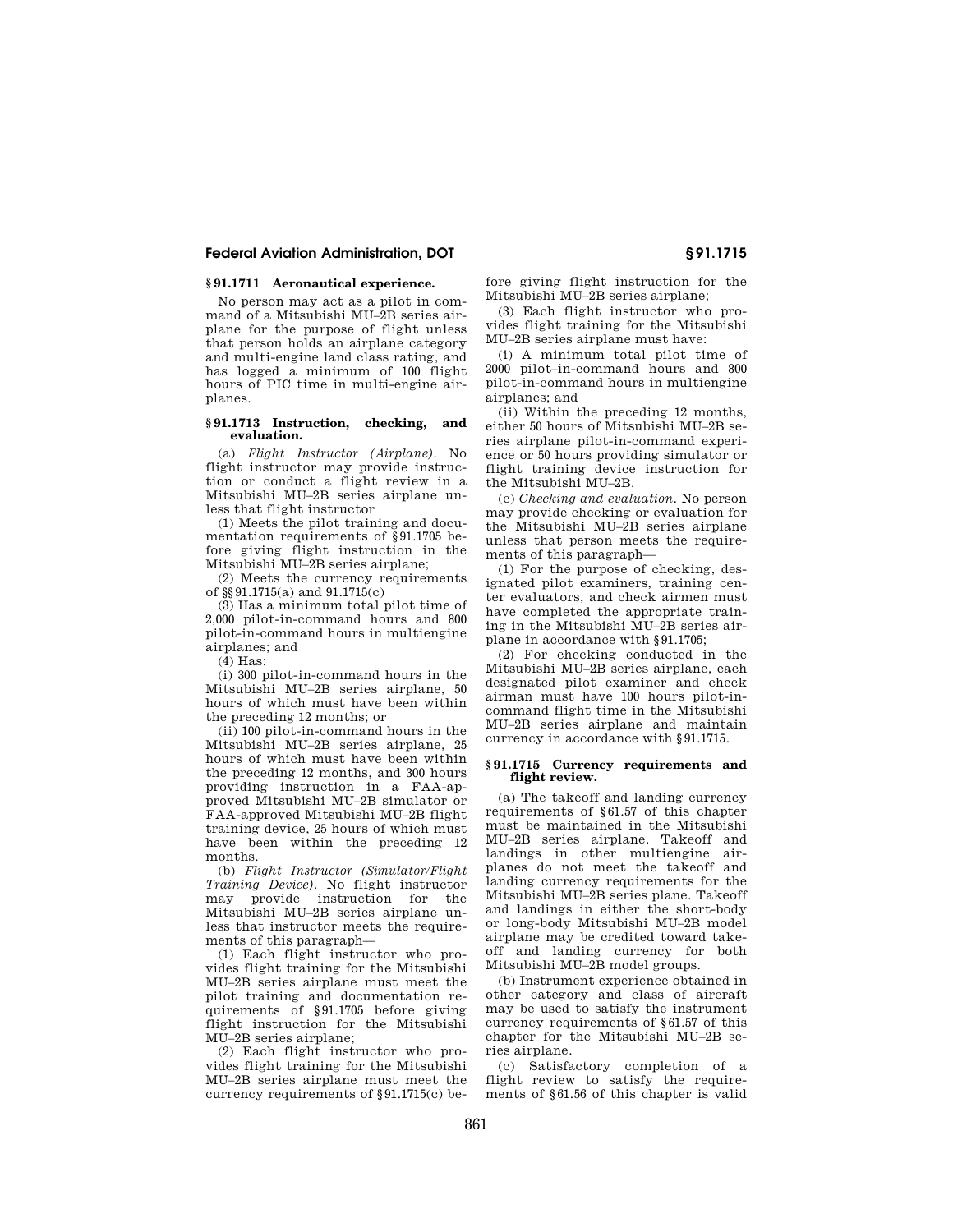for operation of a Mitsubishi MU–2B series airplane only if that flight review is conducted in a Mitsubishi MU–2B series airplane or an MU–2B Simulator approved for landings with an approved course conducted under part 142 of this chapter. The flight review for Mitsubishi MU–2B series airplanes must include the *Special Emphasis Items,* and all items listed in the *Training Course Final Phase Check* in accordance with an approved MU–2B Training Program.

(d) A person who successfully completes the Initial/transition, Requalification, or Recurrent training requirements under §91.1705 of this chapter also meet the requirements of §61.56 of this chapter and need not accomplish a separate flight review provided that at least 1 hour of the flight training was conducted in the Mitsubishi MU–2B series airplane or an MU–2B Simulator approved for landings with an approved course conducted under part 142 of this chapter.

[Docket FAA–2006–24981, Amdt. 91–344, 81 FR 61591, Sept. 7, 2016; Amdt. 91–344A, 82 FR 21472, May 9, 2017]

## **§ 91.1717 Operating requirements.**

(a) Except as provided in paragraph (b) of this section, no person may operate a Mitsubishi MU–2B airplane in single pilot operations unless that airplane has a functional autopilot.

(b) A person may operate a Mitsubishi MU–2B airplane in single pilot operations without a functional autopilot when—

(1) Operating under day visual flight rule requirements; or

(2) Authorized under a FAA approved minimum equipment list for that airplane, operating under instrument flight rule requirements in daytime visual meteorological conditions.

(c) No person may operate a Mitsubishi MU–2B series airplane unless a copy of the appropriate Mitsubishi Heavy Industries MU–2B Airplane Flight Manual is carried on board the airplane and is accessible

during each flight at the pilot station.<br>(d) No person may operate a  $(d)$  No person may Mitsubishi MU–2B series airplane unless an MU–2B series airplane checklist, appropriate for the model being operated and accepted by the Federal

# **§ 91.1717 14 CFR Ch. I (1–1–21 Edition)**

Aviation Administration MU–2B Flight Standardization Board, is accessible for each flight at the pilot station and is used by the flight crewmembers when operating the airplane.

(e) No person may operate a Mitsubishi MU–2B series airplane contrary to the standards of this subpart.

(f) If there are any differences between the training and operating requirements of this subpart and the MU–2B Airplane Flight Manual's procedures sections (Normal, Abnormal, and Emergency) and the MU–2B airplane series checklist incorporated by reference in §91.1721, the person operating the airplane must operate the airplane in accordance with the training specified in this subpart.

# **§ 91.1719 Credit for prior training.**

Initial/transition, requalification, recurrent or Level B differences training conducted prior to November 7, 2016, compliant with SFAR No. 108, Section 3 of this part, is considered to be compliant with this subpart, if the student met the eligibility requirements for the applicable category of training and the student's instructor met the experience requirements of this subpart.

### **§ 91.1721 Incorporation by reference.**

(a) The Mitsubishi Heavy Industries MU–2B Cockpit Checklists are incorporated by reference into this part. The Director of the Federal Register approved this incorporation by reference in accordance with 5 U.S.C. 552(a) and 1 CFR part 51. All approved material is available for inspection at U.S. Department of Transportation, Docket Management Facility, Room W 12–140, West Building Ground Floor, 1200 New Jersey Ave. SE., Washington, DC 20590– 0001, or at the National Archives and Records Administration, call 202–741– 6030, or go to: *http://www.archives.gov/ federal*l*register/* 

*code*l*of*l*federal*l*regulations/* 

*ibr*l*locations.html.* 

(b) Mitsubishi Heavy Industries America, Inc., 4951 Airport Parkway, Suite 530, Addison, TX 75001.

(1) Mitsubishi Heavy Industries MU– 2B Checklists: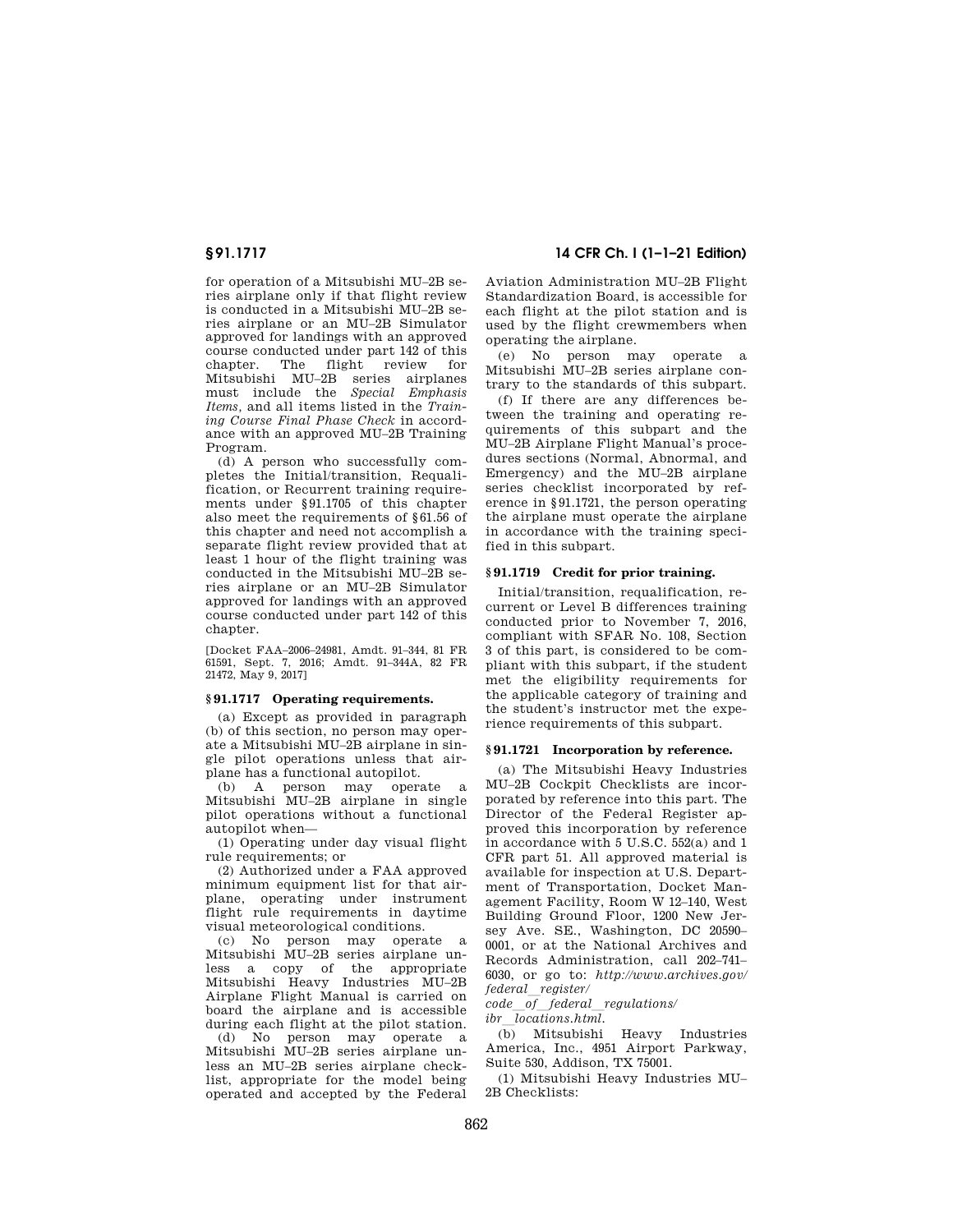# **Federal Aviation Administration, DOT**  Pt. 91, App. A

(i) Cockpit Checklist, Model MU–2B– 60, Type Certificate A10SW, MHI Document No. YET06220C, accepted by FSB

on February 12, 2007. (ii) Cockpit Checklist, Model MU–2B– 40, Type Certificate A10SW, MHI Document No. YET06256A, accepted by FSB on February 12, 2007.

(iii) Cockpit Checklist, Model MU– 2B–36A, Type Certificate A10SW, MHI Document No. YET06257B, accepted by FSB on February 12, 2007.

(iv) Cockpit Checklist, Model MU–2B– 36, Type Certificate A2PC, MHI Document No. YET06252B, accepted by FSB on February 12, 2007.

(v) Cockpit Checklist, Model MU–2B– 35, Type Certificate A2PC, MHI Document No. YET06251B, accepted by FSB on February 12, 2007.

(vi) Cockpit Checklist, Model MU–2B– 30, Type Certificate A2PC, MHI Document No. YET06250A, accepted by FSB on March 2, 2007.

(vii) Cockpit Checklist, Model MU– 2B–26A, Type Certificate A10SW, MHI Document No. YET06255A, accepted by FSB on February 12, 2007.

(viii) Cockpit Checklist, Model MU– 2B–26, Type Certificate A2PC, MHI Document No. YET06249A, accepted by FSB on March 2, 2007.

(ix) Cockpit Checklist, Model MU–2B– 26, Type Certificate A10SW, MHI Document No. YET06254A, accepted by FSB on March 2, 2007.

(x) Cockpit Checklist, Model MU–2B– 25, Type Certificate A10SW, MHI Document No. YET06253A, accepted by FSB on March 2, 2007.

(xi) Cockpit Checklist, Model MU–2B– 25, Type Certificate A2PC, MHI Document No. YET06248A, accepted by FSB on March 2, 2007.

(xii) Cockpit Checklist, Model MU– 2B–20, Type Certificate A2PC, MHI Document No. YET06247A, accepted by FSB on February 12, 2007.

(xiii)–(xiv) [Reserved]

(xv) Cockpit Checklist, Model MU– 2B–15, Type Certificate A2PC, MHI Document No. YET06246A, accepted by FSB on March 2, 2007.

(xvi) Cockpit Checklist, Model MU– 2B–10, Type Certificate A2PC, MHI Document No. YET06245A, accepted by FSB on March 2, 2007.

(xvii) Cockpit Checklist, Model MU– 2B, Type Certificate A2PC, MHI Docu-

ment No. YET06244A, accepted by FSB on March 2, 2007.

(2) [Reserved]

[Docket FAA–2006–24981, Amdt. 91–344, 81 FR 61591, Sept. 7, 2016; Amdt. 91–344A, 82 FR 21472, May 9, 2017]

APPENDIX A TO PART 91—CATEGORY II OPERATIONS: MANUAL, INSTRU-MENTS, EQUIPMENT, AND MAINTE-NANCE

### *1. Category II Manual*

(a) *Application for approval.* An applicant for approval of a Category II manual or an amendment to an approved Category II manual must submit the proposed manual or amendment to the responsible Flight Standards office. If the application requests an evaluation program, it must include the following:

(1) The location of the aircraft and the place where the demonstrations are to be conducted; and

(2) The date the demonstrations are to commence (at least 10 days after filing the application).

(b) *Contents.* Each Category II manual must contain:

(1) The registration number, make, and model of the aircraft to which it applies;

(2) A maintenance program as specified in section 4 of this appendix; and

(3) The procedures and instructions related to recognition of decision height, use of runway visual range information, approach monitoring, the decision region (the region between the middle marker and the decision height), the maximum permissible deviations of the basic ILS indicator within the decision region, a missed approach, use of airborne low approach equipment, minimum altitude for the use of the autopilot, instrument and equipment failure warning systems, instrument failure, and other procedures, instructions, and limitations that may be found necessary by the Administrator.

## *2. Required Instruments and Equipment*

The instruments and equipment listed in this section must be installed in each aircraft operated in a Category II operation. This section does not require duplication of instruments and equipment required by §91.205 or any other provisions of this chapter.

(a) *Group I.* (1) Two localizer and glide slope receiving systems. Each system must provide a basic ILS display and each side of the instrument panel must have a basic ILS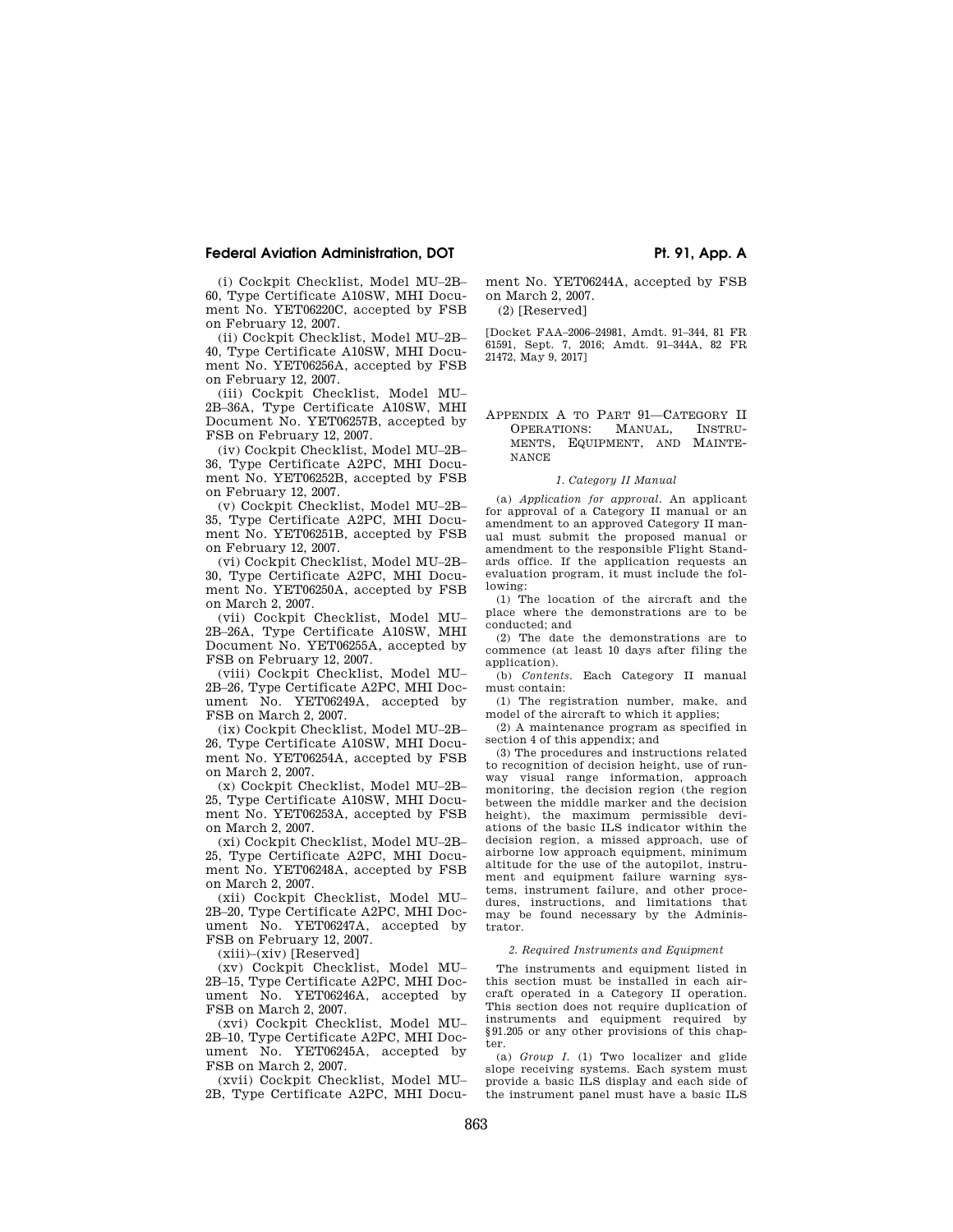display. However, a single localizer antenna and a single glide slope antenna may be used. (2) A communications system that does not affect the operation of at least one of the ILS systems.

(3) A marker beacon receiver that provides distinctive aural and visual indications of the outer and the middle markers.

(4) Two gyroscopic pitch and bank indicating systems.

(5) Two gyroscopic direction indicating systems.

(6) Two airspeed indicators.

(7) Two sensitive altimeters adjustable for barometric pressure, each having a placarded correction for altimeter scale error and for the wheel height of the aircraft. After June 26, 1979, two sensitive altimeters adjustable for barometric pressure, having markings at 20-foot intervals and each having a placarded correction for altimeter scale error and for the wheel height of the aircraft.

(8) Two vertical speed indicators.

(9) A flight control guidance system that consists of either an automatic approach coupler or a flight director system. A flight director system must display computed information as steering command in relation to an ILS localizer and, on the same instrument, either computed information as pitch command in relation to an ILS glide slope or basic ILS glide slope information. An automatic approach coupler must provide at least automatic steering in relation to an ILS localizer. The flight control guidance system may be operated from one of the receiving systems required by subparagraph (1) of this paragraph.

(10) For Category II operations with decision heights below 150 feet either a marker beacon receiver providing aural and visual indications of the inner marker or a radio altimeter.

(b) *Group II.* (1) Warning systems for immediate detection by the pilot of system faults in items  $(1)$ ,  $(4)$ ,  $(5)$ , and  $(9)$  of Group I and, if installed for use in Category III operations, the radio altimeter and autothrottle system. (2) Dual controls.

(3) An externally vented static pressure system with an alternate static pressure source.

(4) A windshield wiper or equivalent means of providing adequate cockpit visibility for a safe visual transition by either pilot to touchdown and rollout.

(5) A heat source for each airspeed system pitot tube installed or an equivalent means of preventing malfunctioning due to icing of the pitot system.

### *3. Instruments and Equipment Approval*

(a) *General.* The instruments and equipment required by section 2 of this appendix must be approved as provided in this section before being used in Category II operations. Before presenting an aircraft for approval of

**Pt. 91, App. A 14 CFR Ch. I (1–1–21 Edition)** 

the instruments and equipment, it must be shown that since the beginning of the 12th calendar month before the date of submission—

(1) The ILS localizer and glide slope equipment were bench checked according to the manufacturer's instructions and found to meet those standards specified in RTCA Paper 23–63/DO–117 dated March 14, 1963, ''Standard Adjustment Criteria for Airborne Localizer and Glide Slope Receivers,'' which may be obtained from the RTCA Secretariat, 1425 K St., NW., Washington, DC 20005.

(2) The altimeters and the static pressure systems were tested and inspected in accordance with appendix E to part 43 of this chapter; and

(3) All other instruments and items of equipment specified in section 2(a) of this appendix that are listed in the proposed maintenance program were bench checked and found to meet the manufacturer's specifications.

(b) *Flight control guidance system.* All components of the flight control guidance system must be approved as installed by the evaluation program specified in paragraph (e) of this section if they have not been approved for Category III operations under applicable type or supplemental type certification procedures. In addition, subsequent changes to make, model, or design of the components must be approved under this paragraph. Related systems or devices, such as the autothrottle and computed missed approach guidance system, must be approved in the same manner if they are to be used for Category II operations.

(c) *Radio altimeter.* A radio altimeter must meet the performance criteria of this paragraph for original approval and after each subsequent alteration.

(1) It must display to the flight crew clearly and positively the wheel height of the main landing gear above the terrain.

(2) It must display wheel height above the terrain to an accuracy of plus or minus 5 feet or 5 percent, whichever is greater, under the following conditions:

(i) Pitch angles of zero to plus or minus 5 degrees about the mean approach attitude.

(ii) Roll angles of zero to 20 degrees in either direction.

(iii) Forward velocities from minimum approach speed up to 200 knots.

(iv) Sink rates from zero to 15 feet per second at altitudes from 100 to 200 feet.

(3) Over level ground, it must track the actual altitude of the aircraft without significant lag or oscillation.

(4) With the aircraft at an altitude of 200 feet or less, any abrupt change in terrain representing no more than 10 percent of the aircraft's altitude must not cause the altimeter to unlock, and indicator response to such changes must not exceed 0.1 seconds and, in addition, if the system unlocks for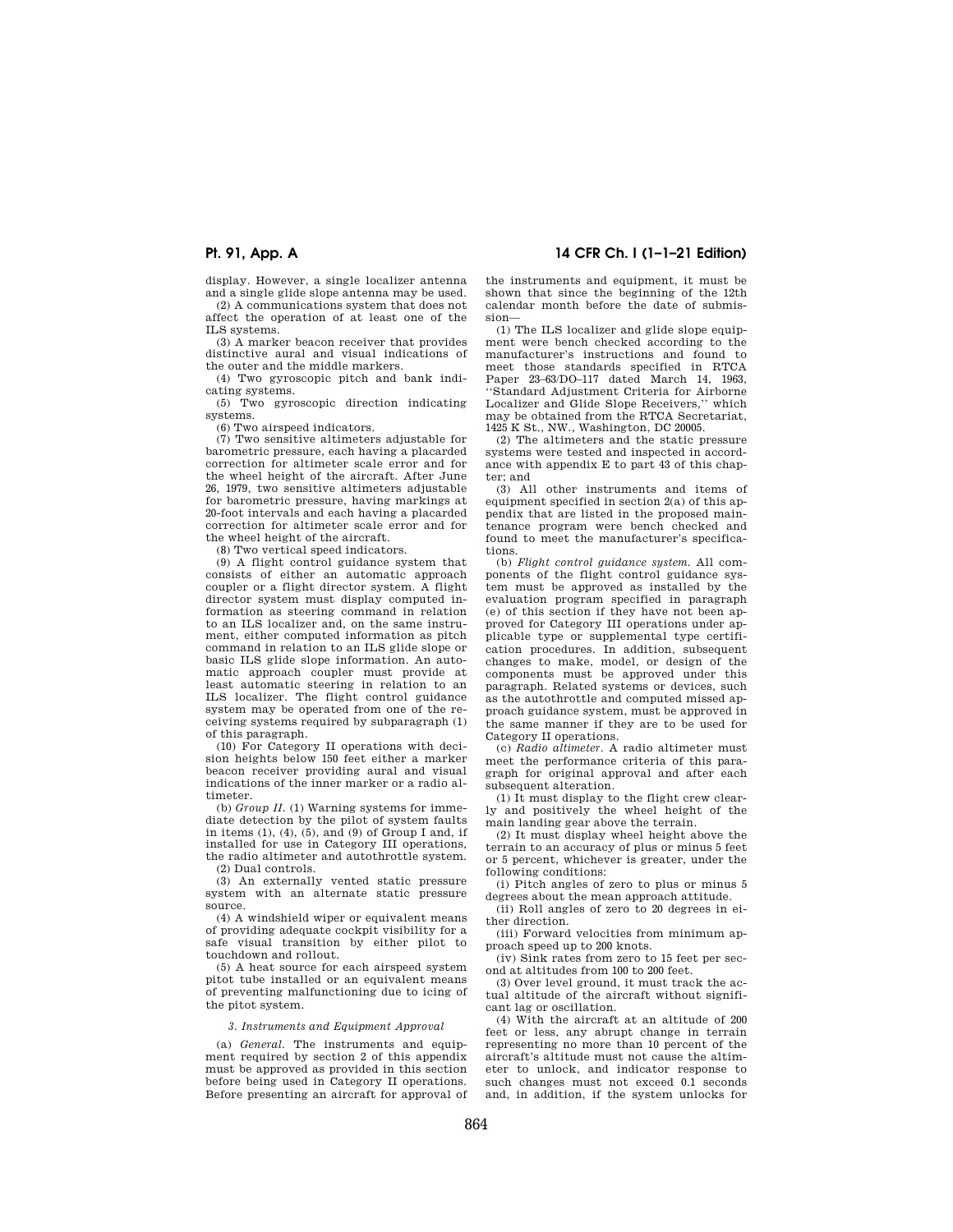# **Federal Aviation Administration, DOT**  Pt. 91, App. A

greater changes, it must reacquire the signal in less than 1 second.

(5) Systems that contain a push-to-test feature must test the entire system (with or without an antenna) at a simulated altitude of less than 500 feet.

(6) The system must provide to the flight crew a positive failure warning display any time there is a loss of power or an absence of ground return signals within the designed range of operating altitudes.

(d) *Other instruments and equipment.* All other instruments and items of equipment required by §2 of this appendix must be capable of performing as necessary for Category II operations. Approval is also required after each subsequent alteration to these instruments and items of equipment.

(e) *Evaluation program*—(1) *Application.* Approval by evaluation is requested as a part of the application for approval of the Category II manual.

(2) *Demonstrations.* Unless otherwise authorized by the Administrator, the evaluation program for each aircraft requires the demonstrations specified in this paragraph. At least 50 ILS approaches must be flown with at least five approaches on each of three different ILS facilities and no more than one half of the total approaches on any one ILS facility. All approaches shall be flown under simulated instrument conditions to a 100-foot decision height and 90 percent of the total approaches made must be successful. A successful approach is one in which—

(i) At the 100-foot decision height, the indicated airspeed and heading are satisfactory for a normal flare and landing (speed must be plus or minus 5 knots of programmed airspeed, but may not be less than computed threshold speed if autothrottles are used);

(ii) The aircraft at the 100-foot decision height, is positioned so that the cockpit is within, and tracking so as to remain within, the lateral confines of the runway extended;

(iii) Deviation from glide slope after leaving the outer marker does not exceed 50 percent of full-scale deflection as displayed on the ILS indicator;

(iv) No unusual roughness or excessive attitude changes occur after leaving the middle marker; and

(v) In the case of an aircraft equipped with an approach coupler, the aircraft is sufficiently in trim when the approach coupler is disconnected at the decision height to allow for the continuation of a normal approach and landing.

(3) *Records.* During the evaluation program the following information must be maintained by the applicant for the aircraft with respect to each approach and made available to the Adninistrator upon request:

(i) Each deficiency in airborne instruments and equipment that prevented the initiation of an approach.

(ii) The reasons for discontinuing an approach, including the altitude above the runway at which it was discontinued.

(iii) Speed control at the 100-foot decision height if auto throttles are used.

(iv) Trim condition of the aircraft upon disconnecting the auto coupler with respect to continuation to flare and landing.

(v) Position of the aircraft at the middle marker and at the decision height indicated both on a diagram of the basic ILS display and a diagram of the runway extended to the middle marker. Estimated touchdown point must be indicated on the runway diagram.

(vi) Compatibility of flight director with the auto coupler, if applicable.

(vii) Quality of overall system performance.

(4) *Evaluation.* A final evaluation of the flight control guidance system is made upon successful completion of the demonstrations. If no hazardous tendencies have been displayed or are otherwise known to exist, the system is approved as installed.

#### *4. Maintenance program*

(a) Each maintenance program must contain the following:

(1) A list of each instrument and item of equipment specified in §2 of this appendix that is installed in the aircraft and approved for Category II operations, including the make and model of those specified in §2(a).

(2) A schedule that provides for the performance of inspections under subparagraph (5) of this paragraph within 3 calendar months after the date of the previous inspection. The inspection must be performed by a person authorized by part 43 of this chapter, except that each alternate inspection may be replaced by a functional flight check. This functional flight check must be performed by a pilot holding a Category II pilot authorization for the type aircraft checked.

(3) A schedule that provides for the performance of bench checks for each listed instrument and item of equipment that is specified in section 2(a) within 12 calendar months after the date of the previous bench check.

(4) A schedule that provides for the performance of a test and inspection of each static pressure system in accordance with appendix E to part 43 of this chapter within 12 calendar months after the date of the previous test and inspection.

(5) The procedures for the performance of the periodic inspections and functional flight checks to determine the ability of each listed instrument and item of equipment specified in section 2(a) of this appendix to perform as approved for Category II operations including a procedure for recording functional flight checks.

(6) A procedure for assuring that the pilot is informed of all defects in listed instruments and items of equipment.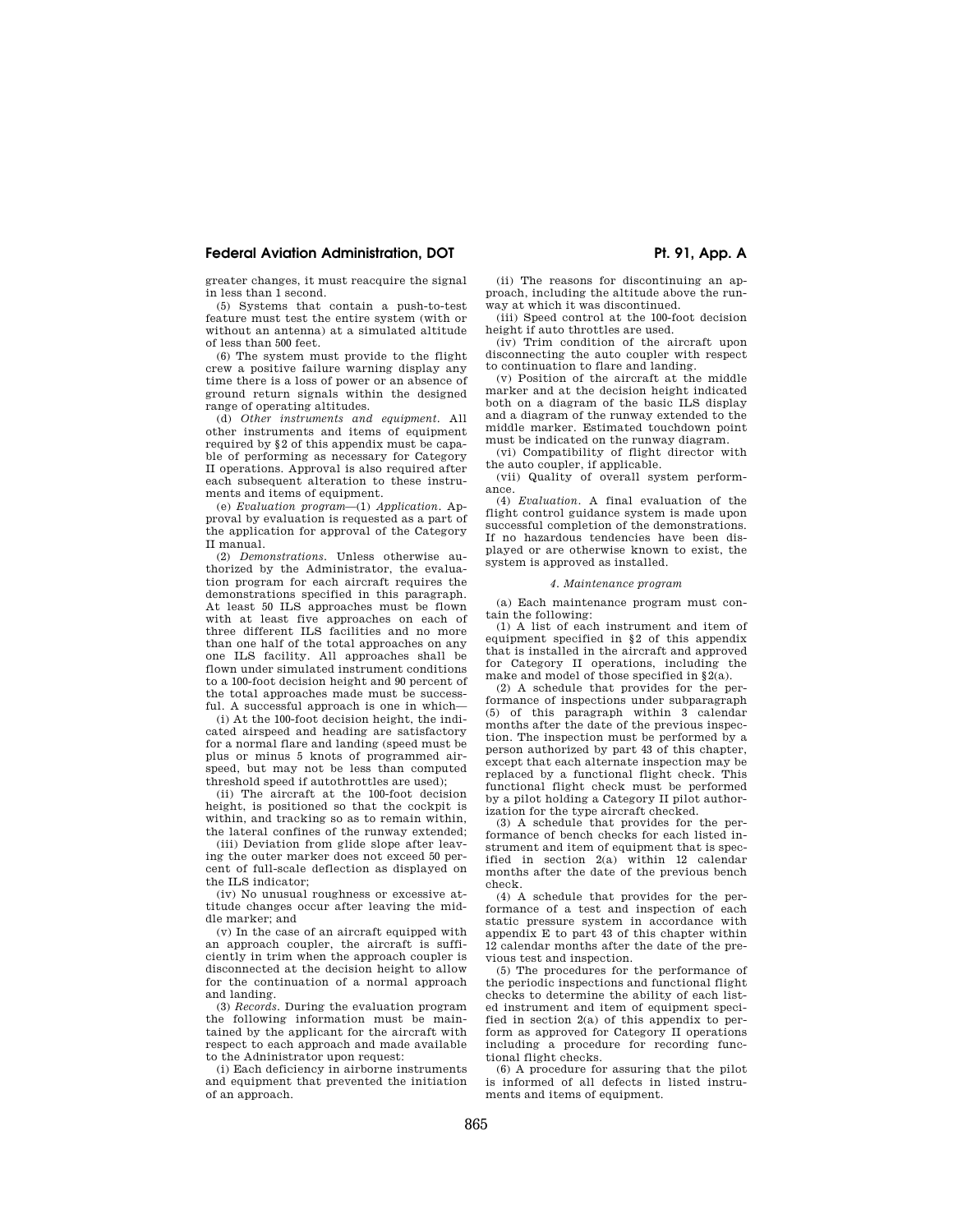**Pt. 91, App. B 14 CFR Ch. I (1–1–21 Edition)** 

(7) A procedure for assuring that the condition of each listed instrument and item of equipment upon which maintenance is performed is at least equal to its Category II approval condition before it is returned to service for Category II operations.

(8) A procedure for an entry in the maintenance records required by §43.9 of this chapter that shows the date, airport, and reasons for each discontinued Category II operation because of a malfunction of a listed instrument or item of equipment.

(b) *Bench check.* A bench check required by this section must comply with this paragraph.

(1) It must be performed by a certificated repair station holding one of the following ratings as appropriate to the equipment checked:

(i) An instrument rating.

(ii) A radio rating.

(2) It must consist of removal of an instrument or item of equipment and performance of the following:

(i) A visual inspection for cleanliness, impending failure, and the need for lubrication, repair, or replacement of parts;

(ii) Correction of items found by that visual inspection; and

(iii) Calibration to at least the manufacturer's specifications unless otherwise specified in the approved Category II manual for the aircraft in which the instrument or item of equipment is installed.

(c) *Extensions.* After the completion of one maintenance cycle of 12 calendar months, a request to extend the period for checks, tests, and inspections is approved if it is shown that the performance of particular equipment justifies the requested extension.

[Doc. No. 18334, 54 FR 34325, Aug. 18, 1989, as amended by Amdt. 91–269, 66 FR 41116, Aug. 6, 2001; Docket FAA–2018–0119, Amdt. 91–350, 83 FR 9172, Mar. 5, 2018]

## APPENDIX B TO PART 91—AUTHORIZA-TIONS TO EXCEED MACH 1 (§91.817)

#### *Section 1. Application*

(a) An applicant for an authorization to exceed Mach 1 must apply in a form and manner prescribed by the Administrator and must comply with this appendix.

(b) In addition, each application for an authorization to exceed Mach 1 covered by section 2(a) of this appendix must contain all information requested by the Administrator necessary to assist him in determining whether the designation of a particular test area or issuance of a particular authorization is a ''major Federal action significantly affecting the quality of the human environment'' within the meaning of the National Environmental Policy Act of 1969 (42 U.S.C. 4321 *et seq.*), and to assist him in complying with that act and with related Executive Orders, guidelines, and orders prior to such action.

(c) In addition, each application for an authorization to exceed Mach 1 covered by section 2(a) of this appendix must contain—

(1) Information showing that operation at a speed greater than Mach 1 is necessary to accomplish one or more of the purposes specified in section 2(a) of this appendix, including a showing that the purpose of the test cannot be safely or properly accomplished by overocean testing;

(2) A description of the test area proposed by the applicant, including an environmental analysis of that area meeting the requirements of paragraph (b) of this section; and

(3) Conditions and limitations that will ensure that no measurable sonic boom overpressure will reach the surface outside of the designated test area.

(d) An application is denied if the Administrator finds that such action is necessary to protect or enhance the environment.

#### *Section 2. Issuance*

(a) For a flight in a designated test area, an authorization to exceed Mach 1 may be issued when the Administrator has taken the environmental protective actions specified in section 1(b) of this appendix and the applicant shows one or more of the following:

(1) The flight is necessary to show compliance with airworthiness requirements.

(2) The flight is necessary to determine the sonic boom characteristics of the airplane or to establish means of reducing or eliminating the effects of sonic boom.

(3) The flight is necessary to demonstrate the conditions and limitations under which speeds greater than a true flight Mach number of 1 will not cause a measurable sonic boom overpressure to reach the surface.

(b) For a flight outside of a designated test area, an authorization to exceed Mach 1 may be issued if the applicant shows conservatively under paragraph (a)(3) of this section that—

(1) The flight will not cause a measurable sonic boom overpressure to reach the surface when the aircraft is operated under conditions and limitations demonstrated under paragraph (a)(3) of this section; and

(2) Those conditions and limitations represent all foreseeable operating conditions.

#### *Section 3. Duration*

(a) An authorization to exceed Mach 1 is effective until it expires or is surrendered, or until it is suspended or terminated by the Administrator. Such an authorization may be amended or suspended by the Administrator at any time if the Administrator finds that such action is necessary to protect the environment. Within 30 days of notification of amendment, the holder of the authorization must request reconsideration or the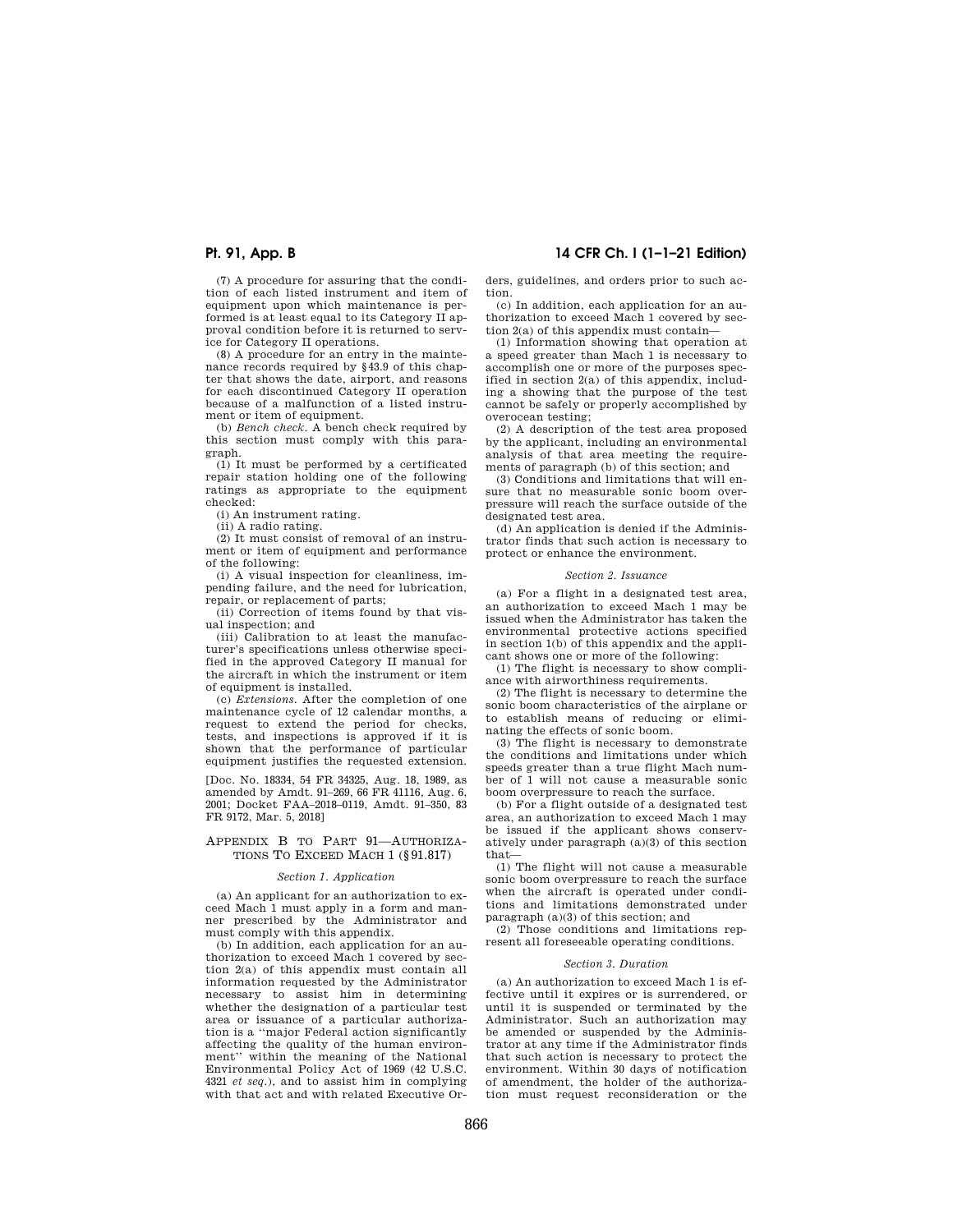## **Federal Aviation Administration, DOT Pt. 91, App. D**

amendment becomes final. Within 30 days of notification of suspension, the holder of the authorization must request reconsideration or the authorization is automatically terminated. If reconsideration is requested within the 30-day period, the amendment or suspension continues until the holder shows why the authorization should not be amended or terminated. Upon such showing, the Administrator may terminate or amend the authorization if the Administrator finds that such action is necessary to protect the environment, or he may reinstate the authorization without amendment if he finds that termination or amendment is not necessary to protect the environment.

(b) Findings and actions by the Administrator under this section do not affect any certificate issued under title VI of the Federal Aviation Act of 1958.

[Doc. No. 18334, 54 FR 34327, Aug. 18, 1989]

## [RESERVED]

## APPENDIX D TO PART 91—AIRPORTS/LO-CATIONS: SPECIAL OPERATING RE-**STRICTIONS**

*Section 1.* Locations at which the requirements of §91.215(b)(2) and §91.225(d)(2) apply. The requirements of §§91.215(b)(2) and  $91.225(d)(2)$  apply below 10,000 feet MSL within a 30-nautical-mile radius of each location in the following list.

Atlanta, GA (Hartsfield-Jackson Atlanta International Airport)

Baltimore, MD (Baltimore/Washington International Thurgood Marshall Airport)

- Boston, MA (General Edward Lawrence Logan International Airport)
- Camp Springs, MD (Joint Base Andrews)
- Chantilly, VA (Washington Dulles International Airport)

Charlotte, NC (Charlotte/Douglas International Airport)

- Chicago, IL (Chicago-O'Hare International Airport)
- Cleveland, OH (Cleveland-Hopkins International Airport)
- Covington, KY (Cincinnati/Northern Kentucky International Airport)
- Dallas, TX (Dallas/Fort Worth International Airport)

Denver, CO (Denver International Airport)

- Detroit, MI (Detroit Metropolitan Wayne County Airport)
- Honolulu, HI (Honolulu International Airport)
- Houston, TX (George Bush Intercontinental/ Houston Airport)
- Houston, TX (William P. Hobby Airport)
- Kansas City, MO (Kansas City International Airport)
- Las Vegas, NV (McCarran International Airport)
- Los Angeles, CA (Los Angeles International Airport)
- Memphis, TN (Memphis International Airport)
- Miami, FL (Miami International Airport) Minneapolis, MN (Minneapolis-St. Paul
- International/Wold-Chamberlain Airport) Newark, NJ (Newark Liberty International Airport)
- New Orleans, LA (Louis Armstrong New Orleans International Airport)
- New York, NY (John F. Kennedy International Airport)
- New York, NY (LaGuardia Airport)
- Orlando, FL (Orlando International Airport) Philadelphia, PA (Philadelphia International
- Airport) Phoenix, AZ (Phoenix Sky Harbor Inter-
- national Airport) Pittsburgh, PA (Pittsburgh International
- Airport)
- St. Louis, MO (Lambert-St. Louis International Airport)
- Salt Lake City, UT (Salt Lake City International Airport)
- San Diego, CA (Miramar Marine Corps Air Station)
- San Diego, CA (San Diego International Airport)
- San Francisco, CA (San Francisco International Airport)
- Seattle, WA (Seattle-Tacoma International Airport)
- Tampa, FL (Tampa International Airport) Washington, DC (Ronald Reagan Washington National Airport)
- *Section 2.* Airports at which the require-
- ments of §91.215(b)(5)(ii) apply. [Reserved] *Section 3.* Locations at which fixed-wing Special VFR operations are prohibited.
- The Special VFR weather minimums of §91.157 do not apply to the following airports:
- Atlanta, GA (Hartsfield-Jackson Atlanta International Airport)
- Baltimore, MD (Baltimore/Washington International Thurgood Marshall Airport)
- Boston, MA (General Edward Lawrence Logan International Airport)
- Buffalo, NY (Greater Buffalo International Airport)
- Camp Springs, MD (Joint Base Andrews) Chicago, IL (Chicago-O'Hare International
- Airport) Cleveland, OH (Cleveland-Hopkins Inter-
- national Airport) Columbus, OH (Port Columbus International
- Airport) Covington, KY (Cincinnati/Northern Ken-
- tucky International Airport)
- Dallas, TX (Dallas/Fort Worth International Airport)
- Dallas, TX (Dallas Love Field Airport)
- Denver, CO (Denver International Airport)
- Detroit, MI (Detroit Metropolitan Wayne County Airport)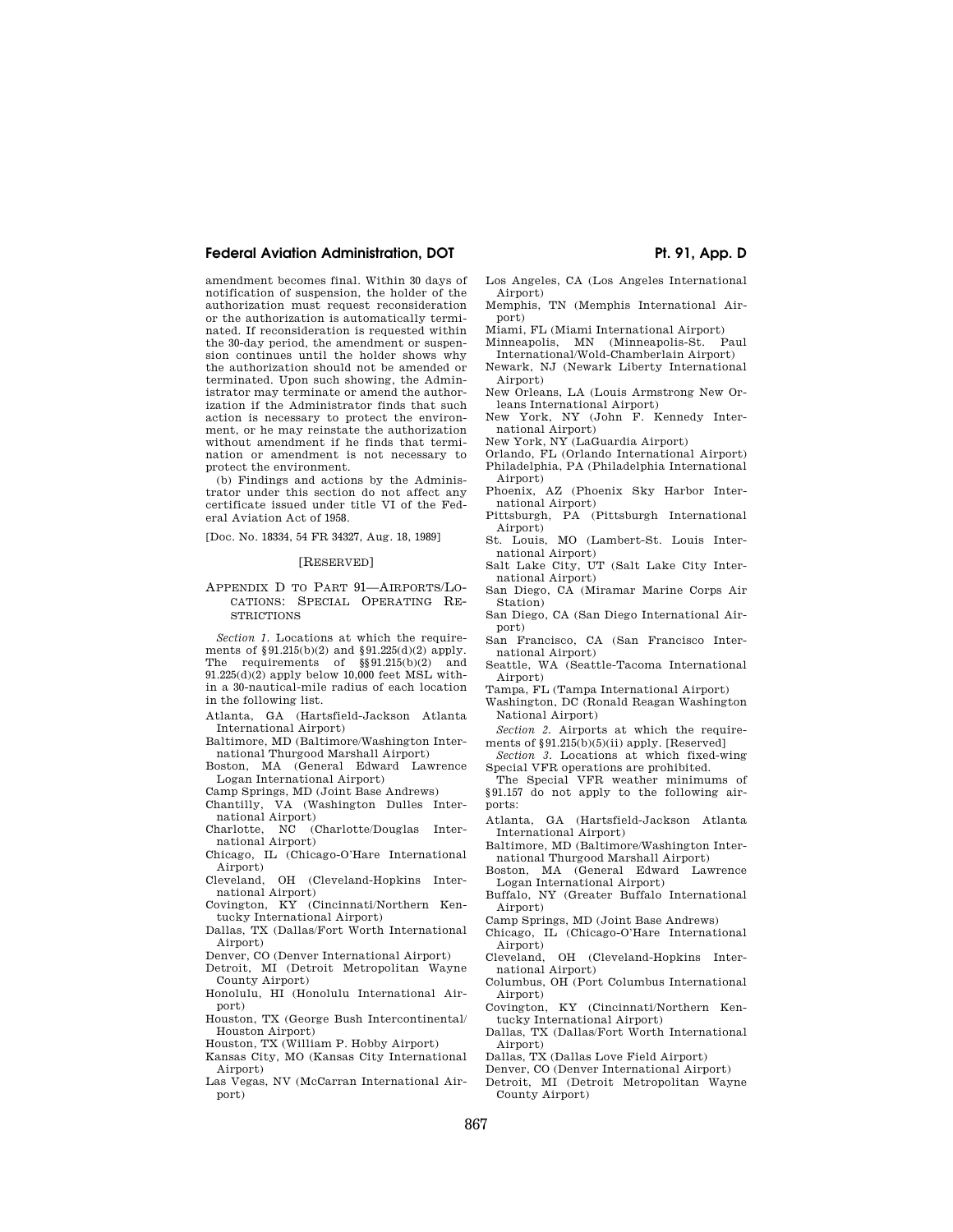**Pt. 91, App. E 14 CFR Ch. I (1–1–21 Edition)** 

Honolulu, HI (Honolulu International Airport) Houston, TX (George Bush Intercontinental/

Houston Airport)

Indianapolis, IN (Indianapolis International Airport)

Los Angeles, CA (Los Angeles International Airport)

Louisville, KY (Louisville International Airport-Standiford Field)

Memphis, TN (Memphis International Airport)

Miami, FL (Miami International Airport)

Minneapolis, MN (Minneapolis-St. Paul International/Wold-Chamberlain Airport)

Newark, NJ (Newark Liberty International Airport)

New York, NY (John F. Kennedy International Airport) New York, NY (LaGuardia Airport)

New Orleans, LA (Louis Armstrong New Or-

leans International Airport) Philadelphia, PA (Philadelphia International

Airport) Pittsburgh, PA (Pittsburgh International

Airport) Portland, OR (Portland International Airport)

San Francisco, CA (San Francisco International Airport)

Seattle, WA (Seattle-Tacoma International Airport)

St. Louis, MO (Lambert-St. Louis International Airport)

Tampa, FL (Tampa International Airport)

Washington, DC (Ronald Reagan Washington National Airport)

*Section 4.* Locations at which solo student, sport, and recreational pilot activity is not permitted.

Pursuant to §91.131(b)(2), solo student, sport, and recreational pilot operations are not permitted at any of the following airports.

Atlanta, GA (Hartsfield-Jackson Atlanta International Airport)

Boston, MA (General Edward Lawrence Logan International Airport)

Camp Springs, MD (Joint Base Andrews) Chicago, IL (Chicago-O'Hare International

Airport) Dallas, TX (Dallas/Fort Worth International

Airport) Los Angeles, CA (Los Angeles International Airport)

Miami, FL (Miami International Airport)

Newark, NJ (Newark Liberty International Airport)

New York, NY (John F. Kennedy International Airport)

New York, NY (LaGuardia Airport) San Francisco, CA (San Francisco International Airport)

Washington, DC (Ronald Reagan Washington National Airport)

[Amdt. 91–227, 56 FR 65661, Dec. 17, 1991]

EDITORIAL NOTE: For FEDERAL REGISTER citations affecting appendix D to part 91, see the List of CFR Sections Affected, which appears in the Finding Aids section of the printed volume and at *www.govinfo.gov.* 

EFFECTIVE DATE NOTE: By Amdt. 91–236, 59 FR 2918, Jan. 19, 1994, as corrected by Amdt. 91–237, 59 FR 6547, Feb. 11, 1994, appendix D to part 91 was amended in sections 1 and 3 in the Denver, CO, entry by revising ''Stapleton'' to read ''Denver'' effective Mar. 9, 1994. By Amdt. 91–238, 59 FR 10958, Mar. 9, 1994, the effective date was delayed to May 15, 1994. By Amdt. 91–241, 59 FR 24916, May 13, 1994, the effective date was suspended indefinitely.

| APPENDIX E TO PART 91—AIRPLANE FLIGHT RECORDER SPECIFICATIONS |  |
|---------------------------------------------------------------|--|
|---------------------------------------------------------------|--|

| Parameters                                               | Range                                     | Installed system <sup>1</sup> min-<br>imum accuracy (to recov-<br>ered data)                     | Sampling interval (per<br>second)                               | Resolution 4 read out |
|----------------------------------------------------------|-------------------------------------------|--------------------------------------------------------------------------------------------------|-----------------------------------------------------------------|-----------------------|
| Relative Time (From<br>Recorded on Prior<br>to Takeoff). | 8 hr minimum                              |                                                                                                  |                                                                 | 1 sec.                |
| Indicated Airspeed                                       | Vso to VD (KIAS)                          | $\pm 5\%$ or $\pm 10$ kts., which-<br>ever is greater. Resolu-<br>tion 2 kts. below 175<br>KIAS. |                                                                 | $1\%3$                |
| Altitude                                                 | $-1,000$ ft. to max cert.<br>alt. of A/C. | $\pm 100$ to $\pm 700$ ft. (see<br>Table 1, TSO C51-a).                                          |                                                                 | 25 to 150 ft.         |
| Magnetic Heading                                         | 360° ……………………………                          |                                                                                                  |                                                                 | $1^\circ$             |
| Vertical Acceleration                                    | $-3q$ to $+6q$                            | $\pm 0.2$ g in addition to $\pm 0.3$ g<br>maximum datum.                                         | 4 (or 1 per second<br>where peaks, ref. to<br>1g are recorded). | 0.03q.                |
| Longitudinal Accelera-<br>tion.                          |                                           | $\pm 1.5\%$ max. range ex-<br>cluding datum error of<br>$\pm 5\%$ .                              |                                                                 | 0.01q.                |
|                                                          | Pitch Attitude    100% of usable          | $+2^\circ$                                                                                       |                                                                 | $0.8^\circ$           |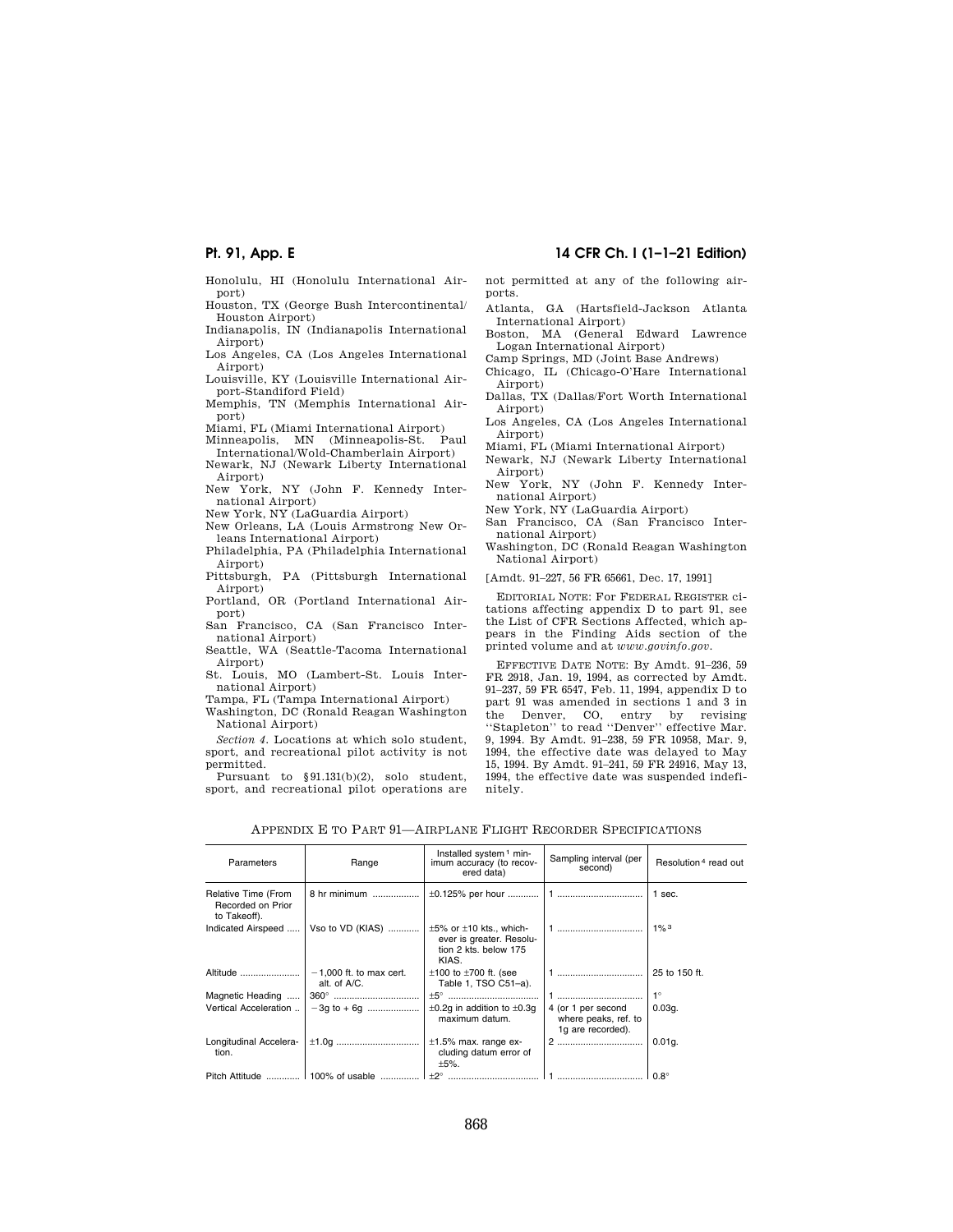# Federal Aviation Administration, DOT **Ph. 91, App. F** Pt. 91, App. F

| Parameters                                                                                                       | Range                                                               | Installed system <sup>1</sup> min-<br>imum accuracy (to recov-<br>ered data) | Sampling interval (per<br>second) | Resolution <sup>4</sup> read out         |
|------------------------------------------------------------------------------------------------------------------|---------------------------------------------------------------------|------------------------------------------------------------------------------|-----------------------------------|------------------------------------------|
| <b>Roll Attitude </b>                                                                                            | $\pm 60^\circ$ or 100% of usable<br>range, whichever is<br>greater. |                                                                              |                                   | $0.8^\circ$                              |
| Stabilizer Trim Posi-<br>tion, or.<br>Pitch Control Posi-<br>tion 5.                                             | Full Range                                                          | ±3% unless higher<br>uniquely required.                                      |                                   | $1\%3$                                   |
| Engine Power, Each<br>Engine:                                                                                    | Full Range                                                          | $\pm 3\%$ unless higher<br>uniquely required.                                |                                   | $1\%3$                                   |
| Fan or N <sup>1</sup> Speed<br>or EPR or<br>Cockpit indica-<br>tions Used for<br>Aircraft Certifi-<br>cation OR. | Maximum Range                                                       | $\pm 5\%$                                                                    | 1                                 | $1\%$ <sup>3</sup>                       |
| Prop. speed and<br>Torque (Sam-<br>ple Once/Sec<br>as Close to-<br>gether as Prac-<br>ticable).                  |                                                                     |                                                                              | 1 (prop Speed)<br>1 (torque)      | $1\%$ <sup>3</sup><br>$1\%$ <sup>3</sup> |
| Altitude Rate <sup>2</sup> (need<br>depends on altitude<br>resolution).                                          | $\pm 8,000$ fpm                                                     | ±10%. Resolution 250<br>fpm below 12,000 ft. in-<br>dicated.                 | 1                                 | 250 fpm. below<br>12,000                 |
| Angle of Attack <sup>2</sup><br>(need depends on<br>altitude resolution).                                        | $-20^\circ$ to 40° or 100% of<br>usable range.                      |                                                                              |                                   | 0.8%3                                    |
| Radio Transmitter<br>Keying (Discrete).                                                                          | On/Off                                                              |                                                                              | 1.                                |                                          |
| TE Flaps (Discrete or<br>Analog).                                                                                | Each discrete position (U,<br>D, T/O, AAP) OR.                      |                                                                              | $\mathbf{1}$ .                    |                                          |
| LE Flaps (Discrete or<br>Analog).                                                                                | Analog 0-100% range                                                 |                                                                              | 1                                 | $1\%$ <sup>3</sup>                       |
|                                                                                                                  | Each discrete position (U,<br>D, T/O, AAP) OR.                      |                                                                              | 1.                                |                                          |
| Thrust Reverser,<br>Each Engine (Dis-<br>crete).                                                                 | Analog 0-100% range                                                 |                                                                              |                                   | $1\%3$                                   |
|                                                                                                                  | Stowed or full reverse.                                             |                                                                              |                                   |                                          |
| Spoiler/Speedbrake<br>(Discrete).                                                                                | Stowed or out                                                       |                                                                              | 1.                                |                                          |
| <b>Autopilot Engaged</b><br>(Discrete).                                                                          | Engaged or Disengaged                                               |                                                                              | 1.                                |                                          |

<sup>1</sup>When data sources are aircraft instruments (except altimeters) of acceptable quality to fly the aircraft the recording system<br>excluding enters or to the relation of the recording system) shall contribute no more than ha

[Doc. No. 18334, 54 FR 34327, Aug. 18, 1989, as amended by Amdt. 91–300, 73 FR 12565, Mar. 7, 2008; 73 FR 15280, Mar. 21, 2008; Amdt. 91–313, 75 FR 17046, Apr. 5, 2010; Amdt. 91–329, 78 FR 39971, July 3, 2013]

| Parameters                                               | Range                                                                                                  | Installed system <sup>1</sup> min-<br>imum accuracy (to recov-<br>ered data) | Sampling interval (per<br>second) | Resolution 3 read out |
|----------------------------------------------------------|--------------------------------------------------------------------------------------------------------|------------------------------------------------------------------------------|-----------------------------------|-----------------------|
| Relative Time (From<br>Recorded on Prior<br>to Takeoff). | 4 hr minimum                                                                                           |                                                                              |                                   | 1 sec.                |
| Indicated Airspeed                                       | VM in to VD (KIAS) (min-<br>imum airspeed signal<br>attainable with installed<br>pilot-static system). | $\pm 5\%$ or $\pm 10$ kts., which-<br>ever is greater.                       |                                   | 1 kt.                 |
| Altitude                                                 | $-1,000$ ft. to 20,000 ft.<br>pressure altitude.                                                       | $\pm 100$ to $\pm 700$ ft. (see<br>Table 1, TSO C51-a).                      |                                   | 25 to 150 ft.         |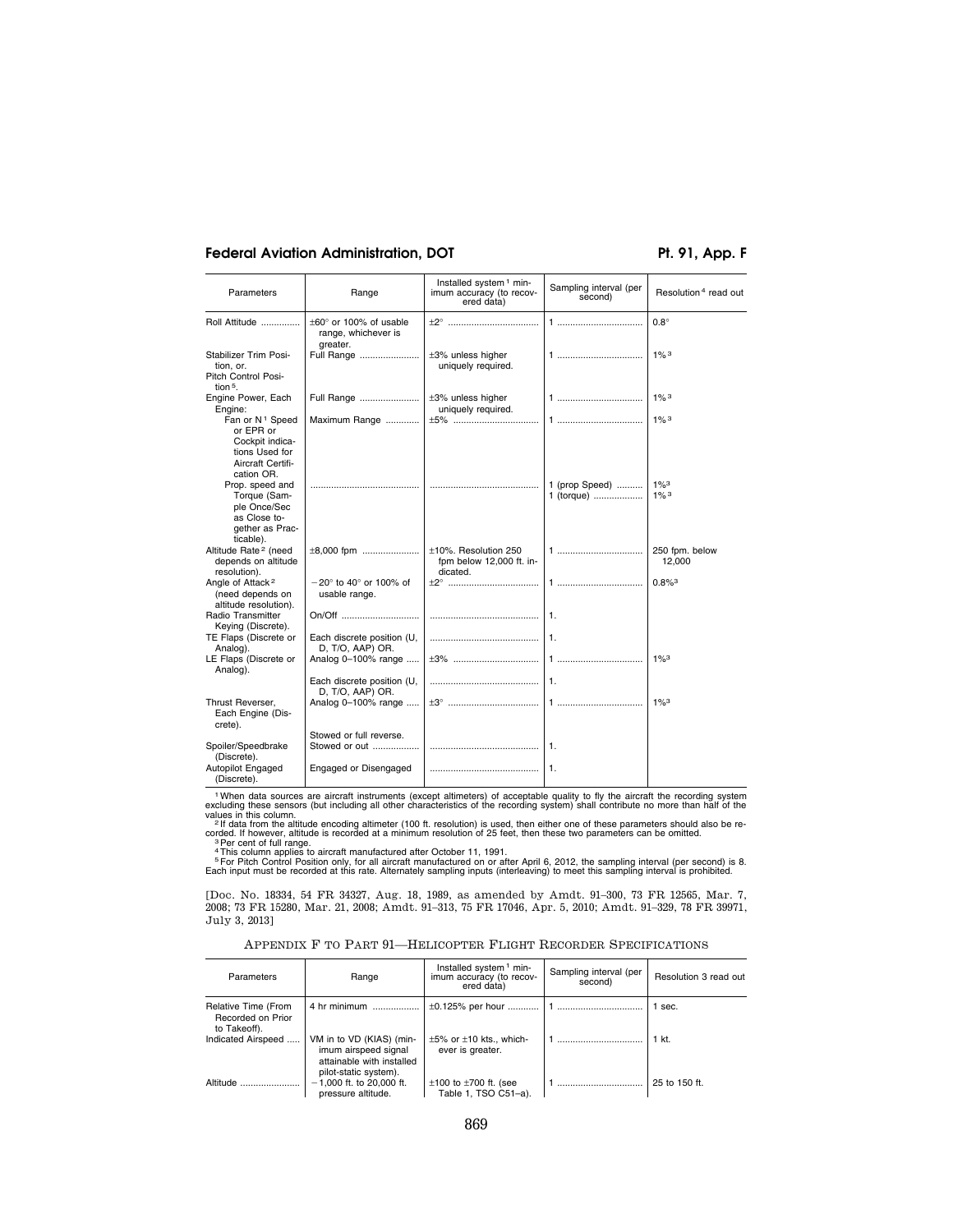# **Pt. 91, App. G 14 CFR Ch. I (1–1–21 Edition)**

| Parameters                                                                                                                                                            | Range                                                                                 | Installed system <sup>1</sup> min-<br>imum accuracy (to recov-<br>ered data) | Sampling interval (per<br>second)                                    | Resolution 3 read out                            |
|-----------------------------------------------------------------------------------------------------------------------------------------------------------------------|---------------------------------------------------------------------------------------|------------------------------------------------------------------------------|----------------------------------------------------------------------|--------------------------------------------------|
| Magnetic Heading<br>Vertical Acceleration                                                                                                                             | 360°<br>$-3q$ to + 6q                                                                 | $\pm 0.2$ g in addition to $\pm 0.3$ g<br>maximum datum.                     | 1<br>4 (or 1 per second<br>where peaks, ref. to<br>1q are recorded). | $1^{\circ}$<br>0.05g.                            |
| Longitudinal Accelera-<br>tion.                                                                                                                                       |                                                                                       | $\pm 1.5\%$ max. range ex-<br>cluding datum error of<br>$\pm 5\%$ .          | 2                                                                    | 0.03q.                                           |
| Pitch Attitude<br><b>Roll Attitude </b>                                                                                                                               | 100% of usable range<br>$\pm 60$ or 100% of usable<br>range, whichever is<br>greater. |                                                                              |                                                                      | $0.8^\circ$<br>$0.8^\circ$                       |
| Altitude Rate                                                                                                                                                         | $\pm 8,000$ fpm                                                                       | ±10% Resolution 250 fpm<br>below 12,000 ft. indi-<br>cated.                  |                                                                      | 250 fpm below<br>12,000.                         |
| Engine Power, Each<br>Engine                                                                                                                                          |                                                                                       |                                                                              |                                                                      |                                                  |
| Main Rotor Speed<br>Free or Power Tur-<br>bine.                                                                                                                       | Maximum Range<br>Maximum Range                                                        | $\pm 5\%$<br>$\pm 5\%$                                                       | 1                                                                    | 1%2.<br>$1\%2.$                                  |
| Engine Torque<br><b>Flight Control</b><br><b>Hydraulic Pressure</b>                                                                                                   | Maximum Range                                                                         |                                                                              |                                                                      | $1\%2.$                                          |
| Primary (Discrete)<br>Secondary-if appli-<br>cable (Discrete).                                                                                                        | High/Low<br>High/Low                                                                  |                                                                              | 1.<br>1.                                                             |                                                  |
| Radio Transmitter<br>Keying (Discrete).                                                                                                                               | On/Off                                                                                |                                                                              | 1.                                                                   |                                                  |
| <b>Autopilot Engaged</b><br>(Discrete).                                                                                                                               | Engaged or Disengaged                                                                 |                                                                              | 1.                                                                   |                                                  |
| SAS Status-Engaged<br>(Discrete).                                                                                                                                     | Engaged or Disengaged                                                                 |                                                                              | 1.                                                                   |                                                  |
| <b>SAS Fault Status</b><br>(Discrete).                                                                                                                                | Fault/OK                                                                              |                                                                              | 1.                                                                   |                                                  |
| <b>Flight Controls</b>                                                                                                                                                |                                                                                       |                                                                              |                                                                      |                                                  |
| Collective <sup>4</sup><br>Pedal Position <sup>4</sup><br>Lat. Cyclic <sup>4</sup><br>Long. Cyclic <sup>4</sup><br>Controllable Stabilator<br>Position <sup>4</sup> . | Full range<br>Full range<br>Full range<br>Full range<br>Full range                    |                                                                              | 2<br>2<br>2<br>2                                                     | $1\%2.$<br>1%2.<br>$1\%2.$<br>$1\%2.$<br>$1\%2.$ |

<sup>1</sup>When data sources are aircraft instruments (except altimeters) of acceptable quality to fly the aircraft the recording system<br>excluding these sensors (but including all other characteristics of the recording system) sha values in this column.<br>『Per cent of full range.<br>『This column applies to aircraft manufactured after October 11, 1991.<br>『This column applies to aircraft manufactured after April 6, 2012, the sampling interval per second is 4

[Doc. No. 18334, 54 FR 34328, Aug. 18, 1989; 54 FR 41211, Oct. 5, 1989; 54 FR 53036, Dec. 26, 1989;

Amdt. 91–300, 73 FR 12565, Mar. 7, 2008; 73 FR 15280, Mar. 21, 2008; Amdt. 91–313, 75 FR 17046, Apr. 5, 2010]

## APPENDIX G TO PART 91—OPERATIONS IN REDUCED VERTICAL SEPARATION MINIMUM (RVSM) AIRSPACE

## *Section 1. Definitions*

*Reduced Vertical Separation Minimum (RVSM) Airspace.* Within RVSM airspace, air traffic control (ATC) separates aircraft by a minimum of 1,000 feet vertically between FL 290 and FL 410 inclusive. Air-traffic control notifies operators of RVSM airspace by providing route planning information.

*RVSM Group Aircraft.* Aircraft within a group of aircraft, approved as a group by the

Administrator, in which each of the aircraft satisfy each of the following:

(a) The aircraft have been manufactured to the same design, and have been approved under the same type certificate, amended type certificate, or supplemental type certificate.

(b) The static system of each aircraft is installed in a manner and position that is the same as those of the other aircraft in the group. The same static source error correction is incorporated in each aircraft of the group.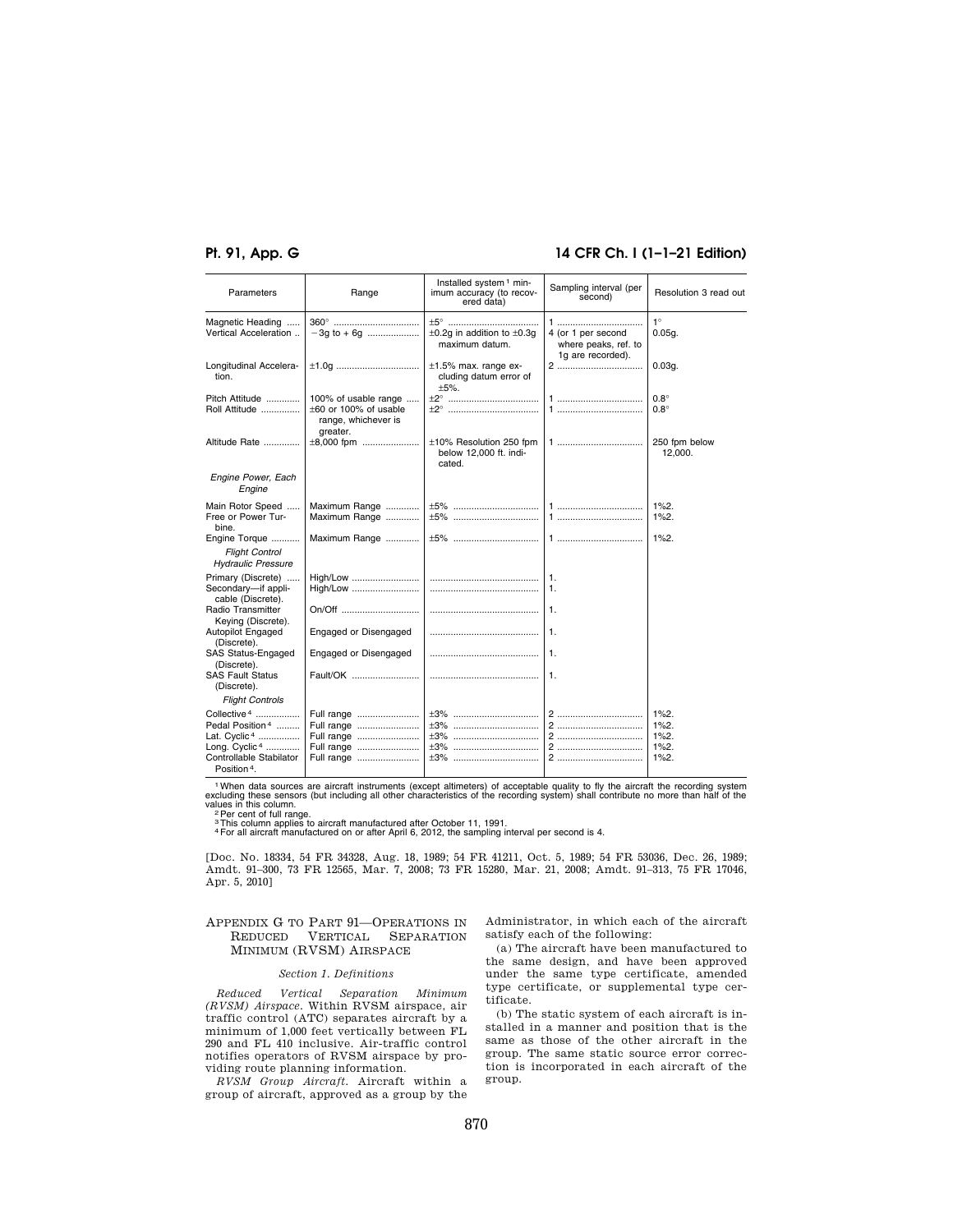# Federal Aviation Administration, DOT **Philopheral Princess** Pt. 91, App. G

(c) The avionics units installed in each aircraft to meet the minimum RVSM equipment requirements of this appendix are:

(1) Manufactured to the same manufacturer specification and have the same part number; or

(2) Of a different manufacturer or part number, if the applicant demonstrates that the equipment provides equivalent system performance.

*RVSM Nongroup Aircraft.* An aircraft that is approved for RVSM operations as an individual aircraft.

*RVSM Flight envelope.* An RVSM flight envelope includes the range of Mach number, weight divided by atmospheric pressure ratio, and altitudes over which an aircraft is approved to be operated in cruising flight within RVSM airspace. RVSM flight envelopes are defined as follows:

(a) The *full RVSM flight envelope* is bounded as follows:

(1) The altitude flight envelope extends from FL 290 upward to the lowest altitude of the following:

(i) FL 410 (the RVSM altitude limit);

(ii) The maximum certificated altitude for the aircraft; or

(iii) The altitude limited by cruise thrust, buffet, or other flight limitations.

(2) The airspeed flight envelope extends:

(i) From the airspeed of the slats/flaps-up maximum endurance (holding) airspeed, or the maneuvering airspeed, whichever is

lower; (ii) To the maximum operating airspeed  $(V_{\text{mo}}/M_{\text{mo}})$ , or airspeed limited by cruise thrust buffet, or other flight limitations, whichever is lower.

(3) All permissible gross weights within the flight envelopes defined in paragraphs (1) and (2) of this definition.

(b) The *basic RVSM flight envelope* is the same as the full RVSM flight envelope except that the airspeed flight envelope extends:

(1) From the airspeed of the slats/flaps-up maximum endurance (holding) airspeed, or the maneuver airspeed, whichever is lower;

(2) To the upper Mach/airspeed boundary defined for the full RVSM flight envelope, or a specified lower value not less than the long-range cruise Mach number plus .04 Mach, unless further limited by available cruise thrust, buffet, or other flight limitations.

### *Section 2. Aircraft Approval*

(a) Except as specified in Section 9 of this appendix, an operator may be authorized to conduct RVSM operations if the Administrator finds that its aircraft comply with this section.

(b) The applicant for authorization shall submit the appropriate data package for aircraft approval. The package must consist of at least the following:

(1) An identification of the RVSM aircraft group or the nongroup aircraft;

(2) A definition of the RVSM flight envelopes applicable to the subject aircraft;

(3) Documentation that establishes compliance with the applicable RVSM aircraft requirements of this section; and

(4) The conformity tests used to ensure that aircraft approved with the data package meet the RVSM aircraft requirements.

(c) *Altitude-keeping equipment: All aircraft.*  To approve an aircraft group or a nongroup aircraft, the Administrator must find that the aircraft meets the following requirements:

(1) The aircraft must be equipped with two operational independent altitude measurement systems.

(2) The aircraft must be equipped with at least one automatic altitude control system that controls the aircraft altitude—

(i) Within a tolerance band of ±65 feet about an acquired altitude when the aircraft is operated in straight and level flight under nonturbulent, nongust conditions; or

(ii) Within a tolerance band of ±130 feet under nonturbulent, nongust conditions for aircraft for which application for type certification occurred on or before April 9, 1997 that are equipped with an automatic altitude control system with flight management/performance system inputs.

(3) The aircraft must be equipped with an altitude alert system that signals an alert when the altitude displayed to the flight crew deviates from the selected altitude by more than:

 $(i)$   $\pm 300$  feet for aircraft for which application for type certification was made on or before April 9, 1997; or

(ii)  $\pm 200$  feet for aircraft for which application for type certification is made after April 9, 1997.

(d) *Altimetry system error containment: Group aircraft for which application for type certification was made on or before April 9, 1997.* To approve group aircraft for which application for type certification was made on or before April 9, 1997, the Administrator must find that the altimetry system error (ASE) is contained as follows:

(1) At the point in the basic RVSM flight envelope where mean ASE reaches its largest absolute value, the absolute value may not exceed 80 feet.

(2) At the point in the basic RVSM flight envelope where mean ASE plus three standard deviations reaches its largest absolute value, the absolute value may not exceed 200 feet.

(3) At the point in the full RVSM flight envelope where mean ASE reaches its largest absolute value, the absolute value may not exceed 120 feet.

(4) At the point in the full RVSM flight envelope where mean ASE plus three standard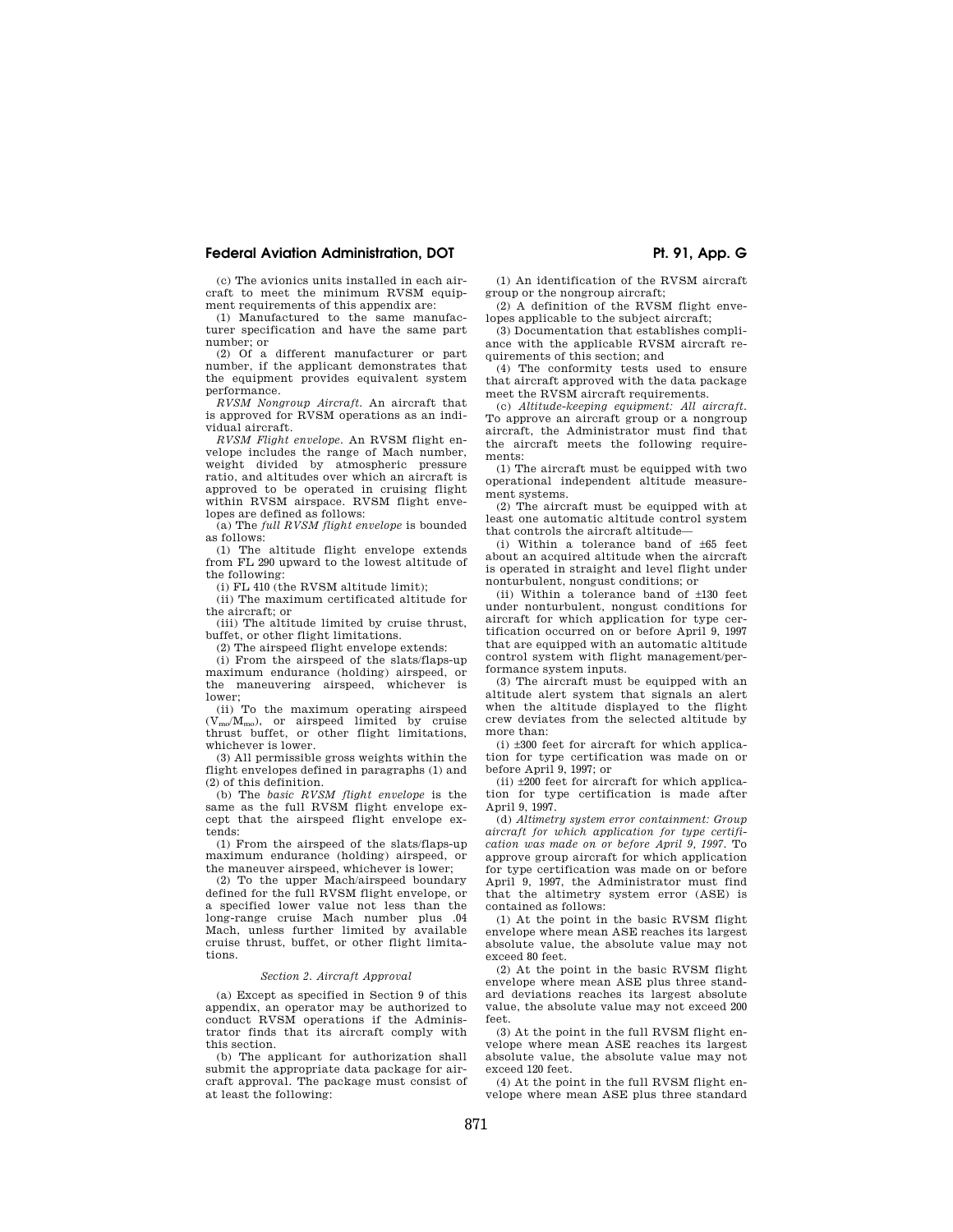deviations reaches its largest absolute value, the absolute value may not exceed 245 feet.

(5) *Necessary operating restrictions.* If the applicant demonstrates that its aircraft otherwise comply with the ASE containment requirements, the Administrator may establish an operating restriction on that applicant's aircraft to restrict the aircraft from operating in areas of the basic RVSM flight envelope where the absolute value of mean ASE exceeds 80 feet, and/or the absolute value of mean ASE plus three standard deviations exceeds 200 feet; or from operating in areas of the full RVSM flight envelope where the absolute value of the mean ASE exceeds 120 feet and/or the absolute value of the mean ASE plus three standard deviations exceeds 245 feet.

(e) *Altimetry system error containment: Group aircraft for which application for type certification is made after April 9, 1997.* To approve group aircraft for which application for type certification is made after April 9, 1997, the Administrator must find that the altimetry system error (ASE) is contained as follows:

(1) At the point in the full RVSM flight envelope where mean ASE reaches its largest absolute value, the absolute value may not exceed 80 feet.

(2) At the point in the full RVSM flight envelope where mean ASE plus three standard deviations reaches its largest absolute value, the absolute value may not exceed 200 feet.

(f) *Altimetry system error containment: Nongroup aircraft.* To approve a nongroup aircraft, the Administrator must find that the altimetry system error (ASE) is contained as follows:

(1) For each condition in the basic RVSM flight envelope, the largest combined absolute value for residual static source error plus the avionics error may not exceed 160 feet.

(2) For each condition in the full RVSM flight envelope, the largest combined absolute value for residual static source error plus the avionics error may not exceed 200 feet.

(g) Traffic Alert and Collision Avoidance System (TCAS) Compatibility With RVSM Operations: All aircraft. After March 31, 2002, unless otherwise authorized by the Administrator, if you operate an aircraft that is equipped with TCAS II in RVSM airspace, it must be a TCAS II that meets TSO C–119b (Version 7.0), or a later version.

(h) If the Administrator finds that the applicant's aircraft comply with this section, the Administrator notifies the applicant in writing.

### *Section 3. Operator Authorization*

(a) Except as specified in Section 9 of this appendix, authority for an operator to conduct flight in airspace where RVSM is applied is issued in operations specifications, a Letter of Authorization, or management

# **Pt. 91, App. G 14 CFR Ch. I (1–1–21 Edition)**

specifications issued under subpart K of this part, as appropriate. To issue an RVSM authorization under this section, the Administrator must find that the operator's aircraft have been approved in accordance with Section 2 of this appendix and the operator complies with this section.

(b) Except as specified in Section 9 of this appendix, an applicant seeking authorization to operate within RVSM airspace must apply in a form and manner prescribed by the Administrator. The application must include the following:

(1) [Reserved]

(2) For an applicant who operates under part 121 or 135 of this chapter or under subpart K of this part, initial and recurring pilot training requirements.

(3) Policies and procedures: An applicant who operates under part 121 or 135 of this chapter or under subpart K of this part must submit RVSM policies and procedures that will enable it to conduct RVSM operations safely.

(c) In a manner prescribed by the Administrator, an operator seeking authorization under this section must provide evidence that:

(1) It is capable to operate and maintain each aircraft or aircraft group for which it applies for approval to operate in RVSM airspace; and

(2) Each pilot has knowledge of RVSM requirements, policies, and procedures sufficient for the conduct of operations in RVSM airspace.

#### *Section 4. RVSM Operations*

(a) Each person requesting a clearance to operate within RVSM airspace shall correctly annotate the flight plan filed with air traffic control with the status of the operator and aircraft with regard to RVSM approval. Each operator shall verify RVSM applicability for the flight planned route through the appropriate flight planning information sources.

(b) No person may show, on the flight plan filed with air traffic control, an operator or aircraft as approved for RVSM operations, or operate on a route or in an area where RVSM approval is required, unless:

(1) The operator is authorized by the Administrator to perform such operations in accordance with Section 3 or Section 9 of this appendix, as applicable.

(2) The aircraft—

(i) Has been approved and complies with Section 2 this appendix; or

(ii) Complies with Section 9 of this appendix.

(3) Each pilot has knowledge of RVSM requirements, policies, and procedures sufficient for the conduct of operations in RVSM airspace.